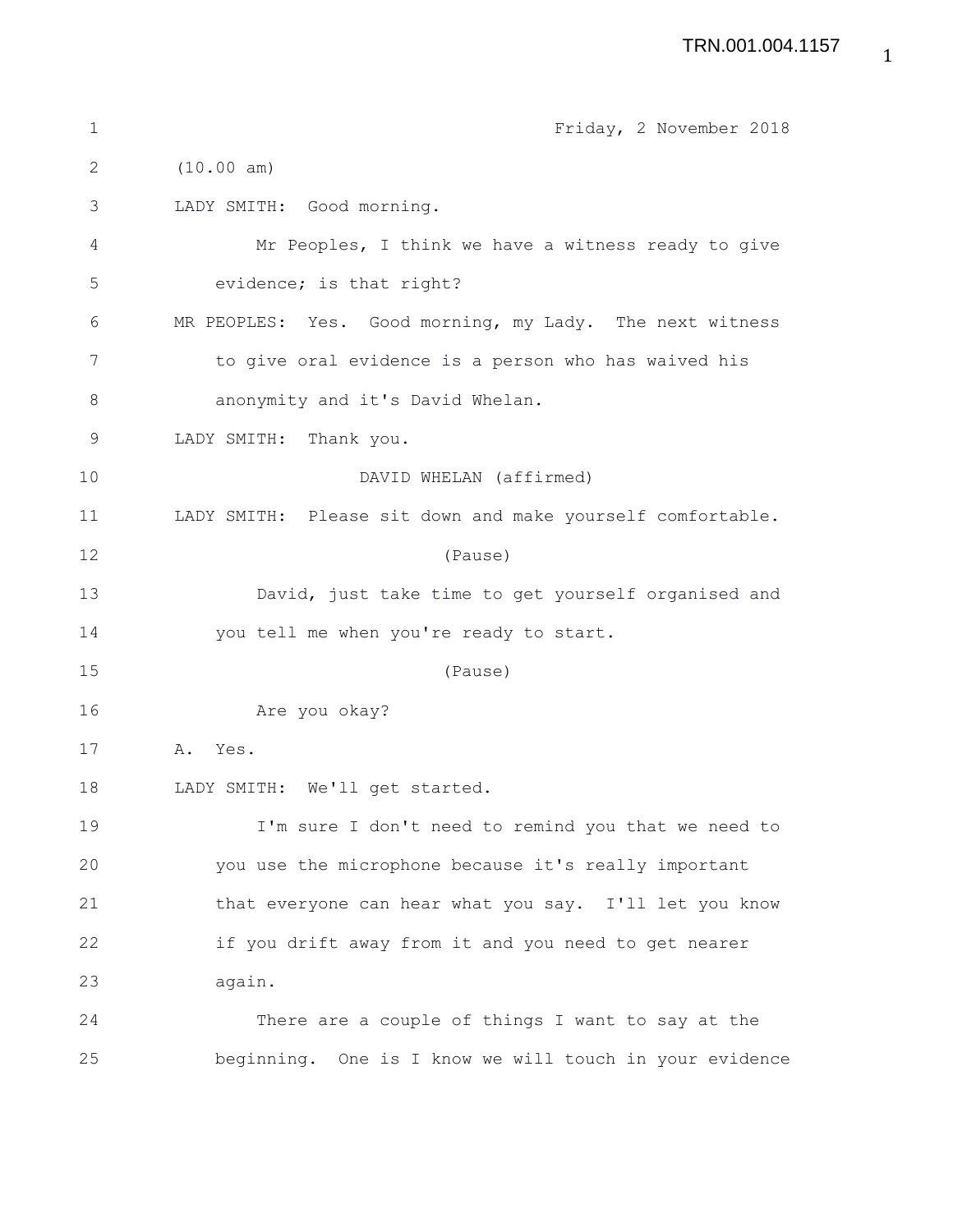1 on the conviction of a man, John Porteous, who was 2 convicted in the High Court of serious sexual abuse of 3 you. As far as I am concerned, that is an established 4 fact. Do you understand that?

5 A. Yes, my Lady.

6 LADY SMITH: It is not being re-opened before me, it's not 7 my function in a public inquiry, just as I can't 8 determine whether anybody did commit a crime if that has 9 not been established. It's not for me in this type of 10 proceeding to look again into whether a conviction was 11 well-established or not. It is plain on the face of it, 12 on the record that he was convicted of a serious 13 offence, so please don't worry about that if that is 14 worrying you.

15 One other thing, and I want to mention this at this 16 stage, and again not to worry you at all -- and I hope 17 this is a reassurance and just a reminder of what you 18 know already -- when you were interviewed to provide 19 your very helpful and detailed statement, it was 20 explained to you that although this is a public inquiry, 21 not a trial, you still have the right not to say 22 anything that might be taken as incriminating yourself 23 in any way at all. That was in the context of it being 24 explained to you that if you said anything that could be 25 taken as indicating that you were involved in the abuse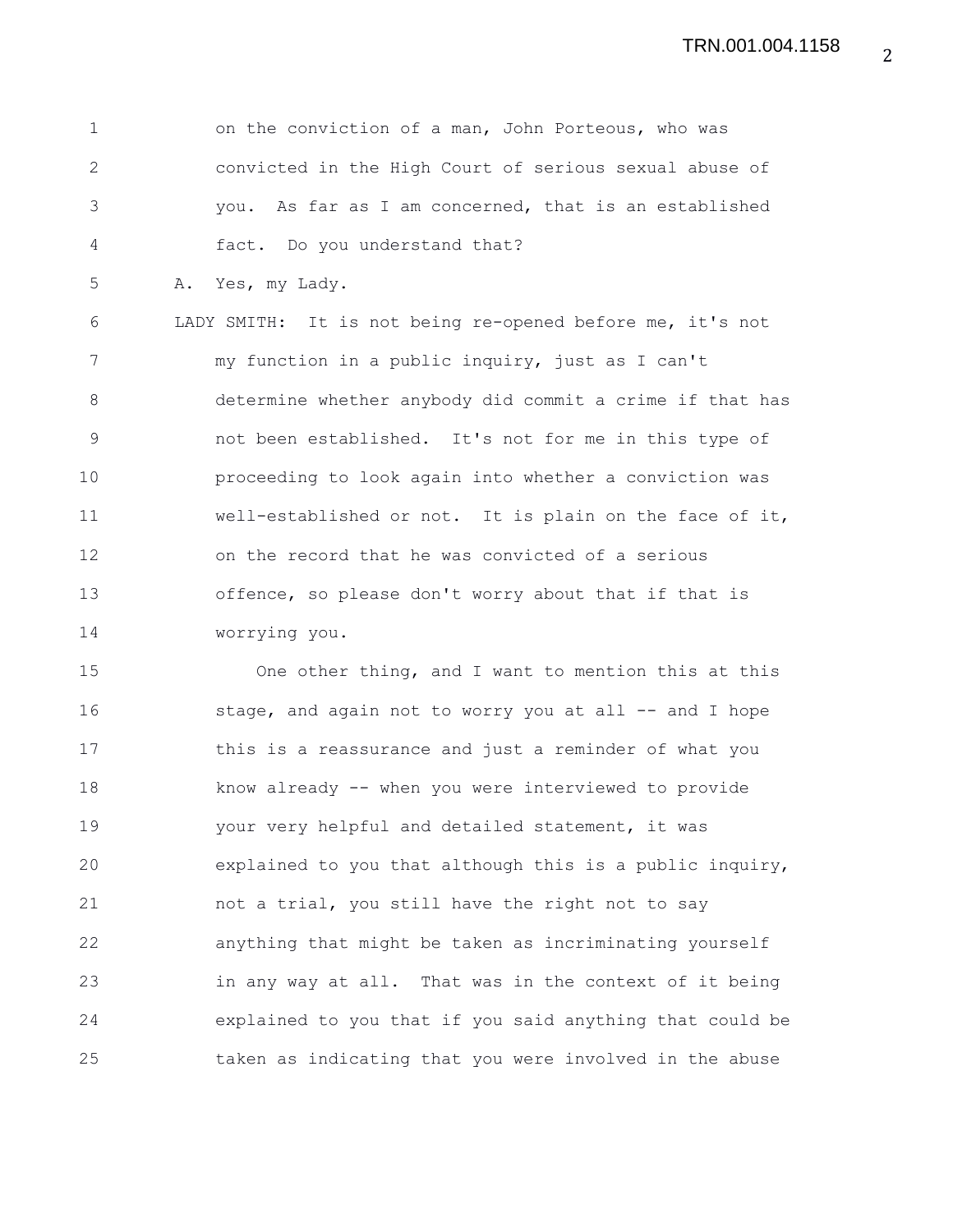1 of any child, you could be asked further questions about 2 that, but you don't have to answer any such questions. 3 If you do, the answers would be recorded and they could 4 be available for future use. Do you remember being told 5 that when you gave your statement to the inquiry? 6 A. Yes. 7 LADY SMITH: That applies today as much as it did then, and 8 I mention it because it's important for your rights, 9 David, and your protection that you remember that. You 10 mustn't feel because this is a different environment 11 that you don't have that right. 12 A. Thank you. 13 LADY SMITH: Any questions about that or doubts about that, 14 just let me know. 15 What I'm going to do now is hand over to Mr Peoples 16 and he will start asking you questions and explain where 17 he wants to go first. 18 Questions from MR PEOPLES 19 MR PEOPLES: Good morning, David. Before I begin asking 20 some questions, you have in front of you a red folder 21 and I think you might have another folder. The red 22 folder contains a copy of your signed statement that you 23 provided to the inquiry earlier in the proceedings. 24 It's available for you to consult if you want to or 25 refer to because I'm going to ask you some questions --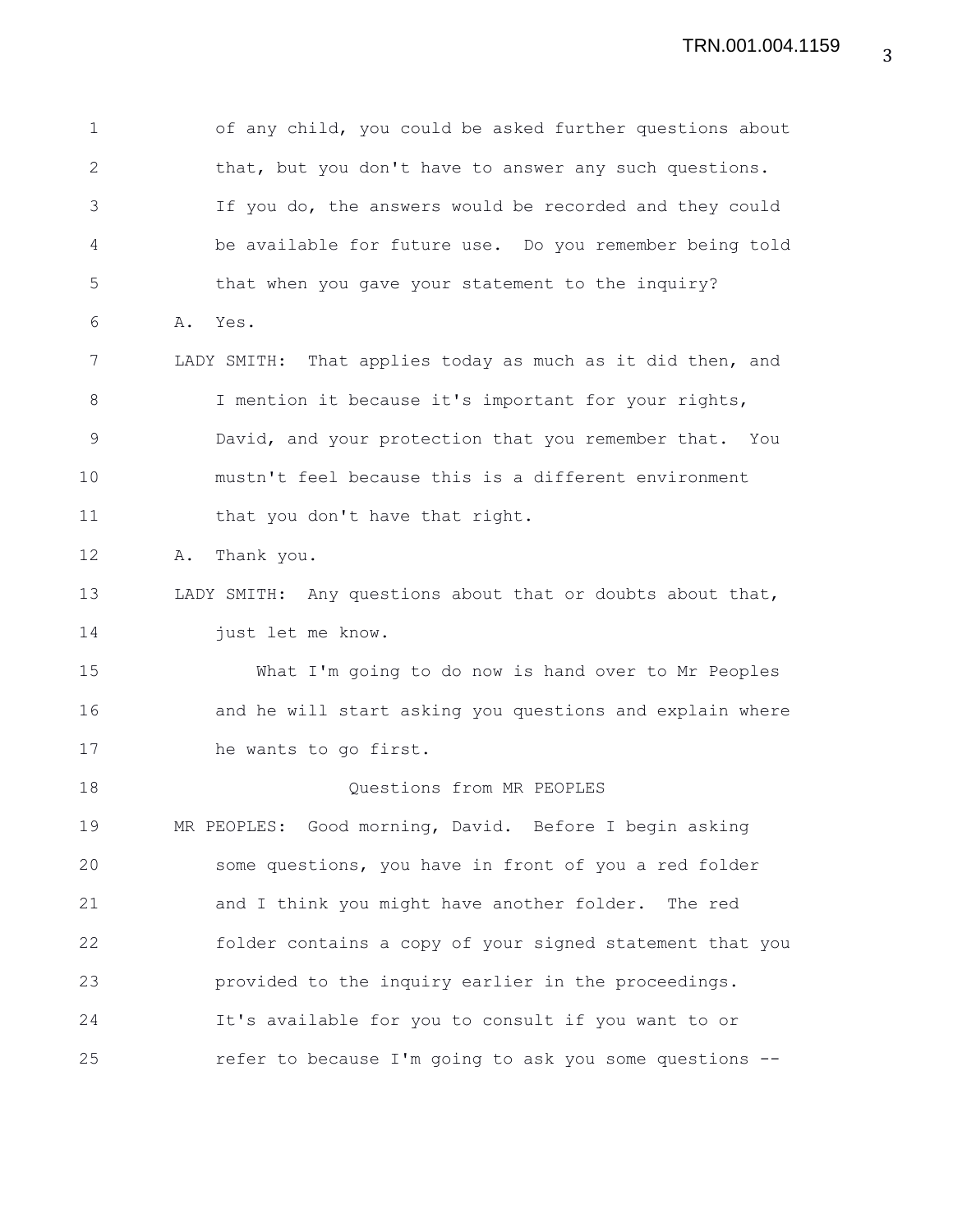1 I'm largely going to base my questions on the statement 2 you've provided and I'll take you through that in due 3 course.

4 You will also see shortly that the statement will 5 come up on the screen in front of you, and if it is 6 easier for you to use the screen, do so, but if you want 7 to use the hard copy statement, then please feel free to 8 do so. It's your choice.

9 A. Okay.

10 Q. Before I begin asking you questions, I will, just for 11 the benefit of the transcript, give the identification 12 number of the statement that the inquiry gives to it so 13 that we know the statement that we're looking at. Your 14 statement is WIT.001.001.9034.

15 At this stage, David, could I ask you to turn to the 16 final page of your statement and confirm for me that 17 you have signed your statement.

18 A. Yes.

19 Q. And that you have no objection to your statement being 20 published as part of the evidence to this inquiry and 21 that you believe the facts stated in your witness 22 statement are true.

23 A. Yes.

24 Q. David, I'll begin this morning by taking some background 25 information from you about how you came to be in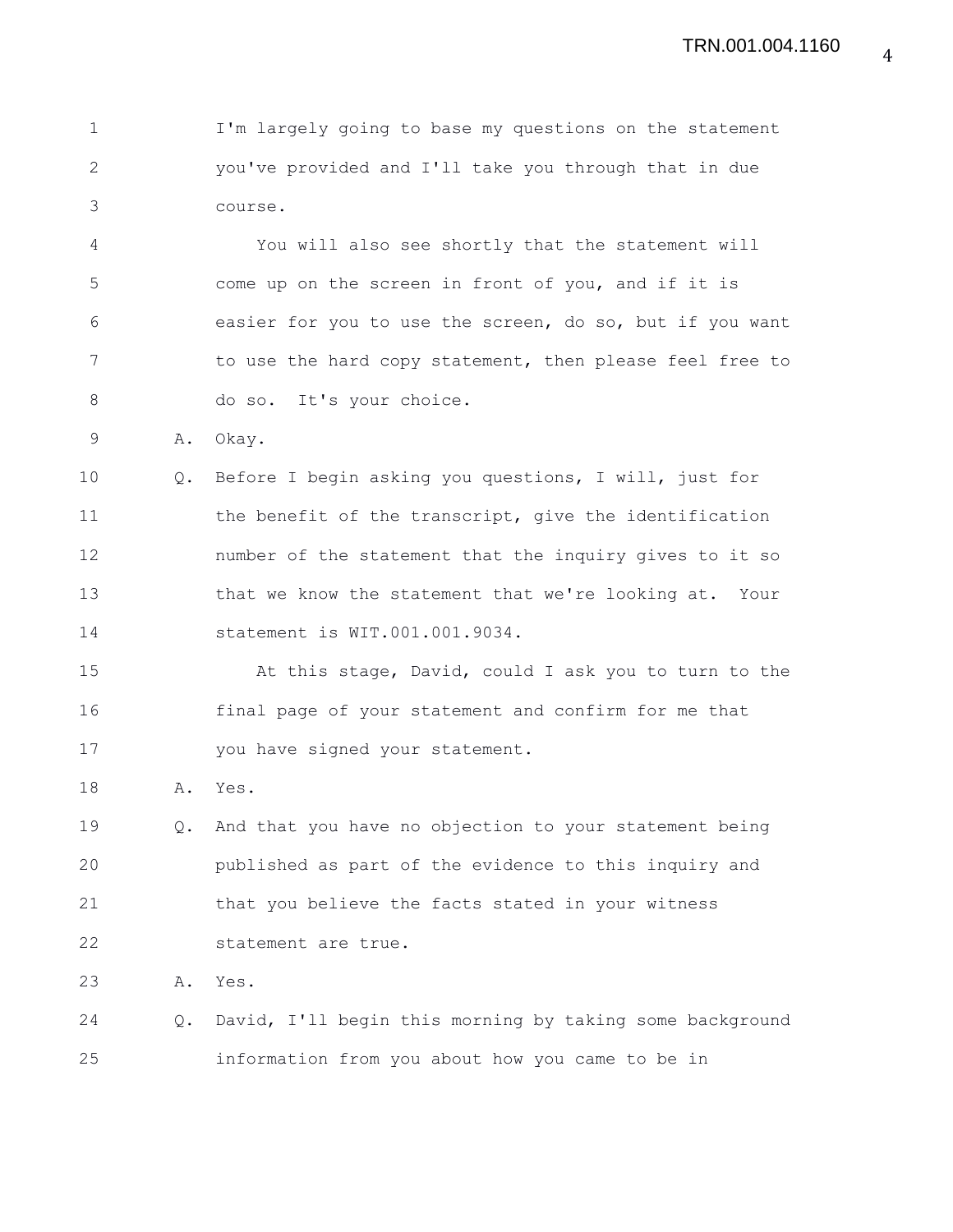1 Quarriers and then I propose to, by reference to your 2 statement, look closely at your period of time in care 3 and your personal experiences there and what you 4 remember of your time in Quarriers.

5 At a later point, I will ask you some questions 6 about the impact of those experiences. I'm only doing 7 so really to get your assistance so that the inquiry can 8 understand why certain things happened and whether they 9 could have been prevented or what steps might have been 10 taken that you consider were not taken. That sort of 11 thing.

12 I will ask you obviously about some of the things 13 that happened in more recent years, but my focus today 14 will be very much on your experiences and to hear your 15 voice today about you as a child in care because clearly 16 it is important that we hear from the perspective of the 17 child.

18 With that introduction, can I begin by asking you 19 simply to confirm the year of your birth. I don't want 20 your date of birth, but can I confirm you were born in 21 1957?

22 A. Yes.

23 Q. If I could start by looking at your statement at 24 page 9034, David. You tell us about your life before 25 going into Quarriers in your statement. At paragraph 2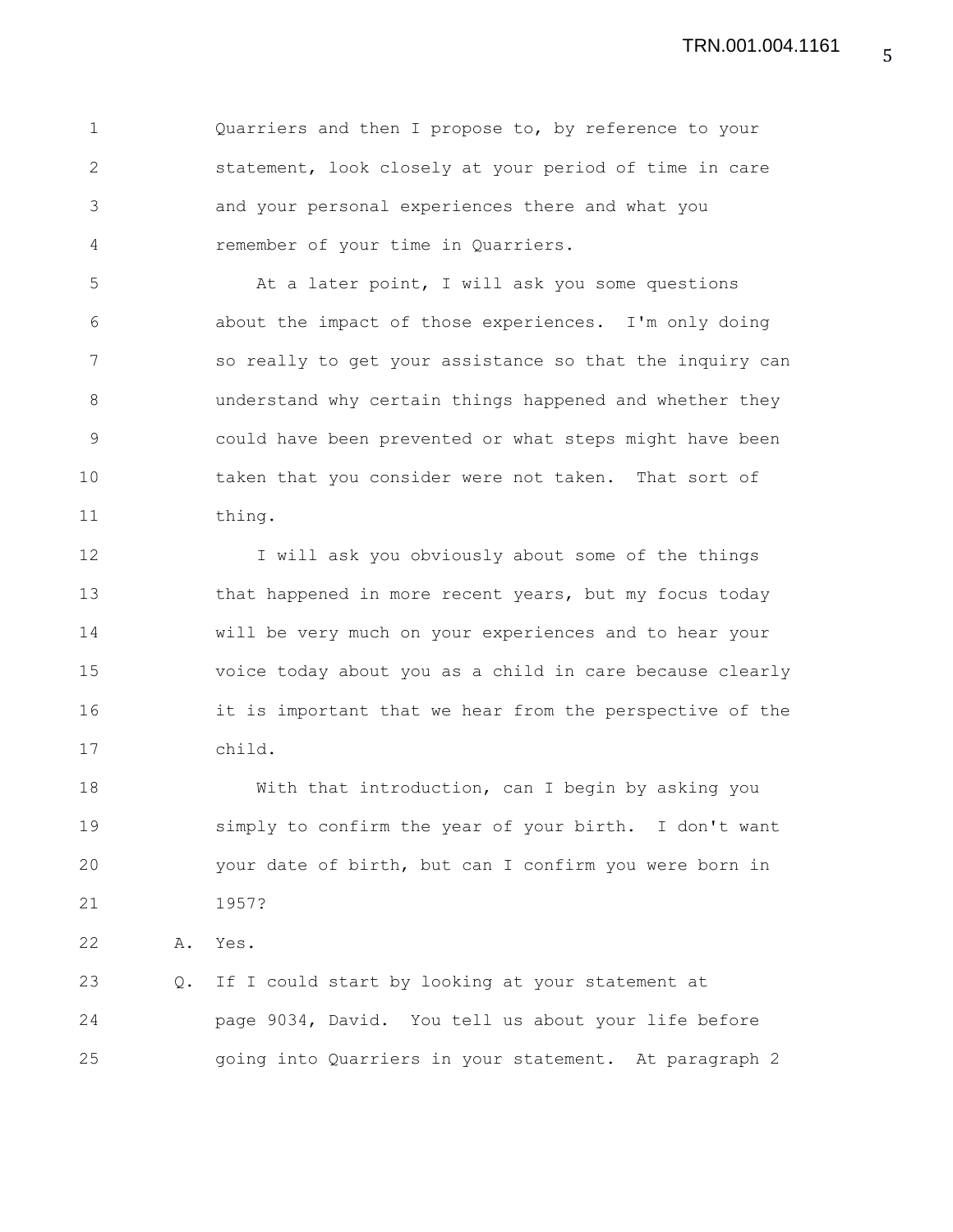| 1            |    | you tell us you were born in the Drumchapel area of      |
|--------------|----|----------------------------------------------------------|
| $\mathbf{2}$ |    | Glasgow.                                                 |
| 3            | Α. | I was born in Glasgow --                                 |
| 4            | Q. | I see.                                                   |
| 5            | Α. | -- but I was with my mother in Drumchapel. I was         |
| 6            |    | actually born in Glasgow, but not Drumchapel.            |
| 7            | Q. | I see. But you lived initially with your mum and dad?    |
| 8            | Α. | Yeah, according to the records. I was only with them     |
| $\mathsf 9$  |    | for a year or maybe under a year, then I was taken into  |
| 10           |    | care.                                                    |
| 11           | Q. | I'll take you through that because you do deal with it   |
| 12           |    | -- and I'll take you -- just to get the part of that so  |
| 13           |    | we've got the picture, the general picture. I'm not      |
| 14           |    | going to go into all the detail, but I would just like   |
| 15           |    | to get a broad picture from you.                         |
| 16           |    | Just by way of setting the scene, I think that you       |
| 17           |    | tell us that you were a member of quite a large family.  |
| 18           |    | ; is that right?<br>You were the youngest                |
| 19           | Α. | Yes. I am the youngest                                   |
| 20           |    |                                                          |
| 21           |    |                                                          |
| 22           | Q. | So far as your sister is concerned,<br>she is now<br>QKZ |
| 23           |    | deceased; is that correct?                               |
| 24           | Α. | is deceased,<br>is                                       |
| 25           |    | QKZ<br>deceased and<br>is deceased.                      |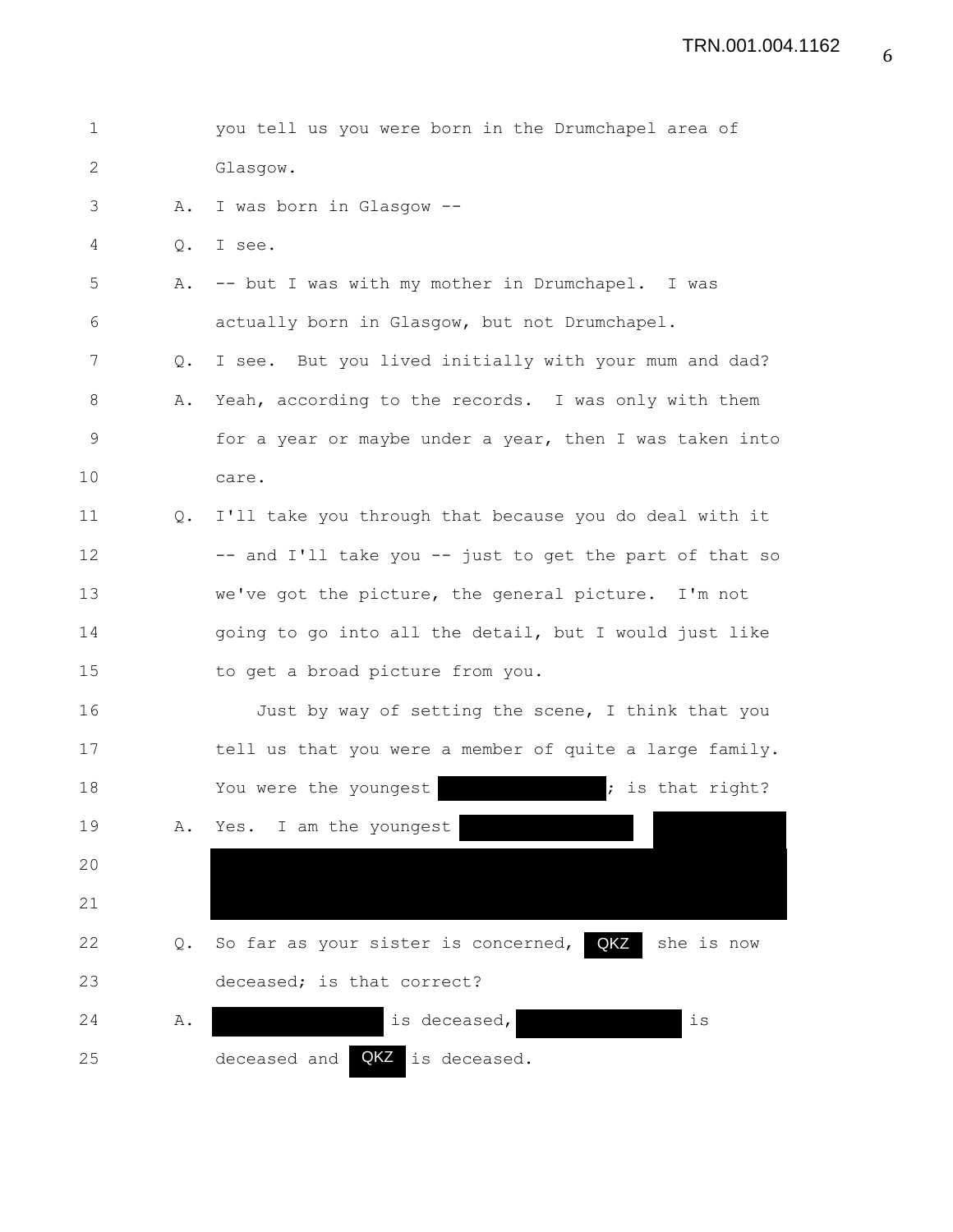1 Q. I think your sister **QKZ** was a little older than you 2 and she was born in 1955; is that correct? 3 A. Yes. 4 Q. As we'll hear, she went to Quarriers? 5 A. She went to Quarriers at the same time as me. 6 Q. And I think as you tell us in your statement, your other 7 siblings went in different directions at different 8 times. 9 A. Yes. 10 Q. I'll just take a brief history of that, if I may, so we 11 understand the background of your admission to 12 Quarriers. 13 As you've said, David, quite a lot of this 14 information that you've been able to provide to the 15 inquiry has been provided to you by other parties 16 because obviously you were very young and I think you 17 had a fairly incomplete picture for a long time about 18 your childhood before care; is that correct? 19 A. Yes. I didn't know what baby homes that I had been in, 20 so I think if I gave previous interviews or statements, 21 I just didn't know what institutions I had been in as 22 a baby or as a child. I knew part of the story, but 23 a former employee -- after I published No More Silence, 24 a former employee of Quarriers got in touch with me and 25 said that she'd actually worked in the baby home where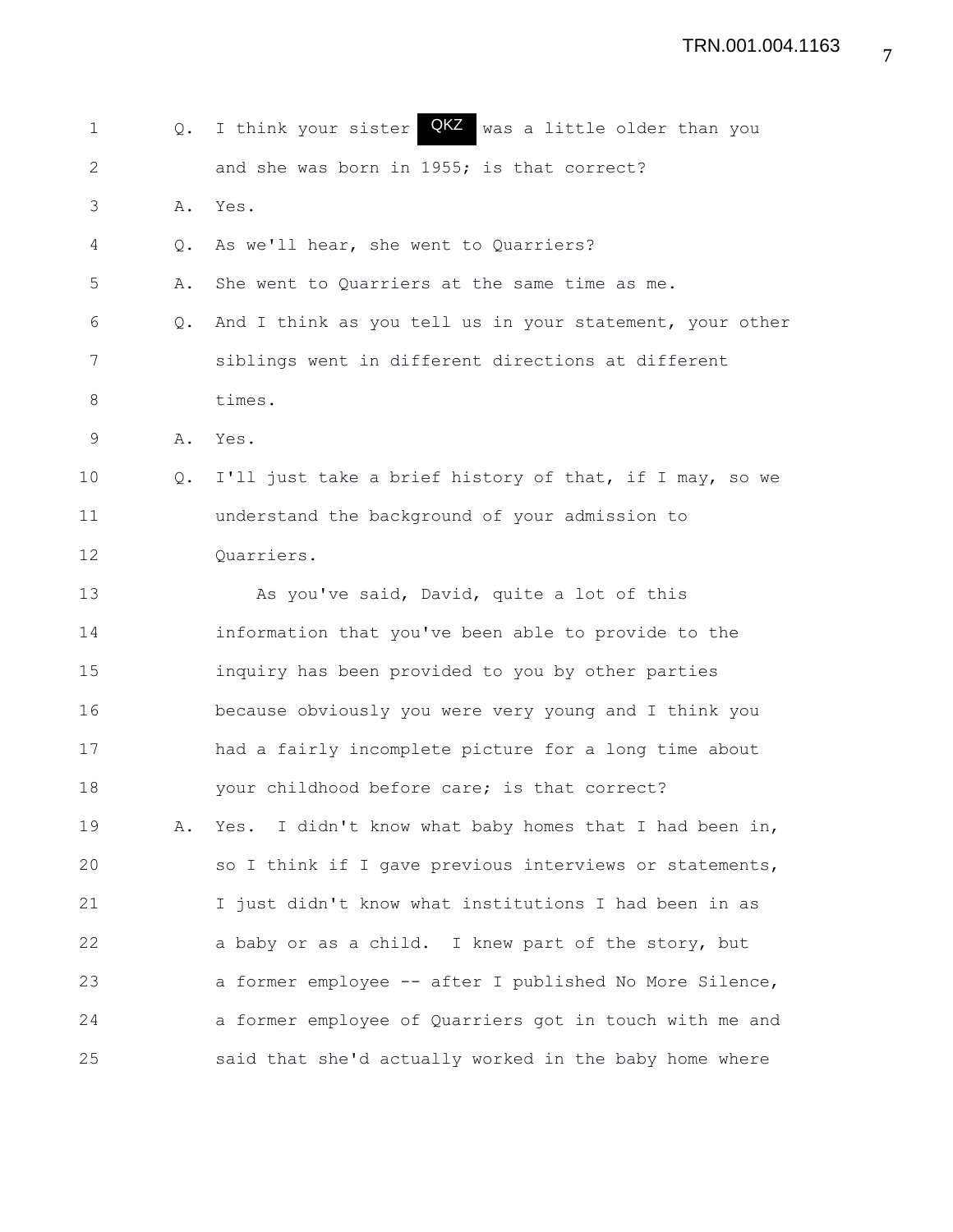1 I had been placed as a baby and had been going out to 2 the doctor's with the potential to be adopted and she 3 actually gave me pictures of my time from there. 4 Q. I think, David, you tell us about that matter in your 5 statement. The point you're making, I think, it's 6 really as an adult you found out quite a lot of this 7 information -- and indeed No More Silence was a book you 8 published about your experiences both in care and indeed 9 some experiences subsequent to care about the trial that 10 we'll hear about of John Porteous 11 A. In a sense, I had no interest about my time in care 12 until I got involved in, I suppose, the case and 13 afterwards. So there was never a need for me to -- 14 I had a stable life and I sort of was one of those 15 people that doesn't look to the past, I look forward, so 16 I didn't see the need. But I think there does come 17 a time with children in care, and the same with me, 18 where I actually wanted to know about my parents. 19 I particularly wanted to know about my siblings because 20 I spent a number of years not with them, so I didn't 21 actually know what their sort of backgrounds were and 22 that kind of thing. 23 Q. I'll maybe get a little bit of that from you, just so 24 that we understand what you're telling us about that 25 situation.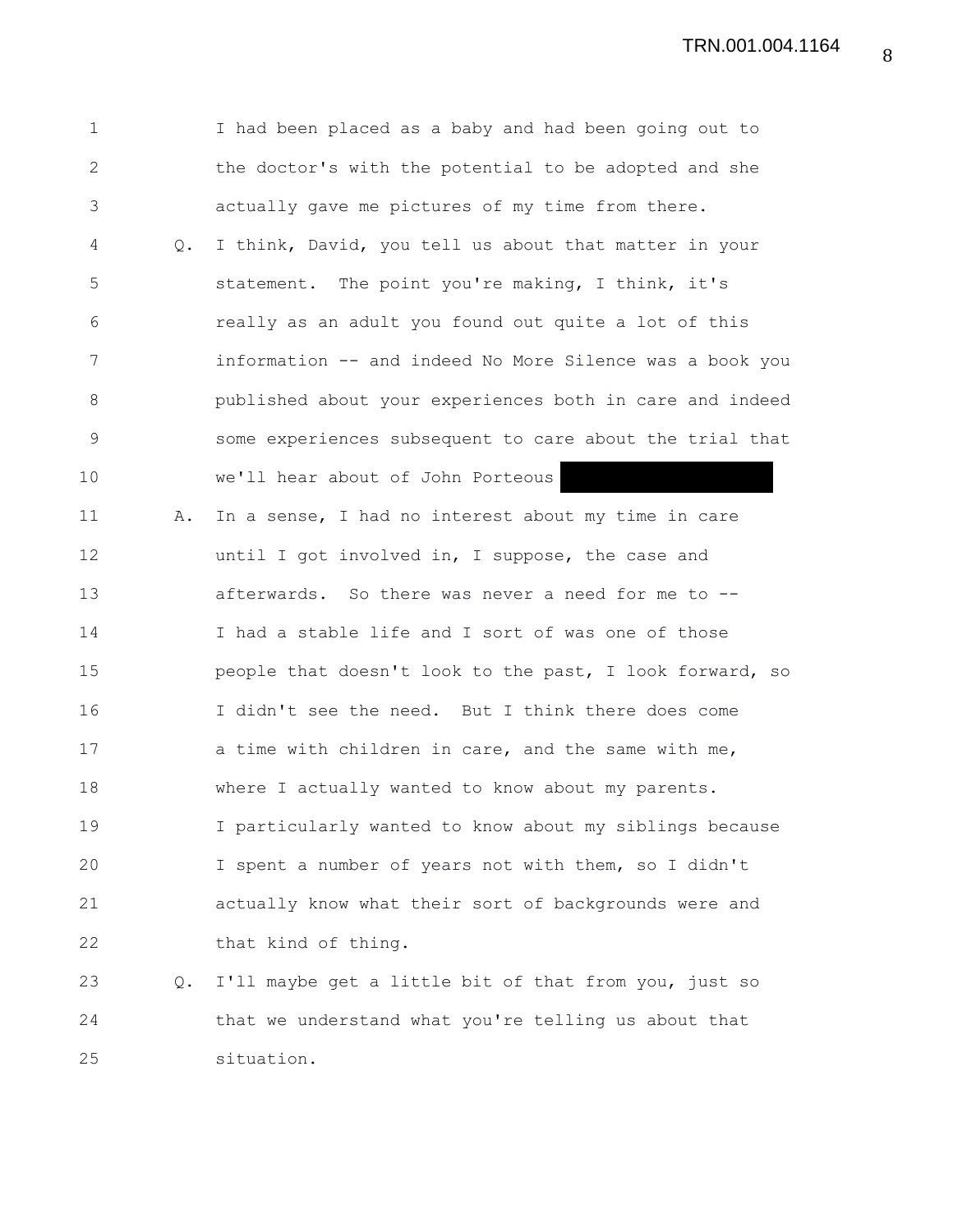1 You say in your statement -- and, sorry, the 2 children's home that you found out about I think was 3 called Eversley Children's Home; is that right? 4 A. Yes. I happened to apply -- Quarriers legal team wanted 5 my GP records and so I applied for my GP records, and 6 actually there was a card, or I suppose it's the old way 7 1 in the NHS they do things, and it said "Eversley 8 Children's Home". I think I gave a copy to the inquiry. 9 Q. I think you tell us actually -- and it may be that 10 I think on page 9035 of your statement you say that you 11 became aware from your records of entries relating to 12 your time in Eversley Children's Home in 1961 and 1963. 13 So that gave you a little bit of information about where 14 you were at that time -- 15 A. Yes. 16 Q. -- as a very young boy? 17 A. I only found out that information in 2011. 18 Q. Yes. Basically, the background to your early admission 19 into care settings, and I'll come to the particular 20 settings in a moment, was, as you tell us at paragraph 3 21 of your statement, at 9034, that your understanding 22 is that it was because of neglect on the part of your 23 parents that you were taken into care at a very early 24 age. 25 A. Yes. **A. Superset A. A. A.** Assemble 25 A. Yes.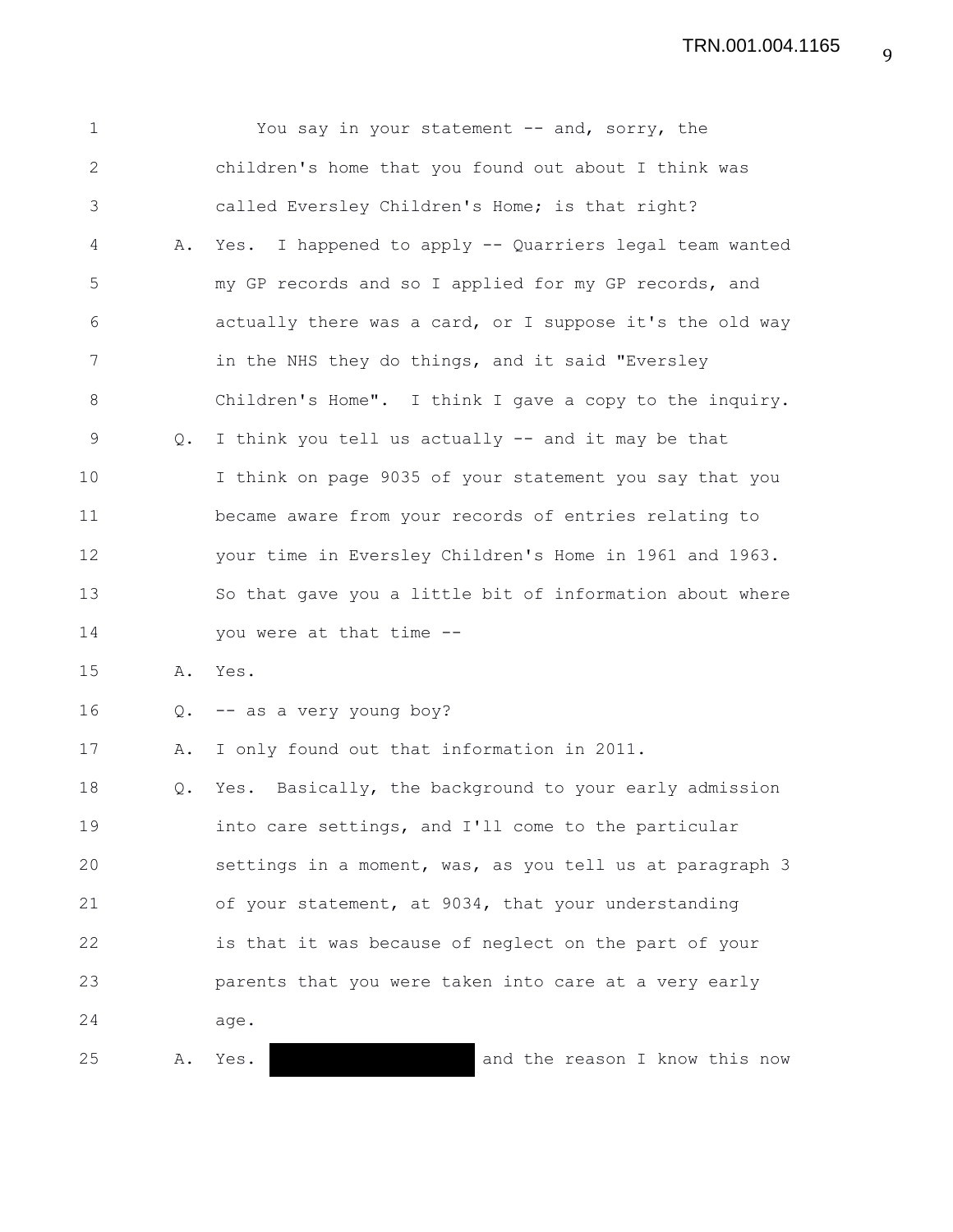| $\mathbf 1$  |    | is obviously I have the children's records.               |
|--------------|----|-----------------------------------------------------------|
| $\mathbf{2}$ |    | formally committed into the care of the local authority   |
| 3            |    | in 1959 under some sort of RSSPCC section 66 formal       |
| 4            |    | order.                                                    |
| 5            | Q. | I think you found out, perhaps in adulthood, that your    |
| 6            |    | father had been in prison; is that right?                 |
| 7            | Α. | My father had committed some very serious crimes and had  |
| 8            |    | been in prison. He was never involved in my care.         |
| 9            |    | I had no relationship with my father.                     |
| 10           |    | Q. I'll come to, if I may, take you to these parts of the |
| 11           |    | statement.                                                |
| 12           |    | You say on paragraph 5 on page 9035 that there was        |
| 13           |    | a point before you went to Quarriers where you were       |
| 14           |    | living with two doctors and you stayed with them at the   |
| 15           |    | weekends from, I think, that's Eversley Children's Home.  |
| 16           | Α. | Yes.                                                      |
| 17           | Q. | They were taking you for the weekend and you were         |
| 18           |    | staying in their home?                                    |
| 19           | Α. | My recollections were that -- and this was confirmed by   |
| 20           |    | the former employee -- that I was being taken out with    |
| 21           |    | the potential to be adopted, but my mother wouldn't sign  |
| 22           |    | adoption papers.                                          |
| 23           | Q. | We'll maybe hear about your mother's attitude to various  |
| 24           |    | settings in a moment.                                     |
| 25           |    | At least at that early stage there was some               |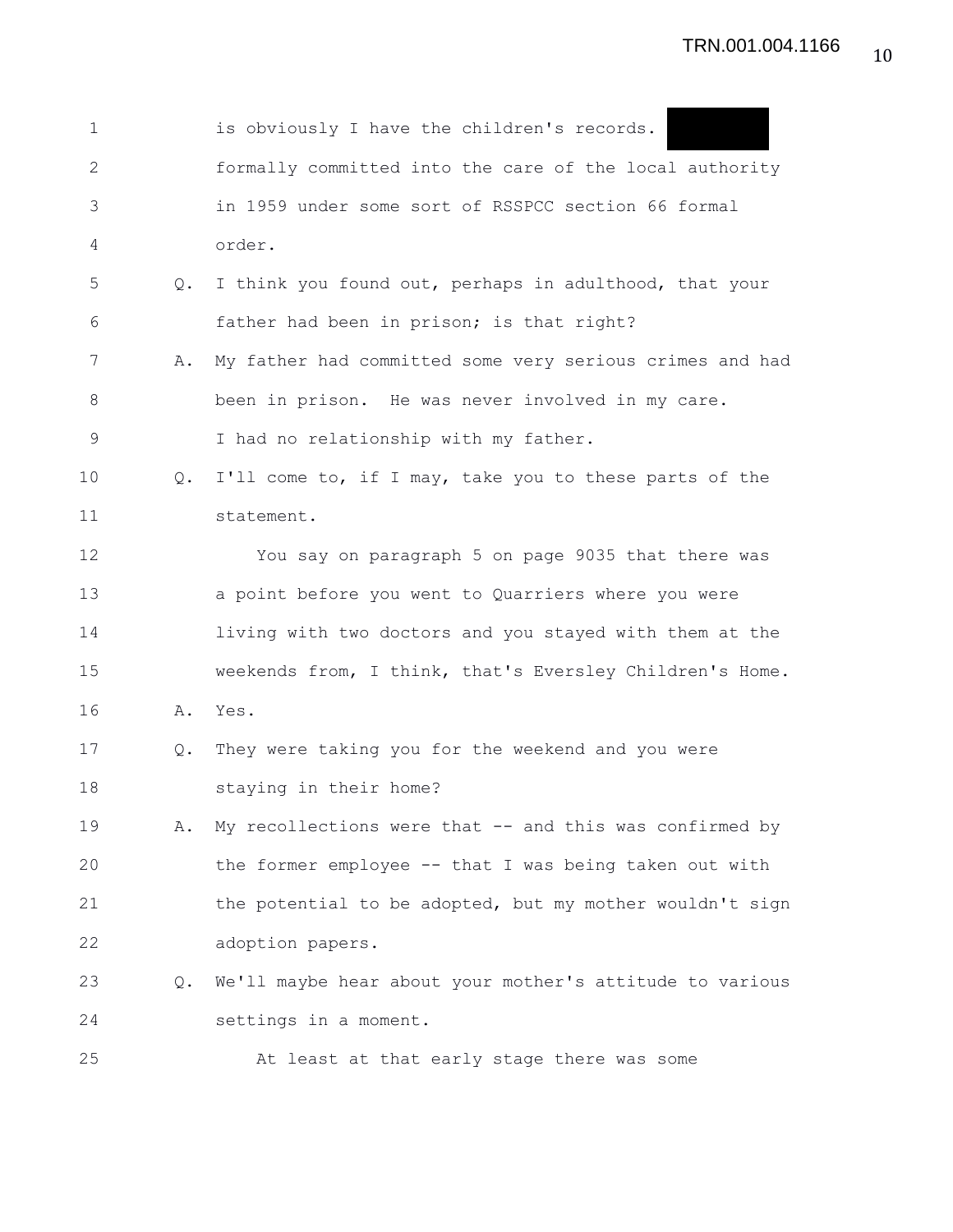| $\mathbf 1$ |               | suggestion, as you understand it, of adoption by these   |
|-------------|---------------|----------------------------------------------------------|
| 2           |               | doctors, but your mother was not for doing that?         |
| 3           | Α.            | No.                                                      |
| 4           | $Q_{\bullet}$ | Just so that I touch on this briefly, your time with the |
| 5           |               | doctors was a happy time as far as I can detect from     |
| 6           |               | your statement.                                          |
| 7           | Α.            | Yes. Obviously I was very young, but my recollections    |
| 8           |               | were, yes, it was a happy time. I remember they had      |
| $\mathsf 9$ |               | a big house, they had a dog, they looked after me, yes.  |
| 10          |               | It was a happy time.                                     |
| 11          | Q.            | Then I think you may have at least a little memory of    |
| 12          |               | another home you spent time in before you went to        |
| 13          |               | Quarriers, and you tell us about that in paragraph 6 of  |
| 14          |               | your statement. You say you have some slight memory of   |
| 15          |               | going to Dunclutha Children's Home in Dunoon for a       |
| 16          |               | period of time.                                          |
| 17          | Α.            | Yes, I remember being in Dunclutha for a short time.     |
| 18          |               | I can't remember the timeline or how long. I suppose,    |
| 19          |               | you know, your memory remembers certain things, so       |
| 20          |               | I remember it was a big house and there were sheep in    |
| 21          |               | the front of the house and it overlooked into the -- not |
| 22          |               | the river, but whatever it is, the sea. And then they    |
| 23          |               | used to take the children down to play on the beach and  |
| 24          |               | there was a big stone called Jim Crow down there.        |
| 25          | Q.            | And you remember that?                                   |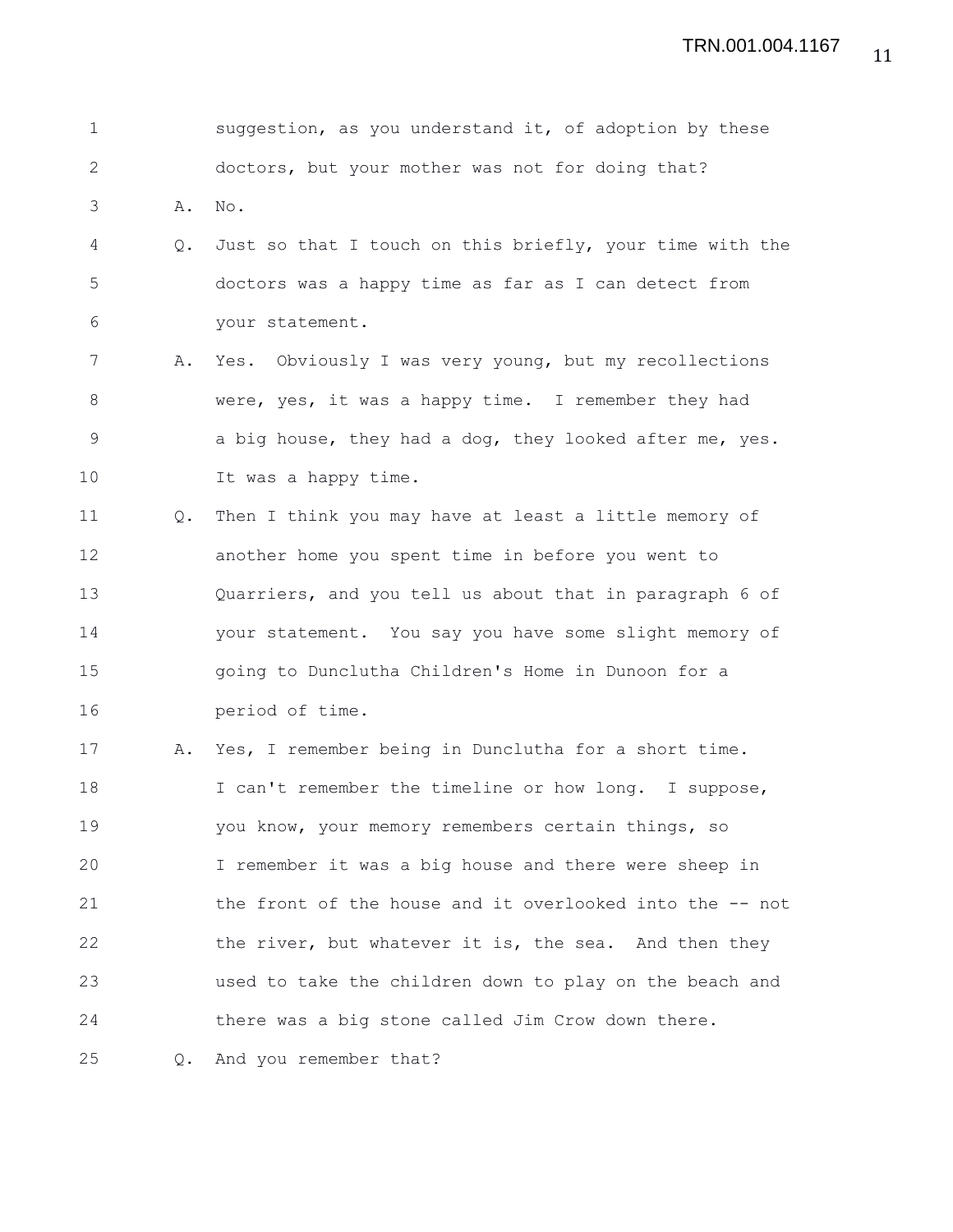1 A. Yes.

2 Q. And again, a bit like the time with the doctors, your 3 memory, such as it is, is that was a happy environment 4 for you?

5 A. Yes. I clearly -- for me, I remember it being happy. 6 They had a school at the back where you had to go up 7 a lane, which -- I think in those days it had to be coal 8 or a stone-fired school, so it was quite -- you know, an 9 environment for kids. But yes, I believe I was cared 10 for properly.

- 11 Q. Then there was quite a big change in your life at that 12 point. After being in Dunclutha, you went for a time to 13 North Uist?
- 14 A. Yes. I don't know how the arrangements came around 15 because it was only at that point in time -- I think it 16 was in 1965, I'm not sure of the exact year.

17 Q. Don't worry about the precise date.

- 18 A. I just remember a social worker saying to me, "Oh, we're 19 going to a nice trip, David", and I remember going on 20 a plane. When we got to the other end, "I want to tell 21 you you've got brothers and sisters", that clearly I had 22 no -- I didn't know.
- 23 Q. That was the first time you were made aware you had 24 other brothers and sisters?

25 A. Yes.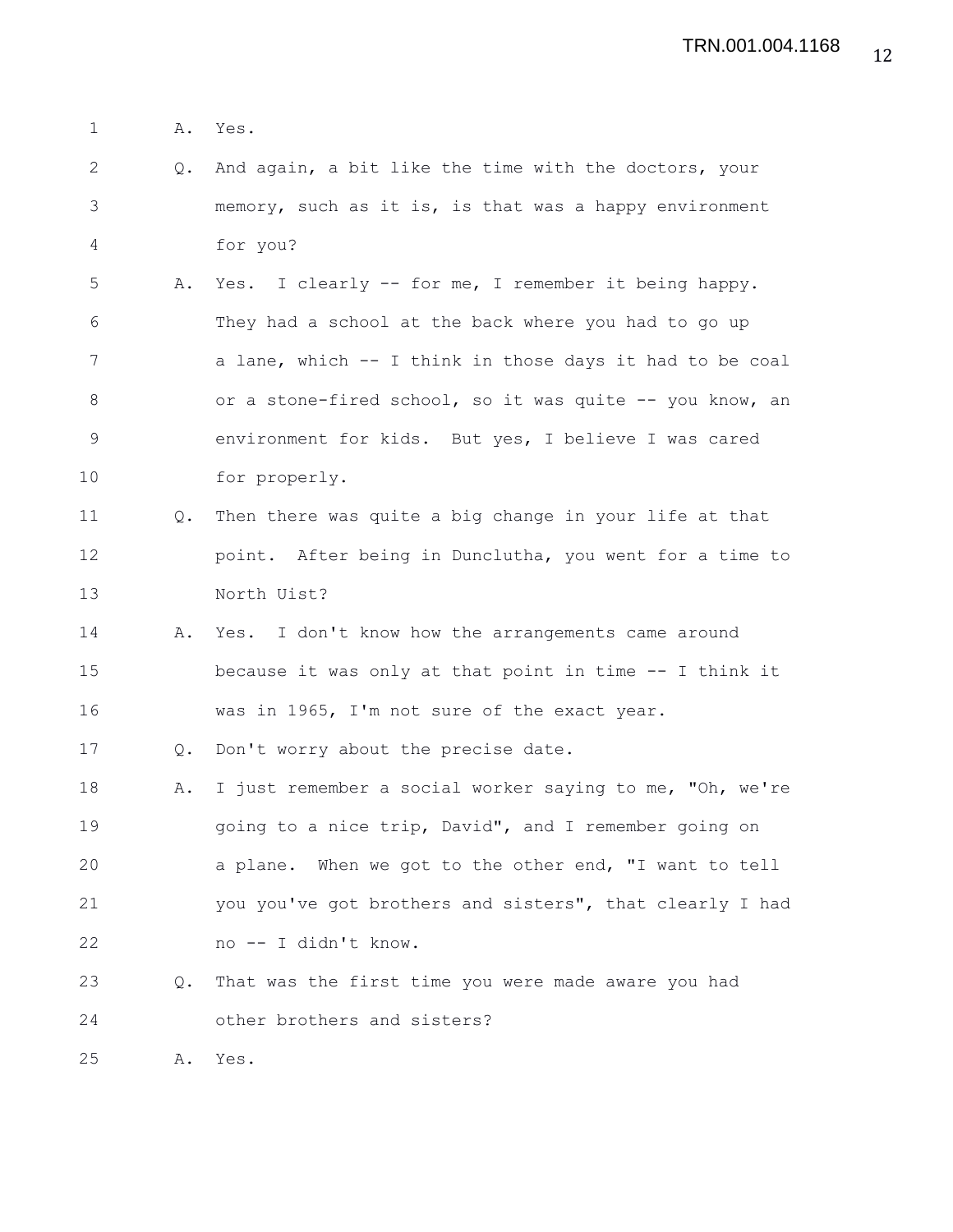| $\mathbf 1$  |    |                                                          |
|--------------|----|----------------------------------------------------------|
| $\mathbf{2}$ |    |                                                          |
| 3            |    |                                                          |
| 4            |    |                                                          |
| 5            |    |                                                          |
| 6            |    |                                                          |
| 7            |    |                                                          |
| 8            |    |                                                          |
| 9            |    |                                                          |
| $10$         |    |                                                          |
| 11           |    |                                                          |
| 12           |    |                                                          |
| 13           |    |                                                          |
| 14           |    |                                                          |
| 15           | Q. | I think you estimate that you went there maybe when you  |
| 16           |    | were around 8 years of age?                              |
| 17           | Α. | I think so, and it was roughly for a year and a little   |
| 18           |    | bit.                                                     |
| 19           |    | Q. At paragraph 8 of your statement, you give us your    |
| 20           |    | memories of that time and describe North Uist as a harsh |
| 21           |    | environment but you have some clear memories of the      |
| 22           |    | couple that you were looked after by. Can you tell us    |
| 23           |    | about that?                                              |
| 24           | Α. | Yes. I mean, clearly when we were on the island there    |
| 25           |    | was no electricity. In a sense, we worked in the         |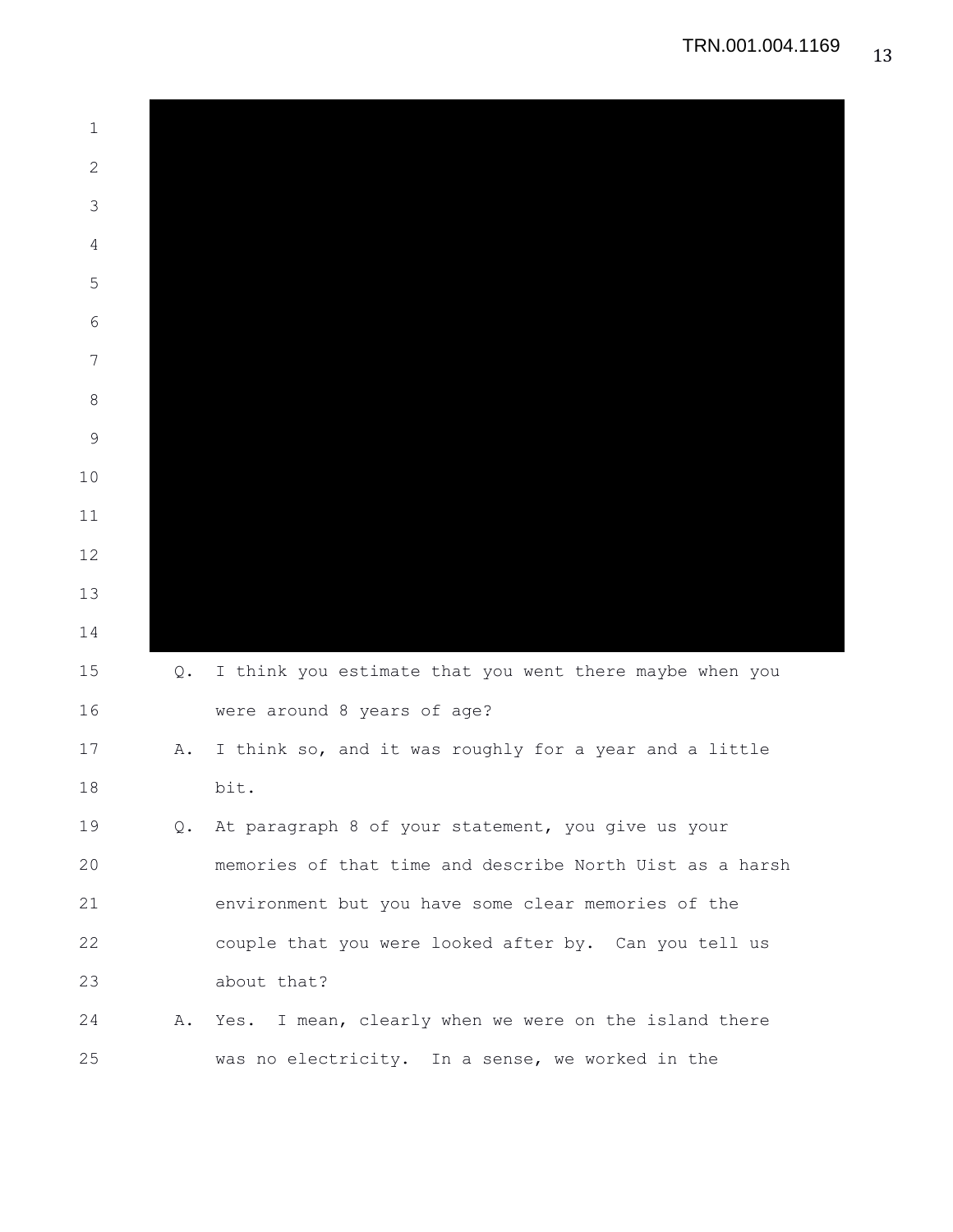| 1  |       | fields, even at a young age, but what I do recall is    |
|----|-------|---------------------------------------------------------|
| 2  |       | kind of looking after me                                |
| 3  |       |                                                         |
| 4  |       |                                                         |
| 5  |       |                                                         |
| 6  |       |                                                         |
| 7  |       | I believe I was                                         |
| 8  |       | treated properly. There was no abuse of me in           |
| 9  |       | North Uist. They were kind to me despite the            |
| 10 |       | environment being harsh.                                |
| 11 |       |                                                         |
| 12 |       |                                                         |
| 13 | $Q$ . |                                                         |
| 14 | Α.    |                                                         |
| 15 | $Q$ . |                                                         |
| 16 |       |                                                         |
| 17 | Α.    |                                                         |
| 18 | Q.    | Just to complete that little chapter, if I may, did the |
| 19 |       | have children of their own?                             |
| 20 | Α.    | No, they had no children of their own. I really don't   |
| 21 |       | know about the circumstances,                           |
| 22 |       |                                                         |
| 23 | Q.    | Did you ever manage to find out from your records or    |
| 24 |       | otherwise why the Glasgow Local Authority sent you to   |
| 25 |       | North Uist after various placements in a more local     |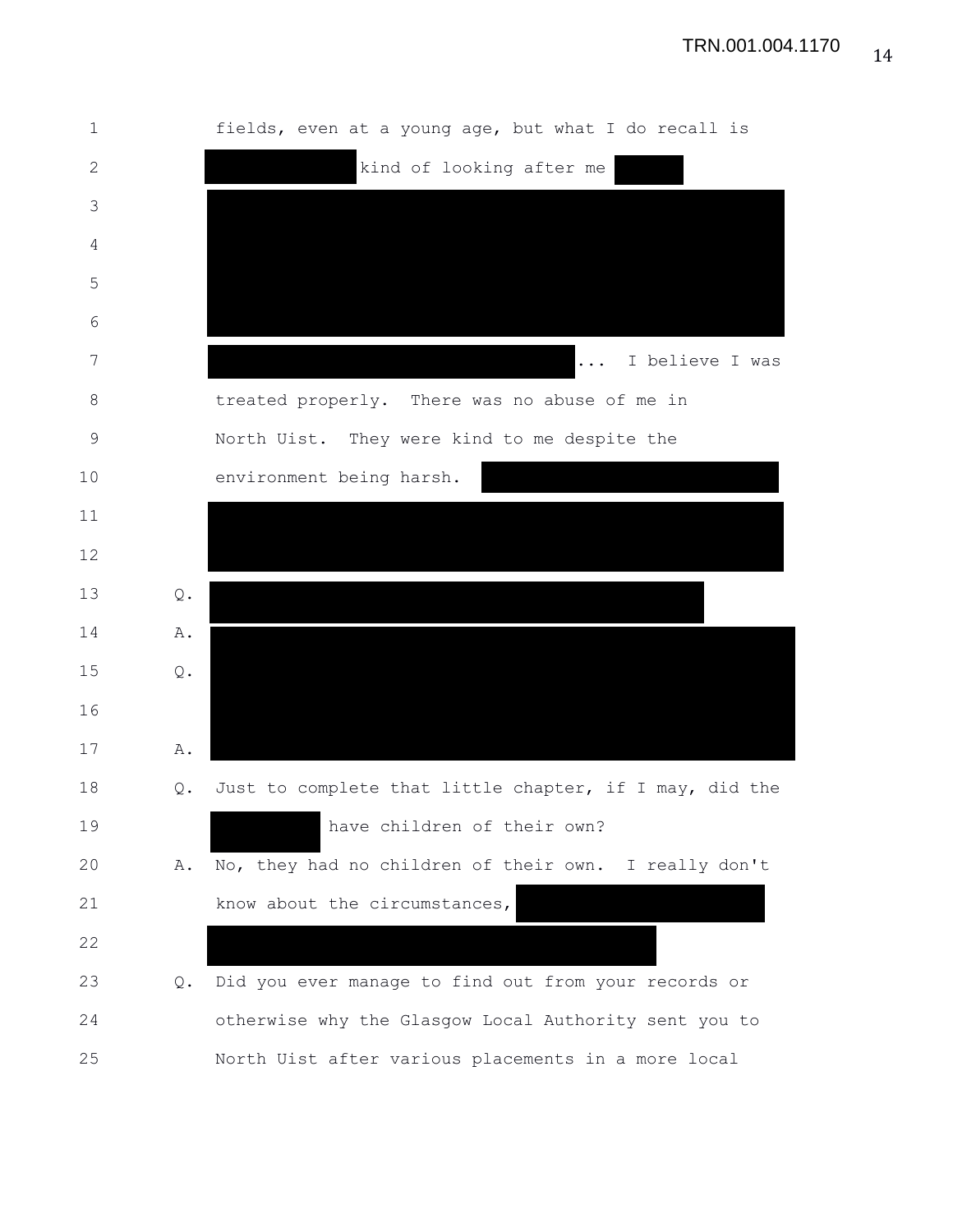| $\mathbf 1$ |    | area, if you like?                                         |
|-------------|----|------------------------------------------------------------|
| 2           | Α. | The answer to that is -- and it's assumption.<br>No.<br>We |
| 3           |    | think our father was very violent and would maybe turn     |
| 4           |    | up at places and stuff like that. So it's only an          |
| 5           |    | assumption that maybe they put them far enough away that   |
| 6           |    | he wouldn't visit.                                         |
| 7           | Q. | Although I think we know from other cases that local       |
| 8           |    | authorities in the Central Region would send children to   |
| $\mathsf 9$ |    | board out in the Highlands and islands of Scotland.        |
| 10          |    | That's maybe something I think you know as an adult.       |
| 11          |    | A. Yes.                                                    |
| 12          |    | Q. You tell us at paragraph 9 in your statement at         |
| 13          |    | page 9036 that your time in North Uist came to an end in   |
| 14          |    | about 1966 and you came back to Glasgow.                   |
| 15          |    | A. Yes.                                                    |
| 16          | Q. | I think your understanding is based on discussions you     |
| 17          |    | had with your sister QKZ                                   |
| 18          | Α. | Yes.                                                       |
| 19          |    | Q. -- that your mother was wanting the children back at    |
| 20          |    | that time?                                                 |
| 21          | Α. | Yes. I think there's also references in the file.          |
| 22          |    | at the time, I didn't know, I was too young,               |
| 23          |    | and obviously I wasn't told everything about this          |
| 24          |    | either.                                                    |
| 25          |    | They had given her a house in Drumchapel and               |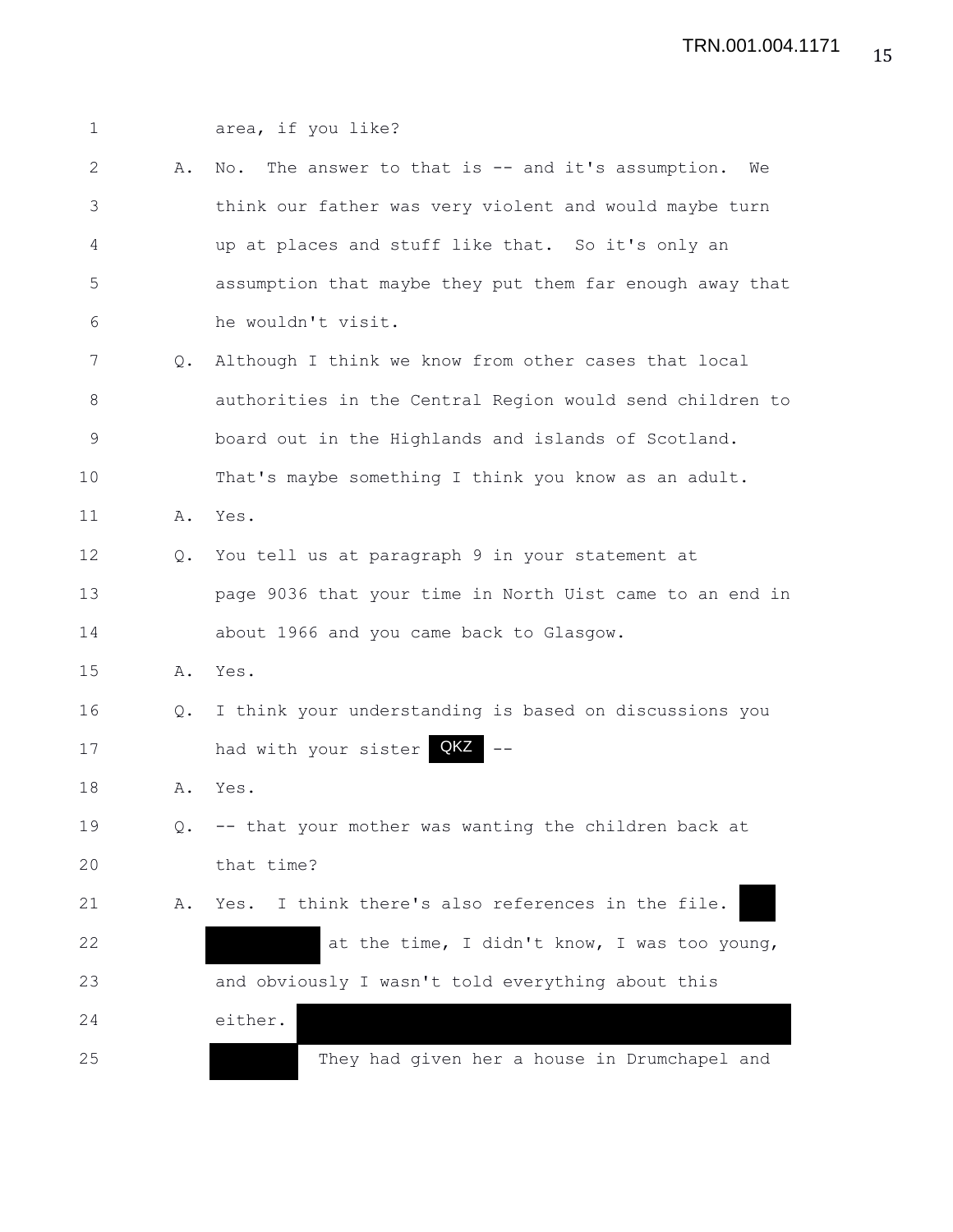1 2 Q. So far as the time you had with your mother in 3 Drumchapel is concerned, at paragraph 12 you tell us 4 a little bit about that time as well. I don't need to 5 know all the detail today. We can read it for ourselves 6 and we have read it and it's important to understand all 7 of the background. Halfway down paragraph 12, I think 8 you tell us that the family were at that time, as you 9 understand, neglected by your mum and that she would go 10 away a lot and she abandoned you, essentially, on 11 several occasions. Is that what you understand? 12 A. Yes. 13 Q. Or even do you recall that? 14 A. Yes, my mother did abandon us on a number of occasions. 15 My eldest sister, on and off, looked after us for little 16 periods. 17 Q. But you do tell us -- and I think this is something you 18 wanted to make clear in paragraph 12 -- that at no time 19 did your mother physically or sexually abuse you in any 20 shape or form, but she did neglect you. I think you 21 distinguish -- 22 A. As an adult I realise that abandonment and that kind of, 23 in a sense, in its own form, is neglect and not 24 nurturing you and looking after the family and stuff is 25 neglect. But yes, I want to put on the record: my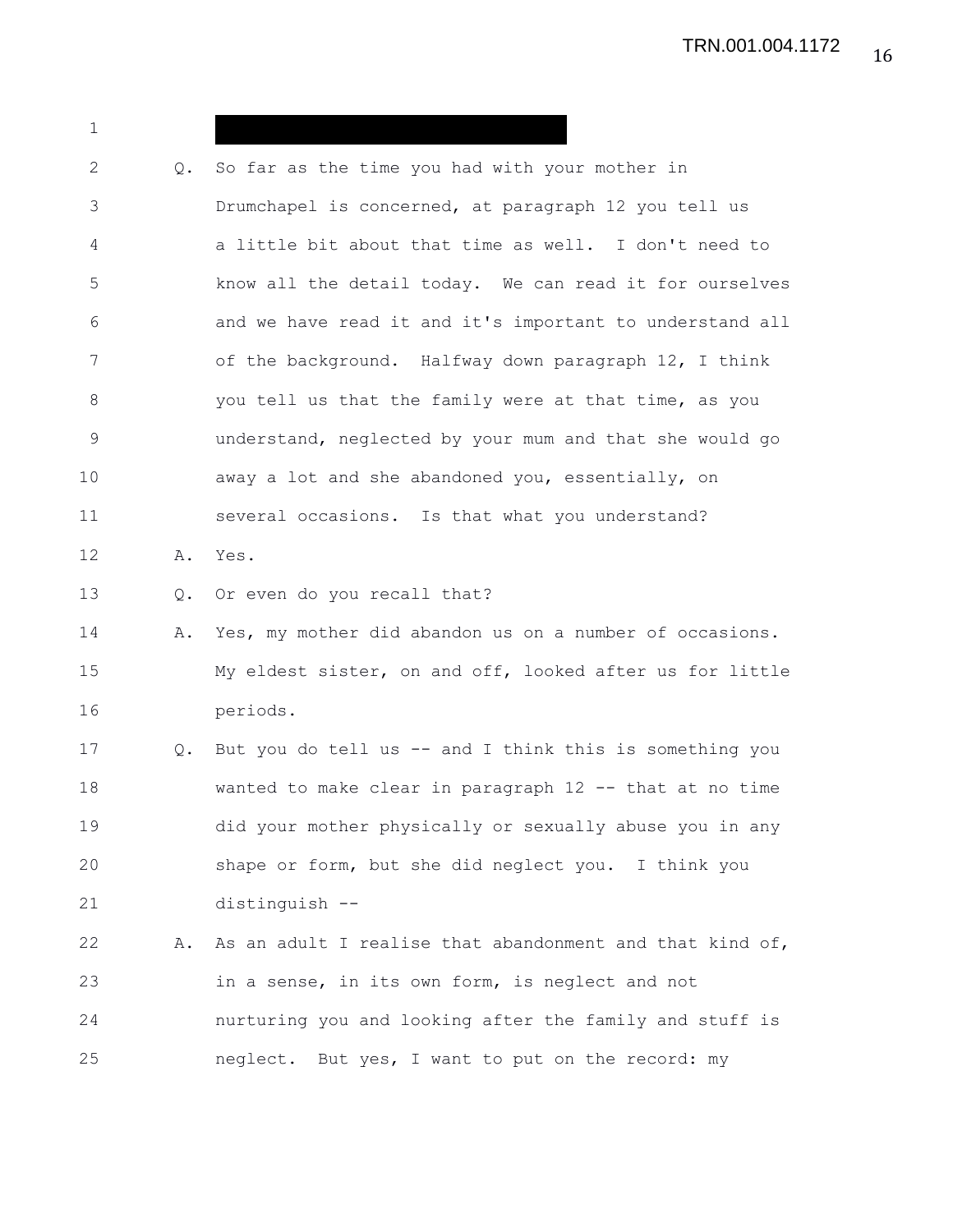1 mother never physically abused me, nor did she ever 2 sexually abuse me. 3 Q. What you do know about your mother, I think now, 4 although you didn't know then as a child, is that she 5 had mental health issues and had periods of depression. 6 A. Yes. My mother spent a number of years on and off in 7 Woodleigh Hospital in Kirkintilloch. I learned that as 8 an adult, and obviously her behaviour in Drumchapel -- 9 looking back as an adult, you can see that things 10 weren't normal. 11 Q. And that would maybe now be better explained by what you 12 now know as an adult? 13 A. Yes. 14 Q. And, as you told us earlier that really, your father had 15 no real input into your life and I think you tell us 16 about that in paragraph 13, that by the time that you 17 were with your mother in Drumchapel, your father wasn't 18 really, as you call it, ever present, so he would turn 19 up from time to time and that's your recollection 20 I think. 21 A. My father -- up to the time I went to Drumchapel, 22 I basically had no father. Even the word "father" even 23 now, I still don't equate that I ever had a father. 24 Q. Your biological father, I think, did turn up 25 occasionally in Drumchapel?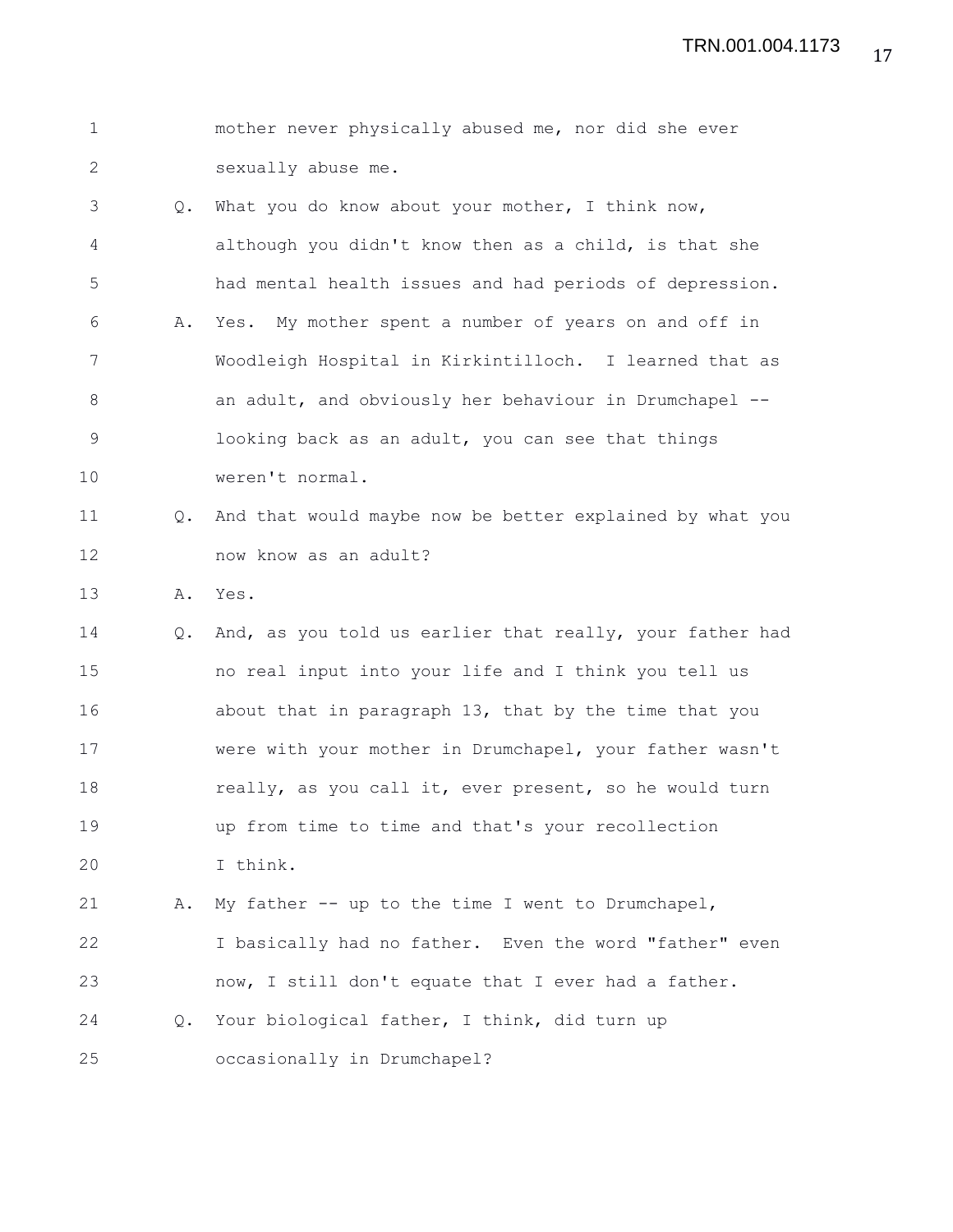1 A. Yes, and that was the only time, but he never, ever 2 lived with us, he was never present in our lives. 3 I have heard, and I'll just -- maybe this is the wrong 4 time to say it, but I have heard someone say that I was 5 abused by my father. My father was not there. My 6 father did not live us. He turned up at Drumchapel and 7 used -- when he turned up at Drumchapel, the police were 8 called and the police took him away. 9 Q. If I go on to page 9037 of your statement, David, 10 paragraph 14, I think you indicate that, in the time you 11 were with your mother in Drumchapel, your elder sister 12 was doing quite a lot of the caring. 13 A. Yes. 14 Q. And that would be no doubt because your mother was away 15 for one reason or another, including having some 16 inpatient treatment. 17 A. Yes. She was at an age -- I'm not sure if the 18 Social Work Department knew she was looking after us. 19 I think there came a point when she became pregnant so 20 she couldn't look after us. 21 Q. Your elder sister? 22 A. My elder sister became pregnant and there was a lot of 23 tension between my elder sister and my mother because of 24 the way my mother wasn't looking after us. So it was 25 actually my elder sister -- and she told me this -- that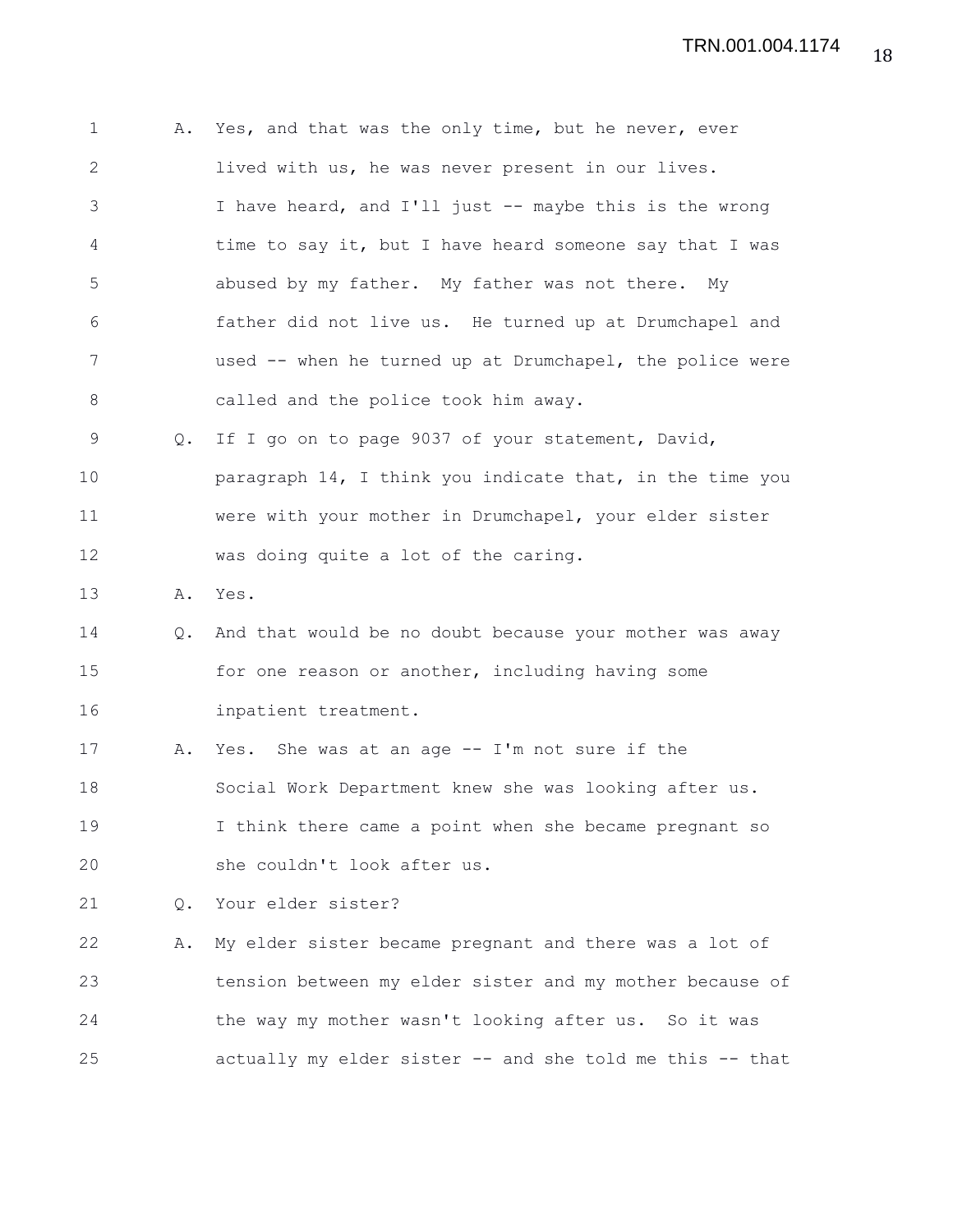| $\mathbf 1$ |       | she informed the Social Work Department that we were     |
|-------------|-------|----------------------------------------------------------|
| 2           |       | basically being neglected.                               |
| 3           | Q.    | I think really matters came to a head, as you tell us in |
| 4           |       | paragraph 16, that there came a point when effectively   |
| 5           |       | your mother abandoned you and went off to London, and    |
| 6           |       | that that led to you and                                 |
| 7           |       | QKZ<br>being taken into care again.<br>your sister       |
| 8           |       | You've told us about your oldest sister, she was         |
| $\mathsf 9$ |       | pregnant by this time.                                   |
| 10          |       |                                                          |
| 11          |       |                                                          |
| 12          | Α.    |                                                          |
| 13          |       |                                                          |
| 14          |       |                                                          |
| 15          | Q.    |                                                          |
| 16          | Α.    |                                                          |
| 17          |       |                                                          |
| 18          |       |                                                          |
| 19          | $Q$ . | So it was only you --                                    |
| 20          | Α.    | QKZ<br>who went into Quarriers.<br>And                   |
| 21          | Q.    | In fact, before you went in Quarriers, you tell us in    |
| 22          |       | paragraph 17 of your statement that you had a short      |
| 23          |       | period with a couple who were foster parents sort of     |
| 24          |       | before you went to Quarriers; is that right?             |
| 25          | Α.    | Yes, there were foster parents, Mr and Mrs               |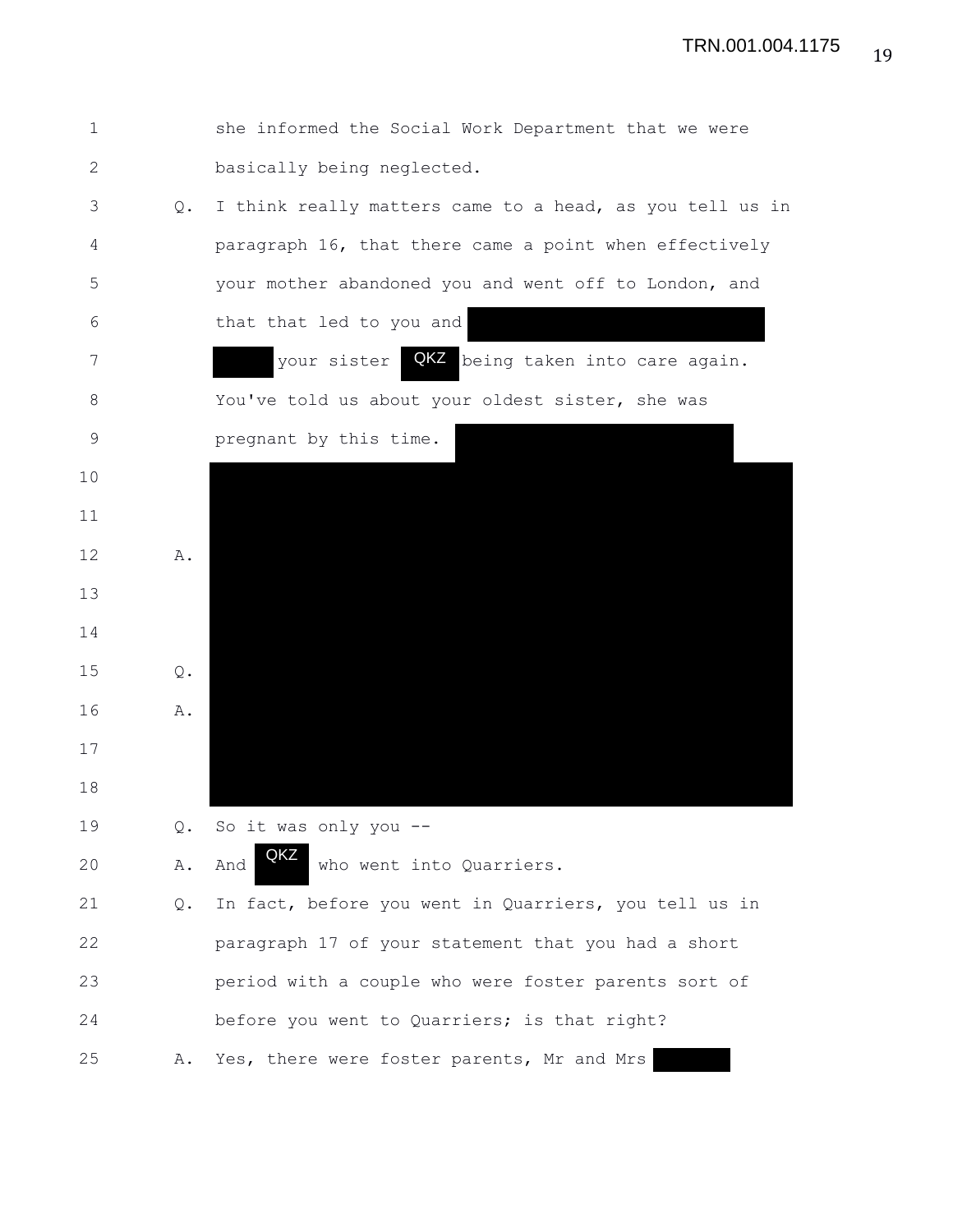| $\mathbf 1$  |               | We were with them for about two weeks. You recall these      |
|--------------|---------------|--------------------------------------------------------------|
| $\mathbf{2}$ |               | things as a kid, you know. They were really nice             |
| 3            |               | people. I remember them giving me books with pictures        |
| 4            |               | of cars in and trying to -- I remember my sister smoked      |
| 5            |               | and she shouldn't have been smoking and they were trying     |
| 6            |               | to encourage her not to smoke, but they were actually        |
| 7            |               | very nice people. They lived, strangely enough, quite        |
| 8            |               | local. I don't know where that particular road is            |
| $\mathsf 9$  |               | , but it's certainly<br>in relation to                       |
| 10           |               | in the Drumchapel area.                                      |
| 11           | $Q_{\bullet}$ | As things turned out that was a temporary placement for      |
| 12           |               | you?                                                         |
| 13           | Α.            | I think two or three weeks.                                  |
| 14           | $Q_{\bullet}$ | And after that, you went into Quarriers, and I'll just       |
| 15           |               | take the date that you tell us in the statement; it was      |
| 16           |               | 1969. I'll come to maybe some dates in<br>about              |
| 17           |               | a moment --                                                  |
| 18           | Α.            | Yes.                                                         |
| 19           | Q.            | -- before we look at Quarriers. But that's when you --       |
| 20           | Α.            | QKZ<br>My sister<br>and I went in on the same day and it was |
| 21           |               | 1969.                                                        |
| 22           | Q.            | Just before I go on, you make a general point at             |
| 23           |               | paragraph 18 of your statement that no one was telling       |
| 24           |               | you at any point where you were going and why you were       |
| 25           |               | going to particular places. Is that what the situation       |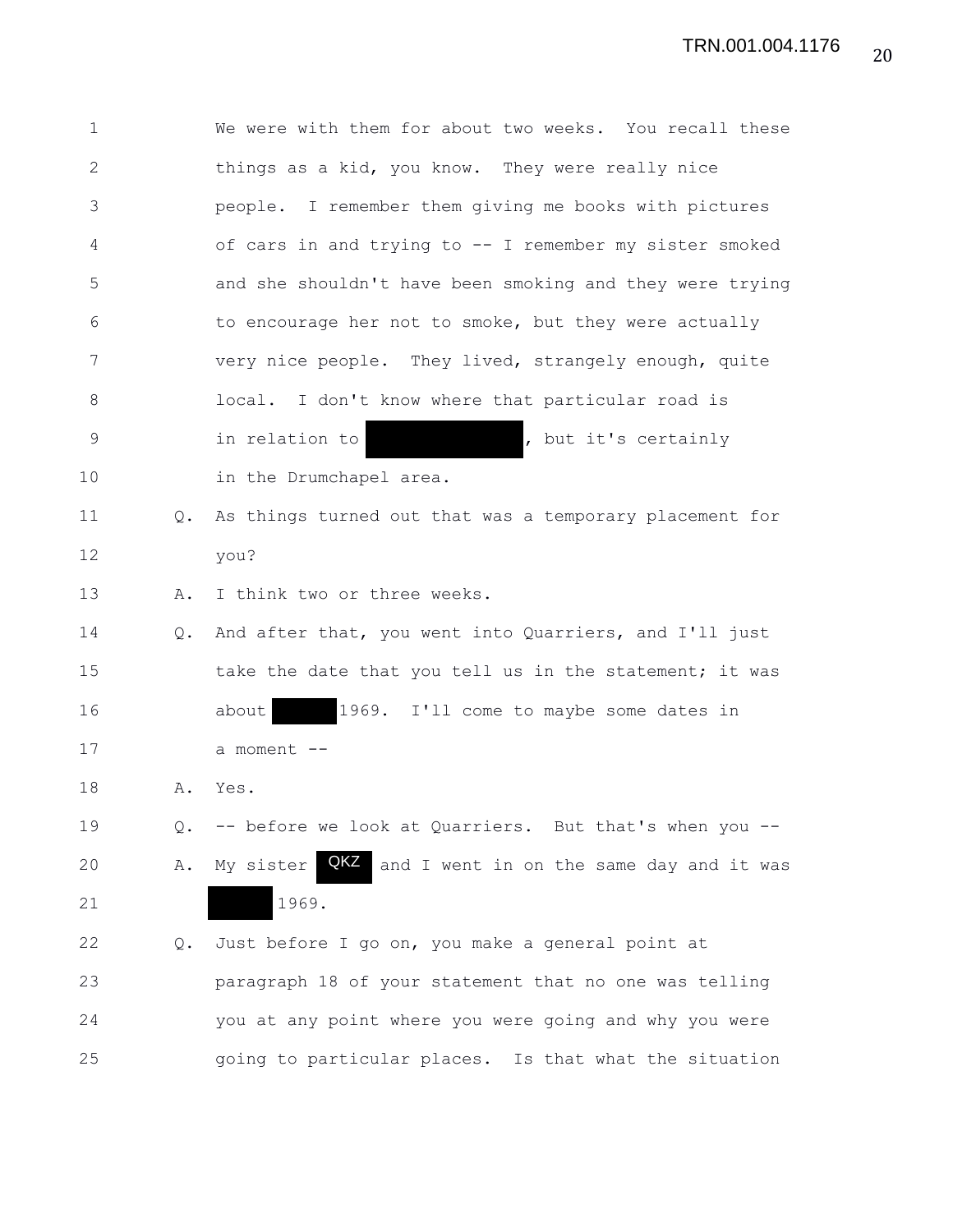1 was like?

| $\mathbf{2}$   | Α.            | My recollection is I've never been involved in any of   |
|----------------|---------------|---------------------------------------------------------|
| 3              |               | the discussions to do with my care while I was in the   |
| 4              |               | care system at any point. I don't remember anybody      |
| 5              |               | sitting down with me and saying, "David, this " And     |
| 6              |               | I know I was a child, but I think all I -- the          |
| $7\phantom{.}$ |               | experience with me was that you just arrive somewhere,  |
| $8\,$          |               | and on some occasions they actually told you were going |
| 9              |               | on holiday. They were some long holidays, that's all    |
| 10             |               | I can say.                                              |
| 11             | $Q_{\bullet}$ | You say you were a child, but by the time you got to    |
| 12             |               | Quarriers you were 11 years of age?                     |
| 13             | Α.            | Mm.                                                     |
| 14             | $Q_{\bullet}$ | So you were at an age where you could understand        |
| 15             |               | a discussion and an explanation.                        |
| 16             | Α.            | Yes. And I think as well, you know, looking back as an  |
| 17             |               | adult, Mr Peoples, I think my mother had abandoned us,  |
| 18             |               | so we were very vulnerable or whatever. The structure   |
| 19             |               | that we had was whatever structure that was. Whether it |
| 20             |               | was dysfunctional or whatever, there was a structure.   |
| 21             |               | And I think, yes, I agree completely with you, I think  |
| 22             |               | it could have been handled sensitively, it could have   |
| 23             |               | been handled where we were given some information.      |
| 24             | $Q_{\bullet}$ | Again, I'll take this from you just at this point, and  |
| 25             |               | the significance of what you say will become apparent   |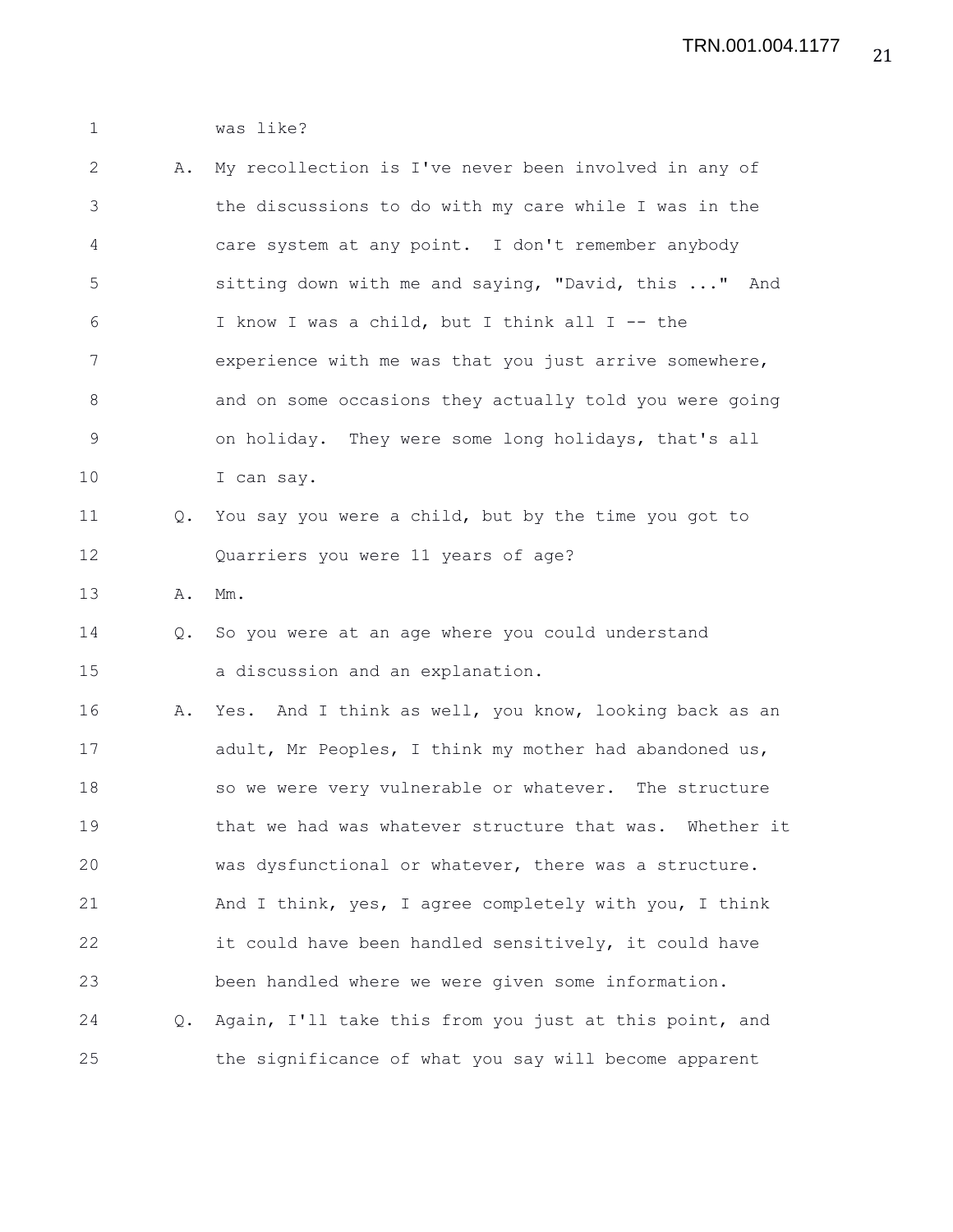1 later on.

| $\mathbf{2}$ |    | At paragraph 19, if I stick with the order in which      |
|--------------|----|----------------------------------------------------------|
| 3            |    | this is raised in your statement, you tell us that       |
| 4            |    | shortly before you went into Quarriers, in about I think |
| 5            |    | October 1968 or thereabouts, and the precise date is not |
| 6            |    | significant, you underwent an examination by a child     |
| 7            |    | psychologist, a senior child psychologist. Do you        |
| $8\,$        |    | remember that?                                           |
| 9            | Α. | I don't. The thing I remember -- and I think I wrote     |
| 10           |    | this in my book -- is that he was asking me to put       |
| 11           |    | square pegs into round holes, and I said -- I think      |
| 12           |    | I was a bit cheeky and I said, "Anybody knows you can't  |
| 13           |    | do that with something like that". I remember that sort  |
| 14           |    | of interaction. I don't actually -- even then I don't    |
| 15           |    | recall someone saying to me, "You're going to see this   |
| 16           |    | person", or whatever particular reason it was.           |
| 17           | Q. | You don't remember an explanation for why you were       |
| 18           |    | referred to this --                                      |
| 19           | Α. | No.                                                      |
| 20           | Q. | -- psychologist?                                         |
| 21           | Α. | No.                                                      |
| 22           | Q. | And I don't want to take up a lot of time, but I think   |
| 23           |    | what you have done for us, helpfully, is to take         |
| 24           |    | a paragraph from that report, which I think you          |
| 25           |    | obviously consider significant. We'll find out why in    |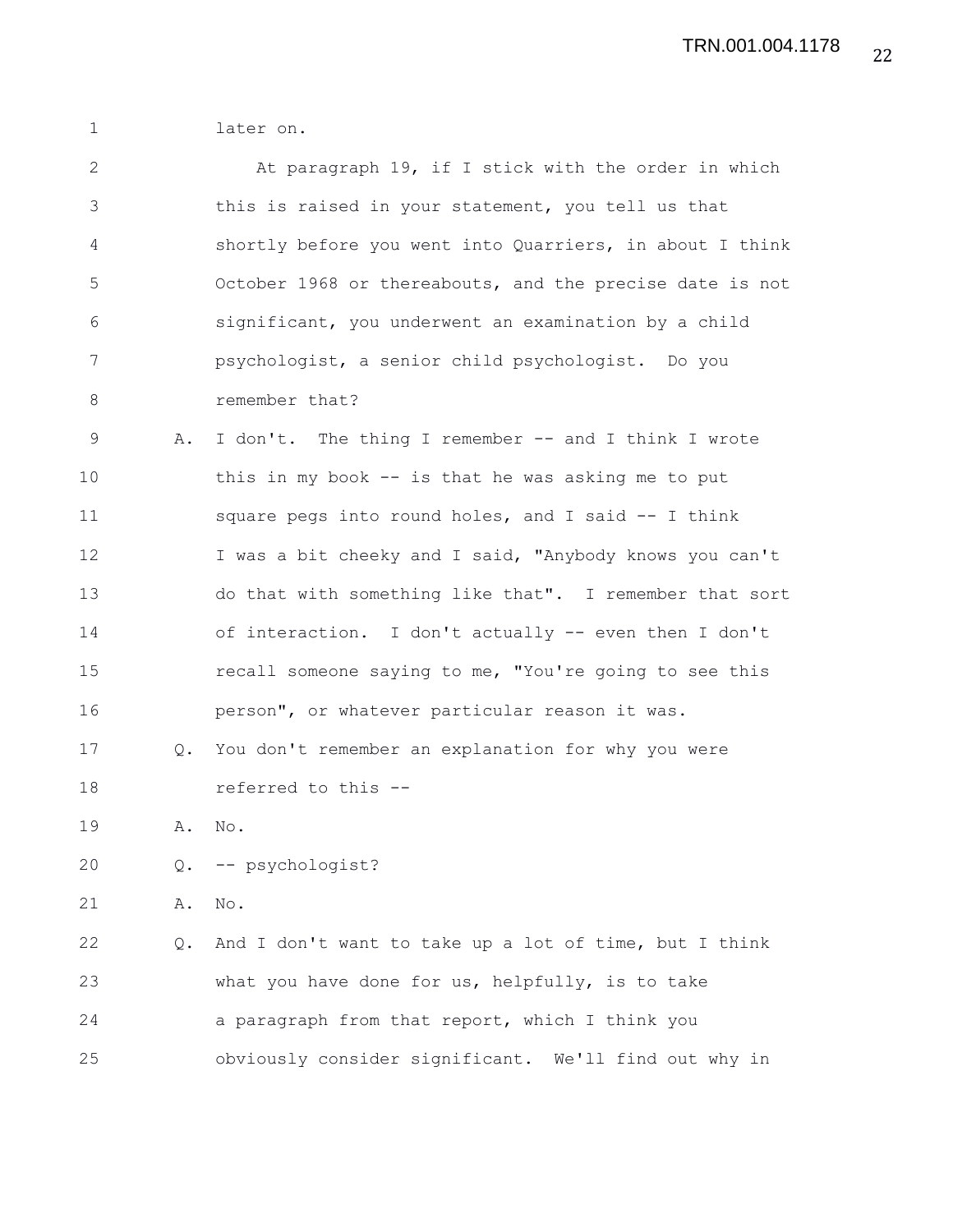| $\mathbf 1$   |    | a moment, or in due course.                              |
|---------------|----|----------------------------------------------------------|
| $\mathbf{2}$  |    | You say that in the report that you've seen and read     |
| $\mathcal{S}$ |    | that this senior psychologist said, amongst other        |
| 4             |    | things:                                                  |
| 5             |    | "I visited the school and interviewed David's            |
| 6             |    | teacher, who assured me that although the boy was        |
| 7             |    | difficult, he did not present a gross behaviour problem  |
| 8             |    | and it would not have occurred to them [that's the       |
| $\mathsf 9$   |    | school, I take it] to send him to a child guidance       |
| 10            |    | clinic."                                                 |
| 11            |    | So that was his professional assessment shortly          |
| 12            |    | before you went into Quarriers?                          |
| 13            | Α. | Yes. What I'm saying is I didn't have behavioural        |
| 14            |    | problems, gross behavioural problems, before I went into |
| 15            |    | Quarriers.                                               |
| 16            | Q. | I think as he says:                                      |
| 17            |    | "The boy [that's you, David] was not recalled to the     |
| 18            |    | clinic after the summer holidays."                       |
| 19            |    | Although he puts that down to your mother's lack of      |
| 20            |    | cooperation. But the upshot is you didn't go back to     |
| 21            |    | any form of child guidance or any form of sessions with  |
| 22            |    | psychologists or other professionals?                    |
| 23            | Α. | No.                                                      |
| 24            | Q. | So far as you're concerned, reading that now, you take   |
| 25            |    | it then that they didn't see you as a significant        |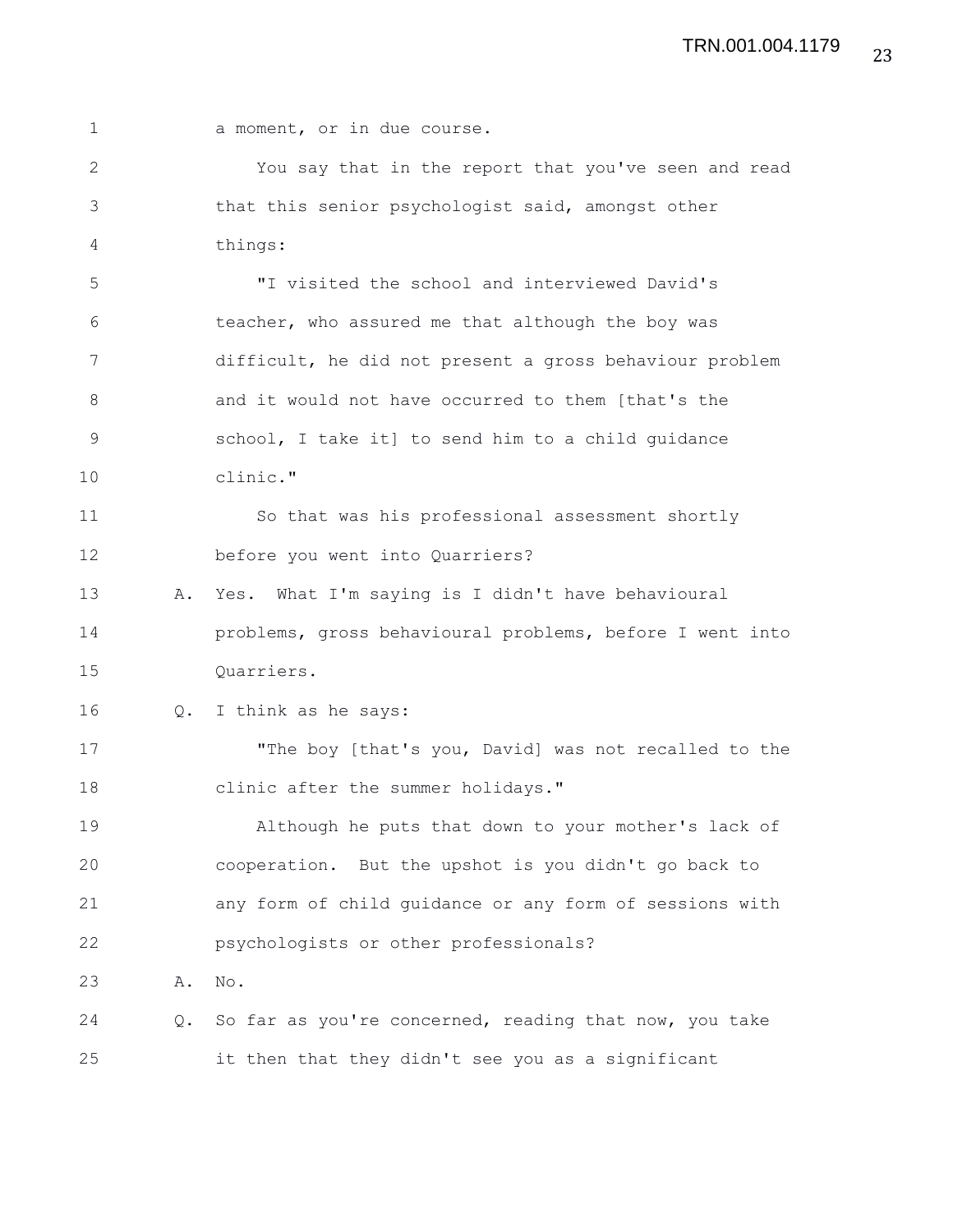1 problem?

- 2 A. Well, it clearly says that. It's not just an ordinary 3 psychologist, this was a senior psychologist, according 4 to the title.
- 5 Q. However, having said that, as you've said to us earlier 6 today, you may not have been a serious problem but you 7 were a vulnerable child when you went to Quarriers --
- 8 A. Yes.
- 9 Q. -- but for some of the reasons you have already 10 outlined.
- 11 A. And that may be the reason why I was sent to that 12 person. I just don't know the reasons behind it. 13 Q. As you tell us in your statement at paragraph 20, your 14 5ister **QKZ** and you, David, went to Quarriers in 15 1969. Before I go into that, it might be helpful 16 for us, as we've done in the case of some other 17 witnesses, just to get a few dates at this stage so 18 we have some sort of framework in which we can operate.

19 We have been shown some records, and you've probably 20 seen them too -- I'm sure you probably have quite a lot 21 of records at this stage in the day. We understand that 22 a application was made on 18 February 1969 by the 23 Children's Officer for the local authority -- it would 24 be Glasgow Corporation, I think -- to have you and your 25 sister admitted to Quarriers. So there was an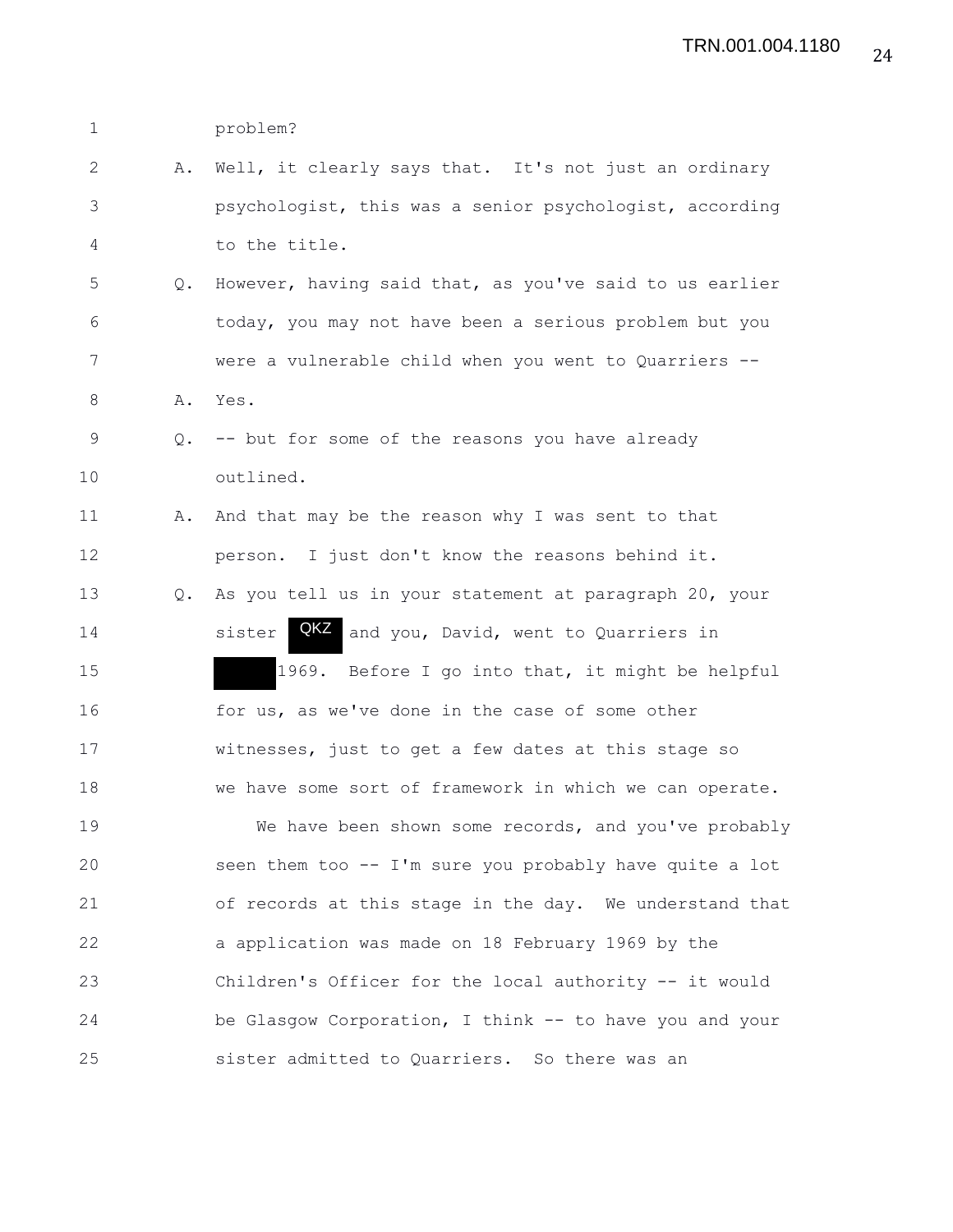| $\mathbf 1$ |               | application process?                                      |
|-------------|---------------|-----------------------------------------------------------|
| 2           | Α.            | Yes.                                                      |
| 3           | Q.            | We've heard about some children who went into Quarriers   |
| 4           |               | on a private arrangement. In your case it was an          |
| 5           |               | arrangement organised through the local authority.        |
| 6           | Α.            | Yes.                                                      |
| 7           | Q.            | What we understand is that following that application,    |
| 8           |               | 1969 when you were<br>you were admitted on                |
| 9           |               | 11 years of age.                                          |
| 10          | Α.            | Yes.                                                      |
| 11          | $Q_{\bullet}$ | Just moving forward if I may, just to get the time        |
| 12          |               | frame, we understand from the records that Quarriers      |
| 13          |               | have that you were discharged from their care on          |
| 14          |               | 26 May 1974, when you were 16 years old.                  |
| 15          | Α.            | That's right.                                             |
| 16          | Q.            | At this stage, and I don't want to go into the detail of  |
| 17          |               | what happened, I just want to get the picture first of    |
| 18          |               | I think you tell us a little bit about the places<br>all. |
| 19          |               | you were in during your stay in Quarriers. Can I maybe    |
| 20          |               | take that from you at the moment without looking at what  |
| 21          |               | actually happened in these places so that we've got an    |
| 22          |               | understanding of where you were and who you were with.    |
| 23          |               | Correct me if I'm wrong in any of what I'm about to       |
| 24          |               | I think you tell us in your statement that<br>say.        |
| 25          |               | QKZ<br>following your admission with your sister<br>you   |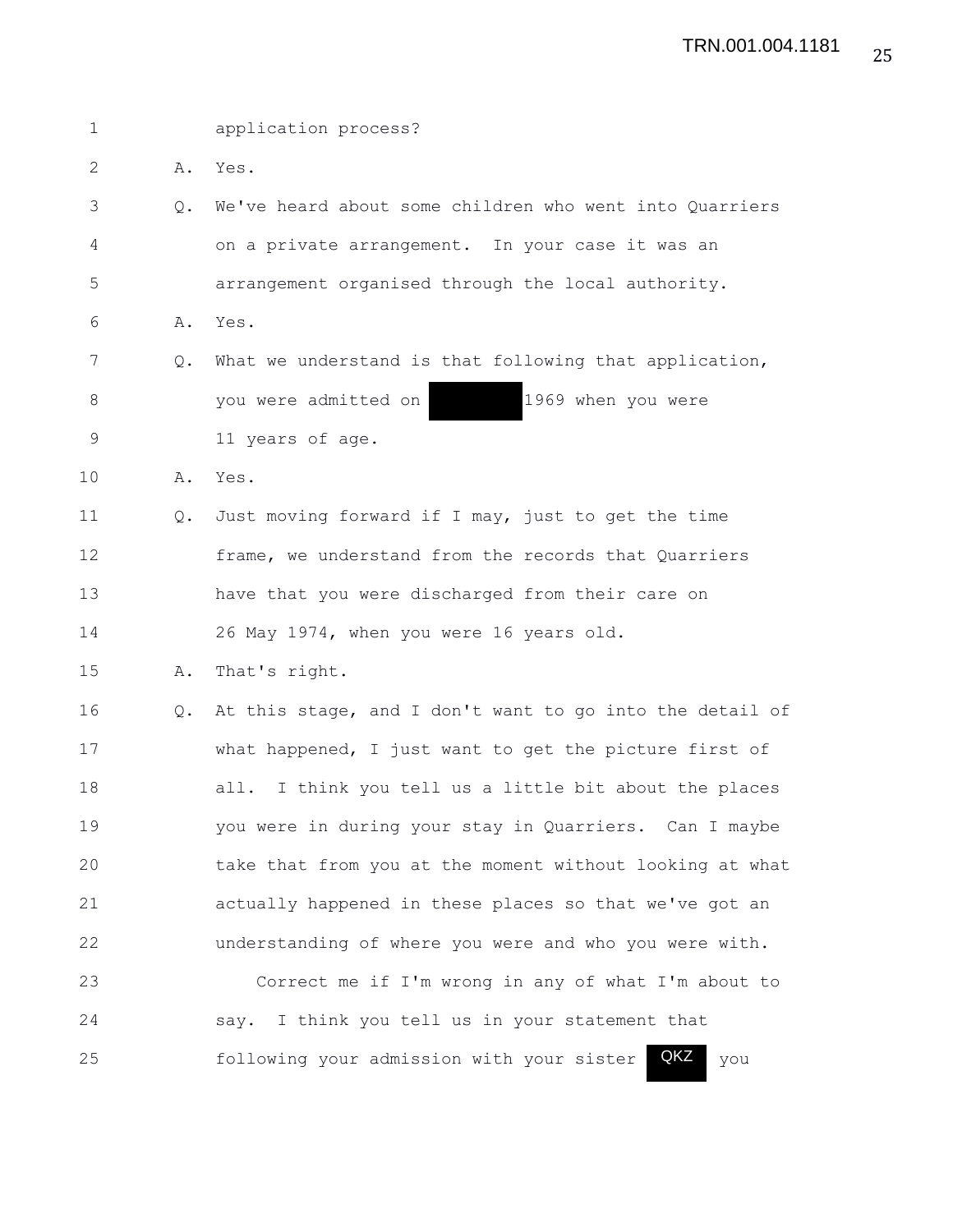1 were initially placed in cottage with a couple called 2 the **QDE/QDF** And I think your sister, as you tell us, 3 **QKZ** was placed in a different cottage; is that 4 correct? 5 A. Yes, we were separated. 6 Q. You were separated from the outset? 7 A. From the day we arrived. 8 Q. Just before I go on to that, at the time that you were 9 admitted, what was the nature of the relationship you 10 had with your sister? How close was it? 11 A. **UKK** and I, there's just a year between us, and 12 and I -- I had a very close bond with my sister because 13 I think we were close in age, we were together a lot. 14 Obviously, in Drumchapel, her and I went to the same 15 school, Cleddens, and in a sense, my sister was my 16 protector, because I was quite ... I was very immature 17 for my age and I was quite timid for my age. So in 18 a sense, I wouldn't stand up for myself. So my sister 19 was a bit more tomboyish, so in a sense my sister became 20 my protector. 21 Q. Even in Drumchapel, would she fight your battles for you 22 if they had to be fought? 23 A. Yes. 24 Q. And I think we'll hear that to some extent happened when 25 you got into Quarriers, but I'll come to that. QKZ QKZ QKZ QDE/QDF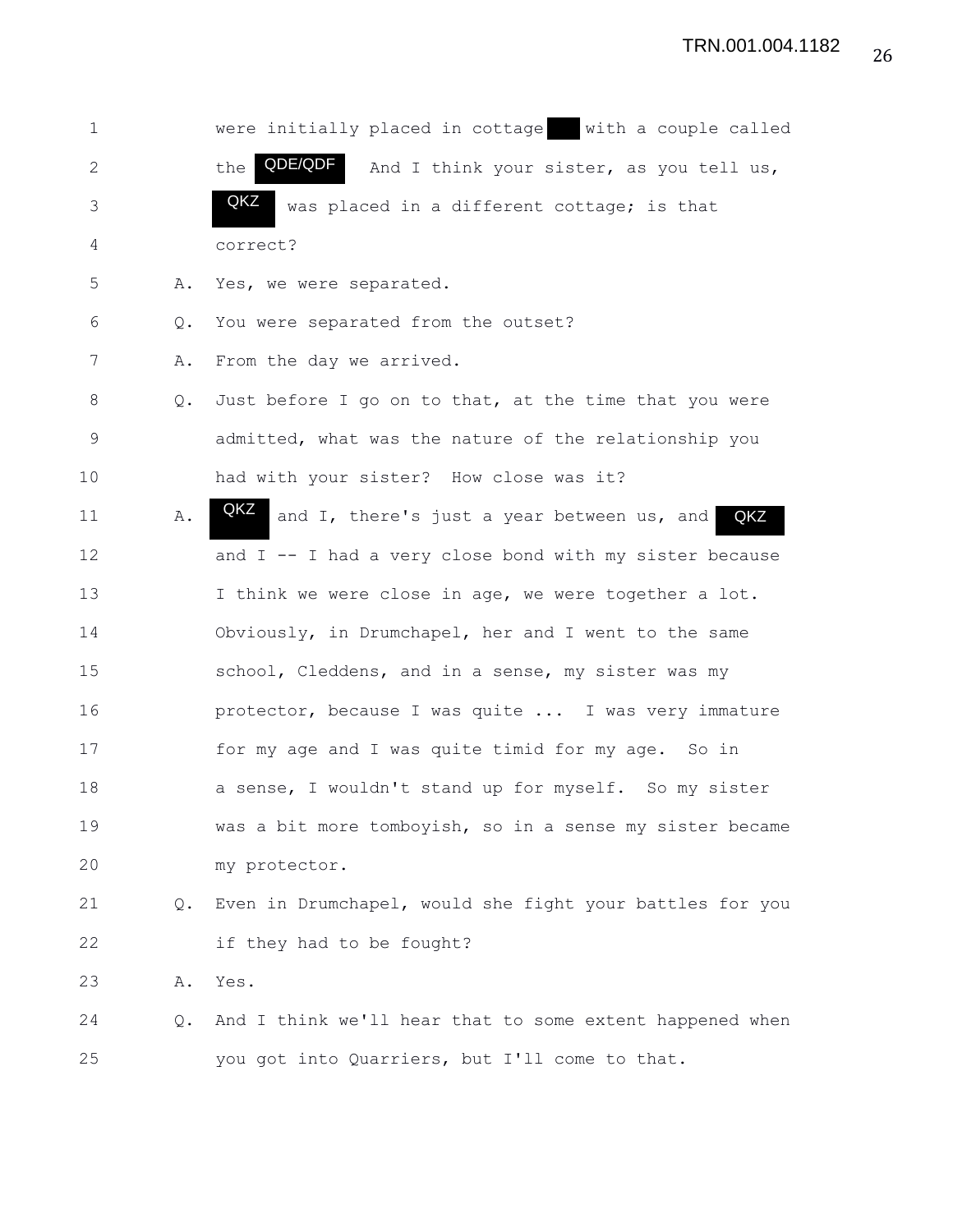| 1            |               | You have told me and confirmed that you were with          |
|--------------|---------------|------------------------------------------------------------|
| $\mathbf{2}$ |               | QDE/QDF in cottage for a period, and I don't<br>the        |
| 3            |               | want to worry too much about the dates, I'll come to       |
| 4            |               | that in a moment. You think you were there for possibly    |
| 5            |               | around a year and a half, which would take you into        |
| 6            |               | 1970, if that's correct, if I'm doing my sums correctly.   |
| 7            | Α.            | Yes.                                                       |
| 8            | Q.            | At that point you moved to another cottage,                |
| 9            |               | which was where the house parents were, if I could call    |
| 10           |               | QDH/QDI<br>them, the<br>S.                                 |
| 11           | Α.            | Yes.                                                       |
| 12           | $Q_{\bullet}$ | And your recollection is that you stayed with the          |
| 13           |               | QDH/QDI<br>for a few months?                               |
| 14           | Α.            | A few months, yes.                                         |
| 15           | $Q_{\bullet}$ | After an incident, which we'll find out about -- and       |
| 16           |               | I don't want to go into it at this stage, we'll save       |
| 17           |               | that for later -- but after an incident when peeling       |
| 18           |               | QDE/QDF<br>potatoes you moved back to the cottage that the |
| 19           |               | were house parents of; is that right?                      |
| 20           | Α.            | Yes.                                                       |
| 21           | Q.            | Was that cottage                                           |
| 22           | Α.            | because they had moved.<br>It was cottage                  |
| 23           | Q.            | They had moved to a different cottage?                     |
| 24           | Α.            | Yes, in between times. I'm sure it's that.                 |
| 25           | Q.            | You went back to the --                                    |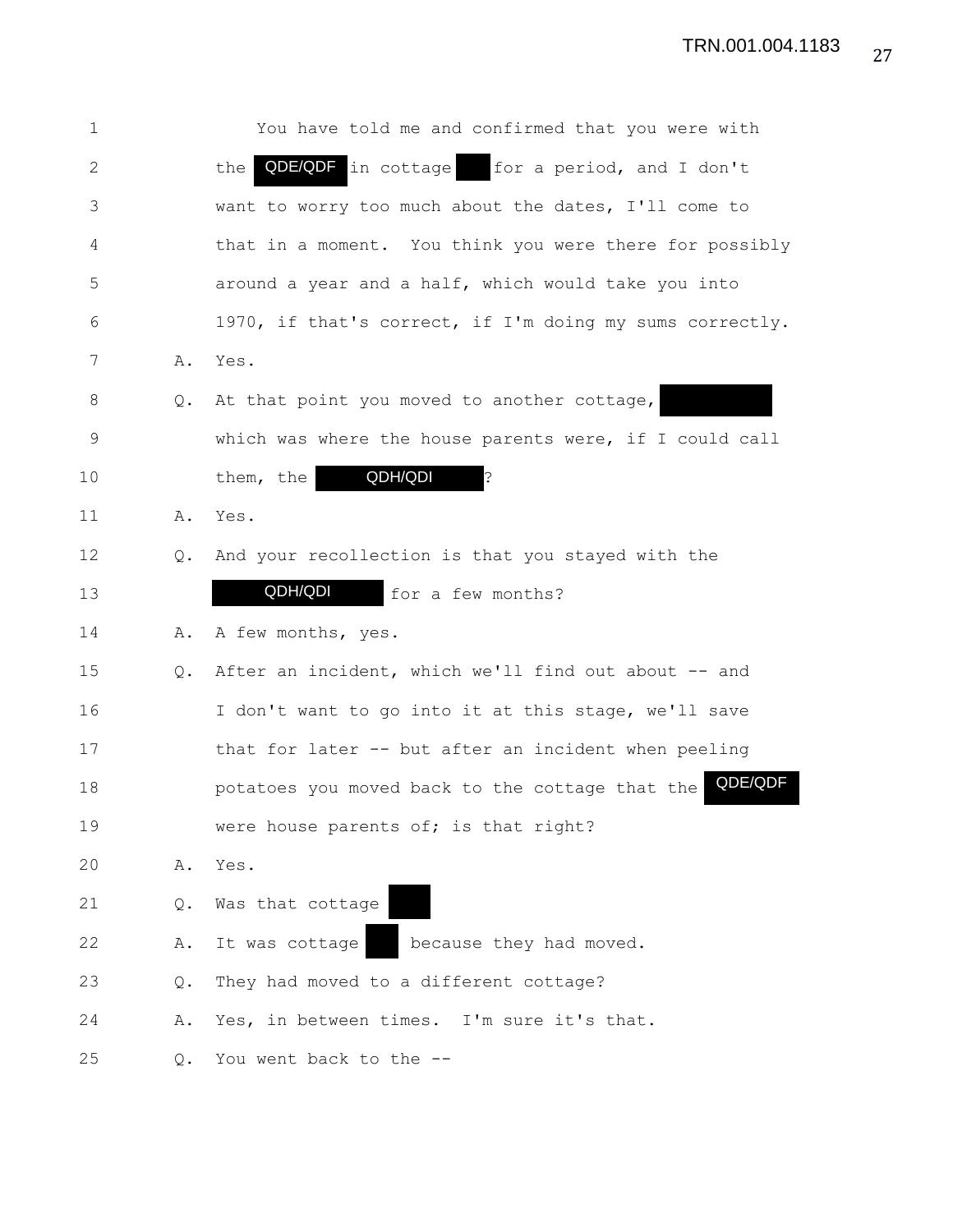| 1  | Α. | I certainly went back to the same house parents.           |
|----|----|------------------------------------------------------------|
| 2  | Q. | But you think it might have been<br>rather than            |
| 3  | Α. | I'm pretty sure they may have moved in the meantime.       |
| 4  | Q. | In passing can I just take from you, because I think you   |
| 5  |    | say so in your statement -- in passing you say you moved   |
| 6  |    | back to the <b>QDE/QDF</b> after this short spell with the |
| 7  |    | QDH/QDI<br>QDH/QDI<br>and, shortly afterwards, the         |
| 8  |    | left Quarriers?                                            |
| 9  | Α. | Yes.                                                       |
| 10 | Q. | That's your understanding?                                 |
| 11 | Α. | That's my understanding.                                   |
| 12 | Q. | I think it's probably correct, but I'll come to that in    |
| 13 |    | due course.                                                |
| 14 | Α. | I can probably explain the background to that when you     |
| 15 |    | want me to.                                                |
| 16 | Q. | Yes. I just want to know where you were at this stage      |
| 17 |    | and we'll come to what happened in the various places.     |
| 18 |    | In your statement you say that you think you stayed        |
| 19 |    | QDE/QDF<br>with the<br>the second time round for about     |
| 20 |    | nine months or so in cottage                               |
| 21 | Α. | Yes.                                                       |
| 22 | Q. | That's your recollection. Then, around March 1971 --       |
| 23 |    | we're now into 1971 -- you moved to another cottage,       |
| 24 |    | QKR/QKY<br>where the house parents were<br>cottage         |
| 25 |    | QKR/QKY                                                    |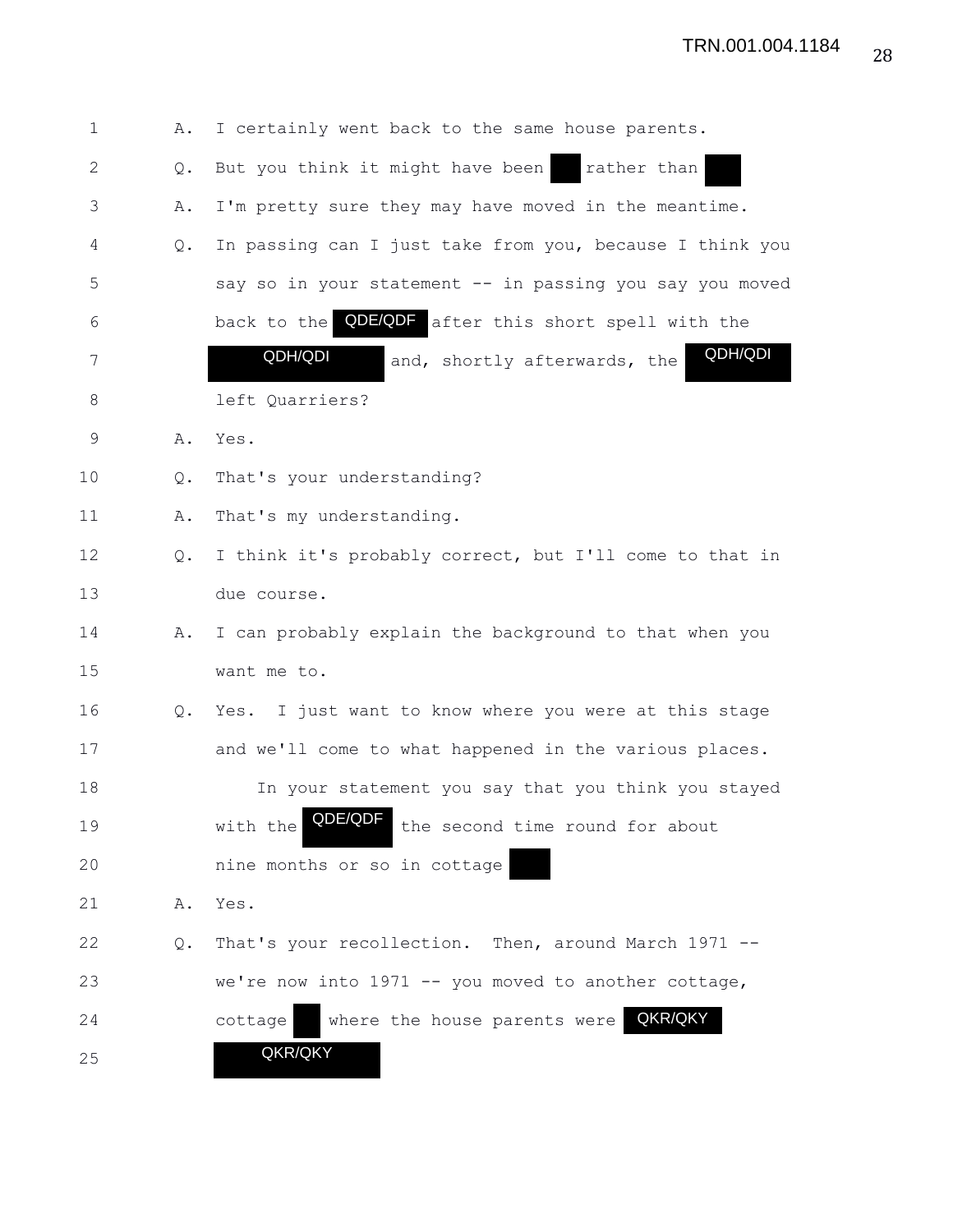| $\mathbf{1}$ | Α. | I was there for about three and a half years.<br>Yes.    |
|--------------|----|----------------------------------------------------------|
| 2            | Q. | You were with them until you left Quarriers on<br>Yes.   |
| 3            |    | 26 May 1974?                                             |
| 4            | Α. | Yes.                                                     |
| 5            | Q. | So for a period of just over three years you were in     |
| 6            |    | QKR/QKY<br>with<br>cottage<br>as your                    |
| 7            |    | house parents?                                           |
| 8            | Α. | Yes.                                                     |
| 9            | Q. | Can I go back to your statement with that introduction.  |
| 10           |    | It just helps us to get our bearings at an early stage   |
| 11           |    | so that we can understand some of the things that        |
| 12           |    | I think you tell us about in your statement.             |
| 13           |    | If I go back to page 9038 of your statement, David,      |
| 14           |    | at paragraph 20, you've told us you had a close bond     |
| 15           |    | with your sister, but you were separated as soon as you  |
| 16           |    | arrived. I think you have said you didn't get            |
| 17           |    | explanations about different care settings. Did you get  |
| 18           |    | an explanation when you arrived as to why you were put   |
| 19           |    | QKZ was put in another?<br>in one cottage and            |
| 20           | Α. | No, there was $-$ no, there was nothing in  The thing    |
| 21           |    | is, I remember the pair of us were very distressed       |
| 22           |    | because clearly we had just been with foster parents for |
| 23           |    | two or three weeks, which was quite nice, and even when  |
| 24           |    | we were with our mother we were together. There was      |
| 25           |    | just no explanation. I think I might have been told      |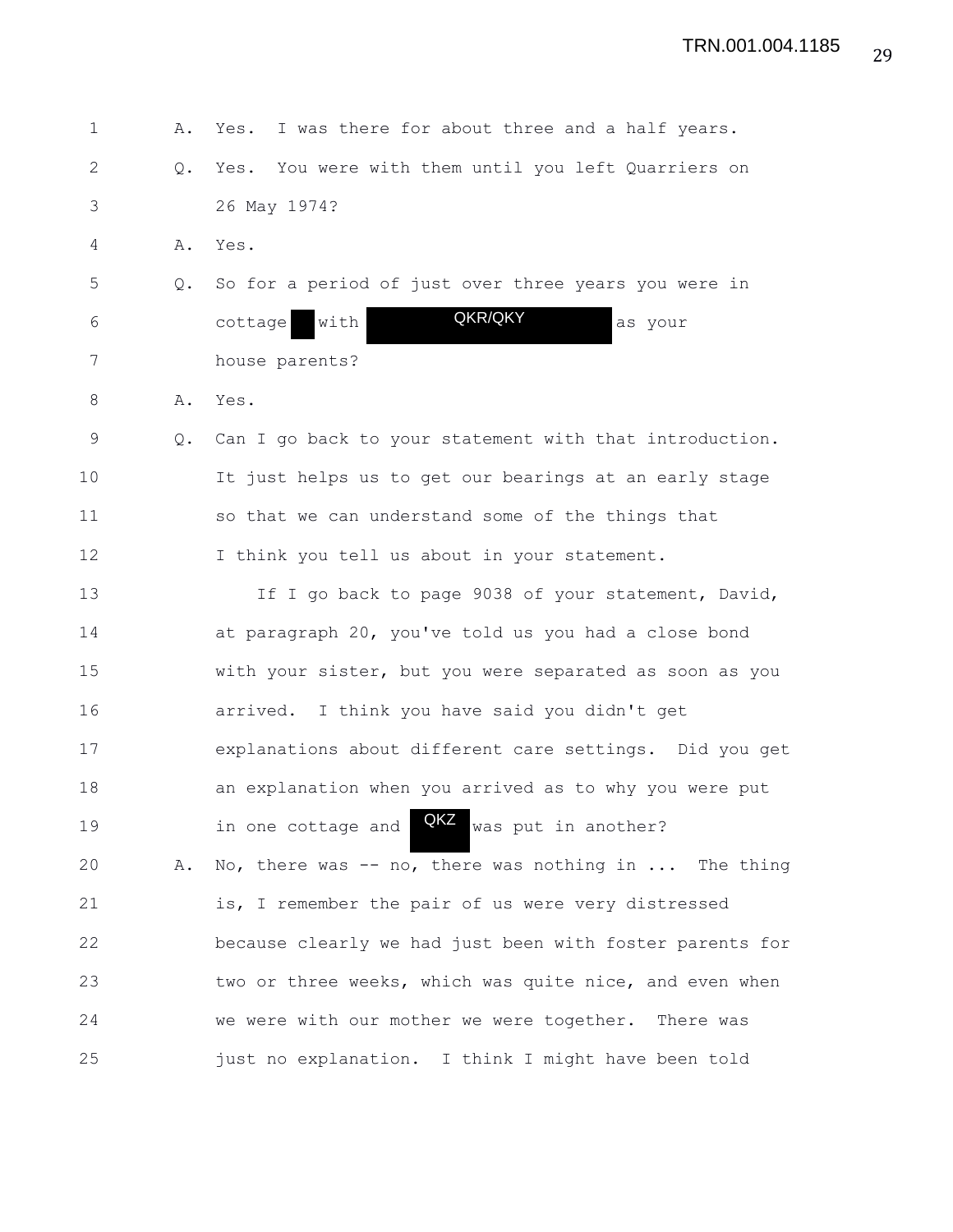| $\mathbf 1$  |               | what number, but I can't remember what number.<br>The                 |
|--------------|---------------|-----------------------------------------------------------------------|
| $\mathbf{2}$ |               | numbers seemed so great at that age, I counted and                    |
| 3            |               | I thought, "Where is that?"                                           |
| 4            | $Q_{\bullet}$ | Again, going back to your pre-Quarriers period, you had               |
| 5            |               | the short period with the foster parents in your                      |
| 6            |               | locality where you were going to school with your sister              |
| 7            |               | QKZ<br>Were you happy enough at school in Drumchapel?                 |
| 8            | Α.            | I was happy enough at school. I mean                                  |
| 9            | Q.            | Presumably the move meant you had to move away from that              |
| 10           |               | school with your sister --                                            |
| 11           | Α.            | Yes.                                                                  |
| 12           | Q.            | -- when you went to Quarriers?                                        |
| 13           | Α.            | Yes. I think having -- I don't know. I think a child                  |
| 14           |               | in care, especially someone who keeps moving, keeps                   |
| 15           |               | moving, it just becomes another move.                                 |
| 16           | Q.            | You just get used to it?                                              |
| 17           | Α.            | Yes, maybe. Maybe as an adult that's maybe the wrong                  |
| 18           |               | thing to say, but yes, I was happy at school.<br>The                  |
| 19           |               | environment, even though what was going on -- we kind of              |
| 20           |               | pulled together as a family, the siblings and that.<br>We             |
| 21           |               | tried to keep it all together. But yes                                |
| 22           | Q.            | Going back to your statement, I would like to move on                 |
| 23           |               | to, if I may, page 9039. You've got a section in your                 |
| 24           |               | QDE/QDF<br>statement which is headed "Living with the<br>$\mathbf{r}$ |
| 25           |               | and that's where I'd like to start, with life in the                  |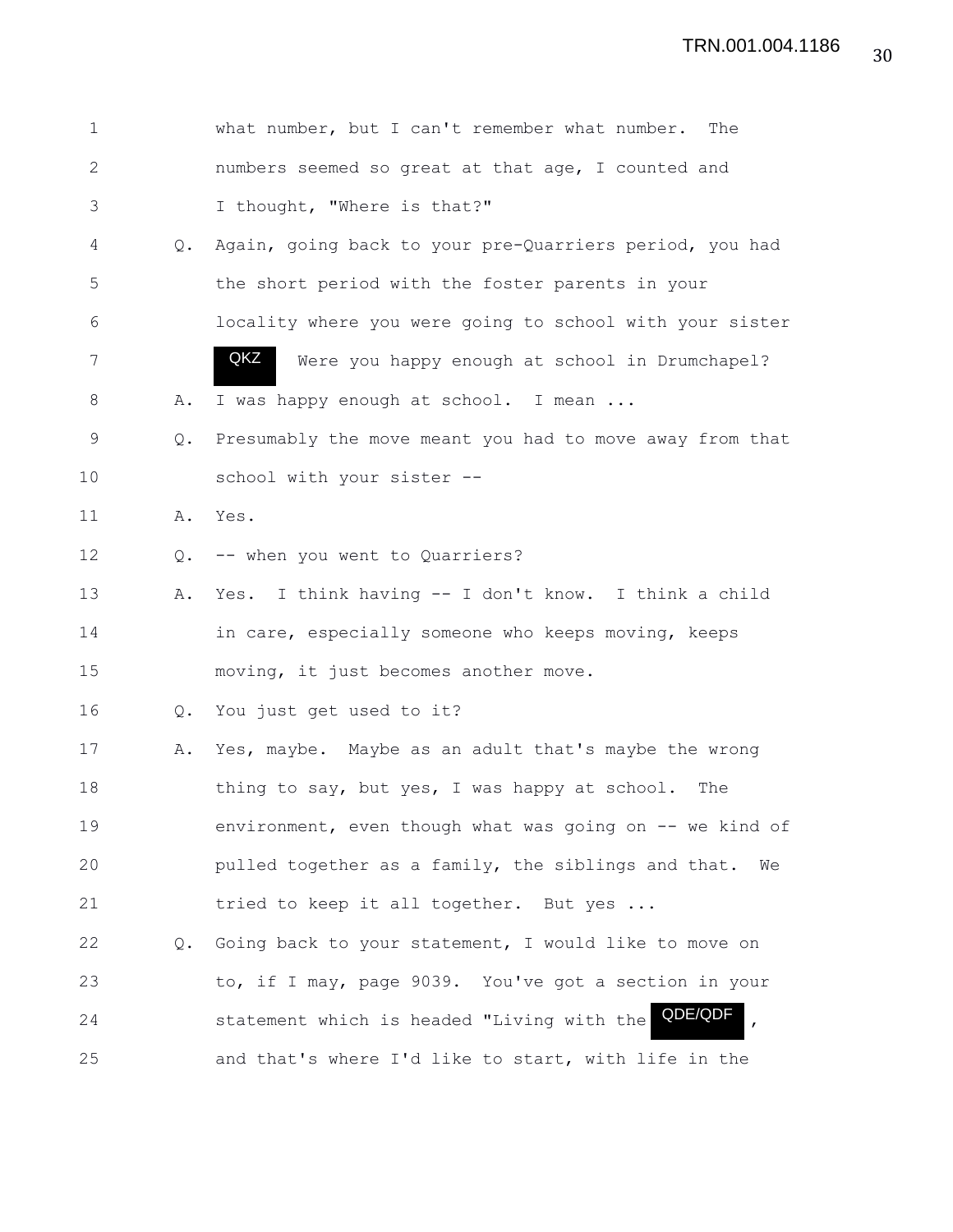| $\mathbf 1$  |               | QDE/QDF<br>household. This is cottage<br>at this stage,    |
|--------------|---------------|------------------------------------------------------------|
| $\mathbf{2}$ |               | QDE/QDF<br>this is the first period with the               |
| 3            |               | You tell us:                                               |
| 4            |               | "It wasn't run like a family home but more like            |
| 5            |               | a military camp."                                          |
| 6            |               | Can you maybe help us with what you mean by that and       |
| 7            |               | what you recall of life in cottage                         |
| 8            | Α.            | Everything was completely regimented, disciplined.         |
| 9            |               | I spent most of my day or any time outside of school       |
| 10           |               | pressing an army uniform, an army cadet uniform, and       |
| 11           |               | the $-$ - I think you call them $-$ - the garters that go  |
| 12           |               | round the bottoms.                                         |
| 13           | $Q_{\bullet}$ | Spats, something like that?                                |
| 14           | Α.            | Something like that.                                       |
| 15           | Q.            | At the bottom of the trousers, between the trousers and    |
| 16           |               | the boots?                                                 |
| 17           | Α.            | Cleaning them. I spent all the time cleaning -- is it      |
| 18           |               | the Brasso that goes on the buckles?<br>That was my        |
| 19           |               | leisure time.                                              |
| 20           |               | And the other thing that we just  I vividly                |
| 21           |               | remember, day in and day out, spit-and-polishing boots,    |
| 22           |               | these army boots. These boots you would take and show      |
| 23           |               | The thing was, no matter how hard you tried to do<br>them. |
| 24           |               | it right or make sure you did a good job or whatever, it   |
| 25           |               | was never good enough.                                     |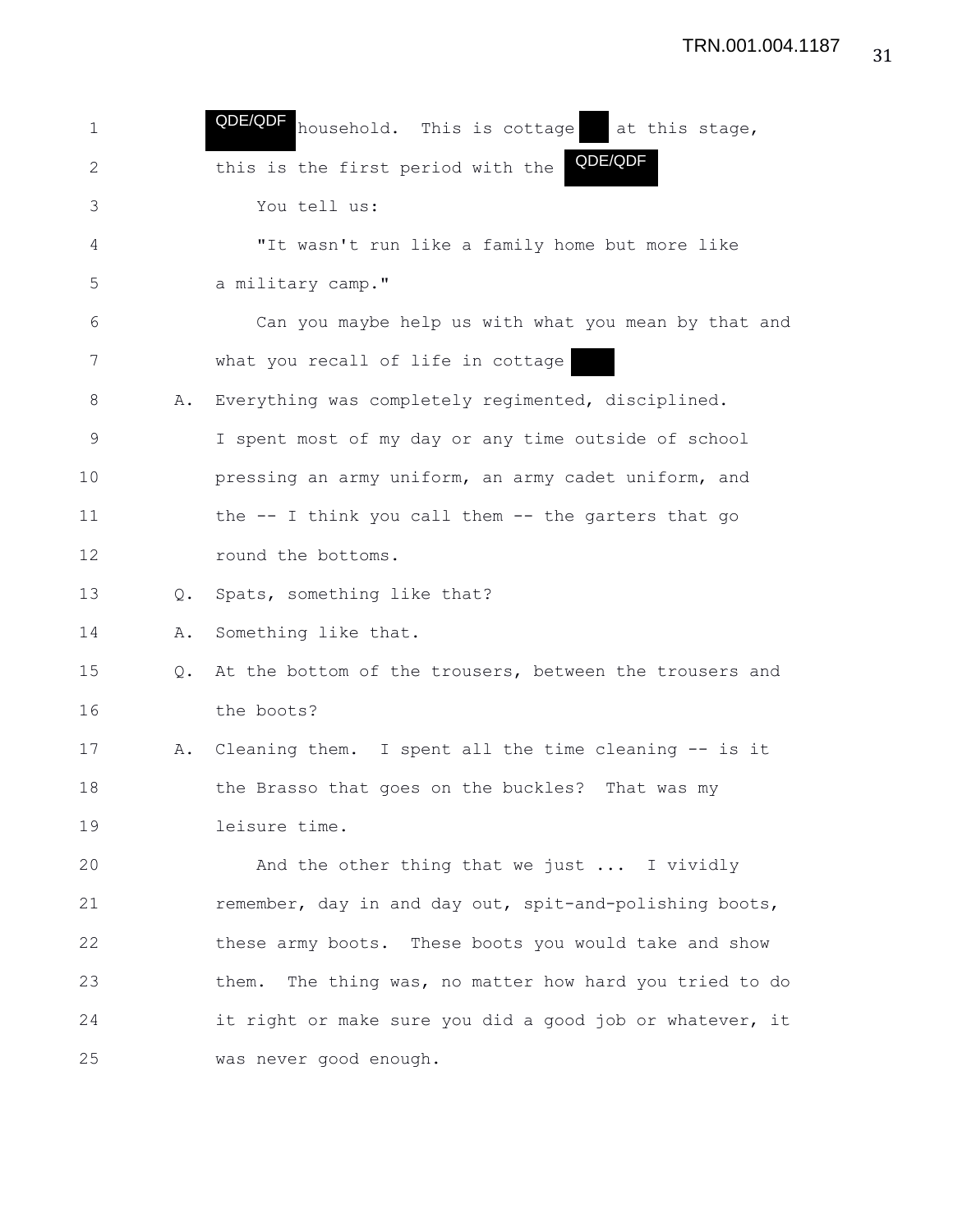## 1 Q. For whom?

| $\mathbf{2}$ | Α.             | For the <b>QDE/QDF</b><br>It was never good enough for  You |
|--------------|----------------|-------------------------------------------------------------|
| 3            |                | just couldn't  You tried to fit in, you tried to,           |
| 4            |                | I suppose, go with what the regime was. I wasn't suited     |
| 5            |                | to that type of regime -- even as an adult I'm not          |
| 6            |                | suited to that type of regime. It's not a choice for me     |
| 7            |                | that I'd go in the army. This was supposed to be a care     |
| 8            |                | home, but -- and it wasn't a List D home, it wasn't         |
| 9            |                | a borstal, it was supposed to be a care home. And it        |
| 10           |                | was just -- from day in, from start to finish, it was       |
| 11           |                | like being in a military institution.                       |
| 12           | $Q_{\bullet}$  | You tell us a little bit about -- you believe that          |
| 13           |                | QDE<br>was ex-army. Is that what you think his<br>Mr        |
| 14           |                | background was?                                             |
| 15           | Α.             |                                                             |
| 16           |                | I had no choice, I had to join it,                          |
| 17           |                |                                                             |
|              |                | because I was one of his cottage boys, so I had no          |
| 18           |                | choice. There was not a choice given.                       |
| 19           |                | Quarriers did provide some organisations for                |
| 20           |                | children to participate in, but it depended on the          |
| 21           |                | house parents, I presume, that you were with.<br>Some of    |
| 22           |                | the house parents I was with insisted you were in the       |
| 23           |                | organisation that they ran.                                 |
| 24           | $\mathsf{Q}$ . |                                                             |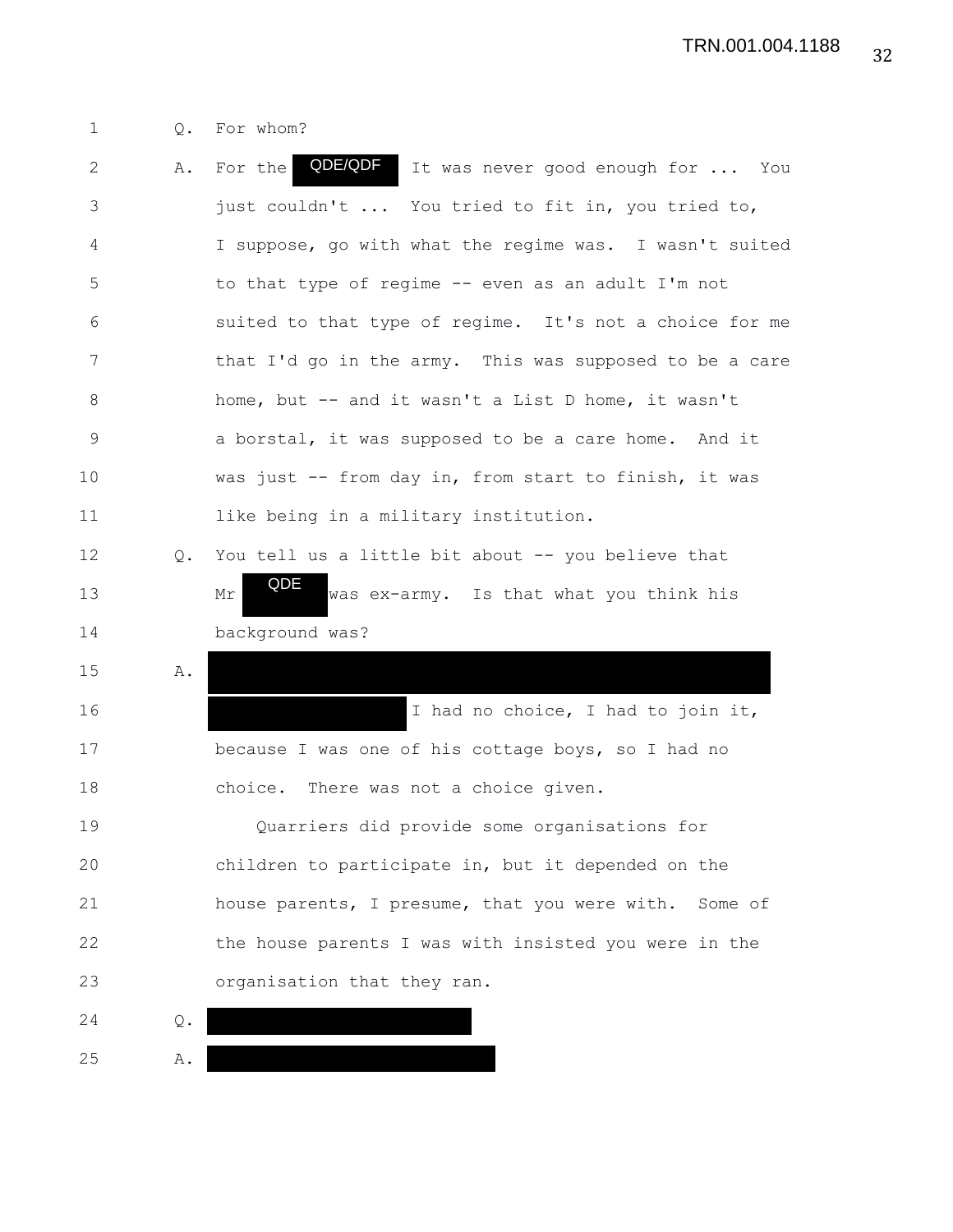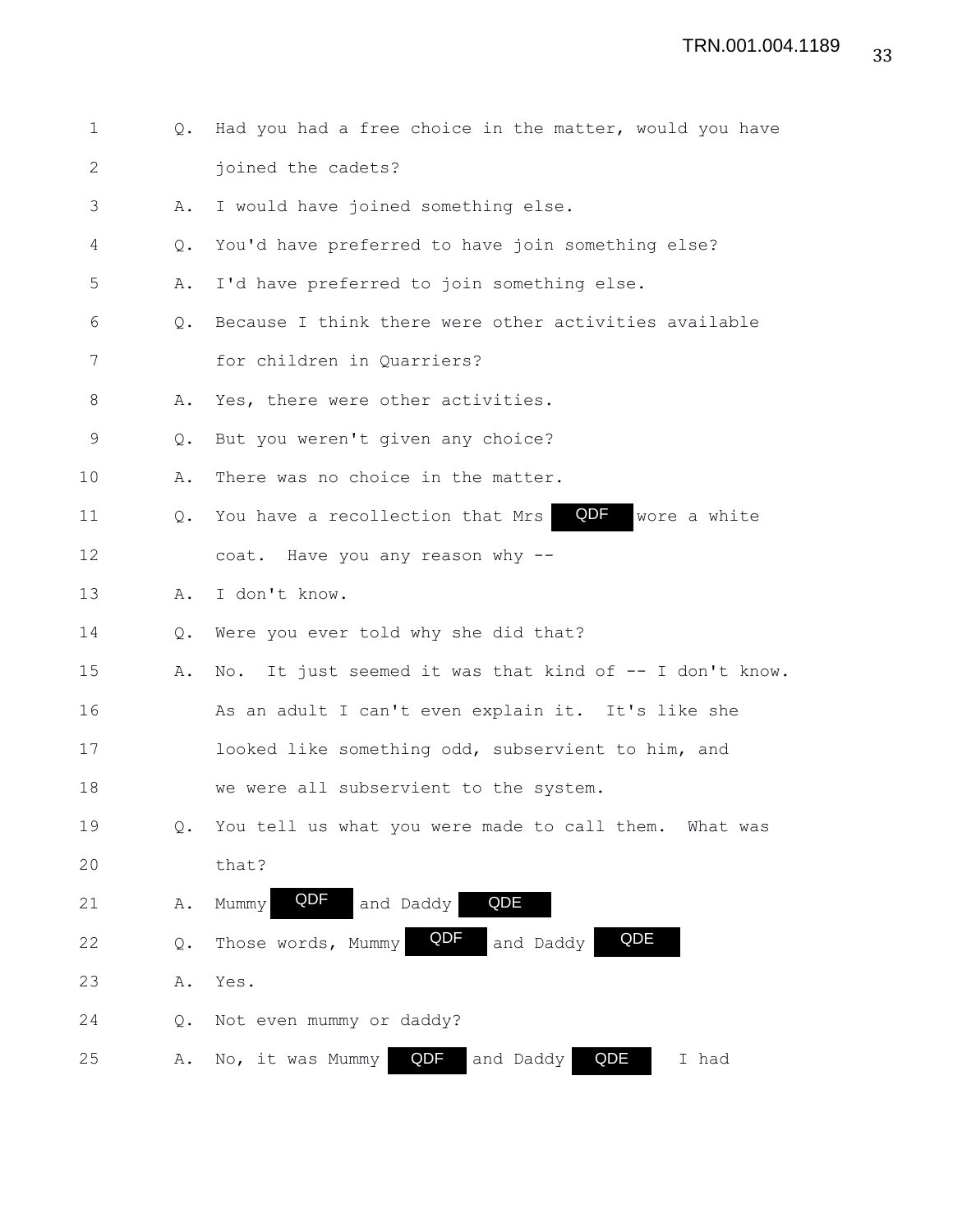| 1            |    | a mother. Even though she had abandoned me she was         |
|--------------|----|------------------------------------------------------------|
| $\mathbf{2}$ |    | still my mother and always will be my mother.              |
| 3            | Q. | QDF<br>Everyone was made to call them Mummy<br>and         |
| 4            |    | QDE<br>Daddy                                               |
| 5            | Α. | Yes.                                                       |
| 6            | Q. | And this was a mixture of boys and girls?                  |
| 7            | Α. | Yes.                                                       |
| $8\,$        | Q. | What was the age range of these boys and girls?            |
| 9            | Α. | I think from maybe 7 to 15, 7 to 16, something like        |
| 10           |    | They seemed an older age group.<br>that.                   |
| 11           | Q. | You tell us that your memory is that, to a large extent,   |
| 12           |    | QDE/QDF<br>household at that time the older boys<br>in the |
| 13           |    | controlled the younger ones. I think that's how you        |
| 14           |    | describe it for us. Just tell us a little bit about        |
| 15           |    | that.                                                      |
| 16           | Α. | I think what happened is that commands came down from      |
| 17           |    | the top, so the older boys were told to check that we      |
| 18           |    | had done our jobs right, so there was a sort of -- that    |
| 19           |    | kind of controlling  It was like a system,                 |
| 20           |    | hierarchical system. It seemed that the house parents      |
| 21           |    | abdicated some of the responsibilities to the older        |
| 22           |    | children or they couldn't be bothered interacting with     |
| 23           |    | us or playing with us -- we were children -- playing       |
| 24           |    | games with us or anything else. So it appears to me        |
| 25           |    | that they just abdicated that responsibility until they    |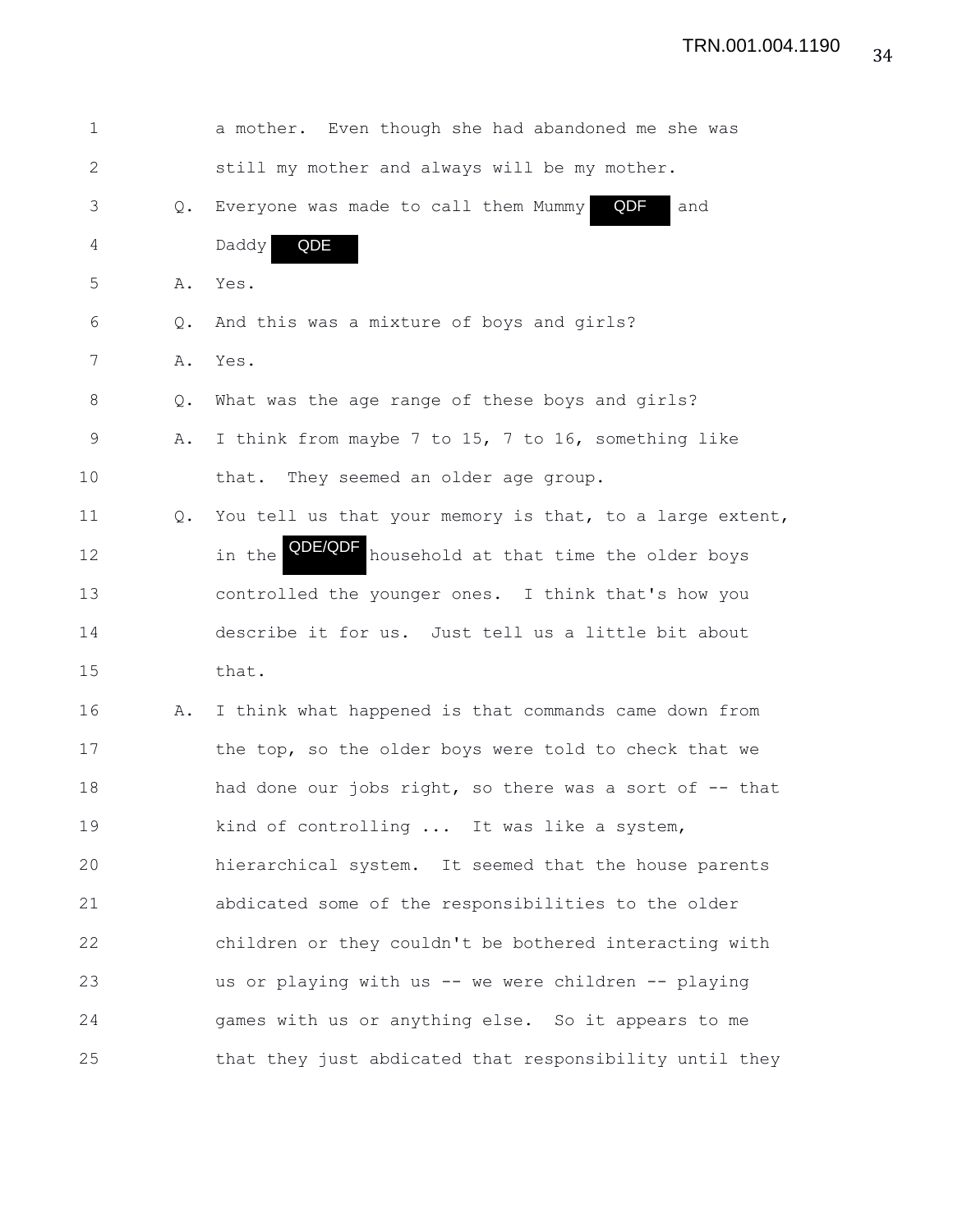1 had other children do these sort of controlling jobs or 2 making sure that these jobs were done, and then they 3 would maybe report into them and then if they checked 4 and you hadn't done it, then you were in trouble. 5 Q. You tell us that the **QDE/QDF** did have their own 6 children -- 7 A. Yes. 8 Q. -- two children. You say you felt they were treated 9 differently to the other children. That's your 10 recollection of how it was? 11 A. Yes. People have sort of questioned me, why I thought 12 this, but certainly in my time the house parents' 13 children were treated completely different to us. 14 We were made less, the lesser person, we were made out 15 to be unworthy. You know, our parents had abandoned us, 16 our mothers didn't want us, and these people had their 17 parents and in some ways they behaved like a class above 18 us, and actually they wanted to impose their will on to 19 the other kids. So they would get you to do things or 20 tell you to do things and, well, you had no choice 21 in the matter because if you didn't do it, woe betide 22 you. 23 Q. And this idea that you were less worthy, that's how you 24 perceived the situation, but were you told that by the 25 **QDE/QDF** ?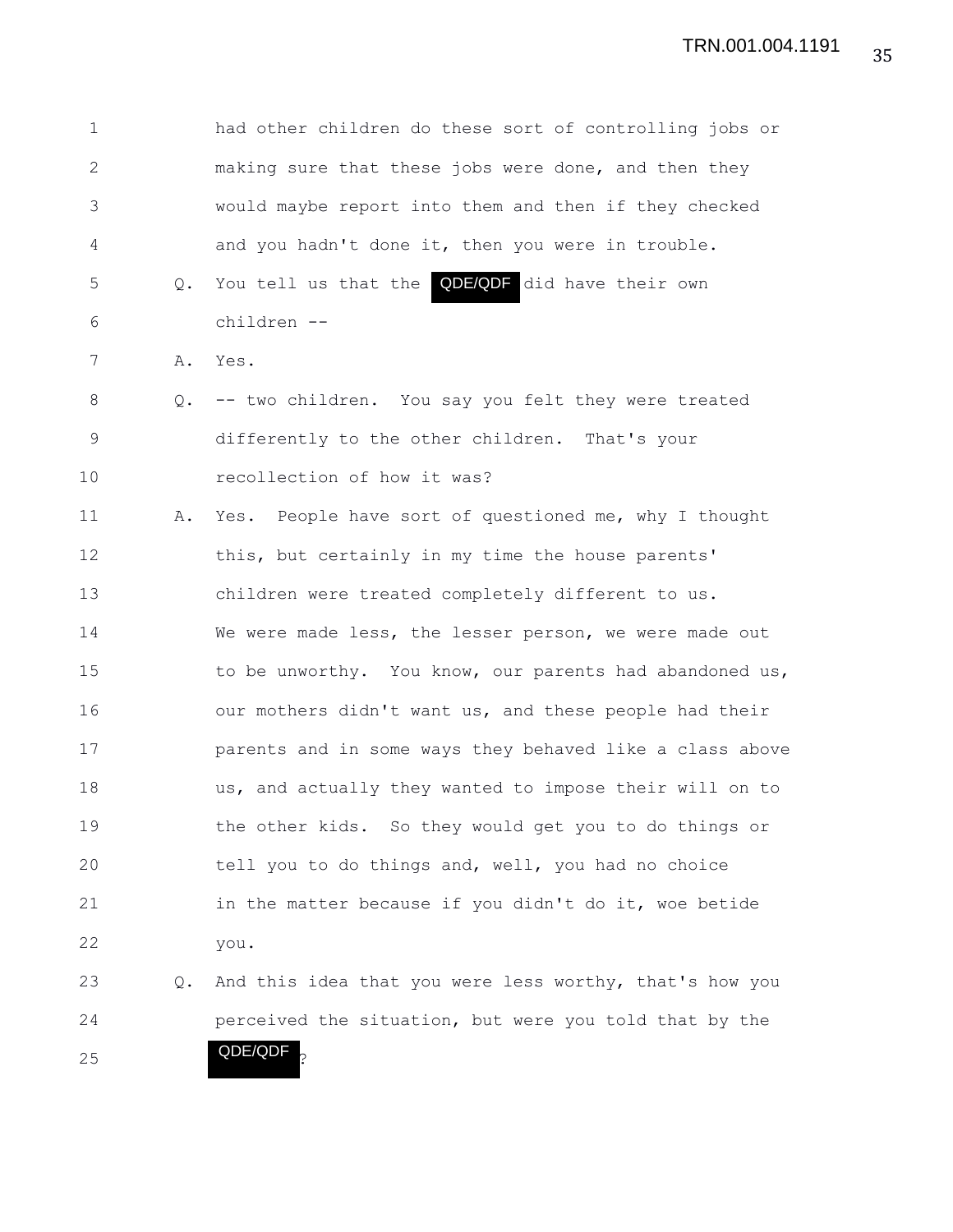36 TRN.001.004.1192

1 A. I was told many times, "Your mother never wanted you, 2 that's why you're here".

3 Q. By the **QDE/QDF** 

4  $A$ . By the **QDE/QDF** -- and I'll talk about other houses 5 1ater. But by the **QDE/QDF** many times I was told, you 6 know, you're just ... They used a lot of derogatory 7 language just to demean you and belittle you. I don't 8 know if that's how they do it in the army to get you to 9 do things and you end up being a good soldier, but 10 we were not soldiers, we were children.

11 Q. You say that you can recall physical abuse when you were 12 12 in the **QDE/QDF** cottage. Just before we go on, because 13 you do tell us about sexual abuse later on, and we'll 14 come to that, but so far as this cottage is concerned, 15 and these house parents are concerned, are we talking 16 purely about physical abuse?

17 A. Purely about physical abuse.

18 Q. Both times you were in that household?

19 A. Yes.

20 Q. Okay. Help me with your recollection, what form did 21 this physical abuse take then?

22 A. I remember once they seemed to go on holiday -- they 23 went on holiday or they had a break and they came back. 24 We had been looked after by the house aunties and you 25 know when the regime becomes slightly less rigorous,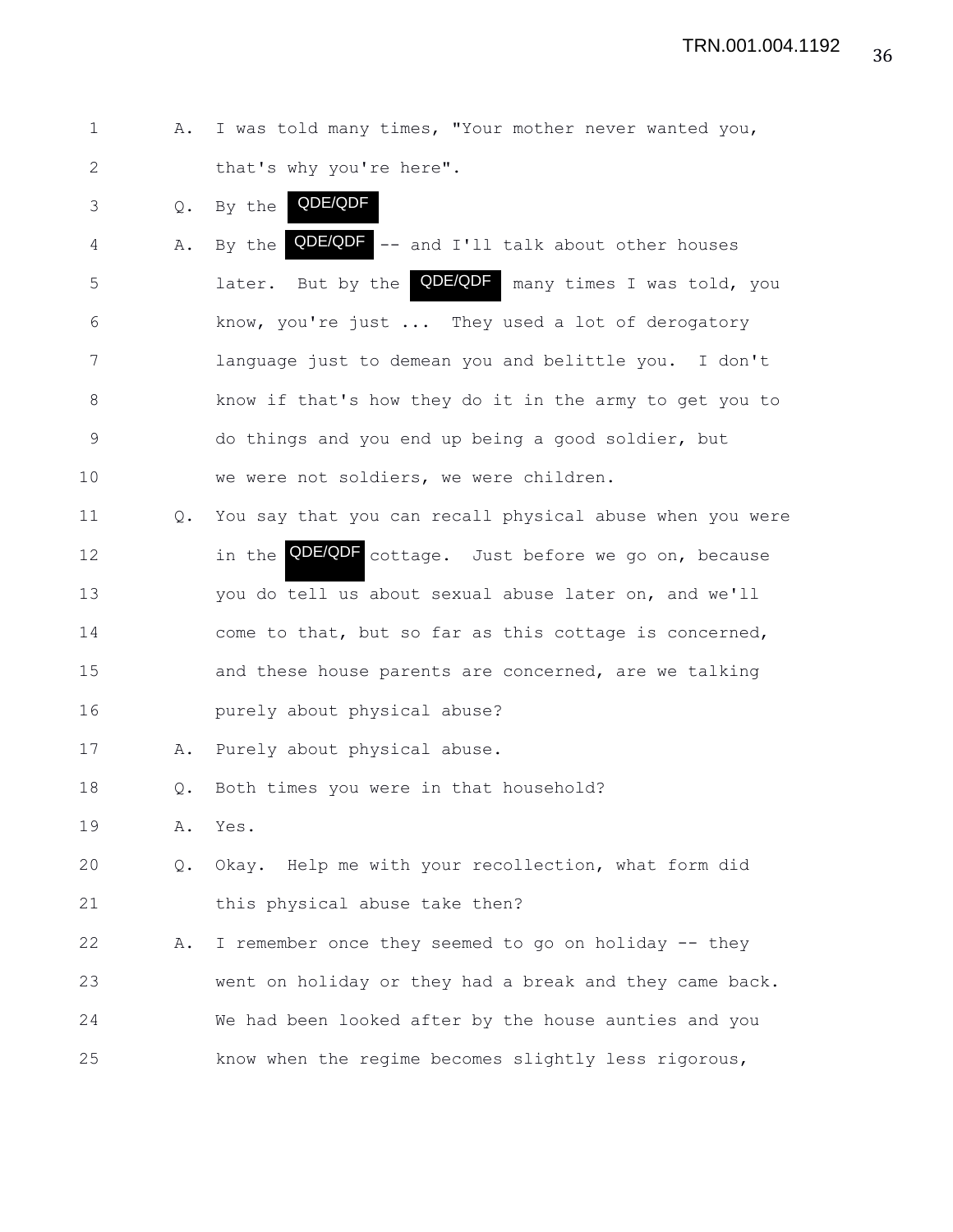1 children naturally play up or whatever. I don't think 2 it was bad or whatever, but that's what we did, a bit 3 more freedom. And then when they came back, the ones 4 that they deemed had behaved badly -- I remember once in 5 particular I was standing on the -- I was called -- and 6 the things is in Quarriers, or some of the houses, 7 they'd never call you by, "David, come and see me", 8 it would be, "David Whelan, come and see me", or, "Come 9 down here".

10 So I was in my bed once and I was called down. 11 I was halfway down the stairs of the cottage and I was 12 petrified, I was really afraid, and I probably didn't 13 come down because of that fear. He came halfway up the 14 stairs, grabbed me by the hair of the head and just 15 dragged me down the stairs. He had this baton type 16 thing, which I think it's a baton that you probably --17 in a military parade that used to sit in the --18 Q. Like an adjutant's baton that would be held under the 19 arm?

20 A. Yes. I got whacked with that a few times.

21 One of the punishments was to be put into this shed 22 at the back of the house. You'd be put into the shed 23 just in your pyjamas. Initially, because you're so 24 afraid, you think, oh, they can see you, you can't do 25 anything and you're standing there petrified. So you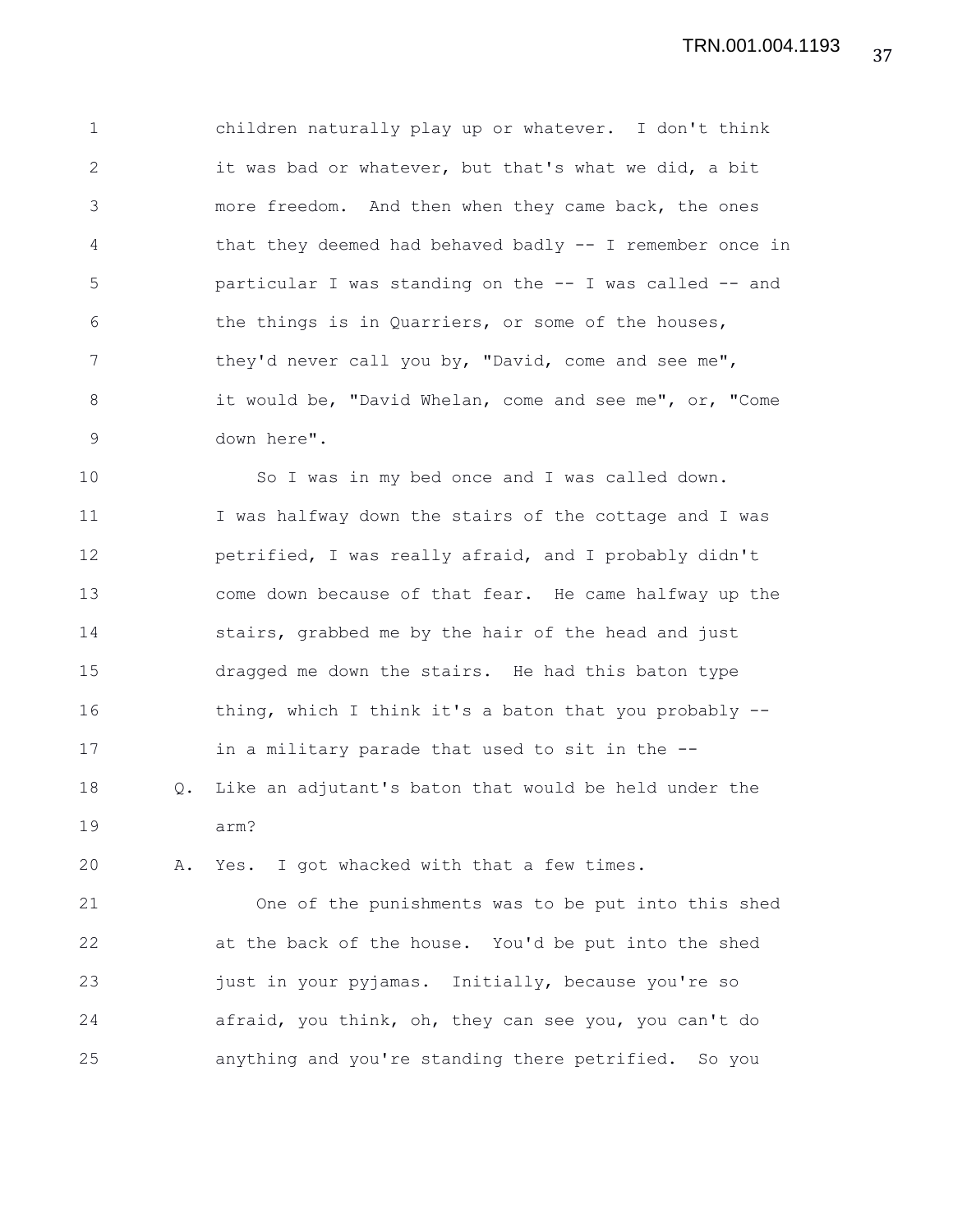| $\mathbf 1$ |           | didn't move, you didn't do anything, and then after        |
|-------------|-----------|------------------------------------------------------------|
| 2           |           | a couple of times of this happening, you're freezing to    |
| 3           |           | death -- this is maybe sometimes in the middle of winter   |
| 4           |           | in the back of a house that's not heated, in the back of   |
| 5           |           | a house that is half glass. So what you did was you        |
| 6           |           | just ended up taking a coat off the shelf, one of the      |
| 7           |           | kids' coats or a coat that was around, to keep yourself    |
| $8\,$       |           | warm.                                                      |
| 9           | Q.        | What would you be wearing on these occasions?              |
| 10          | Α.        | Just your pyjamas.                                         |
| 11          | Q.        | Would you have anything on your feet?                      |
| 12          | Α.        | I don't recall anything on my feet. I don't recall         |
| 13          |           | having slippers.                                           |
| 14          | Q.        | This shed, as you call it, was it part of the house?       |
| 15          | Α.        | Yes, it was part of the house, but it was stone, stone     |
| 16          |           | floor, it wasn't like carpets.                             |
| 17          | Q.        | Was it heated?                                             |
| 18          | Α.        | No.                                                        |
| 19          | Q.        | Was there a door from it to the house?                     |
| 20          | Α.        | There was usually a door from the back of the house.<br>It |
| 21          |           | was part of the house. It was where the kids used to       |
| 22          |           | leave their coats and all their shoes and stuff like       |
| 23          |           | that.                                                      |
| 24          | $\circ$ . | Like a cloakroom or a boot room or something like that?    |
| 25          | Α.        | Yes.                                                       |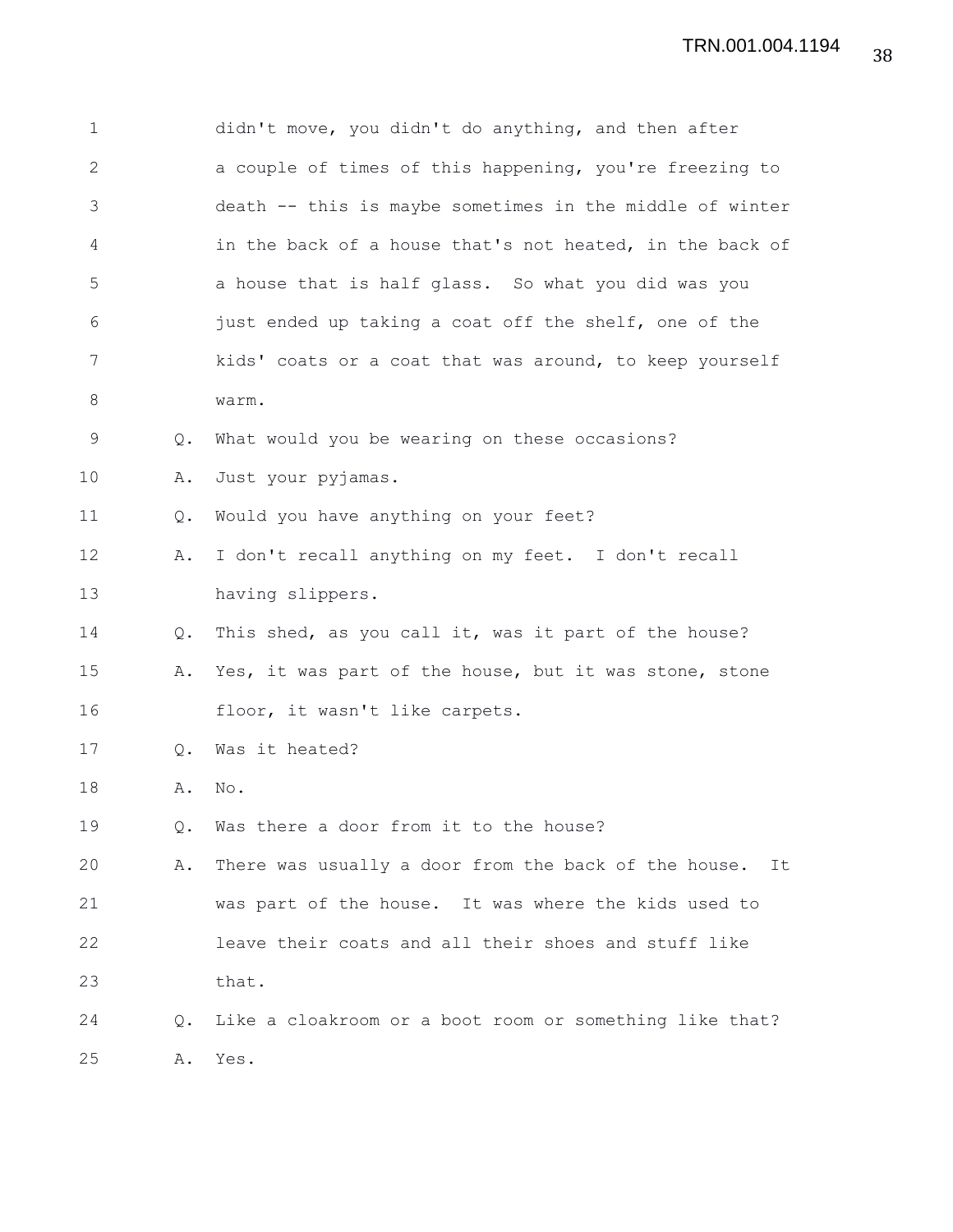| $\mathbf 1$  | Q.        | And that was its intended function?                        |
|--------------|-----------|------------------------------------------------------------|
| $\mathbf{2}$ | Α.        | Yes.                                                       |
| 3            | Q.        | Although it was used for other purposes, as I think        |
| 4            |           | you've just described.                                     |
| 5            | Α.        | Yes.                                                       |
| 6            | Q.        | And you said "he", "when he dragged you down the           |
| 7            |           | QDE<br>stairs"; this is Mr<br>we're talking about?         |
| 8            | Α.        | Yes.                                                       |
| 9            | Q.        | How often would this type of physical punishment take      |
| 10           |           | place in the <b>QDE/QDF</b> household when you were there? |
| 11           | Α.        | I think -- I'm not saying "I think"; it happened a lot.    |
| 12           |           | It happened -- listen, I've always understood, and my      |
| 13           |           | sister's always understood, and we said that when          |
| 14           |           | we were being interviewed by various people, reasonable    |
| 15           |           | chastisement of a child who's naughty is reasonable, but   |
| 16           |           | the abuse that happened to me and happened to my sister    |
| 17           |           | in Quarriers was beyond reasonable chastisement.           |
| 18           | Q.        | Again, so that I'm absolutely clear, when you were taken   |
| 19           |           | to the shed, you described an occasion when you were       |
| 20           |           | QDE<br>dragged down the stairs by Mr<br>What part of       |
| 21           |           | your body was he holding?                                  |
| 22           | Α.        | He was holding my hair.                                    |
| 23           | Q.        | Your hair?                                                 |
| 24           | Α.        | Yes.                                                       |
| 25           | $\circ$ . | He was grabbing your hair and dragging you downstairs?     |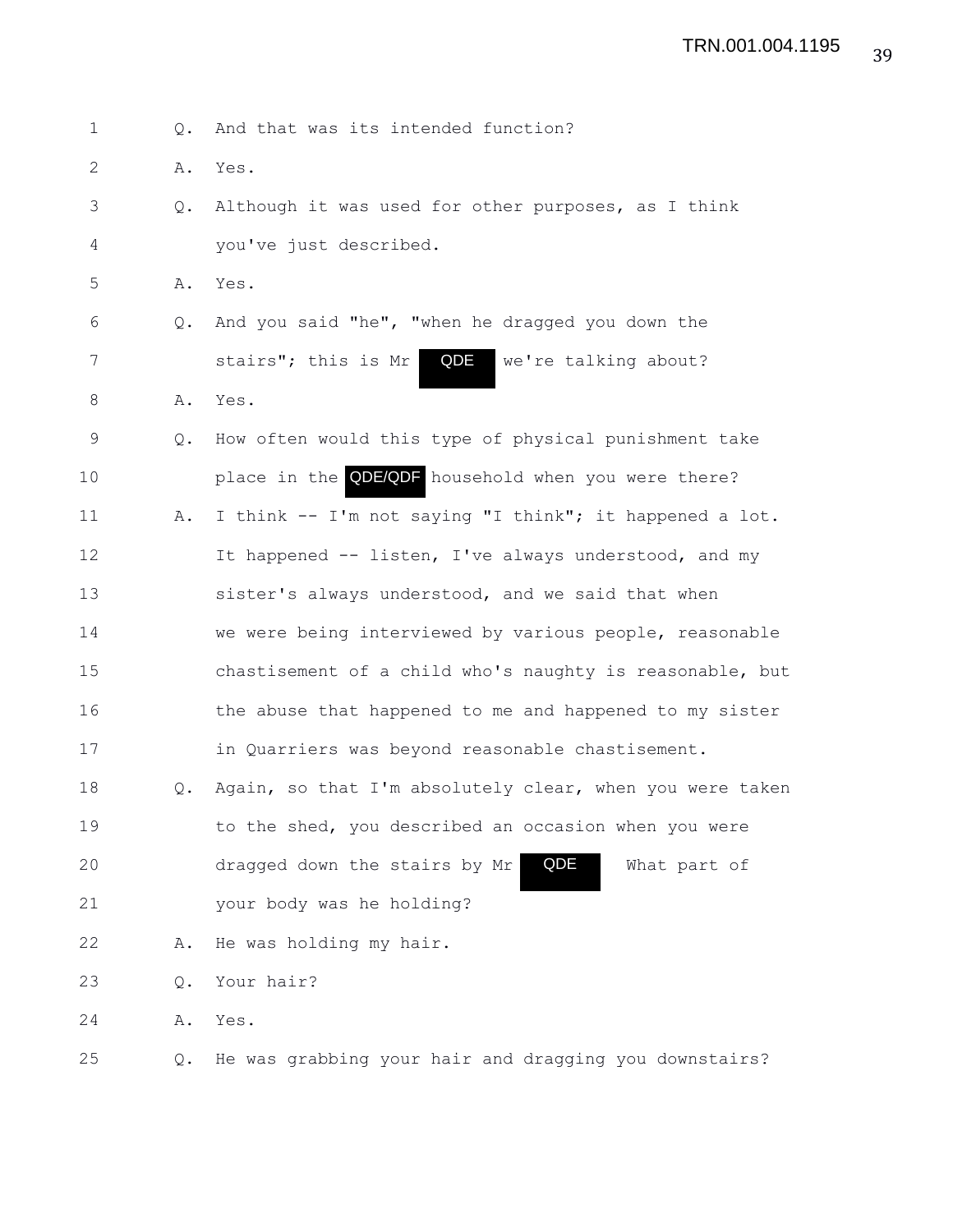| 1           | Α. | Yes.                                                    |
|-------------|----|---------------------------------------------------------|
| 2           | Q. | And taking you to the shed?                             |
| 3           | Α. | Yes.                                                    |
| 4           | Q. | And then you were left in the shed and initially you    |
| 5           |    | felt you had to just stand there?                       |
| 6           | Α. | You were told, "You stand there, boy, don't you move".  |
| 7           | Q. | He told you that?                                       |
| 8           | Α. | Yes.                                                    |
| $\mathsf 9$ | Q. | And eventually, because of the cold, you risked putting |
| 10          |    | a coat on?                                              |
| 11          | Α. | Yes.                                                    |
| 12          | Q. | This would happen quite a lot, would it?                |
| 13          | Α. | It happened -- yes, it happened a lot.                  |
| 14          | Q. | QDF<br>Where was Mrs                                    |
| 15          | Α. | She was probably in her bed.                            |
| 16          | Q. | So she wasn't doing this?                               |
| 17          | Α. | It would depend -- no, I don't think she was.<br>No.    |
| 18          |    | I think he administered the punishments in the house    |
| 19          |    | generally. I think she administered some stuff, but not |
| 20          |    | to the degree -- my recollection is not to the degree   |
| 21          |    | that he did.                                            |
| 22          | Q. | Were you the only child who received this form of       |
| 23          |    | punishment?                                             |
| 24          | Α. | No. All the children who were deemed to be naughty or   |
| 25          |    | were deemed to have done something -- and sometimes     |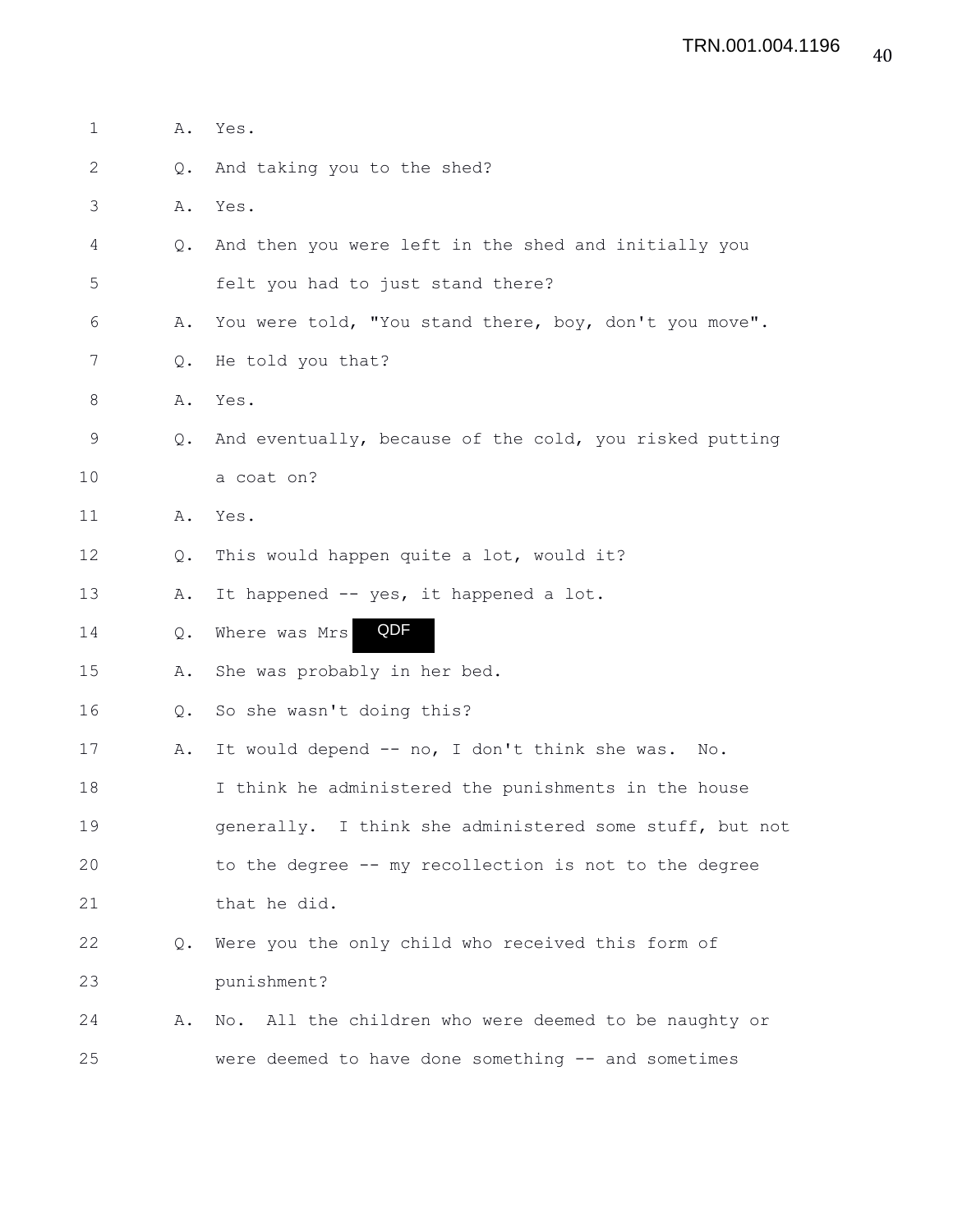| $\mathbf{1}$  |           | a child hadn't done anything. Something, you know        |
|---------------|-----------|----------------------------------------------------------|
| $\mathbf{2}$  |           | I'm going to say challenge the system but that's the     |
| $\mathcal{S}$ |           | wrong word. I don't know what word to use. You may       |
| 4             |           | question the system, you may question why is this        |
| 5             |           | happening to you, but even to do that brought more       |
| 6             |           | retribution, brought more punishment.                    |
| 7             | $\circ$ . | So far as other children are concerned, how do you know  |
| 8             |           | that they went to the shed and --                        |
| 9             | Α.        | Because you saw it.                                      |
| 10            | Q.        | You saw it happening?                                    |
| 11            | Α.        | You saw it happening. Because there'd be somebody not    |
| 12            |           | in their bed in the dormitory or they'd be downstairs or |
| 13            |           | in the shed, you know. They would have been called       |
| 14            |           | It would be the same.<br>down.                           |
| 15            | Q.        | Would this generally be a child that was initially in    |
| 16            |           | bed and dragged to the shed?                             |
| 17            | Α.        | Sometimes.                                               |
| 18            | Q.        | Could it be other times?                                 |
| 19            | Α.        | It could be other times.                                 |
| 20            | Q.        | And in terms of the -- obviously, when you were in the   |
| 21            |           | shed, and this baton was being used, is it, in the shed? |
| 22            | Α.        | Yes.                                                     |
| 23            | Q.        | QDE<br>د:<br>•<br>Would it just be you and Mr            |
| 24            | Α.        | QDE<br>Just me and Mr                                    |
| 25            | Q.        | Just describe for me, what exactly did he do with the    |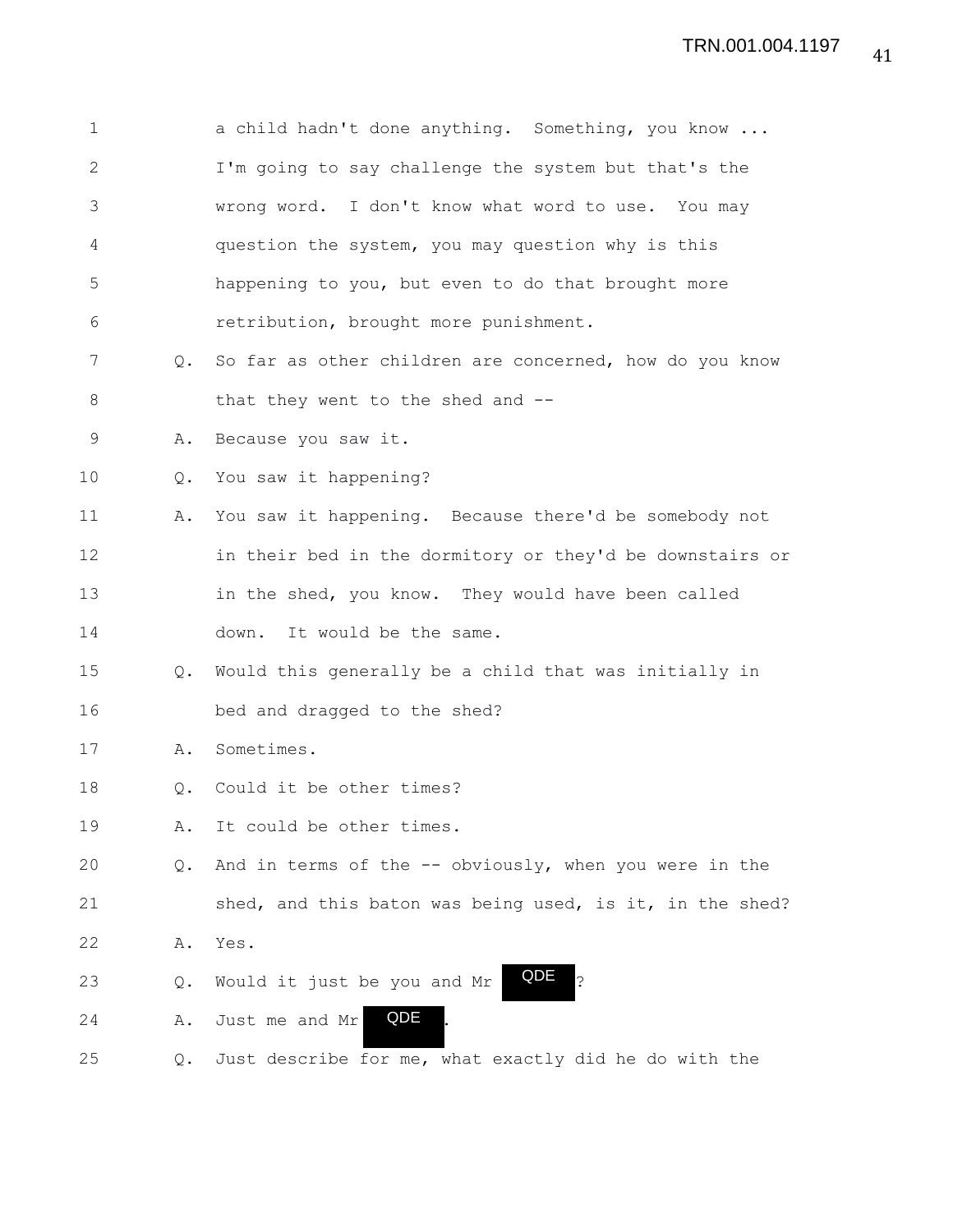| $\mathbf 1$  |               | baton?                                                  |
|--------------|---------------|---------------------------------------------------------|
| $\mathbf{2}$ | Α.            | He would just whack you with it on the legs or arms.    |
| 3            | Q.            | How often?                                              |
| 4            | Α.            | It depends. I suppose until you -- not submit, but      |
| 5            |               | I suppose in a way it is a submission, you're going to  |
| 6            |               | submit really quickly to the whack of a baton on your   |
| 7            |               | body.                                                   |
| 8            | $Q_{\bullet}$ | Are you saying, though, that he would use it more than  |
| $\mathsf 9$  |               | once when you were in the shed?                         |
| 10           | Α.            | Yes.                                                    |
| 11           | Q.            | And he could use it on your legs?                       |
| 12           | Α.            | He could use it on your legs or your body, whatever way |
| 13           |               | he wanted to swing it.                                  |
| 14           | Q.            | Did he ever strike you on the head with it?             |
| 15           | Α.            | No.                                                     |
| 16           | Q.            | Your body, lower body, legs?                            |
| 17           | Α.            | Yes.                                                    |
| 18           | Q.            | What were you generally wearing when this happened?     |
| 19           | Α.            | My pyjamas.                                             |
| 20           | Q.            | So you didn't have much clothing to protect you?        |
| 21           | Α.            | No, no clothing.                                        |
| 22           | Q.            | But you had your pyjamas on when these --               |
| 23           | Α.            | Yes.                                                    |
| 24           | Q.            | -- when he was hitting you with the baton?              |
| 25           | Α.            | Yes.                                                    |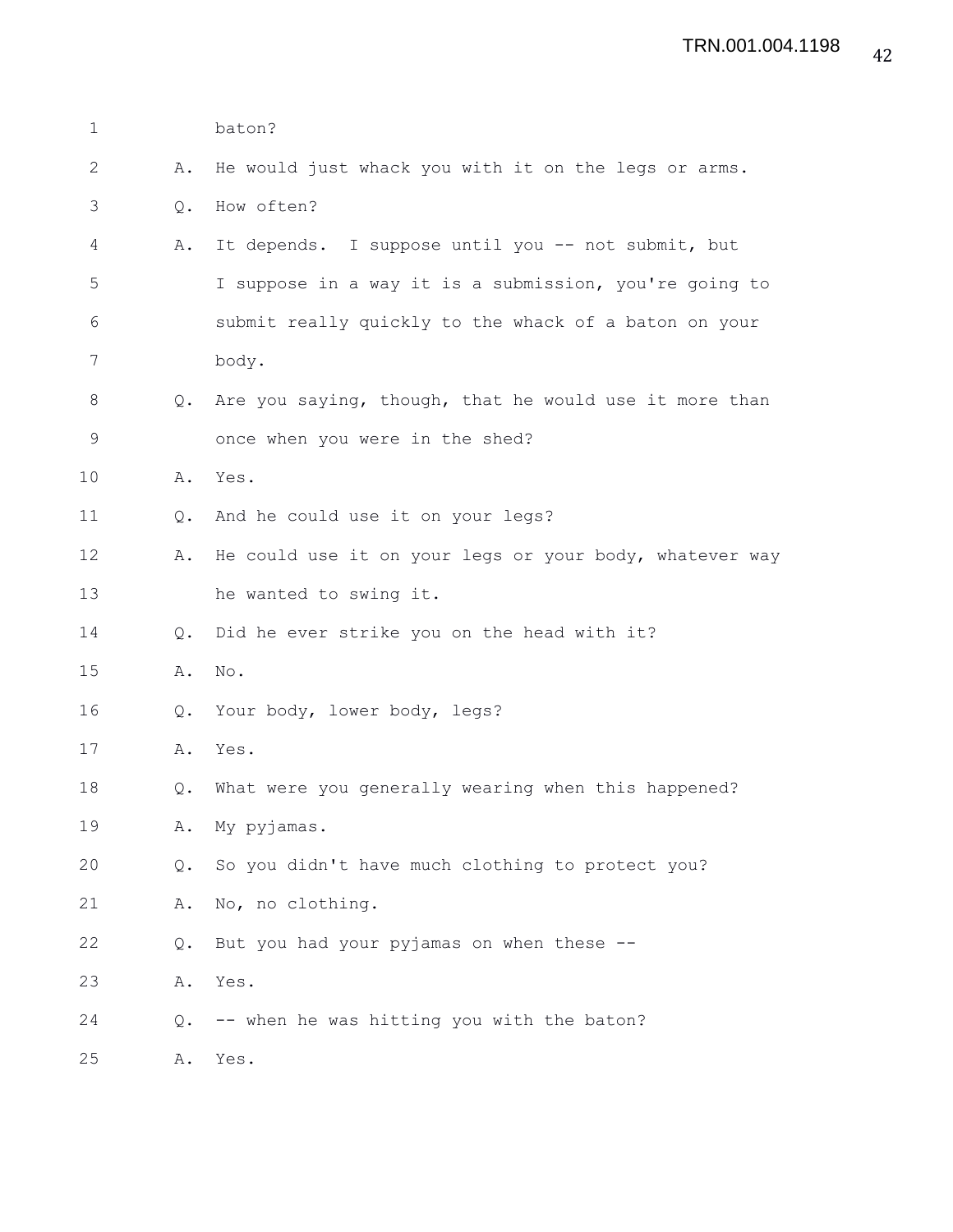| $\mathbf 1$ |    | Q. When he did hit you, did it leave any kind of mark or   |
|-------------|----|------------------------------------------------------------|
| 2           |    | injury?                                                    |
| 3           |    | A. Yes, there were marks and you had bruising, obviously.  |
| 4           |    | You went to school and people would say, what happened,    |
| 5           |    | and you'd just say, oh, nothing, because you $-$ you       |
| 6           |    | ended up in a regime where you didn't tell anybody         |
| 7           |    | because you just knew that nobody believed you.            |
| 8           |    | Q. Although I think you will tell us you did say something |
| 9           |    | to one person in Quarriers, Mr Mortimer; is that right?    |
| 10          | Α. | I went to Mr Mortimer on a number of occasions about the   |
| 11          |    | physical abuse.                                            |
| 12          | Q. | By the QDE/QDF                                             |

- 13 A. By the **QDE/QDF**
- 14 Q. What did he do?
- 15 A. Nothing.
- 16 Q. What did he say to you when you reported this?
- 17 A. "Go back to your cottage. I'll talk to the 18 house parents."
- 19 Q. And were you aware of him coming to the cottage and 20 talking to them?
- 21 A. It continued, so one has to ask, what did he say or what 22 did he do?
- 23 Q. Was anything about this report mentioned in any records 24 that you have?
- 25 A. No. In my records there's one thing about where I'm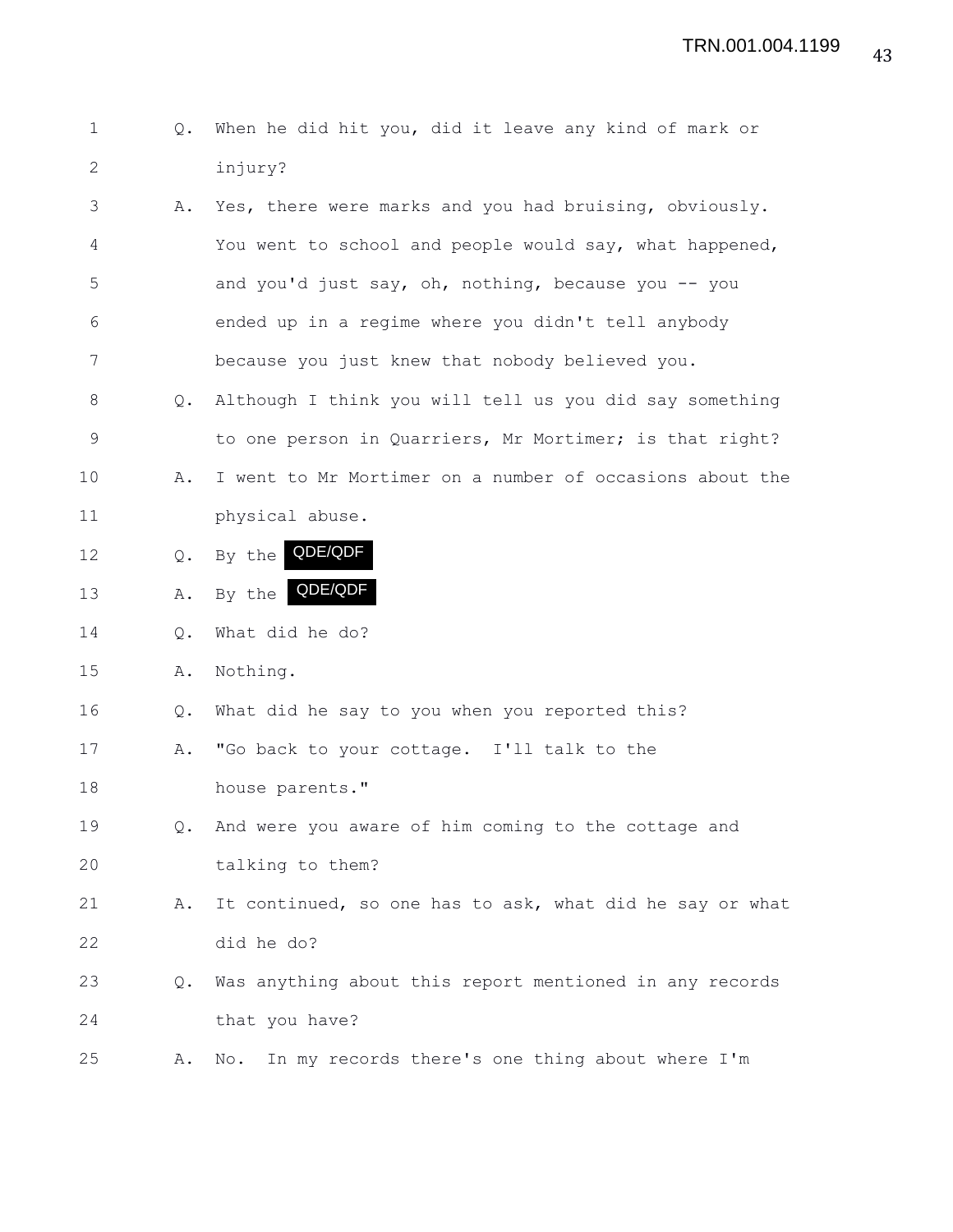1 given the withdrawal of privileges. Now, I have to be 2 honest with you: to this day, I don't know what 3 privileges I had. If someone from Quarriers can tell me 4 what privileges I had at that time, then please let me 5 know and I'd be happy to accept that was a privilege. 6 But he was involved in one of the instances where 7 I had run away and I had stayed overnight in a garage 8 and I was brought back and I was punished, and part of 9 the punishment was I had sworn at the house parent and 10 I was made to clean an uncleanable oven -- and this 11 oven, which obviously was -- as an adult I know that 12 now, must have been 100 years old at least or whatever. 13 Q. Was it a range or something like that? 14 A. It was the old range type. So I had to clean it and 15 clean it and clean it. It was uncleanable. That's an 16 example of me saying to you earlier about how you had to 17 do something repetitively and it still wasn't good 18 enough. 19 Q. What happened when it wasn't good enough? 20 A. You were punished, it wasn't good enough, so you were 21 just put back in the shed. 22 Q. Did that happen on that occasion when you didn't clean 23 the oven -- 24 A. In the end, my hands -- I was cleaning this thing with 25 steel wool and my hands became so blistered because I'd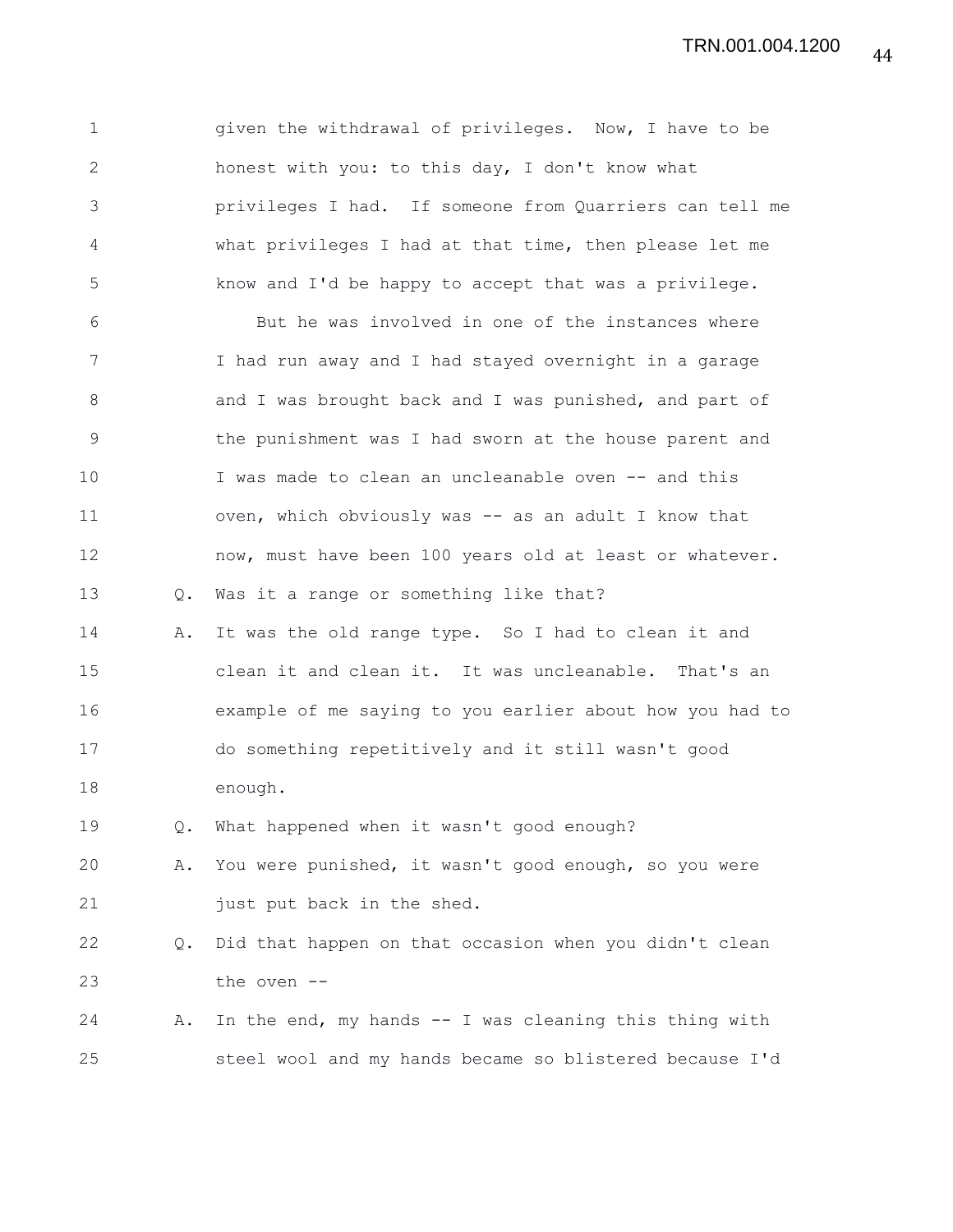| $\mathbf 1$  |               | been doing it for hours and hours and hours and I think |
|--------------|---------------|---------------------------------------------------------|
| $\mathbf{2}$ |               | my hands became bloody or whatever. But, "It's not good |
| 3            |               | enough, boy, get to the shed".                          |
| 4            | Q.            | Did anything happen when you went to the shed or were   |
| 5            |               | you just told to go to the shed on that occasion?       |
| 6            | Α.            | Just to go to the shed.                                 |
| 7            | Q.            | But there would be times when he would take you to the  |
| 8            |               | shed and use the baton once or more than once?          |
| 9            | Α.            | More than once.                                         |
| 10           | Q.            | And then leave you there?                               |
| 11           | Α.            | Yes.                                                    |
| 12           | $Q$ .         | And $--$                                                |
| 13           | Α.            | I sometimes -- my recollection, Mr Peoples, is that     |
| 14           |               | I was there until the light came up, so I don't know    |
| 15           |               | what time that would be.                                |
| 16           | Q.            | But you're describing that you were there for an        |
| 17           |               | appreciable period of time?                             |
| 18           | Α.            | Yes.                                                    |
| 19           | Q.            | And you think it could be quite a long time?            |
| 20           | Α.            | Yes. Not every occasion, but there were times when      |
| 21           |               | I remember the light coming up. Quarriers is down in    |
| 22           |               | the countryside and you can hear maybe the animals, the |
| 23           |               | owls, or some stuff you're hearing --                   |
| 24           | $Q_{\bullet}$ | Some signs of early morning?                            |
| 25           | Α.            | Yes.                                                    |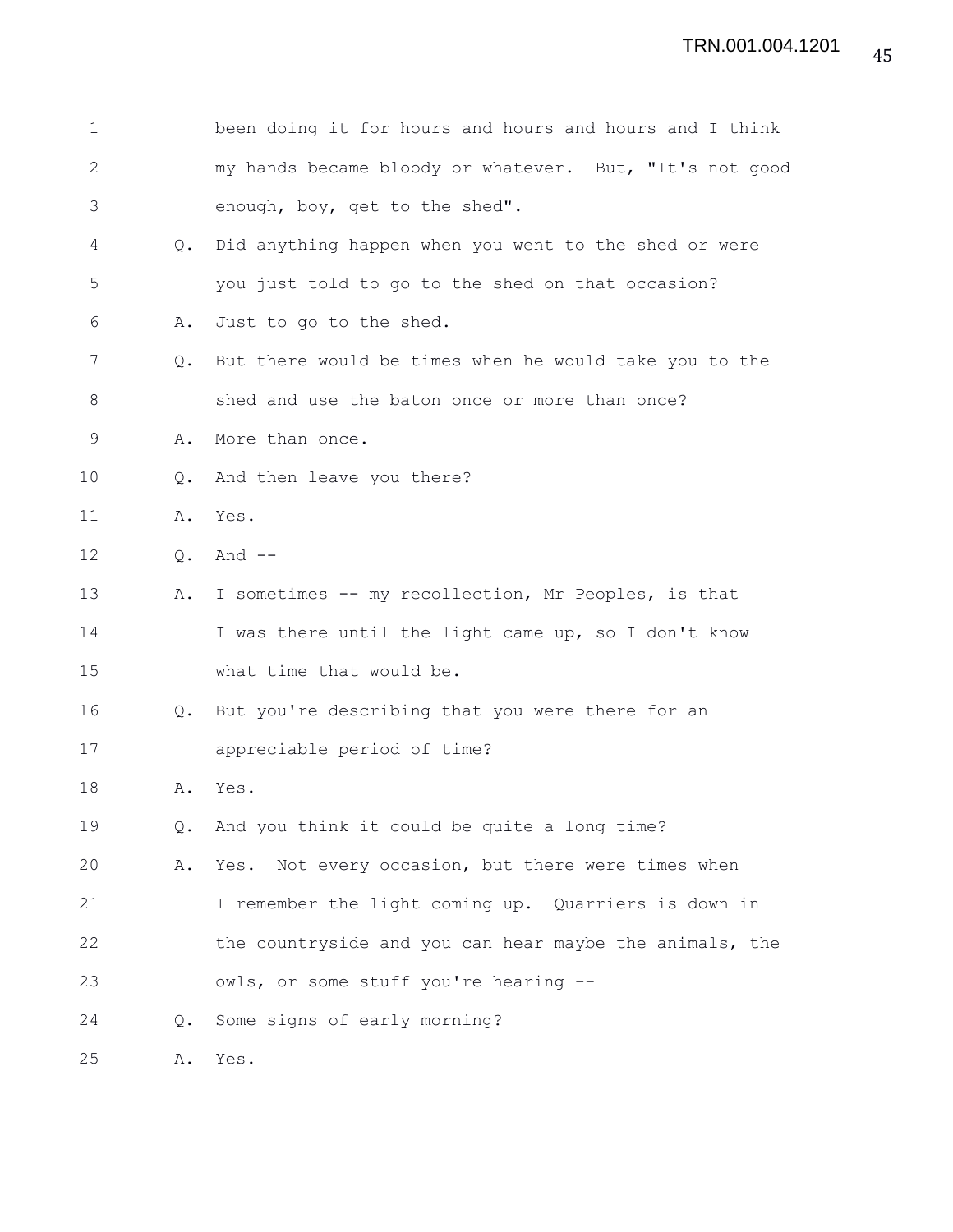| $\mathbf{1}$ | 0.            | And you were describing occasions when you first went to  |
|--------------|---------------|-----------------------------------------------------------|
| 2            |               | the shed, it was in darkness?                             |
| 3            | Α.            | Oh yes, you were petrified. You were a child. You'd       |
| 4            |               | never been put in a situation like that.                  |
| 5            | $Q_{\bullet}$ | This shed, though, did it have a light?                   |
| 6            | Α.            | No. Well, it had a light but the light wasn't on.         |
| 7            | $Q_{\bullet}$ | And so far as the access from the shed to the main house  |
| 8            |               | was concerned, there was a door, I take it?               |
| 9            | Α.            | Yes.                                                      |
| 10           | $Q_{\bullet}$ | Was the door locked or not?                               |
| 11           | Α.            | My recollection is it would have been locked, but it was  |
| 12           |               | certainly shut.                                           |
| 13           | $Q_{\bullet}$ | Did you ever attempt to leave the room?                   |
| 14           | Α.            | No. I think you would be frightened to leave.             |
| 15           | Q.            | You were frightened to be in it, but you were frightened  |
| 16           |               | to leave it, basically?                                   |
| 17           |               | A. Yes.                                                   |
| 18           | Q.            | Because you were worried about the consequences?          |
| 19           | Α.            | Yes, you're going to bring yourself more punishment,      |
| 20           |               | even just to attempt to leave. I did run away a few       |
| 21           |               | times, but I was brought back and I just -- it became     |
| 22           |               | a situation                                               |
| 23           | Q.            | When you say you ran away a few times, is this when $-$ - |
| 24           |               | QDE/QDF<br>these were occasions when you were with the    |
| 25           |               | the first time or the second time round, or both?         |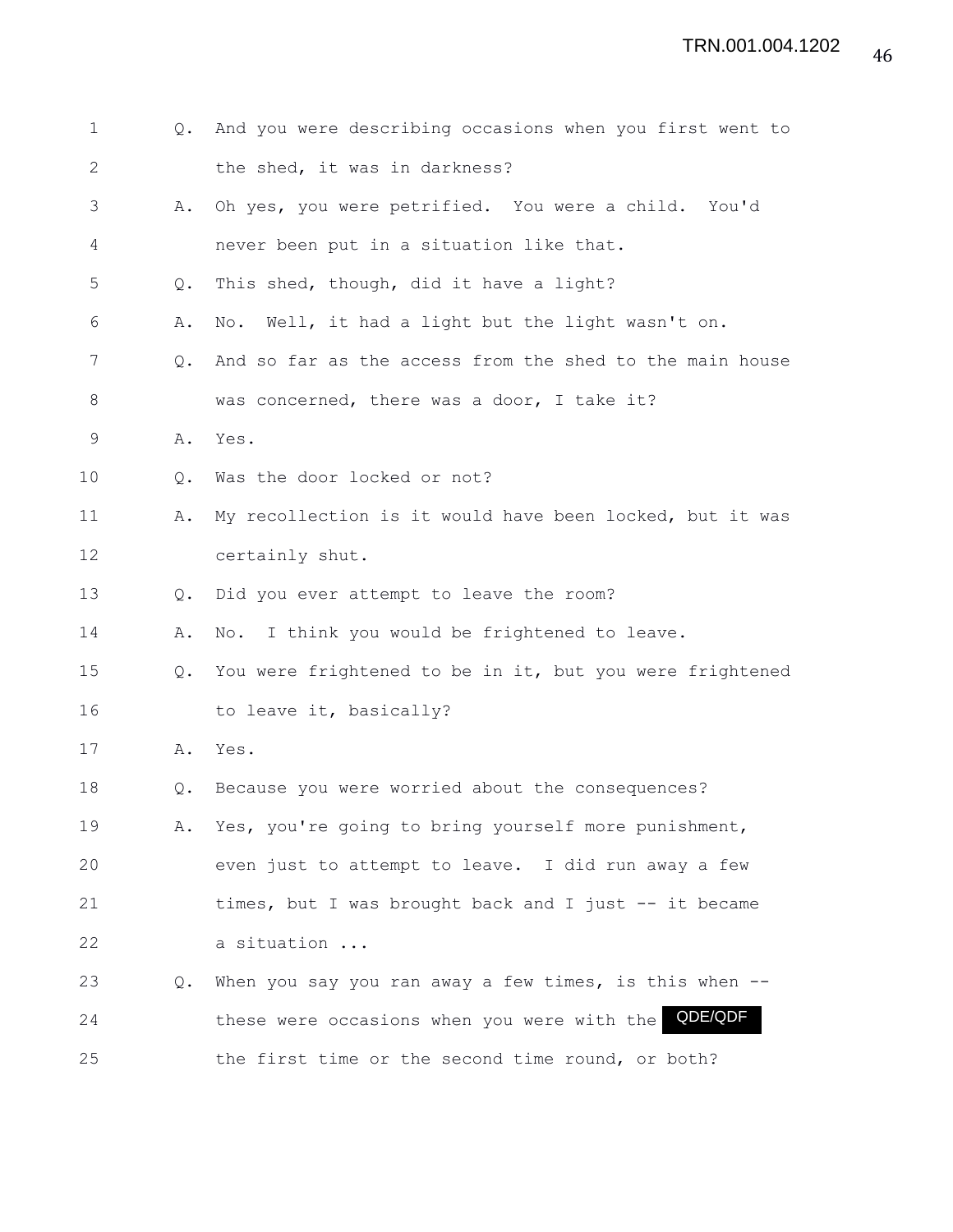| $\mathbf 1$  | Α.            | Both times. Probably not so much the second time round   |
|--------------|---------------|----------------------------------------------------------|
| $\mathbf{2}$ |               | because I understood the regime a bit better and         |
| 3            |               | I probably hid behind the regime, if that's the word to  |
| 4            |               | say. I kind of -- yes.                                   |
| 5            | Q.            | Sorry, I didn't ask you this, but I think you told me    |
| 6            |               | something of how you were called or addressed by         |
| 7            |               | QDE<br>certainly, is it Daddy<br>as he was known? Yes?   |
| 8            | Α.            | QDE<br>Yes, Daddy<br>yes.                                |
| 9            | Q.            | How did he generally address you and the other children? |
| 10           | Α.            | It was all very formal.                                  |
| 11           | Q.            | Because you said "David Whelan". Would that be the way   |
| 12           |               | he talked to you, he would call you David --             |
| 13           | Α.            | David Whelan, David Whelan. They would always use your   |
| 14           |               | second name.                                             |
| 15           | Q.            | Would they use your first one as well?                   |
| 16           | Α.            | Yes.                                                     |
| 17           | $Q_{\bullet}$ | But would he use other names?                            |
| 18           | Α.            | I don't recall --                                        |
| 19           | Q.            | I think you said "boy" at one stage; could that be       |
| 20           |               | sometimes used?                                          |
| 21           | Α.            | Yes, "Boy, you come here", yes.                          |
| 22           | $Q_{\bullet}$ | I suppose I'm really asking whether he used any other    |
| 23           |               | form of address to you at any time?                      |
| 24           | Α.            | I don't $--$                                             |
| 25           | 0.            | You don't recall that?                                   |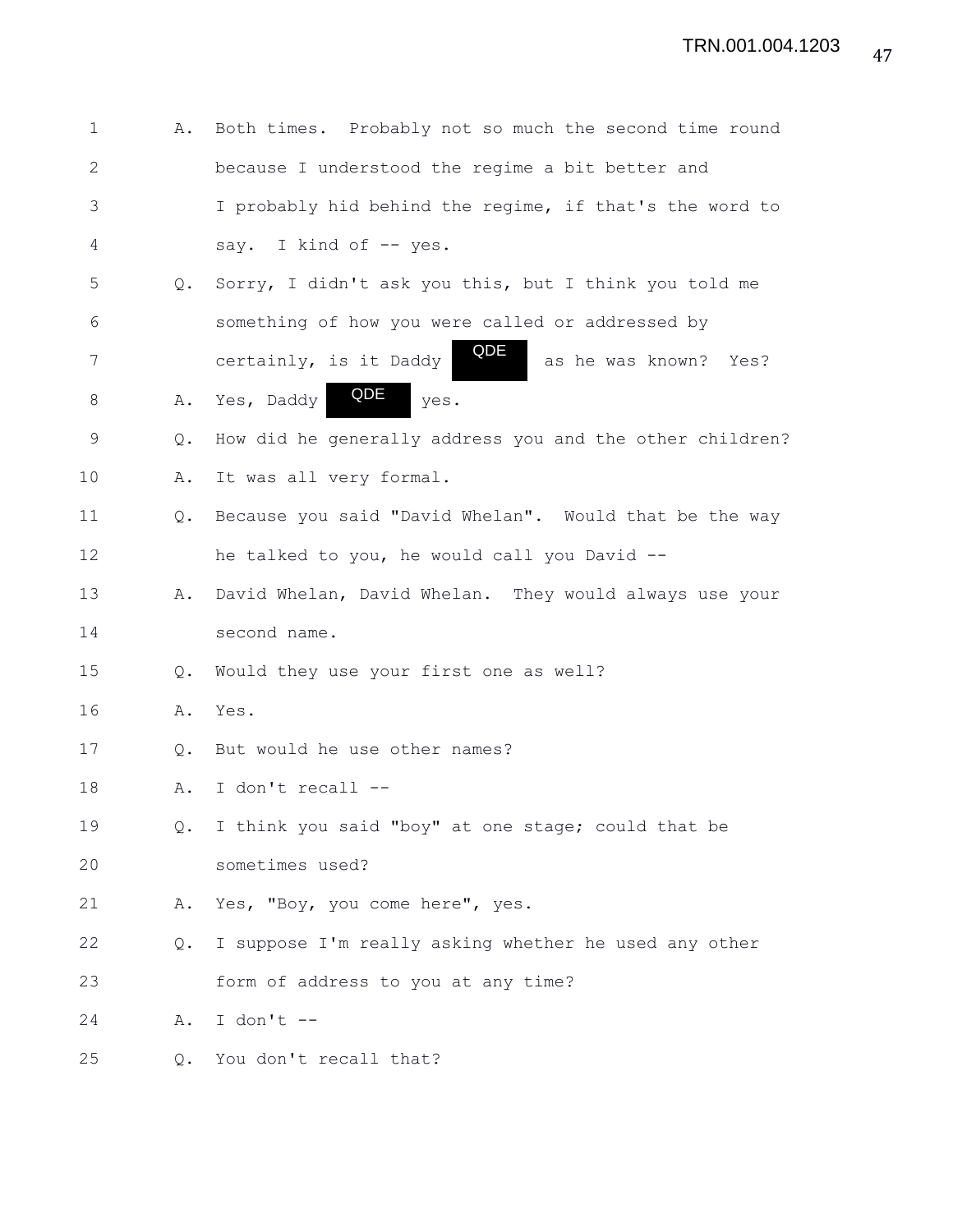1 A. I don't recall any other derogatory address.

2 Q. Okay.

3 Going back to your statement, David, if I can, at 4 page 9040, you tell us some things about the routine, 5 6 the general routine in the **QDE/QDF** cottage. You've 6 described a military style routine. You tell us about 7 mealtimes and what would happen if there was something 8 that you didn't want to or didn't like to eat. What 9 6 Would happen on these occasions in the **QDE/QDF** 10 household?

11 A. In the **QDE/QDF** household you were made to sit there for 12 hours until you ate it. You weren't force-fed, and 13 I want to make that clear, from my recollections of the 14 **QDE/QDF** household, but you were made to sit there and 15 eat it, and it may be re-served to you at the next meal. 16 Q. If you didn't eat it, having waited for a period, it 17 would be re-served --

18 A. Yes, because you obviously -- in those early days I went 19 to the Quarriers School, so I had to go to school and 20 maybe it would be lunchtime or something, so you'd come 21 back at dinner time and it would still be there, and so 22 you would be made to eat it. If it was at a weekend, 23 you'd be maybe made to sit there for hours looking at 24 this thing.

25 Q. How long would this go on for?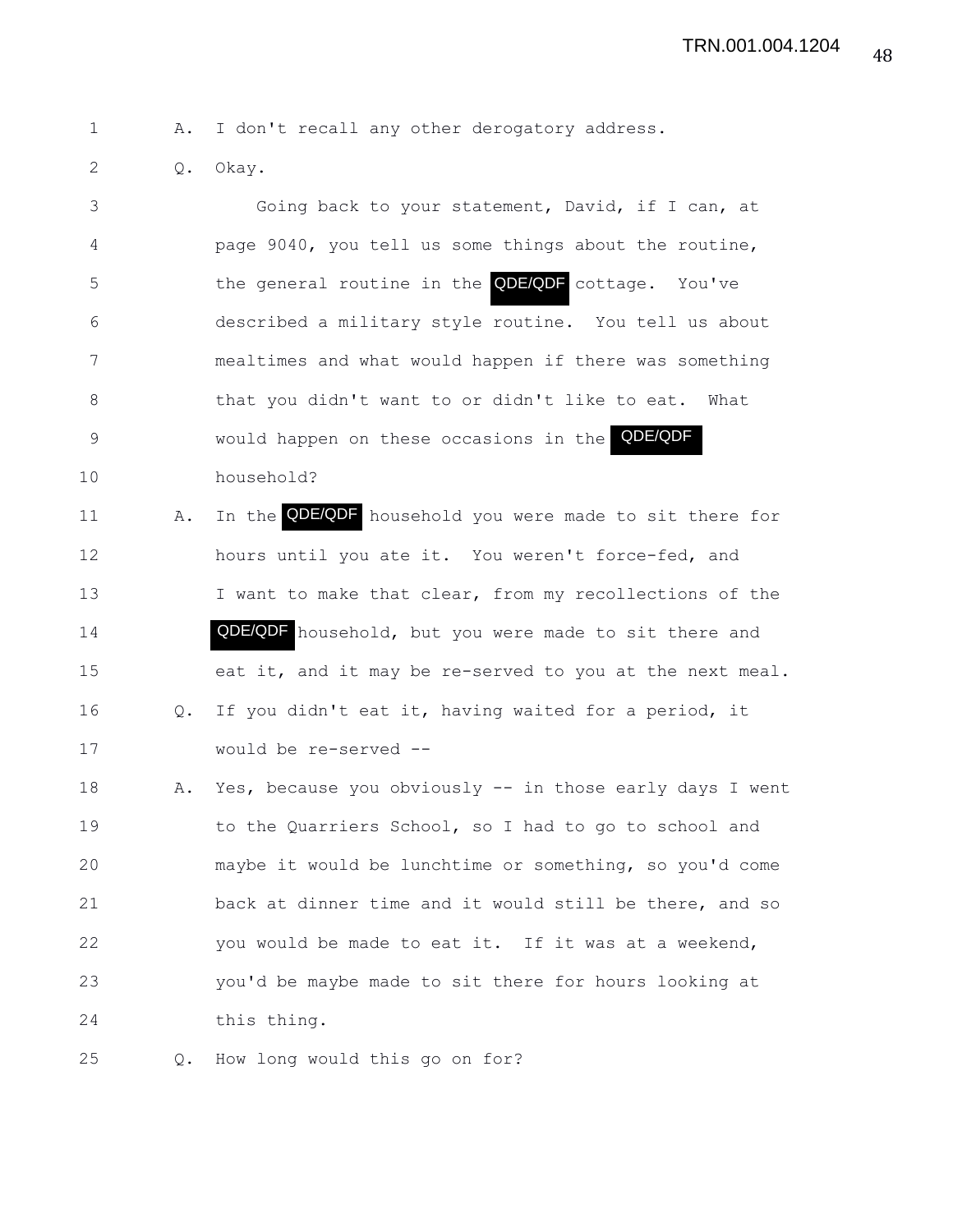1 A. It probably went on for a day and a bit until ... 2 Basically, boys got sensible and stuck the stuff in 3 their pockets, or hid it, because sometimes they just 4 left you in the kitchen. You might have just thrown it 5 in the bin or got rid of it some ways. 6 Q. So you found ways to avoid sitting for hours and having 7 it re-served. 8 A. Yes, I found ways. 9 Q. And was it just you that experienced this situation? 10 A. No. That was a general sort of rule or general 11 punishment. We were told we were grateful that we were 12 9etting this food from the **QDE/QDF** "You should be 13 grateful you're getting this food. There's children out 14 there who deserve better than you". Deserve. And it 15 was just that sort of demeaning sort of environment 16 where you just thought -- and you did wonder, you 17 know ... Many times I thought: my mother didn't care, 18 just left us, why did she do this, why are we here? And 19 when the adults are reinforcing that over a period of 20 time, and I think -- I'll talk to you later about what 21 the psychiatrist said -- that's reinforced. 22 Q. On the occasions when you didn't like something and you 23 were made to sit for hours and it was re-served to you, 24 were you offered anything else or what happened about 25 food then?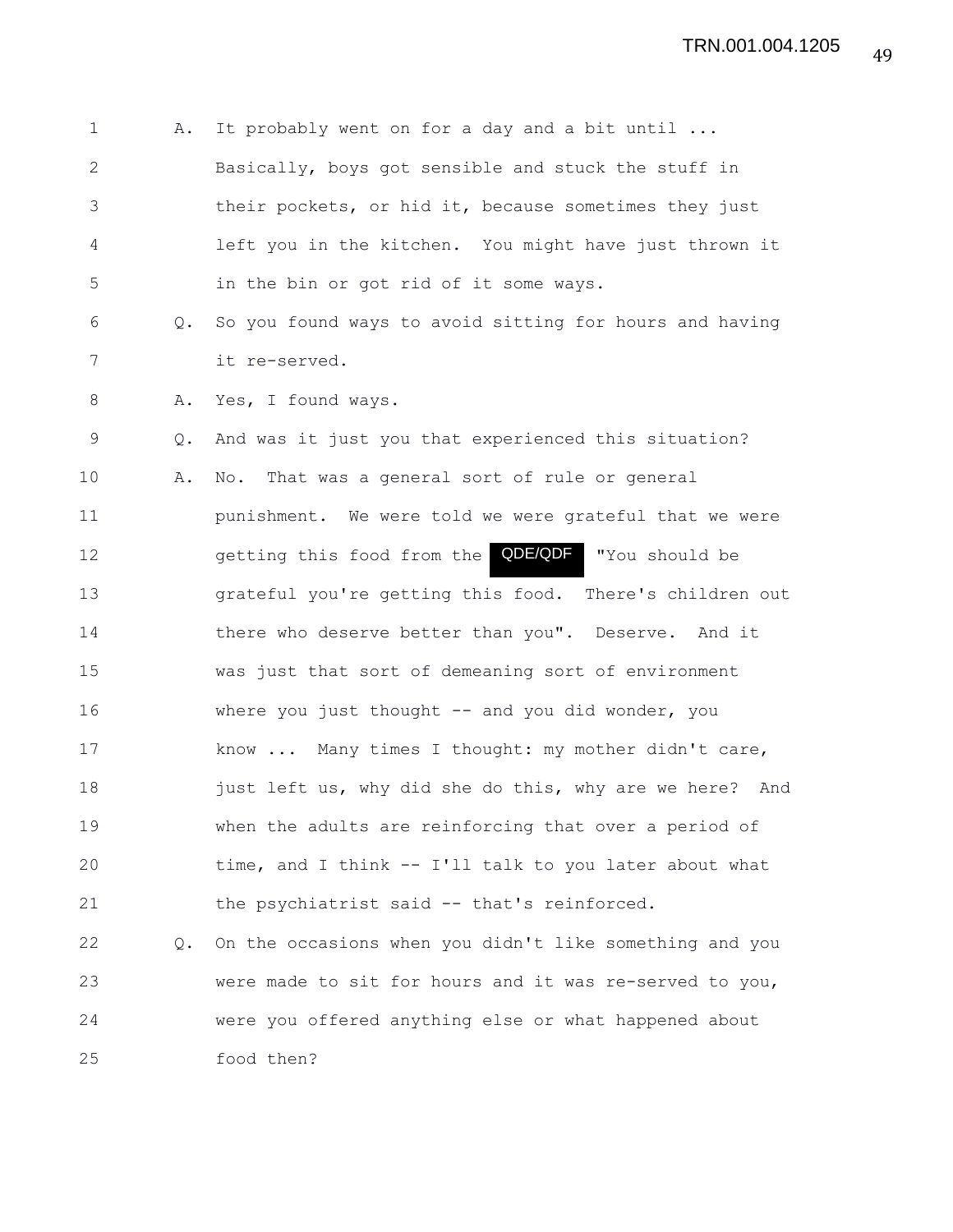1 A. No, you weren't offered anything else.

2 Q. So did you just go hungry if you didn't eat it?

3 A. Yes. Yes.

4 Q. I will move on if I can, David, to page 9041. I think 5 you've told us a bit about some of the things you did 6 in the **QDE/QDF** household, so I won't take up too much 7 time on what you've said in the statement because we can 8 read it for ourselves and you've told us about polishing 9 boots and ironing and that sort of chores that you were 10 asked to do.

11 On that page at paragraph 30 you also tell us 12 a little bit about who came to see you when you were 13 there in the **QDE/QDF** household, and I think that's the 14 first period you were in the **QDE/QDF** household you're 15 talking about, and you said you have a recollection of 16 both your mother and your elder sister coming to see you 17 at least initially.

18 A. Yes. I think they came a month or two after I was 19 there, yes. They let us see them. I don't think there 20 was an issue. I think from what I understand from my 21 eldest sister, they contacted the office and they asked 22 to come and see me.

23 Q. Can you remember what days they came to see you? 24 A. I'm trying to wonder if it was one of those days, what 25 they called open days in Quarriers, and I'm just --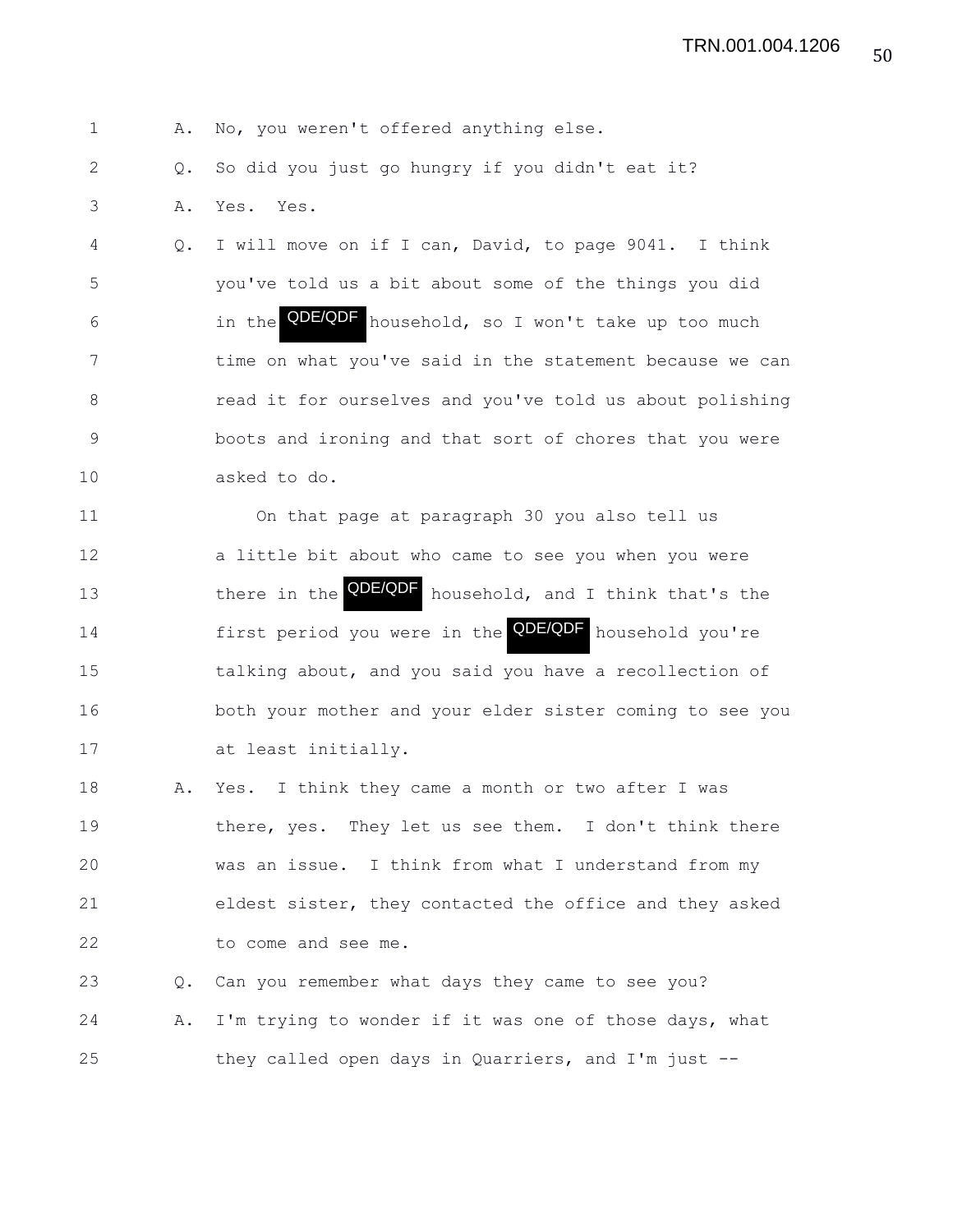| $\mathbf 1$  |               | where people could come and visit.                       |
|--------------|---------------|----------------------------------------------------------|
| $\mathbf{2}$ | $Q_{\bullet}$ | I think they had, at least we've seen, at least in some  |
| 3            |               | other situations, they had visiting times and I think    |
| 4            |               | one visiting day was a Saturday afternoon. I don't know  |
| 5            |               | whether that helps you or not.                           |
| 6            | Α.            | It was definitely a structured visit and they had to be  |
| 7            |               | there for a certain time and then they had to go by      |
| 8            |               | a certain time. But we spent maybe an hour or two        |
| 9            |               | walking round the village.                               |
| 10           | $Q_{\bullet}$ | Would these be days when you were not at school then?    |
| 11           | Α.            | Yes.                                                     |
| 12           | $Q_{\bullet}$ | So it would have been a weekend unless it was holidays?  |
| 13           | Α.            | Yes. I would say it was a Saturday.                      |
| 14           | Q.            | Okay. What you do tell us at paragraph 30 is that        |
| 15           |               | you've got quite a clear memory that there was never     |
| 16           |               | a visit at that point from a social worker when you were |
| 17           |               | in the QDE/QDF household.                                |
| 18           | Α.            | I have never had -- no. I never seen a social worker.    |
| 19           |               | Q. At all in the time you were there?                    |
| 20           | Α.            | In the time I was in Quarriers I don't ever believe      |
| 21           |               | I sat with a social worker or spoke with a social worker |
| 22           |               | about anything in the time I was in Quarriers.           |
| 23           | Q.            | So if there were social workers employed by Quarriers -- |
| 24           |               | and I think we do know there were social workers and     |
| 25           |               | they had what they term an in-house social work          |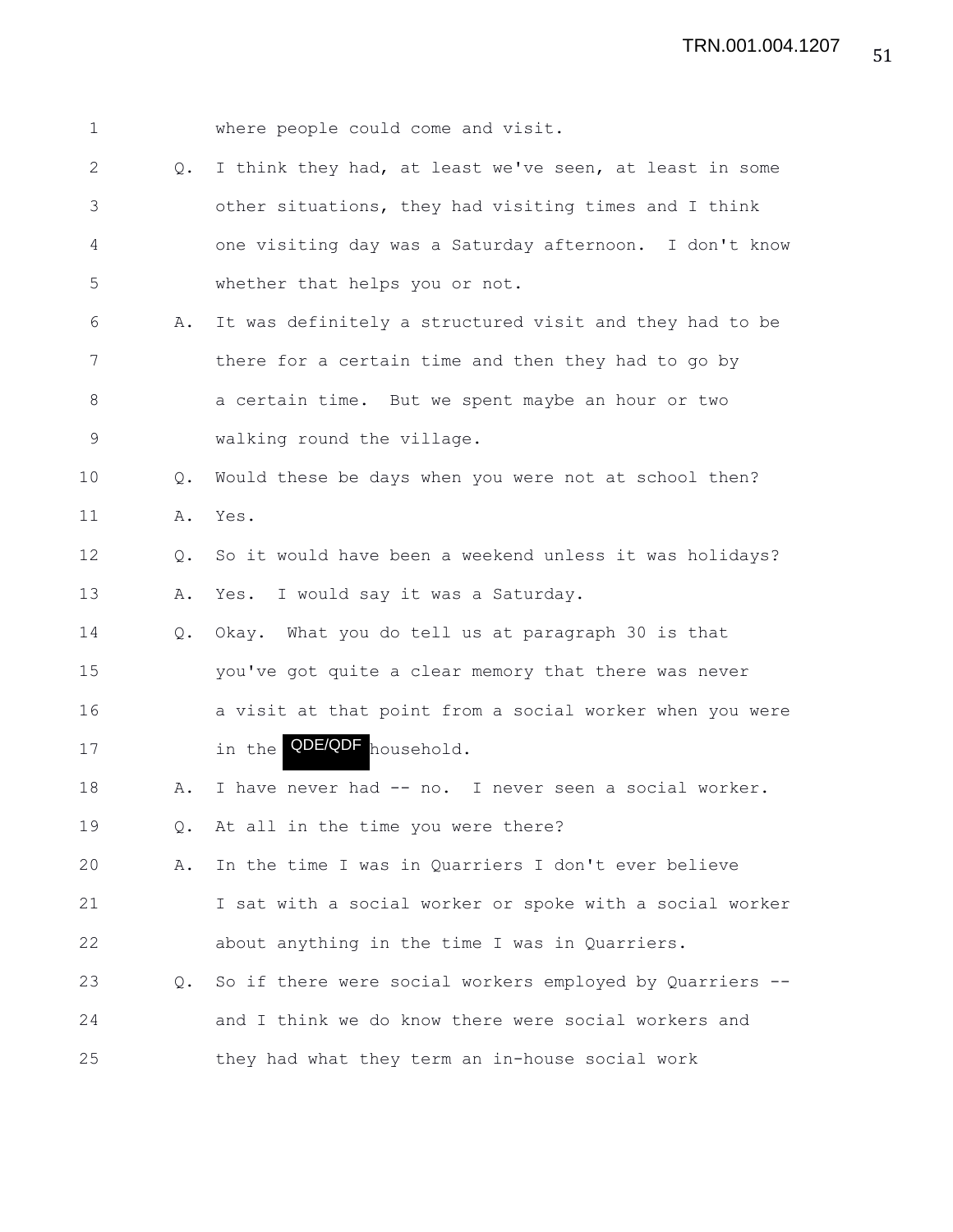1 department -- your recollection is that you weren't 2 seeing them, talking to them, discussing things, 3 explaining how you felt, reporting things or anything 4 like that? 5 A. No. I mean, as an adult I can -- you think, why did 6 I never see anybody? And the only sort of explanation 7 in my mind is that I was a Glasgow child and I was 8 placed by the Glasgow Social Services or whatever it was 9 at the time, Glasgow Corporation or Local Authority. So 10 maybe I should have had a Glasgow social worker. But 11 no. 12 Q. So whether it was a social worker, an in-house or 13 external social worker from the local authority, 14 you have no memory of someone sitting down with you, 15 talking to you -- 16 A. No. 17 Q. -- and asking how you were? 18 A. And there's nothing -- there's some letters in my file, 19 but there's nothing recorded with actually, "We spoke to 20 David today", what the context of that conversation was, 21 nothing. So yes, I'm putting it on record, I never seen 22 a social worker. 23 Q. Okay. Just moving on to 9042, you tell us, and I won't 24 take up too much time because you've already told us, 25 that perhaps life was a little bit more relaxed when the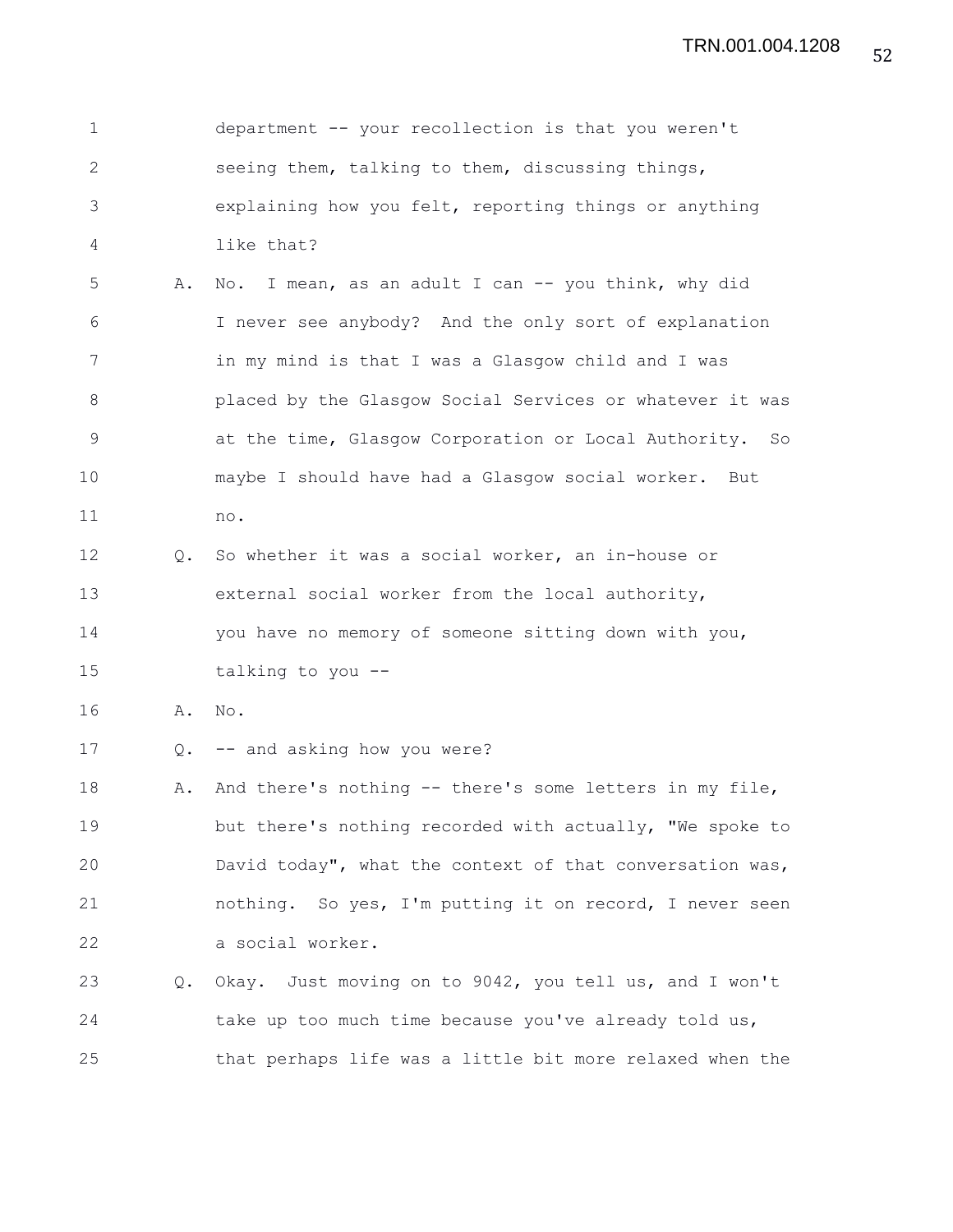1 **QDE/QDF** were away and the cottage aunties were in 2 charge, if you like, although maybe that resulted in 3 a problem when they came back. 4 A. Yes. 5 Q. You also say when you were there -- this was a time when 6 6 The Vour sister **QKZ** was in a different cottage, and you 7 say at paragraph 32 that: 8 "No one made the effort to let us see each other." 9 Can you recall how much, if any, contact you were having 10 with her at that time? 11 A. The only contact I was having with her was at in school. 12 Q. Was there much opportunity then to chat with her and 13 talk with her. 14 A. Not really because she was in a different class from 15 what I recall -- 16 Q. She was a different age? 17 A. -- because I was a bit younger. So the only time I saw 18 her in the playground -- I don't ever recall her coming 19 ever to my cottage to visit me and I don't ever recall 20 going to her cottage to visit her. There was no ... 21 Did I see her outside in the grounds? I don't think so 22 because all our time was spent doing cleaning jobs in 23 the house or doing all these uniform things or these 24 other military stuff things. 25 Q. I think your memory of what might be described as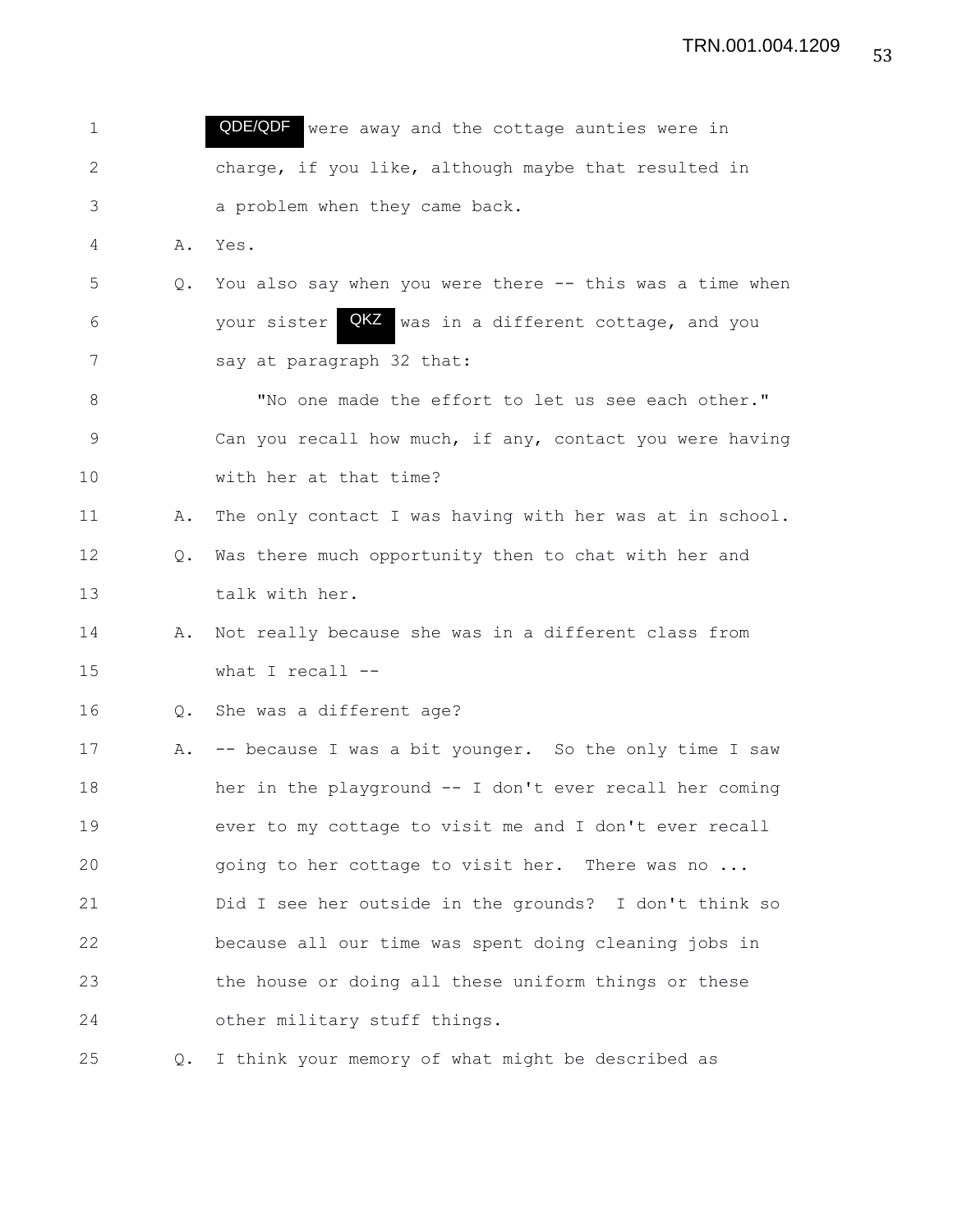|                         |  | leisure time was basically the sort of chores and |  |  |  |
|-------------------------|--|---------------------------------------------------|--|--|--|
| polishing of the boots? |  |                                                   |  |  |  |

3 A. Yes. And also at that time, some of the children helped 4 with the cleaning of the house. There was a massive big 5 buffer thing that you had to buff the floors with. 6 I was too skinny and too small. So in that time -- and 7 I'll explain later on that probably people came in and 8 did those jobs. But initially, when I was with the 9 **QUE/QUF** the children were still doing those jobs. 10 Q. You tell us about this in a section that's headed "Abuse 11 at the **QDE/QDF** cottage", and if I take you to that 12 briefly, because I think you've told us about what you 13 say in your statement on various matters, but I'll maybe 14 go through that section just to see that there's nothing 15 that we need to pick up on. QDE/QDF

16 It's at page 9042, paragraph 34. You have told us 17 about the baton or stick and how it was used and where 18 it was used and what would happen before it was used. 19 You mention at paragraph 36 on page 9043 -- I think

20 that's the matter you've just picked up on -- that 21 you were made to polish floors with a big buffer and you 22 were, as you say, a skinny child and you could hardly 23 move the piece of equipment.

24 A. Yes.

25 Q. You tell us about the episode where you had to clean the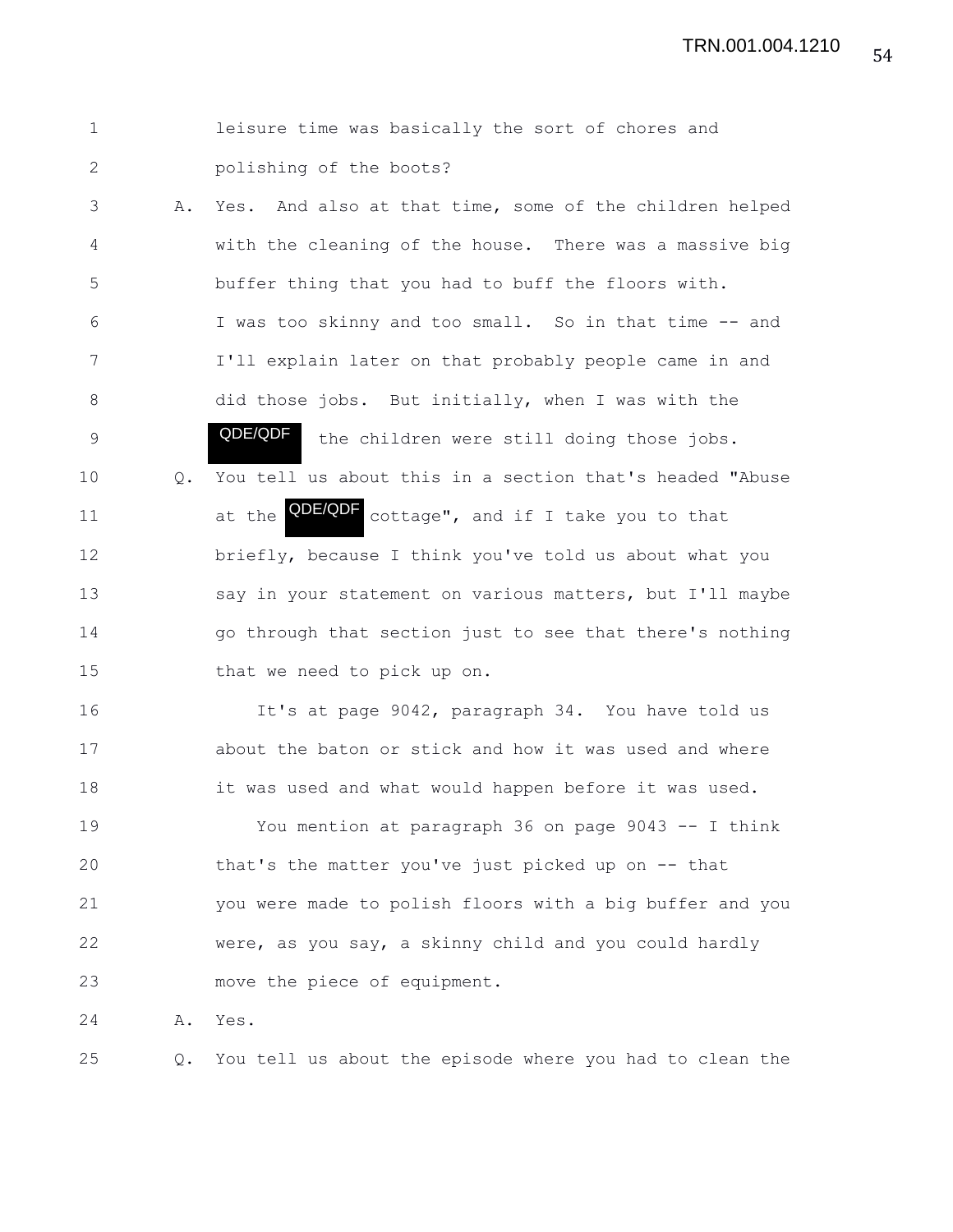| $\mathbf 1$  |       | uncleanable oven at paragraph 37, and then the chore of  |
|--------------|-------|----------------------------------------------------------|
| $\mathbf{2}$ |       | polishing boots on a continual basis and being told it   |
| 3            |       | wasn't good enough at paragraph 38.                      |
| 4            |       | At paragraph 39 on page 9044, David, you have            |
| 5            |       | a recollection of situations where you might get what    |
| 6            |       | you call a slap on the head. So did you get a slap on    |
| 7            |       | the head from time to time?                              |
| $\,8\,$      | Α.    | Yes. If your school tie wasn't done properly or your     |
| 9            |       | school laces weren't tied up properly, it could be       |
| 10           |       | something as silly as that. I recall that we had to      |
| 11           |       | make our beds and they had to be done in an envelope way |
| 12           |       | and it had to be very positioned or  If it hadn't        |
| 13           |       | been done right, for something simple, you would get     |
| 14           |       | a slap on the head, and it was quite a forceful slap on  |
| 15           |       | the head.                                                |
| 16           | Q.    | Was it painful?                                          |
| 17           | Α.    | Yes, it was painful.                                     |
| 18           | Q.    | Who would do the slapping?                               |
| 19           | Α.    | That's where she would maybe do that as well.            |
| 20           | $Q$ . | QDE<br>İ.<br>As well as Mr                               |
| 21           | Α.    | Yes.                                                     |
| 22           | Q.    | Would it be the head?                                    |
| 23           | Α.    | Yes.                                                     |
| 24           | Q.    | With the hand?                                           |
| 25           | Α.    | Yes.                                                     |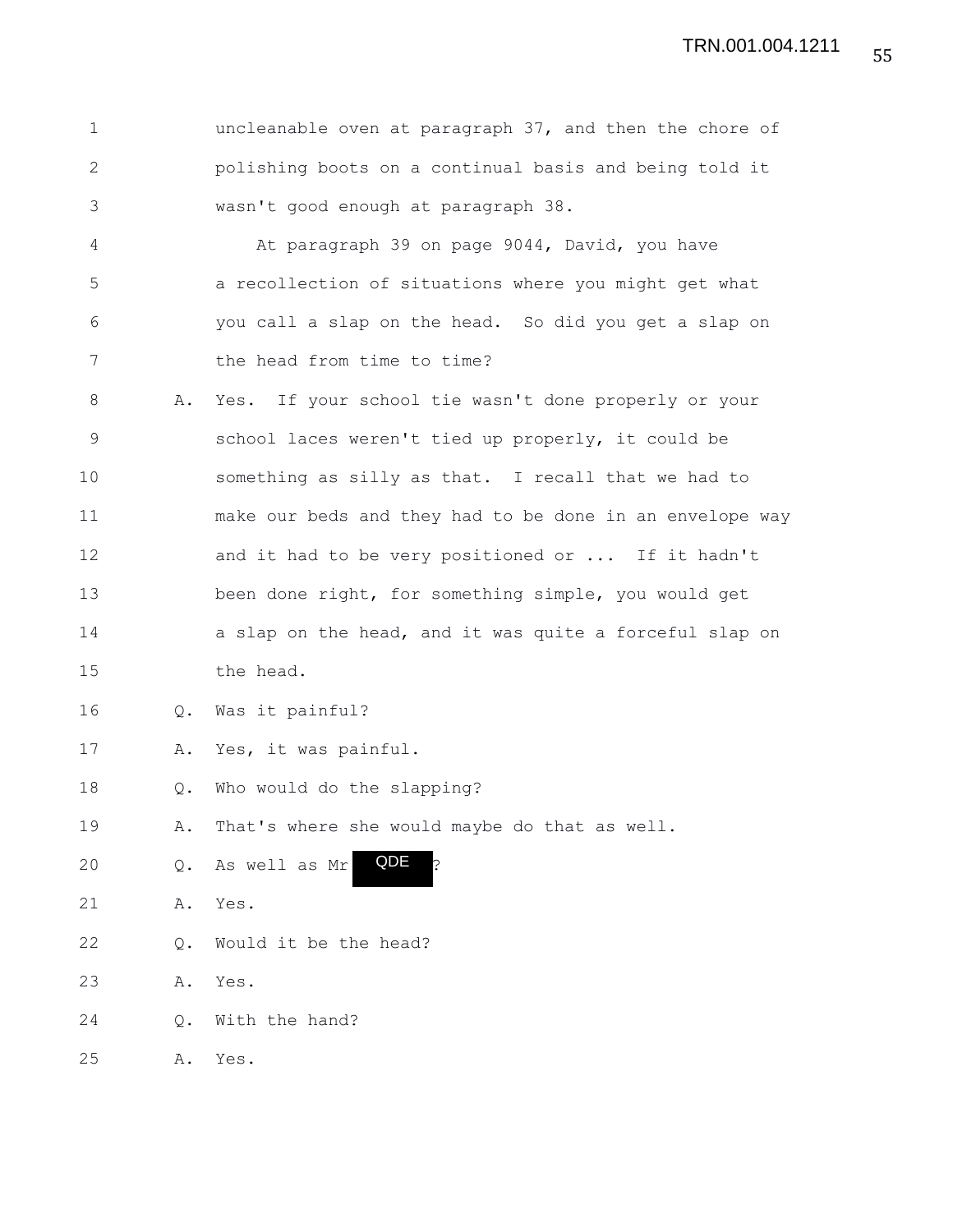| 1  | Q.            | And you say it might be for such things as if your tie |
|----|---------------|--------------------------------------------------------|
| 2  |               | was open or the knot wasn't in the right place. It     |
| 3  |               | makes me a bit nervous as I'm checking. Then if you    |
| 4  |               | didn't fold your bedclothes in a certain way.          |
| 5  | Α.            | Yes. I remember when we had to come home from school   |
| 6  |               | every day -- and actually I've just had this           |
| 7  |               | recollection about it. We had to have our uniform in   |
| 8  |               | a certain way on a chair in a certain way.             |
| 9  | $Q_{\bullet}$ | Your school uniform?                                   |
| 10 | Α.            | After we came back from school, we took our school     |
| 11 |               | uniform off and we got into what we'd call play        |
| 12 |               | clothes -- "play" is the wrong word -- but we got into |
| 13 |               | clothes other than our school uniform. Our school      |
| 14 |               | uniform had to be in a particular way over the chair.  |
| 15 |               | That was another instance, if you didn't do that, then |
| 16 |               | that just brought you -- got you trouble.              |
| 17 | $Q_{\bullet}$ | Was it ever explained to you --                        |
| 18 | Α.            | No.                                                    |
| 19 | Q.            | -- why you had to fold things in a certain way or make |
| 20 |               | your bed in a certain way?                             |
| 21 | Α.            | It was just the regime. That's what it was.            |
| 22 | Q.            | Just one other matter as I think we're getting to the  |
| 23 |               | end of your first period with the QDE/QDF<br>I think   |
| 24 |               | we'll probably be having a break shortly.              |
| 25 |               | At paragraph 42, you deal with another important       |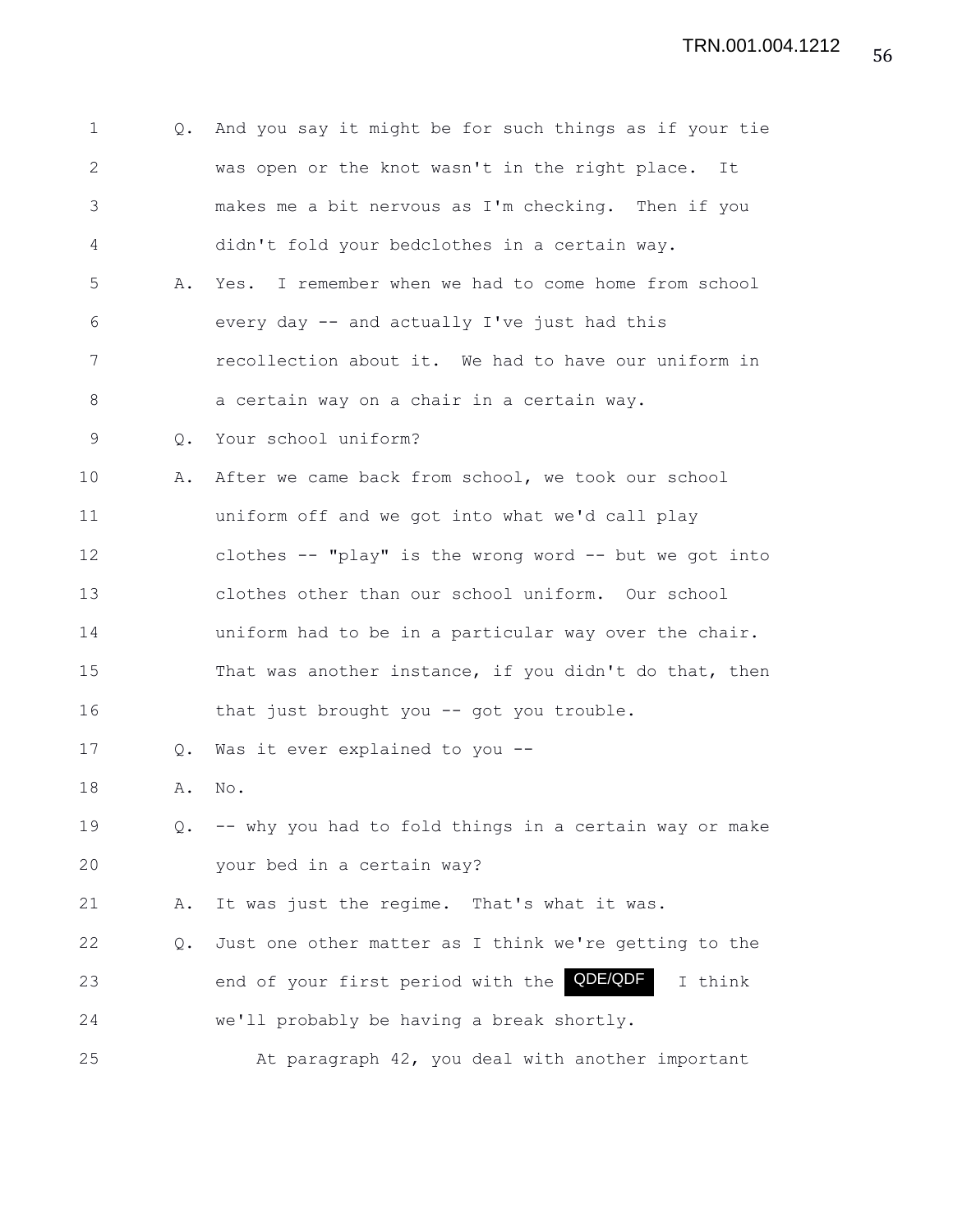1 matter, David, about the level or degree of affection 2 and nurturing and guidance that you received or didn't 3 receive, I think is perhaps more accurate. What was the 4 situation about that?

5 A. There was no affection from the **WDFADF**. There was no 6 guidance, there was no nurturing. It was like, in 7 a sense, from a Victorian era where the child was seen 8 but not heard. Even when I was naughty and I had sworn 9 at the house parents, I don't recall being told, "David 10 that's naughty, you shouldn't behave like that". You 11 know, they weren't teaching us any boundaries or ... 12 What they did was the opposite, was that you were just 13 constantly reinforced that your family never wanted you, 14 that is why you're in here, and if you got upset about 15 it, the only people you could go to was probably an 16 older child to talk to or maybe they'd ask you what 17 happened. QDE/QDF

18 But it all happened to everybody, so everybody -- we 19 all ended up in a sense -- comforting is the wrong word, 20 but we all kind of saw each other and we just, 21 I suppose, supported the other child as best we could. 22 Q. In terms of reporting what was going on in the **QDE/QDF** 23 cottage, you've told us about that already, but you deal 24 with it at paragraph 44. You make the point, and you've 25 told us this earlier, that no one was asking you why you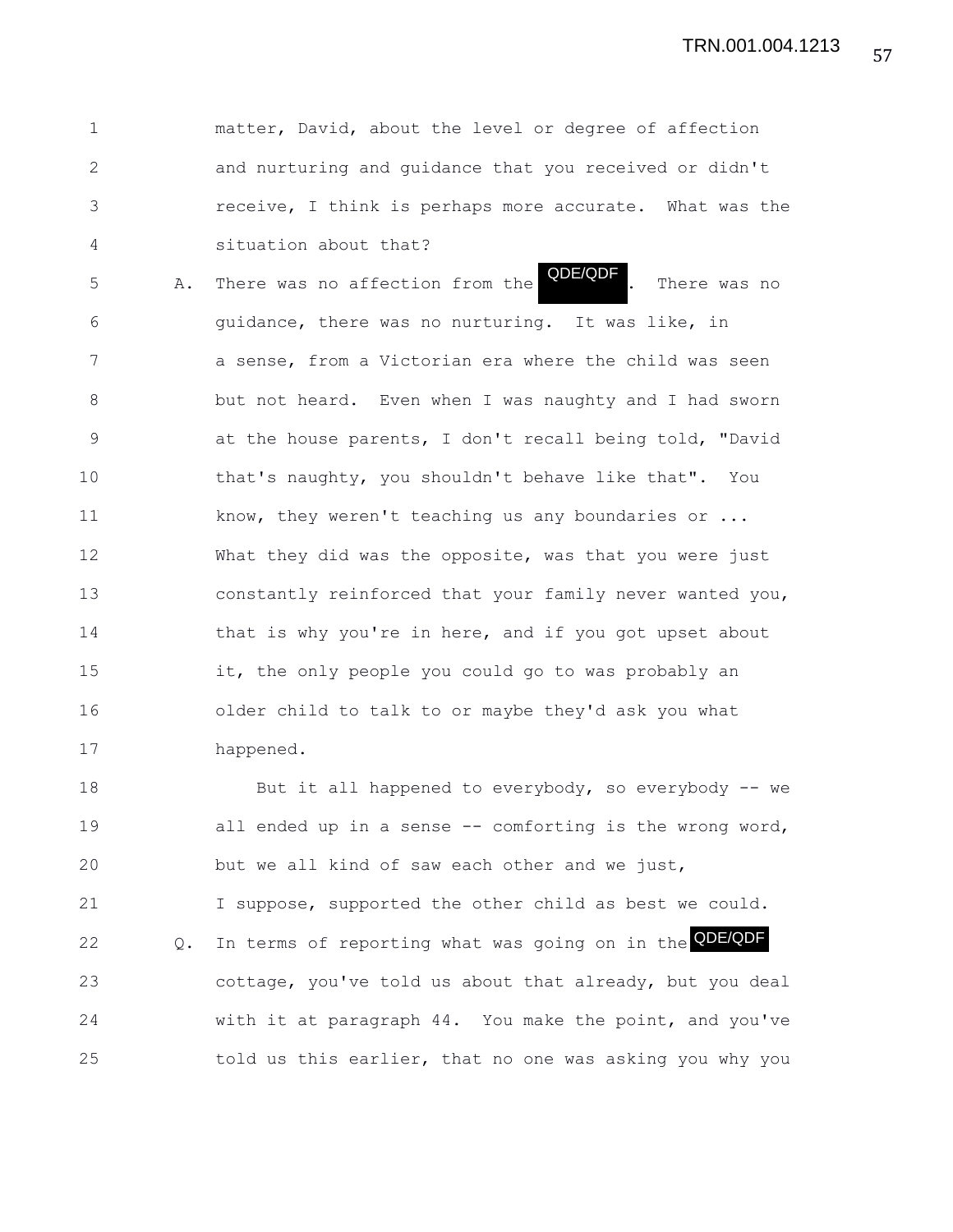| $\mathbf 1$ |    | were running away or sitting down and talking the matter |
|-------------|----|----------------------------------------------------------|
| 2           |    | through with you. That's the situation as I understand   |
| 3           |    | it at that point.                                        |
| 4           | Α. | Yes.                                                     |
| 5           | Q. | And that you were reporting to Mr Mortimer. Was he       |
| 6           |    | nearby in terms of where he lived?                       |
| 7           | Α. | Mr Mortimer was in Holmlea in the office, so everybody   |
| 8           |    | knew where Mr Mortimer was, and everybody knew who       |
| $\mathsf 9$ |    | Mr Mortimer was.                                         |
| 10          |    | The other thing is, Mr Peoples, I would never -- and     |
| 11          |    | it was the same with my sister. We understood what       |
| 12          |    | reasonable chastisement was and it was right to do that. |
| 13          |    | So we would not just run willy-nilly to Mr Mortimer; it  |
| 14          |    | had to be something we felt was serious and was beyond   |
| 15          |    | the bounds of what should happen.                        |
| 16          | Q. | So even at that stage, there was a distinction between   |
| 17          |    | some of the things that were happening and other         |
| 18          |    | things --                                                |
| 19          | Α. | Some of it was reasonable, to chastise me and get me     |
| 20          |    | into trouble --                                          |
| 21          | Q. | When you say reasonable chastisement, are you            |
| 22          |    | including -- and I just want to be clear -- within that  |
| 23          |    | description some form of smack or --                     |
| 24          | Α. | No, no, not within the descriptions that I've described  |
| 25          |    | today.                                                   |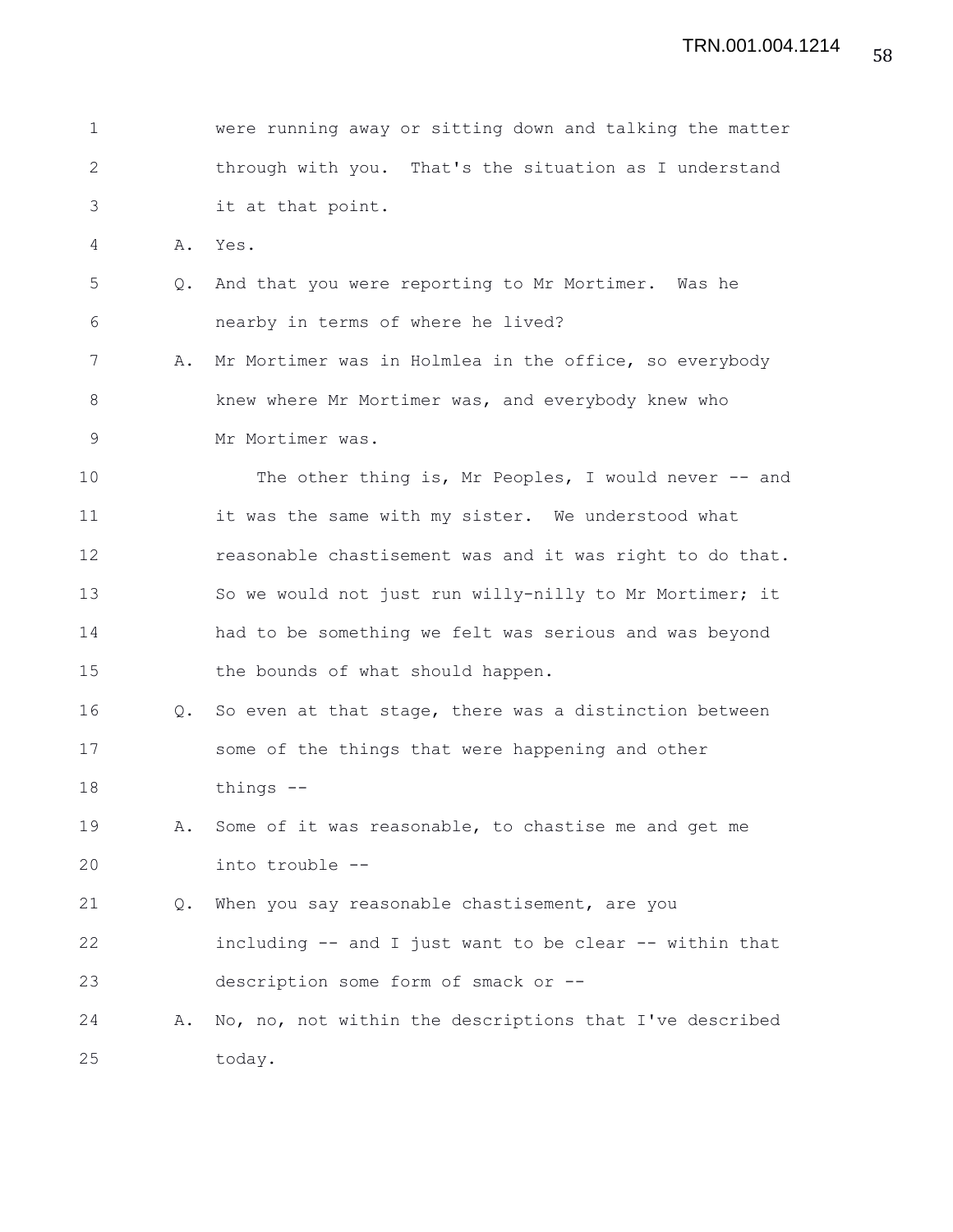| $\mathbf 1$  | $\circ$ .     | But what if it was just a light smack, would that have   |
|--------------|---------------|----------------------------------------------------------|
| $\mathbf{2}$ |               | been a reporting offence?                                |
| 3            | Α.            | I think that wouldn't be a reporting offence.            |
| 4            | $Q_{\bullet}$ | Are you describing something more than that, is that     |
| 5            |               | what you're saying?                                      |
| 6            | Α.            | Yes. What I'm saying is sometimes a slap on the head,    |
| 7            |               | if it wasn't done as forcefully as other occasions, you  |
| 8            |               | would think that's not -- you would think that was       |
| $\mathsf 9$  |               | reasonable. The problem was that this physical abuse of  |
| 10           |               | us became normalised. So we thought these things were    |
| 11           |               | normal. So a degree of abuse of us was normalised in     |
| 12           |               | our minds and that it was acceptable in our minds.       |
| 13           | $Q_{\bullet}$ | But there were at least some forms of abuse that even    |
| 14           |               | then were unacceptable to you or your sister?            |
| 15           | Α.            | Yes.                                                     |
| 16           | Q.            | And you'd go and tell Mr Mortimer. Is that the           |
| 17           |               | position?                                                |
| 18           | Α.            | Yes.                                                     |
| 19           | Q.            | But you say that really nothing changed when you did     |
| 20           |               | that?                                                    |
| 21           | Α.            | Nothing changed at all.                                  |
| 22           | Q.            | Things just went on as before?                           |
| 23           | Α.            | Yes, yes.                                                |
| 24           | Q.            | And I think you put it perhaps at paragraph 44 that      |
| 25           |               | really you learned simply that no one was believing this |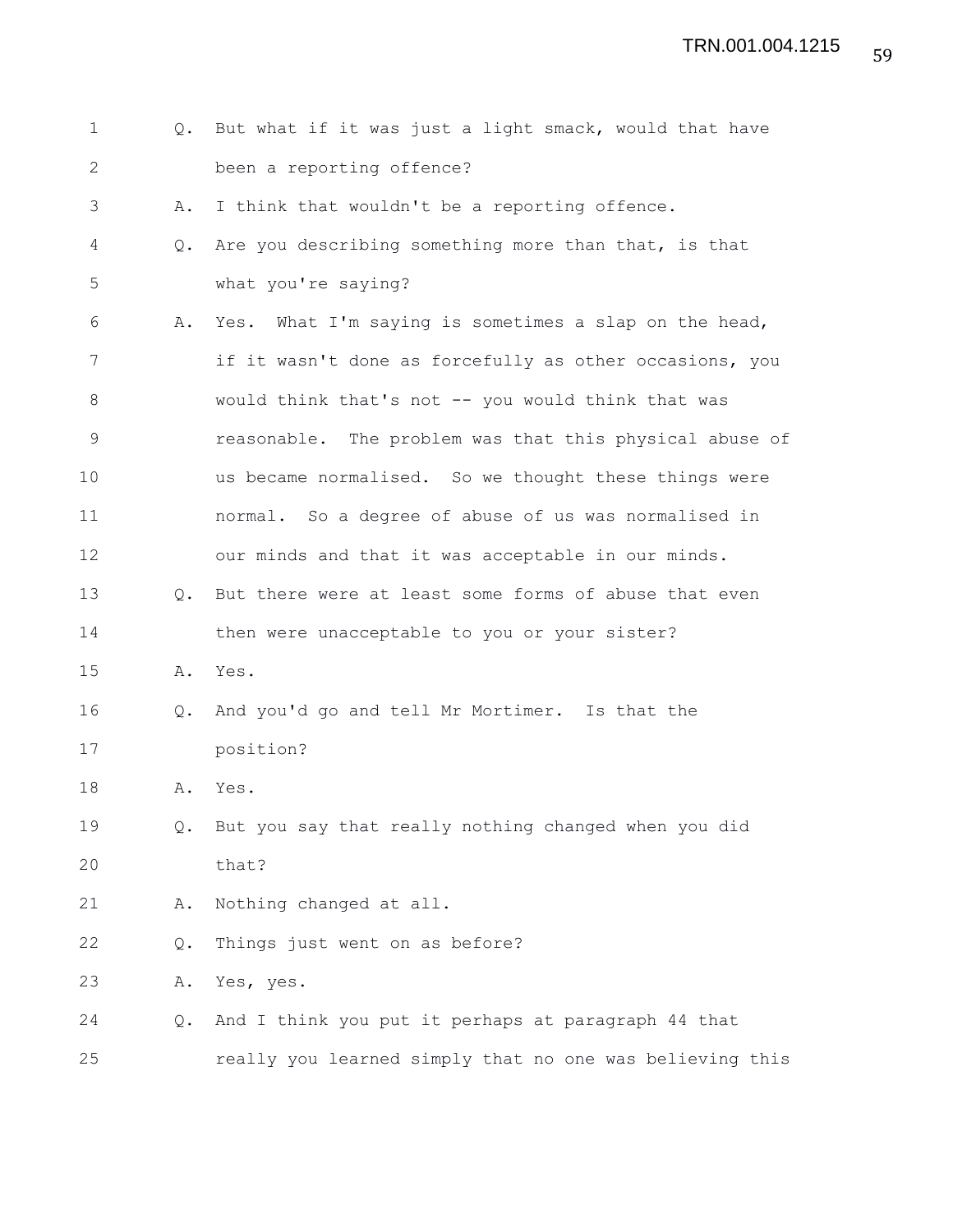| $\mathbf 1$  | or didn't care and therefore, I think, did you cease                |
|--------------|---------------------------------------------------------------------|
| $\mathbf{2}$ | to -- did you continue to report?                                   |
| 3            | Yes. They didn't -- no one believed you. They didn't<br>Α.          |
| 4            | care when you reported it. The cottage parents in the               |
| 5            | Quarriers Homes cottages that I was in were a complete              |
| 6            | law unto themselves, as were the children on some                   |
| 7            | occasions.                                                          |
| 8            | And also, another former resident who had been in                   |
| $\mathsf 9$  | Quarriers had also informed the BBC that he was aware               |
| 10           | that I'd been physically abused in the <b>QDE/QDF</b> household     |
| 11           | over a number of years.                                             |
| 12           | That was in this programme that was made in --<br>$Q_{\bullet}$     |
| 13           | That wasn't broadcast, that part, sorry.<br>Α.                      |
| 14           | But you learned that there was something said that<br>$Q_{\bullet}$ |
| 15           | wasn't broadcast in the programme that I think we might             |
| 16           | hear a little bit about in due course.                              |
| 17           | Yes.<br>Α.                                                          |
| 18           | MR PEOPLES: I think we're getting to a point --                     |
| 19           | LADY SMITH: It's almost 11.30. Would that be a good point           |
| 20           | for a break? We'll take a break just now, David, for                |
| 21           | the mid-morning.                                                    |
| 22           | (11.28 am)                                                          |
| 23           | (A short break)                                                     |
| 24           | (11.45 am)                                                          |
| 25           | LADY SMITH: Are you ready to carry on David?                        |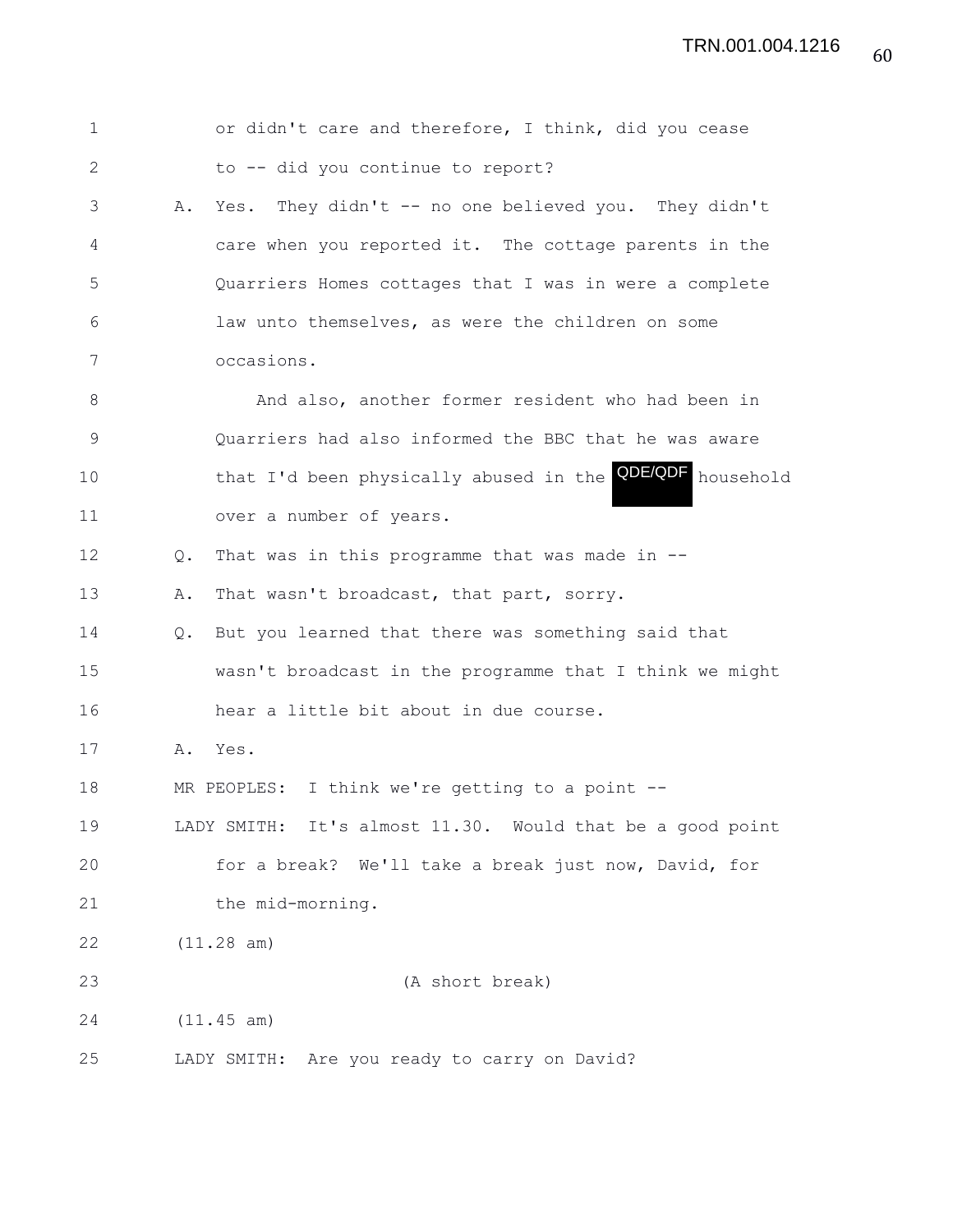1 Mr Peoples. 2 MR PEOPLES: David, we were looking at your period with the 3 **QUE/QUE** and I think we had reached a point where you 4 were about to leave the **QDE/QDF** cottage on the first 5 occasion you were living with them. 6 Can I take you back to your statement at page 9045. 7 I think you've told us why you didn't react well to the 8 system in the **QDE/QDF** household, it was a military type 9 system as you saw it, and the environment that was in 10 it. 11 Just on one point, David, about that period. You 12 obviously have told us from time to time, for example, 13 when you were in the shed, you were -- I think you used 14 the word "petrified" or "in fear" at that point. 15 Generally speaking, what was your emotional state at 16 that time? 17 A. I think you just lived in a constant state of -- you 18 didn't want to get something wrong, so you just, 19 I suppose, agitated. 20 Q. How often would you feel petrified or in terror or in 21 fear? 22 A. I think daily -- you know, because it was just a daily, 23 unrelenting regime. If you did something wrong, you 24 were just ... It was a punishment; it wasn't showing 25 you even how to get it correct. QDE/QDF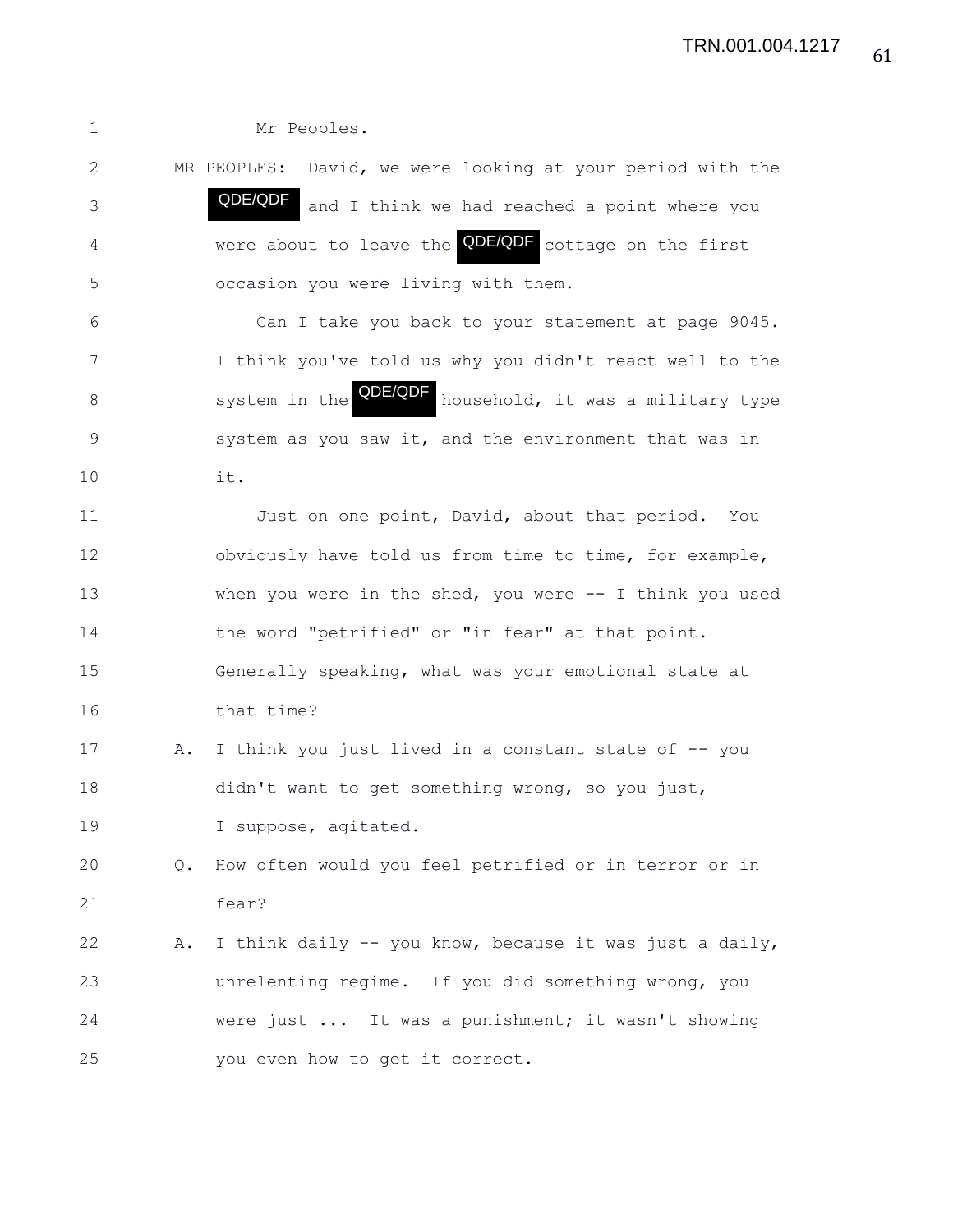1 Q. I suppose the point you're making there is if there were 2 legitimate reasons to say that there was a misdemeanour, 3 you would have probably welcomed some kind of guidance 4 and saying, "Don't do that", and then explain about why 5 not. That, you feel, was a more effective way of 6 dealing with the situation; is that --

7 A. I think that's how the child reacts. That's how you 8 learn. That's how you learn from being naughty: you 9 learn by the parent telling you. I don't have children, 10 but friends have kids, and kids are sometimes naughty 11 because that's what kids do, you know. But you learn by 12 the parent speaking to them and showing them the right 13 things and generally speaking you know they're nurtured 14 properly.

## 15 Q. Do you think you learned anything from being with the 16 **QDE/QDF** ?

17 A. Well, the one thing that stood me in good stead -- and 18 I think I said this in the book -- I went to work in 19 hotels and the military regime in the back of house in 20 hotels is like ... In some ways that's what I learned, 21 how to organise things or how things should ... That's 22 in a hotel, it's not a children's home. So in that 23 respect, yes, I applied maybe what I didn't like or saw 24 in a work environment in my early days in the hotel 25 because it's very regimented in a hotel and things have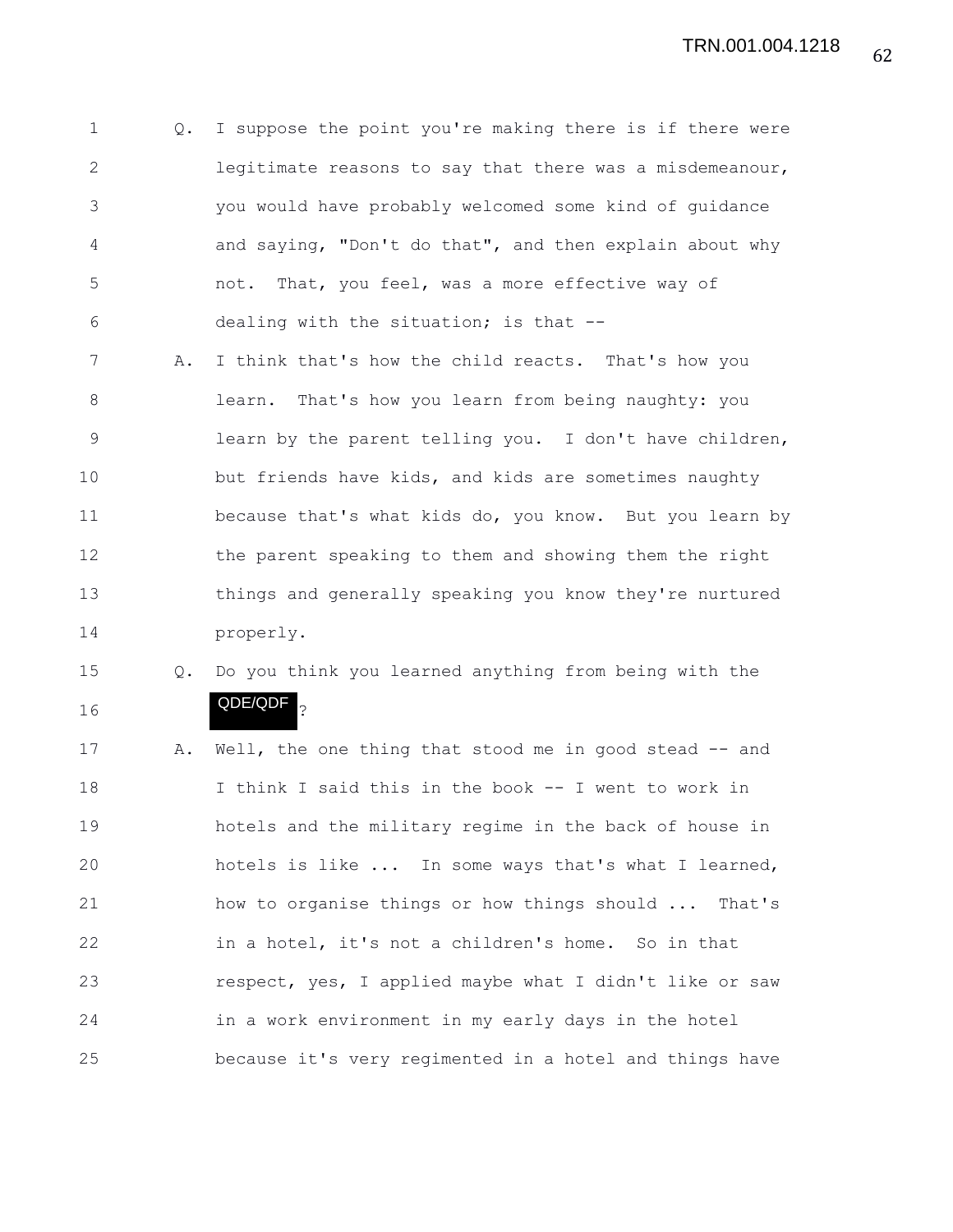- 1 to be done by a certain time.
- 2 Q. So some good may have come of that period, but not 3 a happy time?
- 4 A. No, not a happy time.

 $\mathcal{Q}$ . So far as moving to the **QDH/QDI** is concerned, 6 you gave me a little bit of background to that in 7 **paragraph 46 at page 9045 -- sorry, maybe over the page** 8 at 9046 at paragraph 47. QDH/QDI

9 You tell us there that you'd been saying that you 10 wanted to be with your sister. That was something you 11 were saying to whom?

12 A. I was saying it to Mortimer, I was saying it to the

13 **I QDE/QDF** I was basically saying it from the day I went 14 in. Because, as I've already said, I was very close to 15 my sister. That was the only person I had in the world 16 who in a sense I could relate to. Siblings want to be 17 together. QDE/QDF

- 18 Q. For whatever reason, you got your wish, at least that 19 you were together --
- 20 A. Yes.
- 21 Q. -- when you got a move to the next cottage,

22 with the **QDH/QDI** ?

QDH/QDI

- 23 A. Yes.
- 24 Q. We'll find out how that worked out, but at least at that 25 point it was good news?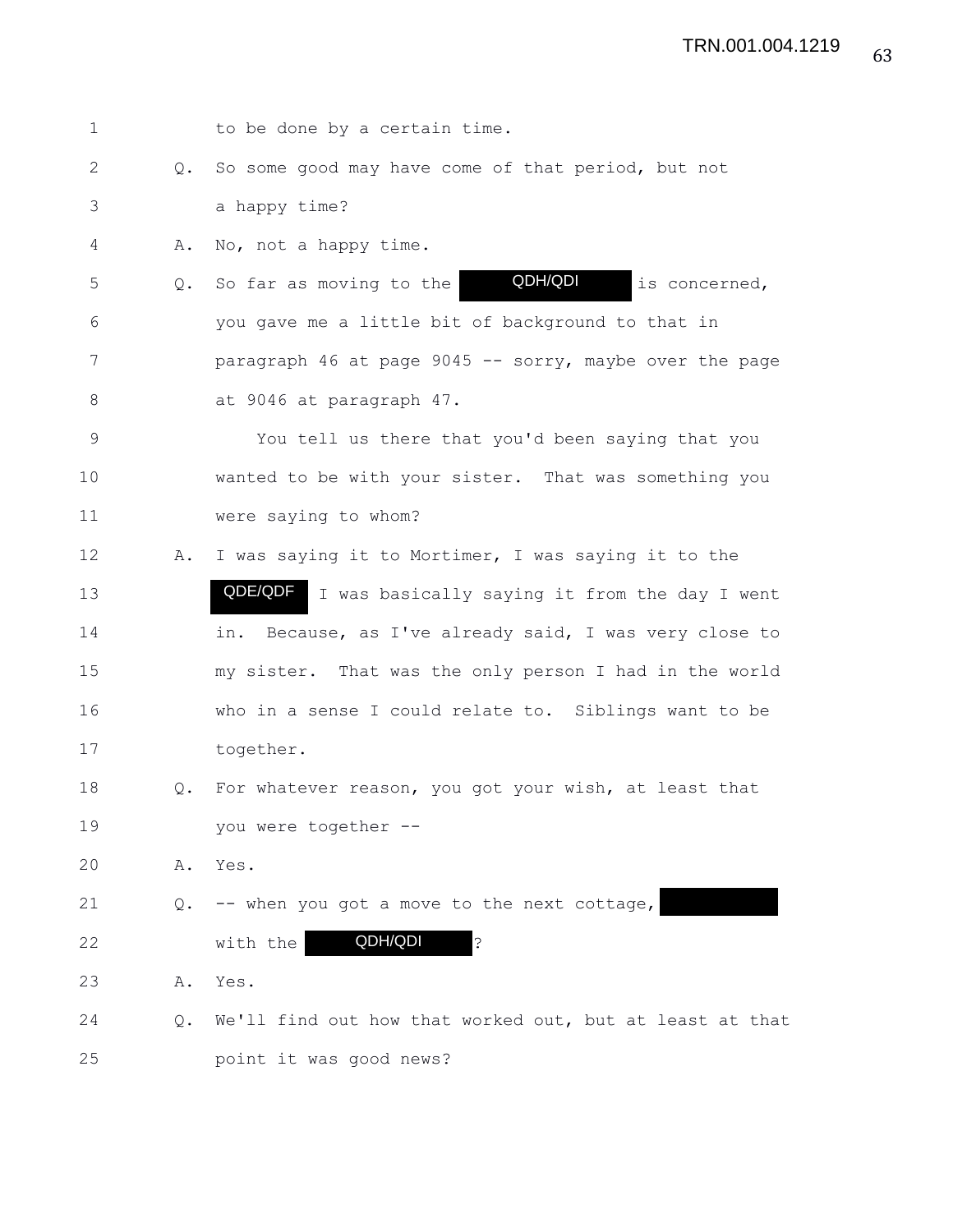| $\mathbf 1$  | Α.             | Yes, I was really happy and I was really looking forward |
|--------------|----------------|----------------------------------------------------------|
| $\mathbf{2}$ |                | to going there and getting away from the regime that I'd |
| 3            |                | been in. So yes.                                         |
| 4            | Q.             | I don't need to get too much about the cottage layout -- |
| 5            |                | I get the impression from the evidence we've heard about |
| 6            |                | these cottages, they weren't dissimilar in layout,       |
| 7            |                | whichever cottage you were in. There might have been     |
| 8            |                | some differences, but in broad terms they were large     |
| $\mathsf 9$  |                | Victorian houses with lots of rooms upstairs and         |
| 10           |                | downstairs and then sheds at the back or cloakrooms or   |
| 11           |                | whatever.                                                |
| 12           | Α.             | Yes.                                                     |
| 13           | Q.             | They weren't obviously materially different?             |
| 14           | Α.             | No, they were generally the same. Maybe a slightly       |
| 15           |                | different layout.                                        |
| 16           | $Q_{\bullet}$  | Was this again a cottage where there were boys and       |
| 17           |                | qirls?                                                   |
| 18           | Α.             | Yes, it was a mixed cottage.                             |
| 19           | $\mathsf{Q}$ . |                                                          |
| 20           | Α.             | QDH<br>but I can't recall the<br>Yes.<br>There was       |
| 21           |                | other<br>name.                                           |
| 22           | Q.             | I just wondered about that. You would have gone there    |
| 23           |                | in 1970 or thereabouts?                                  |
| 24           | Α.             | Mm.                                                      |
| 25           | Q.             | Quarriers have given us some information about           |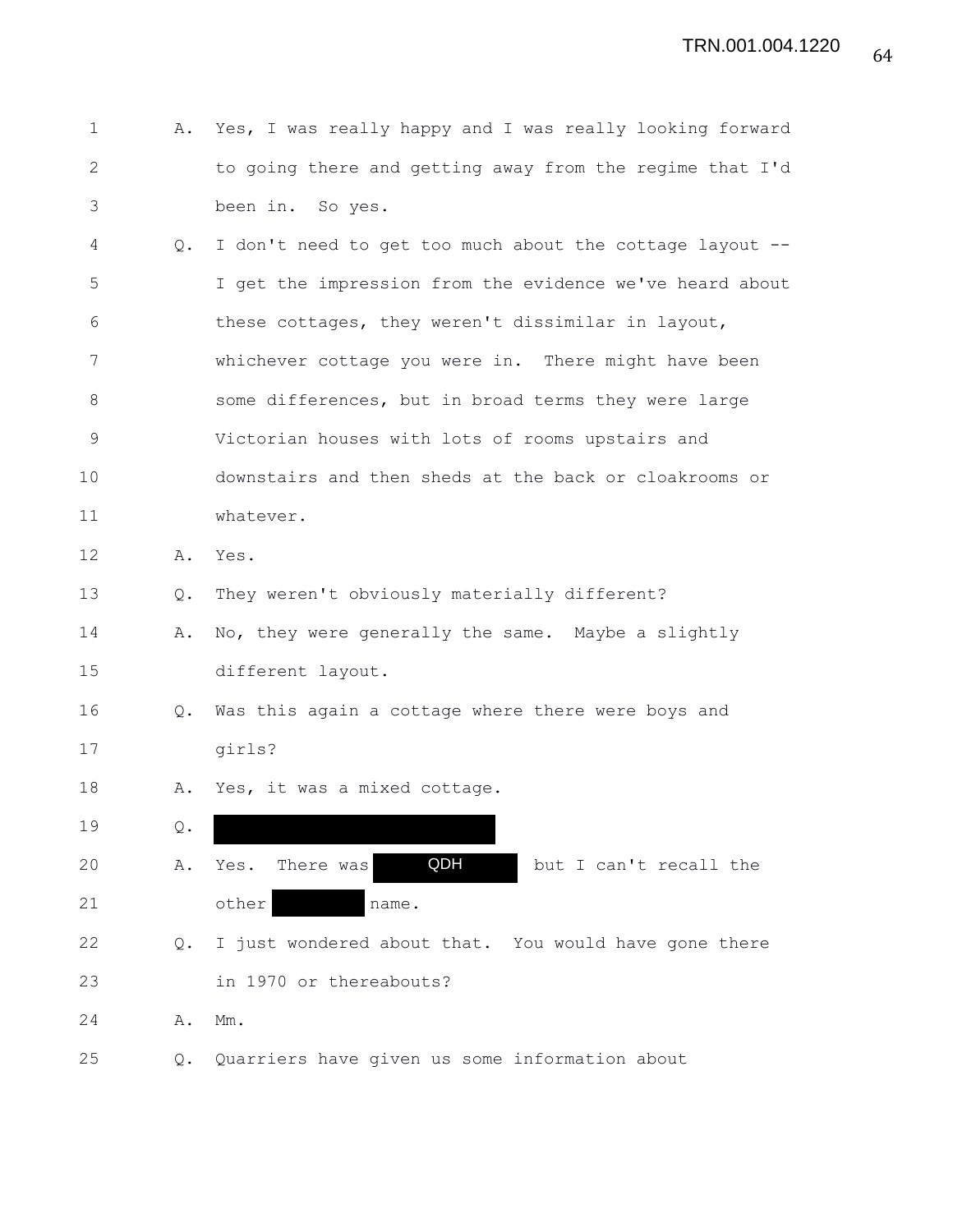| $\mathbf 1$  |    | house parents. My understanding from the information       |
|--------------|----|------------------------------------------------------------|
| $\mathbf{2}$ |    | they've given us is that there were                        |
| 3            |    | QDH/QDI<br>Does that ring a bell or was it                 |
| 4            |    | QDH ?                                                      |
| 5            | Α. | QDH to be honest. I'm not 100% sure.<br>I thought it was   |
| 6            | Q. | QDH<br>I suppose if I tell you that<br>was the older of    |
| 7            |    | the two and born in 1940, according to the information     |
| 8            |    | QDI<br>that Quarriers have given to us, and<br>was born in |
| 9            |    | That would make them 25, 30 years of age.<br>1945.         |
| 10           | Α. | QDH<br>The record is signed by                             |
| 11           | Q. | QDH<br>I see. Well, it may be that she was                 |
| 12           |    | QDH<br>or something like that, I don't know. But           |
| 13           |    | their information suggests there were two persons,         |
| 14           |    | QDH/QDI<br>who were employed, and one at that stage would  |
| 15           |    | have been around 30 years of age, the other one a bit      |
| 16           |    | younger, maybe 25 or thereabouts. I don't know if that     |
| 17           |    | accords with your recollection of the age of the           |
| 18           |    | QDH/QDI                                                    |
| 19           | Α. | As a child, adults always look a lot older, don't they?    |
| 20           |    | So the age, I wouldn't really -- I wouldn't be able to     |
| 21           |    | tell you.                                                  |
| 22           | Q. | The other information that we have from Quarriers -- and   |
| 23           |    | it's difficult to know just precisely how reliable these   |
| 24           |    | things are, but the information we have is that these      |
| 25           |    | QDH/QDI<br>were employed<br>persons,                       |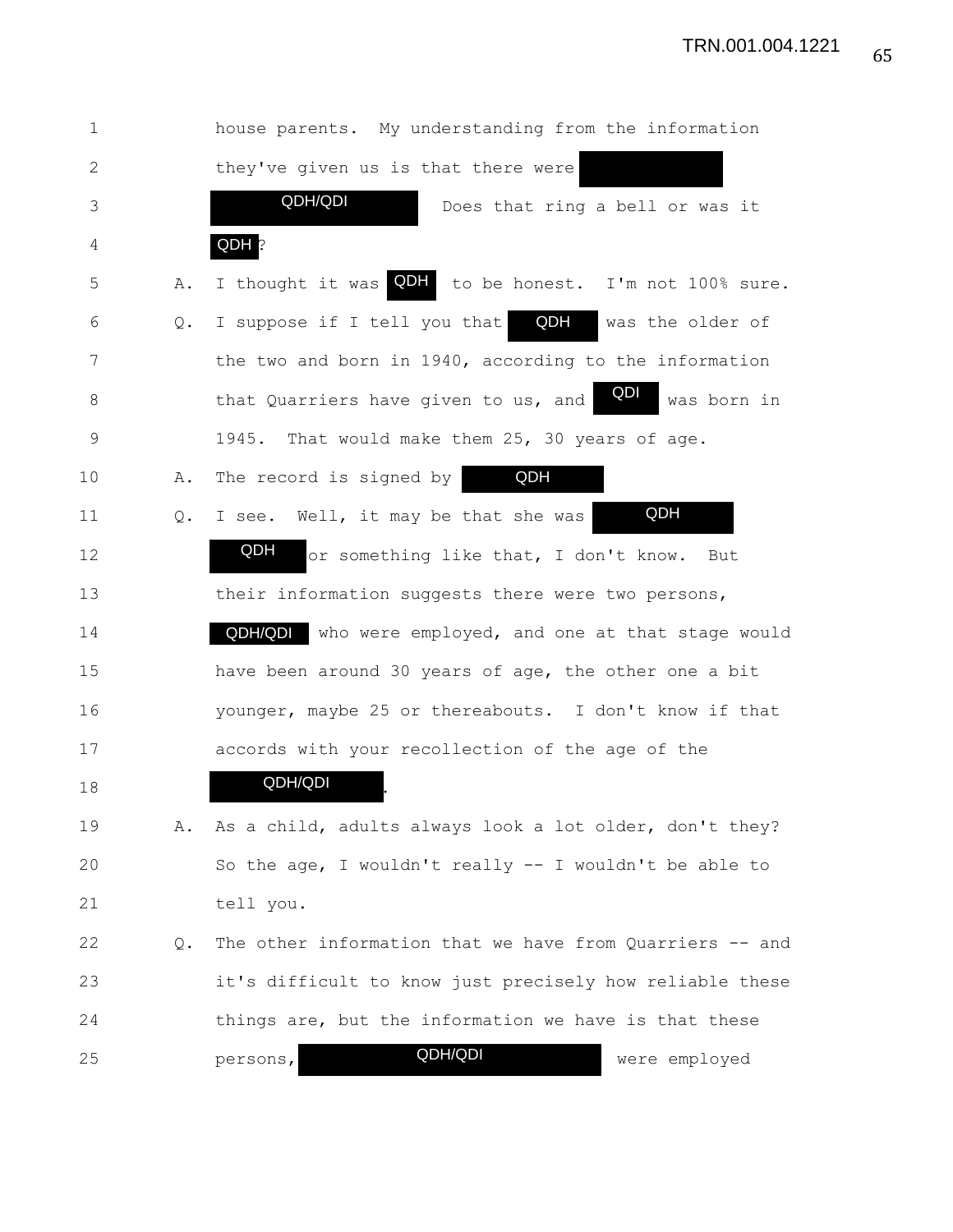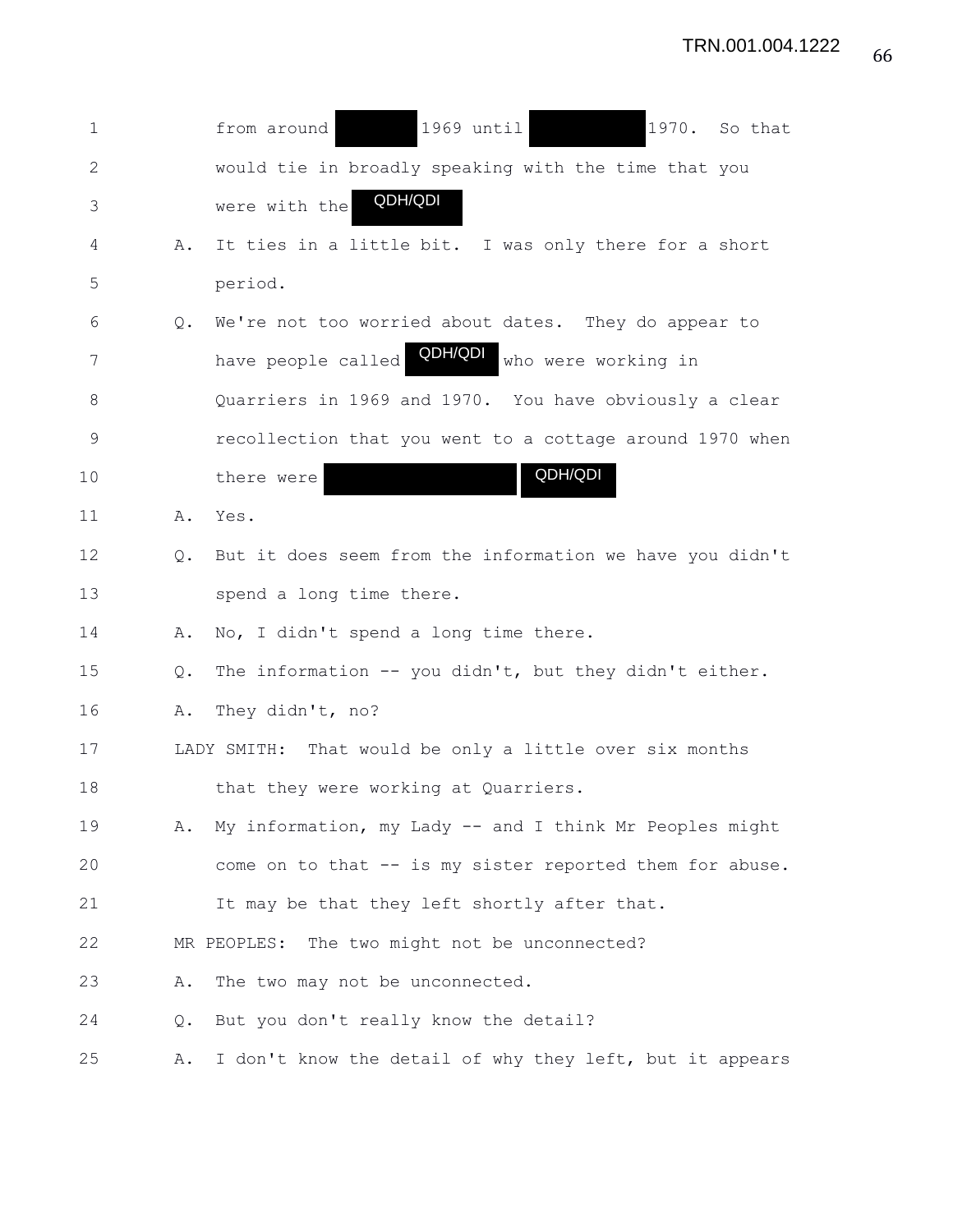| $\mathbf 1$  |               | to me, if you connect the two                              |
|--------------|---------------|------------------------------------------------------------|
| $\mathbf{2}$ | Q.            | Right. Paragraph 49. It was good news to get away from     |
| 3            |               | QDE/QDF I think, and you say at paragraph 49 that<br>the   |
| 4            |               | initially you thought this was a good move and that the    |
| 5            |               | QDH/QDI<br>seemed quite nice people.                       |
| 6            | Α.            | Yes. I mean, initially, I thought they were great.         |
| 7            |               | They seemed quite nice.                                    |
| 8            | $Q_{\bullet}$ | But a realisation came upon you, I think, at some point    |
| $\mathsf 9$  |               | about how they viewed your sister; is that right?          |
| 10           | Α.            | Yes. You're there maybe a week or so and then all of       |
| 11           |               | a sudden you are wondering what's going on. They just      |
| 12           |               | didn't like my sister. Obviously, I didn't know any of     |
| 13           |               | that before I went into that cottage. They did seem --     |
| 14           |               | clearly, the cottage was run slightly different to the     |
| 15           |               | QDE/QDF<br>from a military sort of regime to a slightly -- |
| 16           |               | I call it dysfunctional regime because of maybe from       |
| 17           |               | where I came from to where I went to.                      |
| 18           | Q.            | They probably weren't ex-army, I suppose?                  |
| 19           | Α.            | Yes. I always recall -- and I kind of reflected on         |
| 20           |               | this -- you can reflect as an adult. I always recall       |
| 21           |               | they were a bit obsessed with security in the house late   |
| 22           |               | at night and stuff like that, and the children would be    |
| 23           |               | asked, "Go and check the doors", and we were a bit         |
| 24           |               | naughty. I recall we put threads up and we pretended       |
| 25           |               | someone had come in. Yes, it was something we thought      |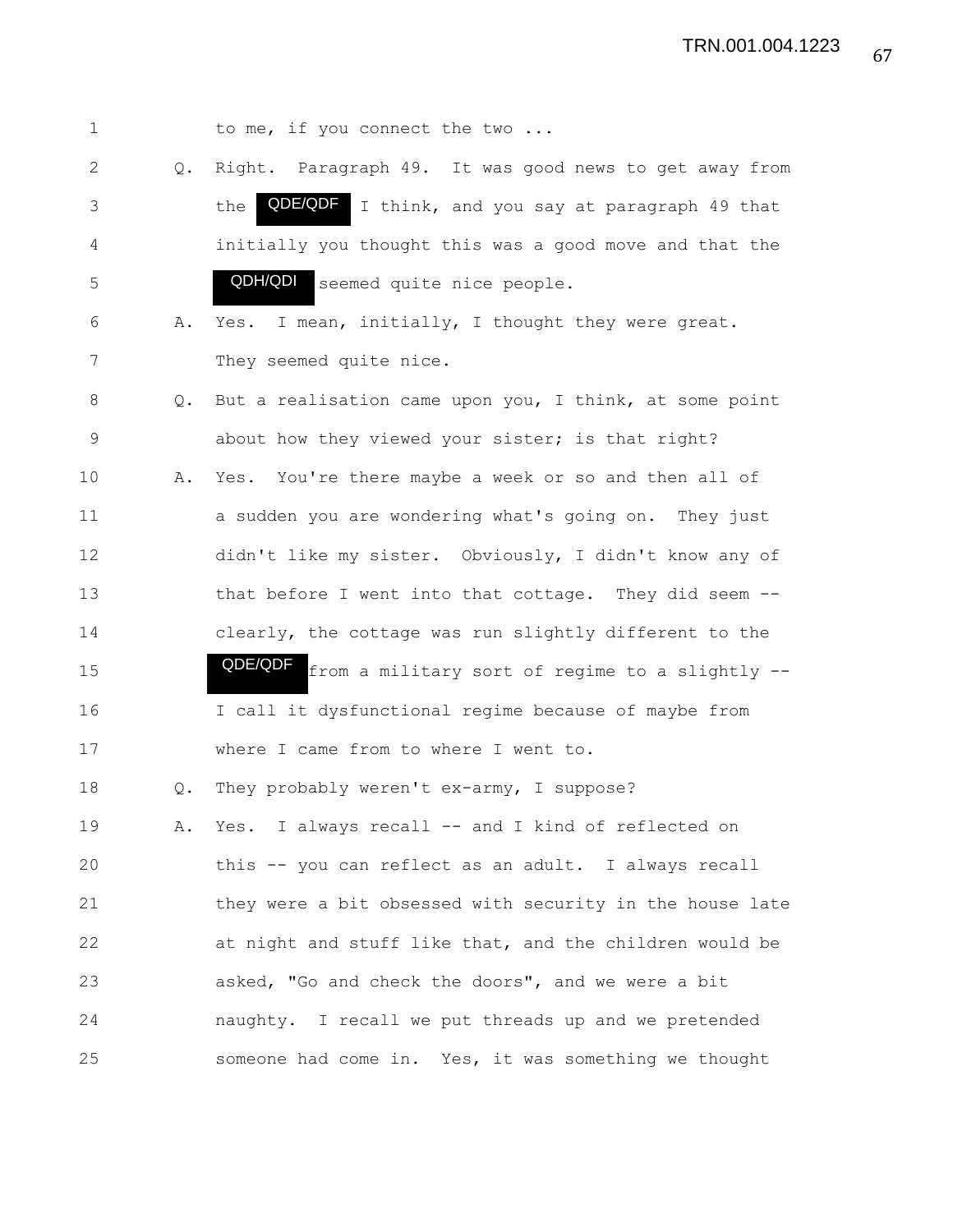1 was childlike -- well, it was childlike.

2 Q. But you were a child.

3 A. Yes. Yes. So anyway, we went there, and then the 4 **QUF/QUI** just wouldn't include my sister in things and 5 wouldn't include me in things. It was just a bit odd 6 that other children were called into the staff sitting 7 room where we were allowed to kind of do things that 8 maybe they wanted. The relationship clearly had broken 9 down between my sister and them. QDH/QDI

10 Q. You realised that fairly early on, did you?

11 A. I think it was quite fairly early on. We seemed to just 12 be excluded. If we went to ask a question, we were 13 ignored. It was what I would term psychological abuse, 14 where you exclude that child from everything else, so 15 you're kind of ... "challenging" again is the wrong 16 word. You're kind of questioning: why are they getting 17 that, why are we not getting that? So you soon realise 18 that they just didn't like us -- and I think they didn't 19 like me at a point.

20 The bottom line is, as I've said in my statement, my 21 sister reported -- my sister was complaining to 22 Mr Mortimer about how they were treating both of us and 23 my sister was sent to see what I think is a child 24 psychologist, and I provided you --

25 Q. I'll come to that, if I may, and we'll maybe look at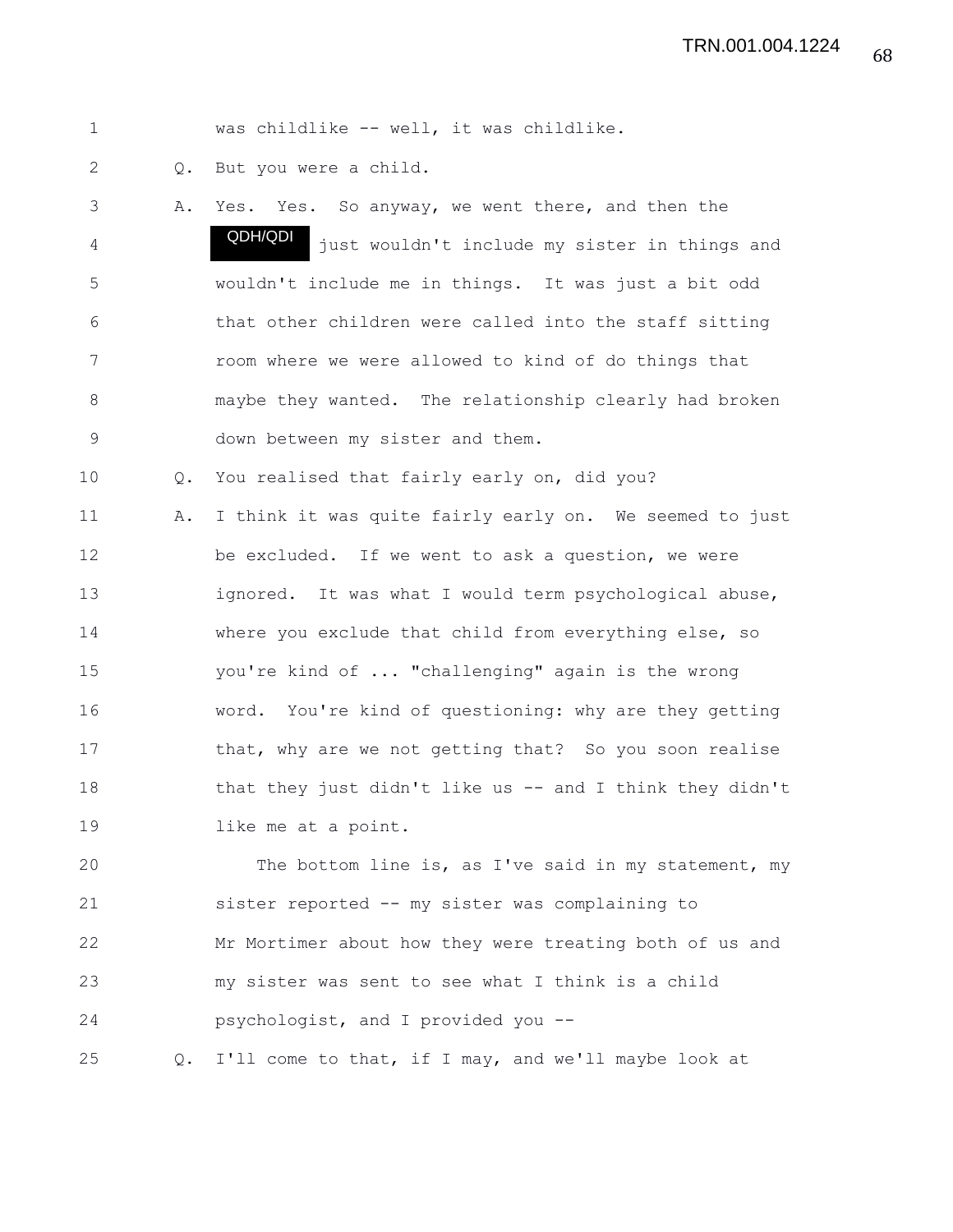1 that shortly. I think as you say -- if I take you to --2 pick up on some of the things you've said. I think at 3 paragraph 54 on page 9047, going over to 9048, you 4 really tell us in your statement what you've just told 5 us about the realisation that they seemed to be picking, 6 the **QDH/QDI**, on your sister and on you and 7 that's the way you felt. QDH/QDI

8 A. That's the way -- yes.

9 Q. At the time that that was happening, you described it 10 as -- some was subtle and some wasn't so subtle. 11 A. I can only reflect on that as an adult now, because you 12 kind of can look back and say, "Well, some of it" --13 because you wouldn't understand why -- as a child you 14 wouldn't understand why another child was getting 15 something and you weren't, when actually the expectation 16 would be that all the children should be getting the 17 same.

18 So if it was a treat or Quarriers were providing 19 activities that we could have all gone to at that point 20 in time, they would allow maybe some children to go and 21 you were told, "No, you can't go" -- and not because 22 you'd been naughty, it was just you were excluded. 23 Q. There was a difference of treatment that you were aware 24 of?

25 A. Yes.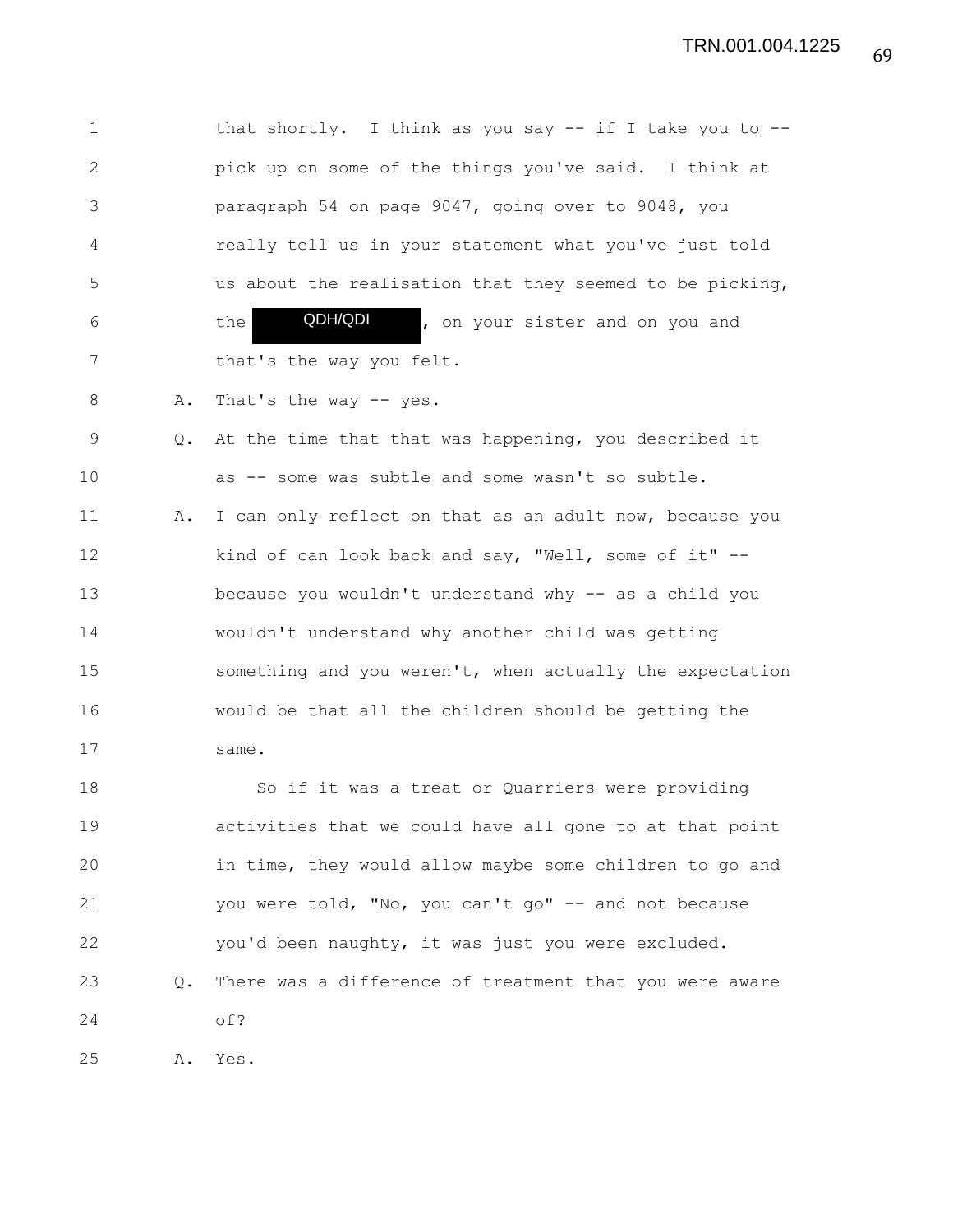|  |       |  |  | Q. But at the time you couldn't work out why that might be |  |  |  |
|--|-------|--|--|------------------------------------------------------------|--|--|--|
|  | - so? |  |  |                                                            |  |  |  |

3 A. Yes, I couldn't verbalise it, I couldn't understand it. 4 Even to this day I don't understand that.

5 Q. But what you can do and what you have done in 6 paragraph 54 at 9048 is to tell us what sort of 7 behaviour occurred that you now consider to be a form of 8 psychological abuse.

9 You give us examples of the situations on which you 10 **base this retrospective reflection.** You say, for 11 example, you would go and ask a question but would be 12 ignored. Is that one type of --

- 13 A. Yes. There was name-calling, there were insults. There 14 were threats to send the both of us to a remand home -- 15 and I don't believe our behaviour warranted any of those 16 threats.
- 17 LADY SMITH: What was the name-calling? Do you remember 18 what you or your sister were called?
- 19 A. It's very difficult, ma'am. It's a long time ago.

20 I can't remember specifics. If I recall it, I'll come 21 back to you on that.

22 LADY SMITH: Just tell me.

23 MR PEOPLES: But you do remember threats to send you to 24 a remand home?

25 A. Mm.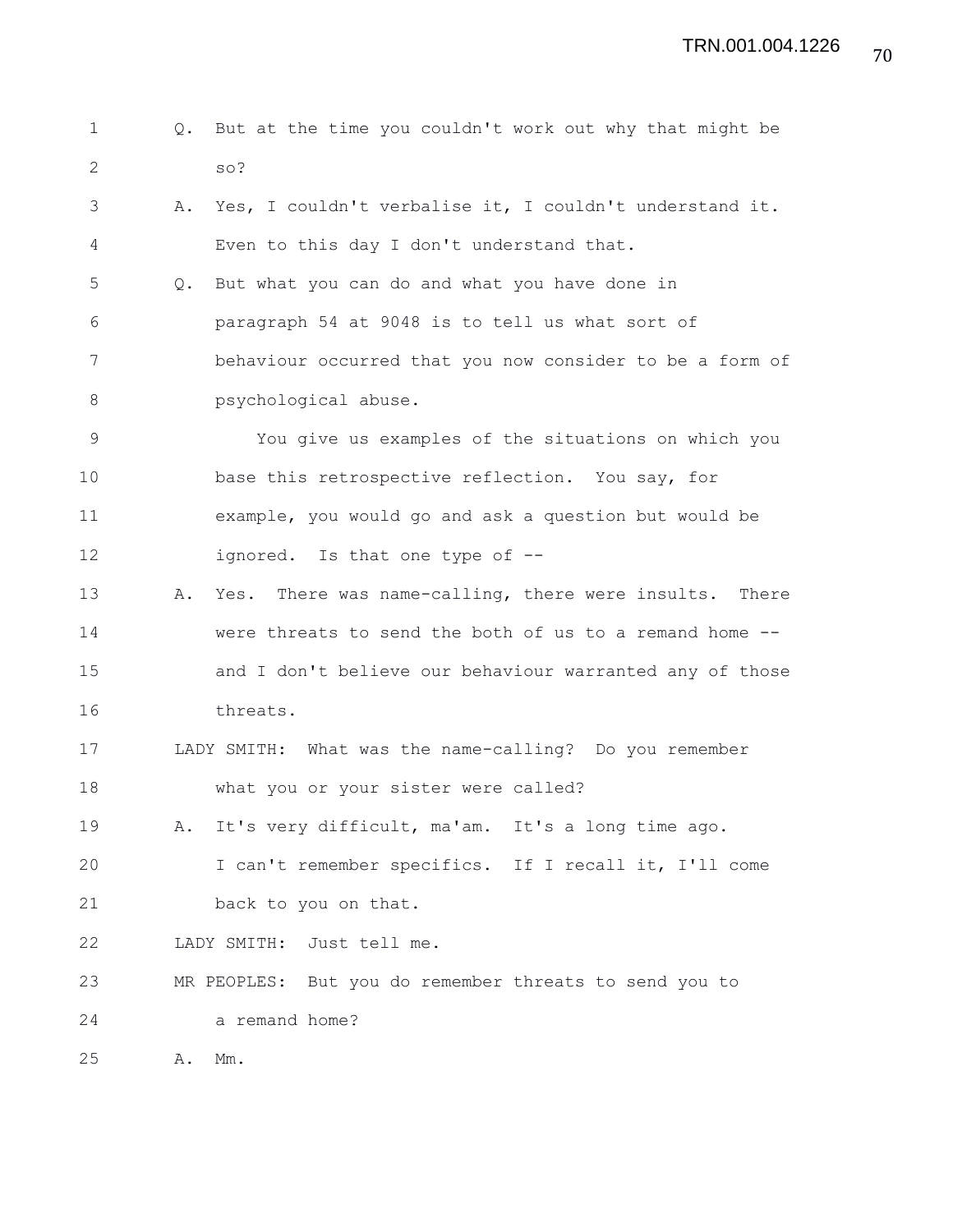| 1  | Q. | And who were making these threats?                          |
|----|----|-------------------------------------------------------------|
| 2  | Α. | QDH/QDI<br>The                                              |
| 3  | Q. | You talk about isolating you from the rest of the           |
| 4  |    | children and not including you in meaningful activities.    |
| 5  |    | Do you mean isolation in the strict sense of putting you    |
| 6  |    | in a room on your own or simply excluding you from          |
| 7  |    | activities that other children in the household were        |
| 8  |    | participating in?                                           |
| 9  | Α. | Just excluding you from activities.                         |
| 10 | Q. | Indeed, you say -- and I'll come to this in a moment --     |
| 11 |    | that your sister, at some point when you were there,        |
| 12 |    | made a report to Mr Mortimer and the upshot was she was     |
| 13 |    | sent to a child psychologist. I'll come to that, so         |
| 14 |    | don't worry.                                                |
| 15 |    | In this cottage,<br>were they                               |
| 16 |    | QKR/QKY<br>really the predecessors of the<br>so far as you  |
| 17 |    | know?                                                       |
| 18 | Α. | QKR/QKY<br>Yes, the<br>came after them, yes.                |
| 19 | Q. | In this cottage, like no doubt many others, there was       |
| 20 |    | a shed or a cloakroom type room, is that right, to the      |
| 21 |    | rear of the property?                                       |
| 22 | Α. | $\text{\rm Mm}$ .                                           |
| 23 | Q. | QDH/QDI<br>How was that used by the                         |
| 24 | Α. | QDE/QDF<br>would use<br>It was used in the same ways as the |
| 25 |    | it, but it was slightly different, that there was either    |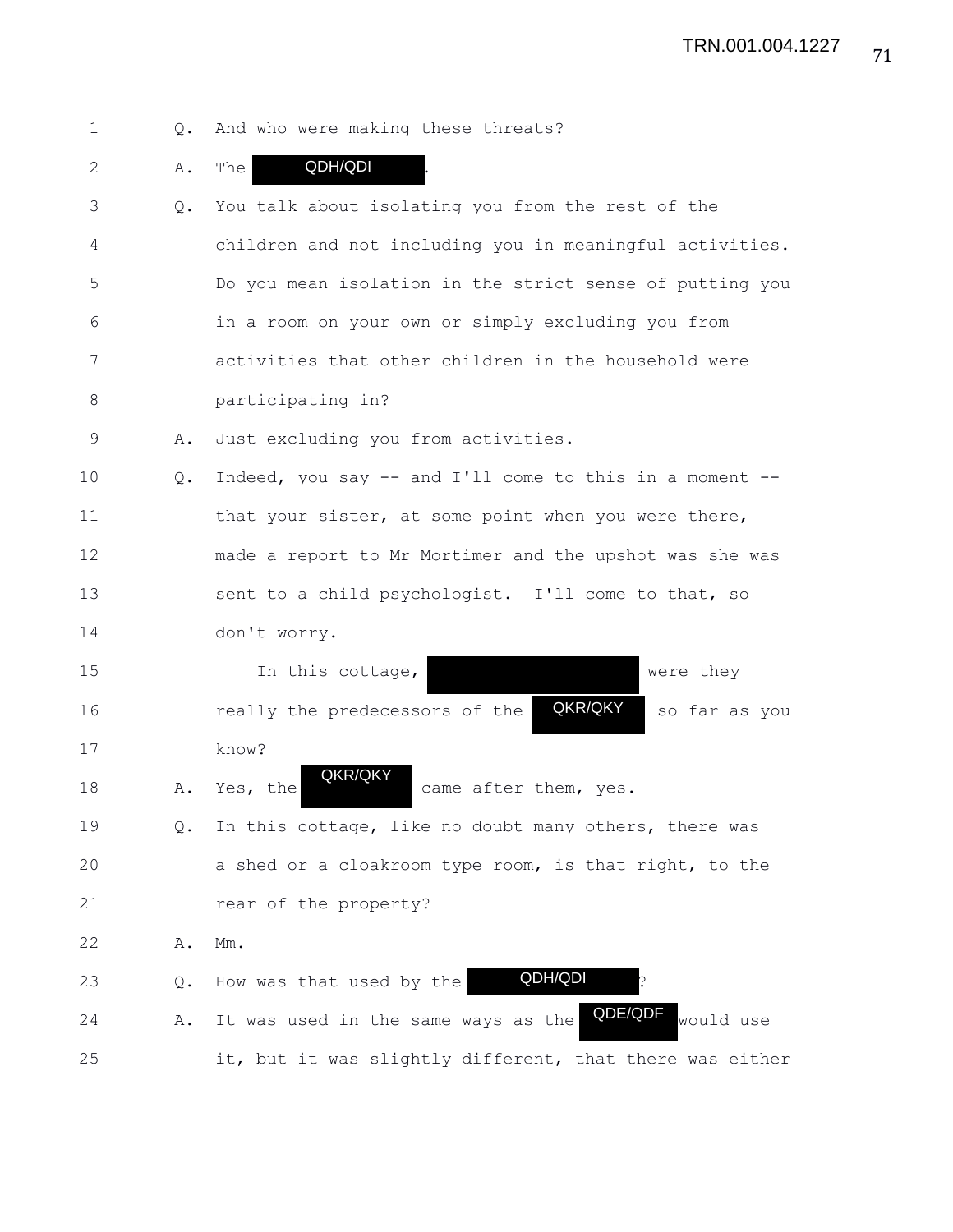| $\mathbf 1$  |           | a mattress down there or on occasions they would ask     |
|--------------|-----------|----------------------------------------------------------|
| $\mathbf{2}$ |           | a child to take their mattress down with them and put    |
| 3            |           | them in the shed. So it just depended on the child or    |
| 4            |           | what was happening.                                      |
| 5            | $\circ$ . | If we look at the child that was you, you tell us you    |
| 6            |           | were regularly put in the shed as a punishment by the    |
| 7            |           | QDH/QDI<br>You tell us that at paragraph 55.             |
| 8            | Α.        | Yes.                                                     |
| 9            | Q.        | In your case what happened about bedding?                |
| 10           | Α.        | My recollection is that there might have been a mattress |
| 11           |           | in there.                                                |
| 12           | Q.        | That you could sleep on or lie on?                       |
| 13           | Α.        | Yes. I'm trying to think. I'm trying to recall if        |
| 14           |           | there was a blanket or anything, but I can't recall.     |
| 15           |           | I just know that also, you know, when I spoke to my      |
| 16           |           | sister about this, she obviously --                      |
| 17           | Q.        | QKZ<br>This is your late sister,                         |
| 18           | Α.        | My late sister. She obviously went into detail with the  |
| 19           |           | psychologist about it.                                   |
| 20           | Q.        | You say in paragraph 55 you saw children dragging        |
| 21           |           | mattresses to the shed; is that something you witnessed? |
| 22           | Α.        | Yes.                                                     |
| 23           | Q.        | Can you give us any sense of how long a child might have |
| 24           |           | to spend in the shed with or without a mattress?         |
| 25           | Α.        | I'm trying to think. I'm just wondering if it was all    |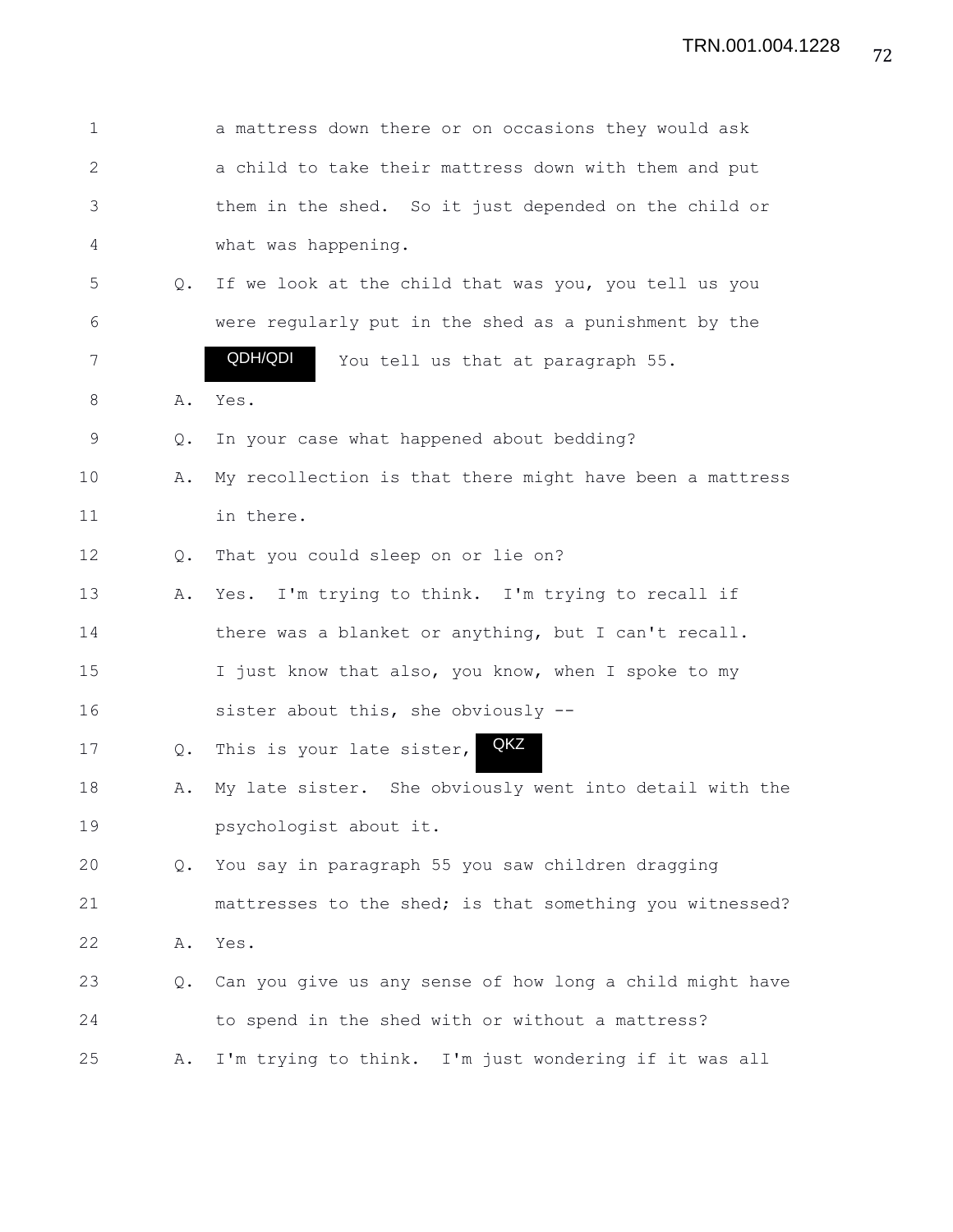1 night or they were called to take it back upstairs. 2 I can't recall. 3 Q. It might be said that, if there was a mattress that had 4 to be taken down or there was one already there, that 5 the anticipation of the was that the child 6 might spend an appreciable period there. 7 A. That's what -- that's what my thought process is telling 8 me. I recall being in there myself, being, as I said, 9 similar to the state while daylight came up and 10 stuff like that on occasions. 11 Q. Did anything happen in the shed? You told us what would 12 happen with Mr **QDE** and his baton or stick and he 13 would use it in the shed and indeed in other places. 14 What about the **QDH/QDI** Did any form of use of the 15 hand or an instrument happen in the shed? 16 A. There was one or two times where -- they had a belt that 17 they used to whack you with. I'm trying to think. 18 I think it was just -- I don't know if it was a short 19 belt or it was doubled up or something and they just 20 used to whack you with. 21 Q. Maybe I can ask you then by reference to paragraph 56 22 about what you say in your statement, just one or two 23 questions. You say that you were physically hit, you 24 were, with a belt by the 25 A. Mm. QDH/QDI QDH/QDI QDE/QDF QDH/QDI QDE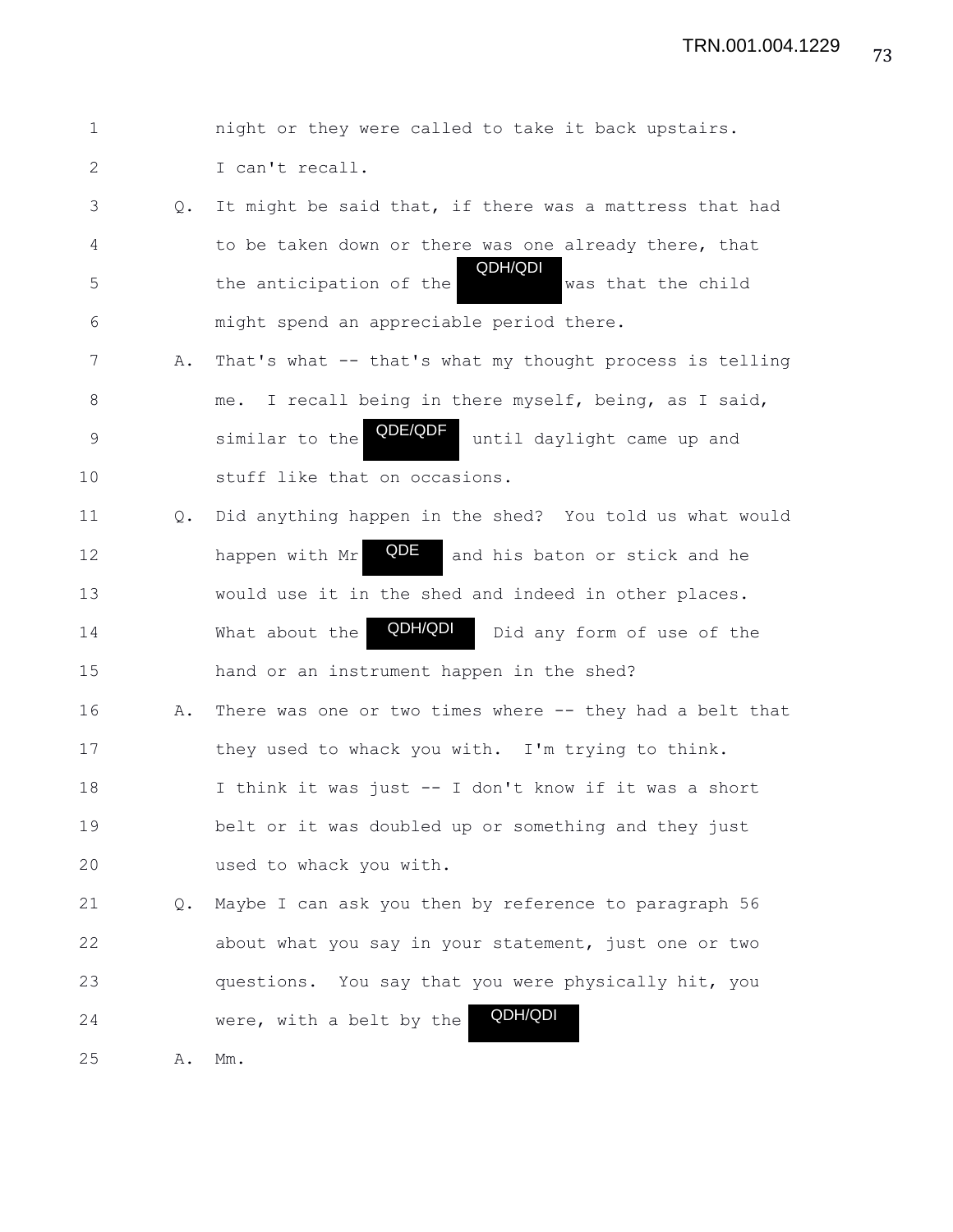- 1 Q. Just taking that memory, did that happen -- how often 2 did that happen?
- 3 A. I don't think it happened that often because I wasn't in 4 that cottage long enough.
- 5 Q. Okay. Where did it happen?
- 6 A. It probably happened in the shed.
- 7 Q. What sort of belt was used when this happened?
- 8 A. My recollection was it was a kind of like a belt that 9 3 9 3 a man would wear or something and doubled up, and you 10 were just whacked with it.
- 11 Q. It wasn't what we'd call a school belt or tawse?
- 12 A. No.
- 13 Q. It was a belt that someone would wear to hold up their 14 trousers or skirt or whatever?
- 15 A. Yes.
- 16 Q. Did it have a buckle on it?
- 17 A. Yes, from my recollection.
- 18 Q. When it was being used, how was it being used?
- 19 A. It was doubled up and you were just slapped with it.
- 20 Q. What part of the belt would hit you?
- 21 A. The leather part.
- 22 Q. Not the buckle?
- 23 A. No.
- 24 Q. You say in paragraph 56 that you saw your sister being 25 hit with a belt. How often did you see that?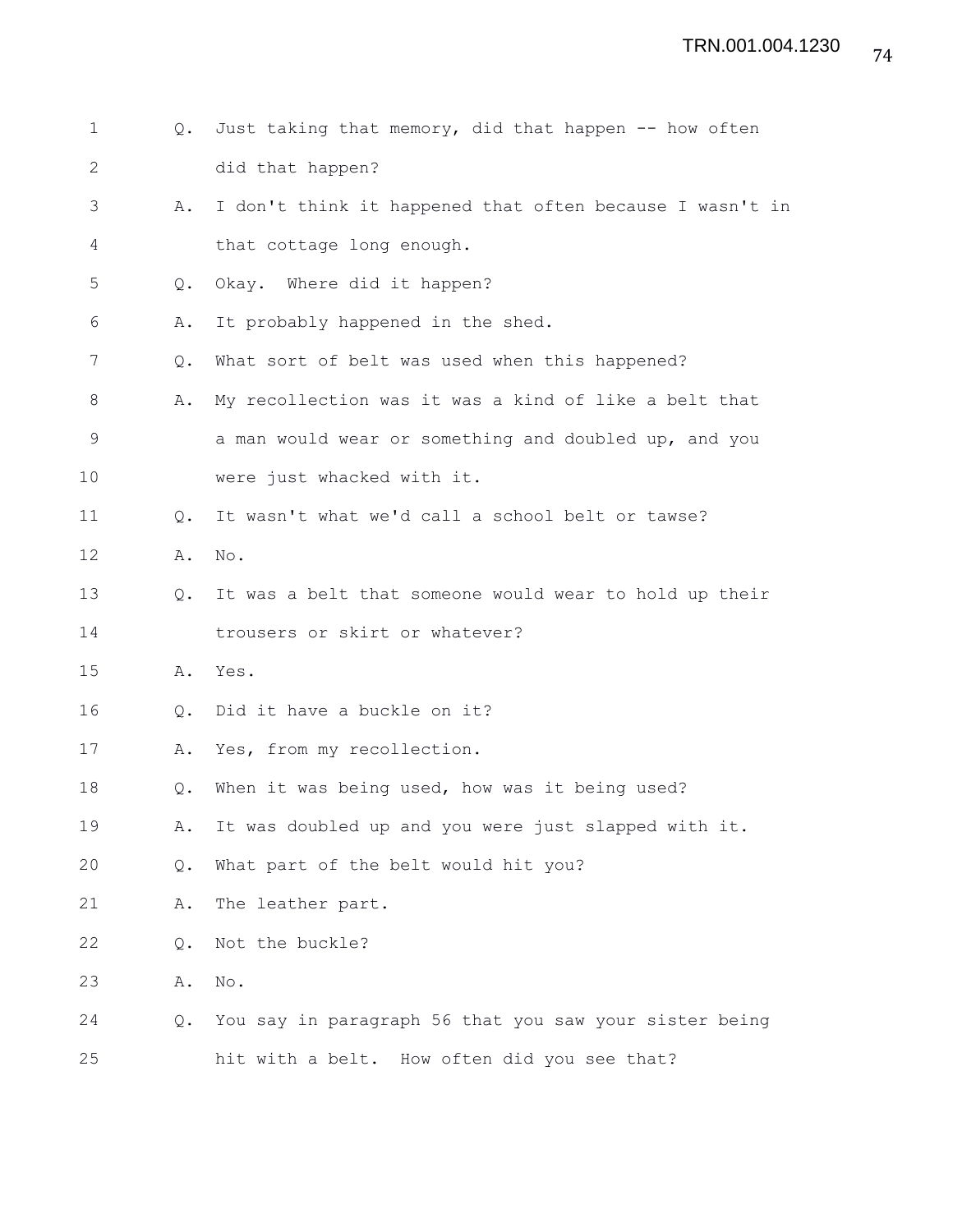| 1           | Α.            | I think at least twice, three times perhaps.            |
|-------------|---------------|---------------------------------------------------------|
| 2           | Q.            | Where did you see that?                                 |
| 3           | Α.            | I saw that in the house, in the playroom.               |
| 4           | $Q_{\bullet}$ | So that wasn't in the shed, that was in the playroom?   |
| 5           | Α.            | Yes.                                                    |
| 6           | Q.            | And who was using the belt?                             |
| 7           | Α.            | QDH/QDI<br>One of the<br>I can't recall the actual one. |
| 8           | $Q_{\bullet}$ | Would there have been -- you were able to see this, but |
| $\mathsf 9$ |               | were there other children present?                      |
| 10          | Α.            | Other children would have seen it occasionally, yes.    |
| 11          | Q.            | Did you ever see other children apart from your sister  |
| 12          |               | being hit with a belt either in the playroom or         |
| 13          |               | elsewhere in the house?                                 |
| 14          | Α.            | I saw other children mistreated, yes.                   |
| 15          | Q.            | But with the use of a belt?                             |
| 16          | Α.            | With the use of a belt, yes.                            |
| 17          | Q.            | How forcibly were you and these other children hit?     |
| 18          | Α.            | Oh, it's a good old whack.                              |
| 19          | $Q_{\bullet}$ | And how often were you hit when this happened?          |
| 20          | Α.            | I think -- you mean how many times you were whacked?    |
| 21          |               | Maybe twice.                                            |
| 22          | Q.            | You said it was a forcible strike or more than one      |
| 23          |               | forcible strike. How painful was it --                  |
| 24          | Α.            | Well, it was very painful.                              |
| 25          | Q.            | -- at the time?                                         |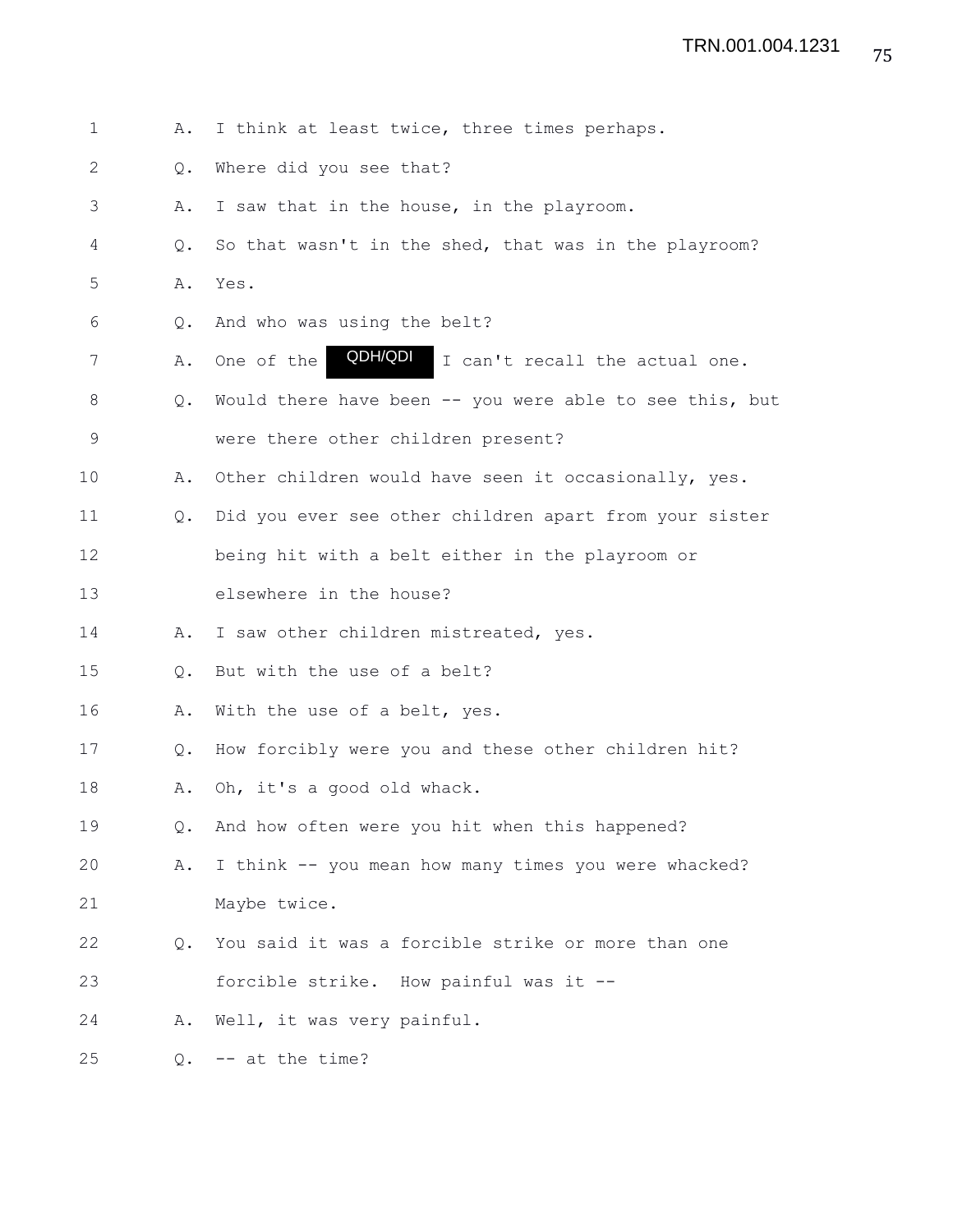| $\mathbf 1$ | Α.            | It would leave a mark.                                   |  |  |  |  |  |  |  |  |
|-------------|---------------|----------------------------------------------------------|--|--|--|--|--|--|--|--|
| 2           | Q.            | It left a mark?                                          |  |  |  |  |  |  |  |  |
| 3           | Α.            | Yes.                                                     |  |  |  |  |  |  |  |  |
| 4           | Q.            | For how long?                                            |  |  |  |  |  |  |  |  |
| 5           | Α.            | I don't know. Maybe a day, maybe half a day. Maybe       |  |  |  |  |  |  |  |  |
| 6           |               | it would just get red and sort of not bubble up, you     |  |  |  |  |  |  |  |  |
| 7           |               | know, that sort of type bruise thing.                    |  |  |  |  |  |  |  |  |
| 8           | Q.            | It would leave an obvious mark?                          |  |  |  |  |  |  |  |  |
| $\mathsf 9$ | Α.            | Yes.                                                     |  |  |  |  |  |  |  |  |
| 10          | Q.            | You tell us in paragraph 56 that other things would      |  |  |  |  |  |  |  |  |
| 11          |               | happen to you and you mention what would happen when     |  |  |  |  |  |  |  |  |
| 12          |               | your hair was pulled. How often would that happen?       |  |  |  |  |  |  |  |  |
| 13          | Α.            | I think it happened quite a lot. I think it was that     |  |  |  |  |  |  |  |  |
| 14          |               | that was their way of, you know, showing that they were  |  |  |  |  |  |  |  |  |
| 15          |               | in control. Using physical abuse on a child was          |  |  |  |  |  |  |  |  |
| 16          |               | demonstrating that they were in control.                 |  |  |  |  |  |  |  |  |
| 17          | $Q_{\bullet}$ | Can you just describe for me, if necessary by showing    |  |  |  |  |  |  |  |  |
| 18          |               | it, how was your hair pulled?                            |  |  |  |  |  |  |  |  |
| 19          | Α.            | Just (indicating).                                       |  |  |  |  |  |  |  |  |
| 20          | Q.            | Grabbed --                                               |  |  |  |  |  |  |  |  |
| 21          | Α.            | Grabbed.                                                 |  |  |  |  |  |  |  |  |
| 22          | Q.            | -- at the top of your head, the hair at the top of your  |  |  |  |  |  |  |  |  |
| 23          |               | head?                                                    |  |  |  |  |  |  |  |  |
| 24          | Α.            | It wasn't long hair, but I had quite a good head<br>Yes. |  |  |  |  |  |  |  |  |
| 25          |               | of hair.                                                 |  |  |  |  |  |  |  |  |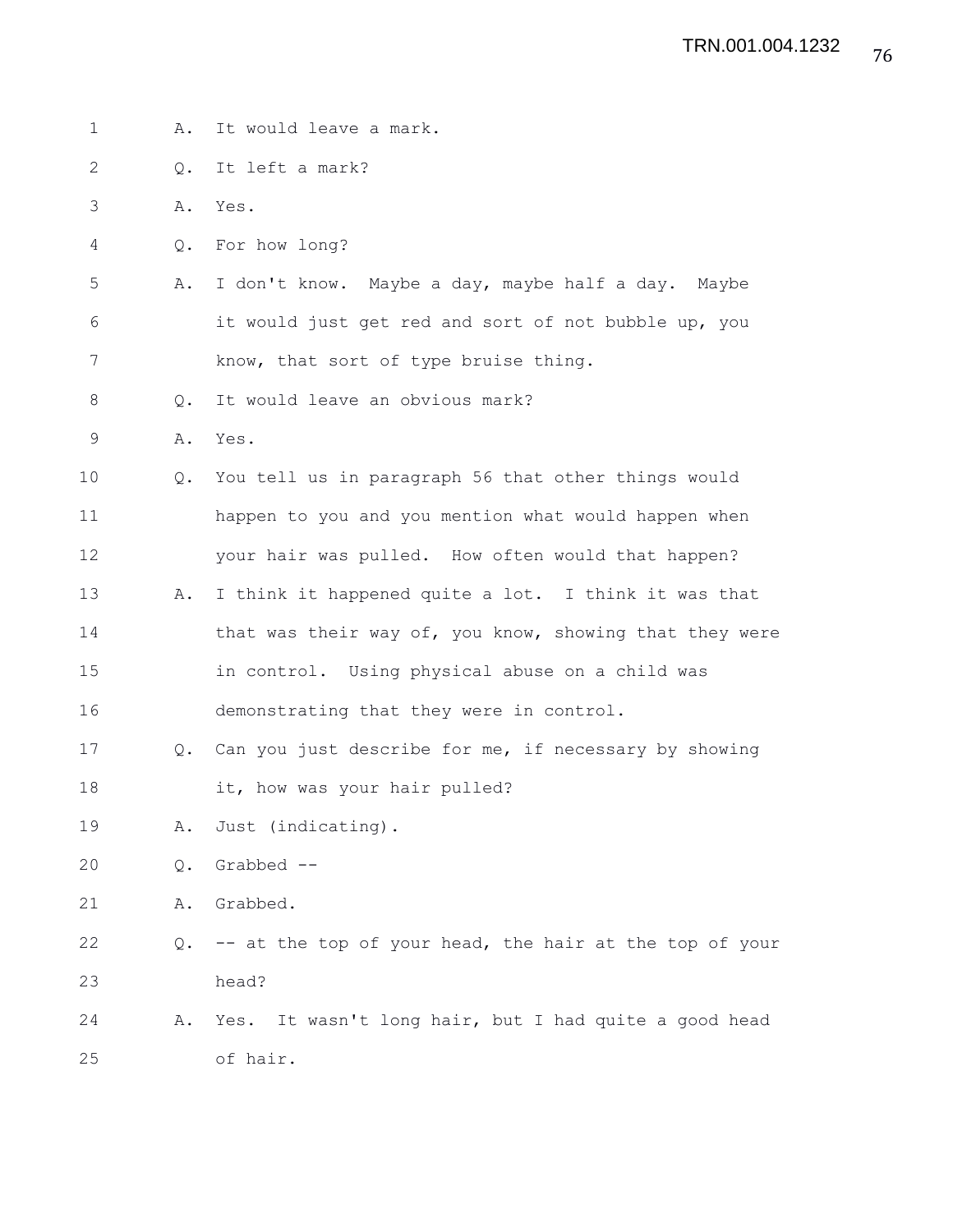| $\mathbf 1$  | Q. | And where would it happen, this hair-pulling?            |
|--------------|----|----------------------------------------------------------|
| $\mathbf{2}$ | Α. | It would happen wherever you were caught or if you       |
| 3            |    | There's a playroom, there was a sitting room. Wherever   |
| 4            |    | you had got into trouble, and they may want to take you  |
| 5            |    | somewhere else or just punish you in front of everybody. |
| 6            | Q. | If they punished you in front of everybody, what would   |
| 7            |    | the punishment be?                                       |
| 8            | Α. | Just the same punishments as I'm describing.             |
| 9            | Q. | The belt?                                                |
| 10           | Α. | The slapping, the belt.                                  |
| 11           | Q. | The slapping?                                            |
| 12           | Α. | Yes.                                                     |
| 13           | Q. | And if they took you away, where would they take you to? |
| 14           | Α. | Probably down to the shed.                               |
| 15           | Q. | What would they do there?                                |
| 16           | Α. | Hit you with the belt and just tell you to stay there.   |
| 17           | Q. | You say that you also saw other children having,         |
| 18           |    | I think, their hair pulled and these things happening to |
| 19           |    | them that you've just described. You did witness that    |
| 20           |    | as well?                                                 |
| 21           | Α. | I did witness that, yes.                                 |
| 22           | Q. | Would that be the main body of the house --              |
| 23           | Α. | Yes.                                                     |
| 24           | Q. | -- rather than the shed?                                 |
| 25           | Α. | Well, it'd be either in the playroom or the sitting room |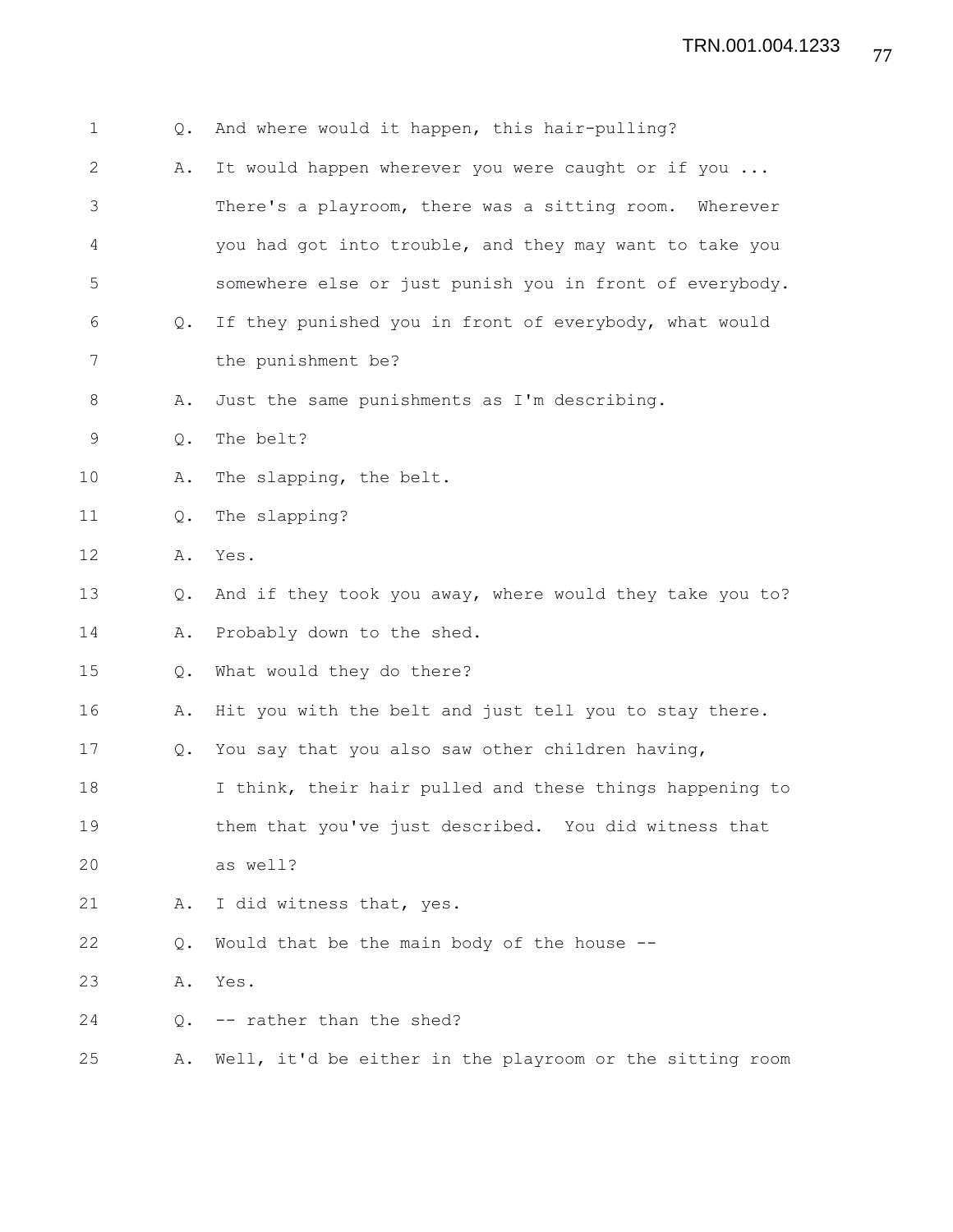| $\mathbf 1$  |               | or sometimes in the kitchen. Maybe someone didn't want   |
|--------------|---------------|----------------------------------------------------------|
| $\mathbf{2}$ |               | to eat their food, so they were punished for things like |
| 3            |               | that. But as I was saying earlier, these punishments     |
| 4            |               | became normalised. We thought this was normal.           |
| 5            | $Q_{\bullet}$ | Well, it was for you, wasn't it --                       |
| 6            | Α.            | Yes.                                                     |
| 7            | Q.            | QDE<br>-- because Mr<br>had done this to you as well,    |
| $\,8\,$      |               | hadn't he?                                               |
| 9            | Α.            | So it was just a case -- the level of it became          |
| 10           |               | normalised. That's what I'm trying to say.               |
| 11           | $Q_{\bullet}$ | I don't know whether I did ask you this: when you were   |
| 12           |               | physically hit with the belt or slapped by the           |
| 13           |               | QDH/QDI<br>where would the belt strike or where would    |
| 14           |               | the hand hit?                                            |
| 15           | Α.            | QDH/QDI<br>I remember being slapped on the face by the   |
| 16           |               | for some reason. The belt, I recall just being whacked   |
| 17           |               | wherever it could hit you.                               |
| 18           | Q.            | Is that on the body?                                     |
| 19           | Α.            | On the body.                                             |
| 20           | Q.            | Not the head?                                            |
| 21           | Α.            | No.                                                      |
| 22           | Q.            | On the upper body and lower body?                        |
| 23           | Α.            | More the lower body.                                     |
| 24           | $Q$ .         | Did that leave marks?                                    |
| 25           | Α.            | Yes.                                                     |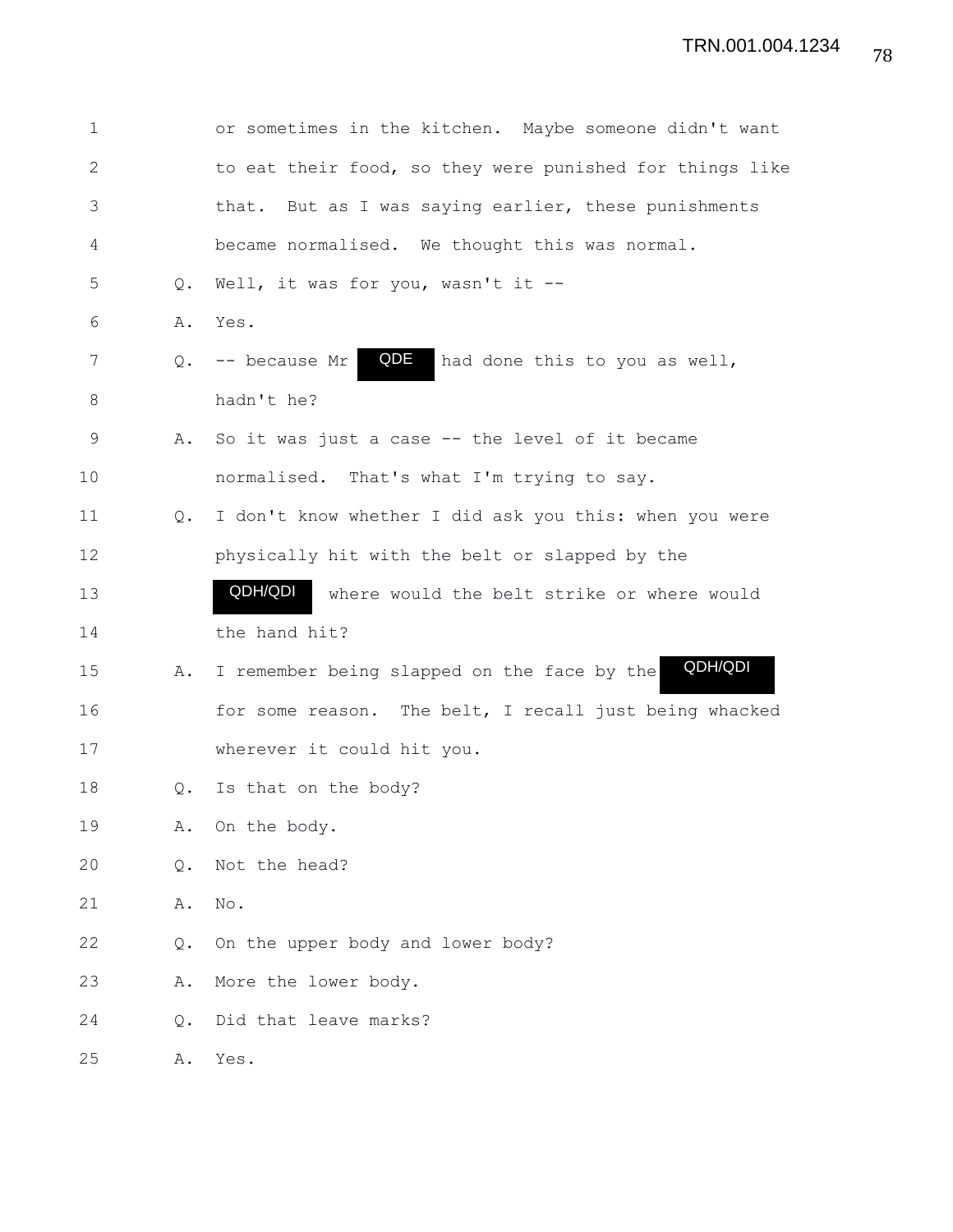| $\mathbf 1$  | Q.            | What type of marks?                                       |  |  |  |  |  |  |  |  |
|--------------|---------------|-----------------------------------------------------------|--|--|--|--|--|--|--|--|
| $\mathbf{2}$ | Α.            | Well, the belt mark was just -- you'd see the mark of     |  |  |  |  |  |  |  |  |
| 3            |               | the belt.                                                 |  |  |  |  |  |  |  |  |
| 4            | Q.            | Did you tell me -- forgive me, if I ask you again.<br>The |  |  |  |  |  |  |  |  |
| 5            |               | belt that you describe that was folded over, did you say  |  |  |  |  |  |  |  |  |
| 6            |               | it was a leather belt?                                    |  |  |  |  |  |  |  |  |
| 7            | Α.            | Yes.                                                      |  |  |  |  |  |  |  |  |
| 8            | Q.            | How thick was the leather?                                |  |  |  |  |  |  |  |  |
| $\mathsf 9$  | Α.            | Oh, I can't  I mean                                       |  |  |  |  |  |  |  |  |
| 10           | $Q_{\bullet}$ | Like a trouser belt?                                      |  |  |  |  |  |  |  |  |
| 11           | Α.            | Yes, a but a bit thicker. It was quite a thick belt.      |  |  |  |  |  |  |  |  |
| 12           | Q.            | Was it as thick as the sort of belt you'd get at school?  |  |  |  |  |  |  |  |  |
| 13           | Α.            | Yes, the tawse thing, I think it would be that but        |  |  |  |  |  |  |  |  |
| 14           |               | doubled.                                                  |  |  |  |  |  |  |  |  |
| 15           | Q.            | Because it was doubled, it would have extra thickness?    |  |  |  |  |  |  |  |  |
| 16           | Α.            | Yes.                                                      |  |  |  |  |  |  |  |  |
| 17           | Q.            | that would do this or was<br>And would it be both         |  |  |  |  |  |  |  |  |
| 18           |               | there one rather than the other that tended to do it?     |  |  |  |  |  |  |  |  |
| 19           | Α.            | I can't recall.                                           |  |  |  |  |  |  |  |  |
| 20           | Q.            | I just want your recollection, but you're quite clear     |  |  |  |  |  |  |  |  |
| 21           |               | that in that household --                                 |  |  |  |  |  |  |  |  |
| 22           | Α.            | Yes.                                                      |  |  |  |  |  |  |  |  |
| 23           | Q.            |                                                           |  |  |  |  |  |  |  |  |
| 24           | Α.            | One or other.                                             |  |  |  |  |  |  |  |  |
| 25           | Q.            | was doing these things to<br>one or other                 |  |  |  |  |  |  |  |  |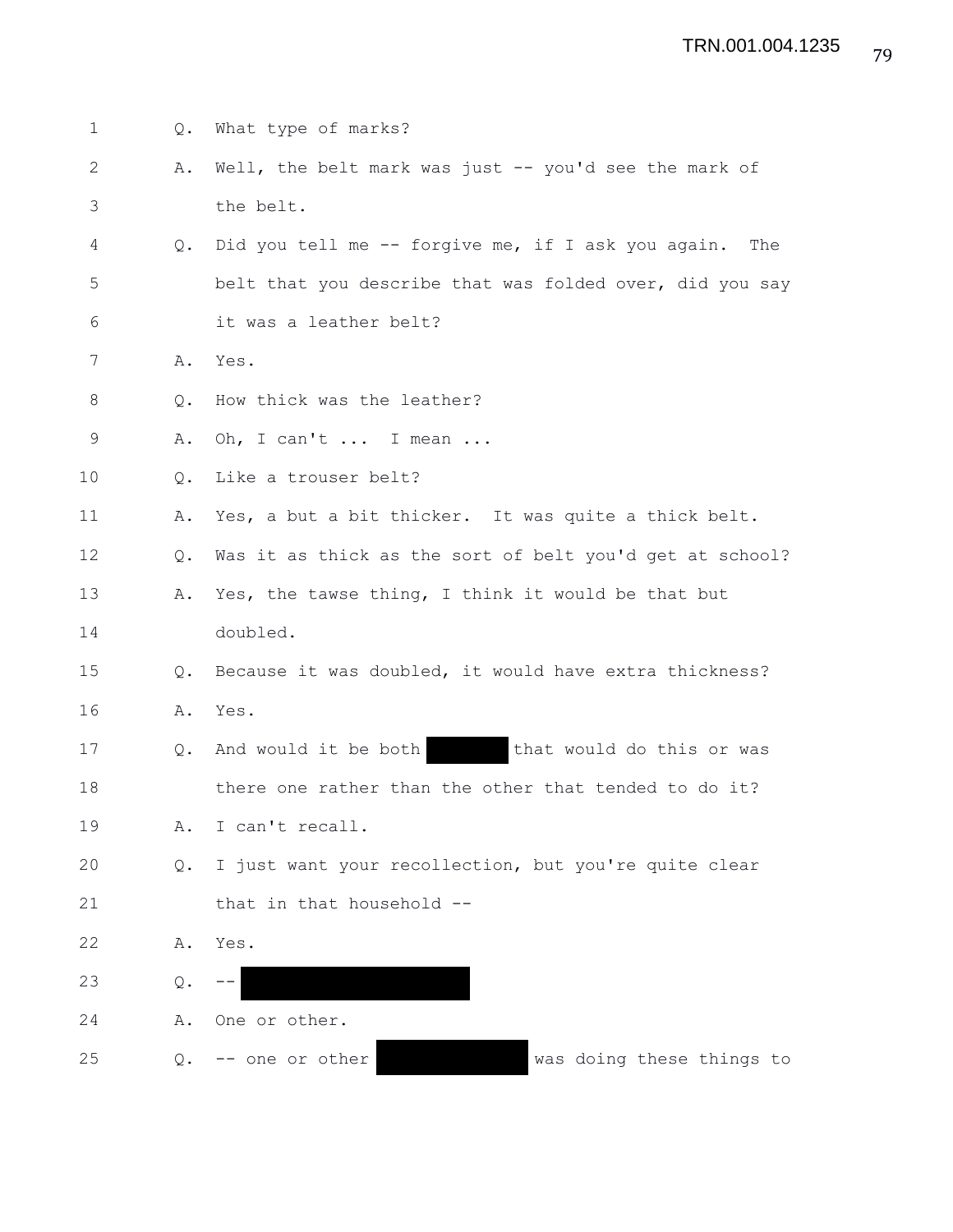| $\mathbf 1$  |               | you and to children?                                          |
|--------------|---------------|---------------------------------------------------------------|
| $\mathbf{2}$ | Α.            | Doing these things to me, yes, and to my sister.              |
| 3            | Q.            | Including your sister as well as you and other children?      |
| 4            | Α.            | QDH<br>Yes. I would have said it was<br>the                   |
| 5            |               | person.                                                       |
| 6            | Q.            | QDH<br>The person who was known at                            |
| 7            | Α.            | Yes.                                                          |
| 8            | $Q_{\bullet}$ | Can I just ask you that. I don't think I took it from         |
| 9            |               | you, but what did they ask you to call them?                  |
| 10           | Α.            | QDH and whatever the other auntie was.<br>Auntie <sup>l</sup> |
| 11           | Q.            | They were auntie something?                                   |
| 12           | Α.            | Yes.                                                          |
| 13           | Q.            | Not mummy --                                                  |
| 14           | Α.            | $\mathrm{No}$ .                                               |
| 15           | Q.            | QDH/QDI<br>-- or mummy                                        |
| 16           | Α.            | No. Even that  I don't know. I didn't seem to                 |
| 17           |               | There wasn't an issue. For me that was fine. I didn't         |
| 18           |               | have any aunties or whatever, so that was in a sense          |
| 19           |               | fine.                                                         |
| 20           | Q.            | That description?                                             |
| 21           | Α.            | Yes.                                                          |
| 22           | Q.            | I know you were struggling with the name-calling, but         |
| 23           |               | when they weren't name-calling, what would they be            |
| 24           |               | calling you?                                                  |
| 25           | Α.            | Generally -- in my time in Quarriers I was mostly             |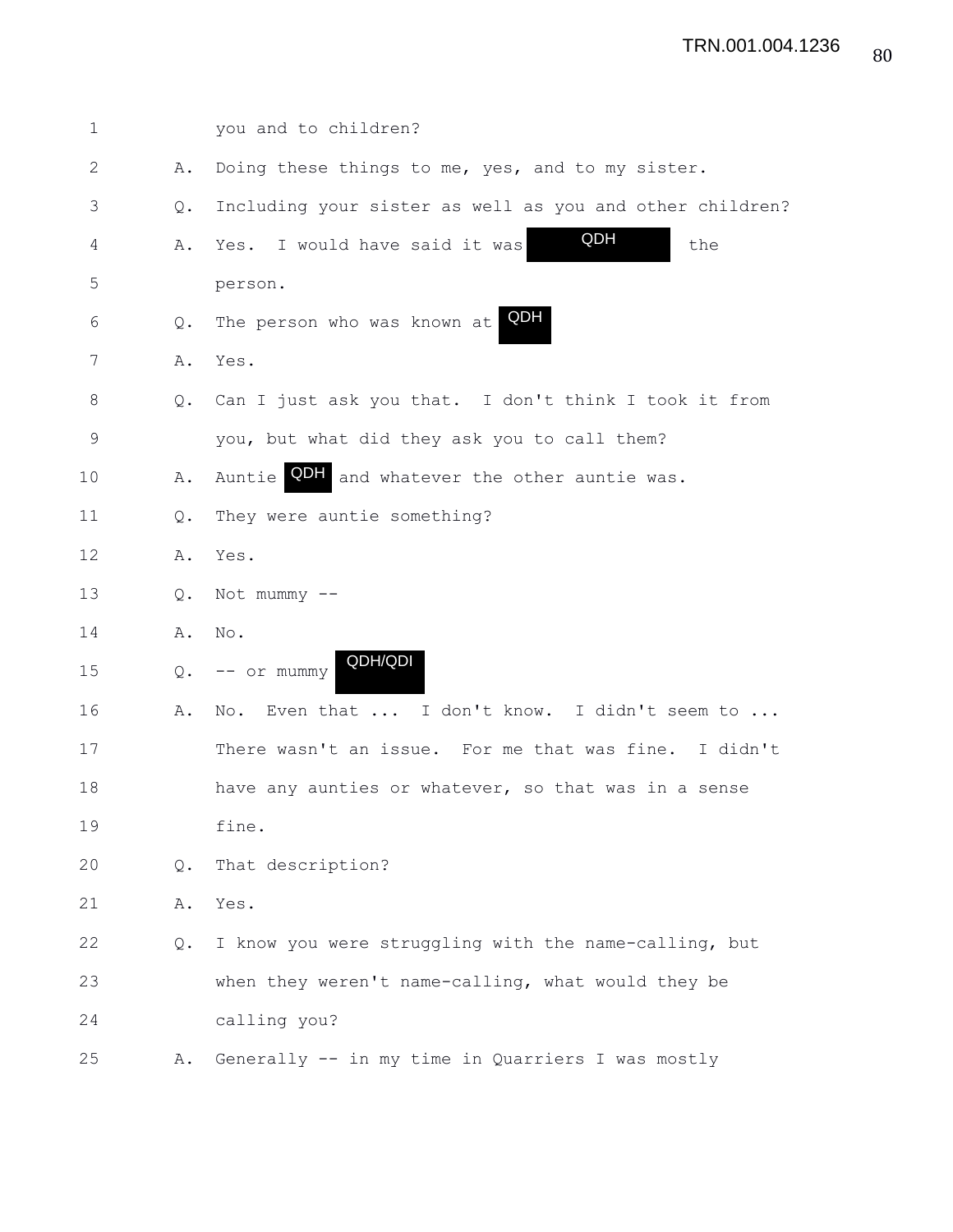1 "David Whelan". 2 Q. Not David? 3 A. No. 4 Q. So the **WUFARU** were more likely to have called 5 you David Whelan than David? 6 A. Yes. 7 Q. Did you find that strange? 8 A. Well, it becomes a way of life. That's what you're 9 going to be called. That is my name. 10 Q. But I suppose if someone had asked you what's your 11 forename, David Whelan, you might have said? 12 A. Yes. 13 Q. Because you didn't know that people would just maybe say 14 David? 15 A. Yes. It was just ... I suppose I just accepted that's 16 what ... 17 Q. Okay. Can we go to the incident with the potatoes, 18 which you deal with in your statement at page 9049, 19 starting at paragraph 58. It starts on a Sunday. You 20 had been in church that day, as usual, and I think, as 21 you describe in your own words, you'd been a bit 22 disruptive. Take it from there and tell me what 23 happened next. 24 A. We got back to the cottage and the **QUH/QUI** were 25 picking on my sister because I'd been a bit disruptive QDH/QDI QDH/QDI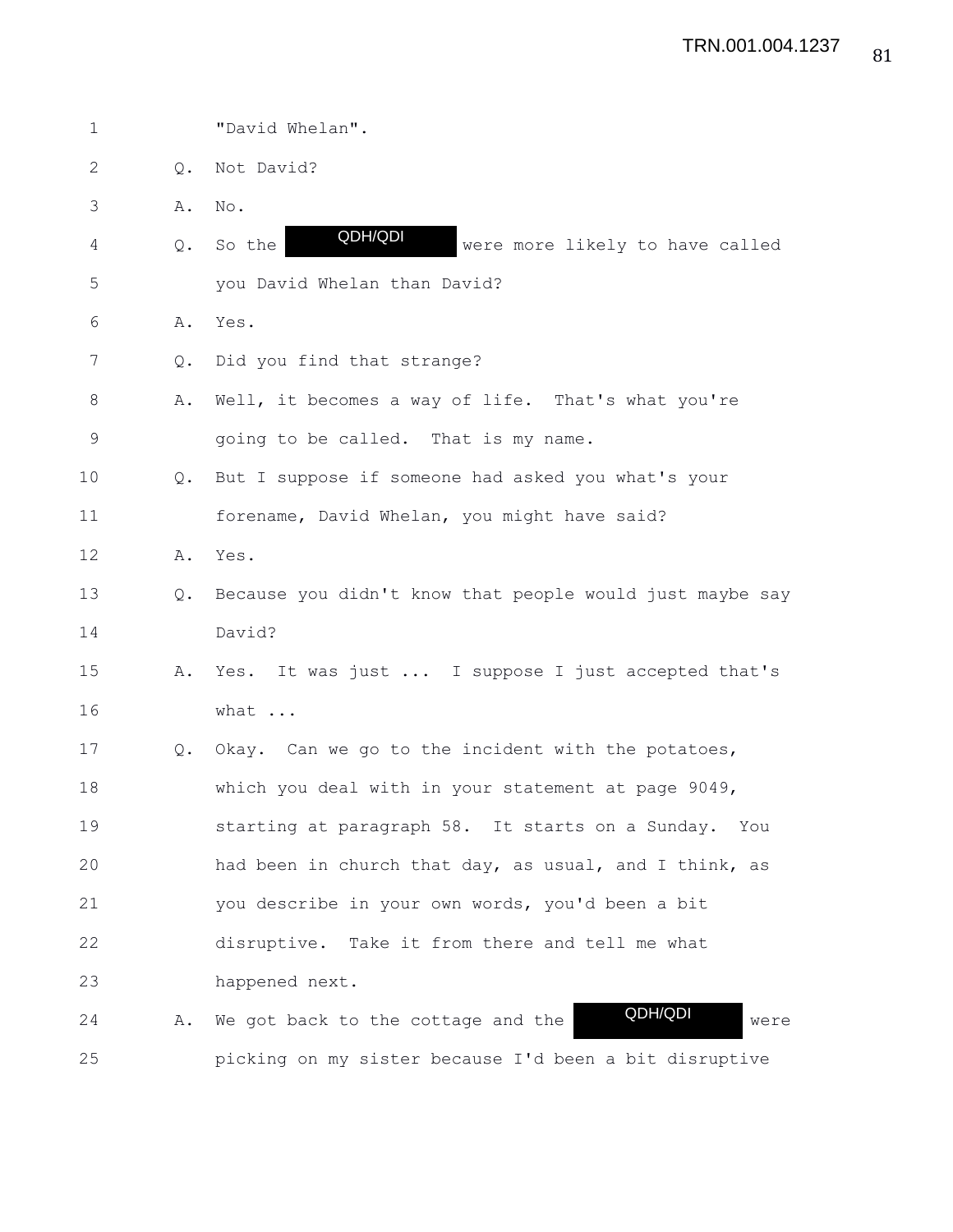1 in the cottage. So my sister wasn't obviously very 2 happy that she was get picked on because of my behaviour 3 and I was then told to peel this large amount of 4 potatoes. Because what used to happen is some of the 5 kids would help with some of the chores. For me, 6 I thought that was reasonable to help out in the cottage 7 and stuff like that and do some light stuff or whatever. 8 Q. Appropriate chores? 9 A. Yes. Appropriate chores. I didn't think that was 10 unreasonable. But normally, if people were peeling the 11 **potatoes, it was two or three of us doing it, but I was** 12 told I had to do all of these potatoes. 13 There was the name-calling, there was the -- they 14 were baiting me, for want of a better word. 15 Q. I think you tell us what they were saying in 16 paragraph 58. Can you just confirm that these were the 17 sort of things that were being said --18 A. Yes. 19 Q. -- if you want to refresh your memory? 20 A. They'd come and check the potatoes. The peelings were 21 too thick, it'd still have an eye, you know, the eyes 22 you get in potatoes if you're peeling them. It was too 23 thick, too thin, it was just not good enough, and this 24 was going on for maybe two hours plus. I was just 25 trying to just get on with peeling those potatoes and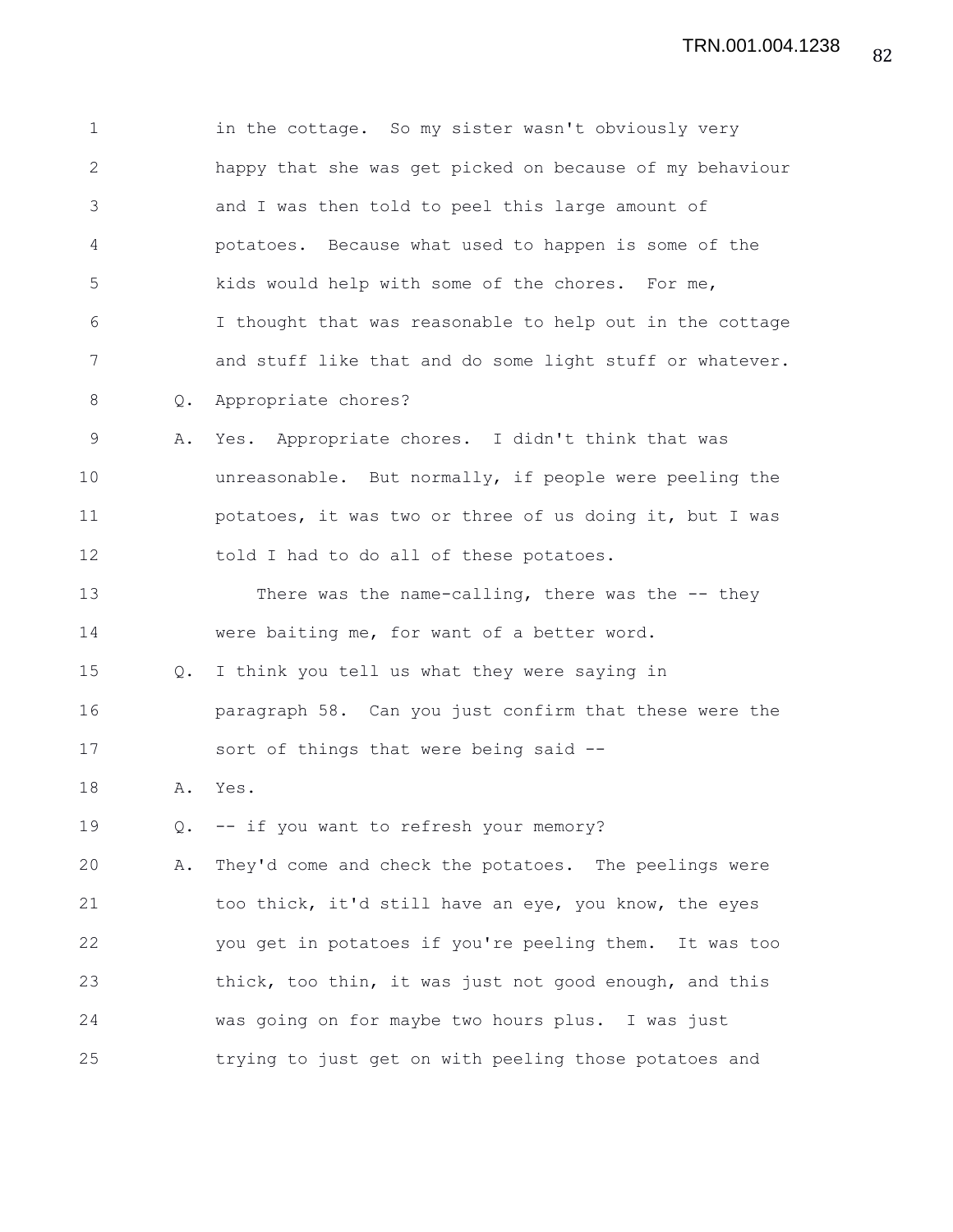| $\mathbf 1$  |               | I snapped.                                                |
|--------------|---------------|-----------------------------------------------------------|
| $\mathbf{2}$ |               | I ran after her -- and I would say it was                 |
| 3            |               | QDH<br>QDH<br>-- and I ran after<br>with the              |
| 4            |               | potato peeler. I ran all the way up to her bedroom.       |
| 5            | $Q_{\bullet}$ | Did she run from you?                                     |
| 6            | Α.            | Yes. She did run from me.                                 |
| 7            | Q.            | And you were running after her with a potato peeler in    |
| 8            |               | your hand?                                                |
| 9            |               | A. Yes.                                                   |
| 10           | $Q_{\bullet}$ | Just to help us, what sort of implement was this potato   |
| 11           |               | peeler?                                                   |
| 12           | Α.            | I believe it was the old type, a metal sort of thing.     |
| 13           | $\circ$ .     | With a kind of  a gap in the middle --                    |
| 14           | Α.            | Yes.                                                      |
| 15           | $Q_{\bullet}$ | -- to be able to slice the potato?                        |
| 16           | Α.            | Yes.                                                      |
| 17           |               | LADY SMITH: That would be a swivel peeler, the way you're |
| 18           |               | demonstrating using it, where the blade will turn         |
| 19           |               | a little?                                                 |
| 20           | Α.            | Yes.                                                      |
| 21           |               | MR PEOPLES: The blade would be inside, scraping the peel? |
| 22           | Α.            | Yes.                                                      |
| 23           | Q.            | It wasn't a knife?                                        |
| 24           | Α.            | No. No, it wasn't. My recollection is it wasn't           |
| 25           |               | a knife. So obviously, by the time you got upstairs,      |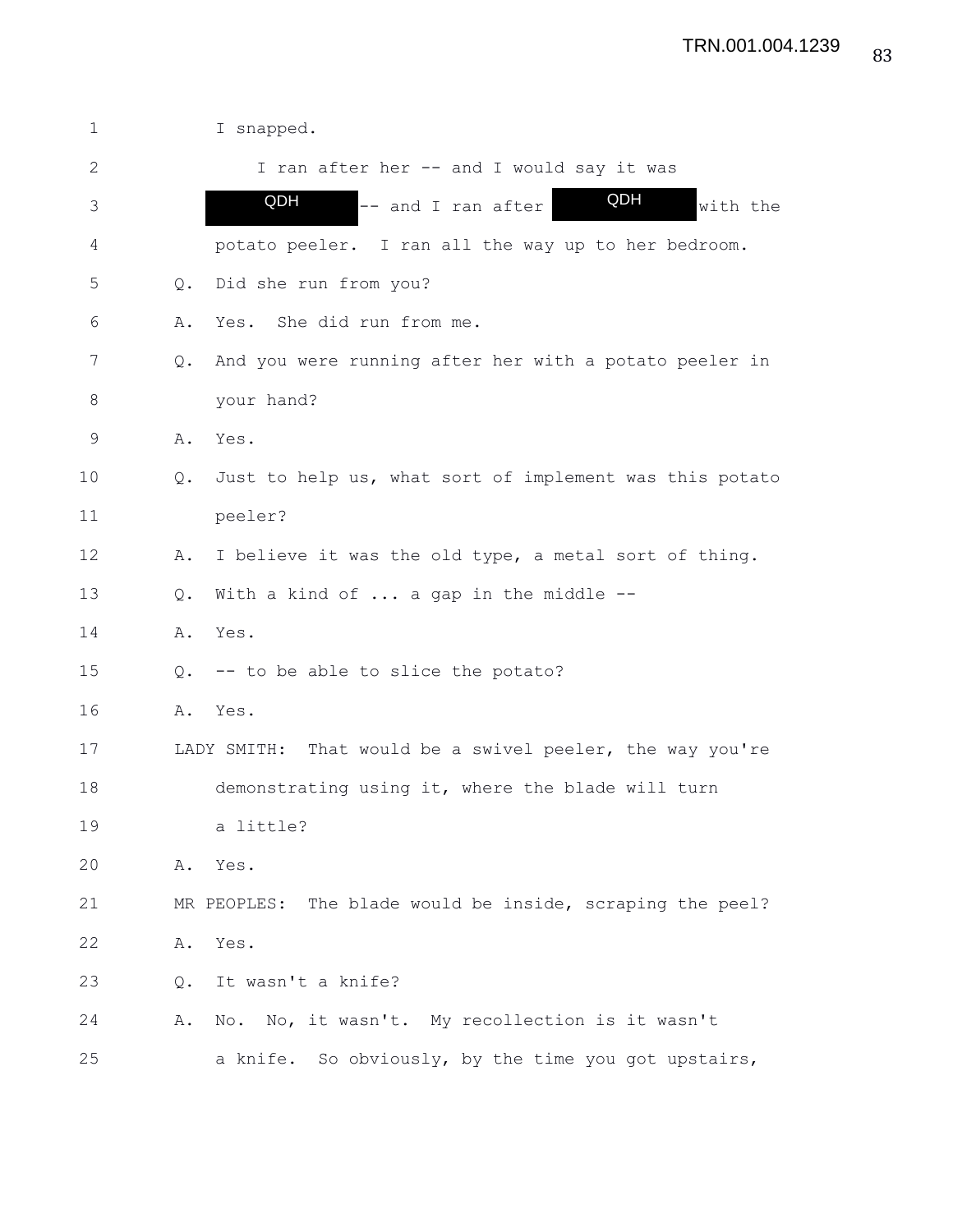- 1 your frustration has sort of calmed down and I banged on 2 the door.
- 3 Q. Had she shut the door?

4 A. Yes, she had shut the door.

- 5 Q. And you were banging on the door with your potato peeler 6 in hand?
- 7 A. Yes. So then I came back downstairs.

8 Q. So that was the end of it?

- 9 A. That was the end.
- 10 Q. You left?
- 11 A. I left. I came downstairs. I can't recall exactly
- 12 where I went, probably went to the playroom and I got

## QKZ

13

- 14 Q. Before you tell me what happened then or what you are 15 going to tell me about the records, at any point from 16 the moment that you snapped until the moment that you 17 were at the door upstairs banging on the door, did you 18 make any form of contact with the **QDH/QDI** that 19 you were chasing?
- 
- 20 A. No.
- 21 Q. With the potato peeler or anything else?
- 22 A. No, no, no.

23 Q. Okay. You went downstairs and you say your anger began 24 to subside a bit and you were trying to calm down after 25 this episode. You tell us that you have had the benefit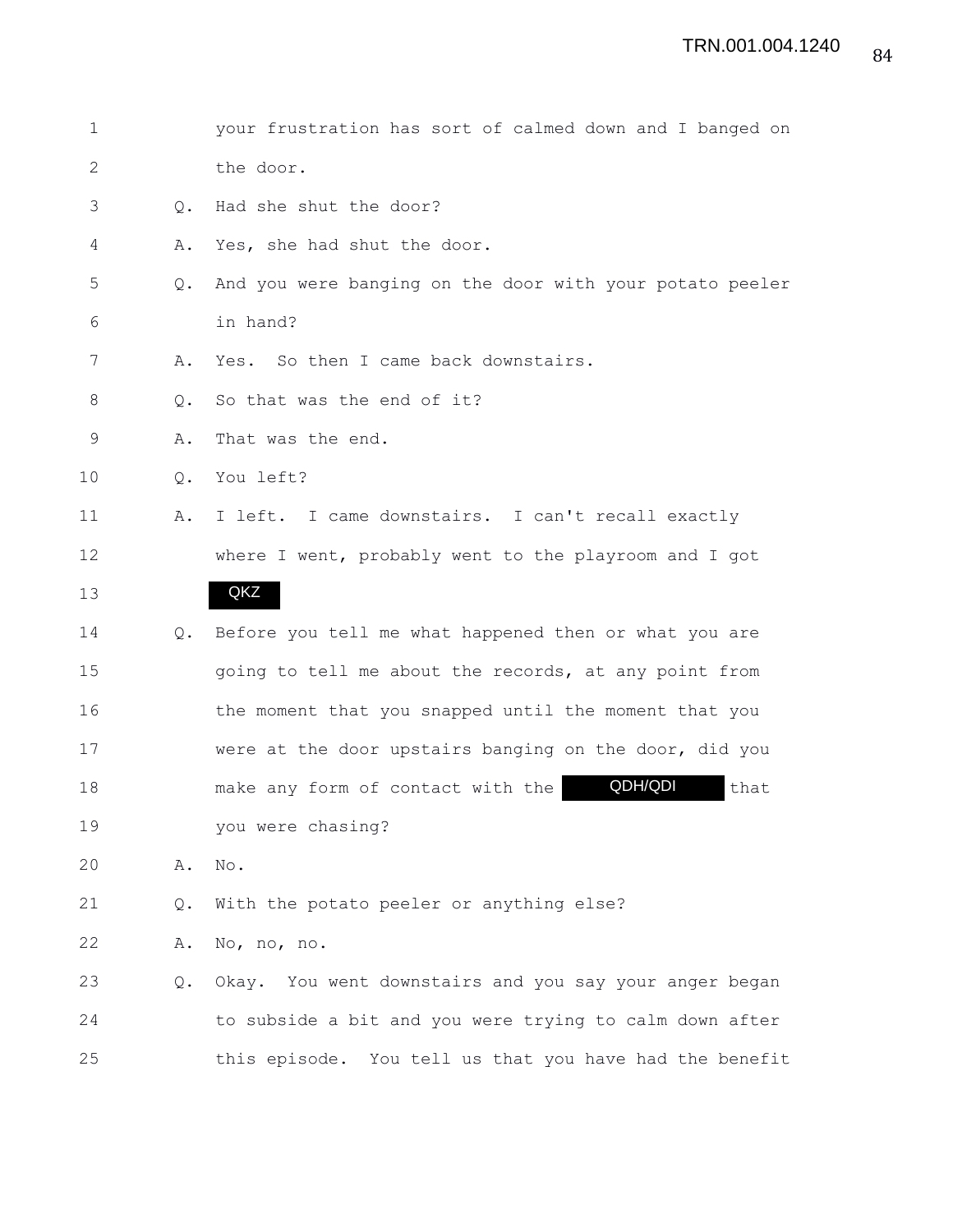| 1            |    | in later life of looking at the records. There is some   |
|--------------|----|----------------------------------------------------------|
| $\mathbf{2}$ |    | reference, I think, to this incident in the record.      |
| 3            |    | I think that's what you tell us. What is your position   |
| 4            |    | on the record about this incident?                       |
| 5            | Α. | The record is inaccurate.                                |
| 6            | Q. | Why is it inaccurate?                                    |
| 7            | Α. | The record says that I was peeling potatoes with         |
| 8            |    | a carving knife or I ran after her with a carving knife. |
| 9            |    | I wasn't peeling potatoes with a carving knife. My       |
| 10           |    | sister confirmed that I was peeling the potatoes, the    |
| 11           |    | incident was around the potatoes, and you don't peel     |
| 12           |    | potatoes with a carving knife.                           |
| 13           | Q. | I think you would know that from your experience as an   |
| 14           |    | adult.                                                   |
| 15           | Α. | Well, I am telling you just what that incident was.      |
| 16           | Q. | But in the records, was it described as a carving knife? |
| 17           | Α. | She wrote the record.                                    |
| 18           | Q. | Who did?                                                 |
| 19           | Α. | QDH<br>And she has described it as a carving             |
| 20           |    | knife.                                                   |
| 21           | Q. | I think you say that your late sister confirmed what     |
| 22           |    | implement you were --                                    |
| 23           | Α. | My sister confirmed<br>because she was asked             |
| 24           |    | about the incident,<br>that                              |
| 25           |    | I was peeling potatoes regarding that incident.          |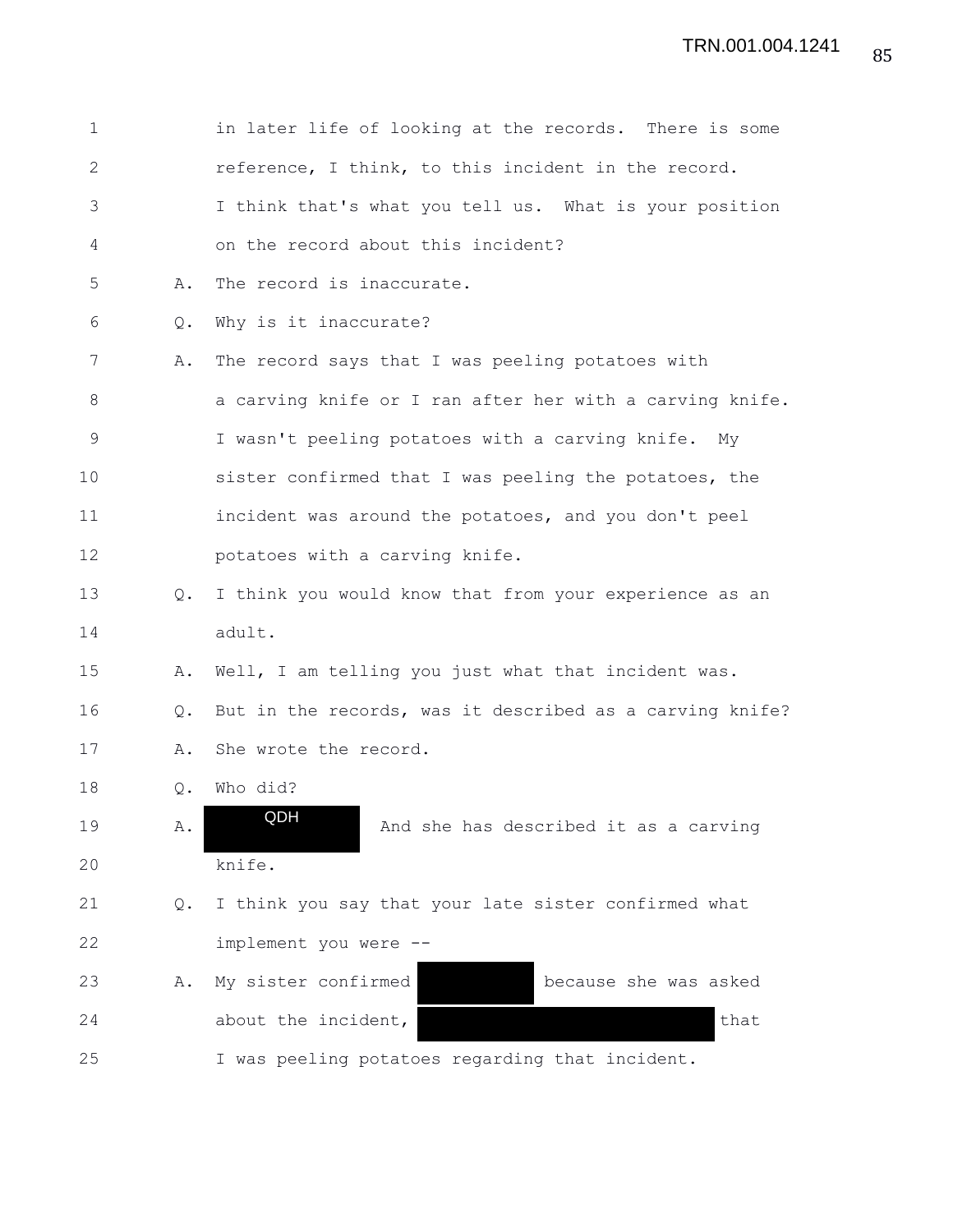| $\mathbf 1$  | $Q_{\bullet}$ | Did she confirm what you were using to peel them?        |
|--------------|---------------|----------------------------------------------------------|
| $\mathbf{2}$ | Α.            | Not the actual instrument, no.                           |
| 3            | Q.            |                                                          |
| 4            |               |                                                          |
| 5            |               |                                                          |
| 6            | Α.            |                                                          |
| 7            | Q.            | Leaving aside whatever was said then or whatever your    |
| 8            |               | sister saw, you're quite clear that you had a potato     |
| 9            |               | peeler in your hand?                                     |
| 10           | Α.            | Yes.                                                     |
| 11           | $Q_{\bullet}$ | And things happened as you've described?                 |
| 12           | Α.            | Yes. This was after months of, you know, being           |
| 13           |               | psychologically abused and seeing my sister being        |
| 14           |               | mistreated and psychologically abused. I do reflect      |
| 15           |               | back as an adult and clearly -- and I wouldn't do that   |
| 16           |               | as an adult. But as a child, I didn't know that was      |
| 17           |               | wrong either, but that was the only way that we could in |
| 18           |               | a sense defend ourselves or show an expression that      |
| 19           |               | we're not going to put up with this abuse any more.      |
| 20           | Q.            | You describe this time in this type of regime as "brutal |
| 21           |               | QDH/QDI<br>and cruel" with the<br>Is it because of the   |
| 22           |               | things you've told us about this morning?                |
| 23           | Α.            | Yes.                                                     |
| 24           | Q.            | You say:                                                 |
| 25           |               | "To a large extent this period was characterised by      |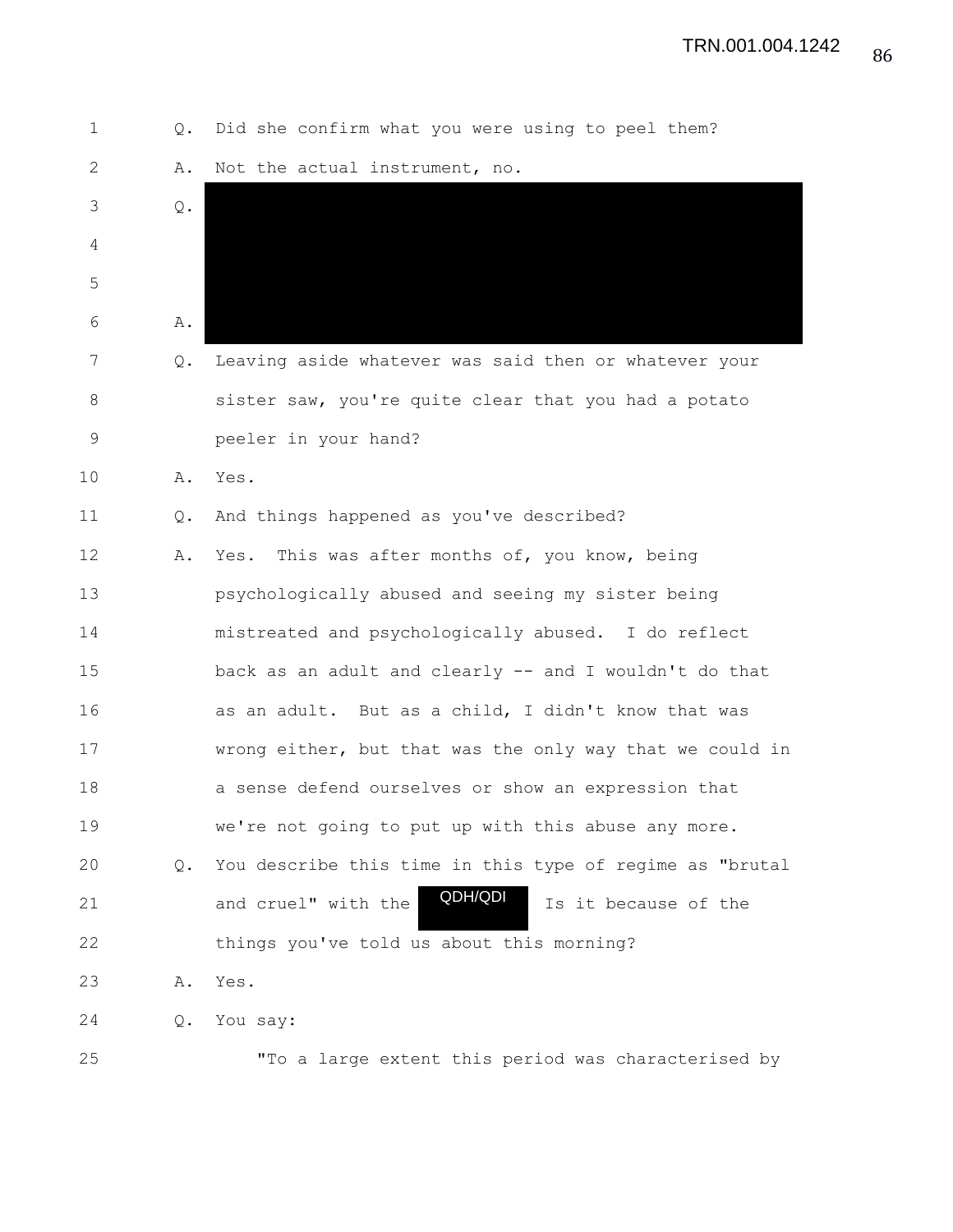| $\mathbf 1$  |    | what, as an adult, [you] would term a form of                   |
|--------------|----|-----------------------------------------------------------------|
| $\mathbf{2}$ |    | psychological abuse."                                           |
| 3            | Α. | Yes.                                                            |
| 4            | Q. | Although you have mentioned that there was physical             |
| 5            |    | abuse as well.                                                  |
| 6            | Α. | I think, when I reflect back as an adult on the                 |
| 7            |    | situation, it was clearly psychological. Bruises heal,          |
| 8            |    | physical bruises heal, but what happens with                    |
| $\mathsf 9$  |    | psychological stuff, it stays with you and it's only            |
| 10           |    | through counselling or other forms of therapy that you          |
| 11           |    | may be able to understand those issues.                         |
| 12           |    | What I find extremely hard is I know my sister                  |
| 13           |    | reported it. My sister talks about her being victimised         |
| 14           |    | and Quarriers had official reports where she reported           |
| 15           |    | it.                                                             |
| 16           | Q. | I'm going to ask you to look at something with me on            |
| 17           |    | that matter. But at page 9050 of your statement at              |
| 18           |    | paragraph 62, in relation to the issue of reporting             |
| 19           |    | what was going on in the <b>QDE/QDF</b><br>cottage, you tell us |
| 20           |    | there that you told Joe Mortimer about what was                 |
| 21           |    | QDH/QDI<br>household. Did you also<br>happening in the          |
| 22           |    | tell --                                                         |
| 23           | Α. | We also told -- because it was becoming a level of abuse        |
| 24           |    | that was not  It was beyond the bounds of what was              |
| 25           |    | reasonable or what was reasonable chastisement. It was          |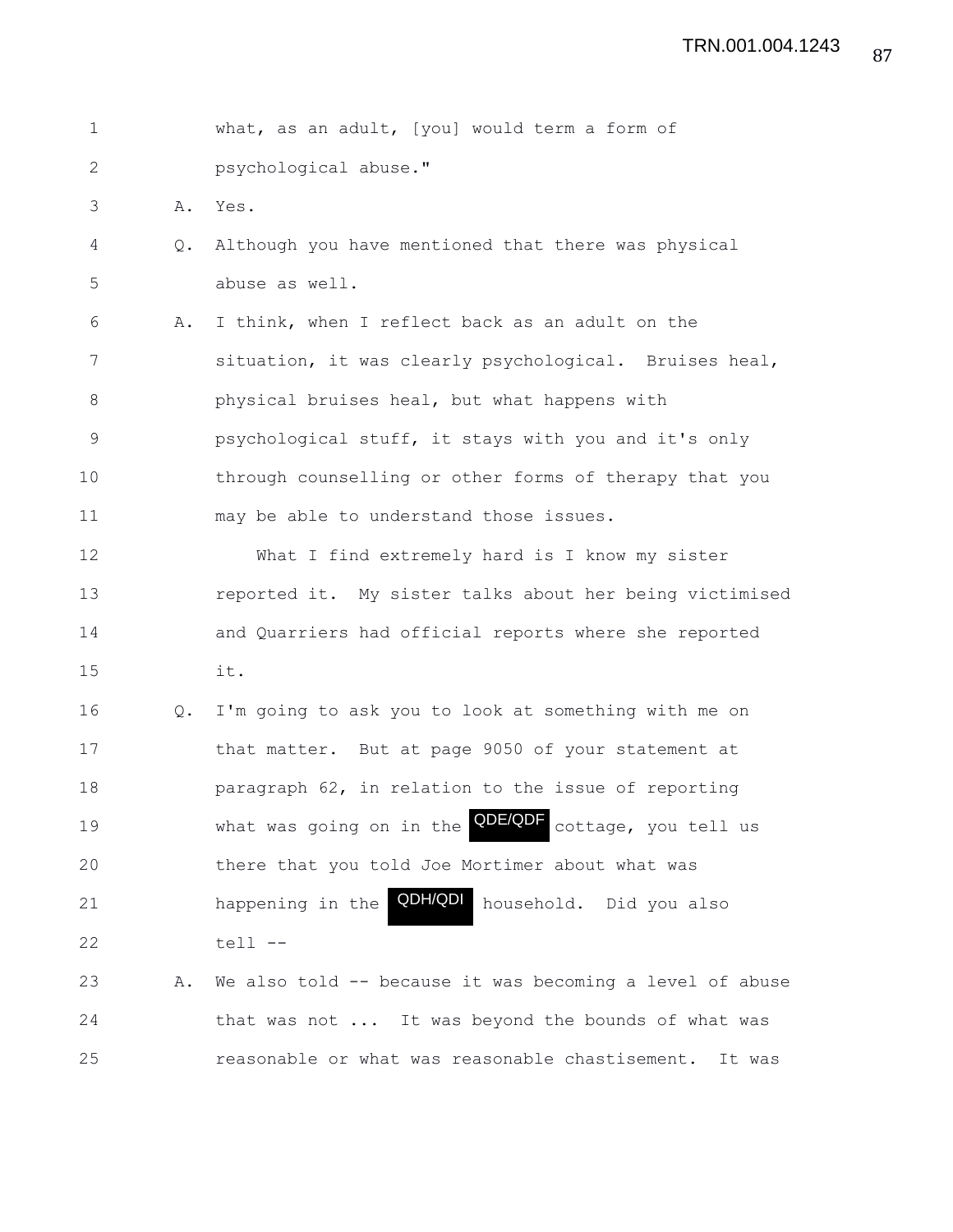| $\mathbf{1}$ |               | brutality and cruelty.                                   |
|--------------|---------------|----------------------------------------------------------|
| 2            | Q.            | Just before I ask you to look at the report that you     |
| 3            |               | mentioned, and another document, your sister, as you     |
| 4            |               | tell us, went for an examination, a report was prepared  |
| 5            |               | and you indicate that not long after this -- and I think |
| 6            |               | that's borne out by the information I gave you -- the    |
| 7            |               | QDH/QDI<br>left Quarriers. But other than that basic     |
| 8            |               | information, from your point of view at the time did     |
| 9            |               | anything happen that you were aware of about this        |
| 10           |               | report?                                                  |
| 11           | Α.            | No.                                                      |
| 12           | $Q_{\bullet}$ | Is there anything about it in your files other than just |
| 13           |               | the incident being described? I think it's described,    |
| 14           |               | isn't it?                                                |
| 15           |               | A. It's                                                  |
| 16           | Q.            | Sorry, the incident with the so-called carving knife is  |
| 17           |               | described, but is that all that there is?                |
| 18           | Α.            | That's all there is.                                     |
| 19           | Q.            | Nothing about, "The matter was reported and we spoke to  |
| 20           |               | David", or whatever? Do you remember being spoken to     |
| 21           |               | about the matter --                                      |
| 22           | Α.            | No.                                                      |
| 23           | Q.            | -- to give your side of things?                          |
| 24           | Α.            | No.                                                      |
| 25           | Q.            | Can I ask you then, David, to look at a couple of        |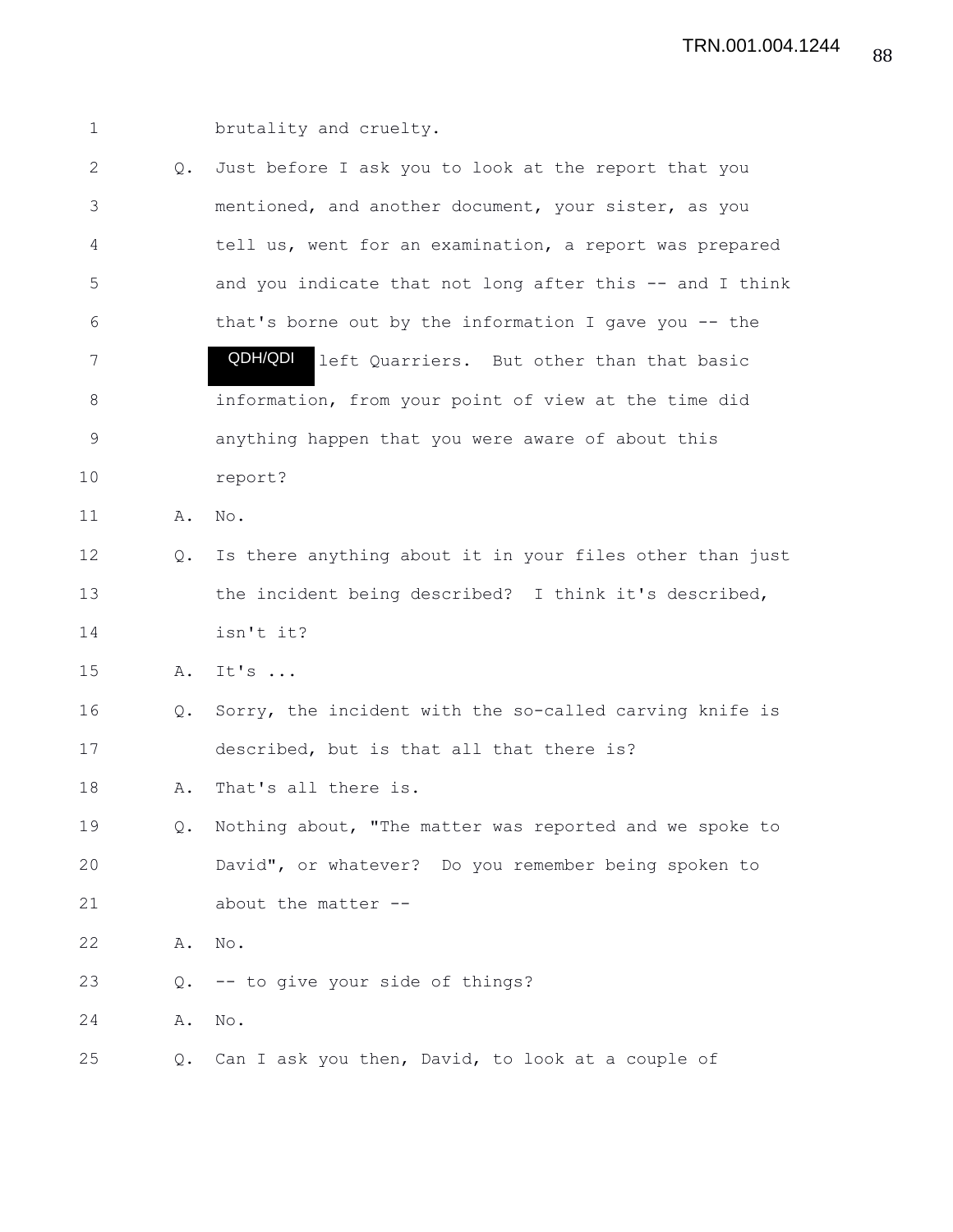| documents. Can I start with a document which is |  |  |  |  |
|-------------------------------------------------|--|--|--|--|
| WIT.003.001.8064.                               |  |  |  |  |

3 Take it from me, although you may have already 4 worked this out, this is a handwritten note, which 5 I think is clear, it was prepared at or around the time 6 of the report that you mention in your statement, by 7 a Mrs Elaine Symington, who was a psychologist, and she, 8 I think, was the person who prepared the report that you 9 mention in your own statement.

10 I think we can reasonably infer from this document 11 and indeed the report we will look at in a moment that 12 this note was made by Mrs Symington at or around the 13 time that she interviewed your sister, **QKZ** She took 14 some notes and she recorded them and they are still 15 available for us to look at. QKZ

16 Do we see on the first page at 8064 that this does 17 relate to your sister, **QKZ** She's then in 18 I'll just read a little extract from it -- 19 Mrs Symington records: QKZ

20 "Complains of being picked on incessantly by the 21 **EVEN CLIPT EVEN** When avoiding them by going into 22 another room, she still gets blamed for quarrels that 23 arise between children in other places. They constantly 24 say how quiet and nice the cottage is when **QKZ** is not 25 there, and so she presumes that they don't want her with QDH/QDI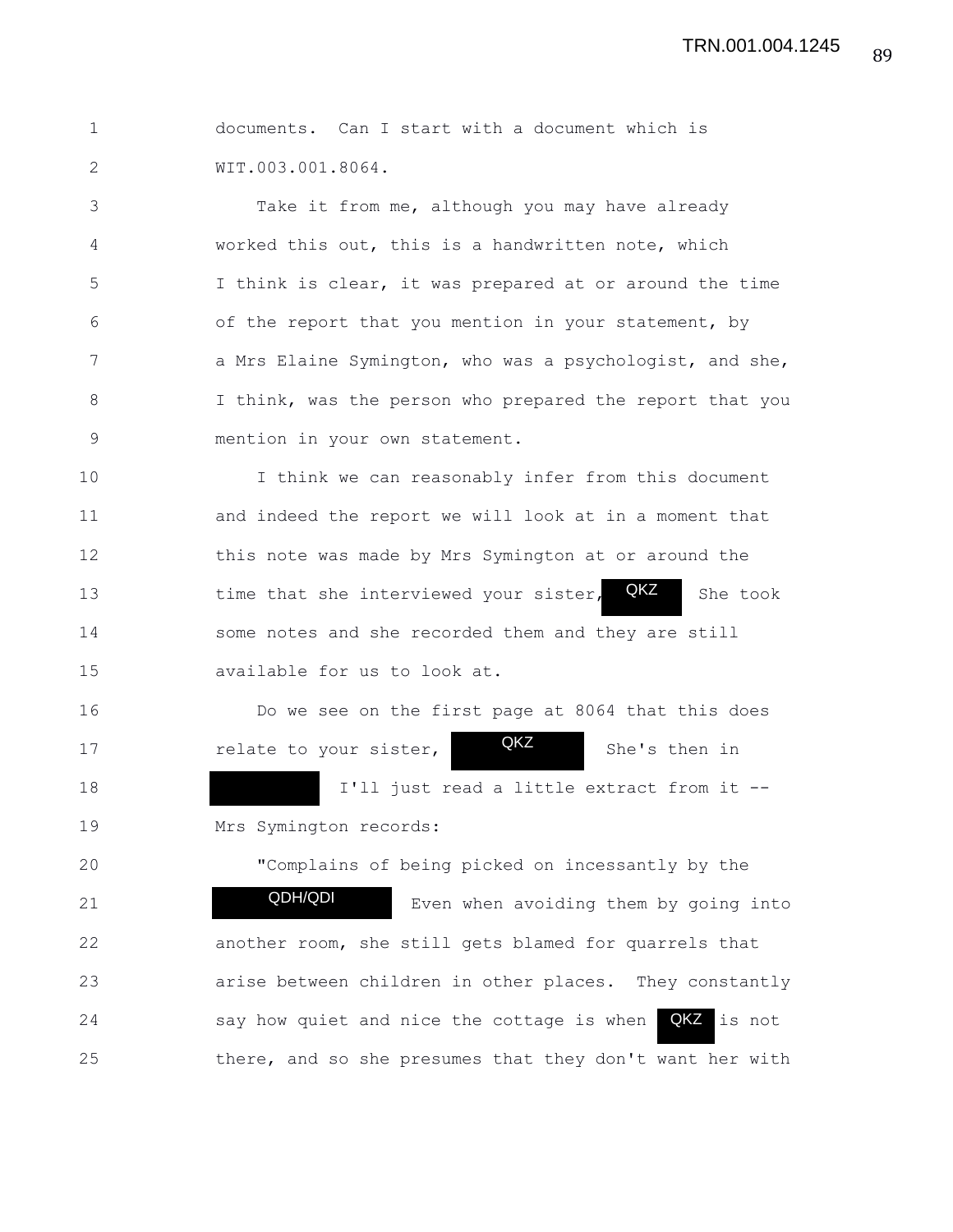1 them. She admits to being naughty and disobedient 2 sometimes and doesn't mind being punished when it's 3 justified. She has been put in the shed often and 4 another girl was put in there often and her bed brought 5 down.

6 The Miss CDH/QDI struck her across the face with 7 a belt and it sounds as if she and her brother have been 8 treated quite harshly. She is ignored by the assistants 9 even when she asks them something."

10 And this is an assessment by Mrs Symington at the 11 time she recorded this entry:

12 The Seemed a likeable, pleasant girl, who 13 expressed herself well verbally. I did not feel that 14 she was making up stories. She had the kind of 15 expression that could look impudent and sulky and this 16 **possibly irritates** She has been in two 17 foster homes and a residential home already in between 18 stays with her mother. She has found this situation 19 terrible and would like to settle down here in 20 Quarriers. The cottage assistants threaten her with a 21 remand home, although she has done nothing to deserve 22 it."

23 So that's been recorded as what your sister told 24 Mrs Symington. Have you seen this before? 25 A. (Shakes head).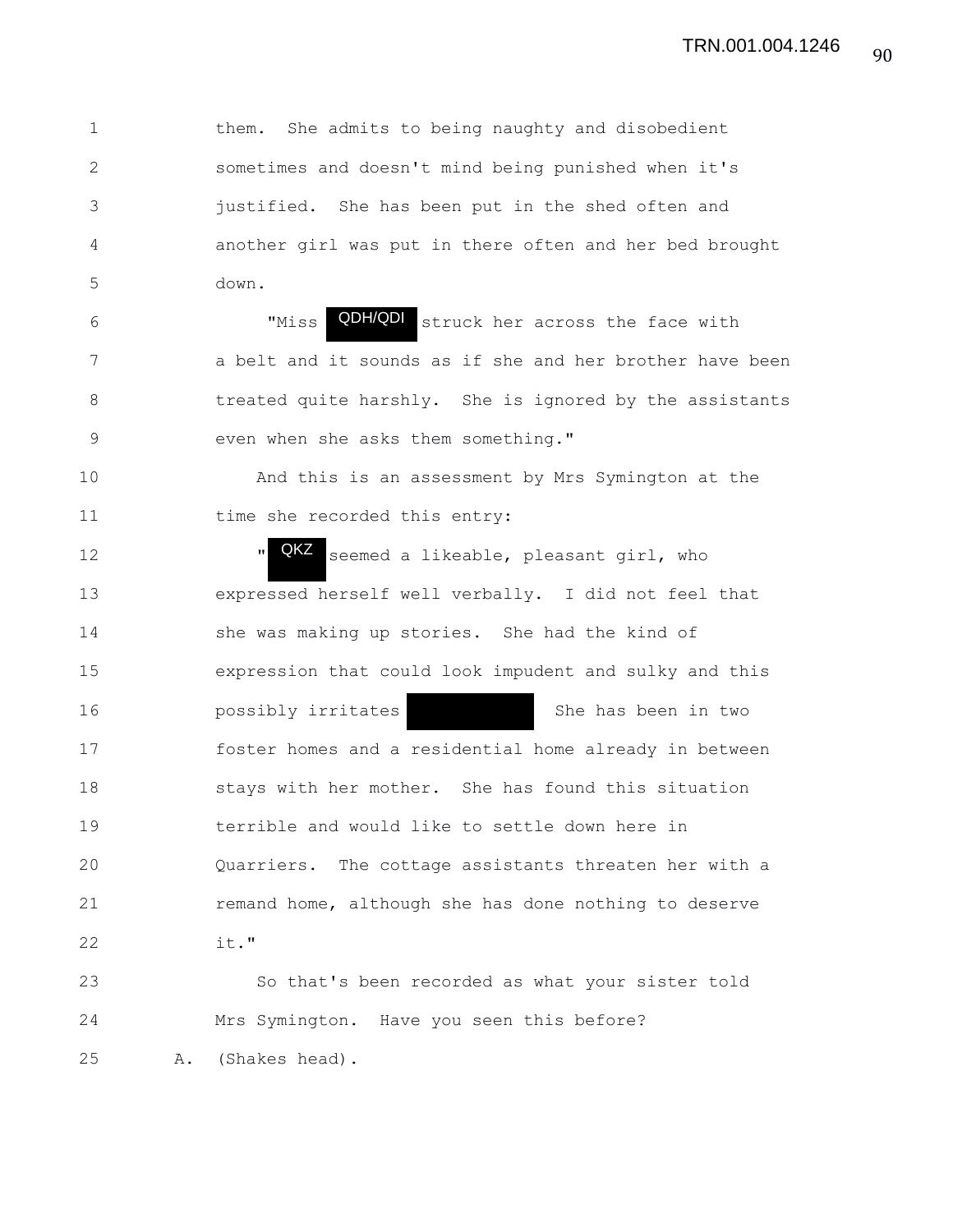1 Q. If we go to the report itself that was ultimately 2 prepared by Mrs Symington, it's at WIT.003.001.8066.

3 At this point we have the full report and it's clear 4 from it, before I read what it says, that Mrs Symington 5 appears to have had some form of contact with what she 6 calls the cottage mothers. She doesn't identify who she 7 spoke to and precisely what was said in the same terms 8 as her note in relation to her interview with QKZ

9 But her report starts by disclosing that it relates 10 to your sister. She's in and the interview 11 was in November 1969, which ties in, I think, with the 12 note that I mentioned and the dates you've mentioned. 13 I'll just read part of it -- I don't think we need 14 to read it all. It says:

15 **WALLACK WAS referred since she was described as** 16 completely unmanageable. When she came to see me, 17 however, she painted the very different picture of being 18 victimised. She described all kinds of incidents and 19 punishments she had been given by the cottage mothers 20 that indicated cruelty on their part. The cottage 21 mothers are extremely ..." QKZ

22 This appears to be a reference to the 23 I think in the context we've been looking at: 24 "... honest and inform me that the stories were 25 based on a tiny morsel of truth and then grossly QDH/QDI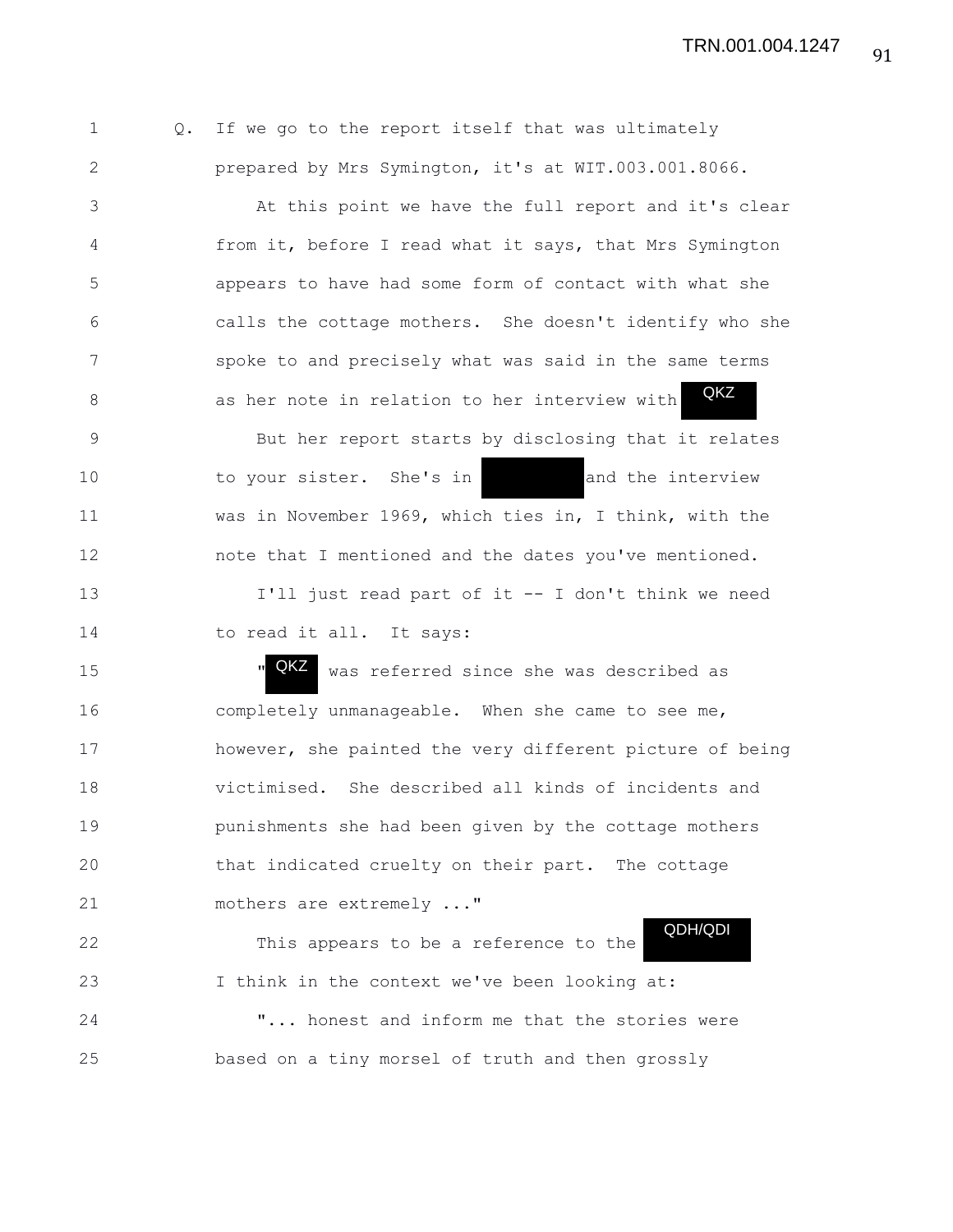| $\mathbf 1$ |    | distorted so that the child would gain sympathy. Their    |
|-------------|----|-----------------------------------------------------------|
| 2           |    | relationship with $QKZ$ had been good at the beginning    |
| 3           |    | QKZ<br>brother came to<br>but trouble really started when |
| 4           |    | live in the cottage. He had meanwhile been transferred    |
| 5           |    | to another cottage on account of his misdemeanours."      |
| 6           |    | By this time would you have been moved on because of      |
| 7           |    | the potato peeler incident?                               |
| 8           | Α. | Yes.                                                      |
| 9           | Q. | "The cottage mothers have considerable insight into the   |
| 10          |    | problems of deprived children and wished to help this     |
| 11          |    | girl and their brother as much as they could."            |
| 12          |    | I'll pass on from that and then there's some tests        |
| 13          |    | that were done as part of the report and I don't think    |
| 14          |    | we need to look at those.                                 |
| 15          |    | The report continues and I think it picks up some of      |
| 16          |    | the notes that we've looked at already on page 8067:      |
| 17          |    | QKZ<br>seemed a pleasant, likeable girl who               |
| 18          |    | expressed herself well verbally. If the house mothers     |
| 19          |    | were prepared to make the effort, I felt that the         |
| 20          |    | situation in the could be remedied, especially now that   |
| 21          |    | the brother had been removed. The girl could be given     |
| 22          |    | little responsibilities to distinguish her from the       |
| 23          |    | remainder of the children in the cottage, most of whom    |
| 24          |    | are very young. Interest could be shown in her more       |
| 25          |    | grown-up activities in order to build up her self-esteem  |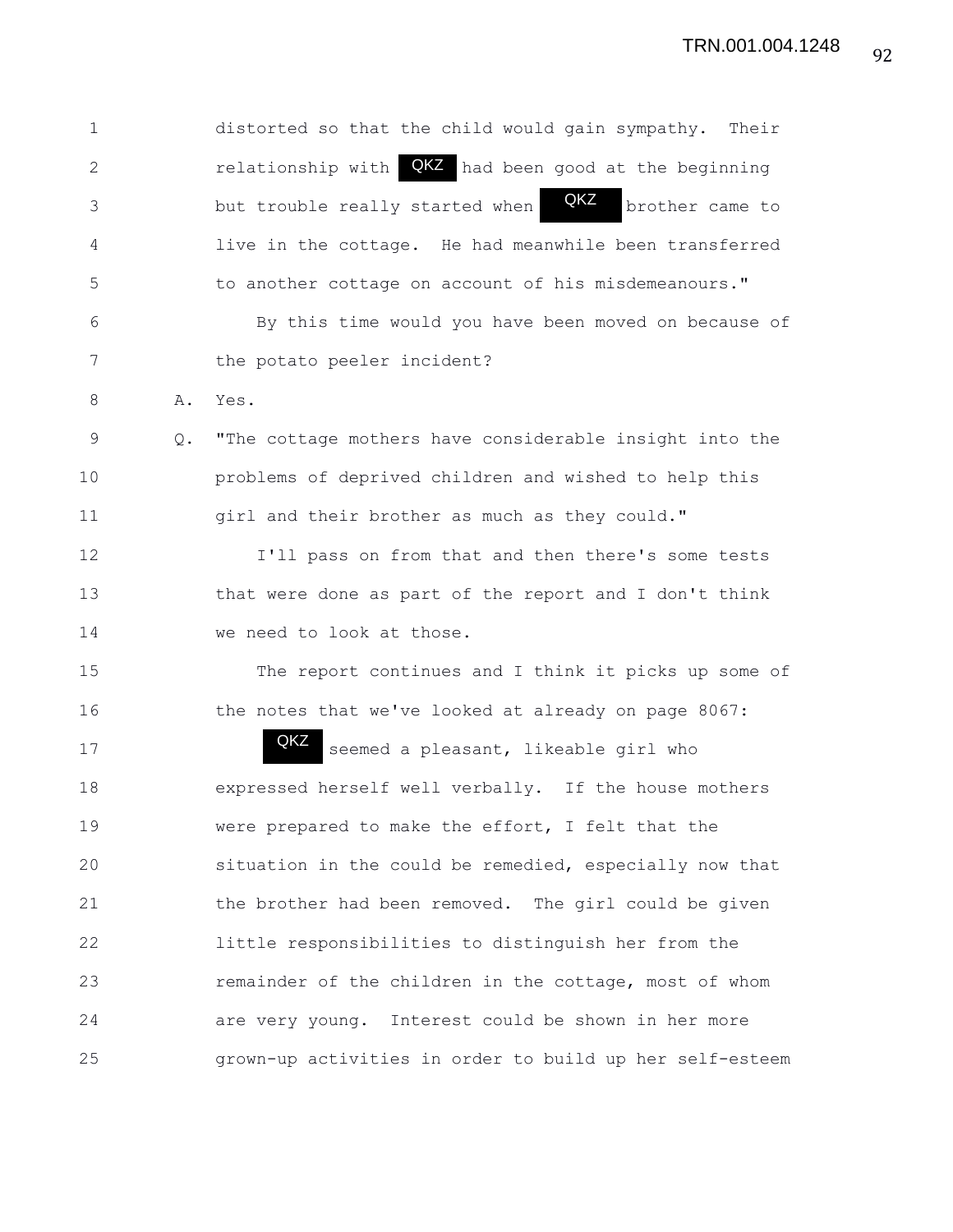1 and confidence. 2 The Manus of two foster homes and a 3 residential school in between stays with her mother. 4 Sheds found this situation intolerable and would like to 5 settle in Quarriers. Provided effort is made by 6 and the house mothers, the situation should improve." 7 Then she adds towards the end: 8 "Subsequent discussions with the house mothers 9 indicated that **With** behaviour had greatly improved 10 and her progress is continuing." 11 And that's signed by Elaine Symington. So that was 12 the report that went and you've seen the notes she made 13 prior to that report and some of what she's noted is 14 incorporated into the report itself. 15 A. Can I just say a couple of things? 16 Q. Yes, you can respond as you like. 17 A. I don't believe my sister greatly distorted anything. 18 As you can see from what my sister said about being 19 naughty, I think she said something about, again, 20 reasonable chastisement, she understood what that was. 21 So I don't for one minute believe my sister distorted 22 that. I think my sister told the truth and told the 23 truth about the level of the abuse that was happening. 24 I also don't believe my sister was unmanageable in 25 any shape or form. I think clearly the report, saying QKZ QKZ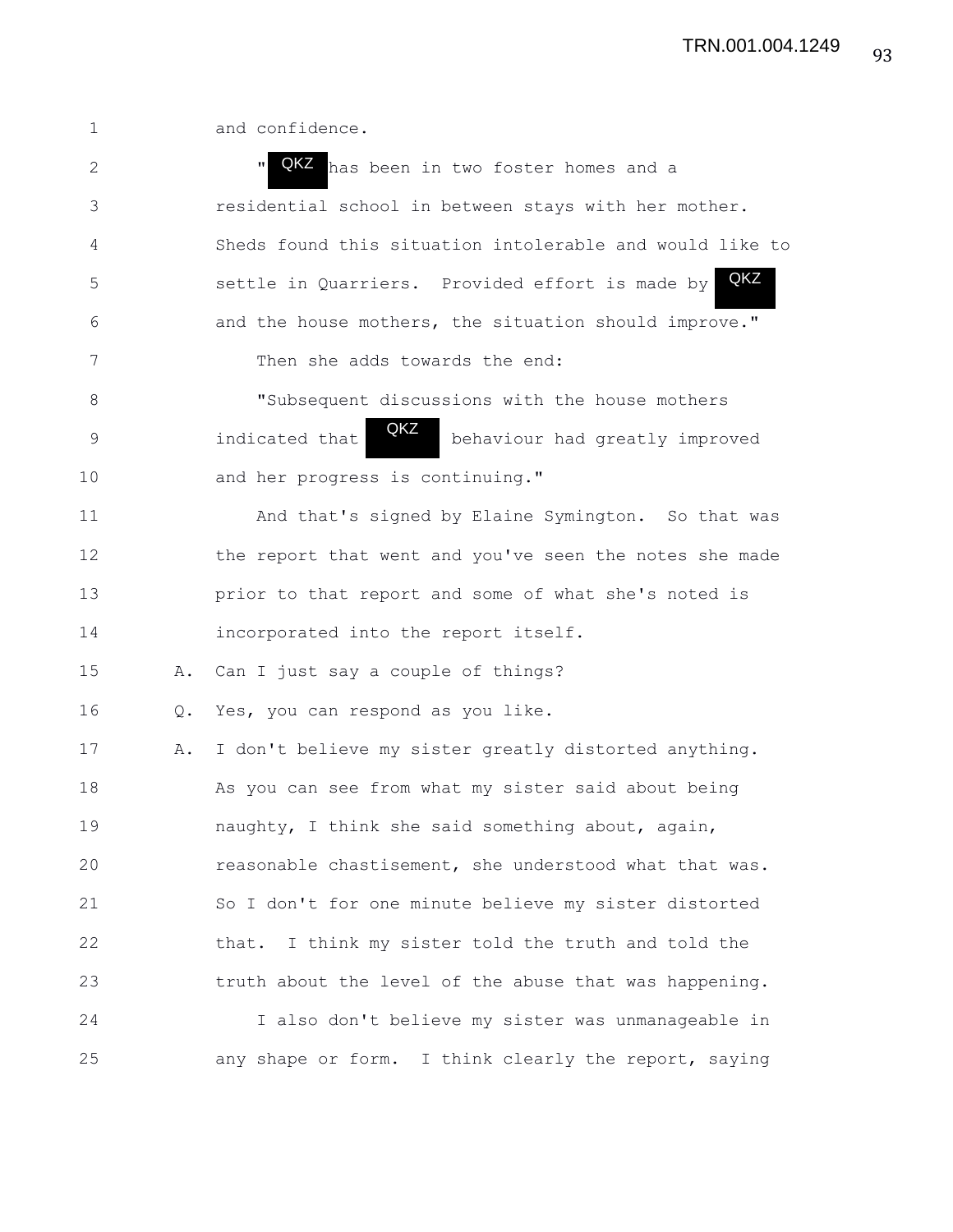| $\mathbf 1$  |               | what it's saying, and if we had been treated                 |
|--------------|---------------|--------------------------------------------------------------|
| $\mathbf{2}$ |               | differently, we would have responded differently.            |
| 3            | Q.            | And of course, what you've told us today is that some of     |
| 4            |               | the things she reported and that are incorporated into       |
| 5            |               | the handwritten note that we've looked at are things         |
| 6            |               | that you can confirm were happening in the household         |
| 7            |               | at the time. That's your position?                           |
| 8            | Α.            | Yes.                                                         |
| 9            | Q.            | That these things did happen and if Mrs Symington had        |
| 10           |               | spoken to you, would you have told her the same thing?       |
| 11           | Α.            | I would have told her the same thing.                        |
| 12           | $Q_{\bullet}$ | I take it Mrs Symington, so far as you -- didn't speak       |
| 13           |               | to you?                                                      |
| 14           | Α.            | No.                                                          |
| 15           | Q.            | It looks as if she has spoken to one or more --              |
| 16           | Α.            | Everybody else.                                              |
| 17           | Q.            | Well, the cottage mothers --                                 |
| 18           | Α.            | Yes, sorry.                                                  |
| 19           | Q.            | She didn't speak to you and it's not obvious she spoke       |
| 20           |               | to any other child --                                        |
| 21           | Α.            | No.                                                          |
| 22           | Q.            | QKZ<br>And she got effectively conflicting<br>-- than        |
| 23           |               | QKZ<br>accounts, one from<br>and one from the house mothers. |
| 24           | Α.            | $Mm$ .                                                       |
| 25           | О.            | It's not clear from that that they made any other form       |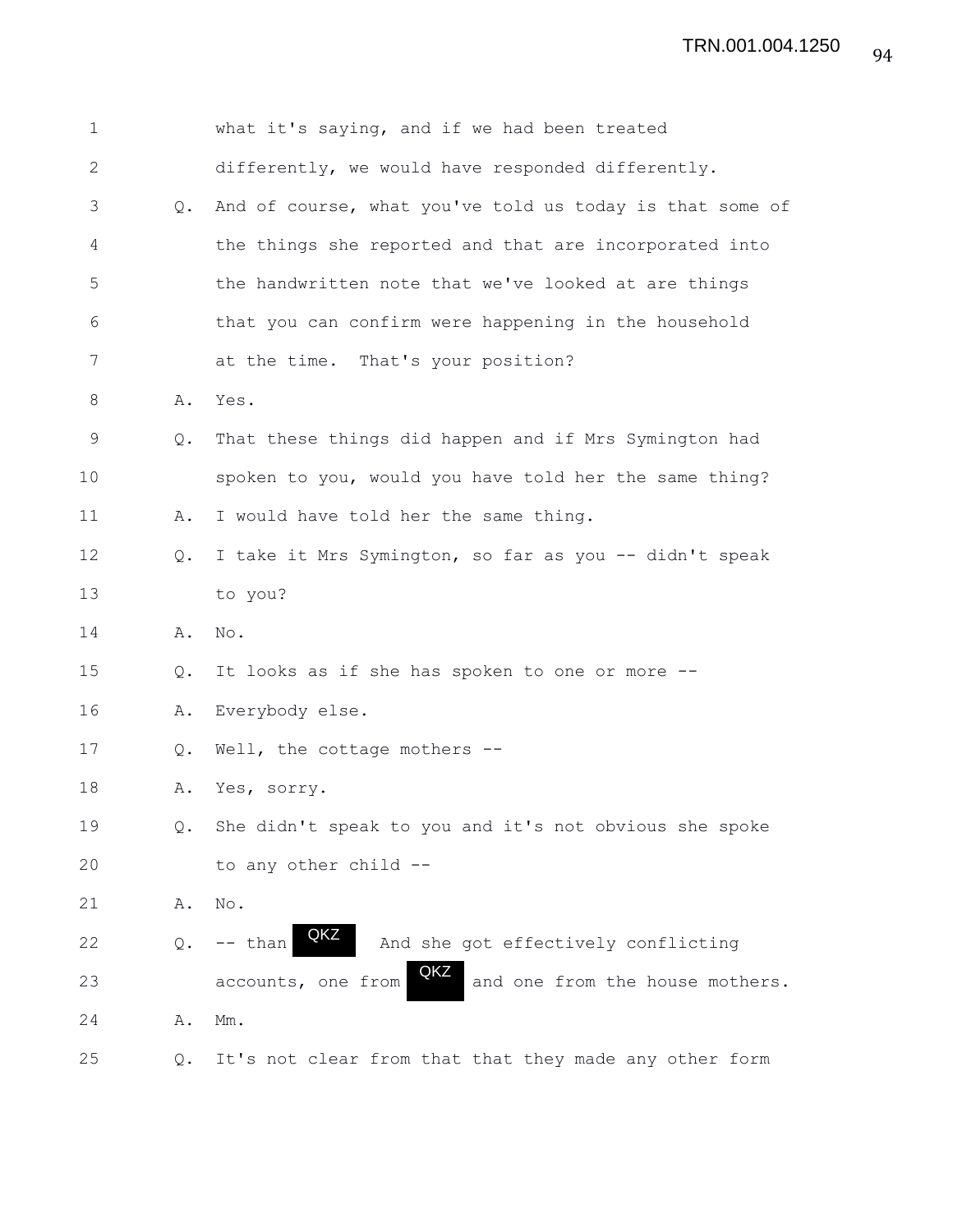TRN.001.004.1251

1 of investigation or discussion, including discussing it 2 with you or other children in the household? 3 A. No. I think I spoke about this when I was being 4 interviewed for the inquiry. Again, if my behaviour was 5 so bad, and I was moved because of that behaviour, why 6 then, after the **QDH/QDI** went, on the back of this 7 report, left Quarriers two months later, and a few 8 months later I'm then reunited with my sister? If I was 9 the child who was such a problem child and if my sister 10 was such an unmanageable child, why were we then put 11 together again? 12 Q. Yes. I think the point you're making here is if you 13 were the problem and that created a problem with your 14 sister, the last thing you would do in that situation is 15 to put you together again? That's the basic point? 16 A. That's what I think. 17 LADY SMITH: Just to be clear, am I seeing here that the 18 author, Mrs Symington, is it, never departed from her 19 clearly expressed view that she didn't think that your 20 sister was making up stories? 21 A. My sister never made up stories, my Lady. 22 LADY SMITH: The second report would have been an 23 opportunity for her to do that if, having interviewed 24 the she had changed her view, and it could 25 perhaps be said she's being very careful in that second QDH/QDI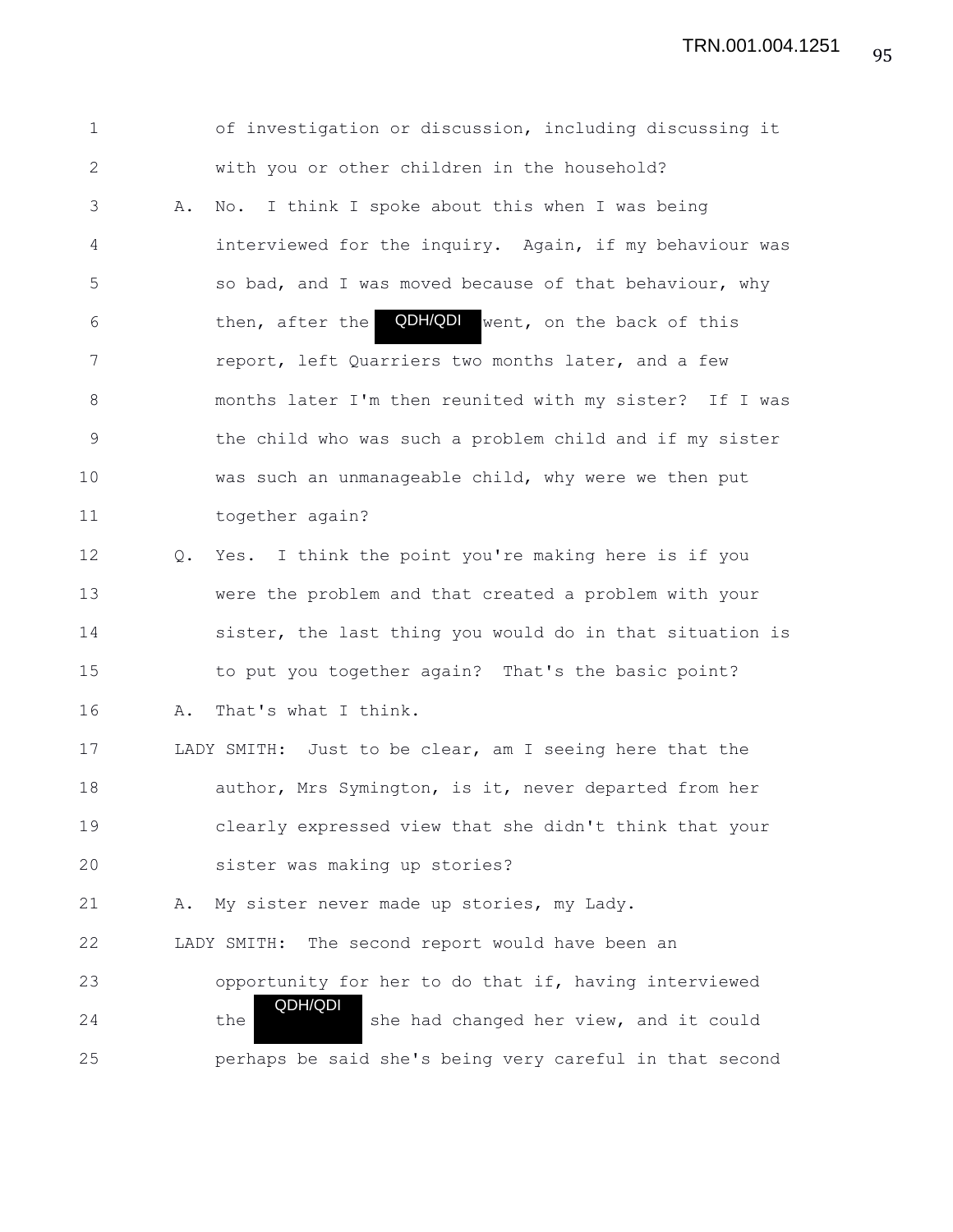1 report just to record what the **COLOU** are telling 2 her, but not to say, "And I was persuaded that they were 3 right". And there are certainly indications that she 4 feels that the **QDH/QDI** have got to try harder, just to 5 put a broad gloss on it. Have I got that right? 6 MR PEOPLES: I think her Ladyship is saying that it's quite 7 a carefully worded report and it's not departing in any 8 way from some of her assessments that were made and 9 recorded in the handwritten note. And indeed she 10 doesn't in any way seek to depart from her assessment of 11 your sister, both as to how she generally presents and 12 what she thought of what she was being told. Do you 13 follow that, David? 14 A. I think my Lady's got it right. 15 LADY SMITH: Thank you. I do try. 16 A. I think professionals couch the language in such a way 17 that actually -- and I think I spoke about this in my 18 book -- that the gravitas of something is kind of 19 **professionalised and not actually the raw ...** 20 LADY SMITH: It can make it seem two-dimensional or even 21 one-dimensional, whereas the reality is certainly 22 three-dimensional; is that one way of putting it? 23 A. Mm. 24 LADY SMITH: It can seem very flat, but there are some live, 25 raw human stories going on -- stories is the wrong QDH/QDI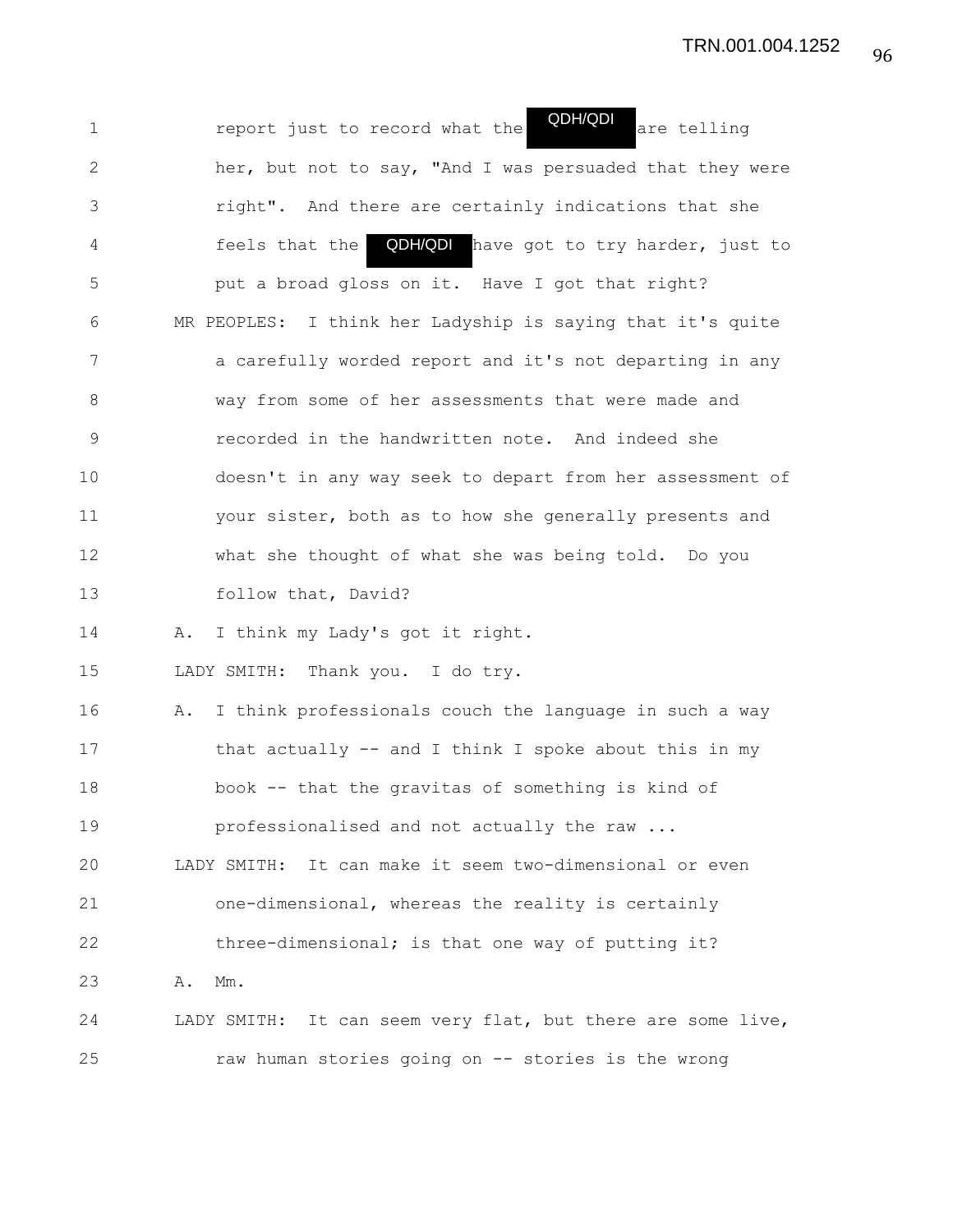1 word -- live, raw human experiences happening behind 2 this.

3 MR PEOPLES: And I suppose what we don't know, and what 4 I can't tell you at the moment, is why the 5 left when they did and whether there were any particular 6 circumstances in which they did so and whether it was in 7 any way related to what was happening in the cottage or 8 how they were treating children there. That still 9 remains an unknown for us. But we have this information 10 and we have your information to go on. QDH/QDI

11 A. It'd be unusual for cottage parents to come -- and 12 clearly, on the back of this report, they've left two 13 months later, but it would be unusual for cottage 14 parents to come into Quarriers because it was one of 15 those places where house parents tended to stay for 16 a long time. So I think there's a clear indication that 17 maybe they accepted the truth of what my sister said and 18 thought, well, it's time to leave. But obviously, 19 getting another job takes a little bit of time, but it 20 was very shortly afterwards.

21 Q. If we continue the journey, your journey, at 22 paragraph 64 you tell us that the potato peeler incident 23 came to the attention of Mr Mortimer, and indeed the 24 records confirm that, I think, that you've seen, and 25 that you were, as you described, removed from the house.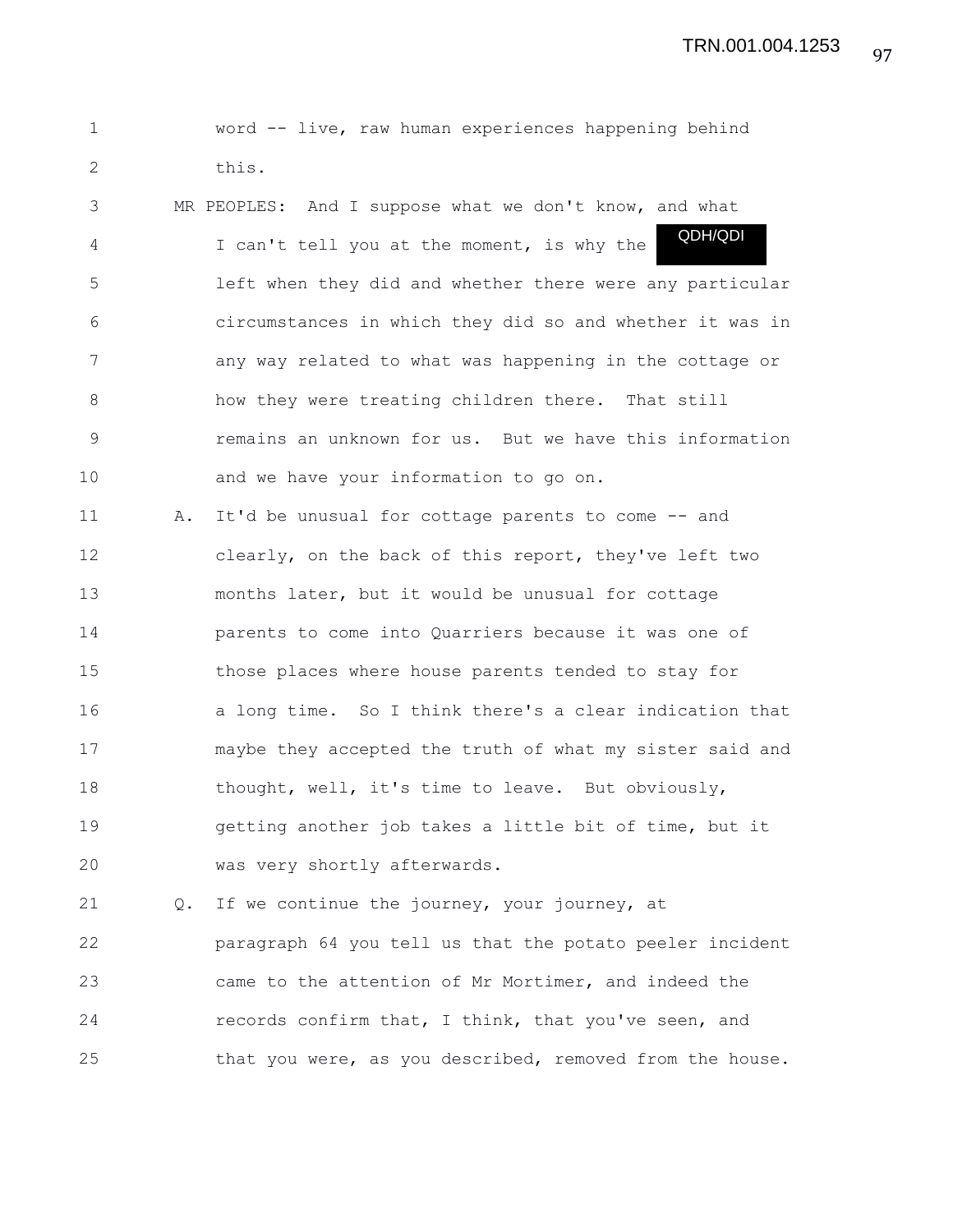| $\mathbf 1$ |               | That's how you saw it, that it was a removal?                  |
|-------------|---------------|----------------------------------------------------------------|
| 2           | Α.            | Yes.                                                           |
| 3           | $Q_{\bullet}$ | And that you were taken at that stage back to the              |
| 4           |               | QDE/QDF<br>house. You think -- and this may well be right      |
| 5           |               | because there's a reference to cottage<br>I think, in          |
| 6           |               | records -- that the <b>QDE/QDF</b> by this stage might have    |
| 7           |               | moved from cottage to cottage But at any rate,                 |
| 8           |               | whatever the position be, they were your house parents         |
| $\mathsf 9$ |               | again?                                                         |
| 10          | Α.            | Yes.                                                           |
| 11          | Q.            | What you tell us is that your sister remained meantime         |
| 12          |               | QDH/QDI<br>QKZ<br>and you were told by<br>$--$ and<br>with the |
| 13          |               | I think maybe it's confirmed by the information we've          |
| 14          |               | QDH/QDI left not long<br>been given $--$ that the              |
| 15          |               | afterwards and, according to <b>QKZ</b><br>and what she told   |
| 16          |               | you, this was because she had reported them. Was that          |
| 17          |               | how she presented the matter to you?                           |
| 18          | Α.            | That's how she presented it to me at the time, yes.            |
| 19          | Q.            | So it was her understanding that the two events were           |
| 20          |               | connected --                                                   |
| 21          | Α.            | Yes.                                                           |
| 22          | Q.            | -- what had been reported and their departure?                 |
| 23          | Α.            | Yes.                                                           |
| 24          | Q.            | QDE/QDF<br>on page 9051.<br>Can we go back to life with the    |
| 25          |               | You deal with that briefly in paragraph 65 and I think         |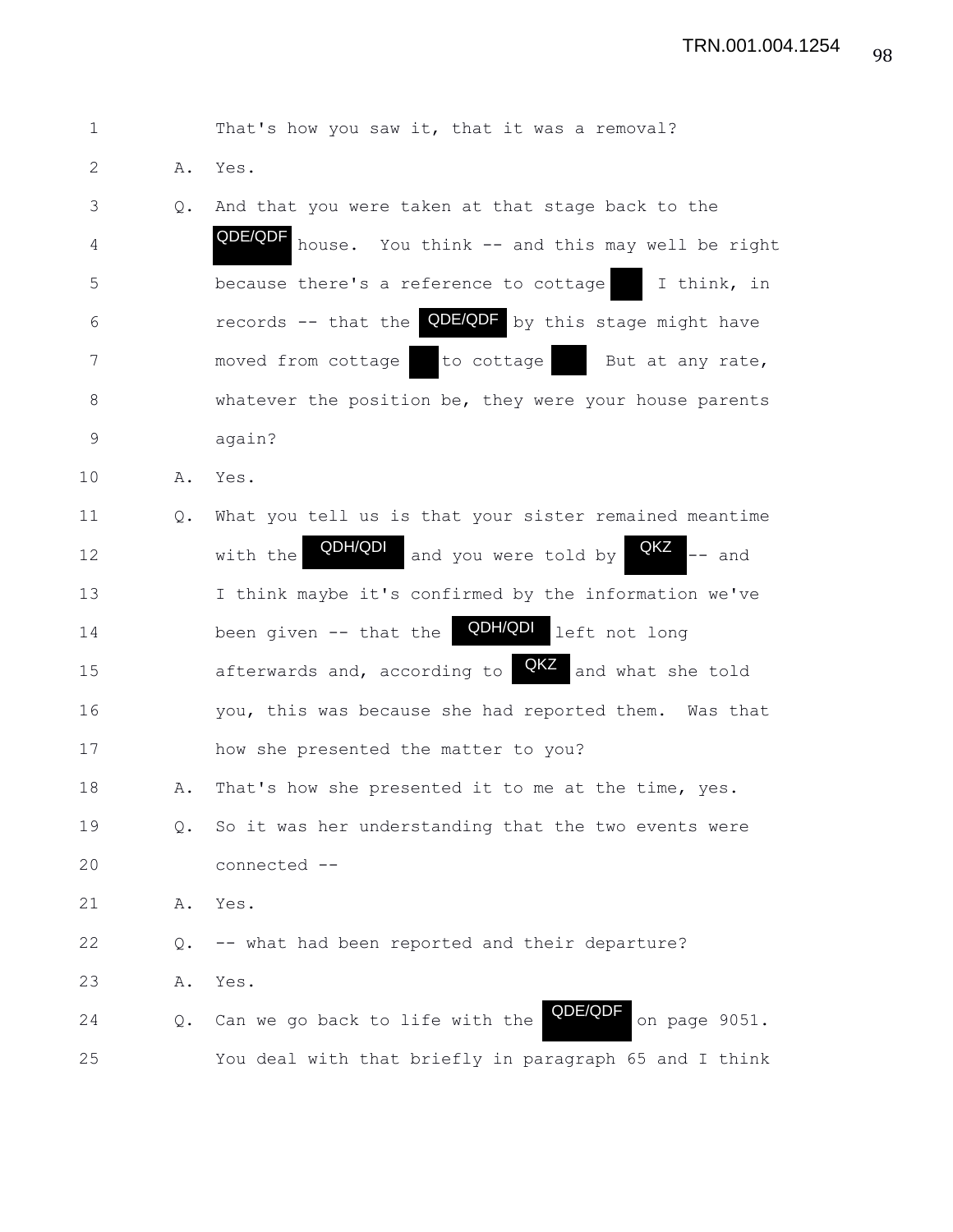| $\mathbf 1$  |               | the reason you do that is, well, nothing much changed.   |
|--------------|---------------|----------------------------------------------------------|
| $\mathbf{2}$ |               | Would that be fair to say? I don't want to go over all   |
| 3            |               | the things that were happening before, but were there    |
| 4            |               | any big changes?                                         |
| 5            | Α.            | Nothing much changed, but I think they had domestics in, |
| 6            |               | which would be the change that I saw. So instead of us   |
| 7            |               | doing the buffering of the floors and stuff and the      |
| 8            |               | polishing of the floors and stuff like that, it appeared |
| $\mathsf 9$  |               | that they had domestics in then.                         |
| 10           | $Q_{\bullet}$ | So that might have been a change, but other than that in |
| 11           |               | terms of the --                                          |
| 12           | Α.            | The regime was the same.                                 |
| 13           | $\circ$ .     | And the punishments took the same form?                  |
| 14           | Α.            | The same form, but I think, because -- and I've said     |
| 15           |               | it -- I knew what the regime was, so I probably hid      |
| 16           |               | behind the regime and just got on with life. Things      |
| 17           |               | didn't change.                                           |
| 18           | Q.            | Were you punished with the stick or baton from time to   |
| 19           |               | time?                                                    |
| 20           | Α.            | Yes.                                                     |
| 21           | Q.            | Were you put in the shed from time to time?              |
| 22           | Α.            | Yes.                                                     |
| 23           | Q.            | Were you dragged down the stairs from time to time?      |
| 24           | Α.            | Yes.                                                     |
| 25           | Q.            | So these things did continue but not to the same amount? |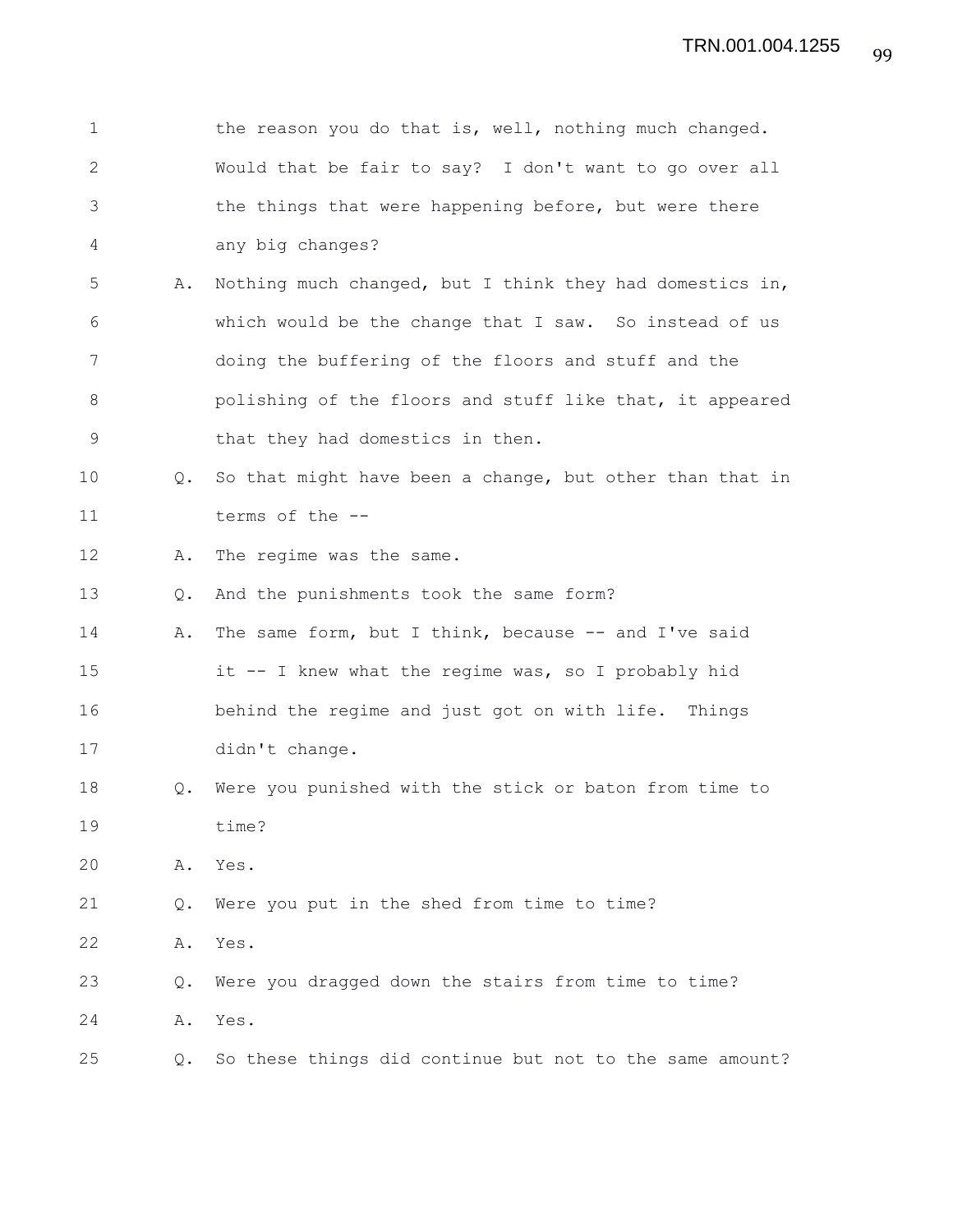100 TRN.001.004.1256

|  | A. Nothing changed. I was only there for another eight or |  |  |  |  |
|--|-----------------------------------------------------------|--|--|--|--|
|  | nine months, but nothing changed.                         |  |  |  |  |

3 Q. Okay. Moving on, and we then get to your final cottage 4 in Quarriers, which was cottage again.

5 You tell us that you were always expressing 6 throughout your time that you wanted to be with your 7 sister. You're surmising that the powers that be must 8 have listened to you on this occasion and that, whatever 9 might have been written in the Symington report, you 10 moved to cottage number in March 1971 and your sister 11 was there when you moved.

12 A. Yes.

17

13 Q. By that stage -- and I think that's what we understand 14 from the information the inquiry's been given -- the 15 **QDH/QDI** had departed the village and that the 16 house parents in cottage were a couple, QKR/QKY

## QKR/QKY

18 A. That's right. Also, it says in the file, the last line 19 19 in the file, from the **QDE/QDF** to the **QKR/QKY**, it 20 says "Transfer has been granted". QKR/QKY

21 Q. So do you think on that occasion, maybe a rare occasion, 22 your views were at least listened to and given effect to 23 or do you think that's putting it too highly?

24 A. No, I ... I think it's a fair comment. I wanted to be 25 with my sister and --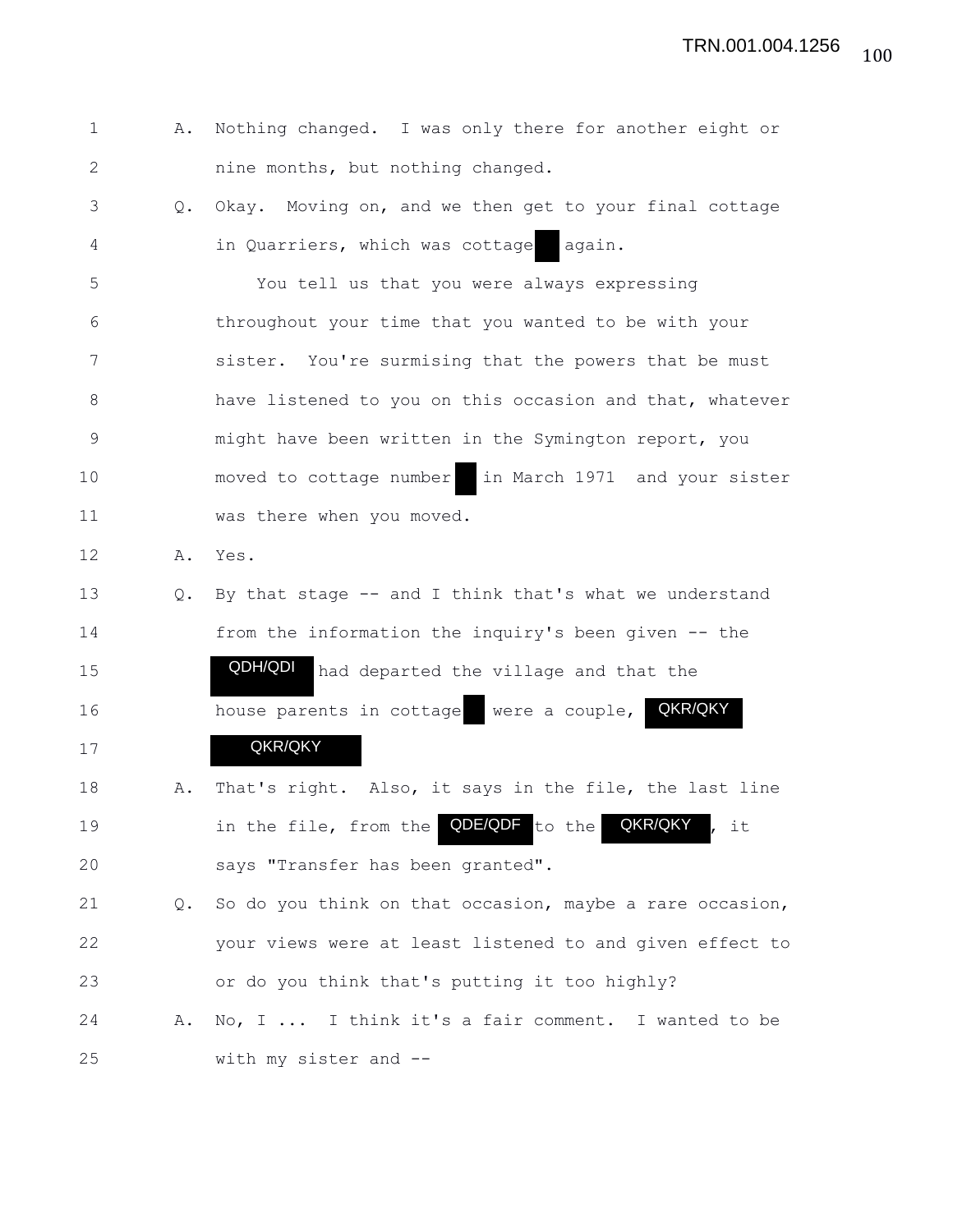| $\mathbf 1$    | Q. | But did they sit down with you at any stage before you   |
|----------------|----|----------------------------------------------------------|
| $\sqrt{2}$     |    | and say, "David, we've decided that<br>moved to cottage  |
| 3              |    | we're going to reunite you with your sister and you're   |
| $\overline{4}$ |    | going to go to cottage and the reason you're going       |
| 5              |    | there is $X$ , $Y$ and $Z''$ ?                           |
| 6              | Α. | No, it was just, "There's a place come up in cottage     |
| 7              |    | and you can go there; your sister's there".              |
| 8              | Q. | I suppose one of the difficulties of cottage<br>had been |
| 9              |    | QDH/QDI<br>were no longer there?<br>removed, the         |
| 10             | Α. | Yes.                                                     |
| 11             | Q. | QKR/QKY<br>And you hadn't had any experiences of the     |
| 12             |    | couple --                                                |
| 13             | Α. | No.                                                      |
| 14             | Q. | -- by that stage?                                        |
| 15             | Α. | No.                                                      |
| 16             | Q. | I don't think it is necessary for us, we can read it for |
| 17             |    | ourselves, but you give us some understanding of the     |
| 18             |    | and I'm not going to take you<br>layout of cottage       |
| 19             |    | through the detail of that, other than to say that, as   |
| 20             |    | with other cottages, there was a room that you describe  |
| 21             |    | as the shed, and again is that a reference to the room   |
| 22             |    | at the back, the cloakroom or boot room type thing --    |
| 23             | Α. | Yes.                                                     |
| 24             | Q. | -- with the concrete floor is it?                        |
| 25             | Α. | Yes.                                                     |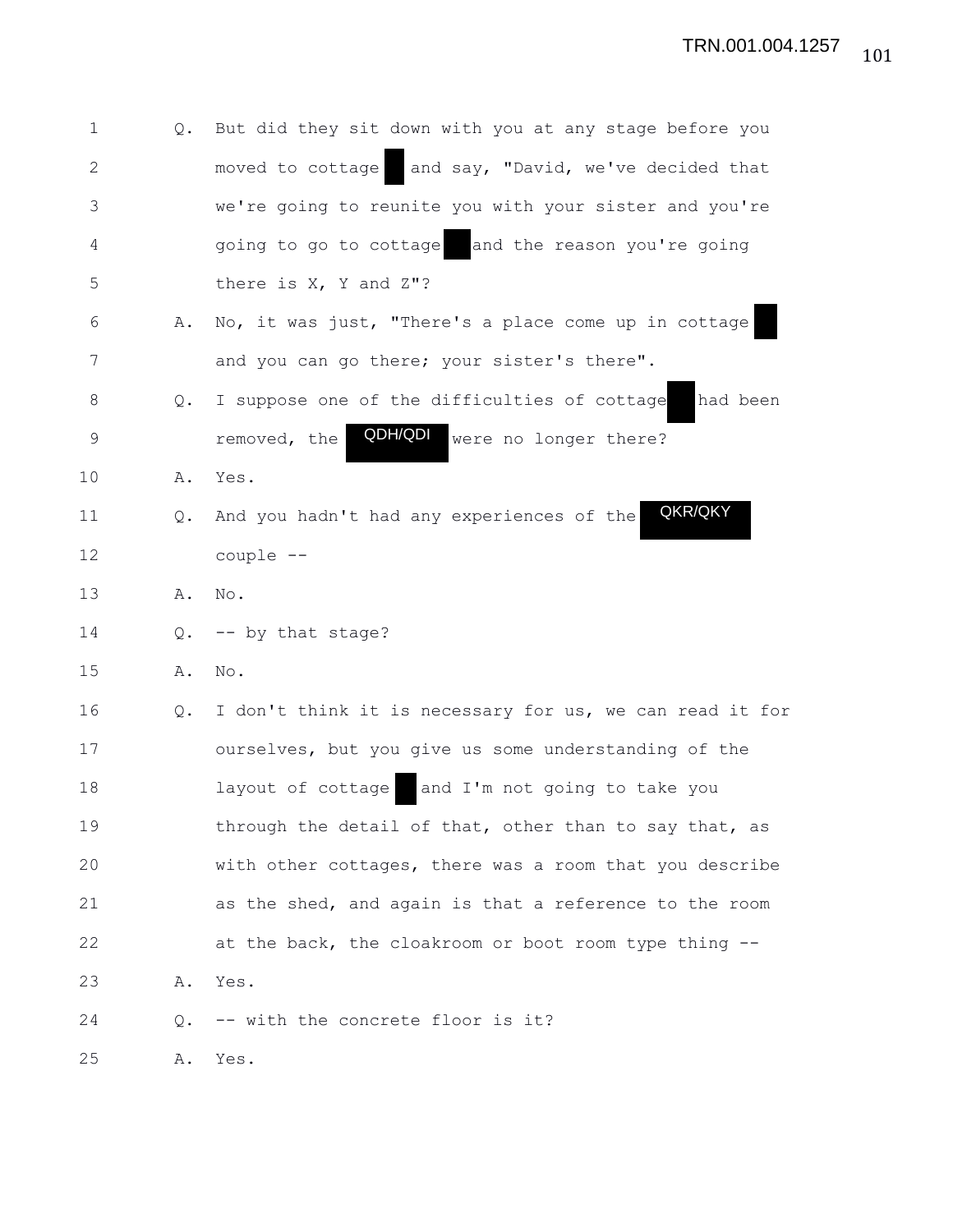1 Q. And I think you indicated maybe it was a concrete and 2 wooden structure as such? 3 A. Yes, from my memory. 4 Q. With some windows? 5 A. Yes. 6 Q. And it would have a door from there to the main house? 7 A. Yes. 8 Q. And a door to the garden or not? 9 A. Yes, to get out, obviously. 10 Q. Also, you tell us that in this house, and I just want to 11 be clear of the locations, that there were a number of 12 bathrooms. Where were the bathrooms? 13 A. You came down from the playroom and there was a bathroom 14 down the corridor before the shed. My recollection is 15 **just before the shed there was the bathrooms, then there** 16 was a toilet, then there was the shed facing this 17 (indicating). 18 Q. Don't worry about it. So there's a bathroom on the 19 downstairs floor? 20 A. Yes. 21 Q. And that bathroom, you've just described, was quite near 22 the playroom and quite near the shed? 23 A. Yes. 24 Q. What was in that bathroom? 25 A. My recollection is it was two baths.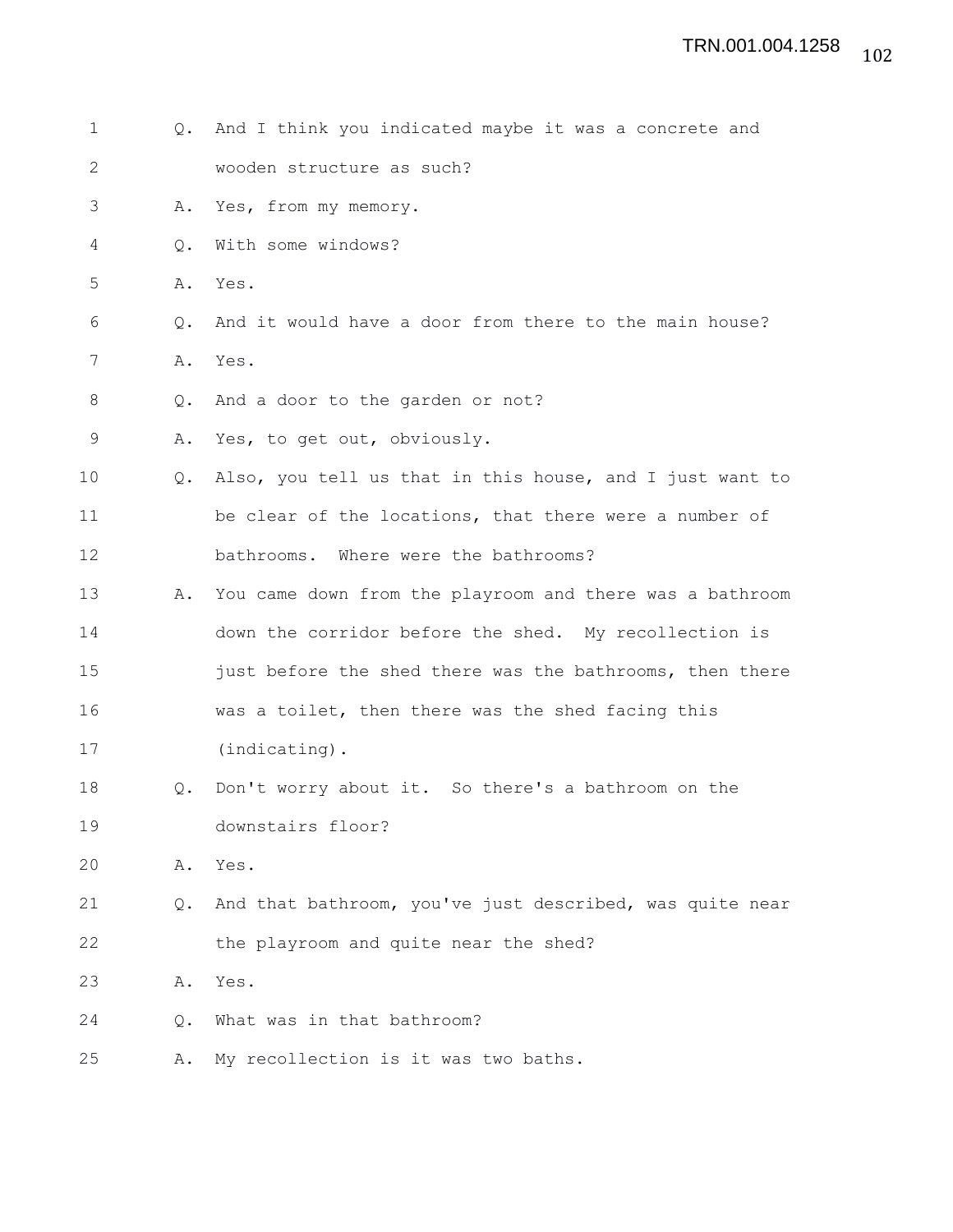| 1  | Q.            | What size were they?                                   |
|----|---------------|--------------------------------------------------------|
| 2  | Α.            | Ordinary baths.                                        |
| 3  | Q.            | Ordinary looking baths?                                |
| 4  | Α.            | Yes.                                                   |
| 5  | Q.            | Was there anything else in that room? A wash hand      |
| 6  |               | basin?                                                 |
| 7  | Α.            | There were sinks. There were sinks.<br>Yes.            |
| 8  | Q.            | Sinks rather than --                                   |
| 9  | Α.            | Yes.                                                   |
| 10 | Q.            | -- wash hand basins. Large sinks, is it?               |
| 11 | Α.            | I think you'd call them wash hand basins.              |
| 12 | $Q_{\bullet}$ | Would it be sinks or -- they weren't the sort of sinks |
| 13 |               | you could wash clothes in?                             |
| 14 | Α.            | No, no, no. They were bathroom sinks.                  |
| 15 | Q.            | Was there anything else there? There was no toilet     |
| 16 |               | in that bathroom?                                      |
| 17 | Α.            | No, the toilet was next door to it.                    |
| 18 | Q.            | So it was a bathroom?                                  |
| 19 | Α.            | Yes.                                                   |
| 20 | Q.            | And was it a bathroom that the children used?          |
| 21 | Α.            | Yes.                                                   |
| 22 | Q.            | And was it for their use?                              |
| 23 | Α.            | Yes.                                                   |
| 24 | Q.            | Was there any other bathroom on the ground floor?      |
| 25 | Α.            | Not on the ground floor.                               |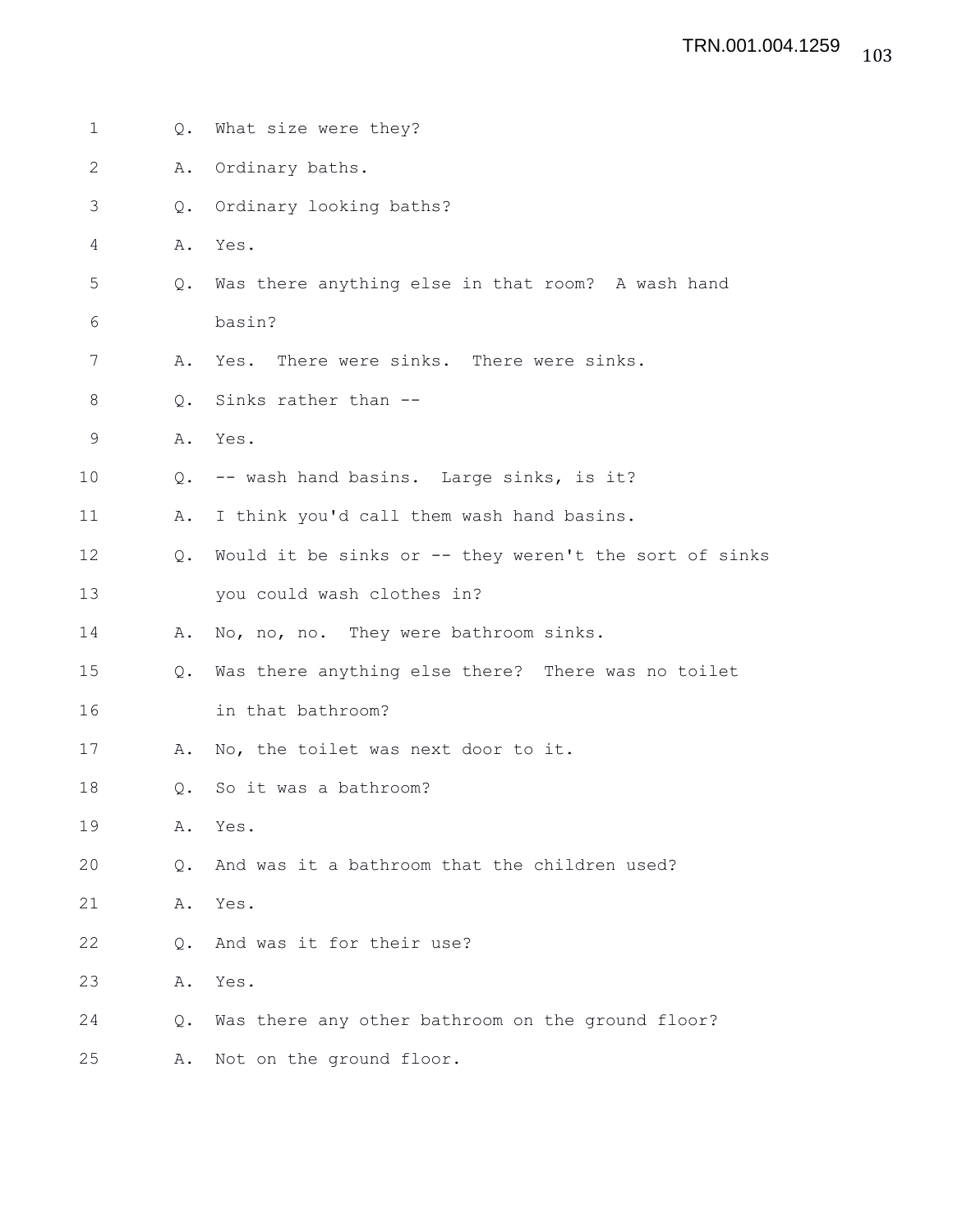| $\mathbf 1$  | Q. | Were there bathrooms upstairs?                           |
|--------------|----|----------------------------------------------------------|
| $\mathbf{2}$ | Α. | There was one upstairs --                                |
| 3            | Q. | One or two?                                              |
| 4            | Α. | One.                                                     |
| 5            | Q. | QKR/QKY<br>Where did Mr and Mrs<br>use the bathroom?     |
| 6            | Α. | I would presume upstairs because --                      |
| 7            | Q. | Did they have a separate bathroom?                       |
| 8            | Α. | Yes.                                                     |
| $\mathsf 9$  | Q. | But there was a --                                       |
| 10           | Α. | What happened at night was some of the children would    |
| 11           |    | use the bathroom upstairs, obviously if they needed to   |
| 12           |    | go to the toilet, but that bathroom upstairs             |
| 13           |    | predominantly would be the house parents' bathroom.      |
| 14           | Q. | Your recollection is that there's this bathroom upstairs |
| 15           |    | which you and other children would use during the night? |
| 16           | Α. | At night if you wanted to go to the toilet.              |
| 17           | Q. | Would it be used for bathing as well,                    |
| 18           |    |                                                          |
| 19           |    |                                                          |
| 20           |    |                                                          |
| 21           |    | where was that bathroom.                                 |
| 22           | Α. | The bathroom downstairs.                                 |
| 23           | Q. | Not the bathroom upstairs?                               |
| 24           | Α. | No.                                                      |
| 25           | Q. | When you refer later in your statement, and again this   |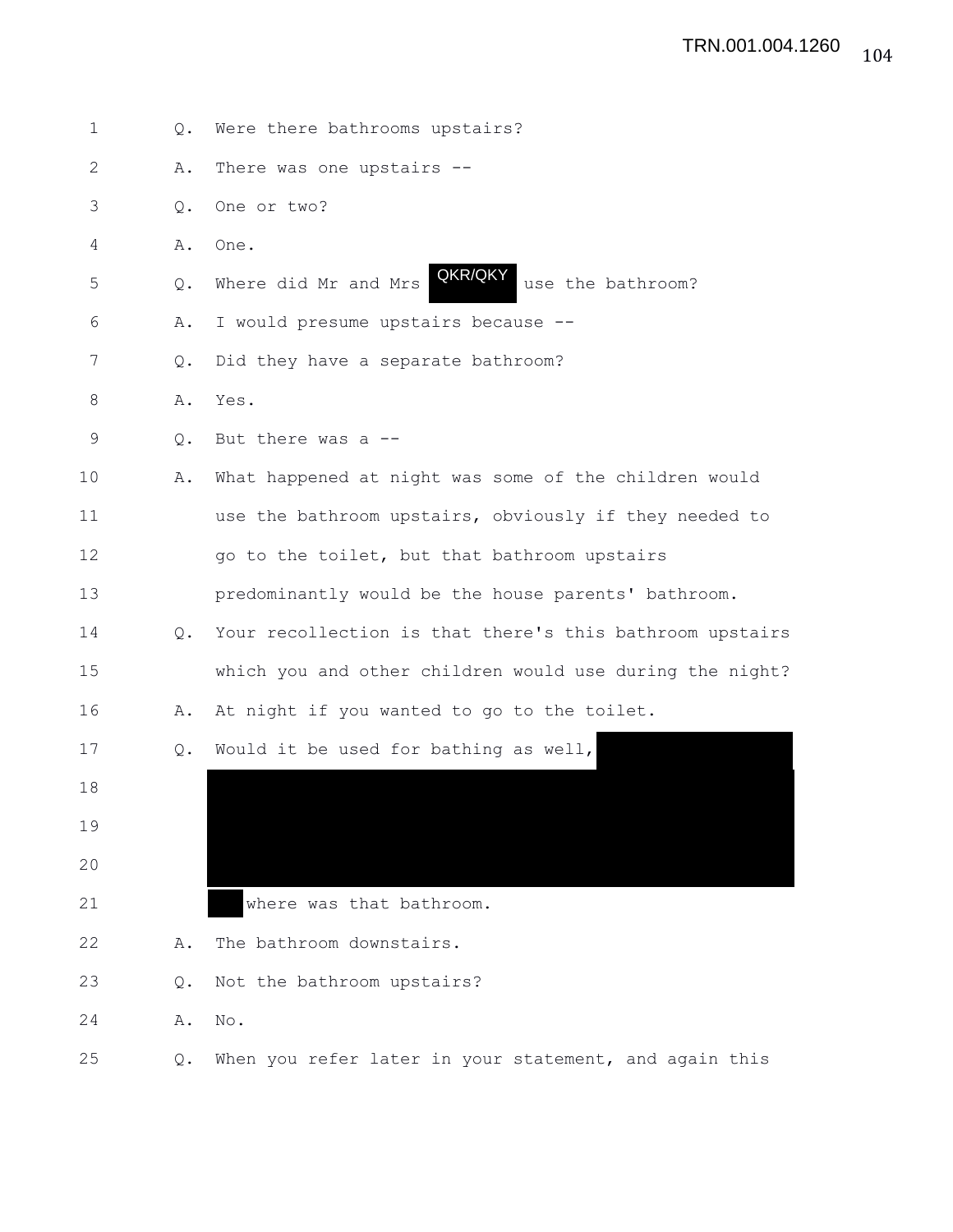| $\mathbf 1$ |               | is to get our bearings, about a sitting room             |
|-------------|---------------|----------------------------------------------------------|
| 2           |               | where was that sitting room?                             |
| 3           | Α.            | You came through the front door and it was to the right. |
| 4           | Q.            | And whose sitting room was that?                         |
| 5           | Α.            | QKR/QKY<br>The staff sitting room. It was for Mr and Mrs |
| 6           | Q.            | Essentially?                                             |
| 7           | Α.            | Yes.                                                     |
| 8           | Q.            | What about the cottage aunties, could they use it?       |
| 9           | Α.            | I think they could use it when they weren't there.       |
| 10          | Q.            | But it was really their sitting room?                    |
| 11          | Α.            | They had like a lock on it.                              |
| 12          | Q.            | And also other rooms?                                    |
| 13          | Α.            | There was a playroom.                                    |
| 14          | Q.            | For the children?                                        |
| 15          | Α.            | And there was a sitting room for the children.           |
| 16          | Q.            | So these were two separate sitting rooms?                |
| 17          | Α.            | Yes.                                                     |
| 18          | Q.            | QKR/QKY<br>One for the children, one for the             |
| 19          | Α.            | Yes.                                                     |
| 20          | $\mathbb Q$ . | I just want to take it from you                          |
| 21          |               | just now so we get the layout                            |
| 22          |               |                                                          |
| 23          |               | bedroom.                                                 |
| 24          | Α.            | Yes.                                                     |
| 25          | Q.            | Where was that?                                          |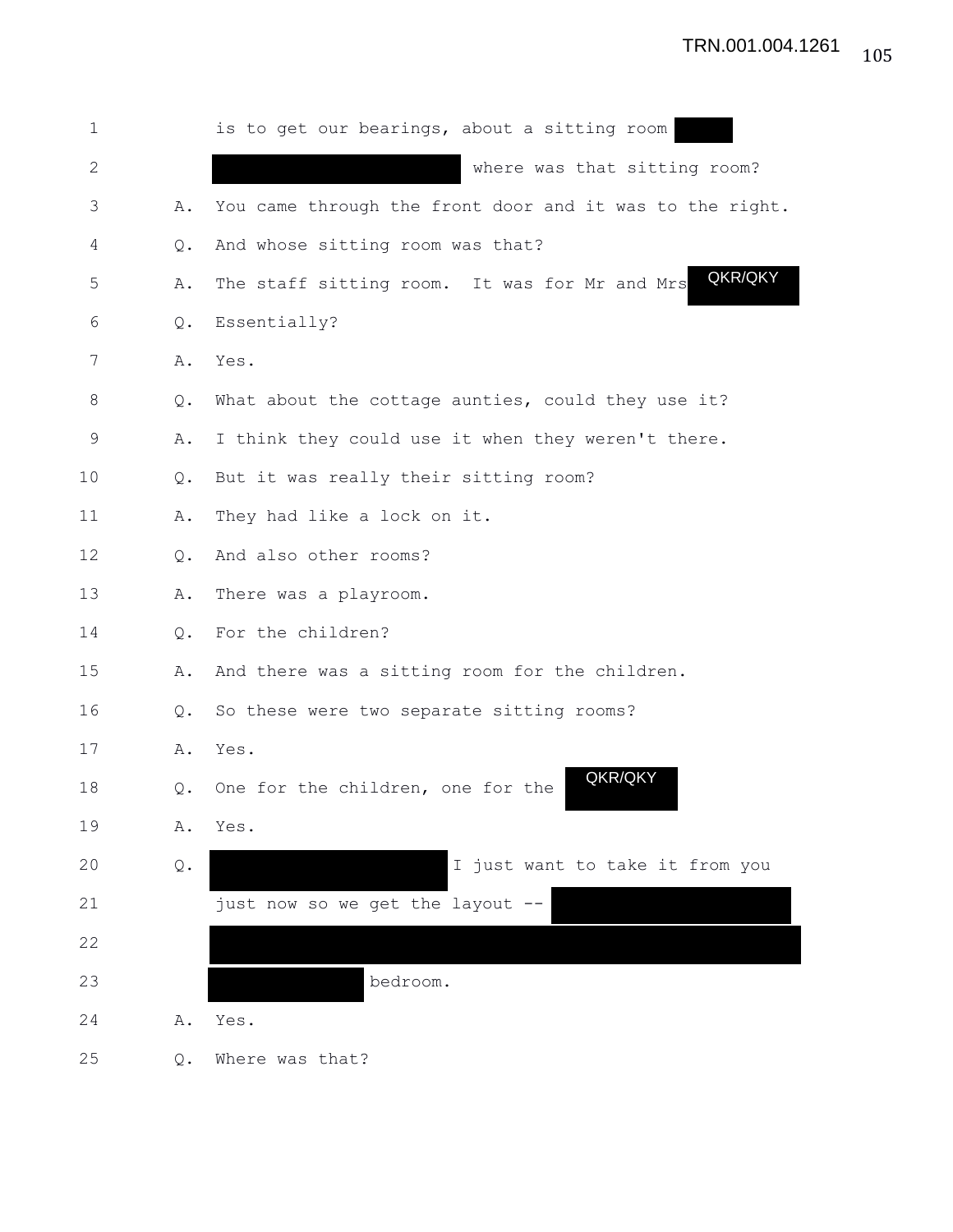| $\mathbf 1$    | Α.            | Upstairs, next to the girls' room.                       |
|----------------|---------------|----------------------------------------------------------|
| $\mathbf{2}$   | Q.            | Next to the?                                             |
| 3              | Α.            | Next to the girls' dormitory, the middle of the landing  |
| $\overline{4}$ |               | upstairs.                                                |
| 5              | Q.            | Whose bedroom was that?                                  |
| 6              | Α.            | QKR/QKY<br>Mr and Mrs                                    |
| 7              | Q.            |                                                          |
| 8              |               |                                                          |
| $\mathsf 9$    | Α.            |                                                          |
| 10             | Q.            | What was in that bedroom?                                |
| 11             | Α.            | A double bed and, from what I recall --                  |
| 12             | Q.            | Some furniture?                                          |
| 13             | Α.            | TV.                                                      |
| 14             | Q.            | It was for their use?                                    |
| 15             | Α.            | Yes.                                                     |
| 16             | Q.            | a staff                                                  |
| 17             |               | sitting room                                             |
| 18             | Α.            | Mm.                                                      |
| 19             | Q.            | Do you know if it was generally locked or kept open?     |
| 20             | Α.            | It was generally kept open when they were there.         |
| 21             | Q.            | If they were to go out for any reason, they might lock   |
| 22             |               | it?                                                      |
| 23             | Α.            | Yes, it had the children's files and things like that in |
| 24             |               | there.                                                   |
| 25             | $Q_{\bullet}$ | So there might be a reason to lock it if they weren't    |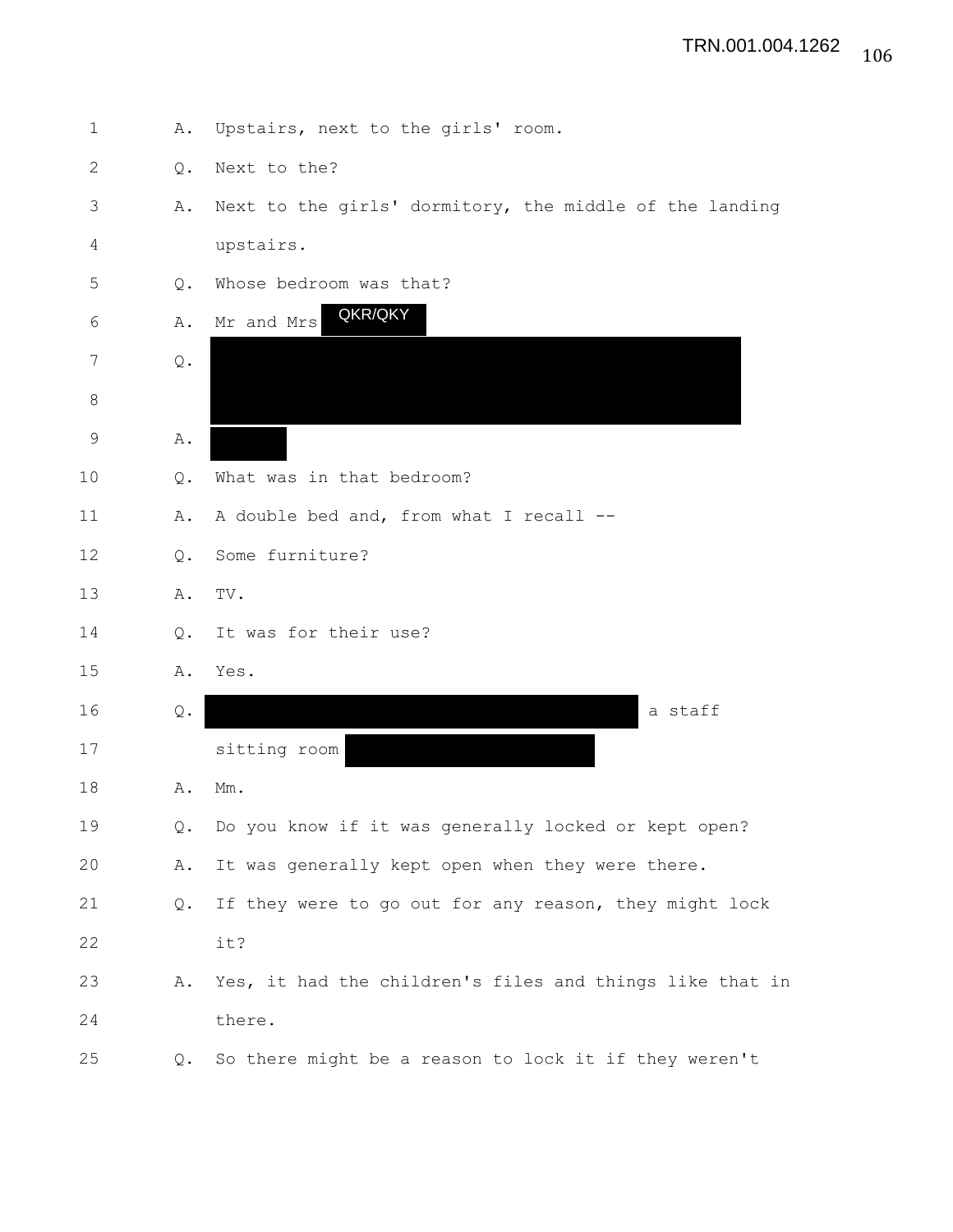| 1              |                | there?                                                       |
|----------------|----------------|--------------------------------------------------------------|
| 2              | Α.             | Yes.                                                         |
| 3              |                | Q. So far as the upstairs is concerned, what about           |
| 4              |                | Mr and                                                       |
| 5              |                | QKR/QKY ' room, did that have a lock on it?<br>Mr            |
| 6              | Α.             | I can't recall, sorry.                                       |
| 7              | Q.             | No I am just asking if you can recall.                       |
| 8              |                | You tell us a little bit about cottage<br>when Mr and        |
| $\overline{9}$ |                | QKR/QKY<br>were the house parents. At paragraph 69 on<br>Mrs |
| 10             |                | page 9052 you estimate that there was perhaps 12 to 14       |
| 11             |                | children in the cottage when you went there in               |
| 12             |                | 1969.                                                        |
| 13             | Α.             | Yes.                                                         |
| 14             | Q.             | It was a mixed cottage again, was it?                        |
| 15             | Α.             | Yes.                                                         |
| 16             | Q.             | You tell us the age range was maybe from around 6 up to      |
| 17             |                | 16 years of age?                                             |
| 18             | Α.             | Yes.                                                         |
| 19             | Q.             | You at that point would be?                                  |
| 20             | Α.             | 12 and a half, 13.                                           |
| 21             |                | LADY SMITH: I think you'd be 13.                             |
| 22             | Α.             | 13.                                                          |
| 23             |                | MR PEOPLES: You were born in 1957 and so in 1971 --          |
| 24             | Α.             | $13,$ yes.                                                   |
| 25             | $\mathsf{Q}$ . | You stayed in this cottage where the house parents were      |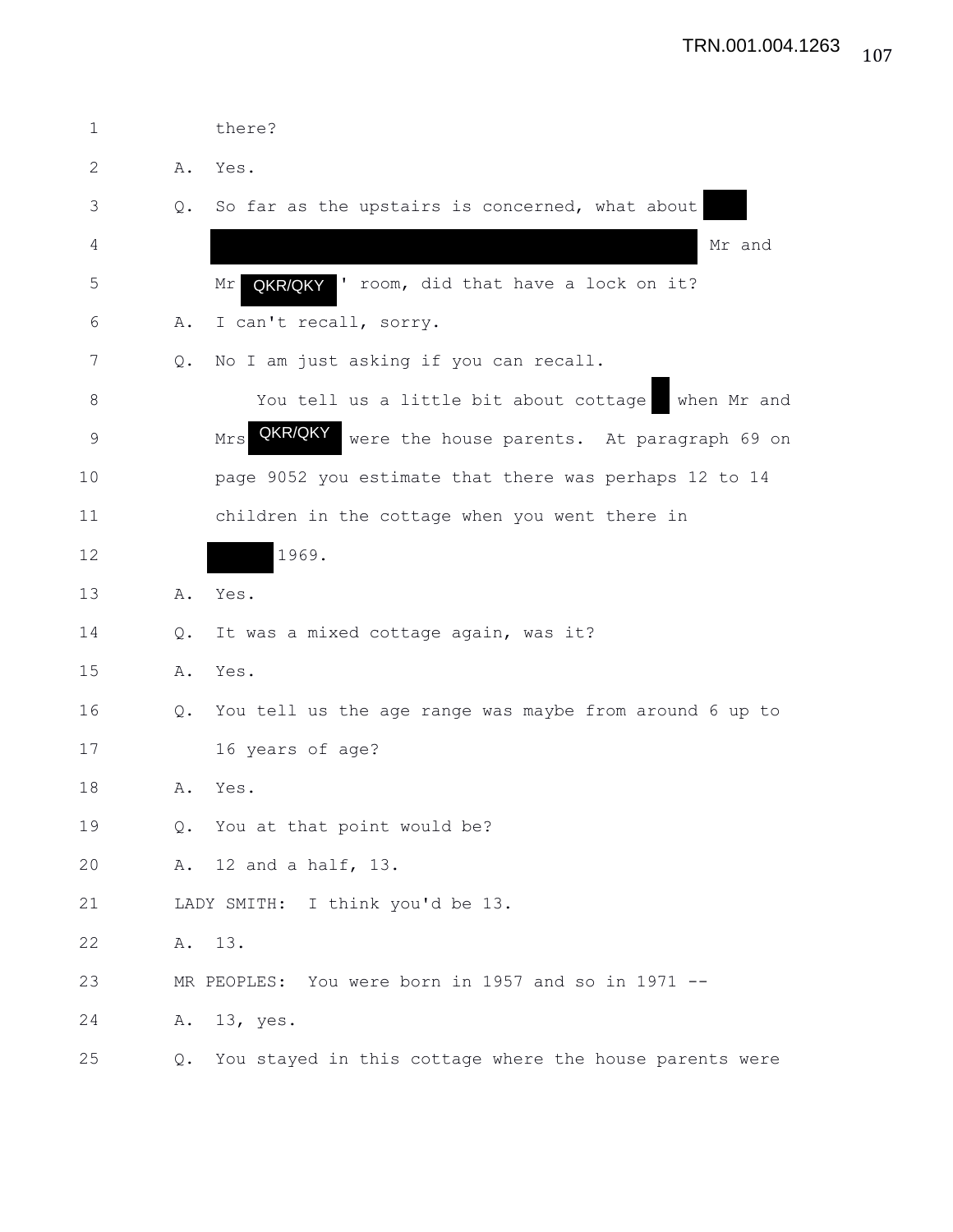| 1           |    | QKR/QKY<br>until you were 16 in 1974. You                 |
|-------------|----|-----------------------------------------------------------|
| 2           |    | stayed there for the rest of your time?                   |
| 3           | Α. | Yes.                                                      |
| 4           | Q. | At paragraph 70 -- and I don't need the detail of this,   |
| 5           |    | but this was a cottage where there was some assistance    |
| 6           |    | for the house parents from house aunties or cottage       |
| 7           |    | assistants?                                               |
| 8           | Α. | Yes.                                                      |
| $\mathsf 9$ | Q. | I think these terms have been used. But you tell us       |
| 10          |    | that they would come mostly during the day, so they       |
| 11          |    | wouldn't there at night generally --                      |
| 12          | Α. | No.                                                       |
| 13          | Q. | QKR/QKY<br>-- unless, I suppose, the<br>were away for any |
| 14          |    | reason?                                                   |
| 15          | Α. | I'm even trying to think where they slept when the        |
| 16          |    | QKR/QKY<br>were away. There was nowhere they could        |
| 17          |    | sleep -- actually, sorry, Mr Peoples, in the bathroom     |
| 18          |    | upstairs, there was another smaller room which actually   |
| 19          |    | overlooked Nitshill, which was Joe Mortimer's house.      |
| 20          |    | So there was the girls' bedroom, there was the            |
| 21          |    | QKR/QKY<br>bedroom, then when you came round there was    |
| 22          |    | a smaller bedroom. Next to that was the toilet and then   |
| 23          |    | there was a boys' bedroom. There was a smaller bedroom    |
| 24          |    | and maybe that's where the aunties stayed.                |
| 25          |    | Q. Your recollection is they weren't staying regularly    |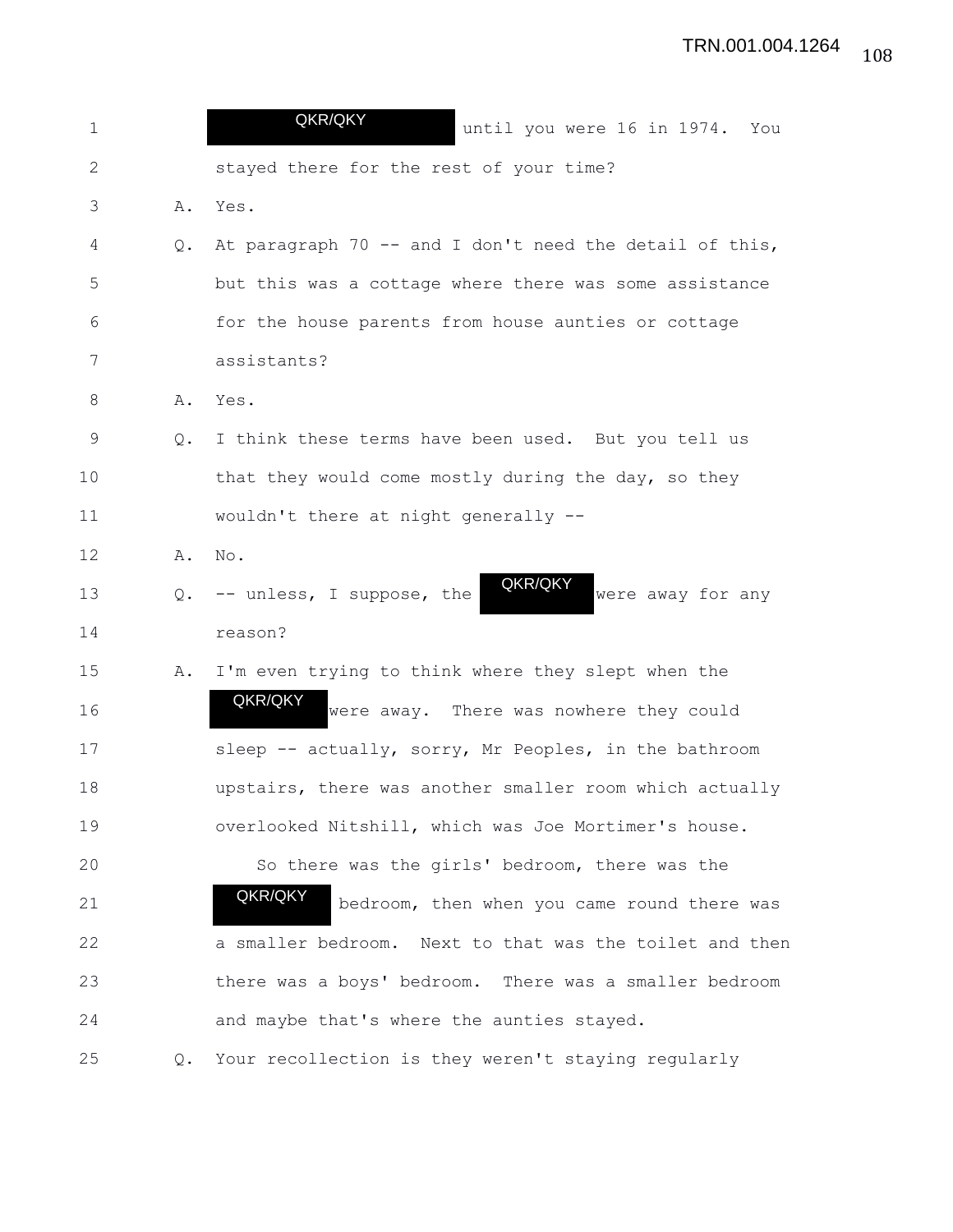1 overnight? 2 A. No. 3 Q. They were there during the day? 4 A. Yes, they were there during the day. 5 Q. To assist the house mother? 6 A. Yes. 7 Q. Just so I'm clear at the beginning, what were you asked 8 to call the house parents in this cottage? 9 A. Auntie QKR and Uncle QKY 10 Q. What did they call you? 11 A. David. 12 Q. So for the first time you'd been called David? 13 A. Yes. 14 Q. And did they both call you David? 15 A. Yes. Occasionally David Whelan when I was naughty, but 16 that was acceptable. 17 Q. At paragraph 71, you say that initially, you were happy 18 because you had been reunited with your sister. 19 A. Yes. 20 Q. That position didn't remain the same. I think very 21 quickly you were troubled by things that were happening 22 so far as your sister was concerned; is that right? 23 A. KRY kept picking on my sister. Quarriers had 24 given the teenagers a clothing allowance and so they 25 could go and choose their own clothes and stuff like **QKY**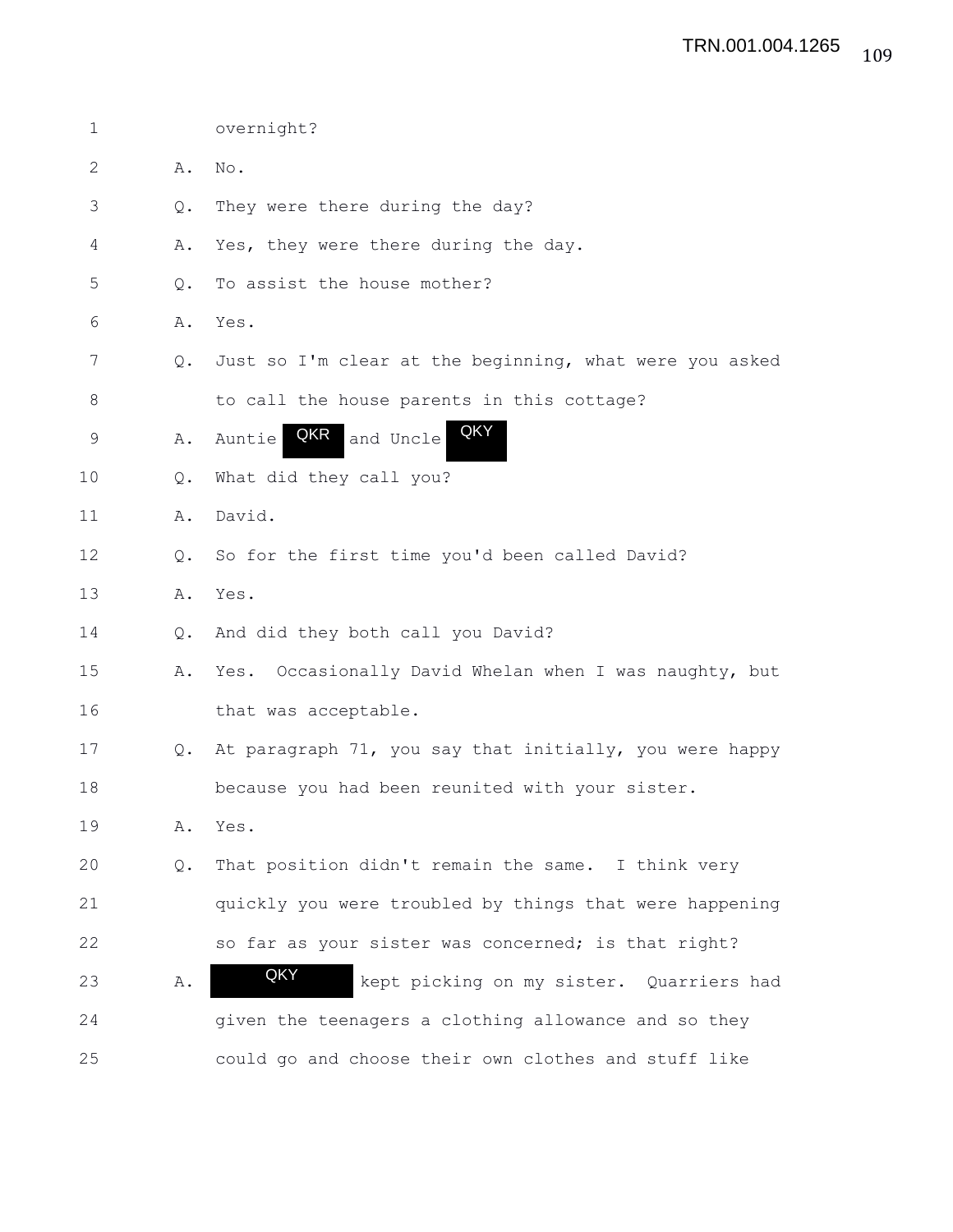1 that. And clearly my sister wanted to choose what she 2 wanted to wear and other things, and she wanted to -- 3 the **CKR/QKY** tended to want the children in that 4 cottage to do church-related activities, but my sister 5 loved sport, loved that kind of thing, so she didn't 6 want to do these other activities. QKR/QKY

7 Anyway, it seemed to be building up over a period of 8 weeks when I just arrived, or maybe a week or two after 9 I arrived, and there were these arguments constantly 10 with them and stuff. But it did appear to be around 11 what she could wear, when she could go out, where she 12 could go, and stuff like that. And then, obviously, 13 that built up into a situation where there was an 14 incident involving --

15 Q. Your sister?

16 A. Yes.

17 Q. I'll come to that then. Before I do so, maybe I can 18 take some other things, if you don't mind.

19 A. No, no.

20 Q. Before you get to the incident in your statement, you 21 tell us a bit about the routine in this cottage and I'd 22 just like to take a few points there. I won't go 23 through it in detail.

24 One of the points you make is at paragraph 73 at 25 9053. You thought the food was generally good, I think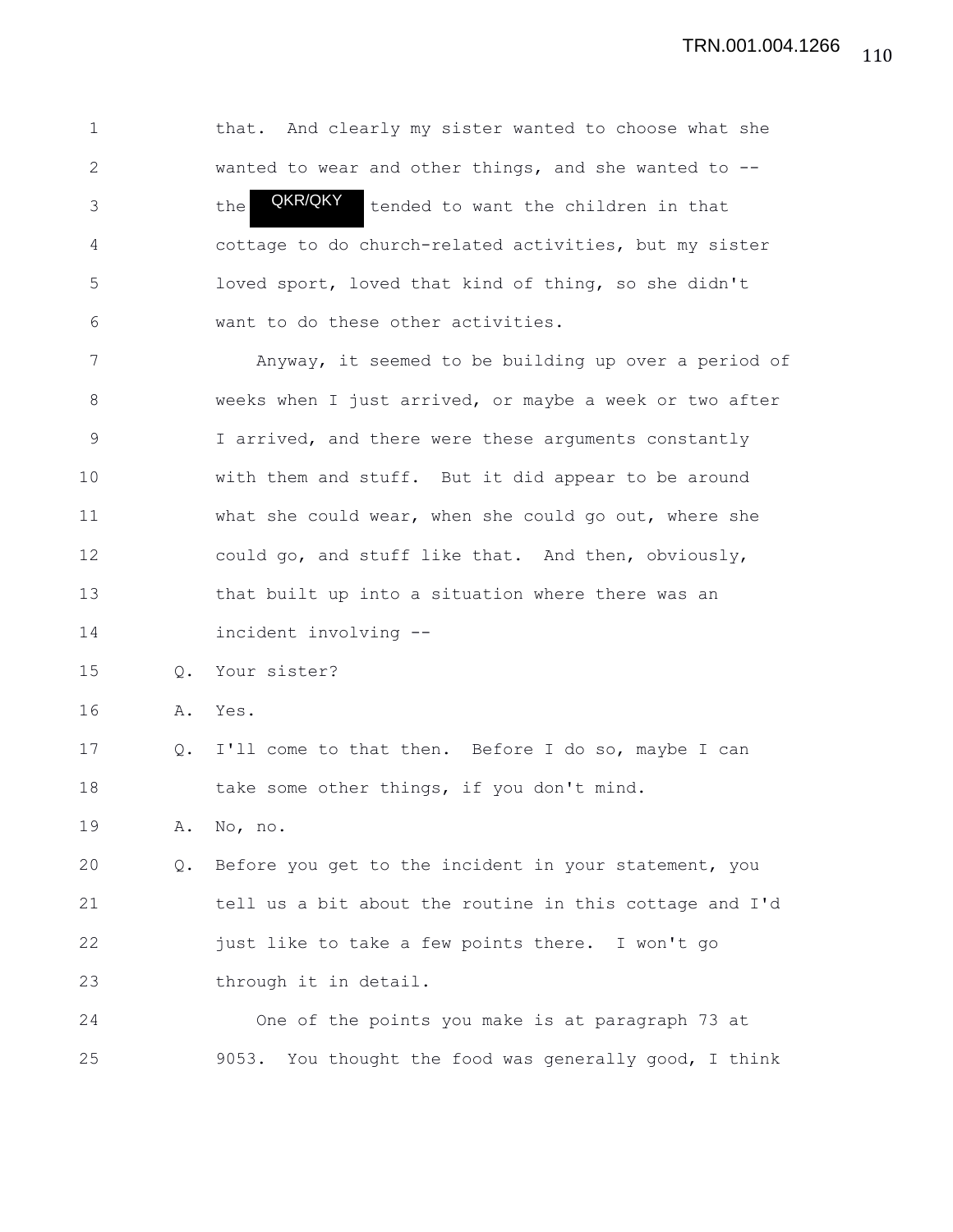| 1            |               | you say there, although there were things you didn't         |
|--------------|---------------|--------------------------------------------------------------|
| $\mathbf{2}$ |               | like. You say that the only issue for you so far as the      |
| 3            |               | QKR/QKY<br>food was concerned in cottage<br>when the<br>were |
| 4            |               | the house parents was if you didn't finish the meal,         |
| 5            |               | it would be re-served. Is that something that happened       |
| 6            |               | to you?                                                      |
| 7            | Α.            | Yes. That happened quite a lot and again it was, in          |
| 8            |               | QDE/QDF<br>You'd<br>a sense, a similar situation from the    |
| 9            |               | have to sit there until you ate it. It wasn't even           |
| 10           |               | reheated or anything, it was just re-served to you.          |
| 11           | $Q_{\bullet}$ | Who was doing this in terms of re-serving it?                |
| 12           | Α.            | QKR<br>Generally, Mrs<br>was responsible for, I suppose,     |
| 13           |               | the cooking arrangements.                                    |
| 14           | Q.            | Was she in the kitchen some of the time?                     |
| 15           | Α.            | She was in the kitchen some of the times with the            |
| 16           |               | aunties.                                                     |
| 17           | Q.            | Was she cooking or just supervising or do you know?          |
| 18           | Α.            | I think she was doing both.                                  |
| 19           | Q.            | QKY<br>Would Mr<br>be around at certain mealtimes to         |
| 20           |               | assist?                                                      |
| 21           | Α.            | He would be around. He was around a lot in the cottage,      |
| 22           |               | even though he had this other job.                           |
| 23           | $\mathbb Q$ . |                                                              |
| 24           |               |                                                              |
| 25           | Α.            |                                                              |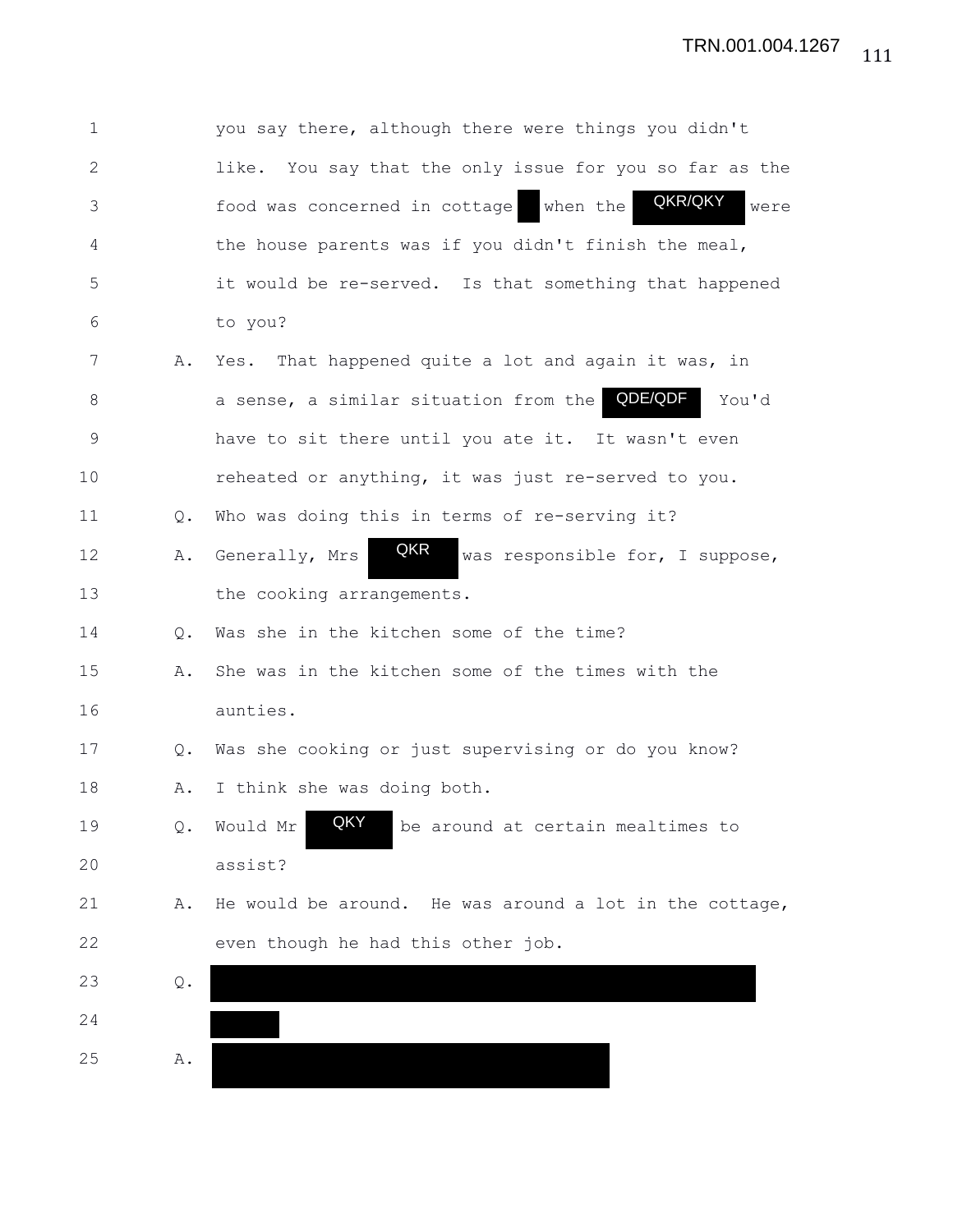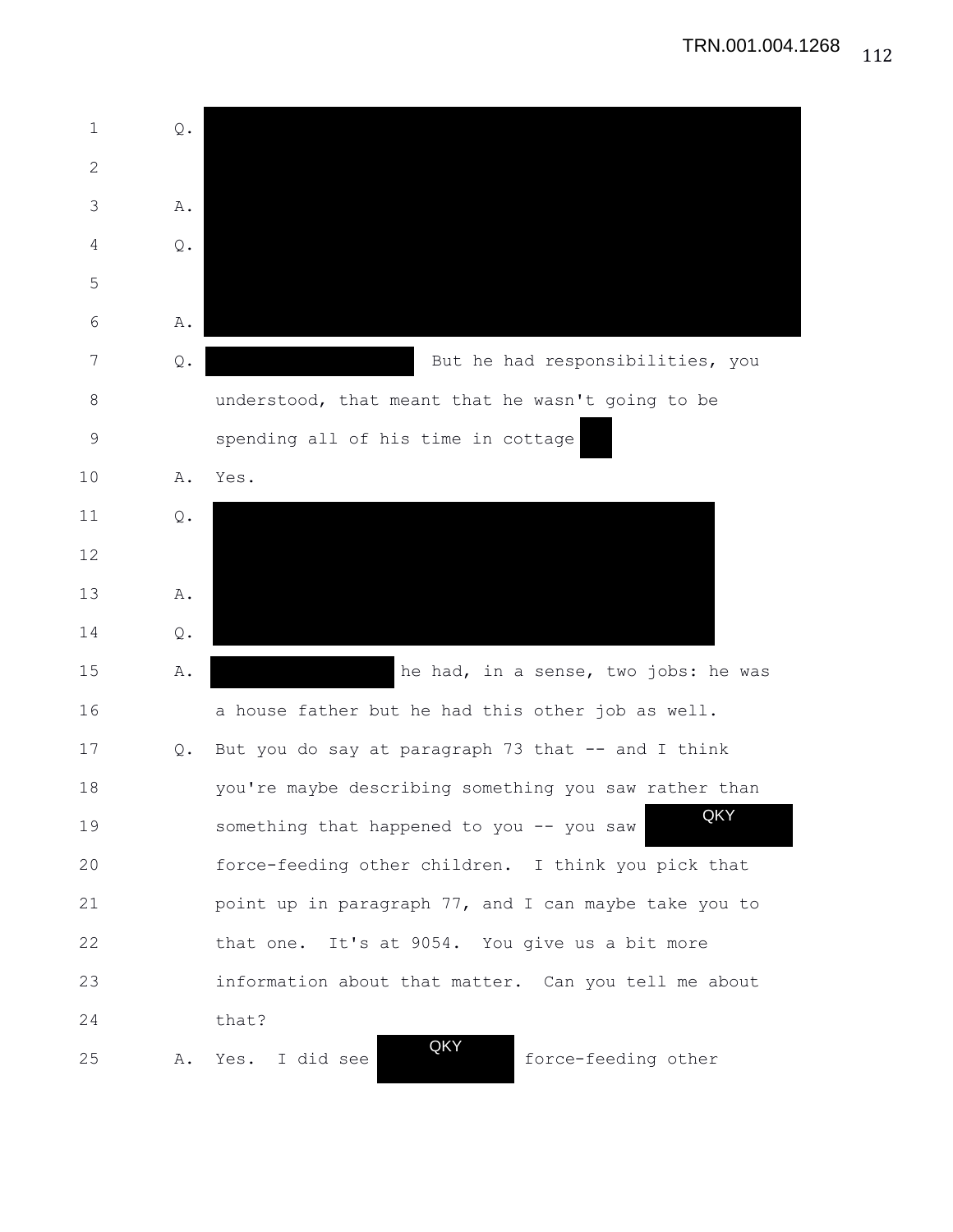1 children, including my sister, before she was taken out 2 of Quarriers. I'll come on to -- we'll probably discuss 3 the situation that arose when he tried to force-feed me 4 in the kitchen at one time. But his idea -- or not his 5 idea, he would grab you by the hair and the fork and he 6 would be trying to shovel it into your mouth and it was 7 all violent, it was just, you know, you couldn't resist 8 it. He had the -- you're a child and he's got the force 9 of an adult. 10 Q. And so he was grabbing a child, he was forcing food into 11 their mouth using a fork, you said? 12 A. Yes, or whatever implement, whether it was a spoon. 13 Q. Depending on the type of food you were having? 14 A. Yes. It might have been these situations arose when 15 a child didn't want to eat what they were given or 16 a child was made to stay behind and try and eat the 17 food, you know, it was re-served. So these incidents 18 arose at various times. 19 Q. How often did you see that happen to other children, 20 what you described? 21 A. I saw it happening quite a lot in my three years with 22 the **EARMEAT**. My sister also spoke about that 23 24 25 Q. I just want your memory at the moment. You saw this QKR/QKY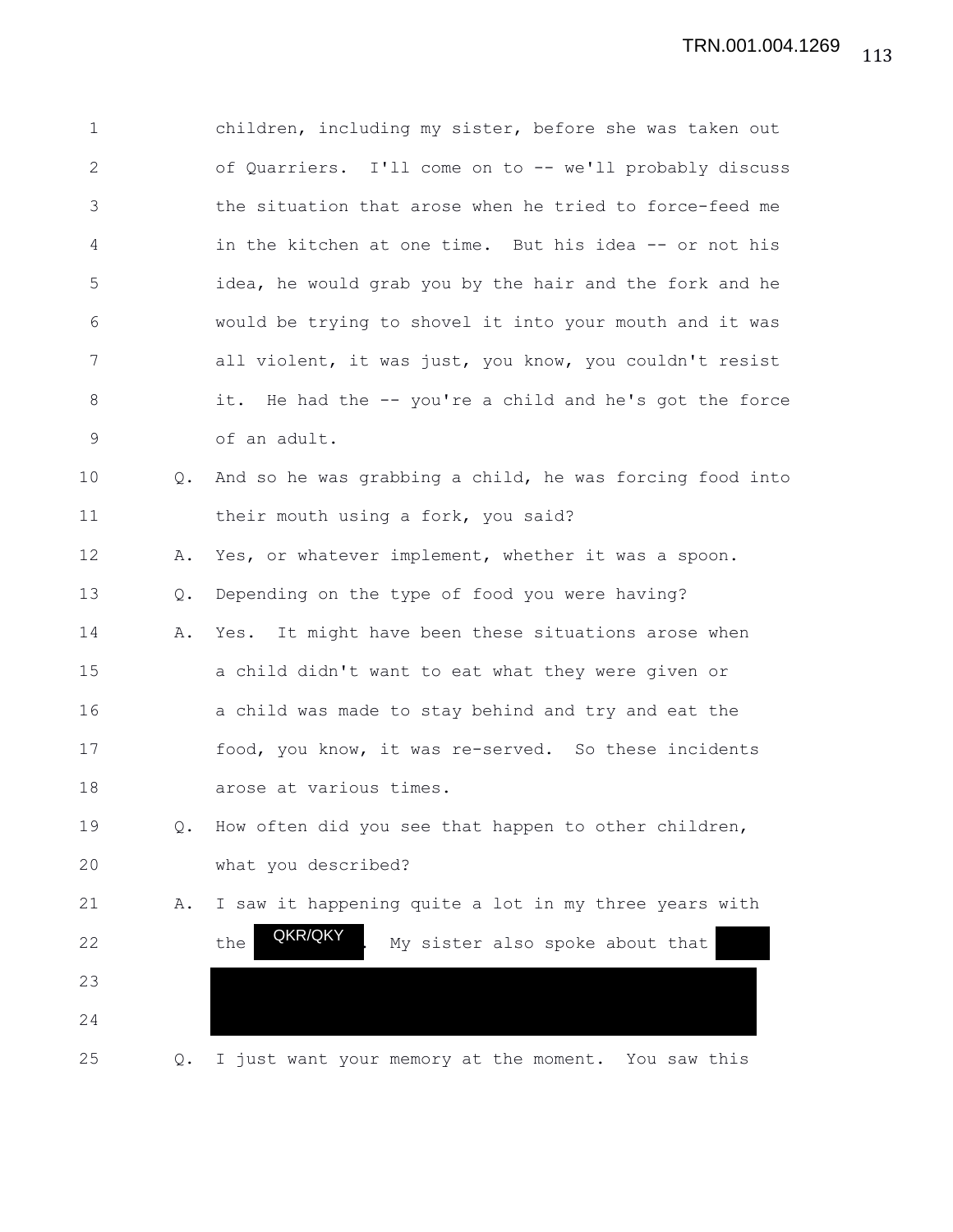| $\mathbf 1$  |                | happening?                                            |
|--------------|----------------|-------------------------------------------------------|
| $\mathbf{2}$ | Α.             | Yes.                                                  |
| 3            | Q.             | On $a$ $-$                                            |
| 4            | Α.             | They tried to force-feed me.                          |
| 5            | Q.             | You saw it happen to other children in the way that   |
| 6            |                | you've described?                                     |
| 7            | Α.             | Yes.                                                  |
| 8            | Q.             | QKY<br>Would it be Mr<br>on these occasions?          |
| 9            | Α.             | Yes.                                                  |
| 10           | $\mathsf{Q}$ . | QKR<br>did she do these things?                       |
| 11           | Α.             | Not generally. I suppose she didn't have the strength |
| 12           |                | of a man.                                             |
| 13           | Q.             | QKY<br>So your memory is it would be                  |
| 14           | Α.             | Yes.                                                  |
| 15           | Q.             | He was the person you have a memory of doing that?    |
| 16           | Α.             | QKR<br>would re-serve the meals.<br>Yes.              |
| 17           | Q.             | Re-serve them, that was her way of dealing with the   |
| 18           |                | situation --                                          |
| 19           | Α.             | Yes.                                                  |
| 20           | Q.             | -- generally speaking?                                |
| 21           | Α.             | Yes.                                                  |
| 22           | Q.             | But you did say, and I'd like to come back to that,   |
| 23           |                | QKY<br>to<br>there was an attempt, as you put it, by  |
| 24           |                | force-feed you.                                       |
| 25           | Α.             | $Mm$ .                                                |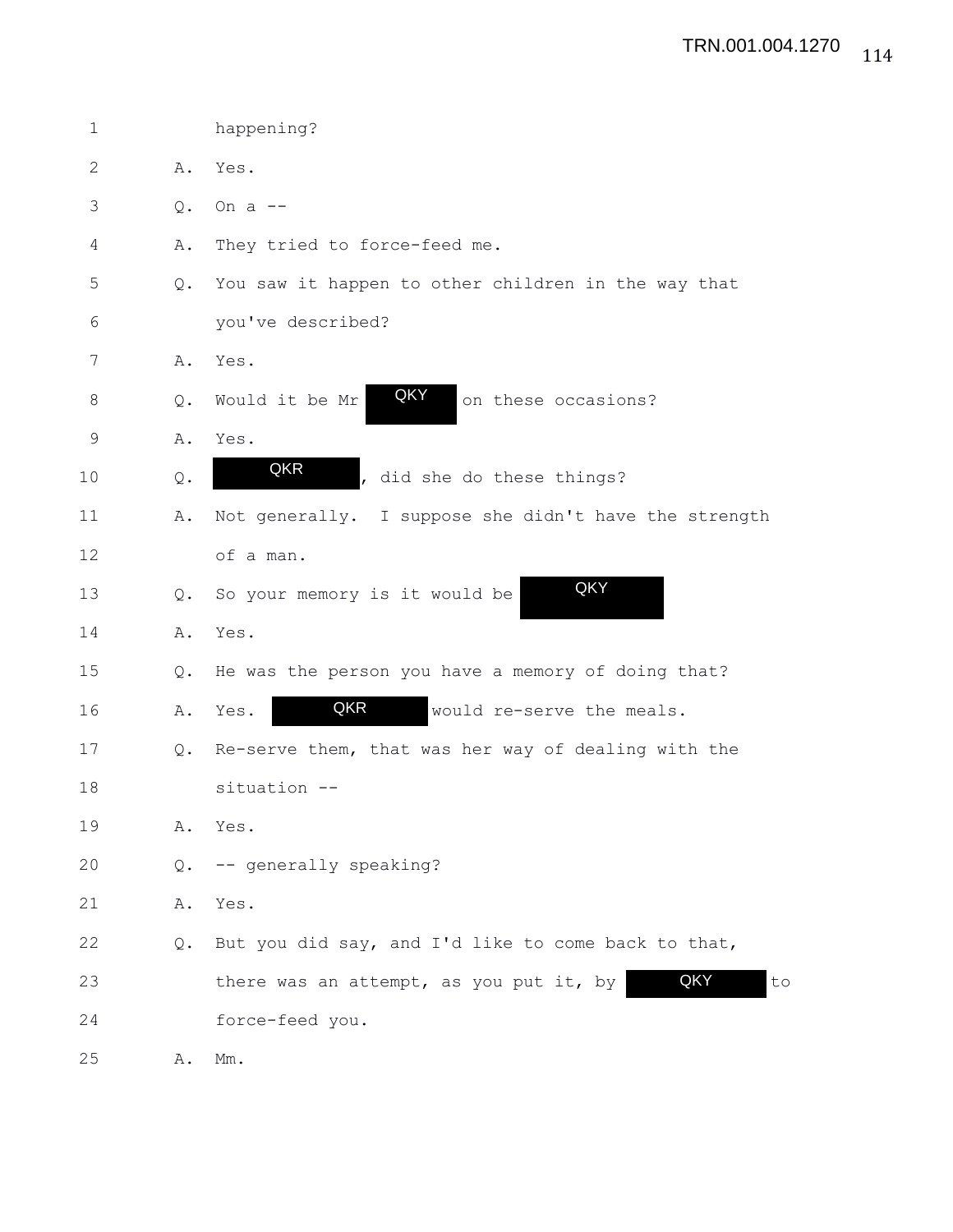| $\mathbf 1$  |    | Q. Can you tell me, was that a single attempt, so far as  |
|--------------|----|-----------------------------------------------------------|
| $\mathbf{2}$ |    | you remember, that he tried to do it once --              |
| 3            | Α. | I think                                                   |
| 4            | Q. | -- or more than once?                                     |
| 5            | Α. | No, I would say that was -- he probably tried to do it    |
| 6            |    | maybe once or twice.                                      |
| 7            | Q. | What did he try to do?                                    |
| 8            | Α. | The same as I'm describing: grab my hair, get me to eat   |
| 9            |    | the food that I didn't want to eat. And as I've           |
| 10           |    | said, I generally thought the food was good in Quarriers. |
| 11           |    | It was just some things.                                  |
| 12           | Q. | Would that explain why it only happened a few times in    |
| 13           |    | your case?                                                |
| 14           | Α. | Yes, because I probably ate most food.                    |
| 15           | Q. | If someone was more fussy or didn't like a lot of foods,  |
| 16           |    | it might happen to them more often?                       |
| 17           | Α. | Yes.                                                      |
| 18           | Q. | Can I maybe go to what you mentioned as the incident      |
| 19           |    | involving your sister, which you touched on a moment      |
| 20           |    | ago.                                                      |
| 21           |    | I think, just for the benefit of the transcript, if       |
| 22           |    | I say you deal with this matter at 9054 beginning at      |
| 23           |    | paragraph 78 of your statement, where you introduce it    |
| 24           |    | by saying that the background was that there would be --  |
| 25           |    | you have a memory of arguments from time to time between  |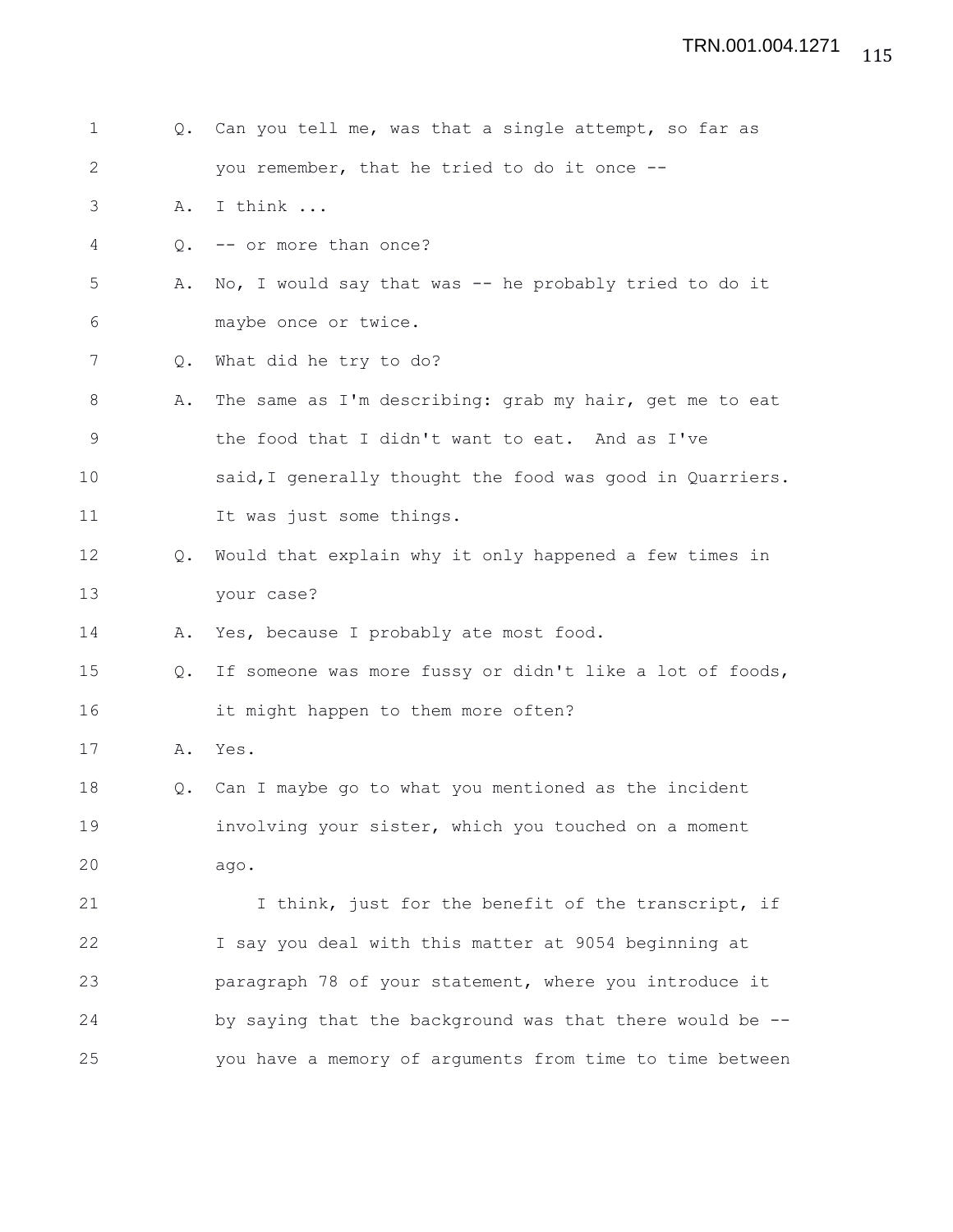116 TRN.001.004.1272

| $\mathbf 1$    |    | QKY<br>your sister and<br>taking place, and that        |
|----------------|----|---------------------------------------------------------|
| $\mathbf{2}$   |    | there was an occasion where you understand there was    |
| 3              |    | some form of confrontation.                             |
| 4              |    | Can you tell me about the incident that you describe    |
| 5              |    | in paragraph 78, and I think some of the following      |
| 6              |    | QKY<br>paragraphs, about your sister and                |
| 7              | Α. | I was downstairs, probably in the playroom, and heard   |
| 8              |    | this rumpus and I heard raised voices and my sister and |
| $\overline{9}$ |    | QKY<br>upstairs. Then I saw my sister running           |
| 10             |    | down the stairs with blood pouring out of her nose.     |
| 11             |    | Clearly, when I saw that, I was kind of thinking -- and |
| 12             |    | she opened the front door, ran right out the cottage,   |
| 13             |    | and she ran all the way down to Holmlea, and then just  |
| 14             |    | went straight into Mortimer's office.                   |
| 15             |    | I have learned from my sister -- and my sister told     |
| 16             |    | the police, and I should probably say this, my sister,  |
| 17             |    | as you are aware, gave a police statement               |
| 18             | Q. | I've got it.                                            |
| 19             | Α. | -- and described the incident to the police. Anyway,    |
| 20             |    | she ran down to the office where she was taken in and   |
| 21             |    | she came back out. They went back to the cottage, they  |
| 22             |    | QKR/QKY<br>went into the staff sitting room, the<br>and |
| 23             |    | them, and then my sister came out. Clearly, I'm hanging |
| 24             |    | around because I want to know what's happened to my     |
| 25             |    | Then my sister ran upstairs to the girls'<br>sister.    |
|                |    |                                                         |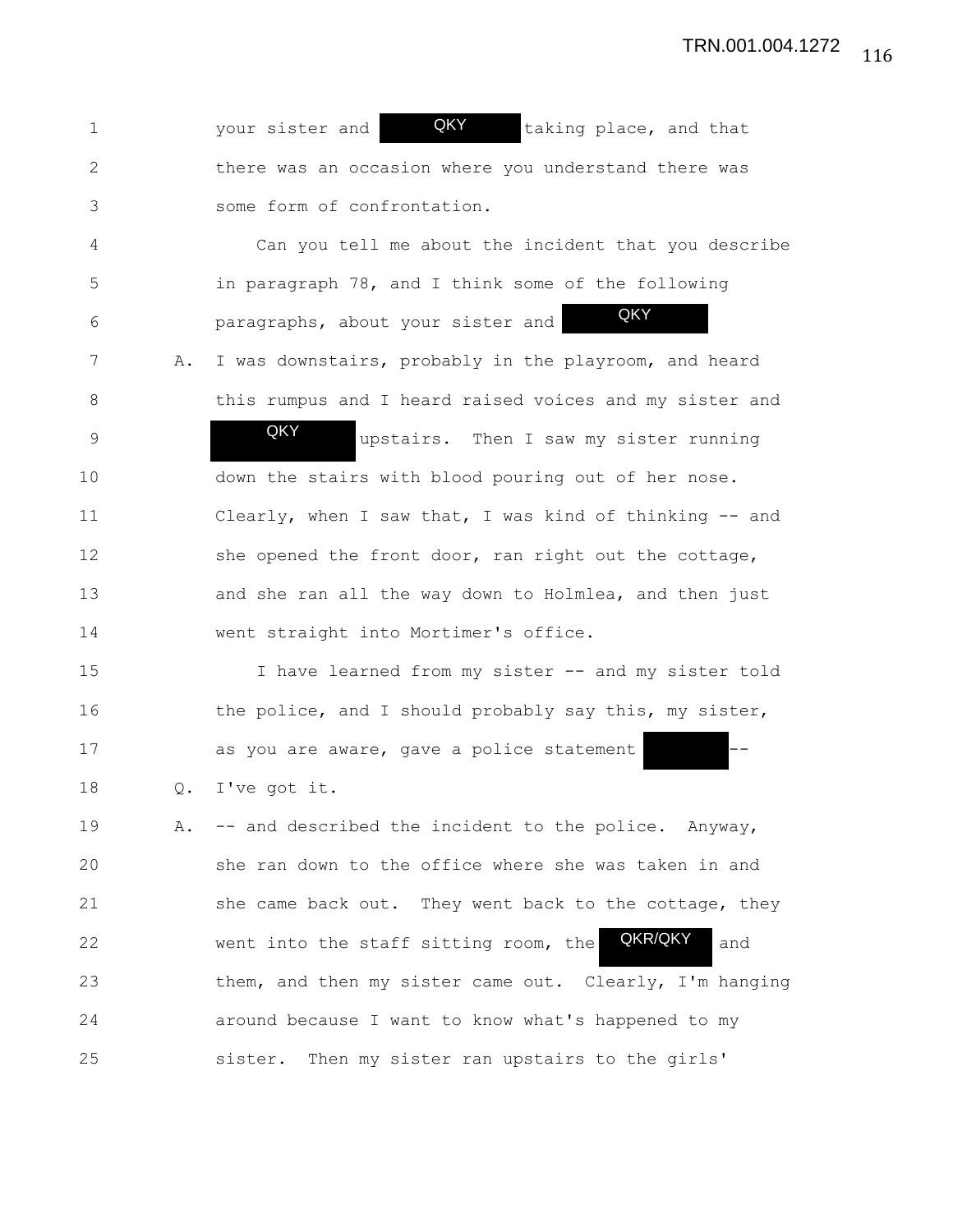1 bedroom and I went up to see her. She told me -- 2 I don't want to swear here, but she told me, "The 3 bastard's made me apologise to him", and, "Mortimer said 4 that if I report it, **CAY** could be gone in a week 5 and it's a very serious thing to do". 6 Now, and I'm going to say this, for a care 7 institution to put that decision in the hands of 8 a child, by someone who's abused them and physically --9 that force, my sister told the police she wasn't sure 10 her nose was broken and she didn't get any medical 11 attention for it. For a care organisation to put that 12 responsibility into the hands of a child of what should 13 happen to that employee is a clear abdication of duty of 14 care and responsibility. 15 Q. I think you make that point in your statement, David. 16 Just so I'm clear just now, to help me with this. What 17 you saw was your sister running down the stairs, her 18 nose was bleeding heavily, she ran out of the door 19 in the direction of Holmlea. Did you remain in the 20 cottage? 21 A. No, I followed her. 22 Q. You followed her? 23 A. And I stayed out, I couldn't go in the office. 24 Q. But you followed her to Holmlea, so you knew she went 25 in, but you weren't allowed in the office when she had QKY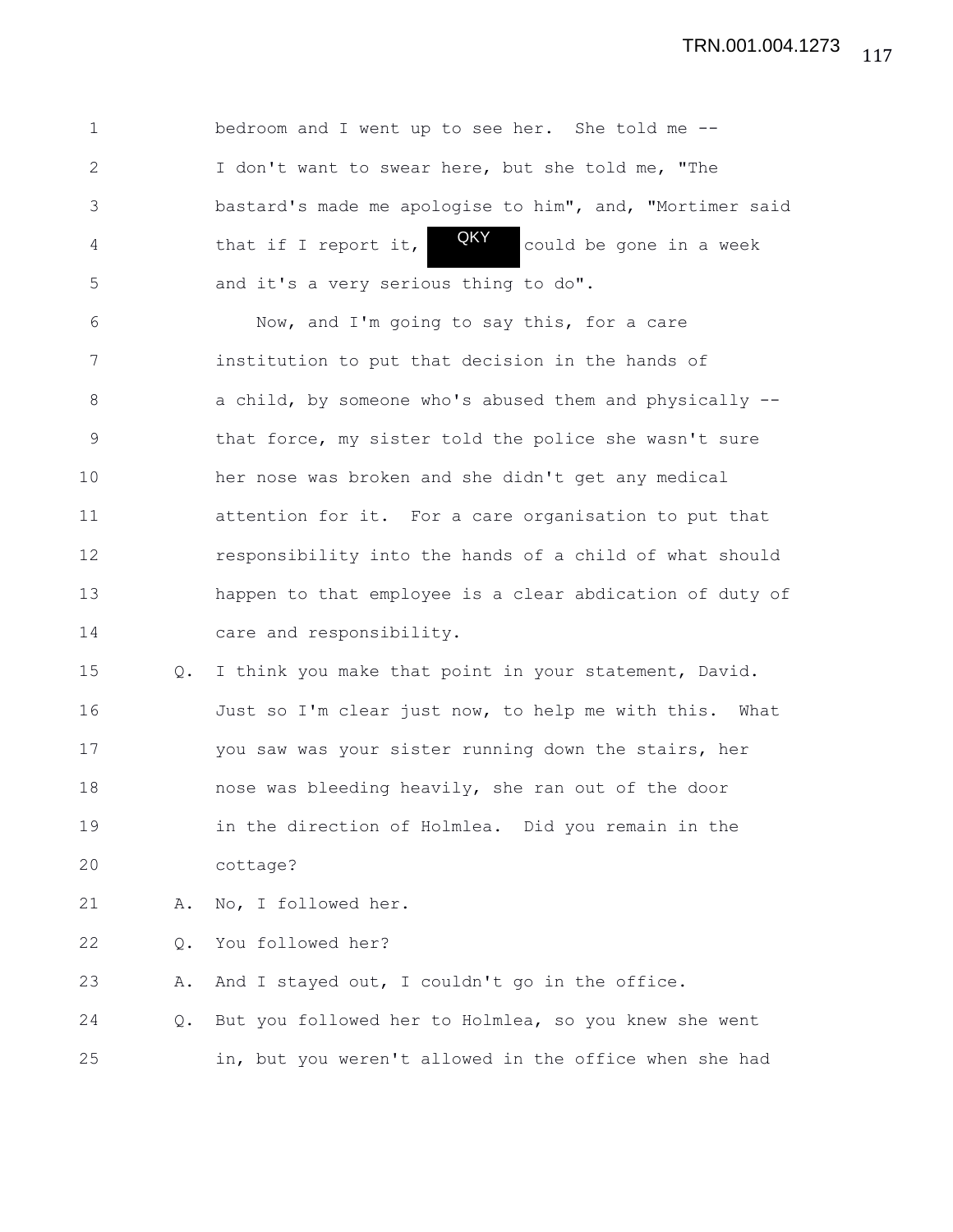| $\mathbf 1$  |               | any discussion?                                          |
|--------------|---------------|----------------------------------------------------------|
| $\mathbf{2}$ | Α.            | No.                                                      |
| 3            | Q.            | You later learned she had a discussion with Mr Mortimer. |
| 4            |               | She came back to the cottage and you followed them back. |
| 5            |               | When she came back, was she with someone?                |
| 6            | Α.            | She was with Mortimer.                                   |
| 7            | Q.            | And they went back to the cottage together?              |
| 8            | Α.            | Yes.                                                     |
| 9            | $Q_{\bullet}$ | And then am I understanding correctly that within the    |
| 10           |               | cottage, your sister and Mr Mortimer went into some room |
| 11           |               | where $--$                                               |
| 12           | Α.            | Went into the staff room and had a discussion.           |
| 13           | Q.            | With whom?                                               |
| 14           | Α.            | QKR<br>QKY<br>And I think<br>With<br>was                 |
| 15           |               | there as well.                                           |
| 16           | $Q_{\bullet}$ | You weren't allowed to be privy to this discussion?      |
| 17           | Α.            | No.                                                      |
| 18           | $Q_{\bullet}$ | You were outside in the cottage?                         |
| 19           | Α.            | Yes.                                                     |
| 20           | $Q_{\bullet}$ | And your next involvement was when your sister came out  |
| 21           |               | of the room, you went upstairs to her room and you went  |
| 22           |               | up to see her?                                           |
| 23           | Α.            | Yes.                                                     |
| 24           | Q.            | And she reported or described to you what had been said? |
| 25           | Α.            | Yes.                                                     |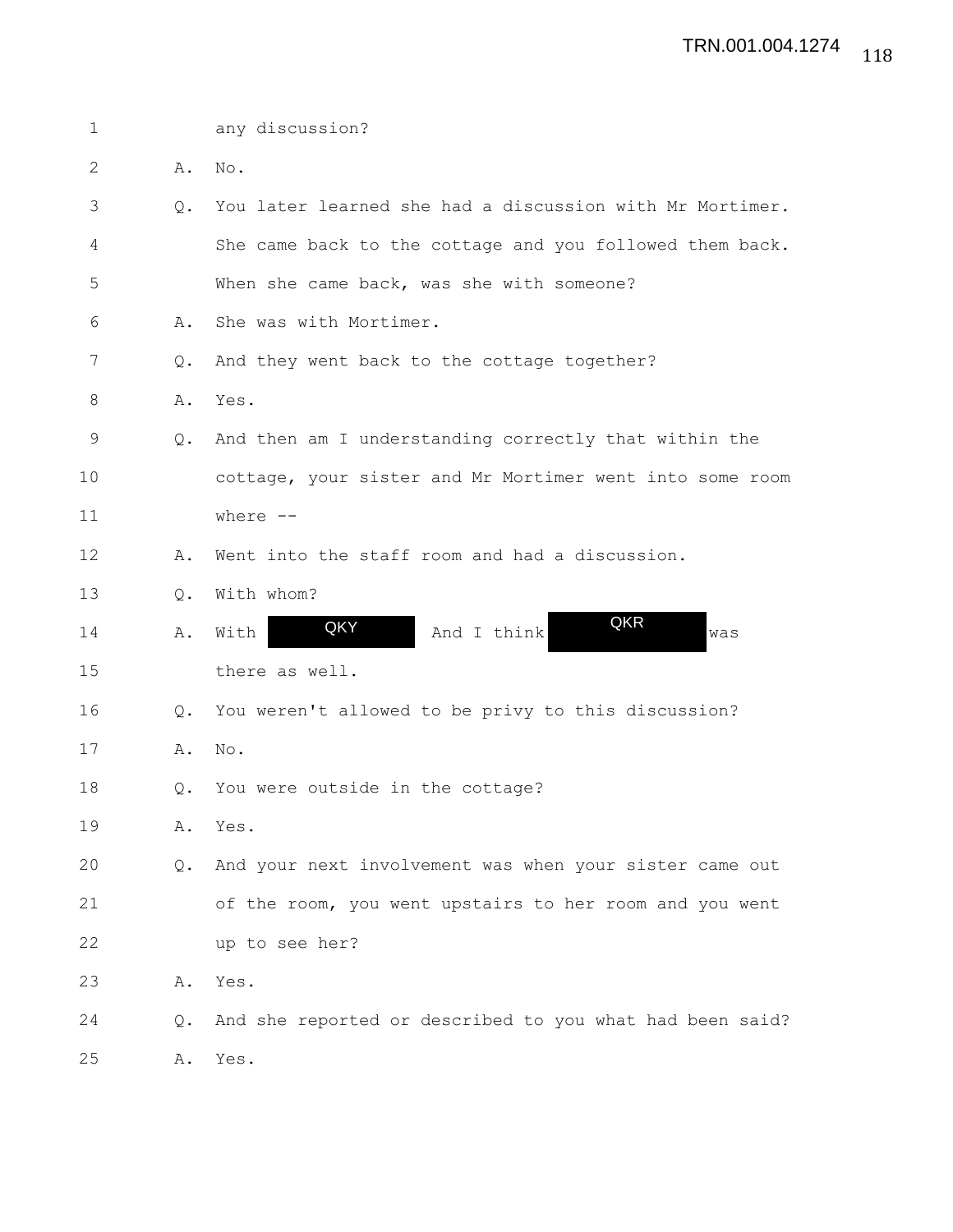1 Q. And how matters had been left?

2 A. Yes.

3 Q. And essentially it was left in her court to decide what 4 she wanted to do about this matter against a background 5 where she was -- what she was being told would happen or 6 what were the choices she was being given? 7 A. From what I understand of the conversation, she was told 8 it was a very serious -- I don't know if she was told 9 that QKY could lose his job. I have to just check what 10 she told me, to recollect, but there was something 11 around that.

12 Q. I'll help you with that, David, before we break for 13 lunch, I think. It's paragraph 114 at page 9063, where 14 I think you deal with this matter and the detail of what 15 happened, and basically what you understood had happened 16 upstairs before she ran down was that your sister's face 17 had been -- **QKY** had hit your sister's face off 18 a sink -- QKY

19 A. Mm-hm.

20 Q. -- upstairs, and that caused her nose to bleed, she ran 21 downstairs, and we know what happened next. Is this 22 where you tell us what you understood, having spoken to 23 your sister? I think you say that:

24 "She said that Mr Mortimer had told her if she made 25 a report ..."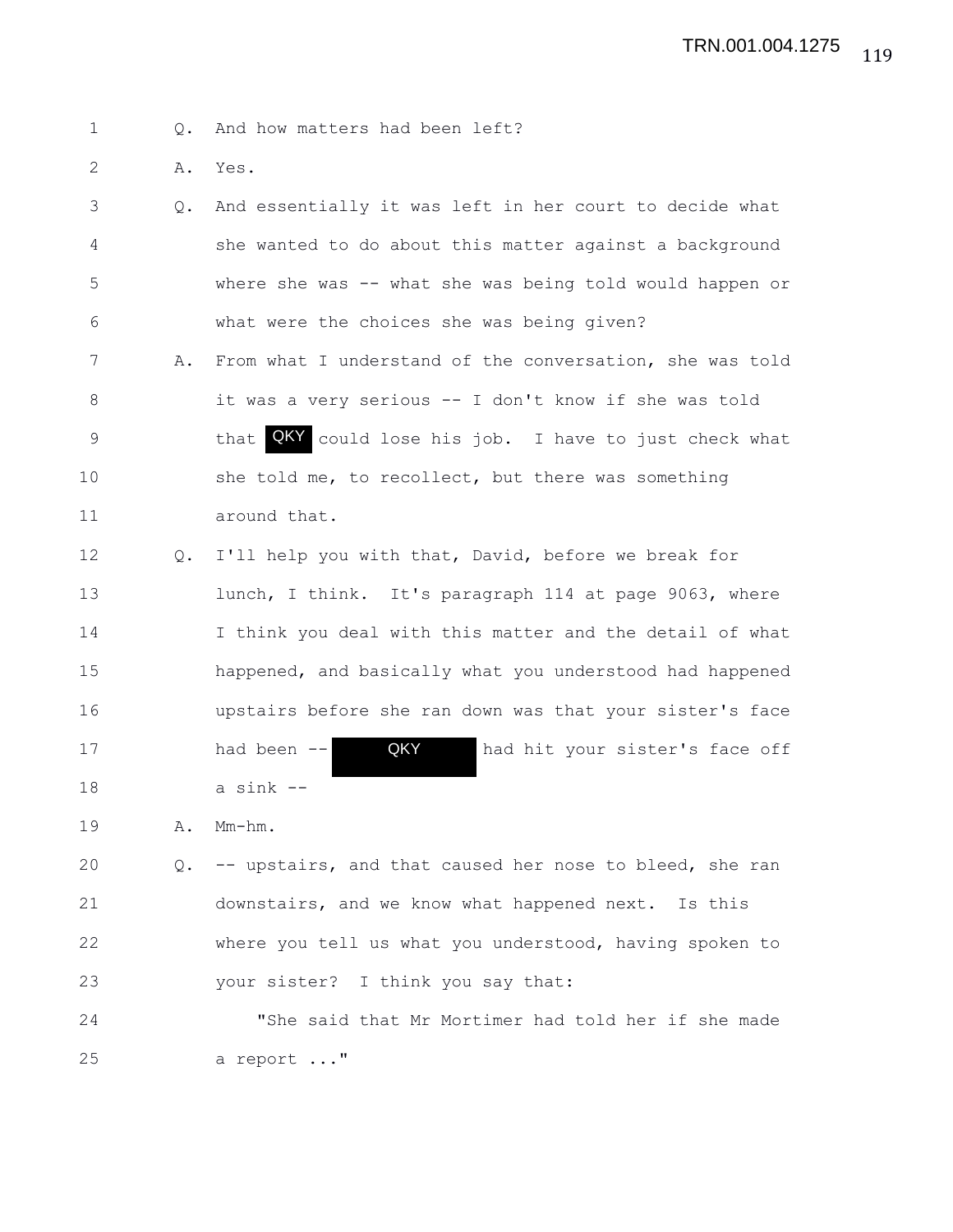| 1              | Do you see that at 114?                                     |  |
|----------------|-------------------------------------------------------------|--|
| 2              | Α.<br>Yes.                                                  |  |
| 3              | QKY<br>$" \ldots$<br>will be gone and this was a very<br>Q. |  |
| 4              | serious thing for her to do. Mr Mortimer had left her       |  |
| 5              | to think about it."                                         |  |
| 6              | And this is where I think you make the comment              |  |
| 7              | you've just made to us in your oral evidence today about    |  |
| 8              | how you felt about her being left in that position at       |  |
| $\overline{9}$ | that time.                                                  |  |
| 10             | I think that's probably a convenient point.                 |  |
| 11             | LADY SMITH: Yes, it's after 1 o'clock, so we'll stop now    |  |
| 12             | for the lunch break, David, and start again at              |  |
| 13             | 2 o'clock.                                                  |  |
| 14             | $(1.06 \text{ pm})$                                         |  |
| 15             | (The lunch adjournment)                                     |  |
| 16             | $(2.00 \text{ pm})$                                         |  |
| 17             | LADY SMITH: David, don't worry, I don't expect you          |  |
| 18             | immediately to know your place in the file. We can          |  |
| 19             | direct you to any part that we need to look at.             |  |
| 20             | Mr Peoples.                                                 |  |
| 21             | MR PEOPLES: Good afternoon, David.                          |  |
| 22             | When we stopped for the lunch break we had been             |  |
| 23             | discussing the incident involving your sister when she      |  |
| 24             | went to Mr Mortimer and what happened after that. So        |  |
| 25             | far as that incident is concerned, if we go to page 9055    |  |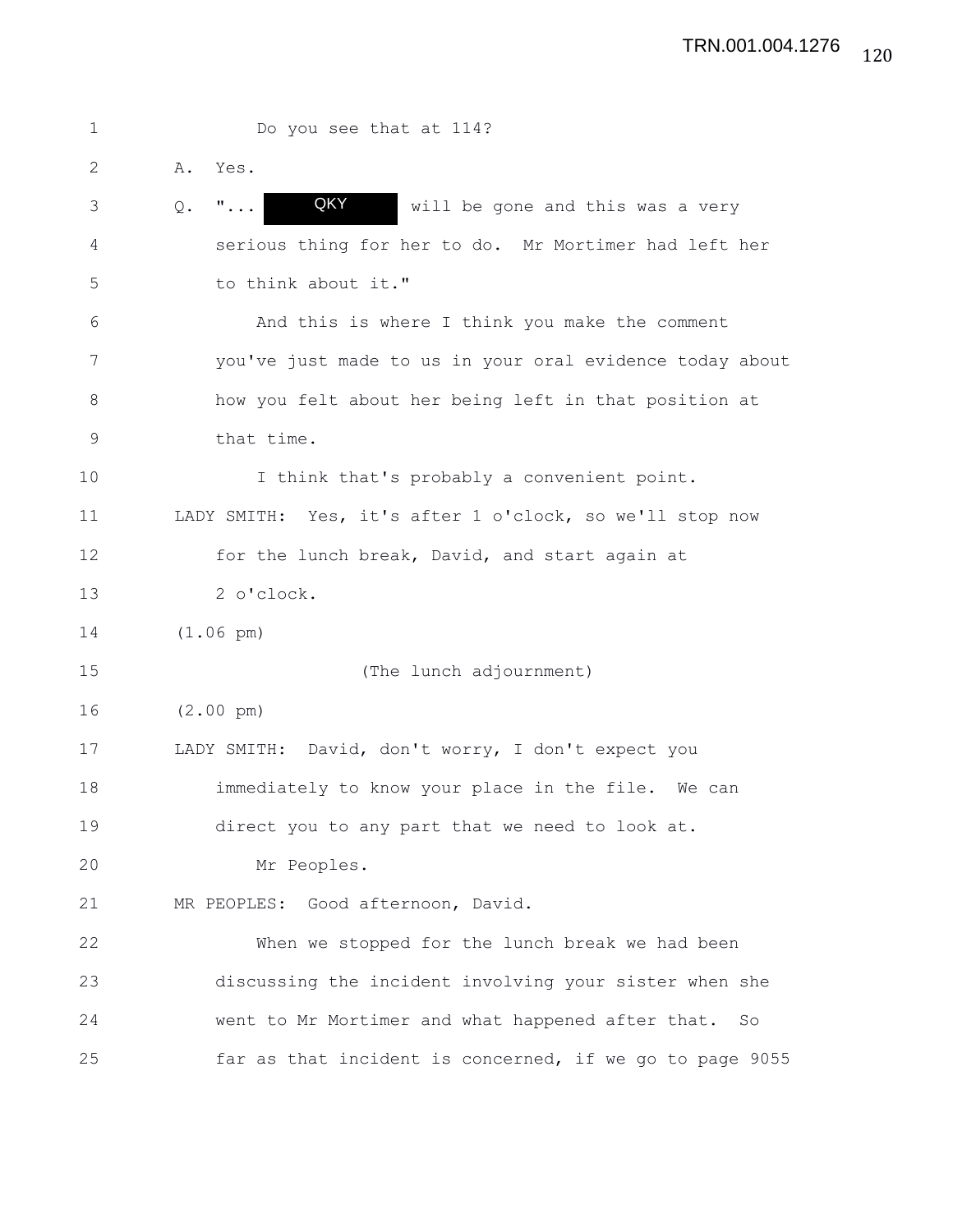| $\mathbf 1$  |               | of your statement, WIT.001.001.9055, I think that's           |
|--------------|---------------|---------------------------------------------------------------|
| $\mathbf{2}$ |               | really where we'd got to in your statement.                   |
| 3            |               | You tell us at paragraph 79 that about a week after           |
| 4            |               | that incident had taken place, you came back from school      |
| 5            |               | and your sister had gone<br>Did you get                       |
| 6            |               | any explanation at the time why she had departed?             |
| 7            | Α.            | The explanation I got was: your sister's gone to<br>No.       |
| 8            |               | college now and she's going to be staying outside the         |
| $\mathsf 9$  |               | village. That was                                             |
| 10           | $Q_{\bullet}$ | That was all that was said?                                   |
| 11           | Α.            | Yes.                                                          |
| 12           | $Q_{\bullet}$ | I think you mentioned something about being told              |
| 13           |               | something along the lines of that she had gone to             |
| 14           |               | college.                                                      |
| 15           | Α.            | Yes.                                                          |
| 16           | Q.            | Was that maybe something that was said?                       |
| 17           | Α.            | Yes.                                                          |
| 18           |               | I think David was just explaining that.<br>LADY SMITH:<br>You |
| 19           |               | were told she'd gone to college; I suppose she'd have         |
| 20           |               | been about 16, would she?                                     |
| 21           | Α.            | Yes. She was thinking about becoming a secretary, she         |
| 22           |               | was quite interested in typing and things like that, so       |
| 23           |               | there was talk about her maybe going to a college at          |
| 24           |               | some stage. But, yes, I don't think she was ready to          |
| 25           |               | leave Quarriers.                                              |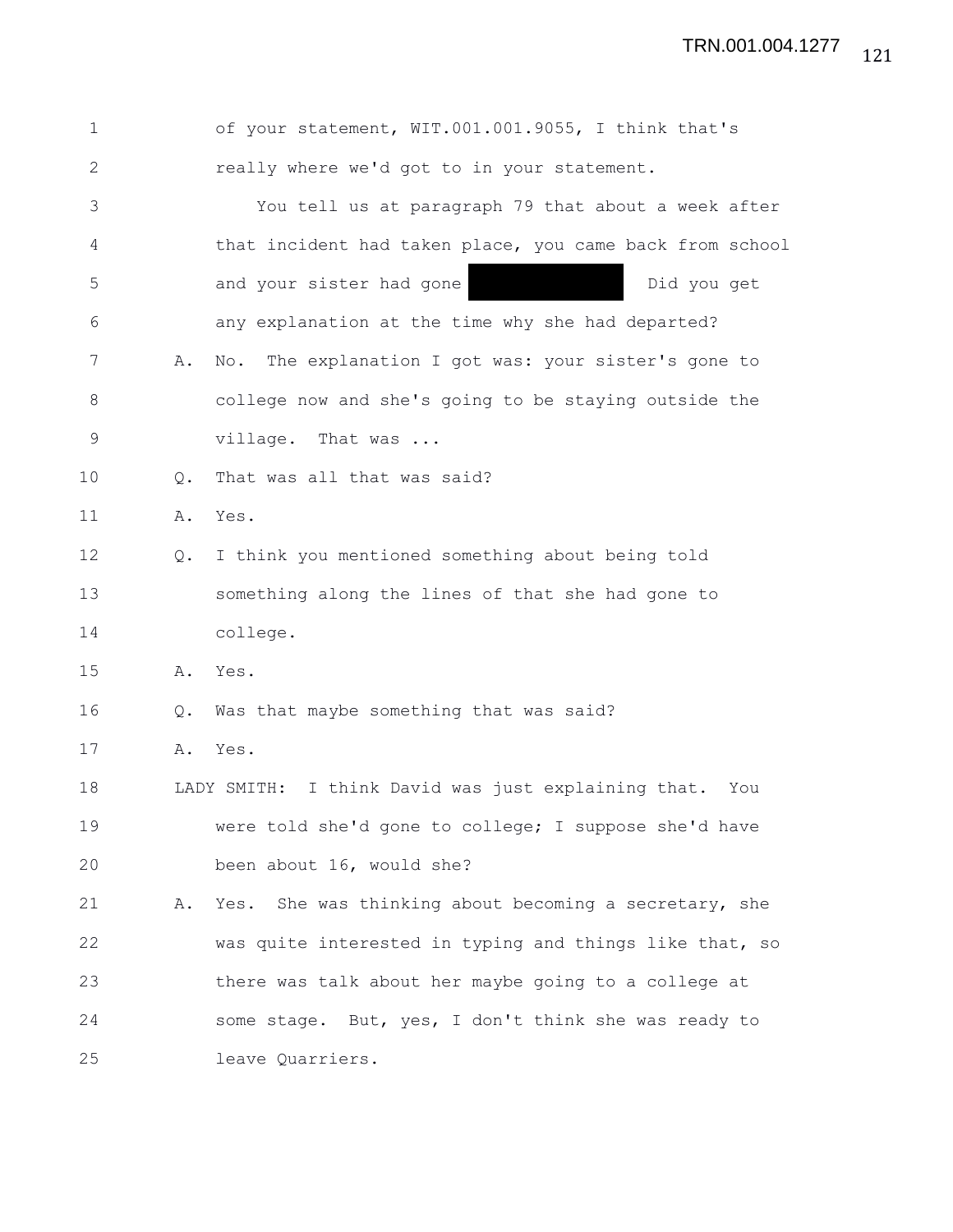1 MR PEOPLES: No. It really wasn't her decision to leave at 2 that point? 3 A. No, she was removed from Quarriers after the complaint 4 5 she made about ARY My understanding is that 5 she was put into a hostel in Dennistoun. 6 Q. Indeed, I think you tell us that in paragraph 79, that 7 that was something you found out some years later, that 8 she had been moved to a hostel? 9 A. Yes. Can I just say this? What I found a bit strange 10 was in my file, they say I've had visits from my sister, 11 and they've written **QKZ** From that day my sister 12 left, I never seen my sister in Quarriers in all the 13 years that I was left in Quarriers. 14 Q. I was going to ask you that and you have just answered 15 me. 16 A. Sorry. 17 Q. No, no, it's not a problem. From that day until you 18 left Quarriers, you have no recollection of your sister 19 coming or seeing her? 20 A. No, the next time I saw my sister was at the funeral of 21 my oldest brother in London. 22 Q. Can you put an approximate date on it? 23 A. I think about 1979. 24 Q. So if she left -- 25 A. 1973, perhaps ... QKY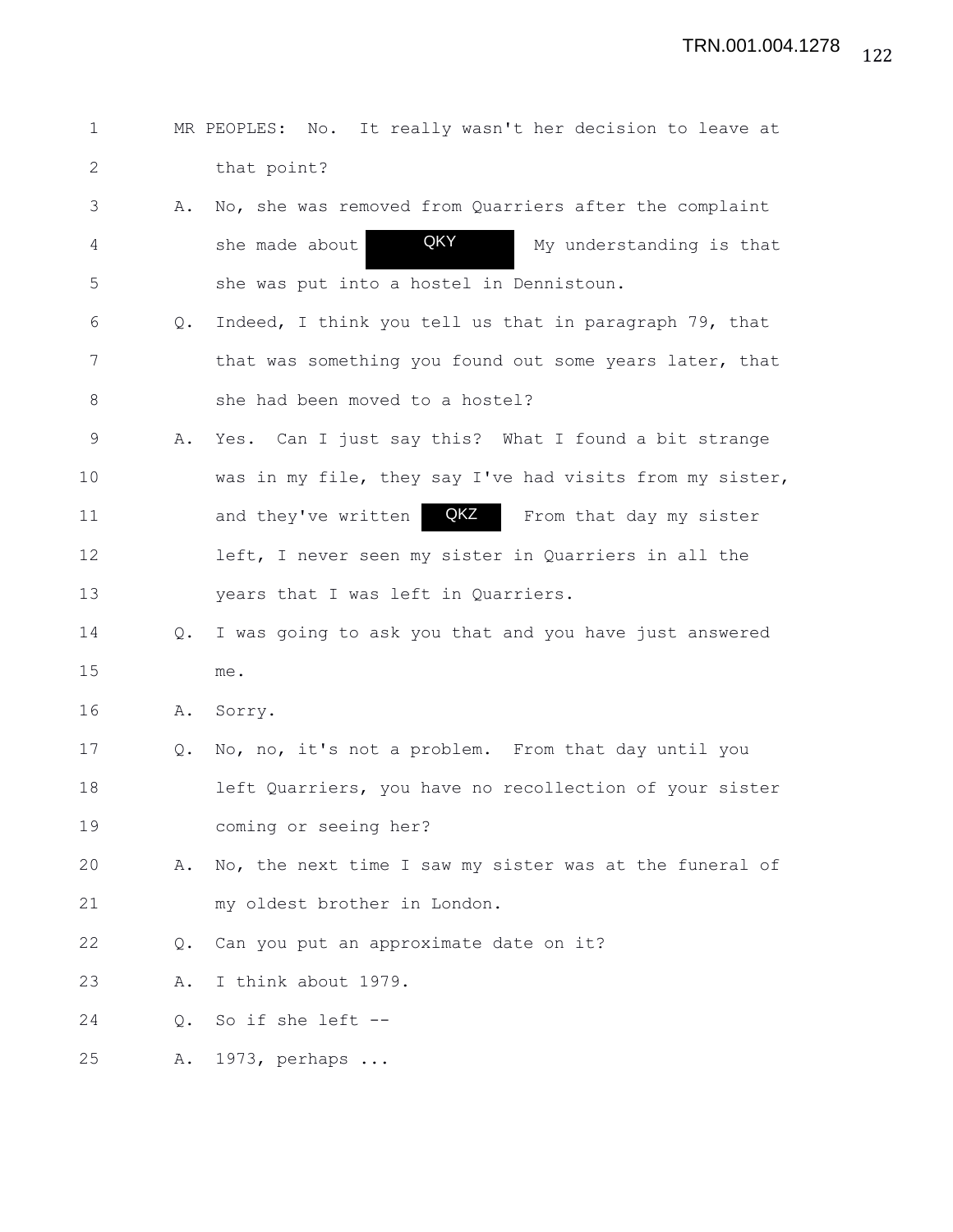| 1           | Q.            | Certainly before you left in 1974, she left, and you     |
|-------------|---------------|----------------------------------------------------------|
| 2           |               | continued to stay there, and indeed you'll tell us about |
| 3           |               | some things that happened. After that you didn't see     |
| 4           |               | her again until 1979?                                    |
| 5           | Α.            | At the funeral of my brother, my eldest brother,         |
| 6           | Q.            | You may have said this, so forgive me if I'm asking      |
| 7           |               | again, but she was left with this choice, effectively,   |
| 8           |               | what would she want to do about the matter she had       |
| $\mathsf 9$ |               | reported to Mr Mortimer? And she recounted that to you   |
| 10          |               | and you've expressed certain observations on the         |
| 11          |               | position she was put in.                                 |
| 12          |               | Do you know whether she turned the matter into           |
| 13          |               | a formal complaint or if she let it drop?                |
| 14          | Α.            | No, I  I'm trying to think what she said in her          |
| 15          |               | police statement. I think you'd have to check in her     |
| 16          |               | police statement what she said.                          |
| 17          | Q.            | QKY<br>continued to work at<br>Okay.<br>But              |
| 18          |               | Quarriers                                                |
| 19          | Α.            | Yes.                                                     |
| 20          | $Q_{\bullet}$ | -- after your sister left?                               |
| 21          | Α.            | Yes.                                                     |
| 22          | О.            | And did so for some time and was still there when you    |
| 23          |               | left?                                                    |
| 24          | Α.            | Yes.                                                     |
| 25          | Ο.            | So whatever happened, he stayed on and nothing changed   |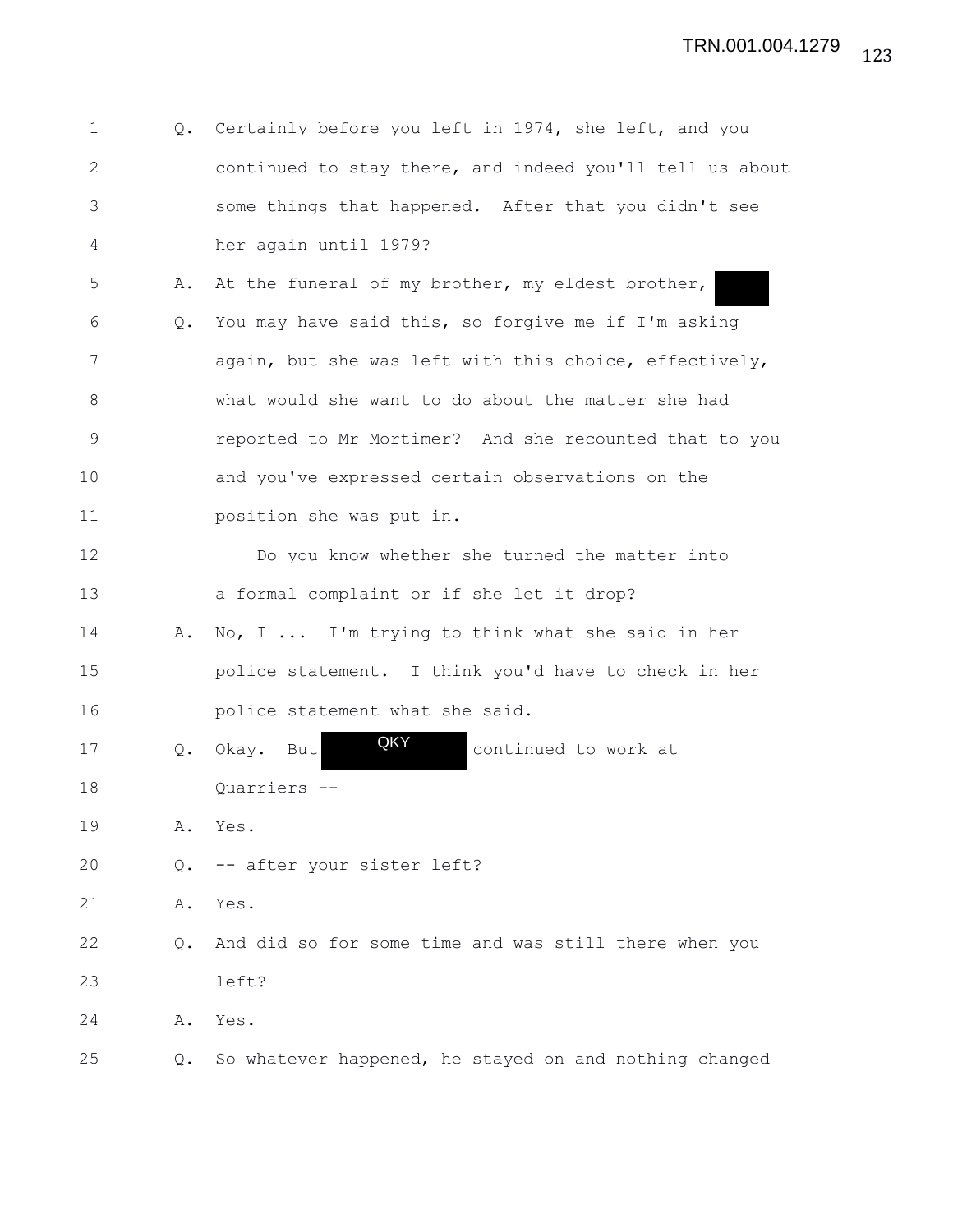## TRN.001.004.1280

| 1  |               | on the face of things?                                   |
|----|---------------|----------------------------------------------------------|
| 2  | Α.            | No.                                                      |
| 3  | Q.            | And the matter wasn't raised with you again --           |
| 4  | Α.            | No.                                                      |
| 5  |               | Q. -- to get your views on the matter --                 |
| 6  | Α.            | No. There was nothing asked of me, there was no          |
| 7  |               | involvement of me --                                     |
| 8  | $Q_{\bullet}$ | -- or what you said or what you saw?                     |
| 9  | Α.            | As I said, to pacify me they said, "Oh, she's off to     |
| 10 |               | college now and she'll come and see you so don't worry   |
| 11 |               | too much about anything".                                |
| 12 | $\mathbb Q$ . | your sister has gone somewhere                           |
| 13 |               | else, and you tell us about some of the other things     |
| 14 |               | and I would just like to ask<br>that happened            |
| 15 |               | you about those in the meantime.                         |
| 16 |               | At paragraph 80, you mention an occasion when you        |
| 17 |               | threw a vase. Can you tell us a little bit about that    |
| 18 |               | one, what you remember of that occasion and what         |
| 19 |               | happened?                                                |
| 20 | Α.            | I threw a vase. It was an accident, but I threw a vase.  |
| 21 |               | One of the girls was teasing me about something and      |
| 22 |               | I have since met the girl as an adult and she's said --  |
| 23 |               | I couldn't remember why I threw the vase, but she said,  |
| 24 |               | "I was teasing you about something and you just happened |
| 25 |               | to throw this vase", and yes, it did hit her on the leg. |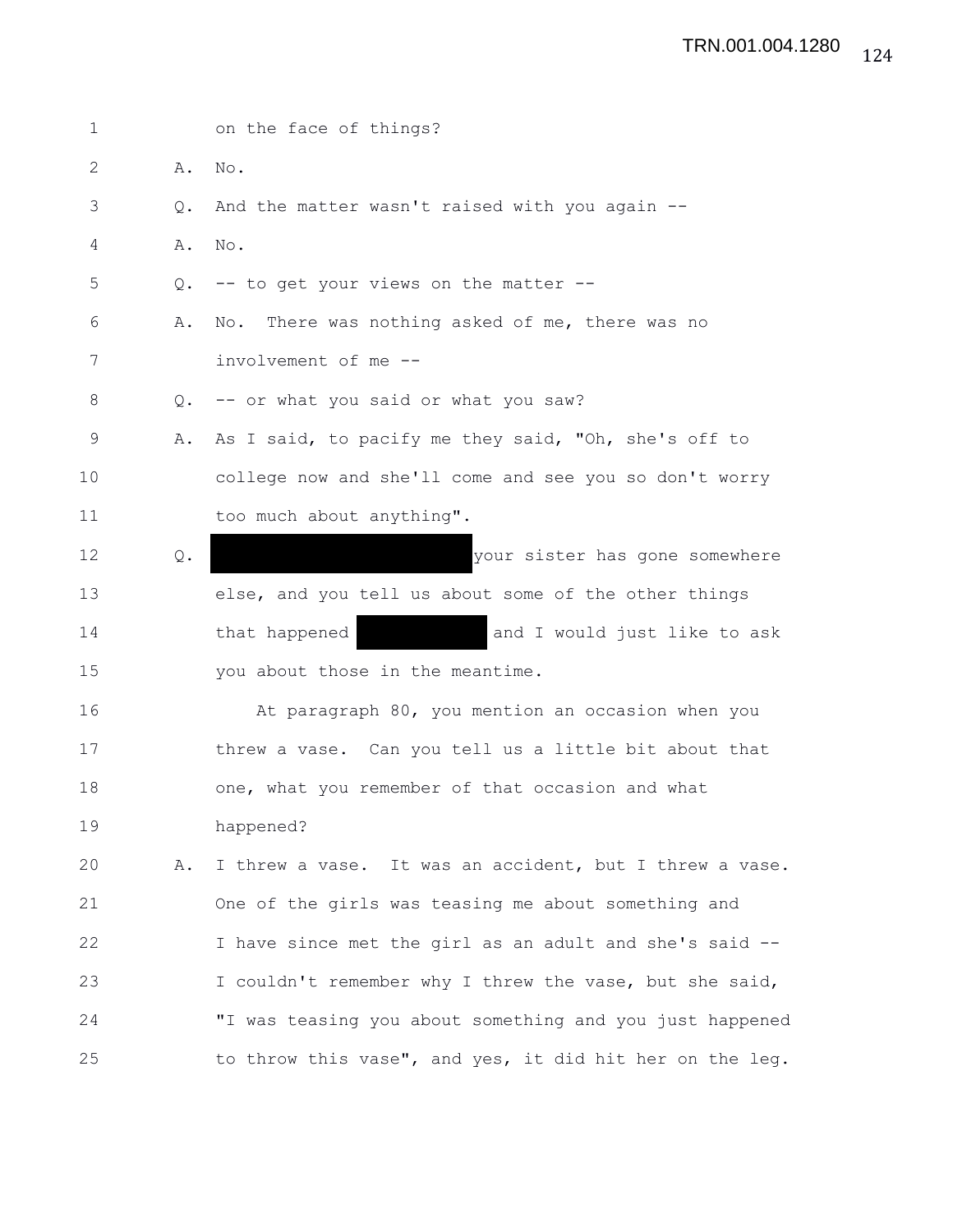| $\mathbf 1$  |               | Q. On that occasion, you say:                            |
|--------------|---------------|----------------------------------------------------------|
| $\mathbf{2}$ |               | "He came in like a raging bull."                         |
| 3            |               | The he is?                                               |
| 4            | Α.            | QKY<br>came in like a raging bull.                       |
| 5            | Q.            | What did he do next?                                     |
| 6            | Α.            | Because this girl used to kind of walk their child round |
| 7            |               | the village. She was still a resident, but she became    |
| 8            |               | like the nanny of the little girl. So I think that was   |
| 9            |               | why maybe I got the overreaction of what he did.<br>But  |
| 10           |               | he came in and he just -- and it was just a typical way  |
| 11           |               | he acted anyway. He came in like a raging bull, grabbed  |
| 12           |               | me by the hair and then he was punching me on any parts  |
| 13           |               | of the body and then he took me down to the shed and     |
| 14           |               | this continued, until you either submitted or -- you     |
| 15           |               | couldn't fight back anyway, but it just was  You         |
| 16           |               | were kind of beaten into submission.                     |
| 17           | Q.            | So he would continue, if he took you to the shed and     |
| 18           |               | beat you -- and this would happen more than once?        |
| 19           |               | A. Yes, it happened a number of times.                   |
| 20           | $Q_{\bullet}$ | He continued to do so until you, as you say, submitted.  |
| 21           |               | How would you display submission?                        |
| 22           | Α.            | You'd be in tears, curled up in a ball and saying, "I'm  |
| 23           |               | sorry, I won't let it happen again". You were trying to  |
| 24           |               | defend yourself.                                         |
| 25           | Q.            | You say also in paragraph 80 that -- when you say        |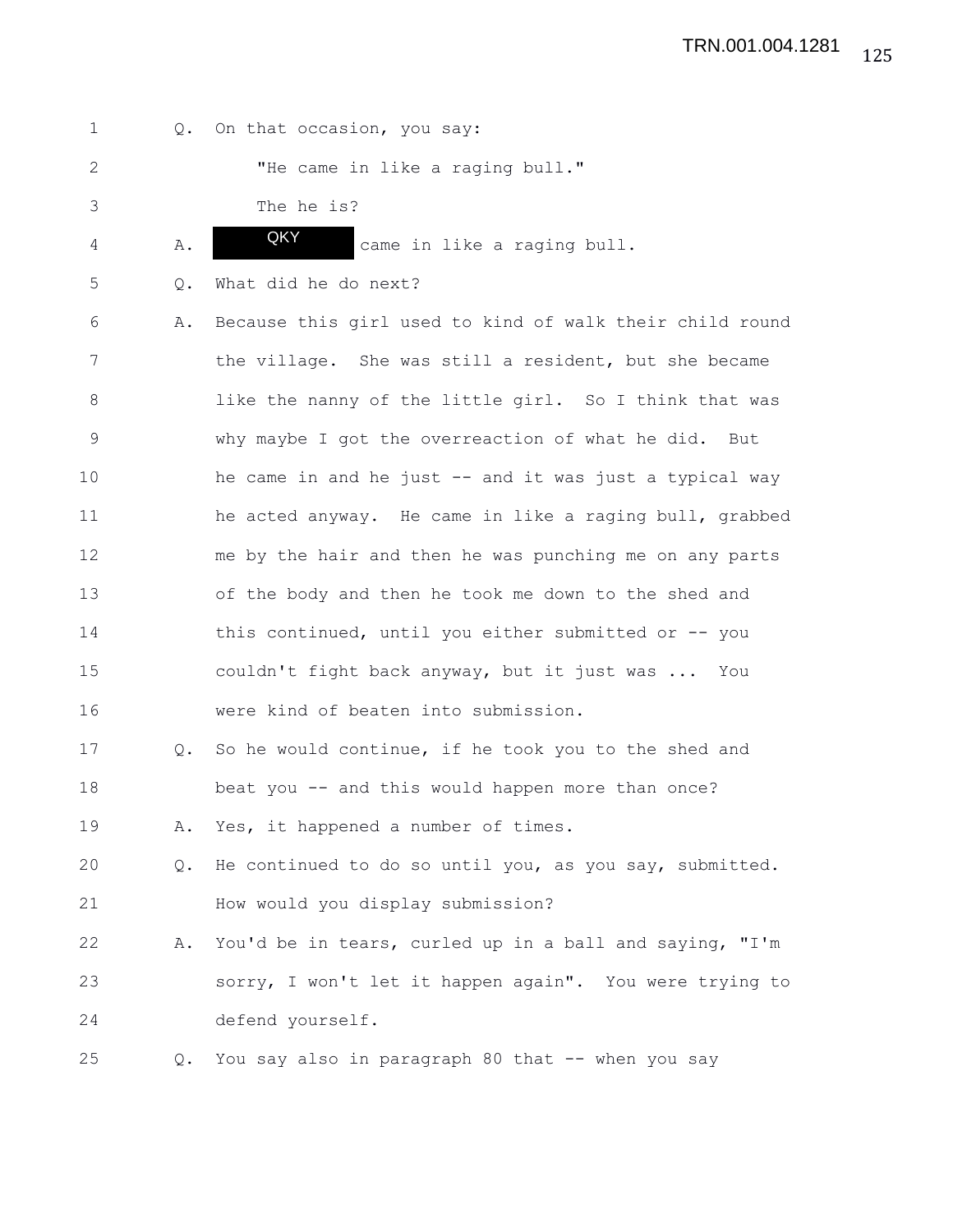| $\mathbf 1$    |               | beating, perhaps I should take that from you. What did     |
|----------------|---------------|------------------------------------------------------------|
| $\overline{2}$ |               | they involve?                                              |
| 3              | Α.            | Punching you, physically -- you know, physical abuse,      |
| 4              |               | generally punching you. Pulling you by the hair,           |
| 5              |               | slapping you. He was just a very violent man when he       |
| 6              |               | lost his temper.                                           |
| 7              | Q.            | On what parts of the body would he be punching you?        |
| 8              | Α.            | Anywhere. There was no                                     |
| 9              | $Q_{\bullet}$ | So he was a man with a temper so far as you were           |
| 10             |               | concerned?                                                 |
| 11             | Α.            | Yes, and he had a quick temper.                            |
| 12             | Q.            | QKR<br>What about<br>what was her type of                  |
| 13             |               | temperament?                                               |
| 14             | Α.            | QKR<br>used to rant and rave a lot. At the                 |
| 15             |               | time, you know, you are a child and you don't kind of      |
| 16             |               | understand what's going on, so I don't really know, but    |
| 17             |               | she -- my sister,                                          |
| 18             |               | expressed similar                                          |
| 19             |               | words to what I'm telling you now. She just seemed to      |
| 20             |               | lose it for no reason at all.                              |
| 21             |               | You look back as an adult and you say to yourself,         |
| 22             |               | when was this happening $--$ and I don't know if there was |
| 23             |               | a woman issue going on, once a month, where she            |
| 24             |               | expressed this behaviour or there was something else       |
| 25             |               | It wasn't every day, but there would be<br>going on.       |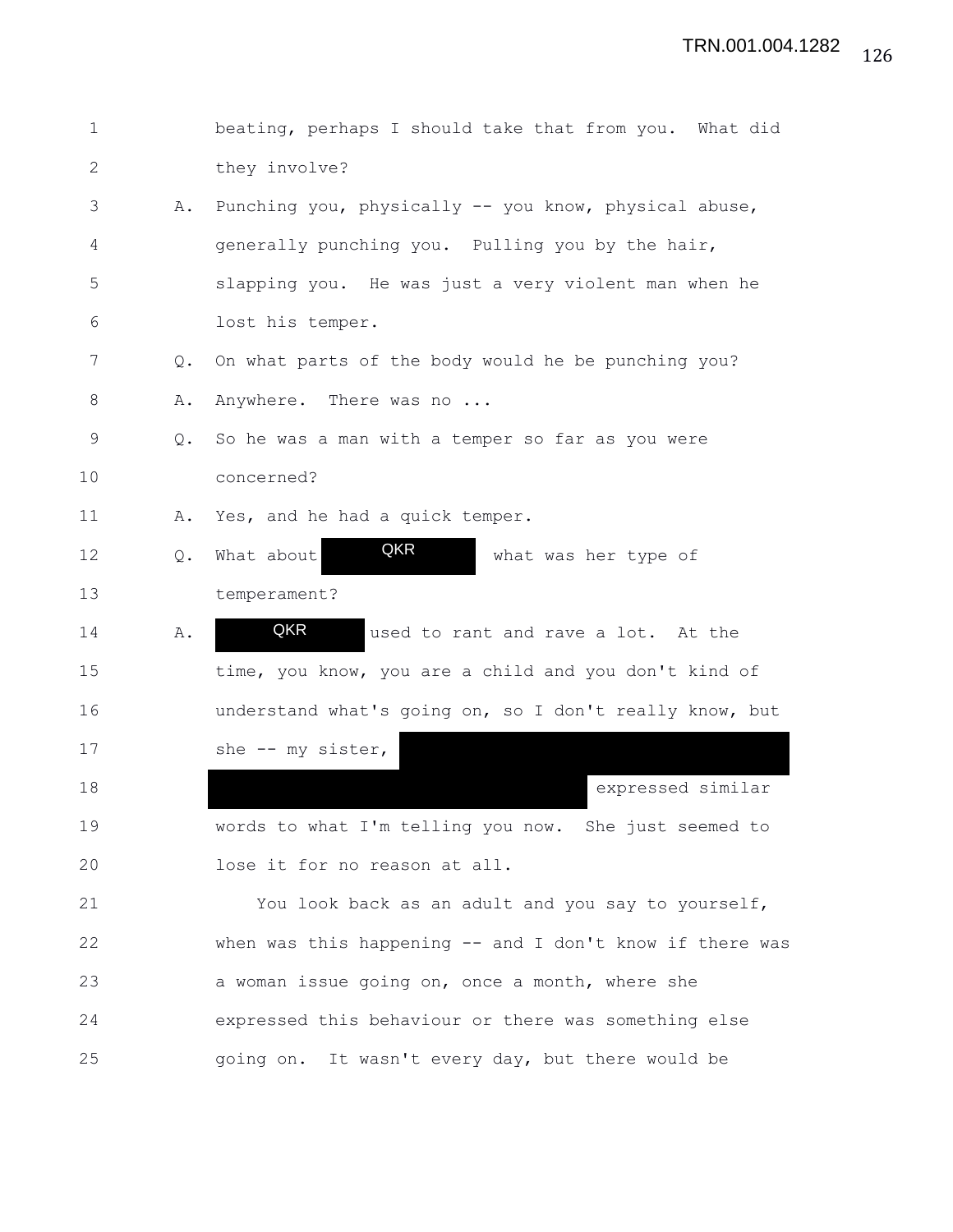| $\mathbf 1$    |               | periods when this sort of outburst, which were quite     |
|----------------|---------------|----------------------------------------------------------|
| $\mathbf{2}$   |               | extreme, the ranting and raving, and stuff would be      |
| 3              |               | You were quite a lot on edge.                            |
| 4              | Q.            | So can you describe her moods, as it were?               |
| 5              | Α.            | They were erratic. In those periods she would be very    |
| 6              |               | verbal, she would be looking for -- to see who did       |
| $\overline{7}$ |               | something wrong or she would overreact if something was  |
| 8              |               | done wrong. My sister describes a scene                  |
| $\mathcal{G}$  |               | where she pulled the drawers out and threw everything on |
| 10             |               | to the beds, which is fine -- in that sense I don't have |
| 11             |               | a major problem with that, but I just think, is that the |
| 12             |               | way to deal with a child? So there were those types      |
| 13             |               | $of --$                                                  |
| 14             | $Q_{\bullet}$ | Have you heard the expression "nippy sweetie"?           |
| 15             | Α.            | No.                                                      |
| 16             | Q.            | I won't pursue that.                                     |
| 17             | Α.            | The problem is I don't live in Scotland any more --      |
| 18             | Q.            | No, no, it's just an expression I think someone may have |
| 19             |               | used in the evidence they gave to us to describe this    |
| 20             |               | person. Since you don't know the meaning of it, I think  |
| 21             |               | we'll leave that one.                                    |
| 22             |               | I think it's particular to some parts of<br>LADY SMITH:  |
| 23             |               | Scotland too, not widely used.                           |
| 24             |               | MR PEOPLES: I think it is, but we'll pass on.            |
| 25             |               | Just going back to paragraph 80, you have told us        |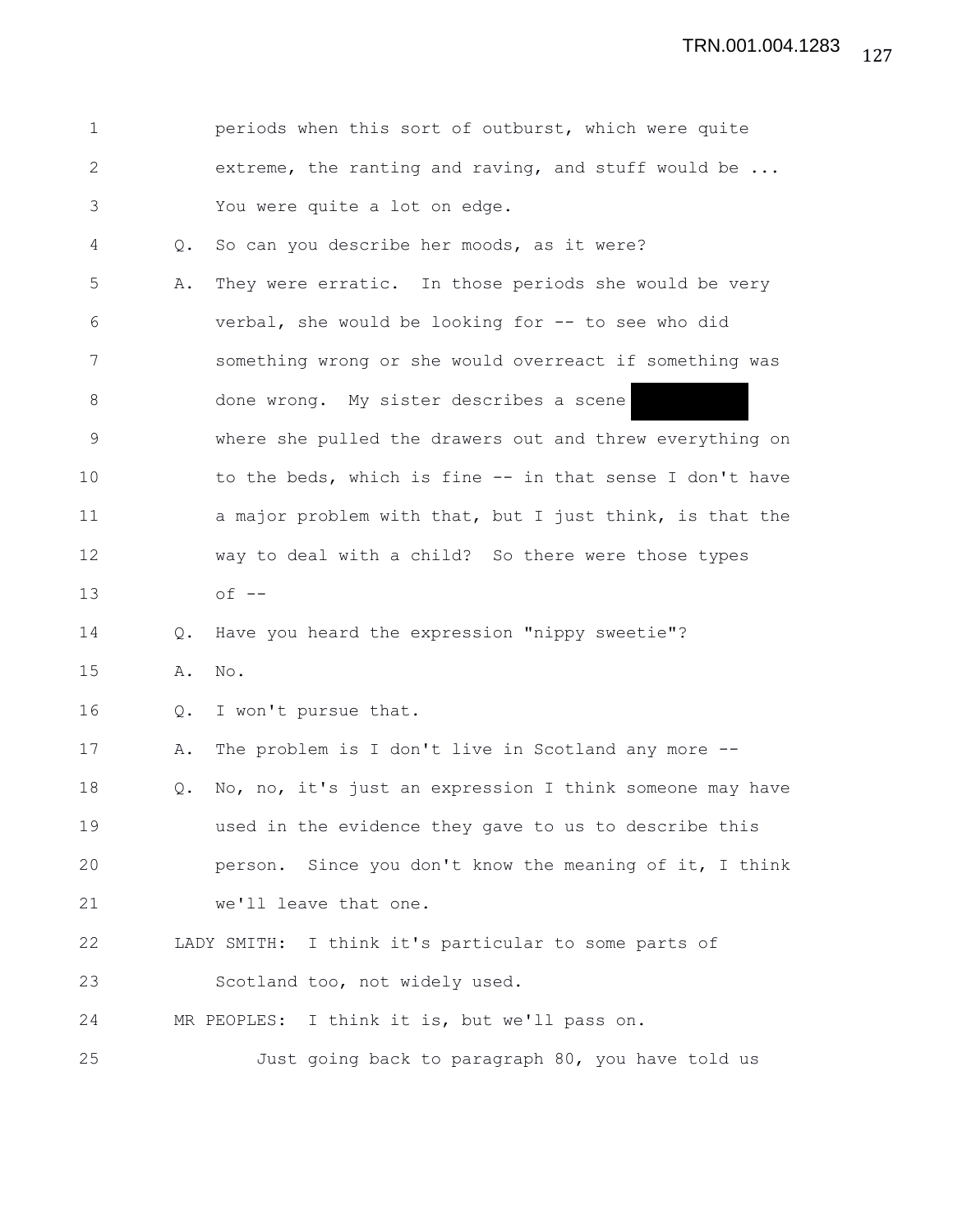| $\mathbf 1$ |                | the types of beatings, and some of these beatings would  |
|-------------|----------------|----------------------------------------------------------|
| 2           |                | occur in the shed, but I think you said they could occur |
| 3           |                | elsewhere.                                               |
| 4           |                | The beatings you have described, would these be          |
| 5           |                | QKY<br>QKR<br>$\mathcal{E}$<br>beatings by<br>not        |
| 6           | Α.             | QKY<br>Yes, by                                           |
| 7           | Q.             | QKY<br>And you do say there were occasions where         |
| 8           |                | would beat with you a belt in paragraph 80.              |
| $\mathsf 9$ | Α.             | Yes.                                                     |
| 10          | Q.             | I just want to know about that.                          |
| 11          | Α.             | He disputes this. I was in the Boys' Brigade,            |
| 12          |                |                                                          |
| 13          |                | I was hit on                                             |
| 14          |                | occasions with a belt, which was a Boys' Brigade belt.   |
| 15          | Q.             | Whose belt was it?                                       |
| 16          | Α.             | I presume it was -- actually, it could have been any of  |
| 17          |                | our belts. It could have been my belt,                   |
| 18          |                | It could have been anyone who                            |
| 19          |                | was in the Boys' Brigade because there were a number of  |
| 20          |                | us in the Boys' Brigade in that house.                   |
| 21          | $\mathsf{Q}$ . |                                                          |
| 22          | Α.             | Can I just put on the record, Mr Peoples, because        |
| 23          |                | there has been a sort of assertion that my mother beat   |
| 24          |                | me with that belt. None of us in Drumchapel were ever    |
| 25          |                | in the Boys' Brigade. None of us -- there was no such    |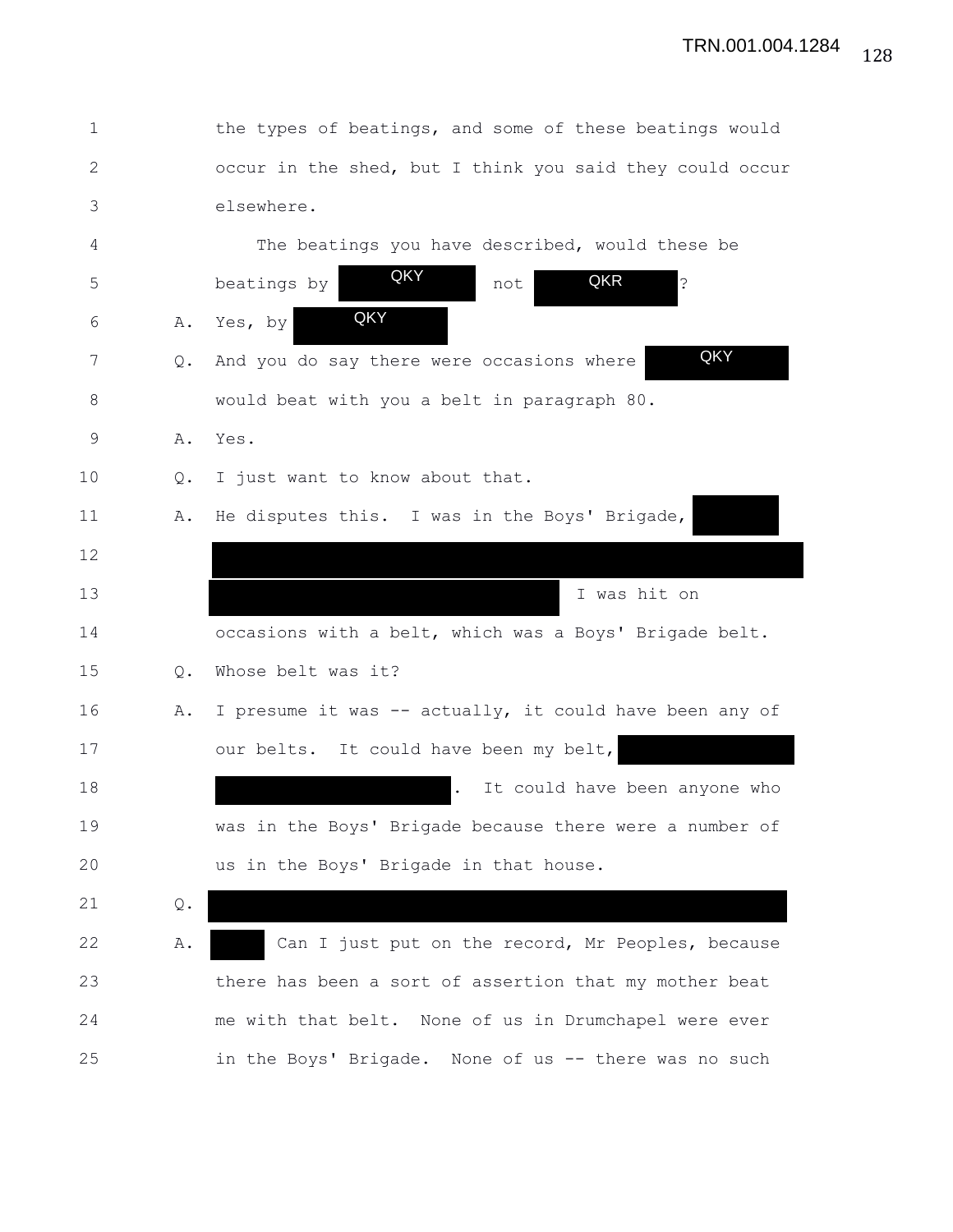1 belt in our house. 2 Q. And I think you said earlier today that -- you made very 3 clear that although your mother neglected you, she never 4 abused you physically or sexually. 5 A. She never abused me physically. 6 Q. You tell us at paragraph 81 that there were times when 7 children were made to stand in a line in the playroom to 8 be subjected to some form of interrogation by 9 **OKY** How often did that happen? 10 A. It happened quite a lot. Someone had done something and 11 it's hard to recall what may have been done, but no one 12 would own up to it, so what he would do is line us all 13 up in the playroom until someone owned up to it. And 14 even if the -- he would actually pick the person that he 15 thought had done it. We're all standing there and 16 no one's saying who's done this, and maybe one of the 17 other kids said, "He done it, he done it", that kind of 18 thing. But then he decided, that's the person who's 19 done it, and it may not have been them. 20 So again, he would just, to enforce his violence and 21 his power, grab the child -- it may not necessarily be 22 me, it could have been someone else -- and he would drag 23 them from the playroom down the corridor to the shed -- 24 when I say grab, he's grabbing their hair. 25 Q. Yes. You say "grab violently" in your statement, but QKY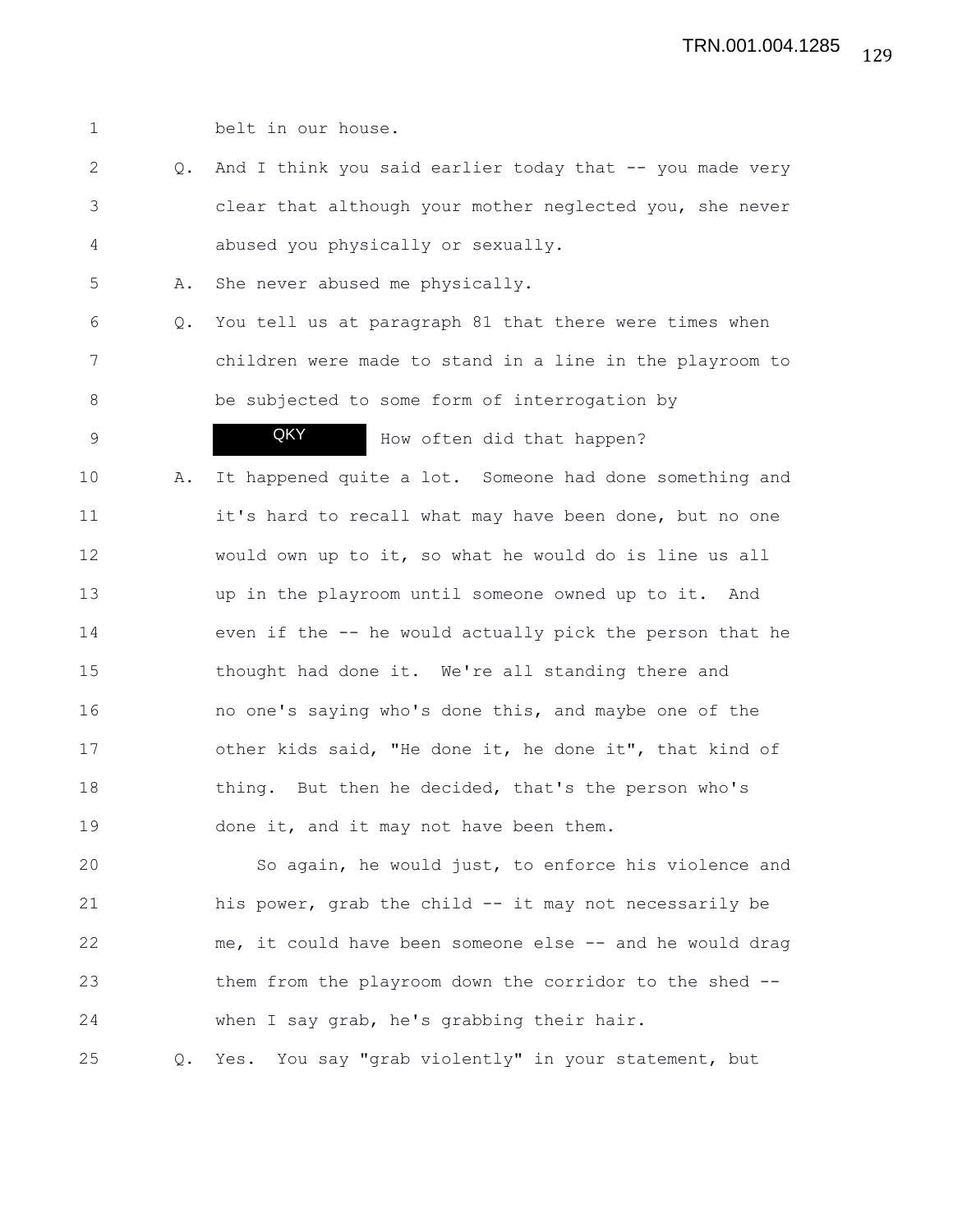1 you mean grab them by the hair would be a typical way of 2 doing that? 3 A. Yes. 4 Q. And in the shed, if you were the person who was grabbed, 5 would you get a beating or would you get -- 6 A. You'd probably get more punching and kicking or 7 whatever. 8 Q. You have a memory of an occasion when you were having an 9 argument with Mrs **QKR** , QKR , on the 10 stairs in and you tell us that she did 11 something to you and you did something back. Can you 12 tell us about that one? 13 A. Yes. I can't remember what it was about, but she kicked 14 me and I kicked her back. Obviously, he was not in the 15 cottage at the time. By this time, I think from what 16 I recall, we were in bed. There was no such thing as 17 the house parent coming up and saying -- coming to see 18 you. They would scream from the bottom of the stairs, 19 "David Whelan, come down here". That's probably one of 20 the times where my second name was used. QKR

21 I probably got down half the stairs, he came up it, 22 because I knew in a sense what was going to happen, and 23 he dragged me and smacked me round the head and then 24 just took me to the shed.

25 Q. I think as you said in your statement, maybe on that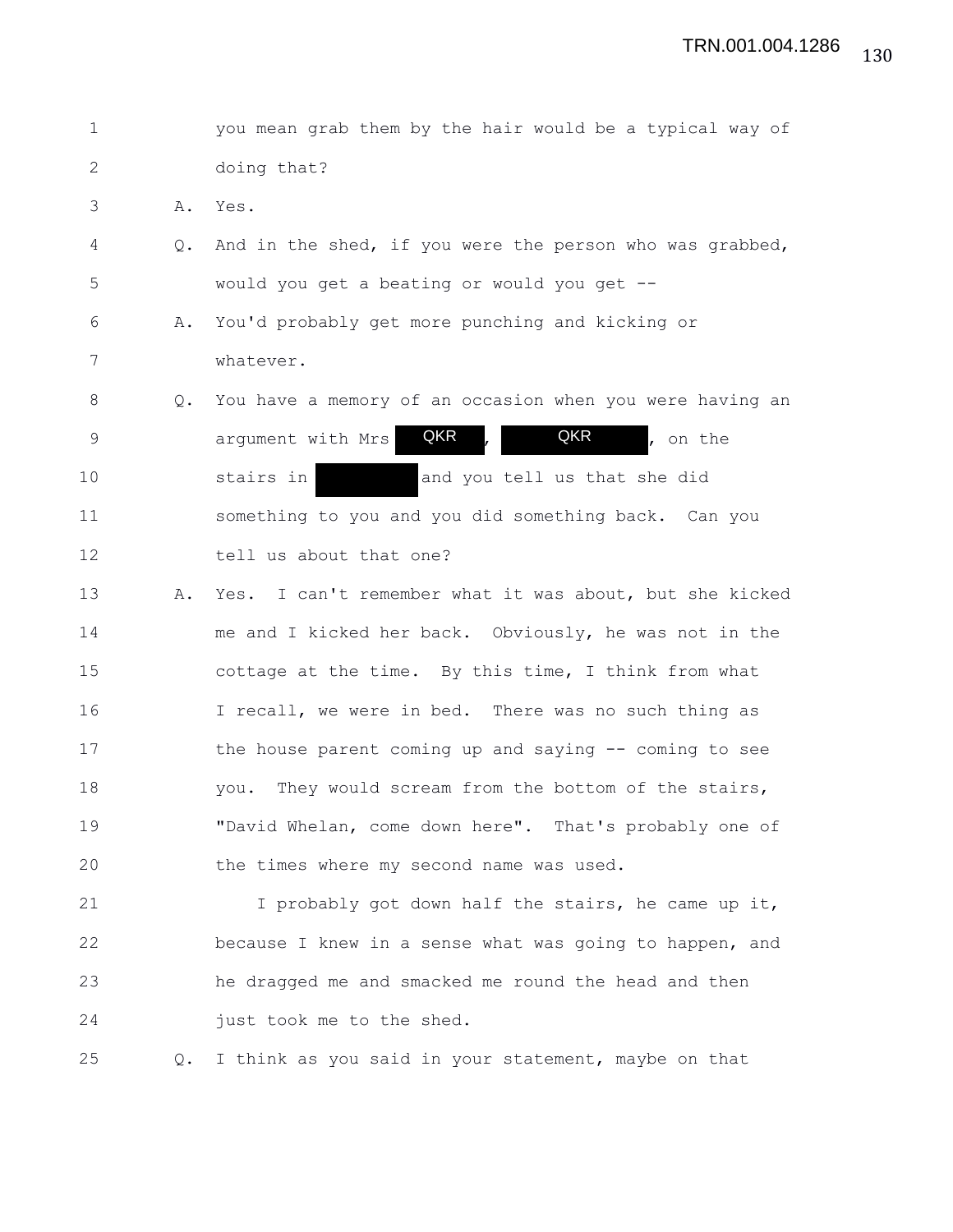| $\mathbf 1$ |               | occasion he sent you to your bed, but you think it was   |
|-------------|---------------|----------------------------------------------------------|
| 2           |               | maybe the shed?                                          |
| 3           | Α.            | I would have been sent back to my bed.                   |
| 4           | Q.            | Ultimately?                                              |
| 5           | Α.            | Yes, but I would have been sent to the shed because that |
| 6           |               | was where you were send if you had got into trouble.     |
| 7           | $Q_{\bullet}$ | So when you were dragged down the stairs and smacked     |
| 8           |               | round the head, would that have occurred in the shed?    |
| 9           | Α.            | Part of it would have happened on the stairway and part  |
| 10          |               | of it would have been just going through the house.      |
| 11          | Q.            | So it was a sort of continuous process?                  |
| 12          | Α.            | Yes, continuous.                                         |
| 13          | $Q_{\bullet}$ | You say that there were times when you said to him,      |
| 14          |               | QKY<br>that's<br>, that you were going to report him     |
| 15          |               | for the things he was doing. What was his response to    |
| 16          |               | that?                                                    |
| 17          | Α.            | Well, he threatened me that I would be sent to           |
| 18          |               | QKZ<br>a borstal -- and this was after<br>had been taken |
| 19          |               | away out of Quarriers. He would say to me things like,   |
| 20          |               | "Remember what happened to your sister", which           |
| 21          |               | I couldn't quite understand because I was thinking --    |
| 22          |               | because I knew they had had that row before that, where  |
| 23          |               | he had hit her head off the sink and everything and      |
| 24          |               | battered her nose off the sink and stuff.                |
| 25          |               | But then I was thinking, they told me she had gone       |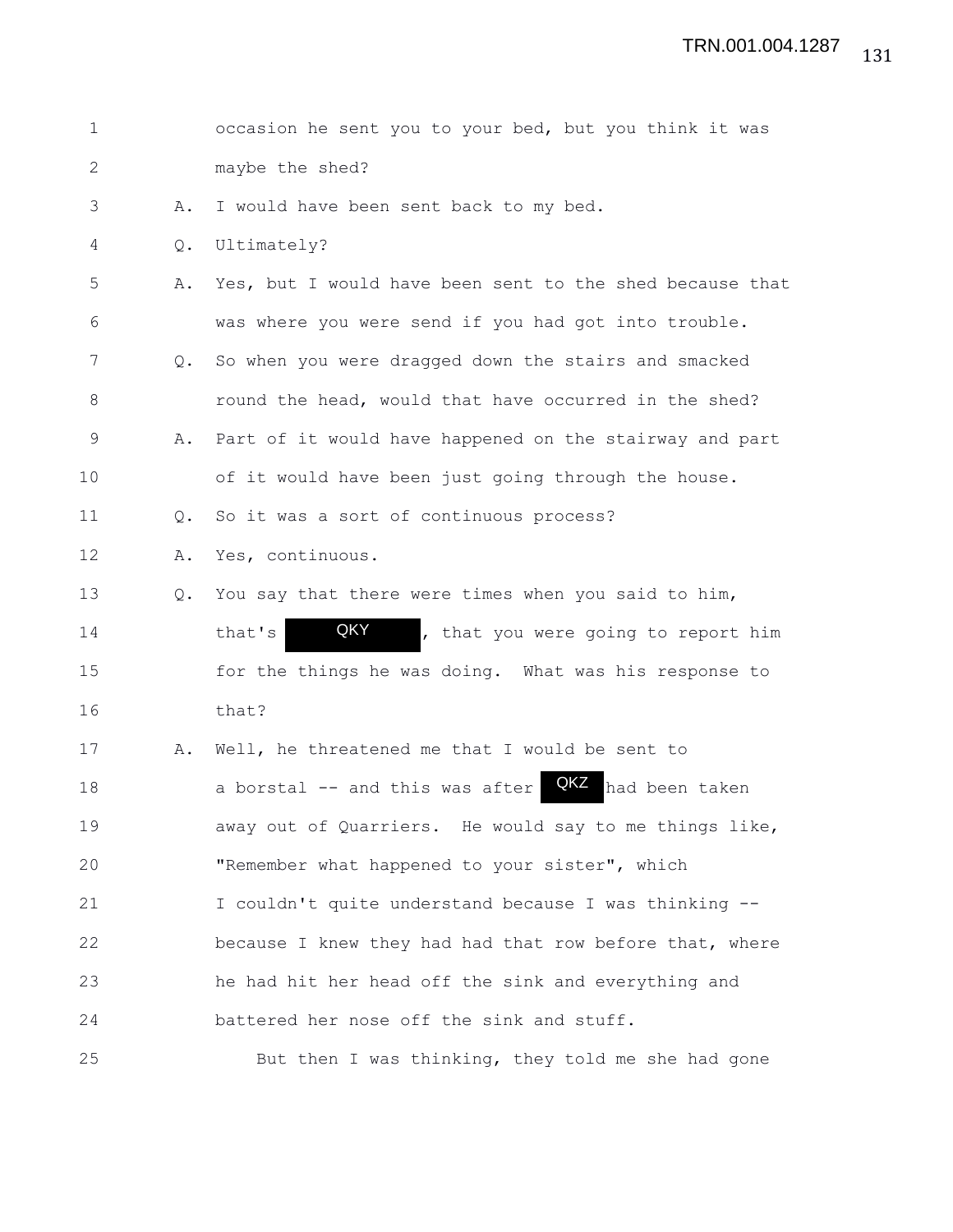1 to college, so I was thinking, well, that doesn't seem 2 to add up, but there were threats of that nature, that 3 he could do whatever he wanted, and he could determine 4 your life in whatever way he wanted.

5 Q. These threats he was making where you might end up, 6 at the time, as a child, did you take them seriously? 7 A. Of course you did because children in care, Mr Peoples, 8 understand that there's worse places where you can go. 9 For us, Quarriers may not have seemed like the worst 10 place at the time.

11 Q. So far as the occasion when you were kicked by 12 **QKR** and you kicked her back, and you have 13 told us what happened thereafter, at some point in the 14 evening you then went back to bed and, on page 9056 of 15 paragraph 82, you tell us what state you were in when 16 you got back to bed. Can you tell me a little bit about 17 that? QKR

18 A. I went back to bed and I had an excruciating pain in my 19 ears. I came down the stairs a few times and knocked to 20 the staff door. I said, look, I've got terrible pain in 21 my ears, I think I need to go to see the doctor or the 22 hospital. And I was just told, get back to bed, get 23 back to get, there's nothing wrong with you, just get 24 back to bed. Maybe three or four times. And during the 25 night my ear burst, or something happened, but there was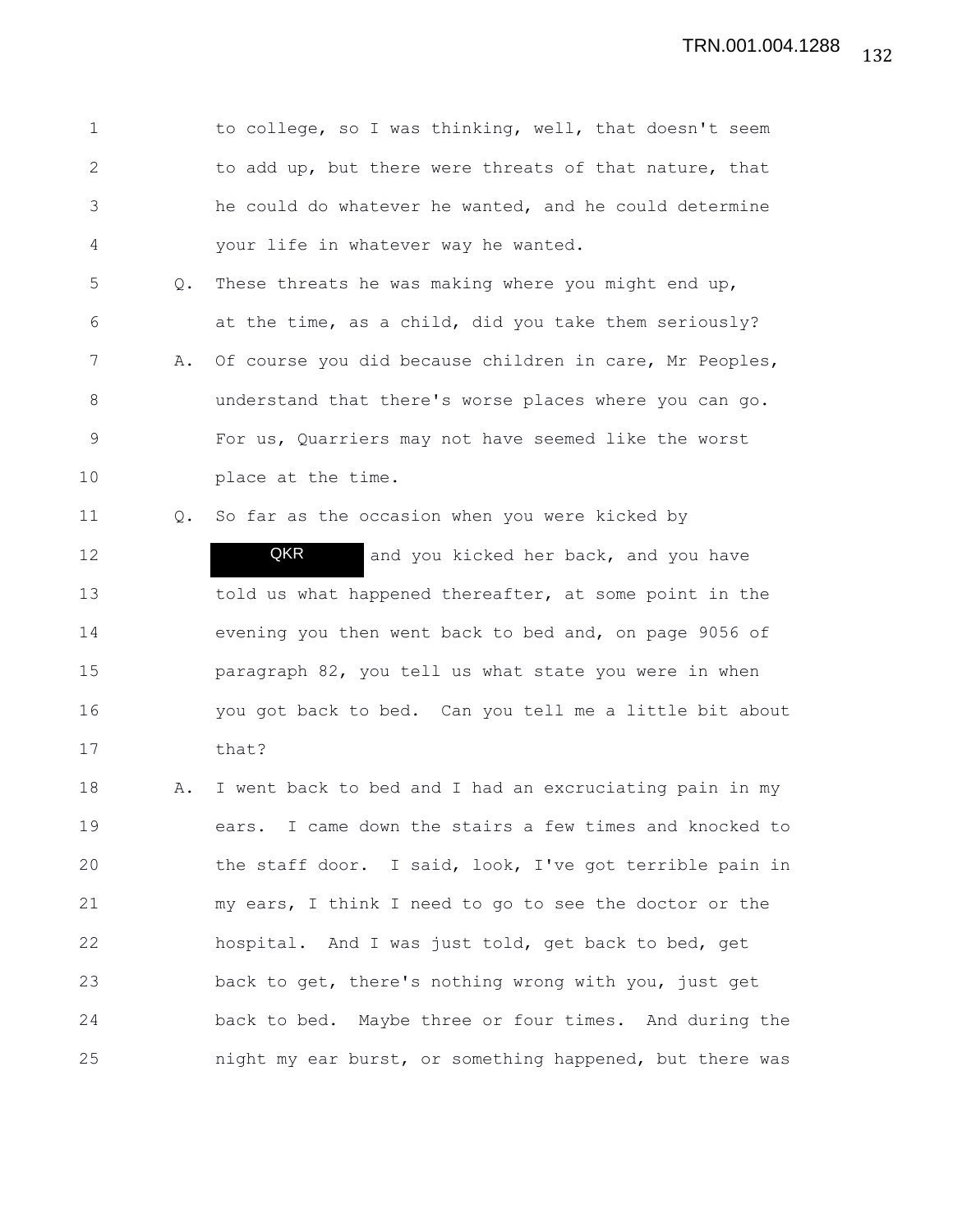| $\mathbf 1$  |               | blood all over my pillow in the morning. It's the most     |
|--------------|---------------|------------------------------------------------------------|
| $\mathbf{2}$ |               | excruciating pain I've ever had, even as an adult.<br>It's |
| 3            |               | the most excruciating pain I ever had. I never got any     |
| 4            |               | medical attention for it.                                  |
| 5            |               | I did have -- or the records said that I had               |
| 6            |               | perforated eardrums when I went into Quarriers.            |
| 7            | $\circ$ .     | But that wouldn't have caused necessarily this type of     |
| 8            |               | injury?                                                    |
| 9            | Α.            | No.                                                        |
| 10           | $Q_{\bullet}$ | On this occasion, after the beating that you described,    |
| 11           |               | you were in your bed and you were in this excruciating     |
| 12           |               | pain and there was blood coming from your ear or the       |
| 13           |               | region from within your ear?                               |
| 14           | Α.            | Yes.                                                       |
| 15           | Q.            | Who was it that told you to go back to bed?                |
| 16           | Α.            | Both of them.                                              |
| 17           | $Q_{\bullet}$ | So you spoke to both of them.                              |
| 18           | Α.            | Yes.                                                       |
| 19           | Q.            | Where did you go to speak to them?                         |
| 20           | Α.            | I knocked on the door and<br>The staff room.               |
| 21           | Q.            | You tell us at paragraph 83 that it wasn't just you that   |
| 22           |               | QKY<br>was physically abused by<br>you saw other           |
| 23           |               | children being physically abused by him. What did you      |
| 24           |               | see?                                                       |
| 25           | Α.            | I saw him doing the same things as he was doing to me.     |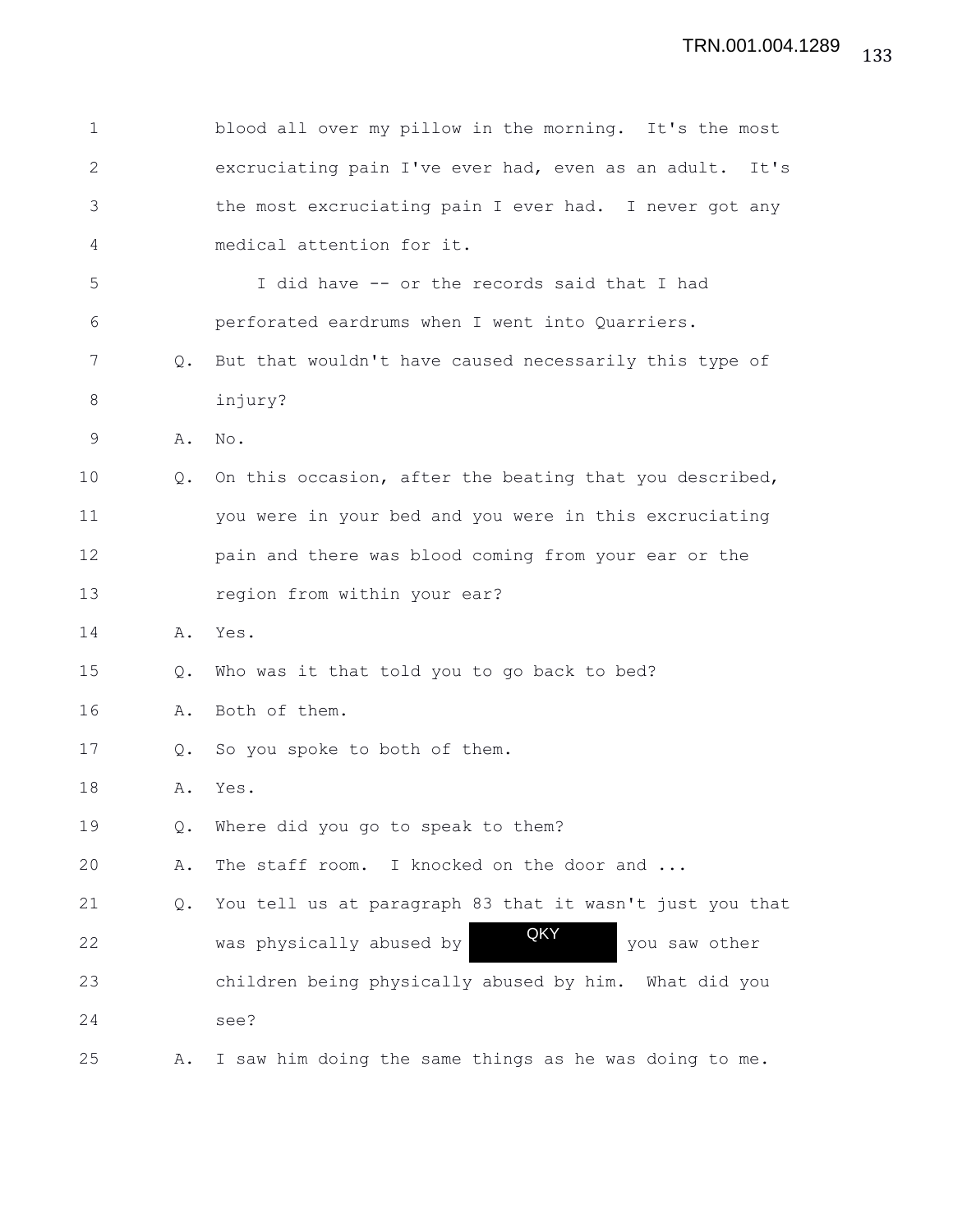| 1            |               | The same sort of force-feeding, the punching, the       |
|--------------|---------------|---------------------------------------------------------|
| $\mathbf{2}$ |               | physical -- as I said, sometimes when you were in that  |
| 3            |               | line, it wouldn't necessarily be me that would have got |
| 4            |               | the blame of something. So you saw all this.            |
| 5            |               | And also, my sister also said --                        |
| 6            |               |                                                         |
| 7            |               |                                                         |
| 8            | $\mathsf Q$ . |                                                         |
| 9            |               |                                                         |
| 10           | Α.            |                                                         |
| 11           |               |                                                         |
| 12           |               |                                                         |
| 13           |               |                                                         |
| 14           | $Q$ .         |                                                         |
| 15           | Α.            | But I just want to -- because you're asking me about    |
| 16           |               | other children,<br>because                              |
| 17           |               | I think it's important from my own perspective. These   |
| 18           |               | are my sister's words and I know I've given you         |
| 19           |               | additional evidence where my sister has written about   |
| 20           |               | some stuff, but I just want to read this:               |
| 21           |               | "I agreed to<br>tell                                    |
| 22           |               | the truth of my experiences in Quarriers, not to defend |
| 23           |               | QKY<br>I saw this man pulling kids around and           |
| 24           |               | putting me and other kids into an outhouse in freezing  |
| 25           |               | weather for hours on end. He wasn't a good man, he was  |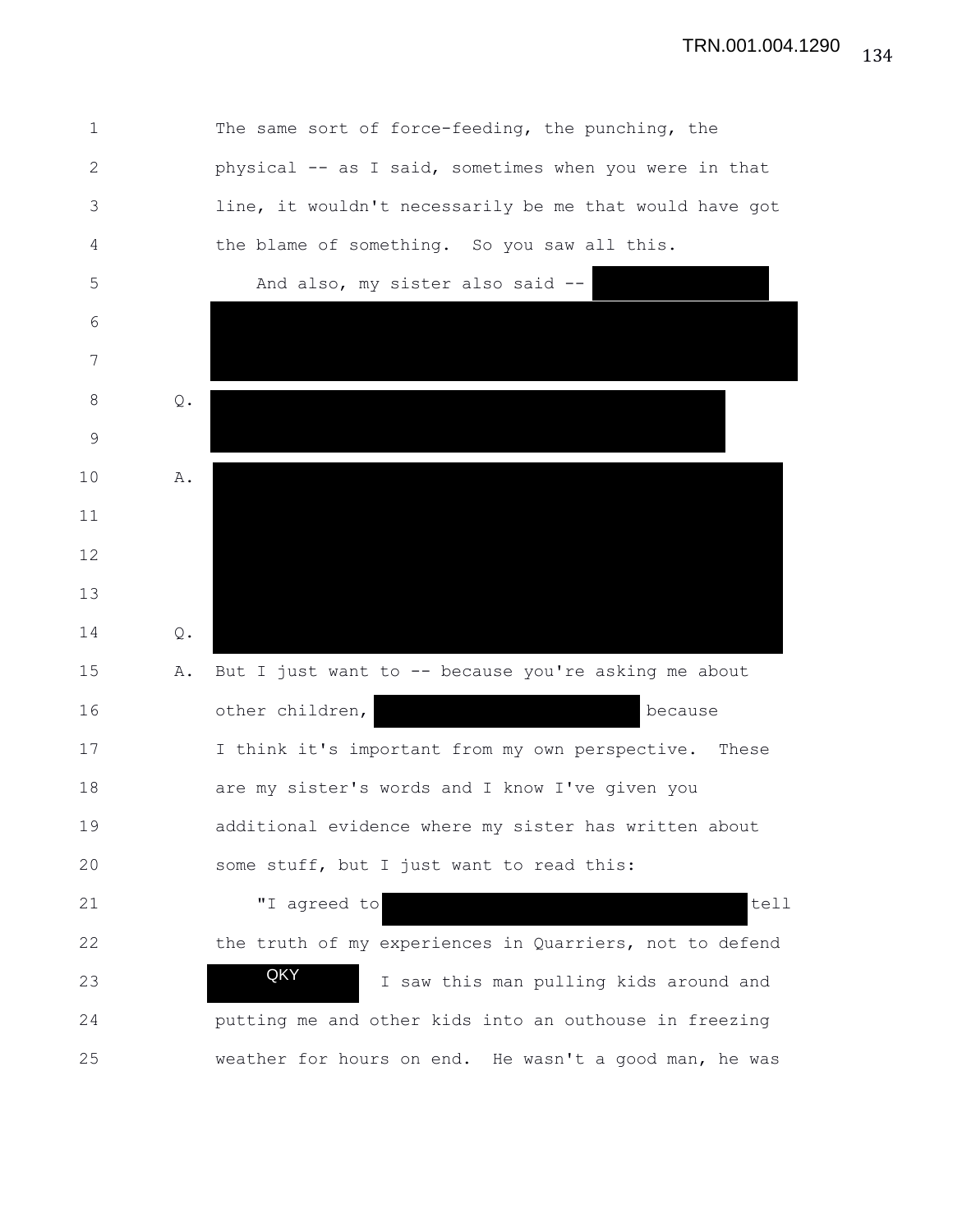| 1            |    | a violent man, and he's a liar. If you didn't eat your   |
|--------------|----|----------------------------------------------------------|
| $\mathbf{2}$ |    | food, you'd be forced to do so by him, pushing it down   |
| 3            |    | your throat. If you didn't do what he wanted, then it    |
| 4            |    | was violence. If you didn't submit to what he wanted,    |
| 5            |    | then you'd get a slap."                                  |
| 6            |    |                                                          |
| 7            |    |                                                          |
| 8            | Q. | Is there anything in those words that you disagree with? |
| 9            | Α. | No.                                                      |
| 10           | Q. | And did you see all of these things?                     |
| 11           | Α. | I saw all those things happening.                        |
| 12           | Q. | You have a section in your written statement that's more |
| 13           |    | QKR<br>focused on<br>and I would like to ask you         |
| 14           |    | about her. Just to get an understanding of what your     |
| 15           |    | QKR<br>particular complaint about<br>is, I think         |
| 16           |    | you summarise it in paragraph 84 at 9056, that           |
| 17           |    | essentially you felt that she, during the time that you  |
| 18           |    | were in her care, neglected you and wilfully mistreated  |
| 19           |    | you.                                                     |
| 20           | Α. | Yes.                                                     |
| 21           | Q. | You mentioned how she treated another child with         |
| 22           |    | a walking problem, who I think you tell us was refused   |
| 23           |    | medical attention. Did you see that?                     |
| 24           | Α. | I saw, that yes. This child needed medical attention.    |
| 25           | Q. | And do you say she didn't get it?                        |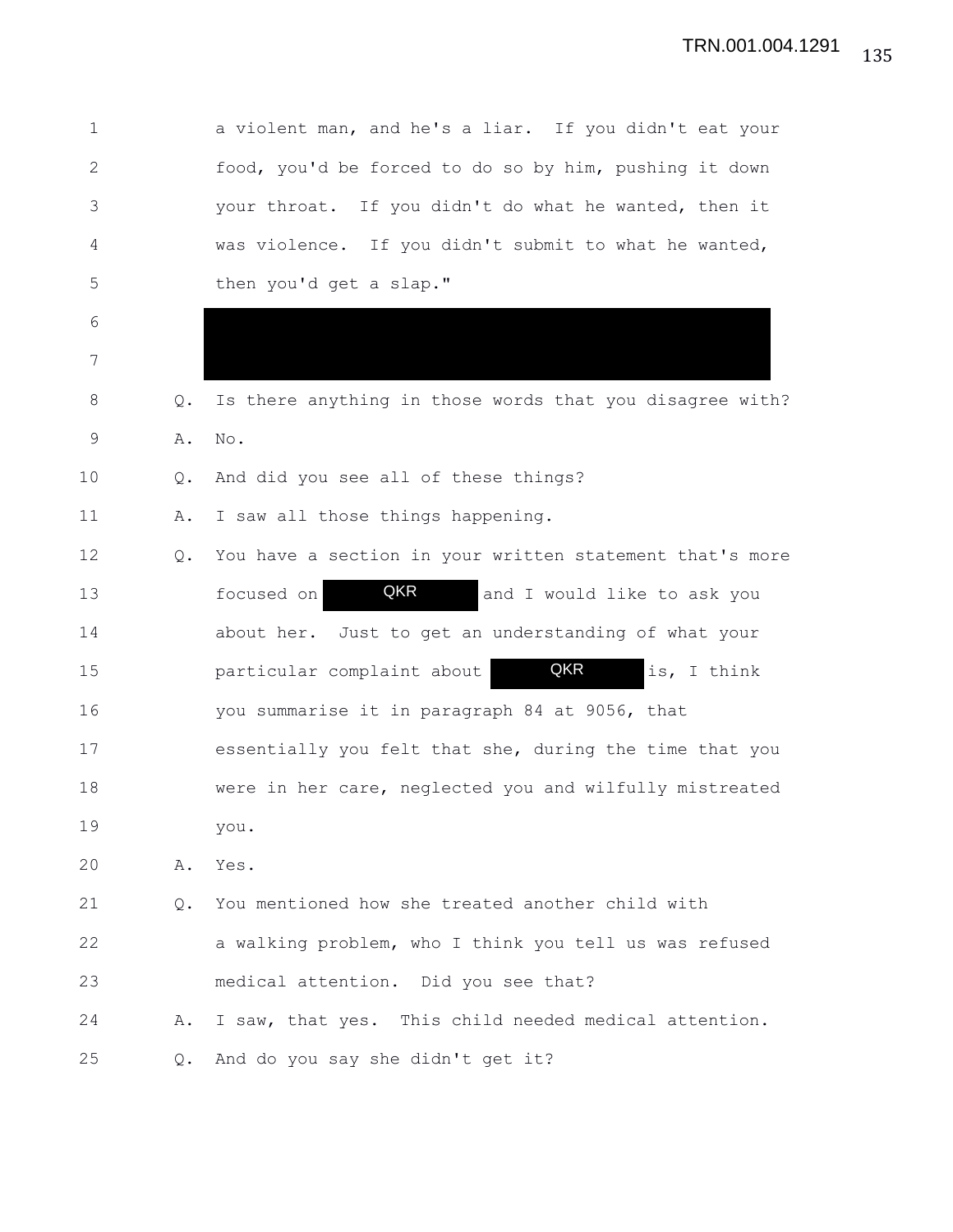| $\mathbf 1$ | Α.            | The girl had a long-term medical condition and she was   |
|-------------|---------------|----------------------------------------------------------|
| 2           |               | refused a number of times when she needed to go either   |
| 3           |               | up to the Elise Hospital or maybe she needed more        |
| 4           |               | specialist care, I don't know. But she certainly was     |
| 5           |               | not encouraged to get the problem seen to.               |
| 6           | Q.            | I think you've said, and told us in fact, about this     |
| 7           |               | other occasion that you have in mind that you were       |
| 8           |               | refused medical attention in relation to the ear, your   |
| 9           |               | ear injury that you told us about a short time ago.      |
| 10          |               | You mention another problem that you had of chapped,     |
| 11          |               | cracked and bleeding lips due to licking your lips       |
| 12          |               | frequently, and you tell us you asked for something to   |
| 13          |               | treat it. Who did you ask?                               |
| 14          | Α.            | QKR<br>I asked                                           |
| 15          | Q.            | What was her response?                                   |
| 16          | Α.            | I don't even know if I got a response, but I certainly   |
| 17          |               | never got anything for it.                               |
| 18          |               | I had a terrible habit as a child, and my lips,          |
| 19          |               | constantly licking or whatever, but the top of my lip    |
| 20          |               | and everything became -- it was like weather-beaten, and |
| 21          |               | eventually it would crack. I would ask for some cream    |
| 22          |               | or something to treat it, because it was quite painful,  |
| 23          |               | and it was just getting worse.                           |
| 24          | $Q_{\bullet}$ | Did she provide you with anything?                       |
|             |               |                                                          |

25 A. No.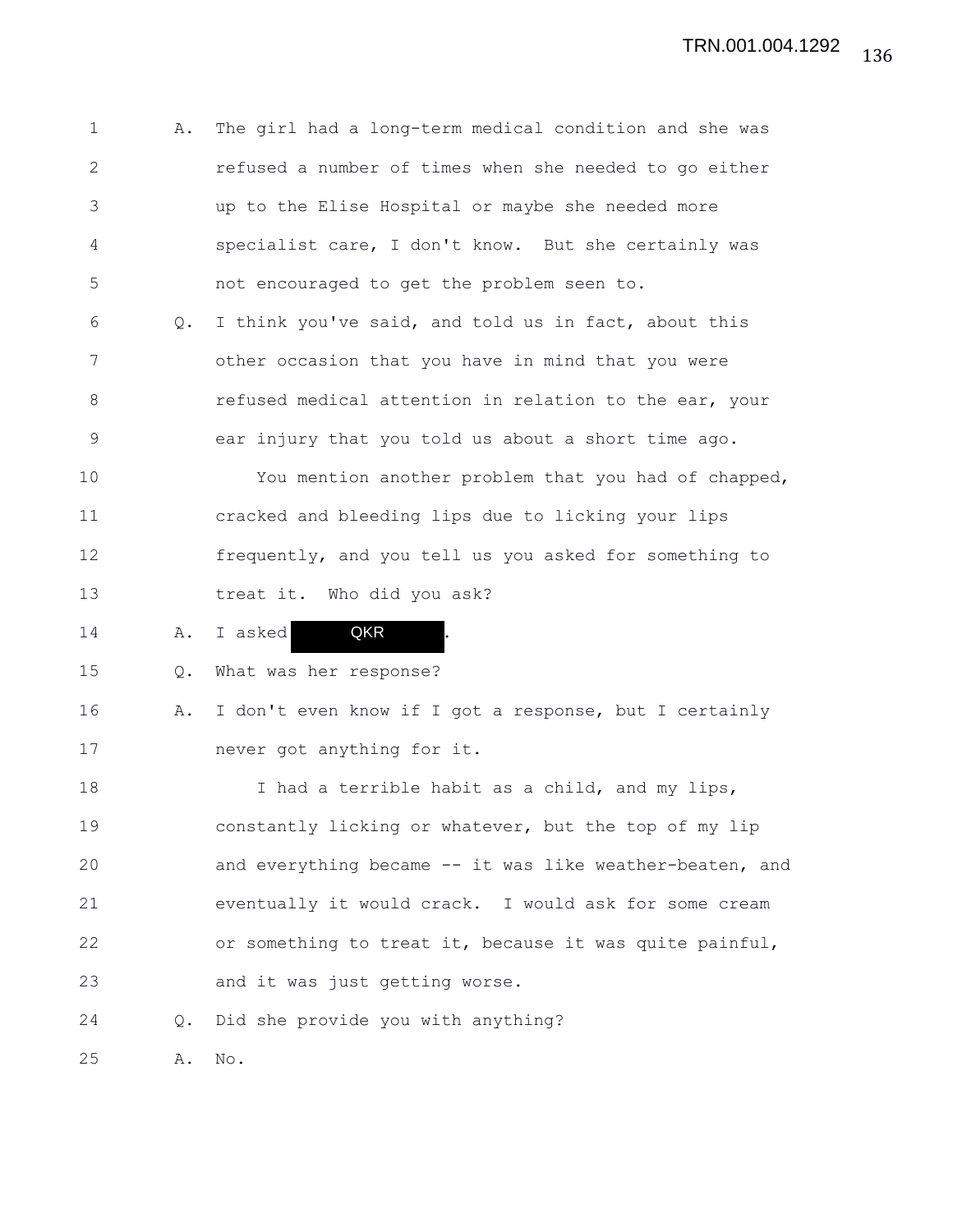| 1  | Q.            | This was a problem that you had. It wasn't just            |
|----|---------------|------------------------------------------------------------|
| 2  |               | a single occasion?                                         |
| 3  | Α.            | No, this was an ongoing $-$ it was just something that     |
| 4  |               | I suppose I had a habit of -- I don't know what.<br>It was |
| 5  |               | just something I kind of had constantly.                   |
| 6  | $Q_{\bullet}$ | She didn't do anything to get treatment for you for this   |
| 7  |               | problem?                                                   |
| 8  | Α.            | No.                                                        |
| 9  | $Q_{\bullet}$ | You say that, in particular, the mistreatment that you     |
| 10 |               | particularly recall is the way that she dealt with what    |
| 11 |               | you call food issues. You deal with that at                |
| 12 |               | paragraph 85 of your statement. I just want to be clear    |
| 13 |               | QKR<br>what the mistreatment was by<br>What was            |
| 14 |               | the mistreatment?                                          |
| 15 | Α.            | QKR<br>The mistreatment was by<br>was re-serving           |
| 16 |               | meals that hadn't been, you know, reheated or meals that   |
| 17 |               | had already been served up. So the mistreatment would      |
| 18 |               | be trying to get you to eat those meals that you hadn't    |
| 19 |               | finished. They weren't reheated and they were just         |
| 20 |               | re-served.                                                 |
| 21 | Q.            | Then you mention a particular occasion in paragraph 85     |
| 22 |               | when you were served up with gammon and pineapple.<br>Tell |
| 23 |               | me what you remember about that occasion.                  |
| 24 | Α.            | As I said earlier, I thought the food was good in          |
| 25 |               | Quarriers, so I had no issues with it; it was just         |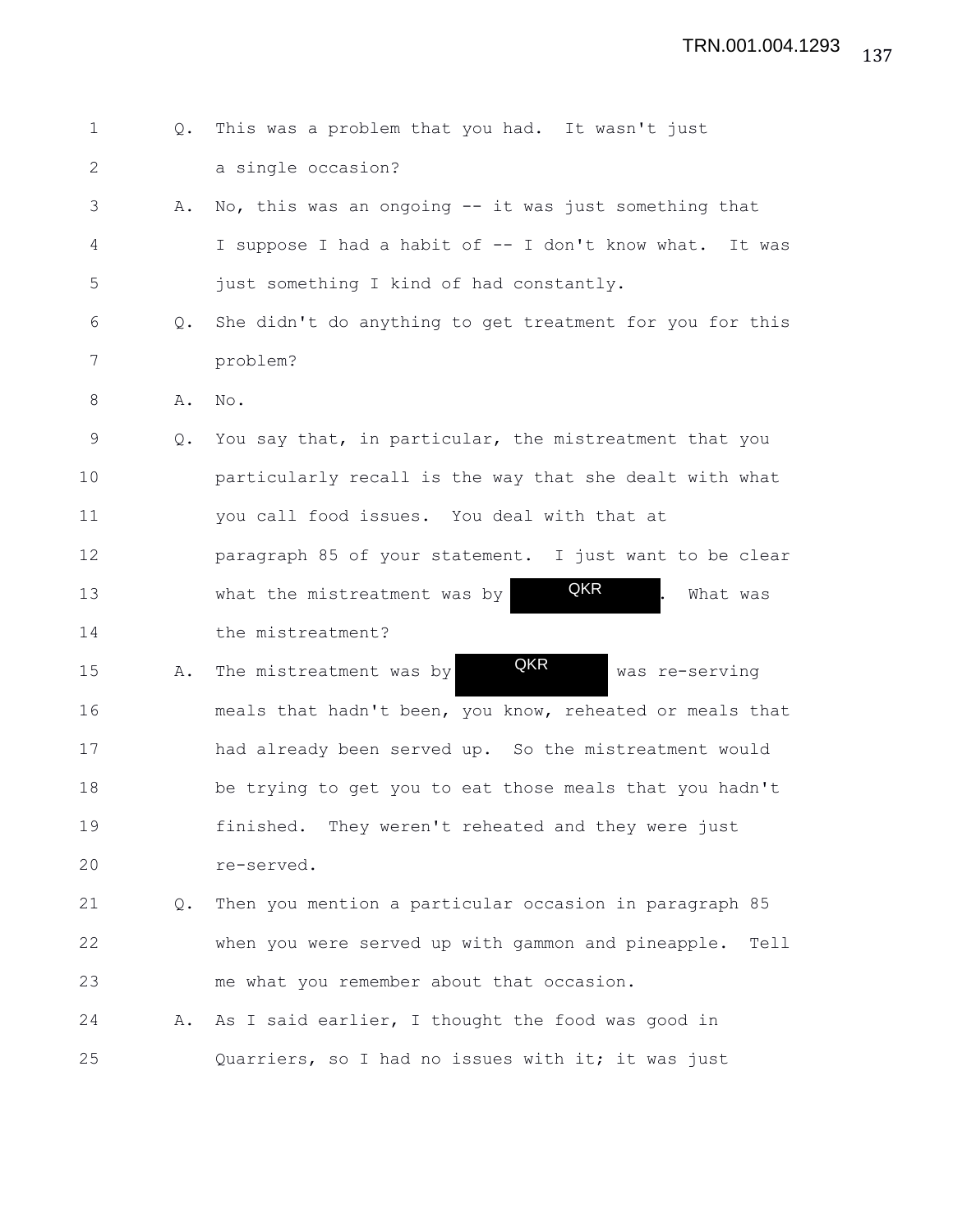1 a couple of things I might not like. I didn't like the 2 pineapple, but I was made to sit at this table for hours 3 on end to look at this pineapple and just ... And 4 during all that time, she was baiting me, she was making 5 nasty comments, she was making nasty comments about why 6 I was in care, she was making other nasty comments about 7 my mother, "Your mother never wanted you, you'll never 8 do any good", it was all that kind of thing. 9 Then I actually believe **QKY** tried to 10 force-feed me to eat the pineapple, and I exploded, 11 I ... I threw my plate across the kitchen. I reacted. 12 Q. So that was one of the occasions -- I think you said 13 this morning, if I recall, that there were occasions 14 when he tried to force-feed you although it was more you 15 saw others being treated that way? 16 A. Yes. 17 Q. You can remember one occasion when he tried to do this 18 and you reacted by throwing your plate across the 19 kitchen? 20 A. Yes. 21 Q. I suppose if you hadn't liked something and you hadn't 22 been asked to eat it, would you have reacted in this 23 way? 24 A. Sorry, can you repeat that? 25 Q. You reacted this way because you were being force-fed. **QKY**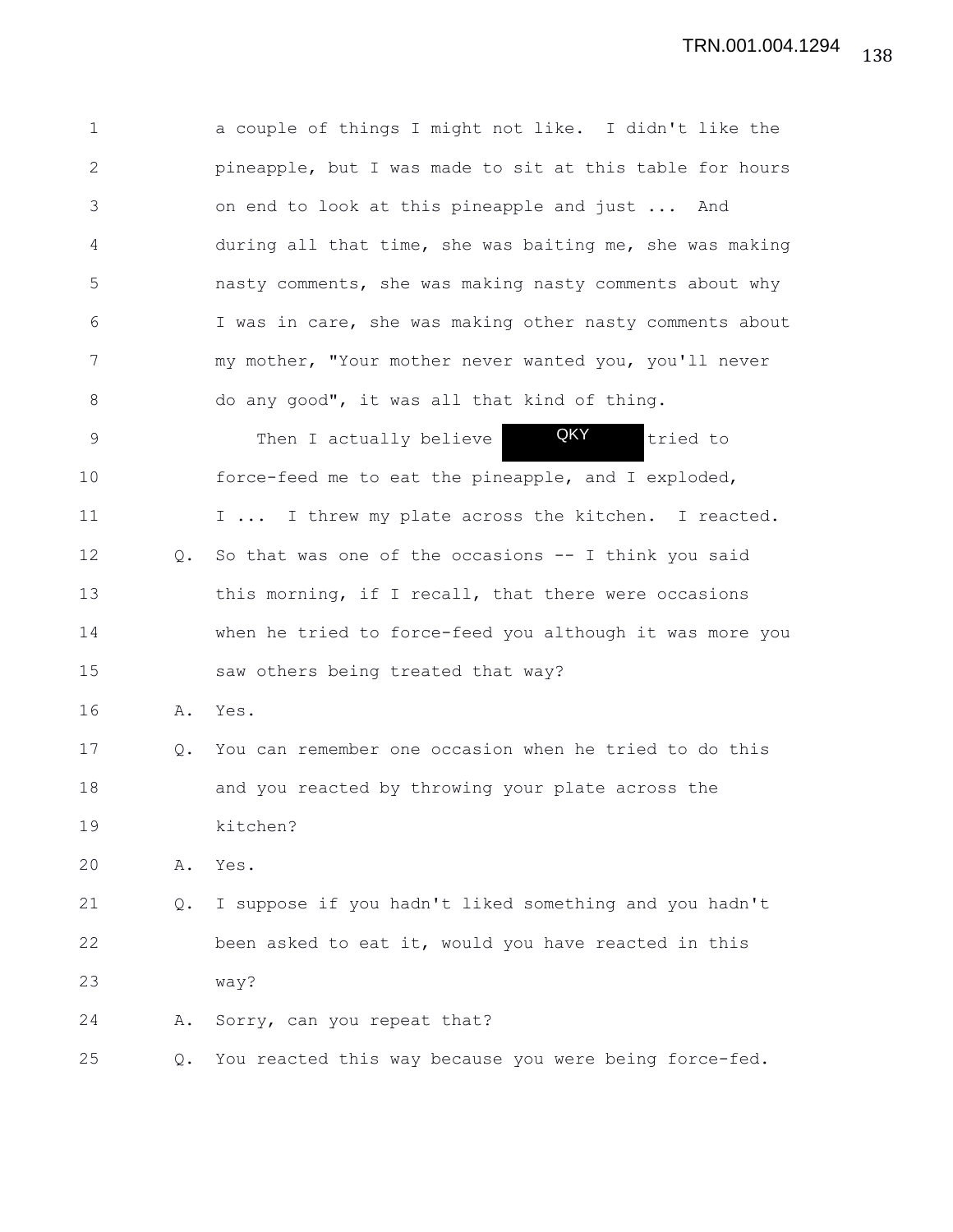| 1            |    | You wouldn't have thrown the plate away because you       |
|--------------|----|-----------------------------------------------------------|
| $\mathbf{2}$ |    | didn't like the food and smashed --                       |
| 3            | Α. | I reacted that way because I'd been made to sit for       |
| 4            |    | hours, I was being baited all the time and nasty          |
| 5            |    | comments being said and in addition the final straw was   |
| 6            |    | trying to make me -- force-feed me to eat it.             |
| 7            | Q. | In that paragraph of your statement you add at the end    |
| 8            |    | that:                                                     |
| 9            |    | "There were instances of physical abuse by                |
| 10           |    | QKY<br>QKR<br>and when<br>was not there she               |
| 11           |    | would put me in the shed."                                |
| 12           |    | QKR<br>There were times when<br>would put you             |
| 13           |    | in the shed?                                              |
| 14           | Α. | Yes.                                                      |
| 15           | Q. | Were there times when she put other children in the       |
| 16           |    | shed?                                                     |
| 17           | Α. | Yes.                                                      |
| 18           | Q. | When she put in you shed, what would happen when she      |
| 19           |    | took you there?                                           |
| 20           | Α. | She would just tell you to wait there: "You'll wait       |
| 21           |    | there" --                                                 |
| 22           | Q. | QKY<br>did?<br>She didn't do the things that              |
| 23           | Α. | She normally just said, "You'll wait there until<br>No.   |
| 24           |    | QKY<br>comes home".<br>Uncle                              |
| 25           | Q. | But you say there were instances of physical abuse.<br>In |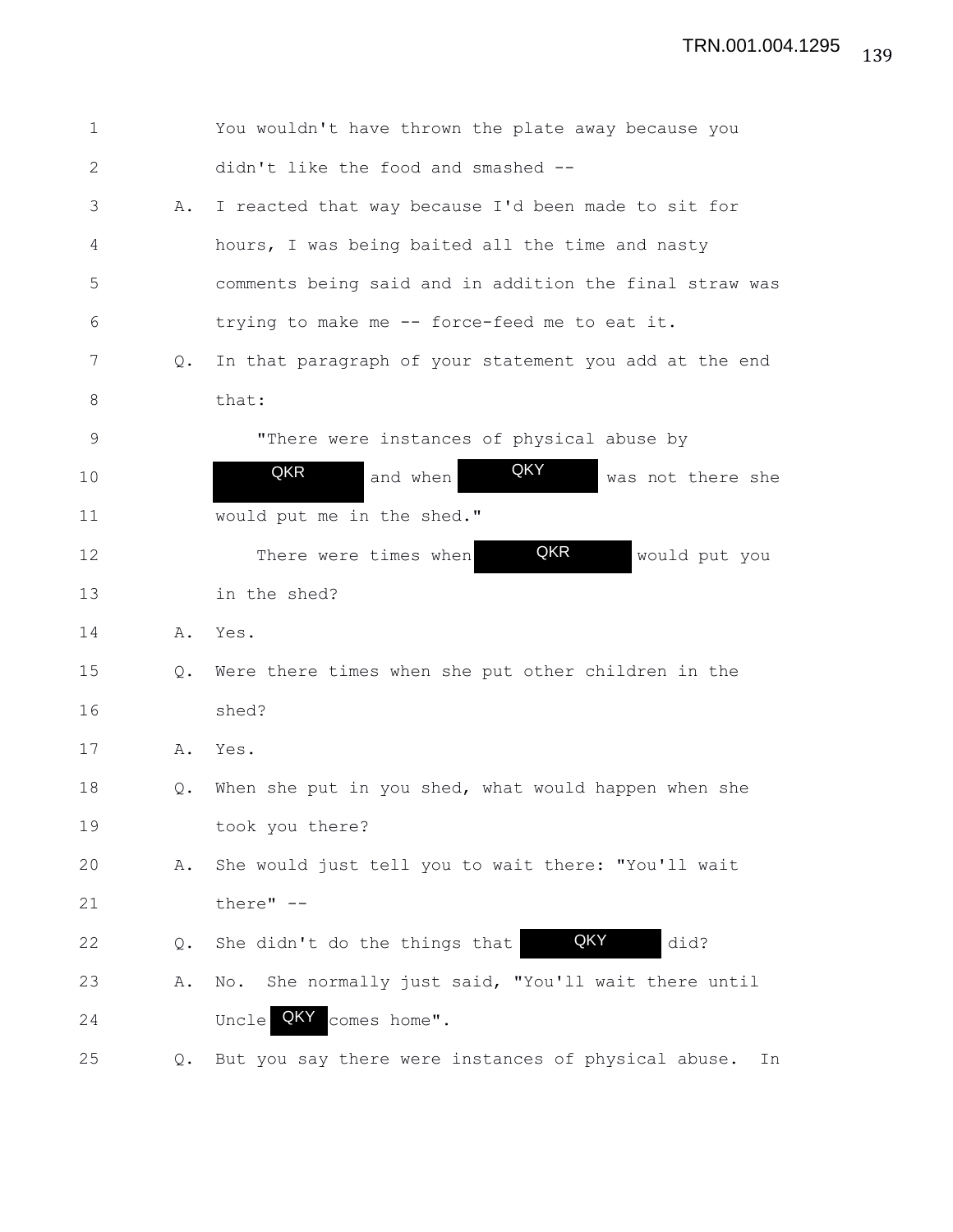| $\mathbf 1$ |       | QKR<br>relation to<br>what do you mean $-$ -               |
|-------------|-------|------------------------------------------------------------|
| 2           | Α.    | She probably slapped you.                                  |
| 3           | Q.    | But that was the type of abuse you have in mind there?     |
| 4           | Α.    | Yes, but I kind of saw that as normal.                     |
| 5           | Q.    | Well, it was normal in comparison to $-$ -                 |
| 6           | Α.    | To what previously had gone on, maybe. I don't know        |
| 7           |       | what was going on.                                         |
| 8           | $Q$ . | QKY<br>-- what<br>would do.                                |
| $\mathsf 9$ | Α.    | $Mm$ .                                                     |
| 10          | Q.    | Looking back, do you have any views about whether the      |
| 11          |       | slap was something that -- well, it's just something       |
| 12          |       | that people got this these days or do you think it was     |
| 13          |       | worse than that? Because you said sometimes you would      |
| 14          |       | report things if you thought it went beyond reasonable     |
| 15          |       | chastisement. I'm just trying to find out which side of    |
| 16          |       | the line this is.                                          |
| 17          | Α.    | The problem is it becomes so normalised that you think     |
| 18          |       | it's okay and it's acceptable. So the level of             |
| 19          |       | punishment, you're not sure. I think when it became        |
| 20          |       | extreme, that's when we ran to the office or went to the   |
| 21          |       | office.                                                    |
| 22          |       | QKR<br>Can I just say something about                      |
| 23          |       | I was sent -- I gave this email to my legal team.<br>I was |
| 24          |       | sent an unsolicited email by a former resident in          |
| 25          |       | April 2007. This is what it says:                          |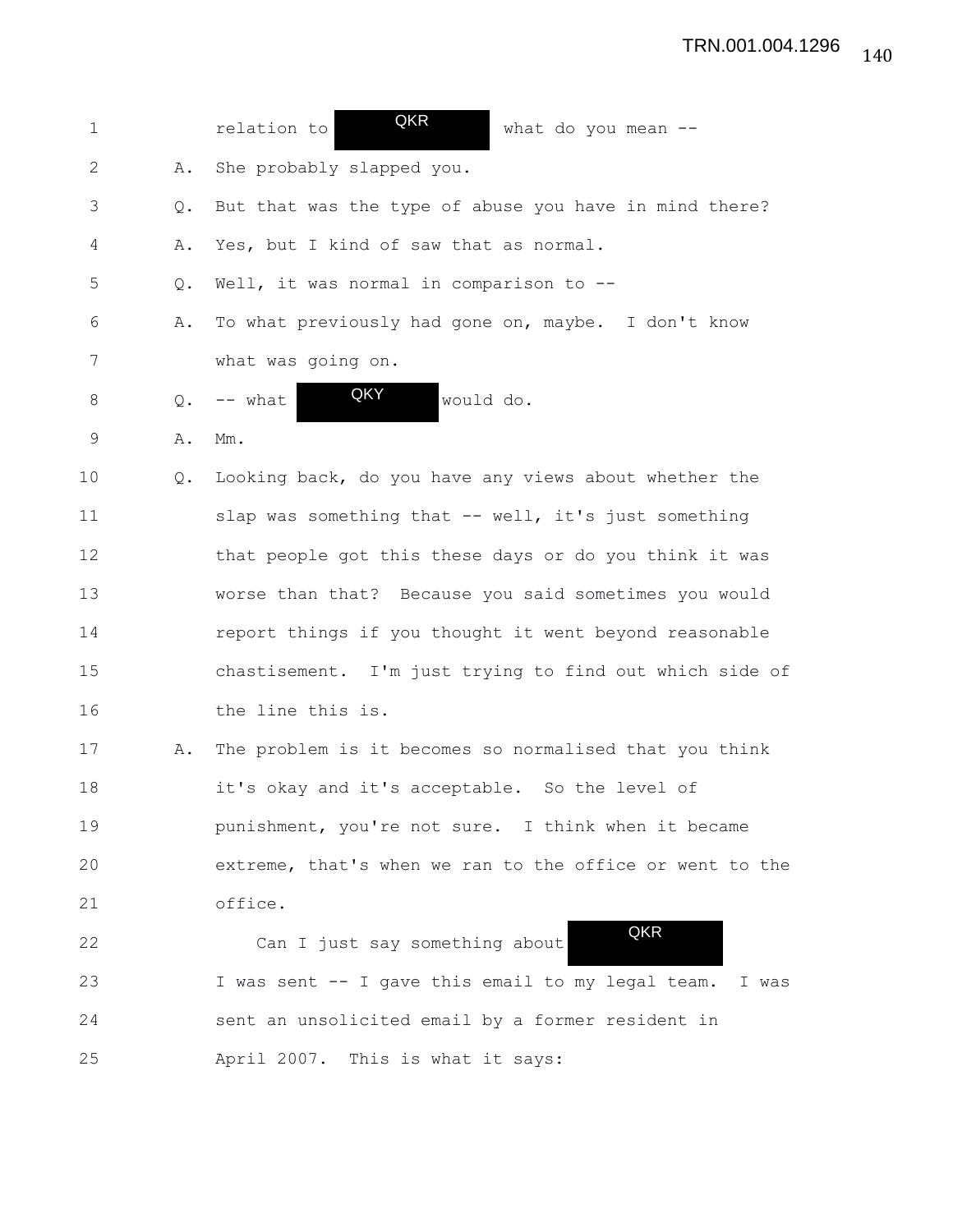| 1            |    | QKR<br>"[He] witnessed  <br>being abusive to a           |
|--------------|----|----------------------------------------------------------|
| $\mathbf{2}$ |    | girl resident with when [he] was visiting a resident of  |
| 3            |    | the cottage."                                            |
| 4            |    | Another former resident, who was a resident in that      |
| 5            |    | cottage,                                                 |
| 6            |    | was visiting that resident, and                          |
| 7            |    | another -- because they were visiting another former     |
| 8            |    | resident who was staying overnight in the cottage.       |
| 9            |    | So this is a resident from another cottage, years        |
| 10           |    | after, in 2007, an unsolicited email to me, describing   |
| 11           |    | QKR<br>an incident involving<br>And I'm happy for        |
| 12           |    | Mr Gale to provide that, that correspondence.            |
| 13           | Q. | Just to help me, the information you got at that time    |
| 14           |    | from this former resident, who was not in cottage        |
| 15           | Α. | No.                                                      |
| 16           | Q. | -- but had been to cottage                               |
| 17           | Α. | Visiting someone.                                        |
| 18           | Q. | QKR<br>was the house parent?<br>When                     |
| 19           | Α. | Yes.                                                     |
| 20           | Q. | What did this --                                         |
| 21           | Α. | QKR<br>-- when he was visiting<br>He witnessed           |
| 22           |    | QKR<br>he witnessed<br>a resident of cottage             |
| 23           |    | being abusive to a girl resident and they ran like hell, |
| 24           |    | basically. I think that's what he says.                  |
| 25           | Q. | He doesn't explain precisely what form the abuse took?   |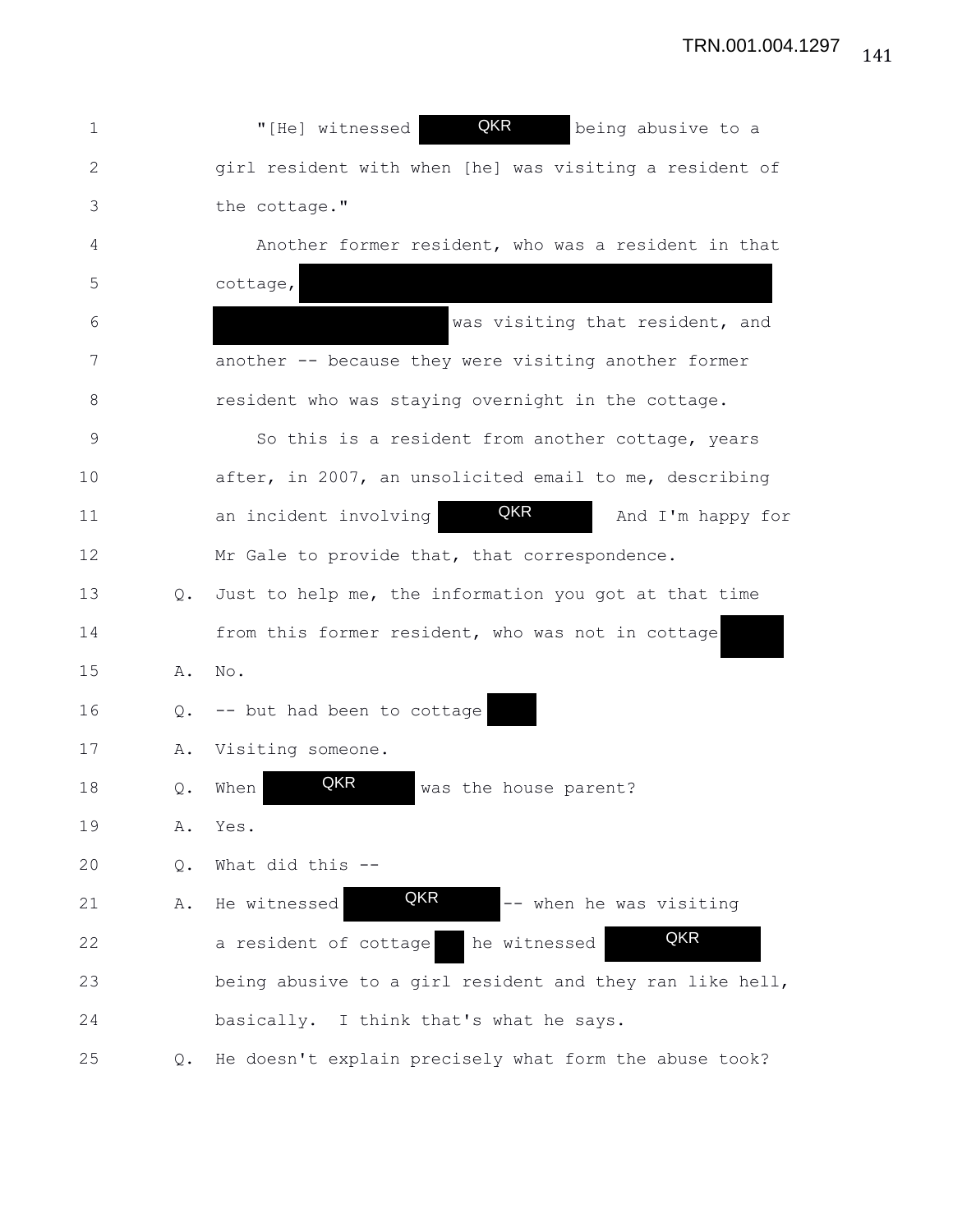| $\mathbf 1$  | Α.            | No.                                                      |
|--------------|---------------|----------------------------------------------------------|
| $\mathbf{2}$ | $Q_{\bullet}$ | But the reaction of the person being abused was to run   |
| 3            |               | like hell?                                               |
| 4            | Α.            | Yes -- no, the people witnessing it, they ran like hell. |
| 5            | $Q_{\bullet}$ | Oh, they ran like hell?                                  |
| 6            | Α.            | Yes.                                                     |
| 7            | Q.            | He doesn't give you any detail of the --                 |
| 8            | Α.            | I would have to check the email.                         |
| $\mathsf 9$  | $Q_{\bullet}$ | This is one that sees the need to write to you and tell  |
| 10           |               | you of something that they saw, significant enough to    |
| 11           |               | send you an email in 2007 about it?                      |
| 12           | Α.            | An unsolicited e-mail, yes.                              |
| 13           | Q.            | At paragraph 86 on page 9057, you've mentioned           |
| 14           |               | QKR<br>at the meal table, she would say some             |
| 15           |               | hurtful things to you, but you say that she was          |
| 16           |               | constantly saying certain hurtful things to your sister. |
| 17           |               | Is that something you heard her say?                     |
| 18           | Α.            | She used to say to my sister, "Your mother never<br>Yes. |
| 19           |               | wanted you, you'll end up in care" -- no, "Your kids     |
| 20           |               | will end up in care just like yourselves, with no        |
| 21           |               | mother". And this was constantly kind of reinforced for  |
| 22           |               | that short time that I was with my sister in that        |
| 23           |               | cottage.                                                 |
| 24           | Q.            | Before I move on to a different form of abuse, David,    |
| 25           |               | there are a couple of things I want to $-$ a couple of   |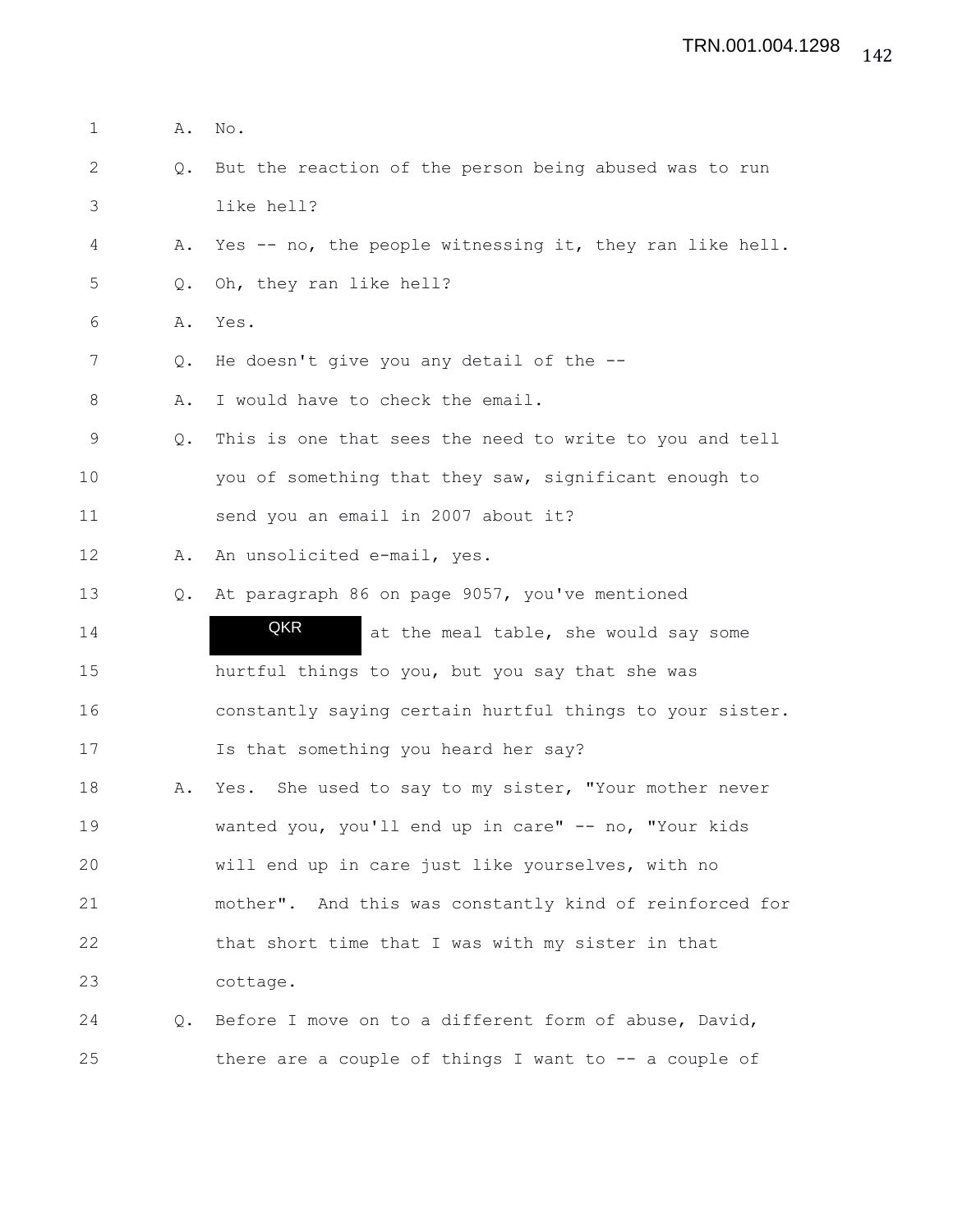1 documents I want to show to you.

2 The first is some photographs. First of all, these 3 are photographs that have been provided by Quarriers, 4 which I think were taken some time after 2000. But the 5 purpose of providing them was to give us some indication 6 of what these sheds were like.

7 So if I show the photographs -- don't assume that 8 they're necessarily cottage or that they were the 9 sheds as they appeared in the days that you were there. 10 It's just to help us get an idea of what these sheds, as 11 they've been described, looked like. That's why they 12 were provided to us.

13 I think at this stage I would just put these up on 14 the screen. You might or you might not recognise them, 15 I don't know. If you do, just say so.

16 The reference is QAR.001.007.7291. That's the first 17 photograph we have. I think that bears to show 18 a single-storey extension out from the back of one of 19 the cottages at Quarrier's Village. I think we see what 20 a cottage is like, it's quite a large Victorian stone 21 building, and I think that cottage looks as if it's 22 mainly stone with some windows and a tiled roof. 23 A. Yes. 24 LADY SMITH: That shed looks as though it's stone.

25 A. Yes, it does.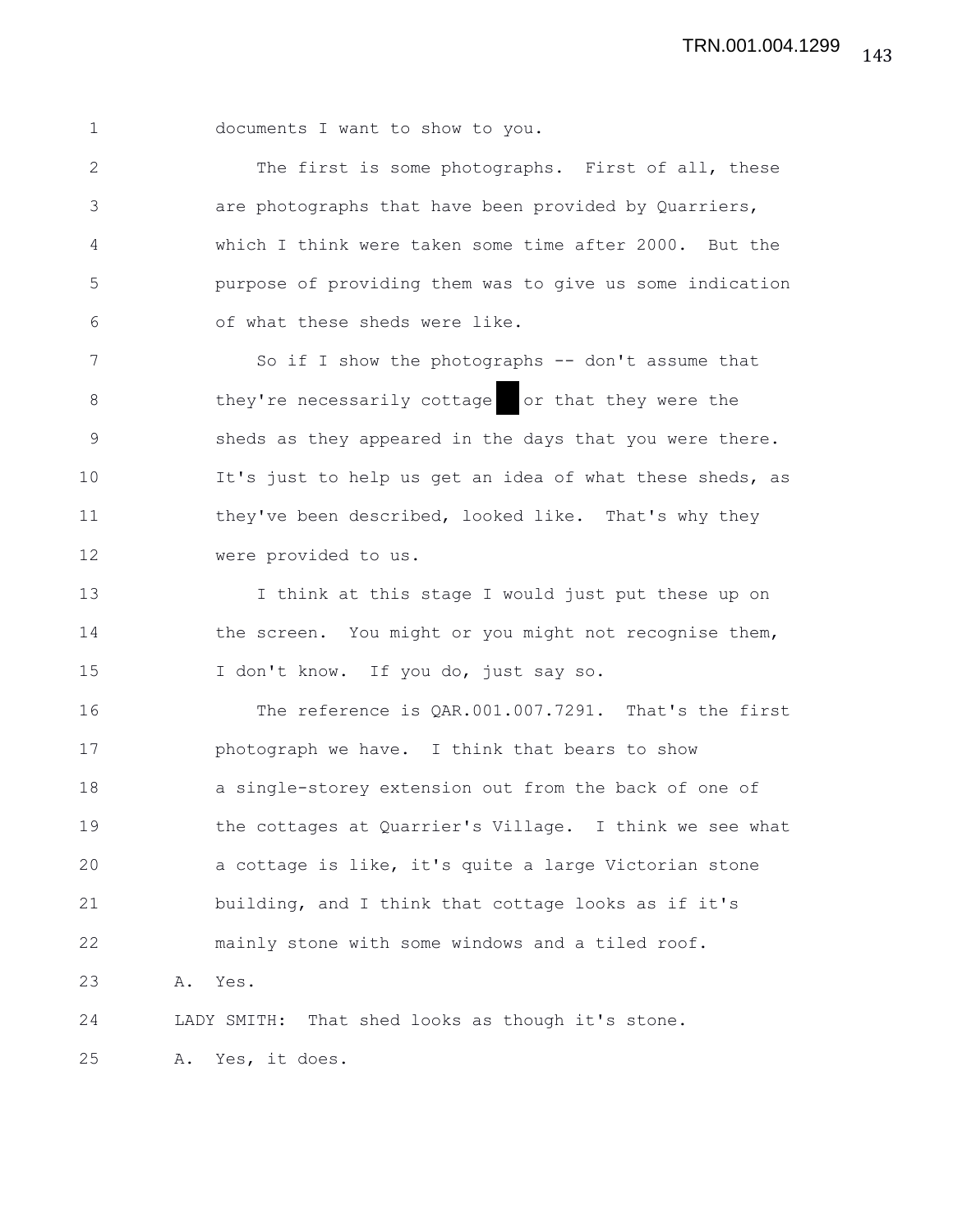| $\mathbf 1$  |               | MR PEOPLES: That particular example seems to be in stone. |
|--------------|---------------|-----------------------------------------------------------|
| $\mathbf{2}$ |               | Now, I don't know, does that --                           |
| 3            | Α.            | It doesn't                                                |
| 4            | Q.            | It doesn't bring any memories?                            |
| 5            | Α.            | The sheds I'm thinking of may have had a slate<br>No.     |
| 6            |               | roof, but there were windows round them and then there    |
| 7            |               | was stone.                                                |
| 8            | $Q_{\bullet}$ | Maybe we could look at another photograph in this group   |
| 9            |               | that we've been given. I'm not sure.                      |
| 10           |               | LADY SMITH: Yes, I think Mr<br>is able to run them.       |
| 11           |               | MR PEOPLES: 7292. That's another example, we're told, of  |
| 12           |               | That's a bit different to the one we've just<br>a shed.   |
| 13           |               | looked at with more windows, I think.                     |
| 14           | Α.            | That looks more like                                      |
| 15           | Q.            | That's the type of shed you remember?                     |
| 16           | Α.            | Yes.                                                      |
| 17           | Q.            | And again, I think that's taken from the back of the      |
| 18           |               | property and gives some indication that, although it may  |
| 19           |               | have changed from the times that you were there, because  |
| 20           |               | I think it looks like there's some sort of chimney        |
| 21           |               | that's been added or something on the right.              |
| 22           | Α.            | There's heating now.                                      |
| 23           |               | LADY SMITH: I was wondering. That looks like the sort of  |
| 24           |               | chimney that $--$                                         |
| 25           |               | MR PEOPLES: It doesn't look like it was there in 1970.    |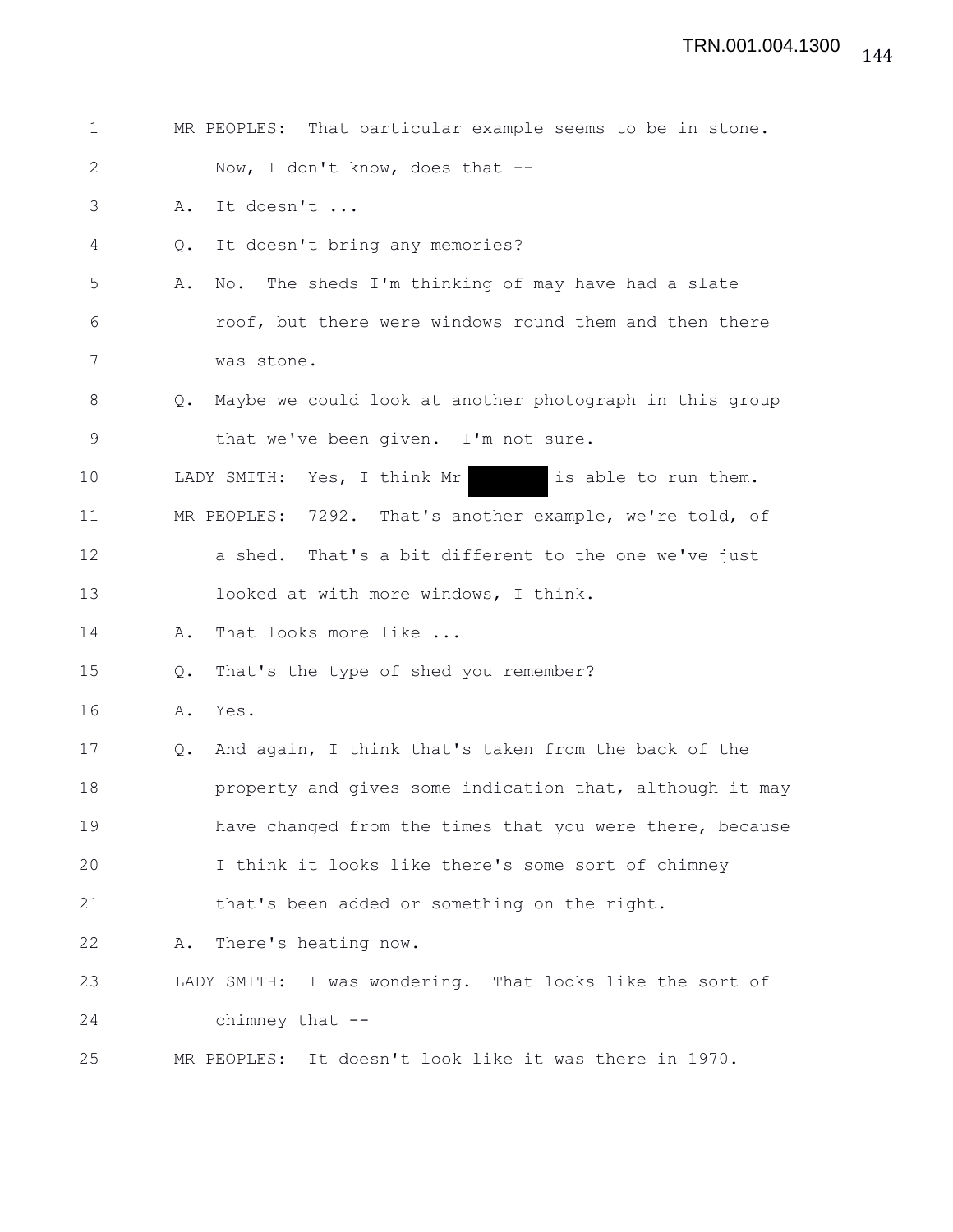| $\mathbf 1$   |               | Is that more --                                            |
|---------------|---------------|------------------------------------------------------------|
| $\mathbf{2}$  | Α.            | Yes, because the windows would come down to a certain      |
| $\mathcal{S}$ |               | level.                                                     |
| 4             | $Q_{\bullet}$ | It's probably my age, but I'm finding it difficult to      |
| 5             |               | see what is beside the window, what type of material the   |
| 6             |               | walls are made of.                                         |
| 7             | Α.            | Generally stone walls, and then the windows were           |
| 8             |               | obviously wooden frames.                                   |
| 9             | $Q_{\bullet}$ | Would that look more like the sort of shed that you've     |
| 10            |               | described to us?                                           |
| 11            | Α.            | Yes.                                                       |
| 12            | $Q_{\bullet}$ | And I think we have another couple of photographs that     |
| 13            |               | I'll just show you while we've got them. Maybe 7293.       |
| 14            |               | There's another one, which, again it's difficult to see    |
| 15            |               | whether it has been improved and changed, but does that    |
| 16            |               | again --                                                   |
| 17            | Α.            | I think that accords with the kind of description I'm      |
| 18            |               | trying to give you.                                        |
| 19            | Q.            | That would give an impression of the sort of shed or       |
| 20            |               | room or cloakroom, whatever you want to call it?           |
| 21            |               | LADY SMITH: It's a sort of outbuilding, isn't it?          |
| 22            | Α.            | That's what it was, my Lady.                               |
| 23            |               | MR PEOPLES: Finally I think we've got a further photograph |
| 24            |               | that we can show at 7294. That, we're told, is the         |
| 25            |               | inside of a shed, if you like, of one of these             |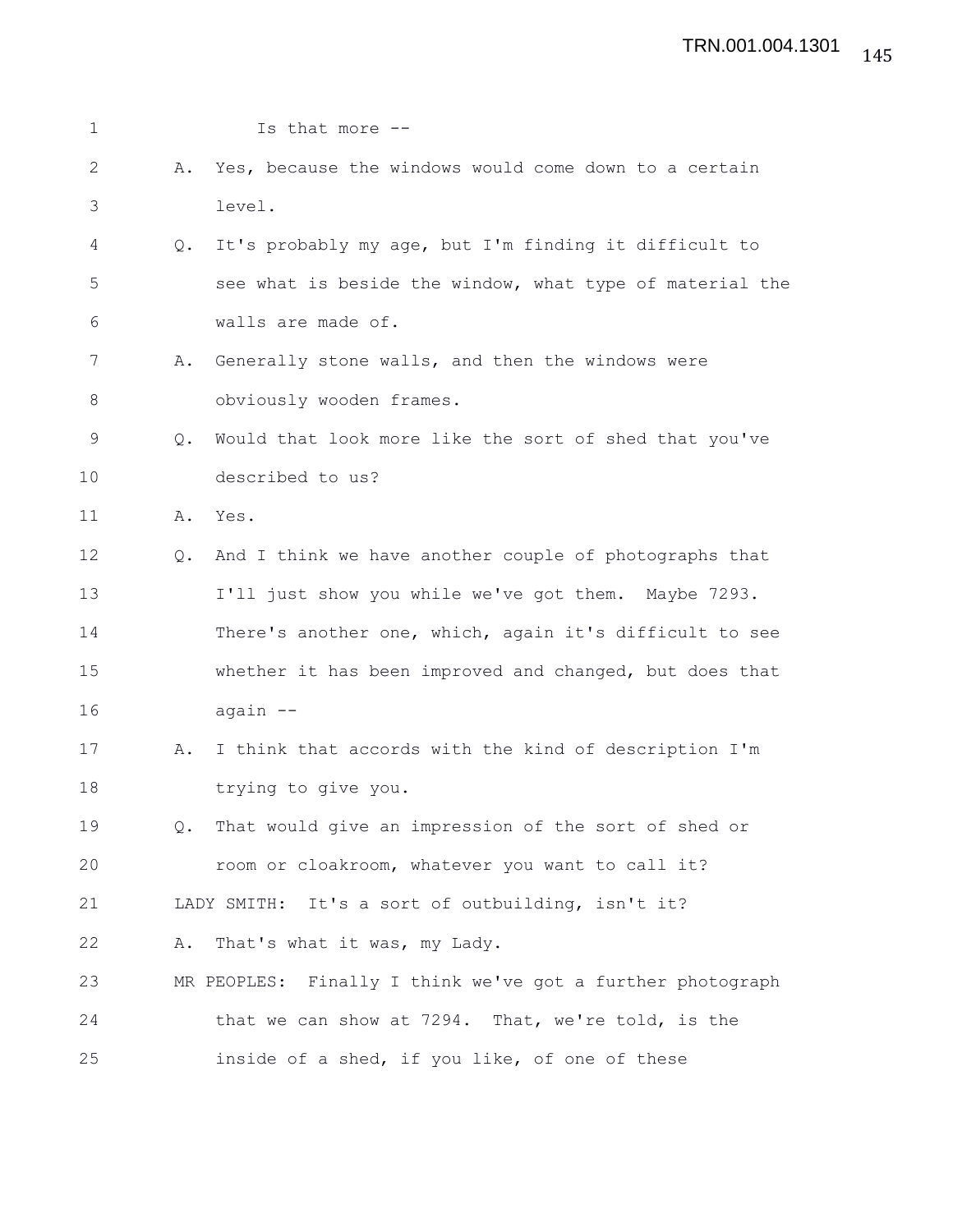| $\mathbf 1$  |    | buildings. Obviously, if it was taken post-2000, so     |
|--------------|----|---------------------------------------------------------|
| $\mathbf{2}$ |    | don't pay too much attention to the contents. But       |
| 3            |    | I think it's meant to illustrate what the inside might  |
| 4            |    | have looked like if you can imagine it without some of  |
| 5            |    | the contents.                                           |
| 6            | Α. | Yes.                                                    |
| 7            | Q. | Does that help you?                                     |
| 8            | Α. | Yes, because the door on the left, what I'm looking at, |
| 9            |    | where you're flicking up and down, that would take you  |
| 10           |    | into the cottage. Okay, I think --                      |
| 11           | Q. | Is there another door to the right of that?             |
| 12           | Α. | I don't recognise that. I'm thinking the next room may  |
| 13           |    | have been a toilet at one point. I'm not 100% sure.     |
| 14           | Q. | That's fine. I'm told actually there's one more         |
| 15           |    | photograph, so I'll just put it up in front of you.     |
| 16           |    | 7295. That again is the inside of one of these          |
| 17           |    | buildings that we've been looking at. It may be one of  |
| 18           |    | the ones we've looked at earlier. It shows, I think,    |
| 19           |    | the inside of the large windows or pane windows that    |
| 20           |    | were on one side of the building. Again, I think you    |
| 21           |    | can ignore the contents because clearly it wasn't as it |
| 22           |    | looked in 1971 or 1972 or thereabouts.                  |
| 23           |    | Again, does that accord with the type of building?      |
| 24           | Α. | Yes.                                                    |
|              |    |                                                         |

25 Q. That you called the shed?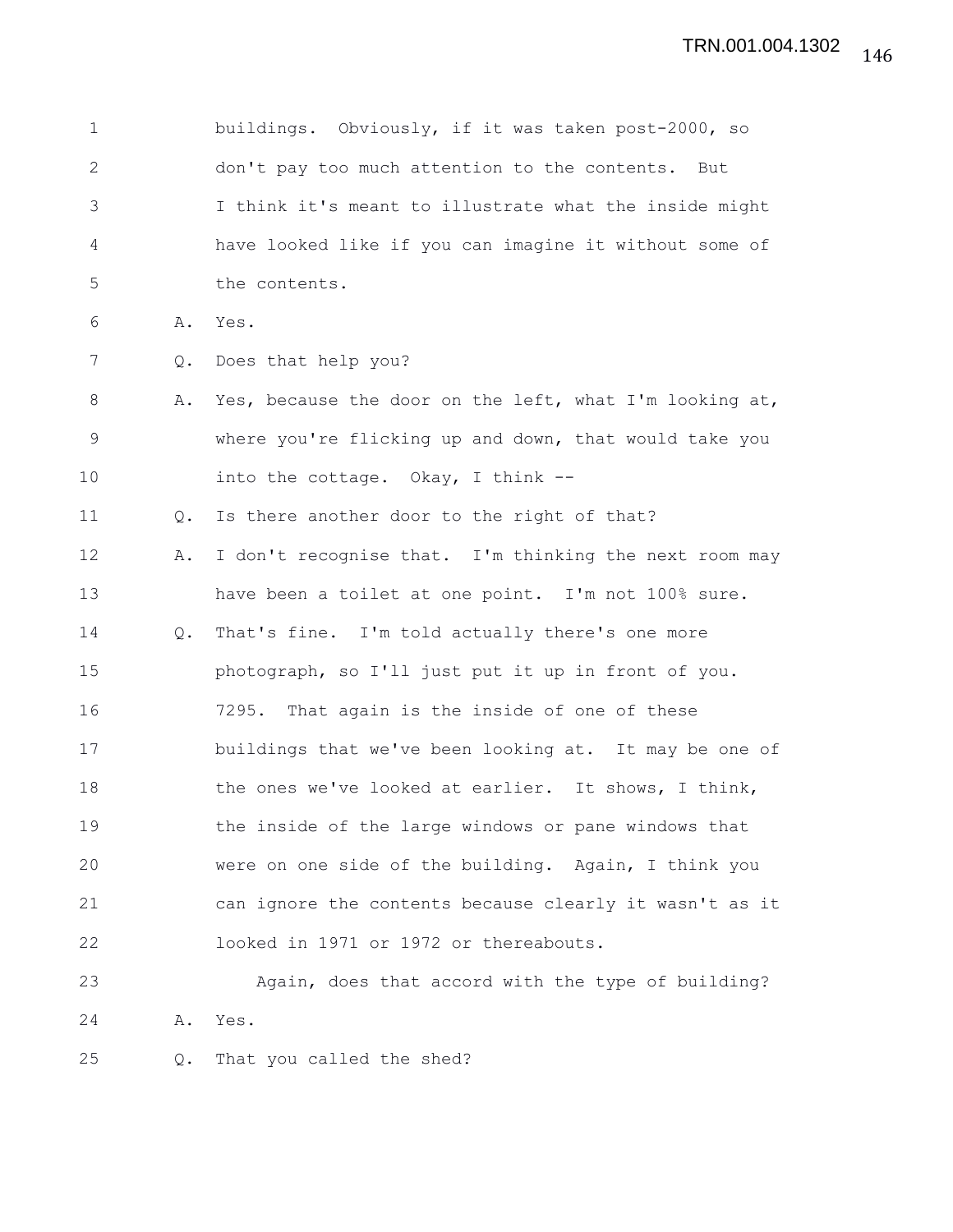| Yes. They were attached to the houses.                 |
|--------------------------------------------------------|
| And there was a door from the shed, as you call it, to |
| the main building?                                     |
| Yes.                                                   |
| I think we can now maybe look at one other document    |
| before I move on.                                      |
|                                                        |
|                                                        |
|                                                        |
|                                                        |
|                                                        |
|                                                        |
|                                                        |
|                                                        |
|                                                        |
|                                                        |
|                                                        |
|                                                        |
|                                                        |
|                                                        |
|                                                        |
|                                                        |
|                                                        |
|                                                        |
|                                                        |
| Α.<br>Q.<br>Α.<br>Q.<br>Α.<br>$\mathbb Q$ .            |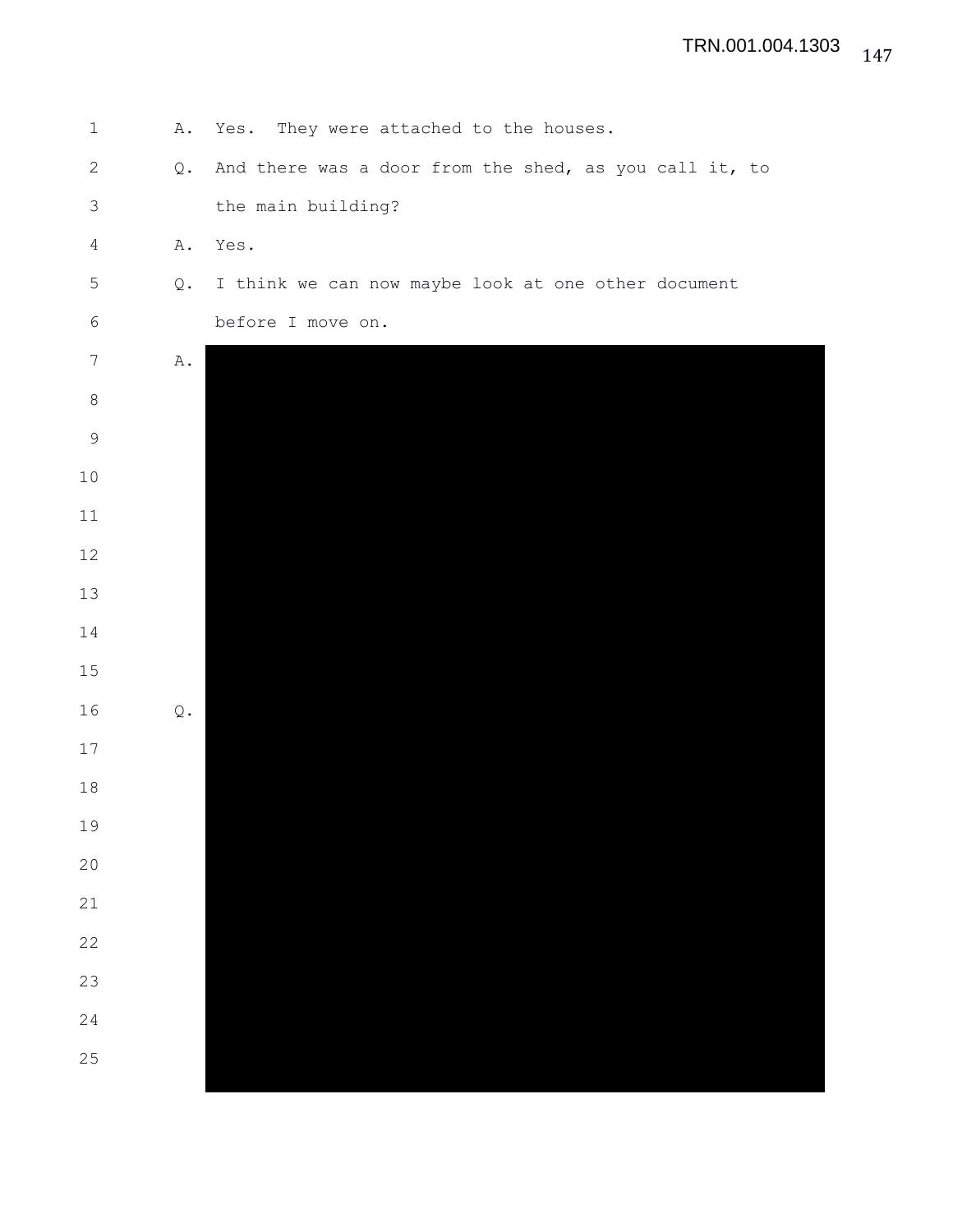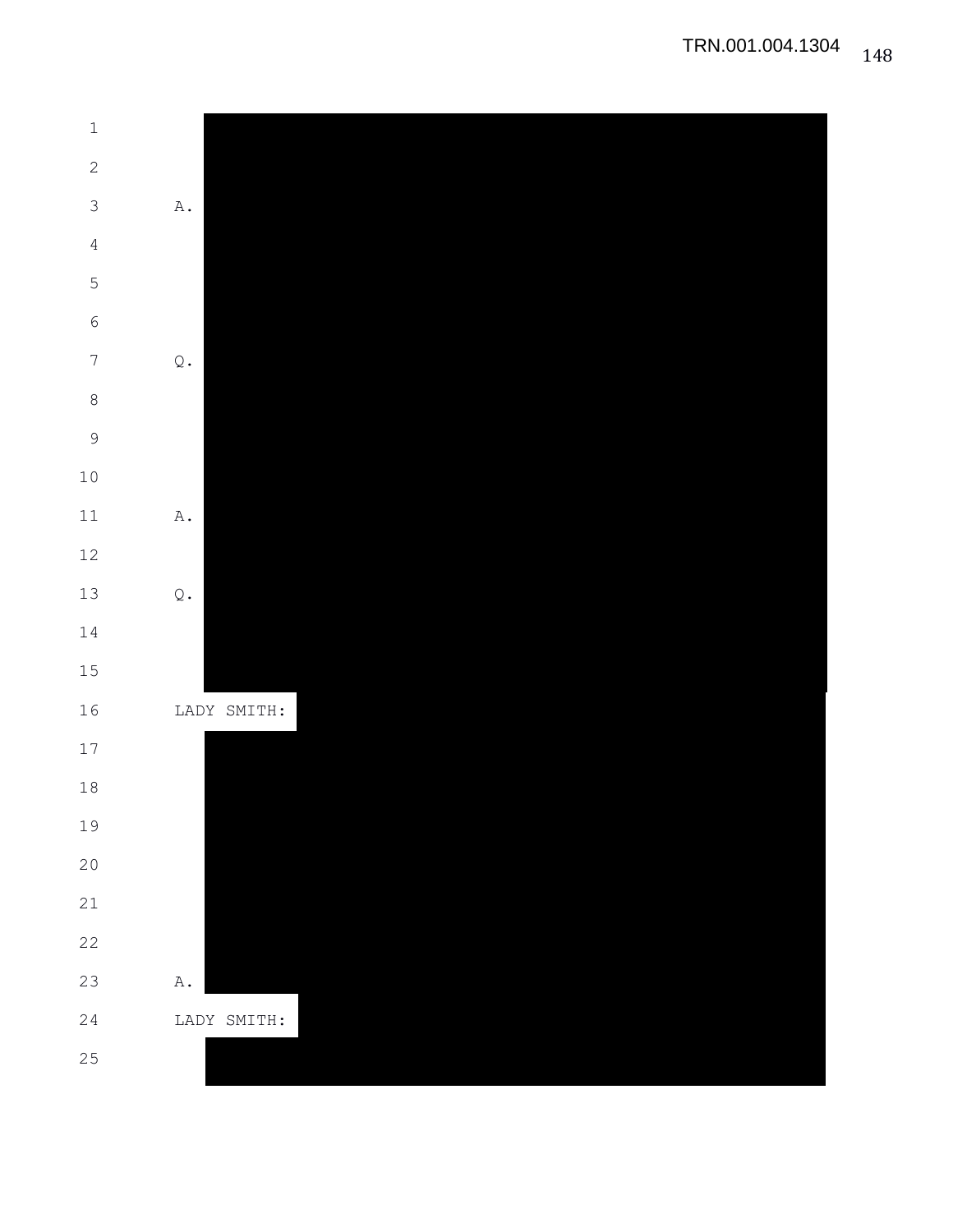| $\mathbf 1$   |    |                                                          |
|---------------|----|----------------------------------------------------------|
| $\mathbf{2}$  |    |                                                          |
| 3             |    |                                                          |
| 4             |    |                                                          |
| 5             |    |                                                          |
| 6             |    |                                                          |
| 7             |    |                                                          |
| 8             |    |                                                          |
| $\mathcal{G}$ |    |                                                          |
| 10            |    |                                                          |
| 11            |    |                                                          |
| 12            |    |                                                          |
| 13            |    |                                                          |
| 14            |    |                                                          |
| 15            |    |                                                          |
| 16            |    | And the                                                  |
| 17            |    | third type is what I would call the sexual abuse         |
| 18            |    | charges, all of which related to John Porteous and some  |
| 19            |    | of which concerned you in terms of being the complainer. |
| 20            | Α. | Okay, thank you.                                         |
| 21            | Q. | At the end of the day, one of those charges that related |
| 22            |    | to you was -- two of the charges that related to         |
| 23            |    | you were found proven, charge 14 and charge 15 on the    |
| 24            |    | indictment. They were both guilty verdicts against       |
| 25            |    | John Porteous, but on appeal, for legal reasons, because |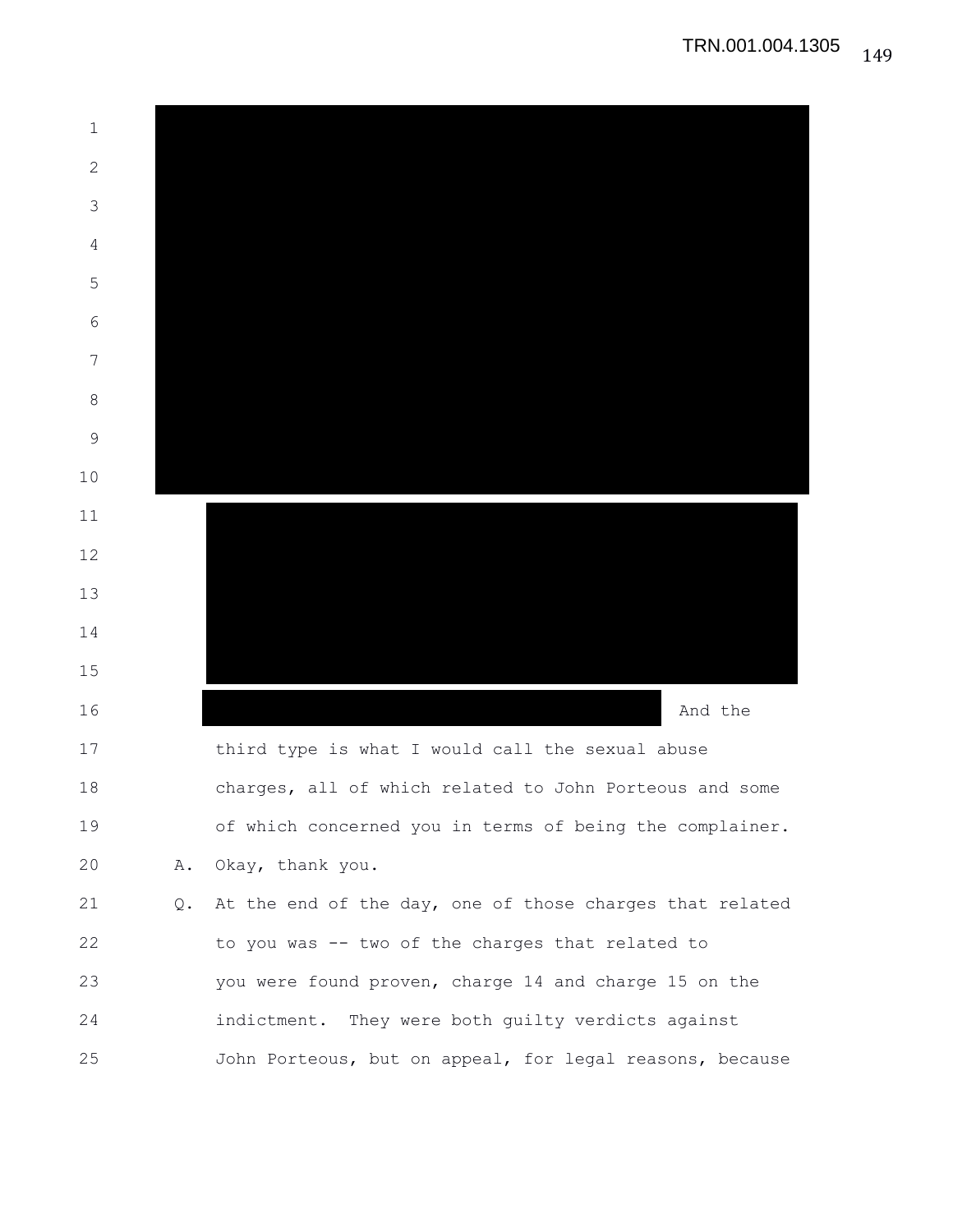1 of the charge that was libelled, not because of what was 2 said in evidence, charge 15 was quashed on appeal, 3 leaving only charge 14 standing.

4 Can I say, charges 14 and 15 are similar in terms of 5 what was -- the facts that were libelled, they just 6 related to different periods when you were in care and 7 it was because of the particular charge that the Crown 8 moved for, that the conviction was quashed. 9 LADY SMITH: Yes. We've referred already, David, to the 10 trial being in 2002 and the charges that were quashed on 11 appeal, as we say, were quashed the following -- two 12 years later in 2004. In the intervening period, in 13 2003, a very significant case had been heard in the 14 Criminal Appeal Court. It was called Webster v Dominic, 15 where there was very detailed examination and discussion 16 over whether a crime which had previously been called 17 "shamelessly indecent conduct" actually was a crime in 18 Scots law. Ultimately, the decision was it wasn't and 19 that was why, when the appeal came forward in 2004, the 20 Appeal Court had no alternative but to say, yes, these 21 convictions can't stand because it's now been 22 established that that crime doesn't exist.

23 It was the timescale. Your trial was 2002, the 24 Appeal Court decision was 2003, and then the appeal of 25 John Porteous was 2004. It wasn't that it was wrong in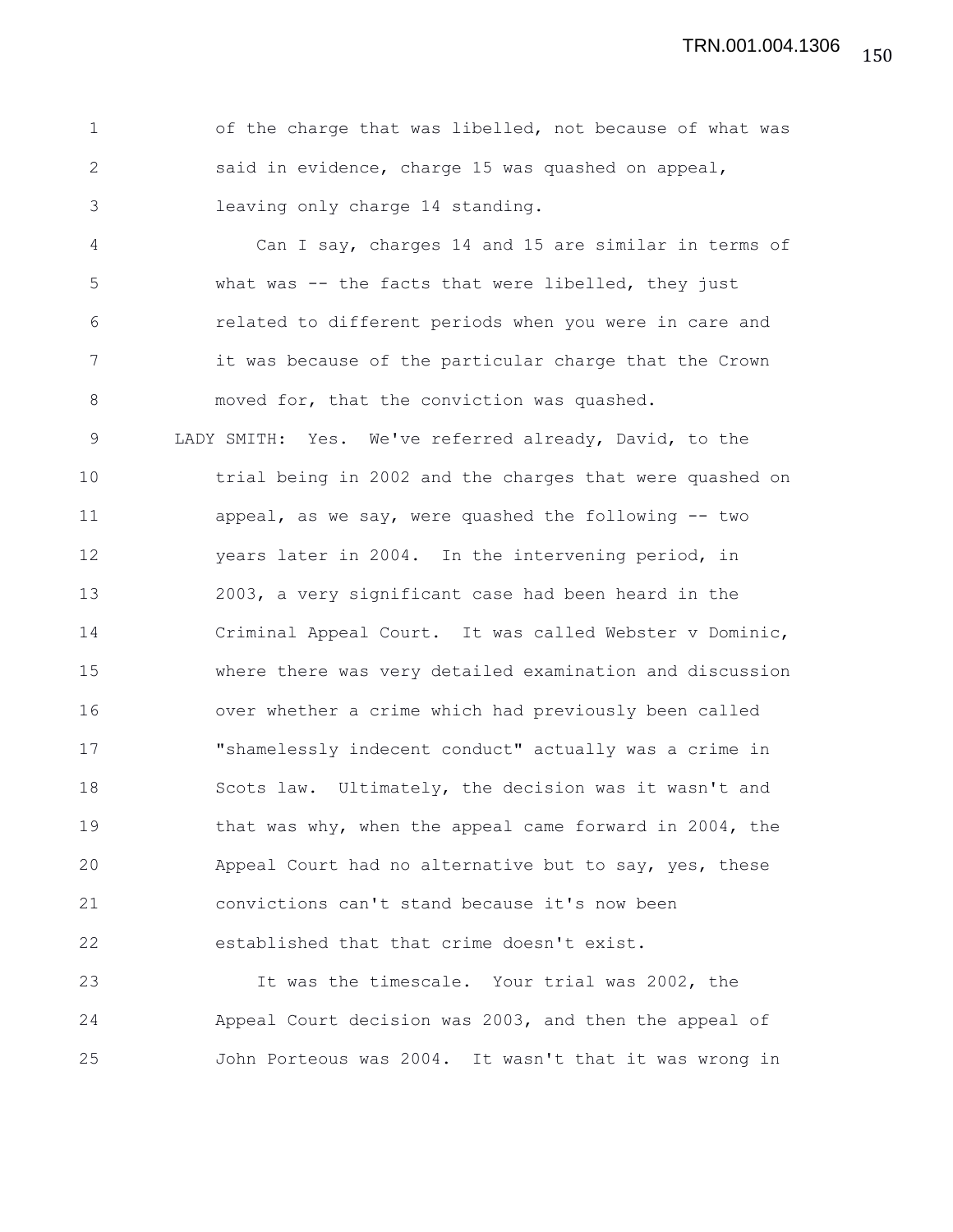1 2002 as a matter of law to have charged those charges as 2 being shamelessly indecent conduct. I don't know if 3 anybody explained that to you at the time. 4 A. I think Mr McCrory at the Appeal Unit -- 5 LADY SMITH: From the Crown Office? 6 A. Yes, from the Crown Office. He was really helpful, 7 my Lady. But that also is a helpful explanation, 8 thank you. 9 MR PEOPLES: The only other thing I would add to that 10 explanation is that what we can say, David, is that 11 in relation to charge 15 that was quashed, which was 12 similar in its factual narrative to charge 14 that 13 remained in place, is that clearly the jury accepted 14 that the conduct libelled in charge 15 had occurred 15 beyond reasonable doubt, but as a matter of law the 16 conviction was quashed. 17 LADY SMITH: Yes. 18 MR PEOPLES: So if that helps you to understand, the jury 19 accepted the evidence that supported that charge that 20 you gave and they applied the criminal standard of 21 proof. But for legal reasons, as her Ladyship has 22 explained, because of a change in the law between the 23 date of the charge and the conviction, the actual 24 conviction itself did not stand. I hope that gives some 25 explanation to you.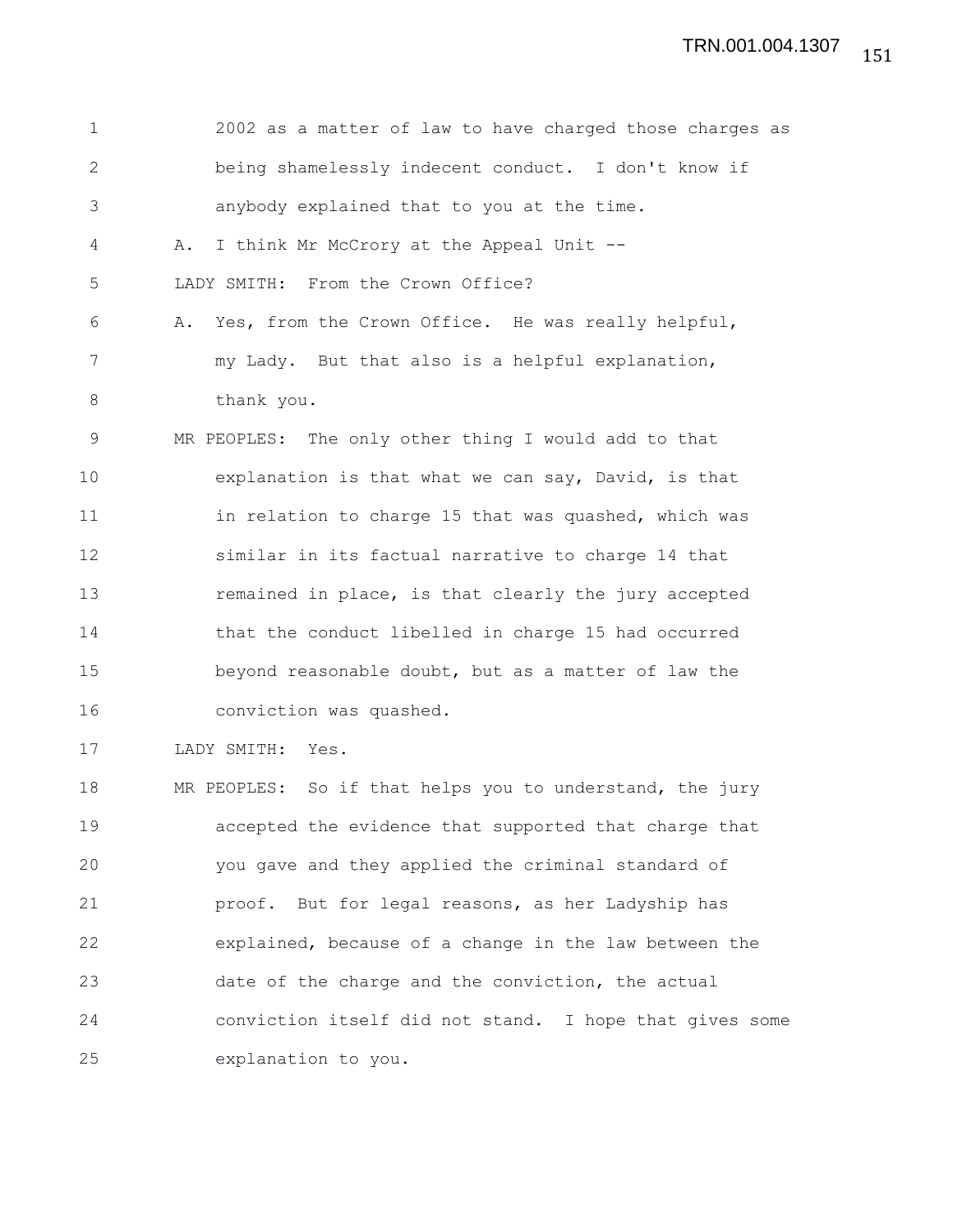1 A. Yes, that's helpful, thank you very much. 2 Q. With that explanation, David, can I ask you to look at 3 one more document before we look at the final chapter of 4 your time in Quarriers and the matter of John Porteous 5 and the other form of abuse that you tell us about. 6 You mentioned a number of times during the course of 7 your evidence today that your late sister, 8 provided or gave a statement to the police in 2002 9 NICOLA SERVICE SERVICE TO SERVICE THE SERVICE SERVICE SERVICE SERVICE SERVICE SERVICE SERVICE SERVICE SERVICE SERVICE SERVICE SERVICE SERVICE SERVICE SERVICE SERVICE SERVICE SERVICE SERVICE SERVICE SERVICE SERVICE SERVIC 10 **provided the inquiry with a copy of that statement, so** 11 I'm able obviously to use it today. I would like to 12 briefly look at it. It is not your statement, but your 13 sister is not here to tell us about it. 14 The statement is at WIT.003.001.8068. 15 David, I'm not going to look at the whole statement. 16 We have it to consider, but there are parts of it I'd 17 like to simply bring out for the purposes of the 18 proceedings today. 19 If we look at page 8069 of your sister's police 20 statement, about one third of the way down, the 21 statement records your sister saying: 22 "I do remember one of the punishments I got was 23 being made to stand in the big shed at the back of the 24 cottage." 25 And this is cottage when QKZ QKR/QKY QKR/QKY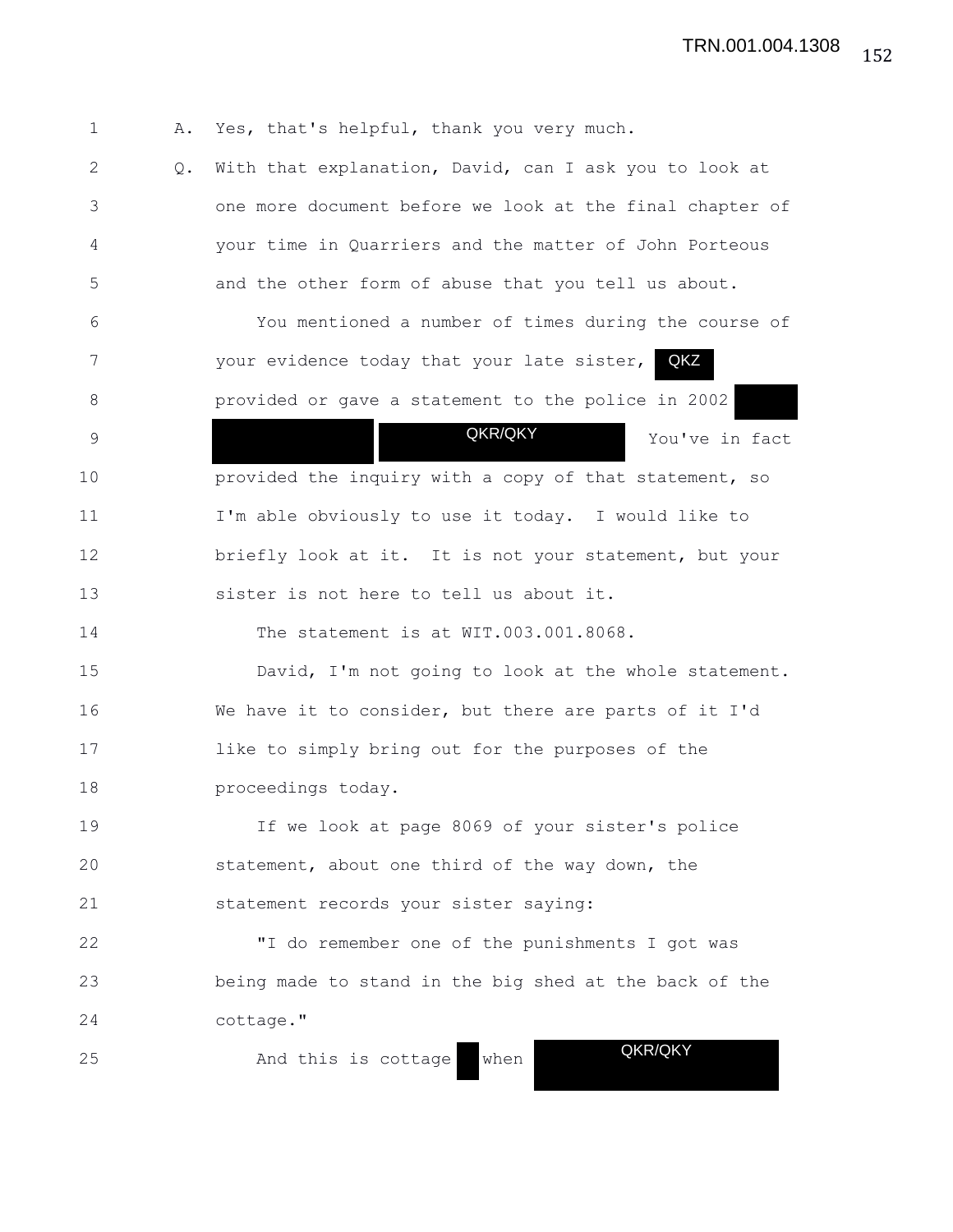| were hou |  |
|----------|--|

ise parents:

2 "I got this punishment a few times. I would be 3 there for a few hours and on one occasion I ran away 4 after it. **QKY** always seemed to dish out the 5 punishments in the cottage."

6 She goes on to say about two thirds of the way down: 7 "I can remember being sent home from school when 8 I was about 13. I used to be bothered a lot with my 9 tonsils. I went back to my bed in the dormitory. 10 came in and told me to tidy my drawers in the chest of 11 drawers. I told her there was nothing wrong with them. 12 **QKR** then pulled out all of the drawers, four or five 13 of them, and emptied all my clothes out on to the floor 14 and again told me to tidy them up." **QKR** 

15 Then towards the end of that page, 8069, three lines 16 from the bottom, she mentions something else that 17 happened when she was about 14. She says this -- she 18 told this to the police:

QKR

19 When I was about 14, never gave me a talk 20 about my body changing or having my period, but I had 21 been out on a pushbike and I started bleeding. I went 22 in and put some tissues on my private parts, but after 23 a few hours I was still bleeding, so I asked 24 a plaster. She asked me where I was cut and I pointed 25 to my private parts. **QKR** then announced to all of the QKR for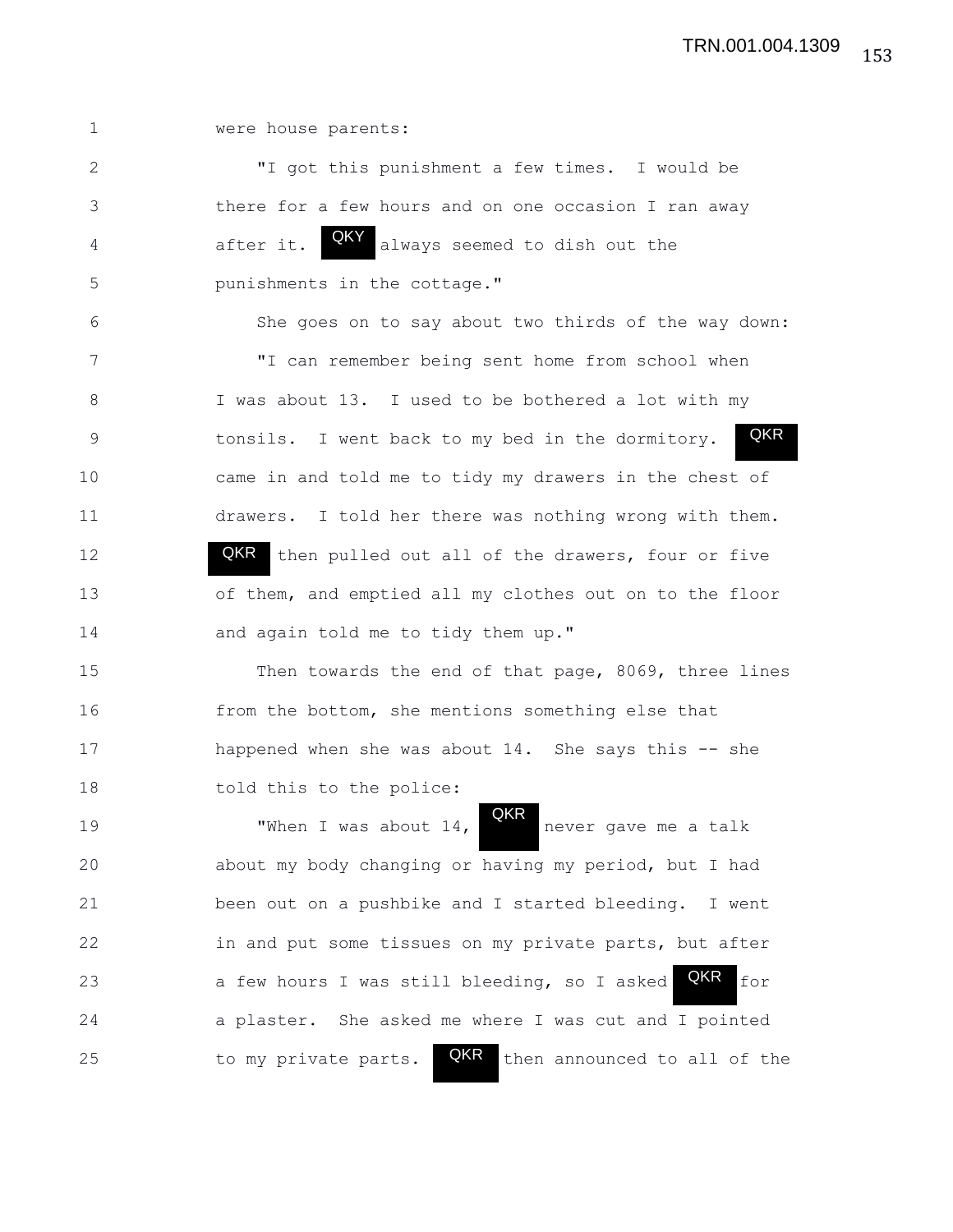1 other children that I had taken my period. I felt 2 really embarrassed. I think she did this to belittle 3 me."

4 Then she goes on to deal with a matter that you told 5 us about earlier, that you did have an involvement in, 6 Which is the incident with **QKY** and your sister 7 going to Holmlea to see Mr Mortimer. She says this in 8 her statement given in 2002: QKY

9 "When I was saying I had an argument with 10 **EXI** in the bathroom upstairs, I was in the 11 bathroom and came in and told me to get washed. 12 I told him, 'I'm not now' [I think it just means 'I'm 13 not going to do that now']. He told me, 'Wash right 14 now'. He had filled the sink with water. I was 15 standing at the sink, bending over to start washing my 16 face, when he pushed the back of my head down and 17 I battered the bridge of my nose off of the rim of the 18 sink. My nose started bleeding and there was a lot of 19 pain in my nose. I said to him, 'That's out of order 20 and you're in the wrong'. I ran out the cottage and 21 went straight to Mr Mortimer, who was the superintendent 22 of Quarriers. **QKY** QKY

23 "I told him what had happened. He told me I could 24 report it but he gave me a week to think about it. He 25 said QKY could be sacked for it. I told him I didn't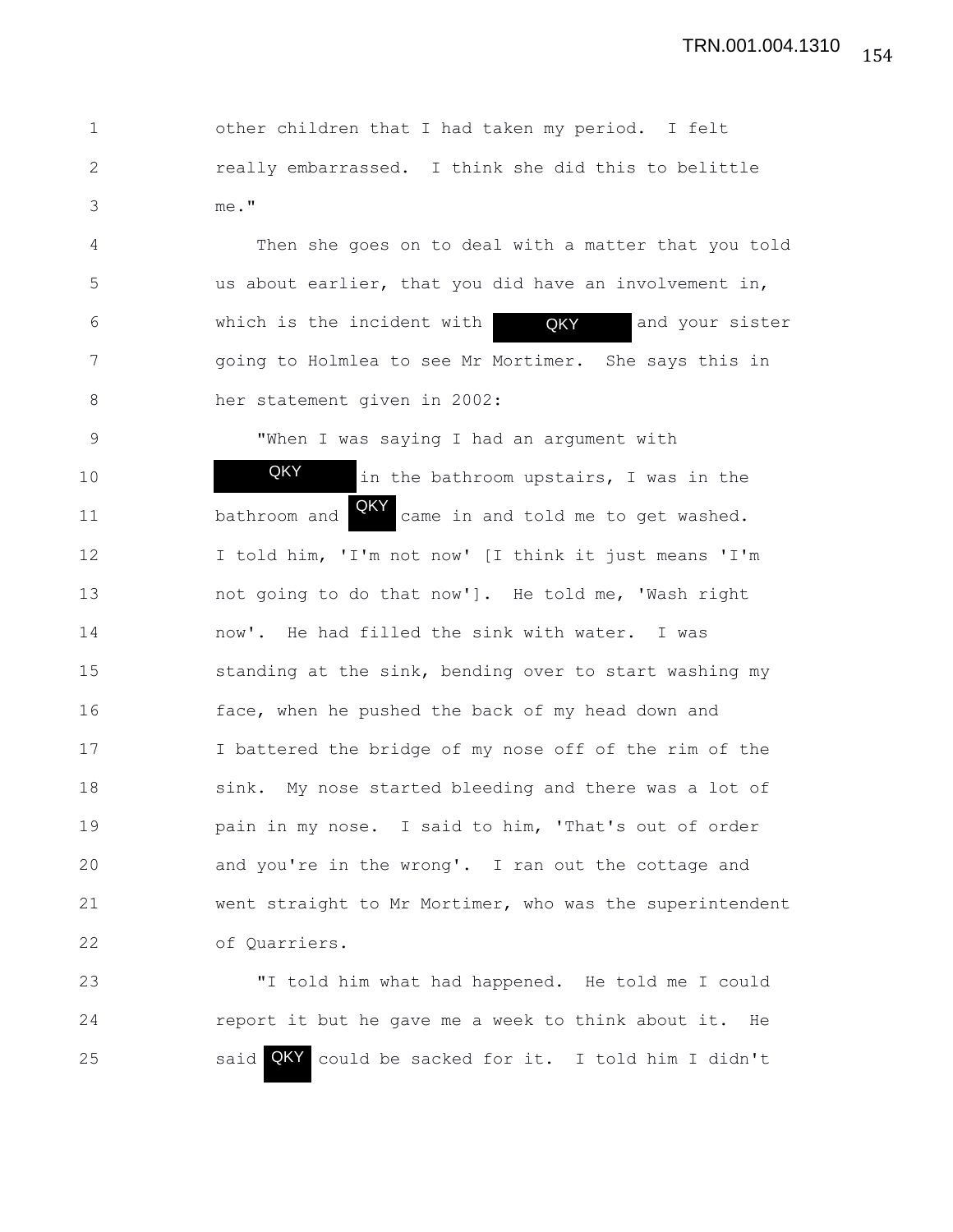1 want to stay in that cottage any more. When I went back 2 a week later, I told him I didn't want to take it any 3 further. Within about three days after that, I was 4 moved to a Salvation Army hostel in Dennistoun in 5 Glasgow. After that, my eyes were bruised and my nose 6 was bruised too. I didn't get any hospital treatment 7 for it, so I don't know if my nose was broken. After 8 moving to the hostel, I didn't go back to Quarriers 9 after that." 10 I think that's all that I would take from this 11 statement that your sister gave at the time. 12 David, I'm moving to another chapter and I think you 13 know where we're going next. It's on page 9057. In 14 this chapter of your statement, you tell us about sexual 15 abuse by John Porteous. 16 16 If I could just introduce this, David, by saying 17 a couple of things. First of all, to be absolutely 18 clear, you tell us in your statement, and before we go 19 **into any kind of detail about this matter, if you're** 20 able to give us it, the sexual abuse by John Porteous 21 that you tell us about in your statement was not 22 something that you reported during your time in care; 23 is that correct? 24 A. I didn't report it.

25 Q. What you do say in your statement, and we can look at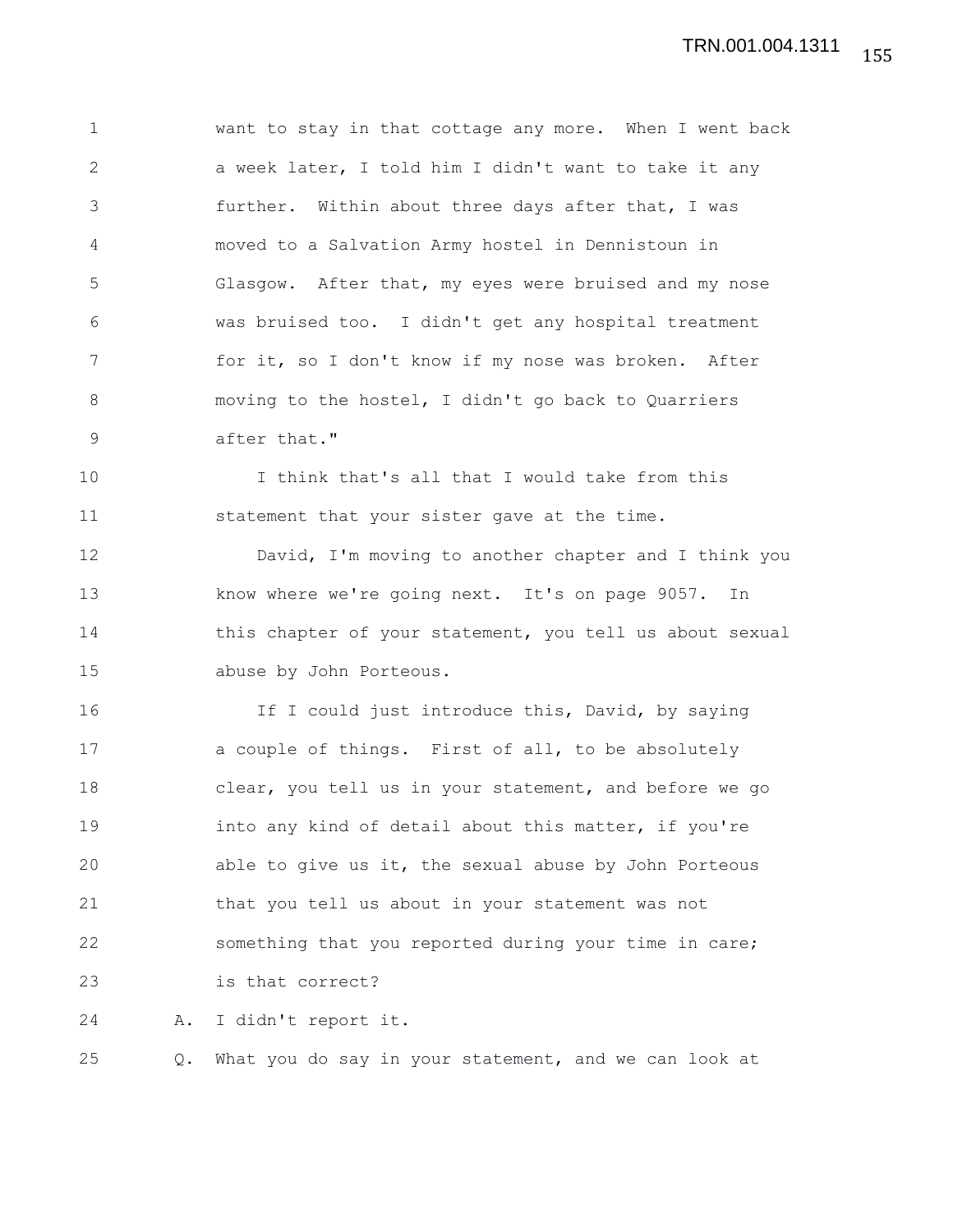| $\mathbf 1$  |    | this if you feel able to do so, is that it started       |
|--------------|----|----------------------------------------------------------|
| $\mathbf{2}$ |    | QKZ<br>almost immediately after your sister,<br>left     |
| 3            |    | I think, again, before looking at any                    |
| 4            |    | detail, you describe in your statement in some detail    |
| 5            |    | the nature of the abuse that took place, where it took   |
| 6            |    | place, how often it took place, and you also describe    |
| 7            |    | how it came about in one sense that you describe         |
| 8            |    | a situation where you consider you were being groomed by |
| $\mathsf 9$  |    | John Porteous.                                           |
| 10           |    | You say that the abuse happened multiple times over      |
| 11           |    | a three-year period in various locations within          |
| 12           |    | Quarrier's Village, and I think you say it started in    |
| 13           |    | a bathroom in<br>but it also occurred in                 |
| 14           |    | staff sitting room                                       |
| 15           |    | staff bedroom<br>as well.<br>and                         |
| 16           |    | Indeed, you go on to say that, subsequently, there were  |
| 17           |    | also instances of abuse occurring on a Sunday before     |
| 18           |    | church services in Mount Zion church in the bell tower   |
| 19           |    | there. Does that fairly summarise the general picture?   |
| 20           | Α. | Yes, that's correct, yes.                                |
| 21           | Q. | Before I go on, David, can I also say this, that so far  |
| 22           |    | as John Porteous is concerned, we've already said just   |
| 23           |    | a few moments ago that the jury in the trial found       |
| 24           |    | John Porteous guilty on charges 14 and 15 of the         |
| 25           |    | indictment. As I've said, they both narrate the same     |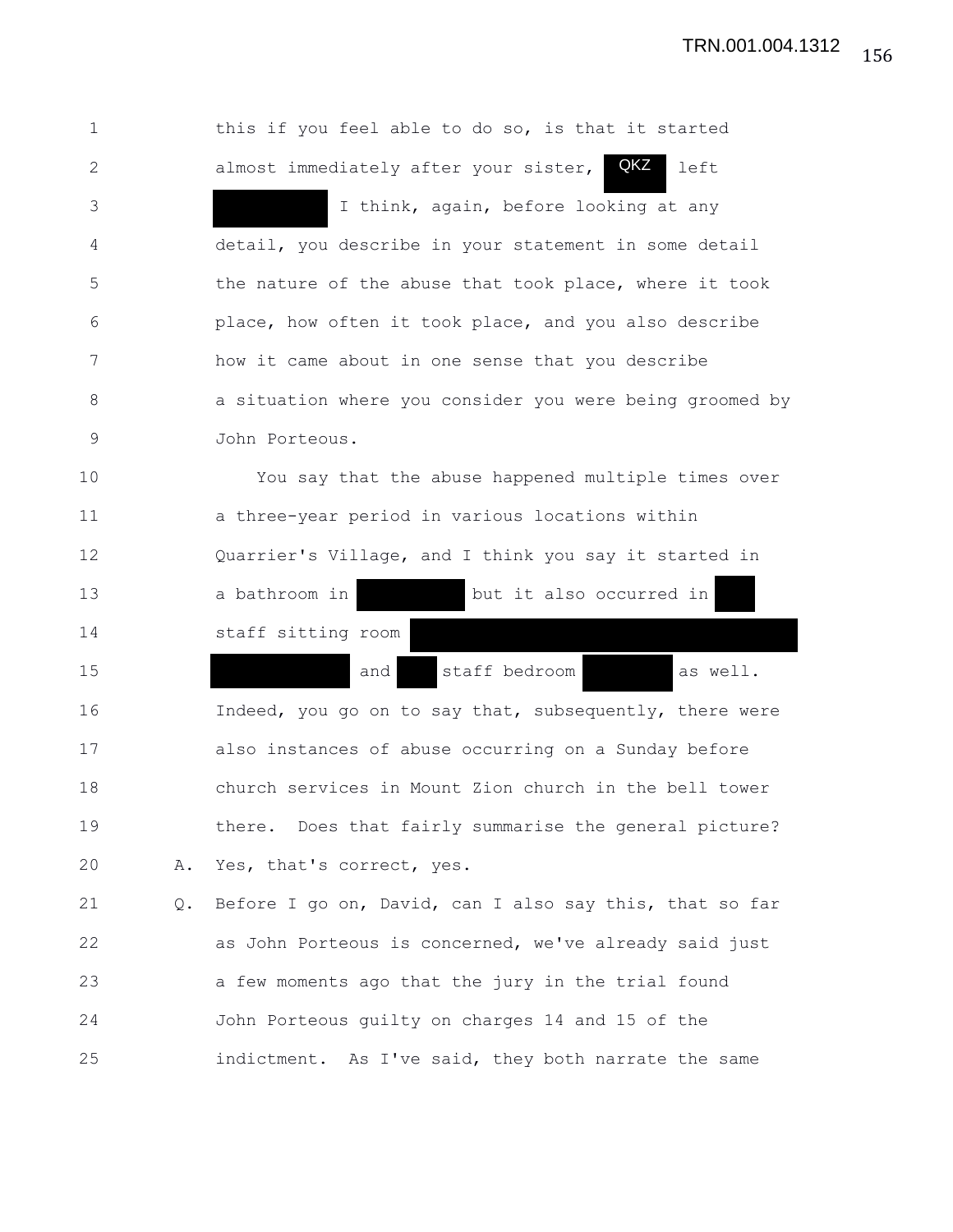1 facts on which the charges were based.

2 If I can just say that so far as charge 14, which is 3 the charge that remained standing after the appeal, that 4 charge was one where John Porteous was accused and found 5 guilty of using lewd, indecent and libidinous practices 6 and behaviour towards you on various occasions at 7 Quarrier's Village. When it came to the specification 8 of what he did and what the jury found proved, it was 9 that he handled your private parts, he masturbated you 10 to the emission of semen, and he attempted to induce you 11 to handle his, that's John Porteous', private parts.

12 So that was what the jury found beyond reasonable 13 doubt John Porteous had done, and they found it 14 in relation to both charge 14 and charge 15, and the 15 period covered by those charges was from 16 27 September 1969 through to 1 January 1975.

17 That is done, for legal reasons, to give the general 18 **period, but they were both charges which said that this** 19 conduct occurred on various occasions within 20 Quarrier's Village. Does that accord with your 21 understanding of what the jury accepted --

22 A. Yes.

24

23  $Q. -a$ t the trial?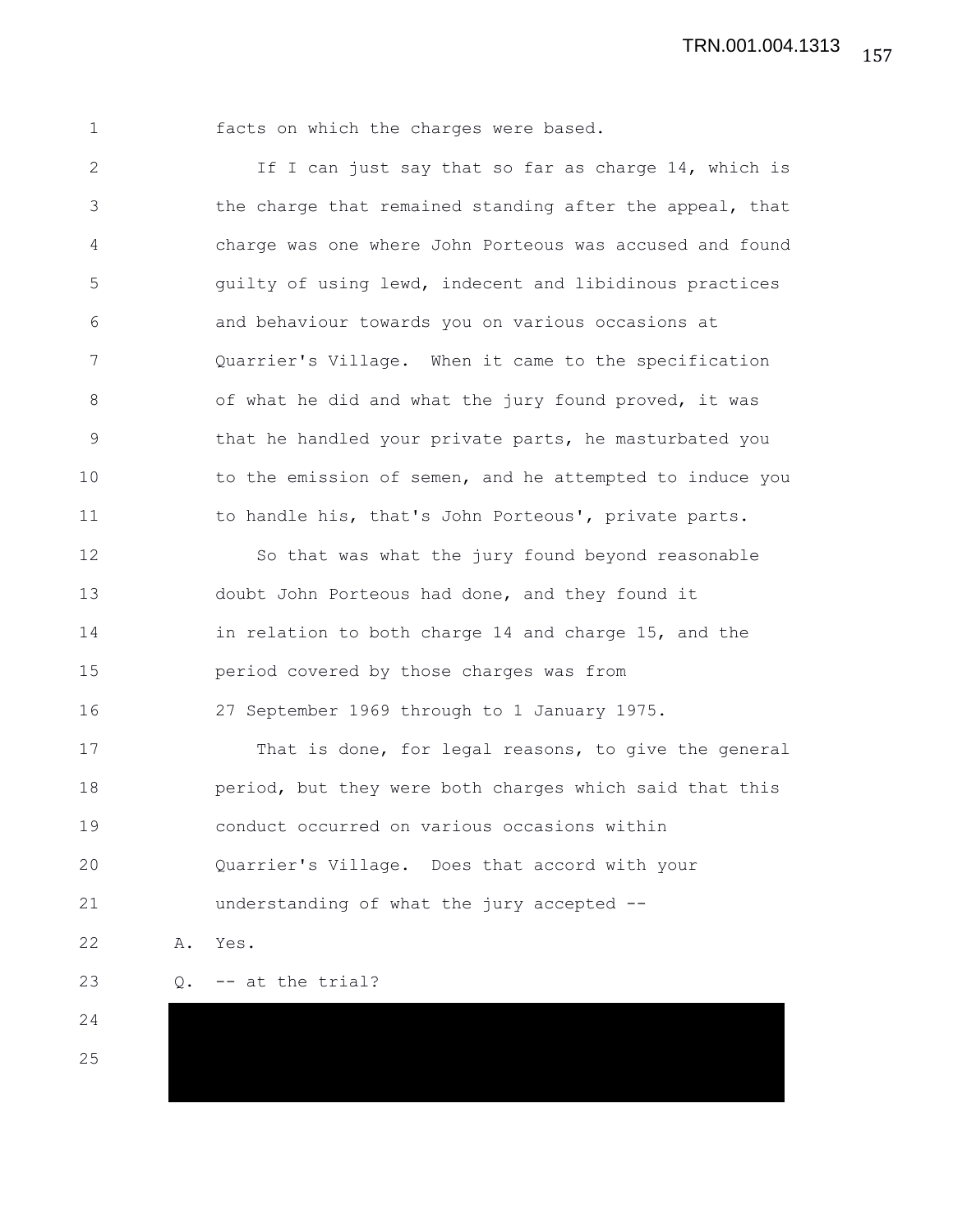1 2 3 4 5 6 7 8 9 So the grooming -- what I was about to say, my Lady, 10 was John Porteous groomed and sexualised me. He abused 11 me in every way, 12 The sexual abuse happened over a three-year period in 13 multiple locations at multiple times. I believe he 14 started to groom me first because I know -- and 15 Mr Peoples is right, the bathroom part is the first part 16 of it. 17 But he would take me to the toy store in Quarriers, 18 which I understand was the old fire station, my Lady. 19 It was where all the donated toys were that people had 20 donated to Quarriers -- bicycles, all that sort of 21 stuff. 22 He had keys for everywhere he wanted to go. He had 23 access to everything where he wanted to go. I went 24 there and there were bags of all of this stuff, and as 25 a child you think, oh, the adult's saying to you, you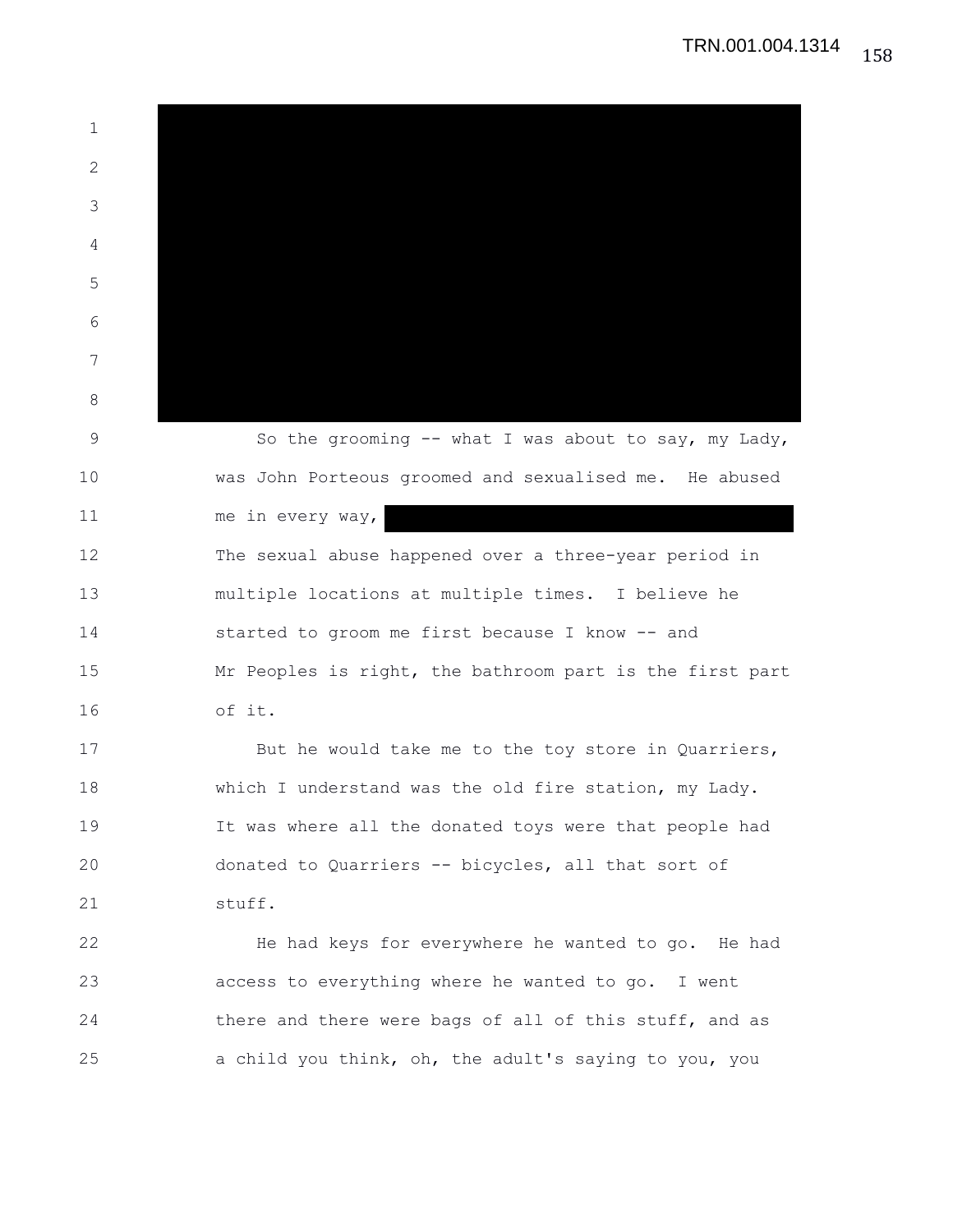| 1           | can have this, you can have that.                        |
|-------------|----------------------------------------------------------|
| 2           | (Pause)                                                  |
| 3           | You know, my Lady                                        |
| 4           | LADY SMITH: David, as you've already said, you were      |
| 5           | a child.                                                 |
| 6           | But my Lady, I didn't understand -- I thought  I'd<br>Α. |
| 7           | never had love in my life and I thought this attention   |
| 8           | was what I was getting, I thought I was being cared for, |
| $\mathsf 9$ | I thought I was being treated right, until the point --  |
| 10          | and even  I'll explain that as I talk about it           |
| 11          | because it is difficult.                                 |
| 12          | Everybody who knows me knows that I've never spoken      |
| 13          | about what happened to me; I've only spoken in the       |
| 14          | court. As anybody who's read my book knows, I didn't go  |
| 15          | into the details of the sexual abuse, but what I've done |
| 16          | for this inquiry is actually explained in greater detail |
| 17          | how he was able to do it and what he did.                |
| 18          | So he would take me to the toy store and give me         |
| 19          | toys. I believe he gave me a bike and at one point       |
| 20          | I got a tennis racket because I loved tennis -- even     |
| 21          | then I used to like watching tennis and things like      |
| 22          | Then it progressed<br>that.                              |
| 23          | He even got me a pet                                     |
| 24          | rabbit --                                                |
| 25          | and it                                                   |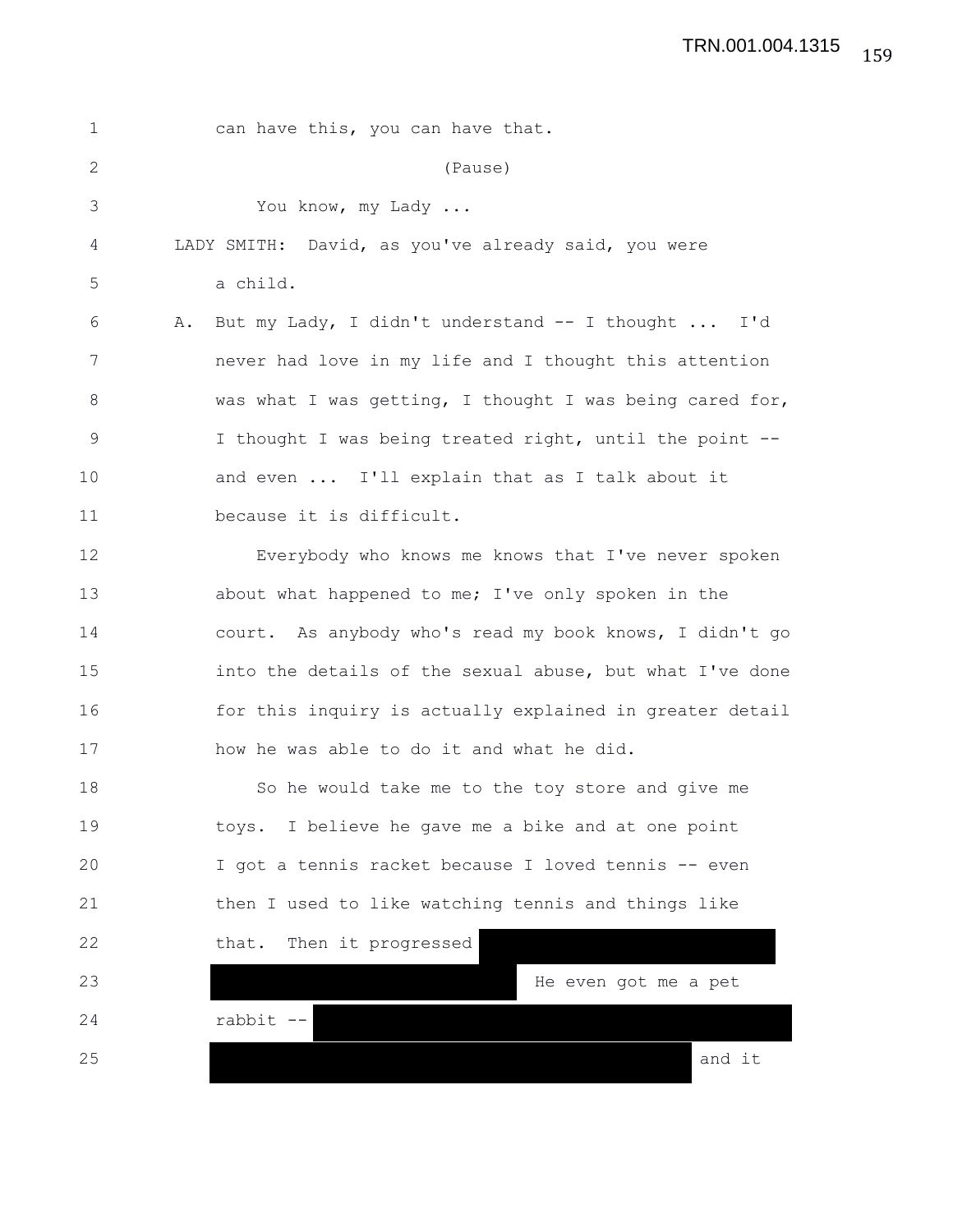1 had a little hutch and stuff like that.

13

14

2 I think what he did, my Lady, was he gained my 3 confidence and he gained my trust and he groomed me. 4 And I did feel special. I felt wanted. That was how it 5 started. I don't even think, my Lady, I was mature 6 enough at that point in time to have an erection, 7 I don't even know if I had pubic hair at that point in 8 time because it just happened.

9 So I used to ... Then I was asked ... Then he 10 started coming down to the bathroom, so I came -- when 11 I was able to have a bath on my own and he would come to 12 the bathroom and he would demand to be let in.

15 16 There was no other adults in the 17 house when he was doing this. He started ... You know, 18 he would say, "You're not clean". He would knock on the 19 door, he would want in. You would try and resist it. 20 I would get out of the bath so quickly sometimes I would 21 scrape my legs on the side of the bath. I would grab 22 the dressing gown or something, try and cover myself up. 23 He would say," Right, you're not clean enough, get 24 back in there". Then he would start to lather my body, 25 wash my body, start playing with my anus and start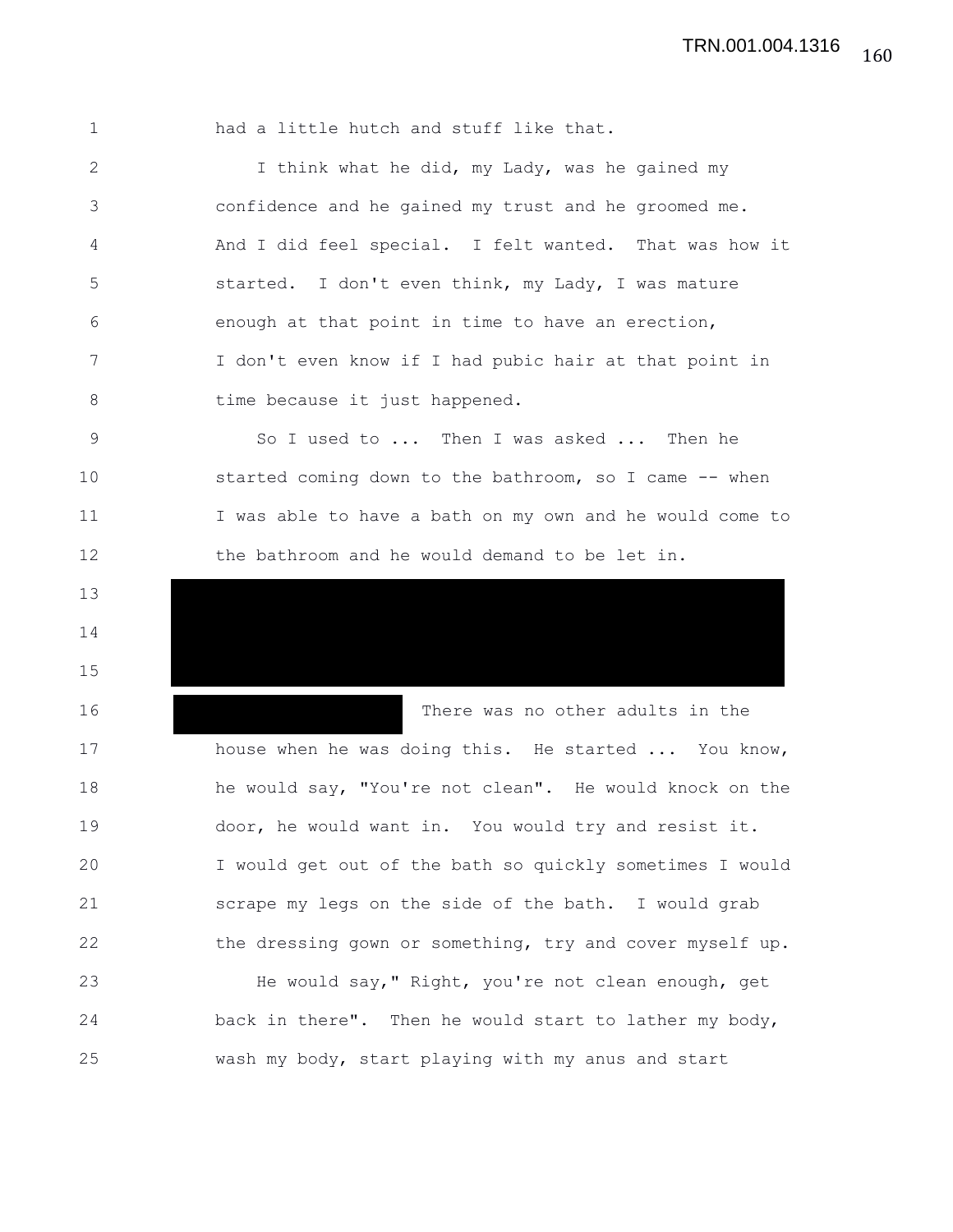| ٦ |
|---|
|   |
|   |

cleaning it and things.

| $\mathbf{2}$   |    | I don't even think I'd reached puberty, my Lady,           |
|----------------|----|------------------------------------------------------------|
| $\mathfrak{Z}$ |    | when it started. Because I was quite immature for my       |
| 4              |    | age and maybe underdeveloped to a degree. He was           |
| 5              |    | sexualising me, he was getting me ready for whatever he    |
| 6              |    | wanted me to do. This progressed to where I was            |
| 7              |    | maturing, my body was reacting, and I had an erection.     |
| 8              |    | The first time I ever had an orgasm,                       |
| 9              |    | I think it was just done in such                           |
| 10             |    | a hurry -- when I look back, I think that maybe he was     |
| 11             |    | worried he would get caught. But it was very rough.        |
| 12             |    | This sounds a bit funny, but my penis swelled up           |
| 13             |    | afterwards and I was worried -- and I kept checking it,    |
| 14             |    | I went to school, and I was checking it and thinking it    |
| 15             |    | was going to drop off.                                     |
| 16             |    |                                                            |
| 17             |    |                                                            |
| 18             |    |                                                            |
| 19             | Α. | Things progressed and he would always get me on my<br>Yes. |
| 20             |    | own, but it's  You know, there was the warped              |
| 21             |    | kindness wrapped in amongst all of that, the grooming,     |
| 22             |    | the special treats, the special whatever.                  |
| 23             |    |                                                            |
| 24             |    |                                                            |
| 25             |    |                                                            |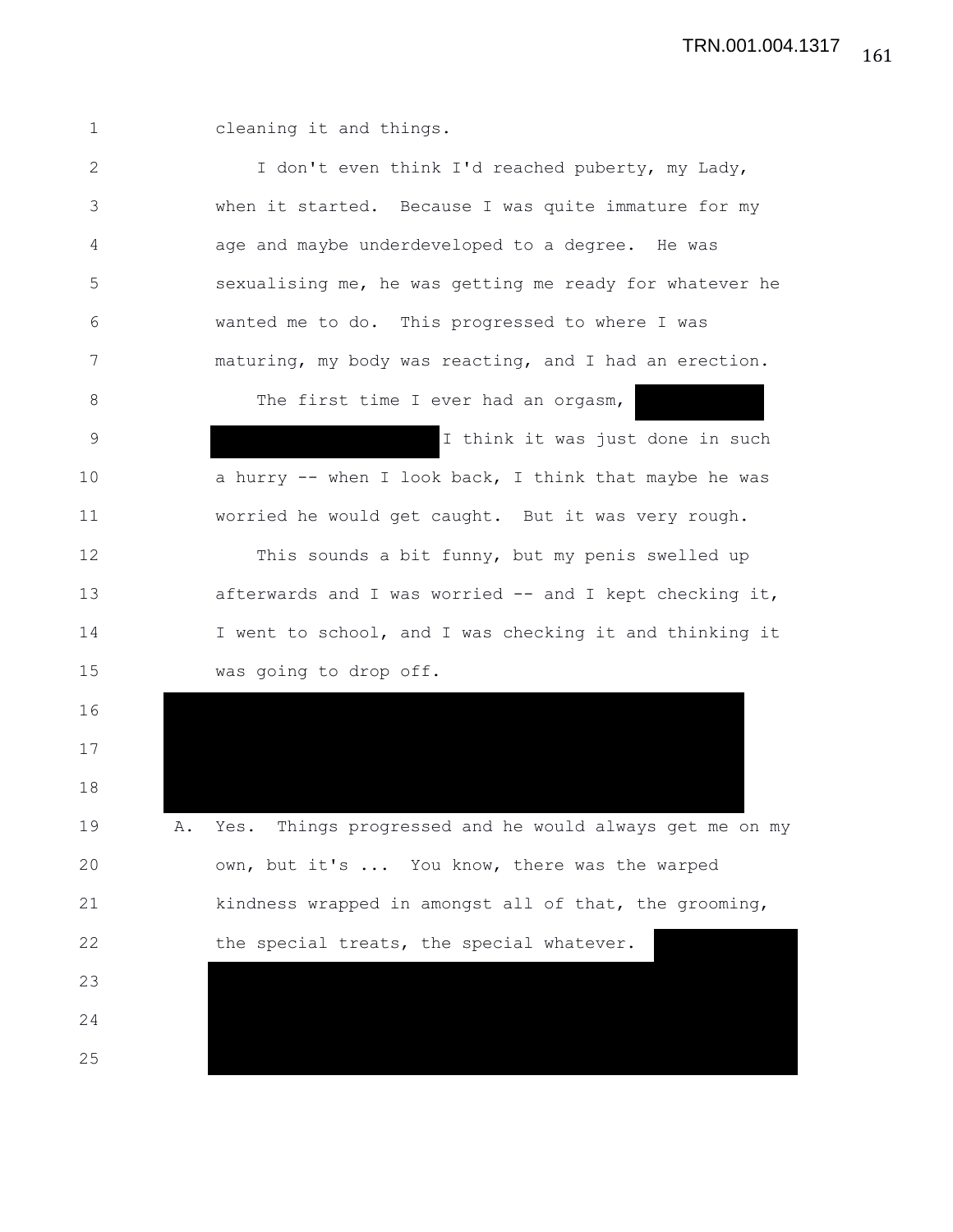| 1             |                                                          |
|---------------|----------------------------------------------------------|
| $\mathbf{2}$  |                                                          |
| $\mathcal{S}$ |                                                          |
| 4             |                                                          |
| 5             |                                                          |
| $6\,$         |                                                          |
| 7             | Then he started showing me some books on                 |
| $8\,$         | babies and -- not babies, but adults with erections and  |
| $\mathsf 9$   | that kind of thing.                                      |
| 10            | I didn't want any of this.                               |
| 11            | I was crying, I was trying to resist it, I was trying to |
| 12            | tell him I didn't like it.                               |
| 13            |                                                          |
| 14            |                                                          |
| 15            | then he would                                            |
| 16            |                                                          |
| 17            | masturbate me. It became a way of life, my Lady. But     |
| 18            | I thought it was normal. It was constant.                |
| 19            |                                                          |
| 20            |                                                          |
| 21            |                                                          |
| 22            |                                                          |
| 23            |                                                          |
| 24            |                                                          |
| 25            |                                                          |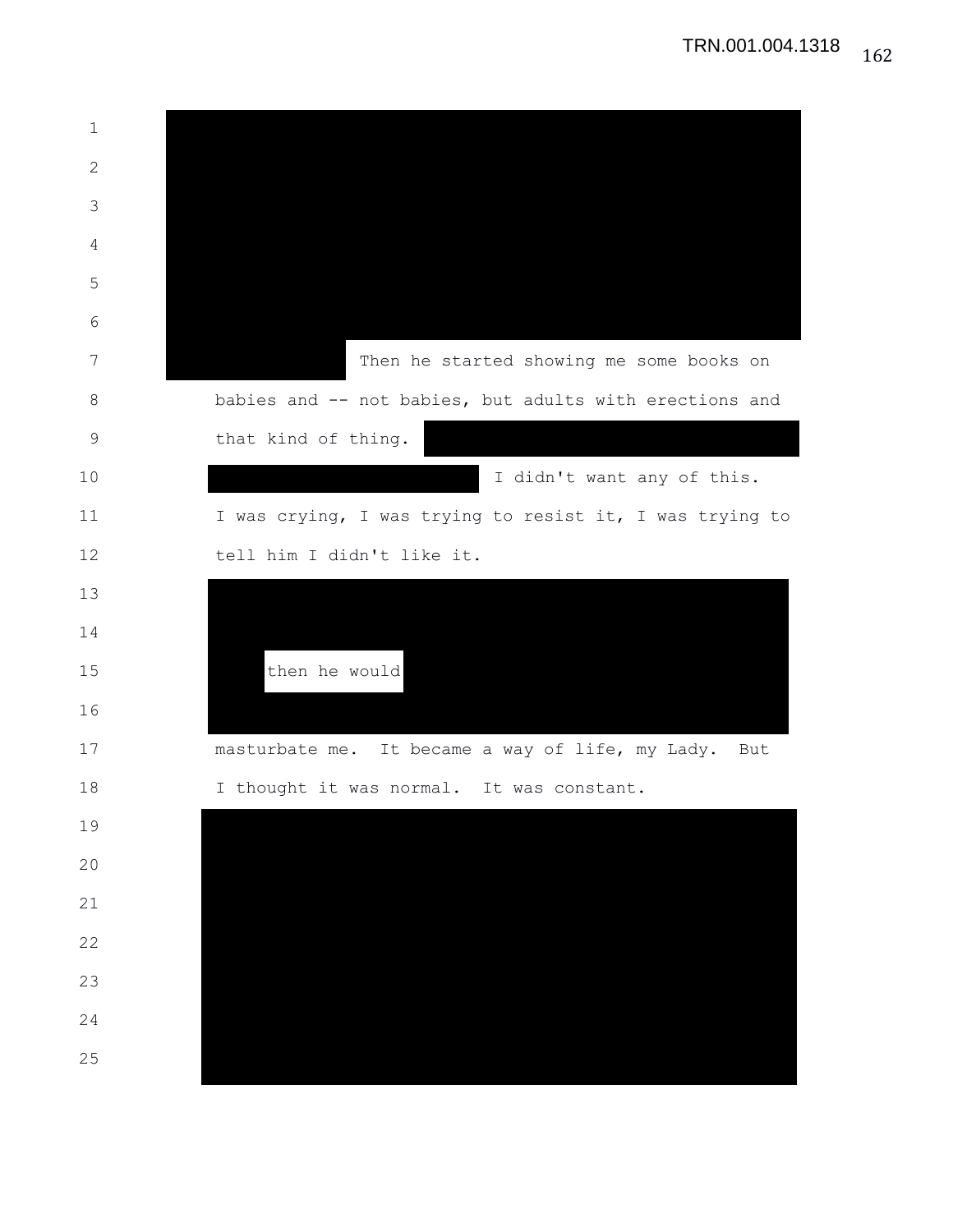1 2 3 4 5 He had this habit of 6 7 8 trying to feel your genitals. So 9 I used to roll on my back -- you know, on my front, so 10 that he couldn't kind of get them. I know that sounds 11 a bit odd, but ... 12 It's hard as an adult to understand that I had ... 13 I had this, I suppose -- I never had a father, I never 14 had that. There were certain -- there was an 15 attachment. I didn't want the sexual abuse. I wanted 16 to be cared for. I wanted to be properly treated. And 17 sometimes, it was like if you did the sexual abuse then 18 you got something, whatever. 19 19 I spoke to a counsellor many years ago, in 20 2003/2005, and there's a terminology called Stockholm 21 syndrome. She said to me that I may have had that. 22 It's where, some people say, they don't quite 23 understand, the person being abused has an attachment to 24 the abuser. 25 And I think what he did, my Lady -- and I couldn't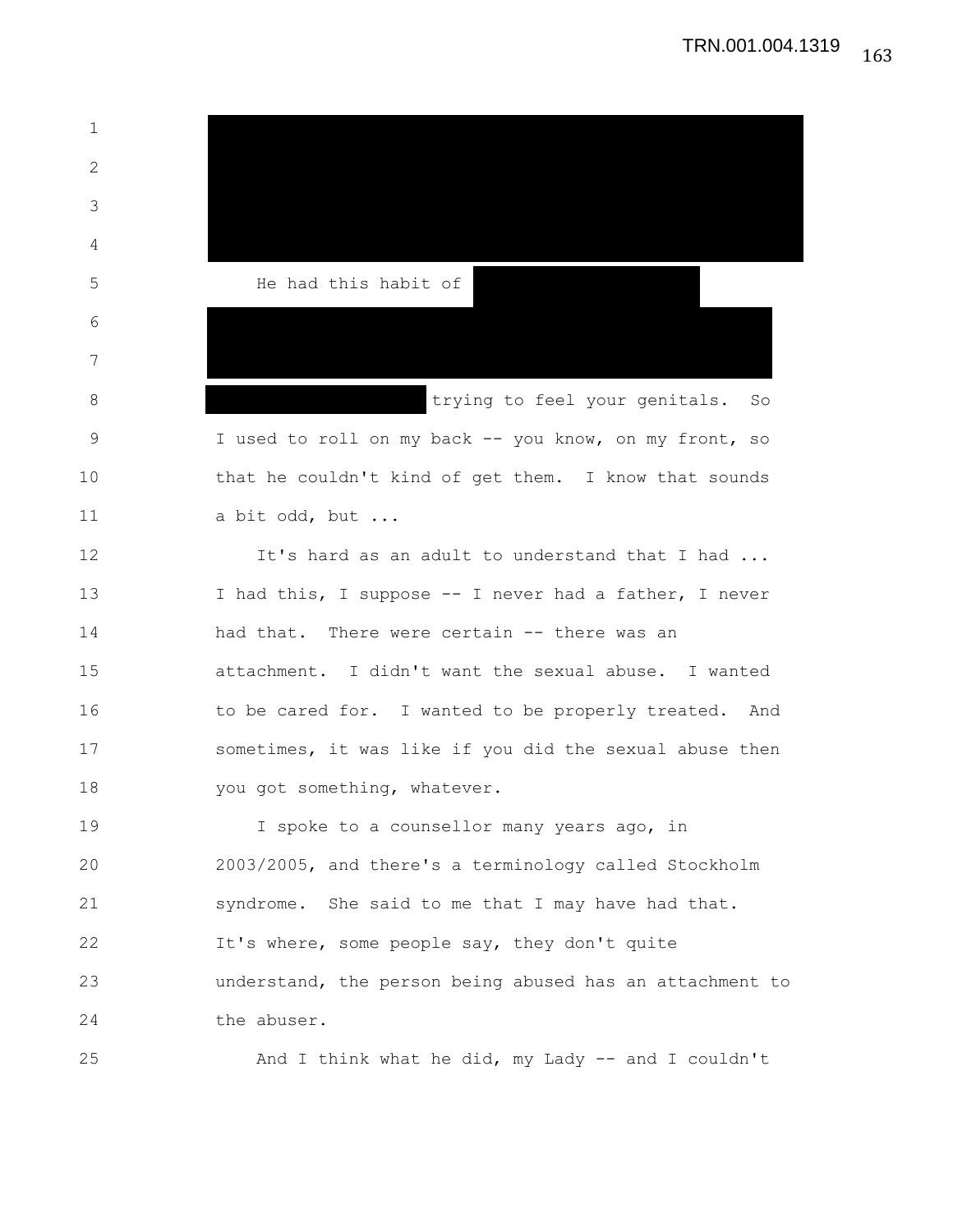| 1  |    | report it -- was the guilt and the shame. I blamed         |
|----|----|------------------------------------------------------------|
| 2  |    | myself because of, I suppose, my mother had abandoned us   |
| 3  |    | and left us, so whatever was happening to us, it was       |
| 4  |    | LADY SMITH: Can you see now, David, that you've nothing to |
| 5  |    | blame yourself for?                                        |
| 6  | Α. | No, no, $I \ldots$                                         |
| 7  |    | LADY SMITH: I can understand what you're trying to explain |
| 8  |    | about the way $-$ - the mind of a child $-$ - and you were |
| 9  |    | a child -- would have worked at that time. But as an       |
| 10 |    | adult, I hope you realise that things that happen during   |
| 11 |    | childhood, bad things of the sort you're describing,       |
| 12 |    | aren't the fault of the child.                             |
| 13 | Α. | You know, my Lady, he made me feel different. He made      |
| 14 |    | $me \dots$                                                 |
| 15 |    |                                                            |
| 16 |    |                                                            |
| 17 |    | - he isolated me from my peers, from whatever, so          |
| 18 |    | that I  People say: why didn't you report it in            |
| 19 |    | Quarriers?                                                 |
| 20 |    |                                                            |
| 21 |    | I know now that the boy who reported him in 1982, he was   |
| 22 |    | removed from Quarriers. I've learned that in later         |
| 23 |    | years.                                                     |
| 24 |    |                                                            |
| 25 |    |                                                            |
|    |    |                                                            |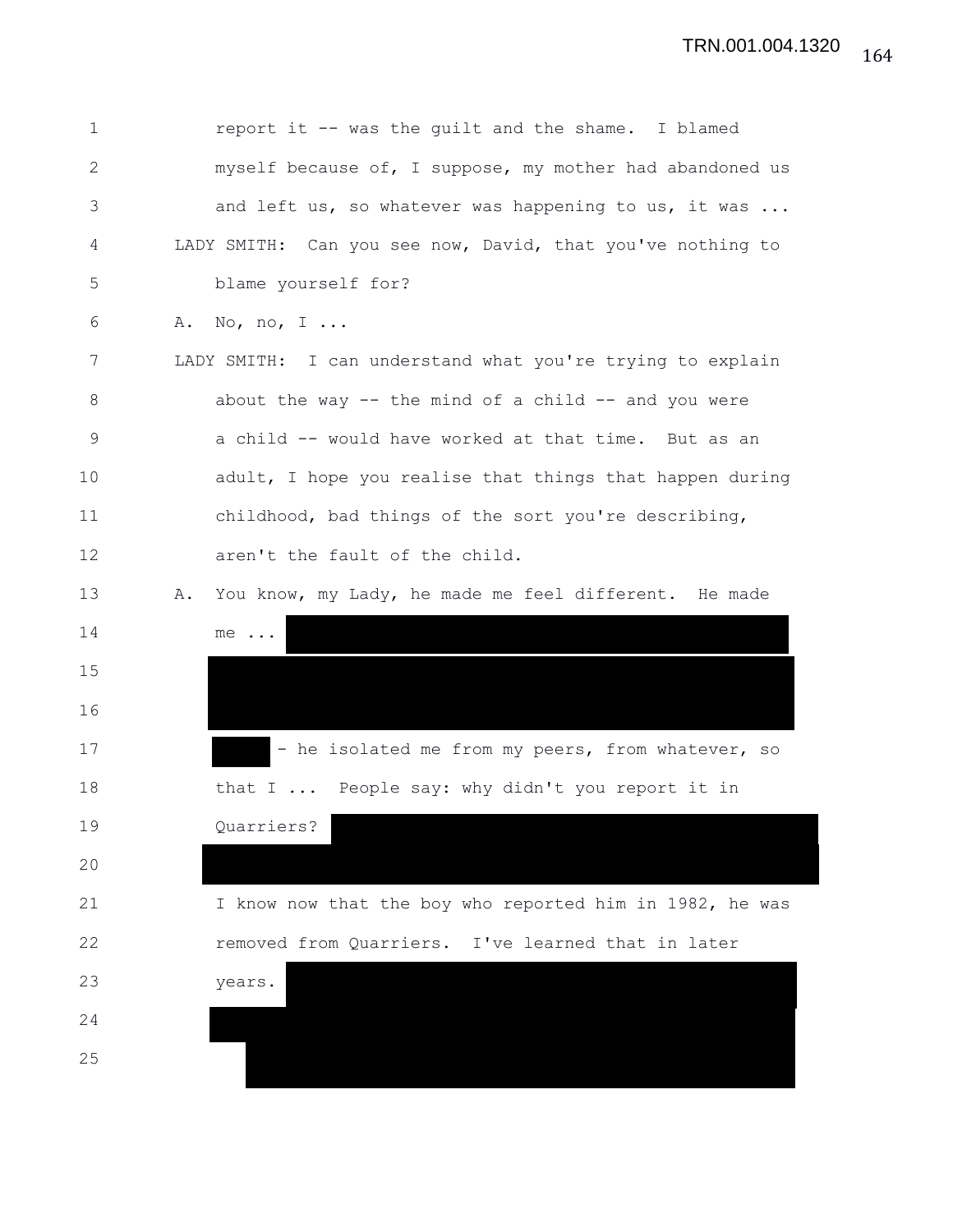| $\mathbf 1$   |                                                          |  |
|---------------|----------------------------------------------------------|--|
| $\mathbf{2}$  |                                                          |  |
| 3             |                                                          |  |
| 4             |                                                          |  |
| 5             |                                                          |  |
| 6             |                                                          |  |
| 7             |                                                          |  |
| 8             |                                                          |  |
| $\mathcal{G}$ |                                                          |  |
| 10            |                                                          |  |
| 11            |                                                          |  |
| 12            |                                                          |  |
| 13            |                                                          |  |
| 14            |                                                          |  |
| 15            | I just wonder,                                           |  |
| 16            | my Lady, if there was a paedophile ring operating out of |  |
| 17            | Quarriers with some former residents who were part of    |  |
| 18            | that.                                                    |  |
| 19            | I'm sorry, I don't like saying that about former         |  |
| 20            | residents, but given what John Porteous was trying to do |  |
| 21            | I have to say that                                       |  |
| 22            | and I'm stating that.                                    |  |
| 23            | LADY SMITH: Can I just take you back to the places these |  |
| 24            | things happened with John Porteous? You have talked      |  |
| 25            | about the bathroom. Where else is still clear in your    |  |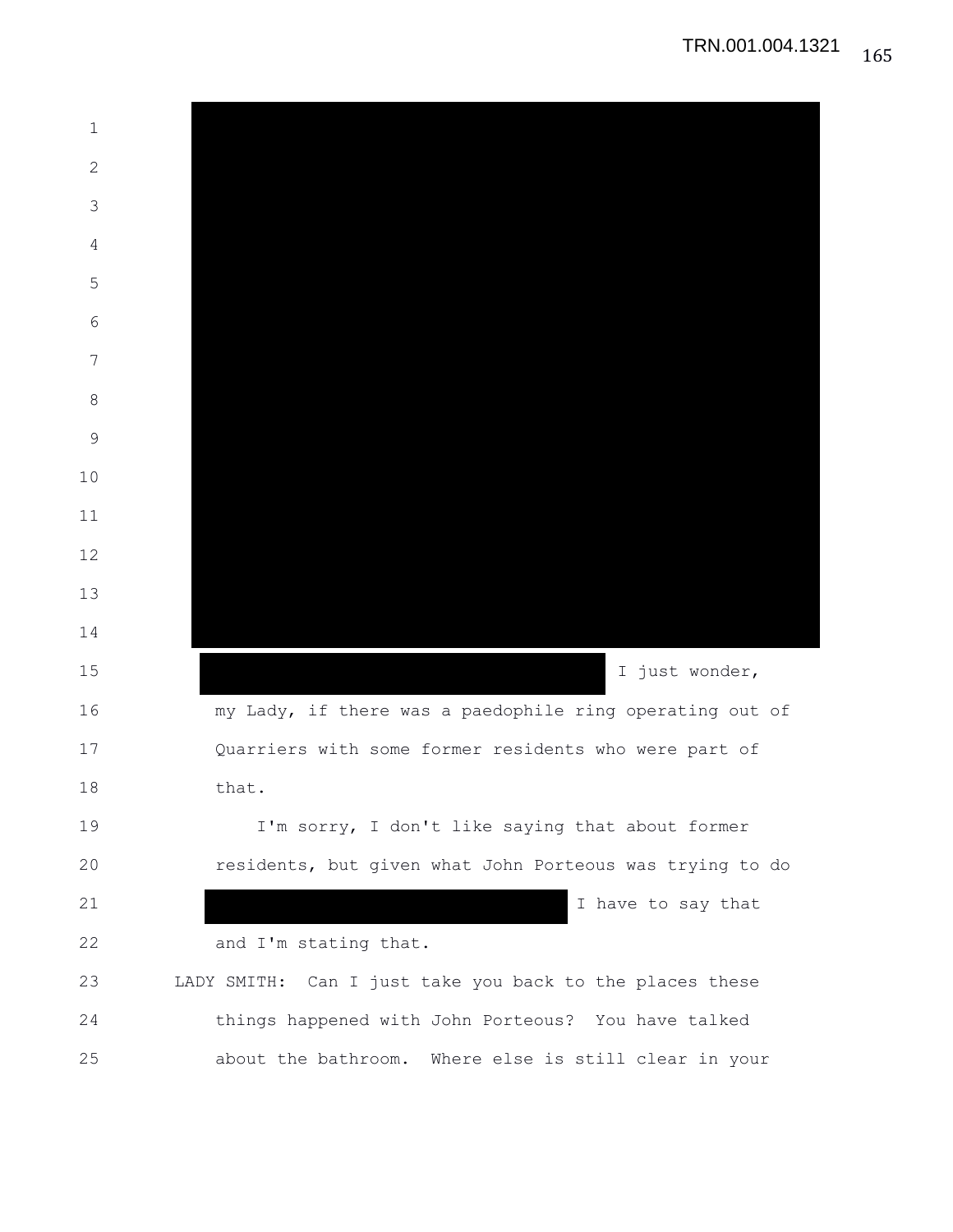| $\mathbf 1$ | memory?                                                       |
|-------------|---------------------------------------------------------------|
| 2           | $A$ .                                                         |
| 3           |                                                               |
| 4           | LADY SMITH:                                                   |
| 5           | Yes. And the other place was the bell tower, which I've<br>Α. |
| 6           | spoken about.                                                 |
| 7           | LADY SMITH:<br>Yes.                                           |
| 8           | MR PEOPLES: Can I, just on that matter -- I think what        |
| $\mathsf 9$ | you've told us about, David, in the last 10 to                |
| 10          | 15 minutes is covered also in your statement from             |
| 11          | paragraph 89 through to about paragraph 99, and I think       |
| 12          | I've noted that you've covered all these points in what       |
| 13          | you've just told her Ladyship.                                |
| 14          | On all of these occasions, I think you're generally           |
| 15          | describing occasions where the abuse that you've              |
| 16          | described in its various forms would generally be taking      |
| 17          | I would now<br>place                                          |
| 18          | like to ask you a little bit about two locations.<br>The      |
| 19          | first is at paragraph 105 of your statement, David, at        |
| 20          | page 9061,                                                    |
| 21          | You also tell us that the shed that was used                  |
| 22          | place of sexual<br>as a                                       |
| 23          | abuse.                                                        |
| 24          | Α.<br>Yes.                                                    |
| 25          | I just want to be clear.<br>Q.                                |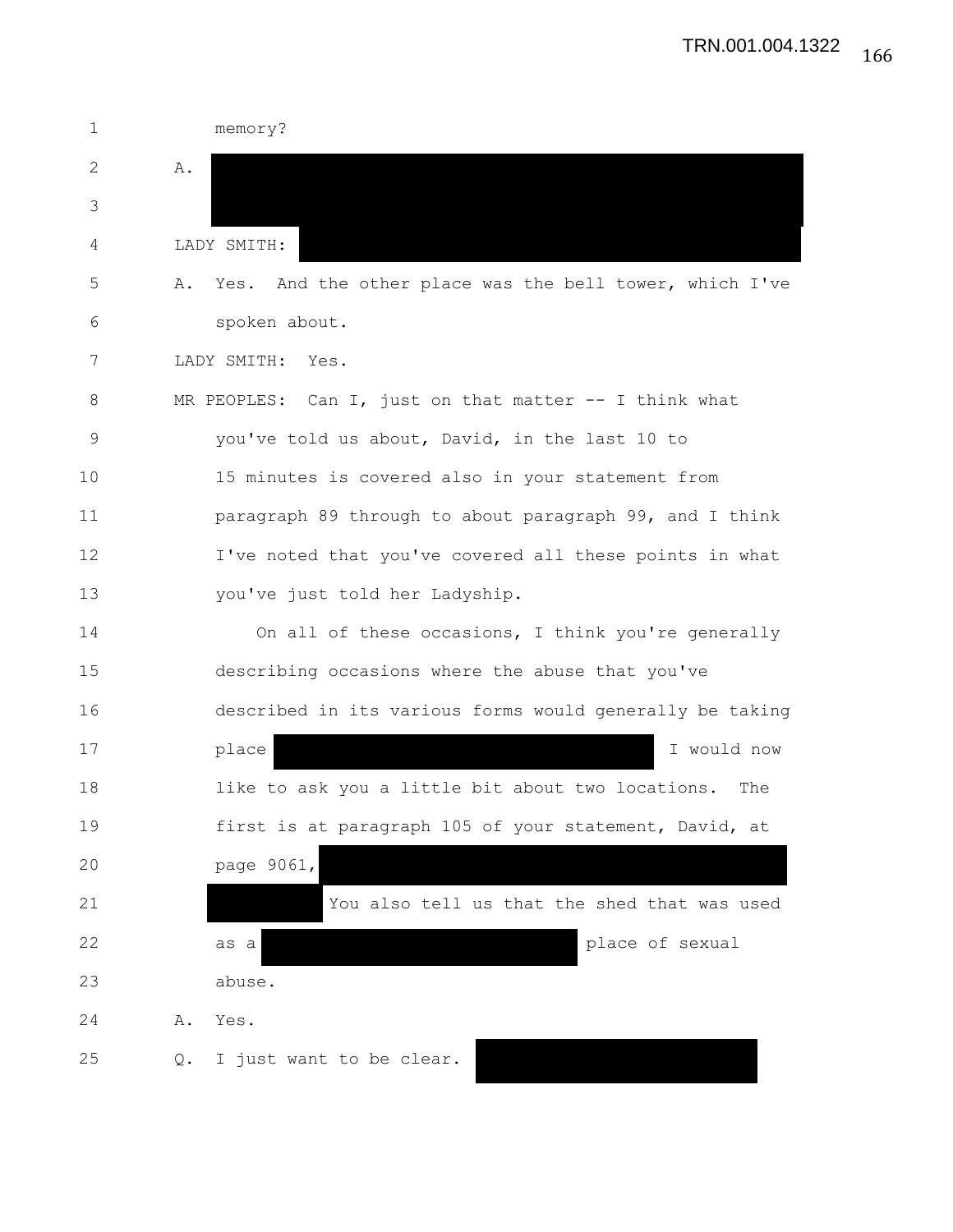| $\mathbf 1$  |                          |                                                          |
|--------------|--------------------------|----------------------------------------------------------|
| $\mathbf{2}$ |                          | Can you briefly tell us? I don't need to go              |
| 3            |                          | through too much detail, but could you tell us about     |
| 4            |                          | that?                                                    |
| 5            | Α.                       | I was speaking to my psychiatrist about -- because I had |
| 6            |                          | a psychiatric report done for the inquiry because        |
| 7            |                          | I thought that would be helpful to the inquiry. I was    |
| 8            |                          | describing in detail that John Porteous used to take me  |
| 9            |                          | down to the shed and, for some reason, he would always   |
| 10           |                          | ask me to take my trousers and my pants off, or just in  |
| 11           |                          | my pyjama bottoms. It was pretending that he was         |
| 12           |                          | punishing me, but you wouldn't punish a child and take   |
| 13           |                          | their clothes off. So what he was doing was he was       |
| 14           |                          | pretending he was slapping you and basically he was      |
| 15           |                          | actually fondling you. He was fondling your genitals.    |
| 16           | $Q_{\bullet}$            | You also mentioned he was putting his hands on your bare |
| 17           |                          | bottom?                                                  |
| 18           | Α.                       | Yes.                                                     |
| 19           | $\mathbf{\mathcal{Q}}$ . |                                                          |
| 20           | Α.                       |                                                          |
| 21           | $\mathbb Q$ .            |                                                          |
| 22           |                          |                                                          |
| 23           |                          |                                                          |
| 24           |                          |                                                          |
| 25           | Α.                       |                                                          |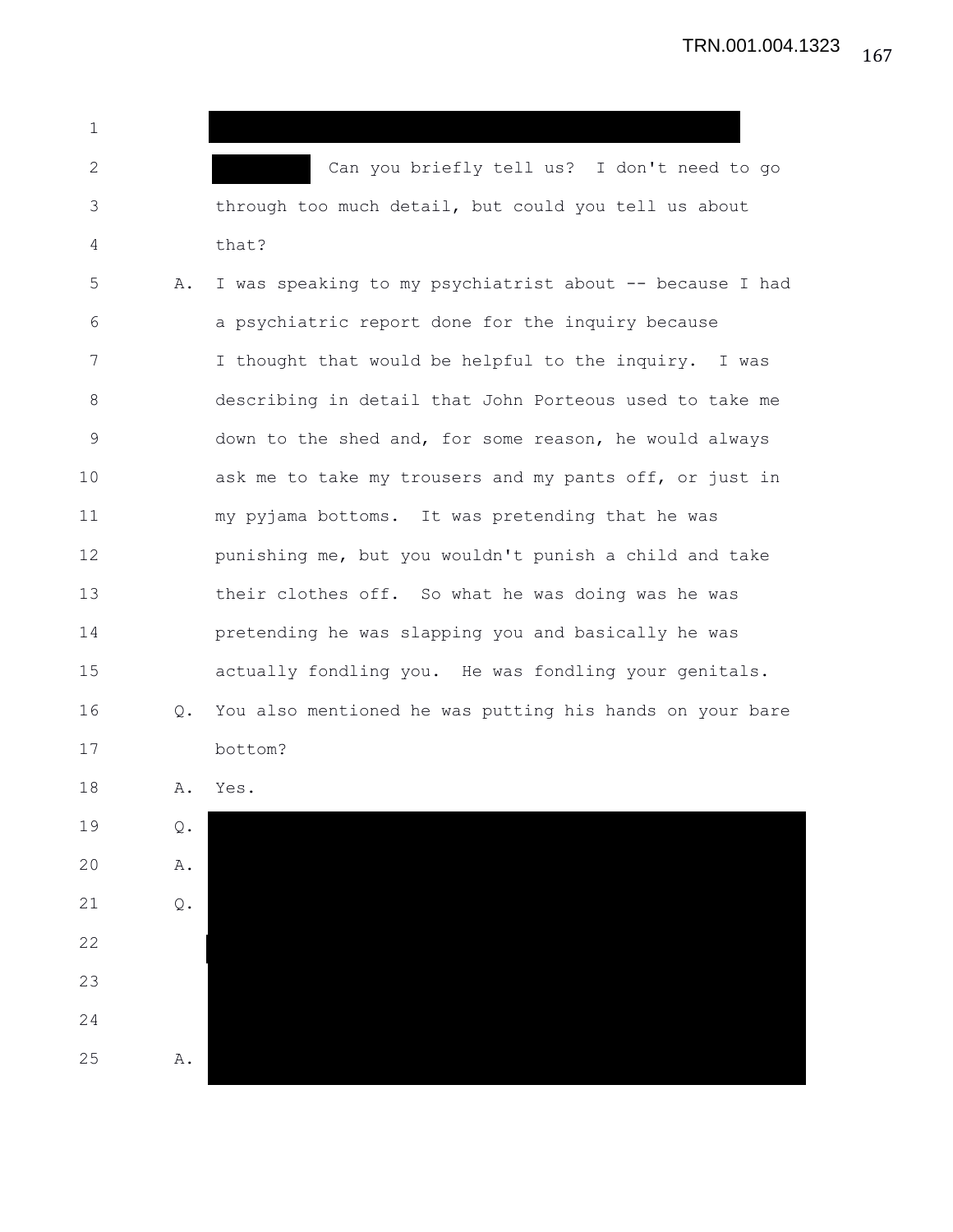| 1           |               |                                                          |
|-------------|---------------|----------------------------------------------------------|
| $\sqrt{2}$  |               |                                                          |
| 3           | $\mathbb Q$ . | So far as the cottage is concerned, you said something   |
| 4           |               | earlier, that when the sexual abuse you have told us     |
| 5           |               | about happened<br>within the                             |
| 6           |               | cottage, John Porteous would be the only adult in the    |
| 7           |               | have been?<br>house at these times. Where would          |
| 8           | Α.            |                                                          |
| $\mathsf 9$ |               |                                                          |
| 10          |               | might be out at some church evenings.                    |
| 11          | Q.            |                                                          |
| 12          |               |                                                          |
| 13          |               |                                                          |
| 14          | Α.            |                                                          |
| 15          | $Q_{\bullet}$ | And on these occasions, he would be in your company      |
| 16          |               | alone,                                                   |
| 17          | Α.            | All the other children would have been put in bed.       |
| 18          | Q.            | Were you getting a bit older by then?                    |
| 19          | Α.            | I became at one point the oldest boy in the house.       |
| 20          | Q.            | Apart from the bathroom, which was a location that he'd  |
| 21          |               | come to, it strikes me that when this was happening      |
| 22          |               | in the bathroom, as you've described, you were of an age |
| 23          |               | when you didn't need someone to wash you.                |
| 24          | Α.            | No.                                                      |
| 25          | Q.            | You were a lot older than that. You were having a bath   |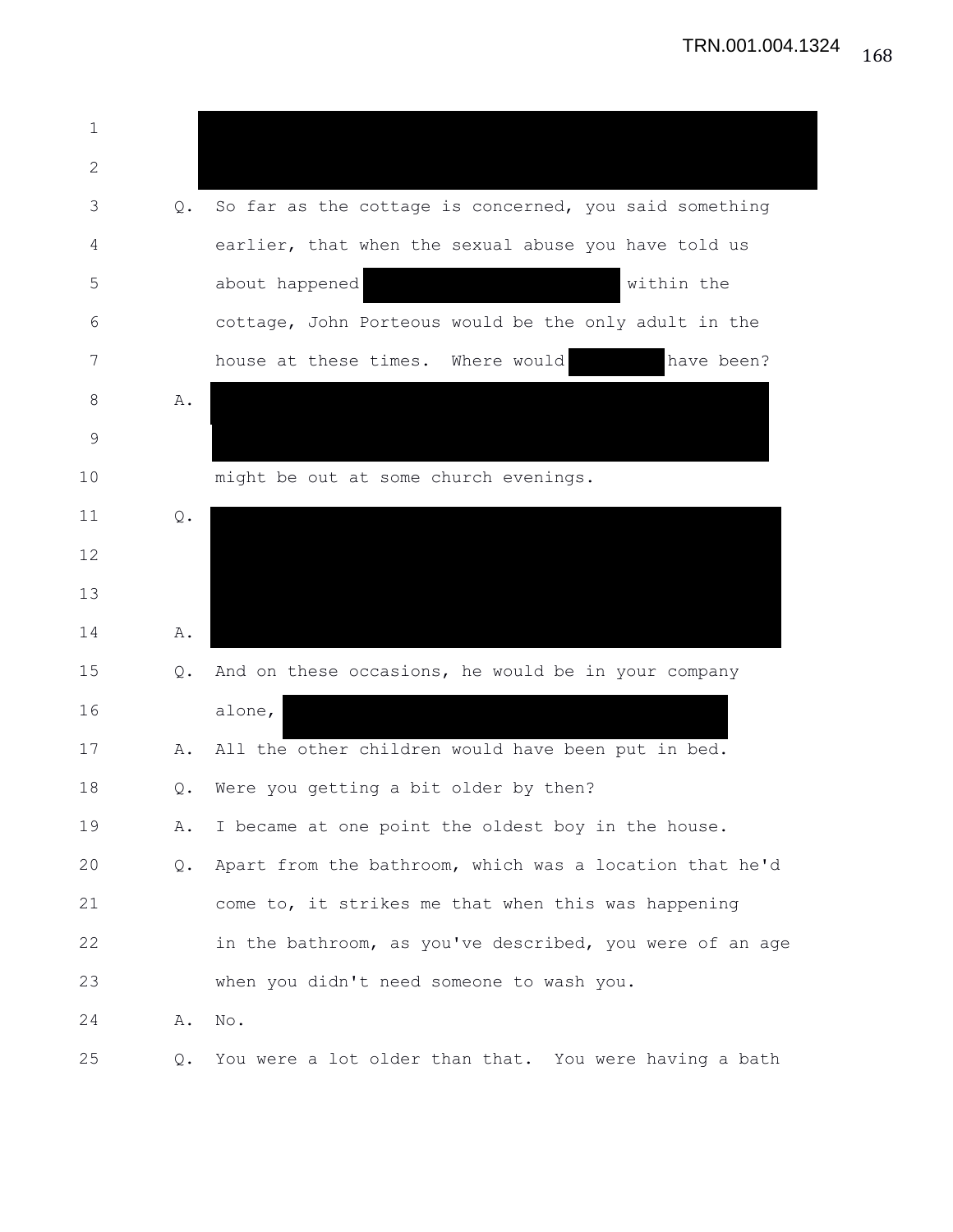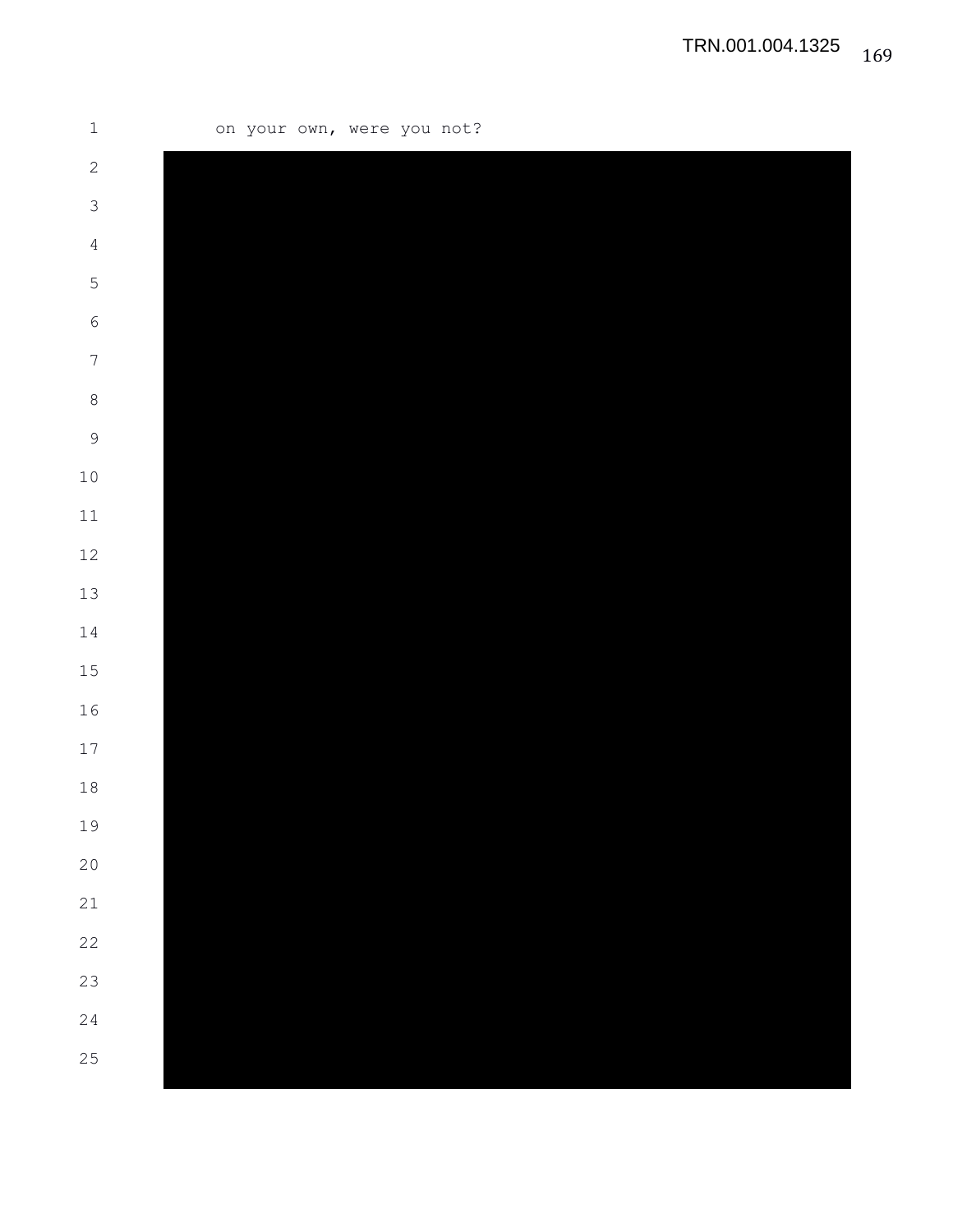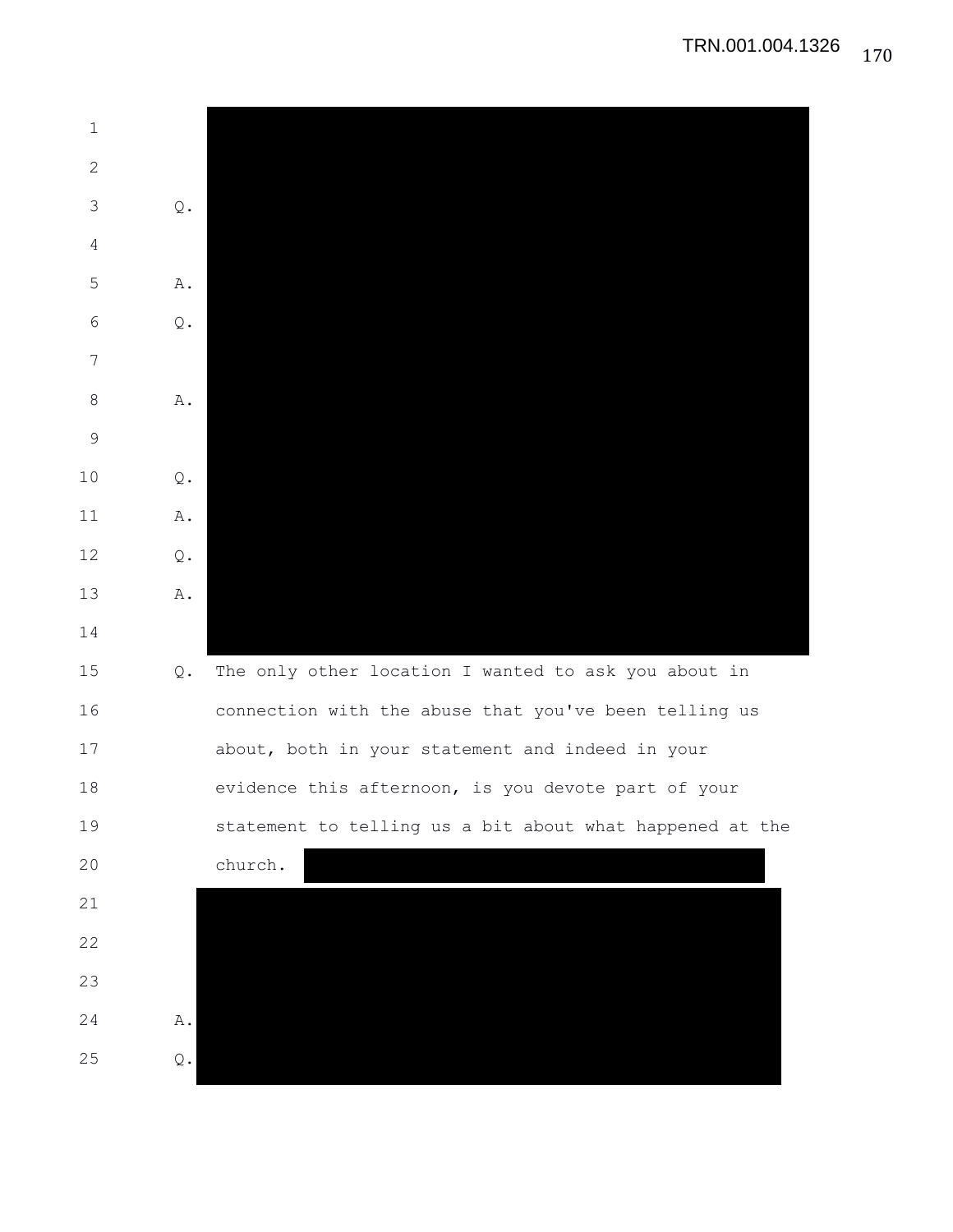| 1            | Α.        |                                                         |
|--------------|-----------|---------------------------------------------------------|
| $\mathbf{2}$ | Q.        |                                                         |
| 3            |           |                                                         |
| 4            | Α.        |                                                         |
| 5            | Q.        | -- on a Sunday before the services --                   |
| 6            | Α.        | Yes.                                                    |
| 7            | $\circ$ . | -- in the bell tower?                                   |
| 8            | Α.        | Yes.                                                    |
| 9            | Q.        | You tell us about that, I think, starting at            |
| 10           |           | paragraph 100. I just want to take briefly from you --  |
| 11           |           | just tell us a little bit about that. You would be      |
| 12           |           | selected, as you put it, to go and help him in the      |
| 13           |           | church?                                                 |
| 14           | Α.        | He felt it was a kind of treat that you were helping    |
| 15           |           | Again, this was, I suppose, a form of                   |
| 16           |           | grooming, to go and help him out.                       |
| 17           | Q.        | You considered he was treating you in a special way?    |
| 18           | Α.        | Yes.                                                    |
| 19           | Q.        | And in that way, therefore, you went with him and felt  |
| 20           |           | you were being treated differently and more favourably? |
| 21           | Α.        | Yes, yes.                                               |
| 22           | Q.        | You tell us that obviously it was a Sunday and I think  |
| 23           |           | on Sunday you had to dress in a particular way.         |
| 24           | Α.        | Yes, we had to -- part of the years I was in Quarriers, |
| 25           |           | we wore what they called a Sunday best, and it would be |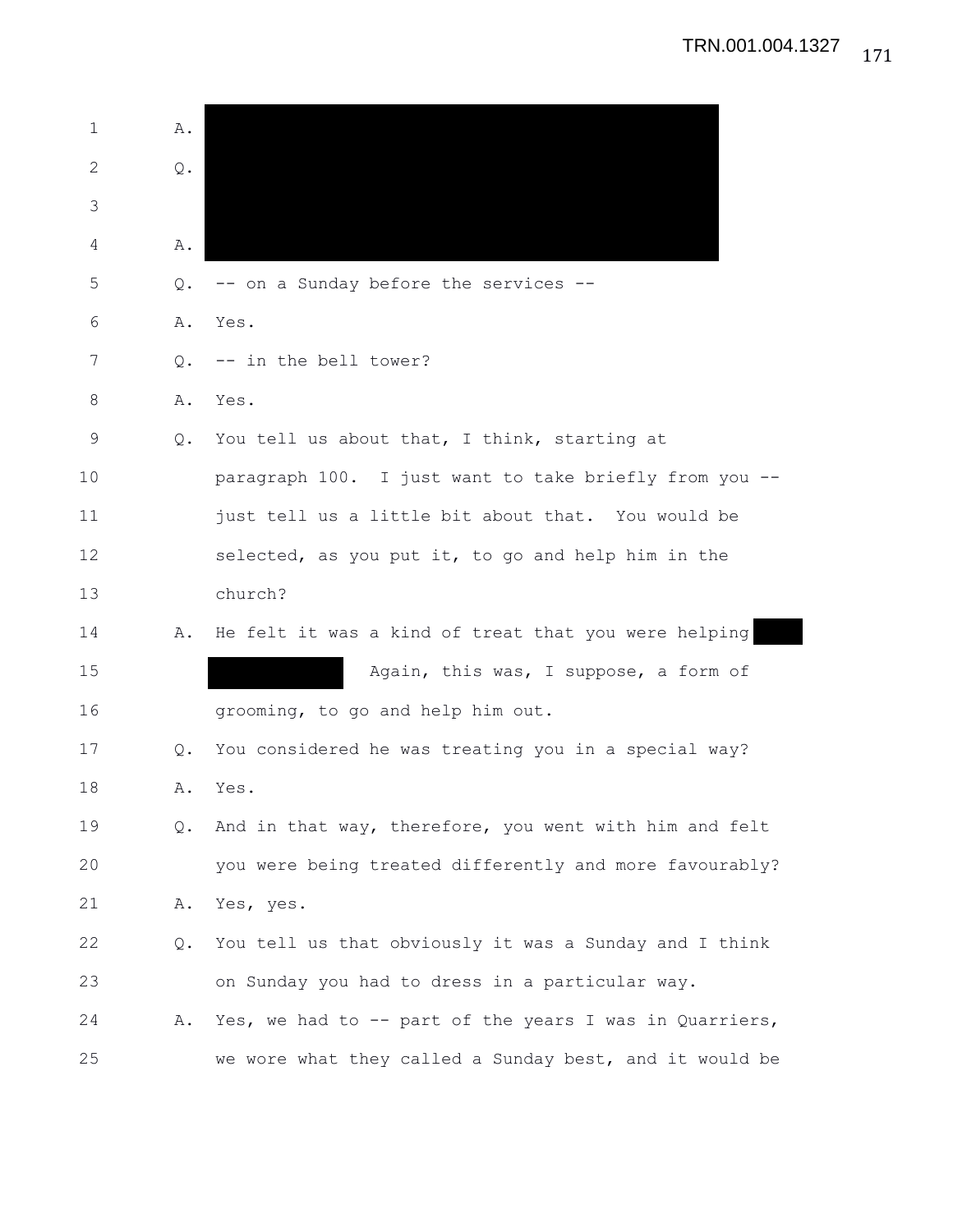| $\mathbf 1$ |               | a kilt -- other times, and maybe in later years, it      |
|-------------|---------------|----------------------------------------------------------|
| 2           |               | might have been trousers and whatever. But we            |
| 3           |               | certainly -- there was a period                          |
| 4           |               | that we wore kilts to church and stuff.                  |
| 5           |               | I don't believe he was officially the church officer     |
| 6           |               | when this happened; I don't know who was the church      |
| 7           |               | officer. But I think occasionally, when someone was on   |
| 8           |               | holiday,<br>may have been given that duty,               |
| $\mathsf 9$ |               | to open the church.                                      |
| 10          | $Q_{\bullet}$ | Certainly on the occasions you were there, it was before |
| 11          |               | the services would start?                                |
| 12          | Α.            | Yes.                                                     |
| 13          | Q.            | And how many people would be in the church?              |
| 14          | Α.            | There'd be just me and him. What he would do, he would   |
| 15          |               | lock downstairs and you'd be away up in the bell tower   |
| 16          |               | so nobody really knows you're there. The door was        |
| 17          |               | locked -- I now understand why -- so that no one else    |
| 18          |               | could come in.                                           |
| 19          | Q.            | Come in during these occasions?                          |
| 20          | Α.            | Yes.                                                     |
| 21          | Q.            | And he'd take you to the bell tower. You tell us about   |
| 22          |               | what happened at paragraph 102 in the bell tower, that   |
| 23          |               | there would be abuse which would occur there, and just   |
| 24          |               | tell us briefly what type of abuse would happen there.   |
| 25          | Α.            | He was telling me, again it was similar to in the        |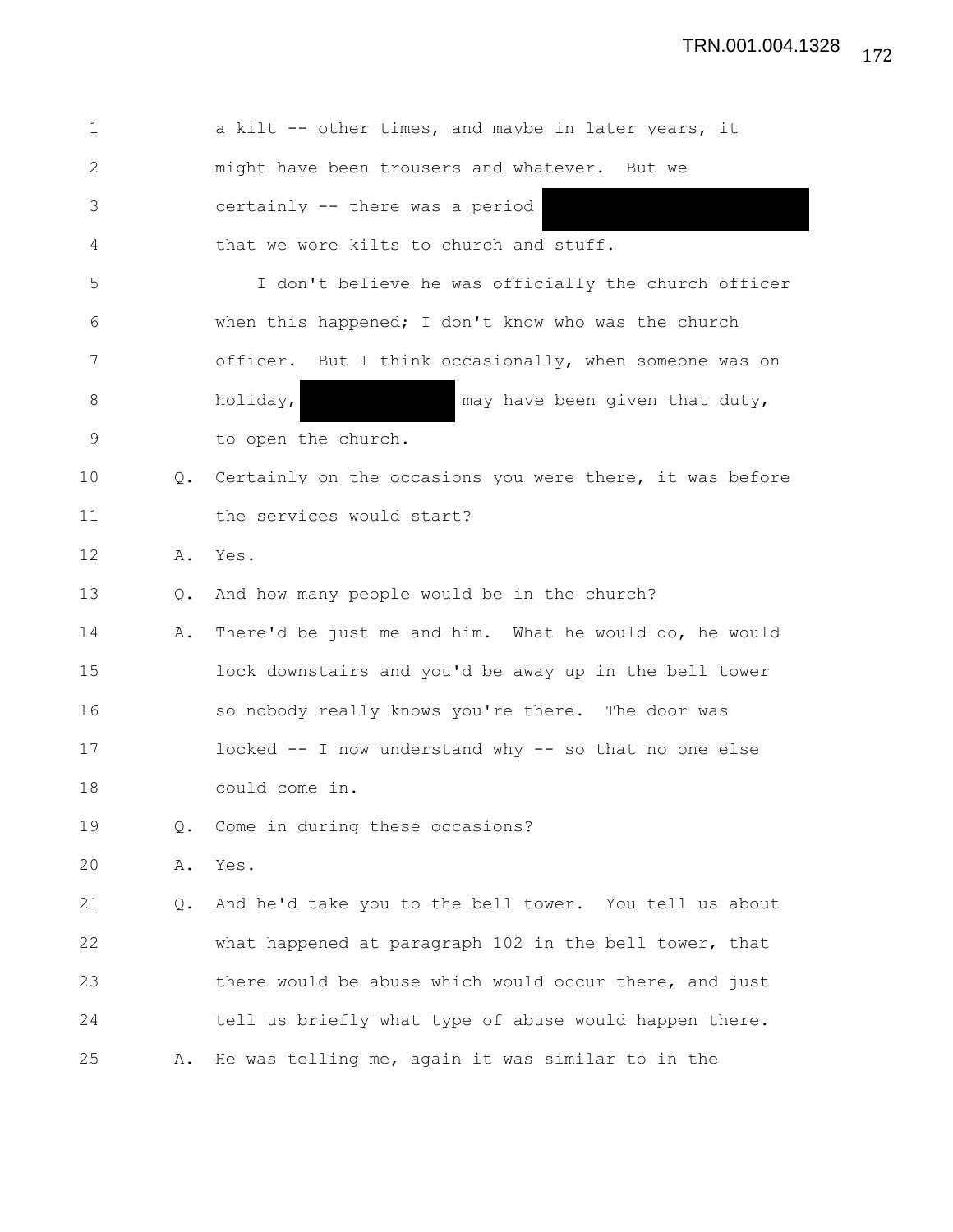| $\mathbf 1$  |               | bathroom, "You're not tidy enough", and he'd put his     |
|--------------|---------------|----------------------------------------------------------|
| $\mathbf{2}$ |               | hands up my kilt, he wanted me to put my hands down his  |
| 3            |               | trousers. He'd masturbate me.                            |
| 4            | $\mathbb Q$ . |                                                          |
| 5            | Α.            |                                                          |
| 6            |               | The thing is, if you resisted what he wanted, he         |
| 7            |               | became quite violent, he became physically violent, he   |
| 8            |               | would grab you and he's basically forcing himself on     |
| 9            |               | you.                                                     |
| 10           | Q.            | The violence, apart from what -- what type of violence   |
| 11           |               | was he using?                                            |
| 12           | Α.            | He'd physically grab you and then --                     |
| 13           | Q.            | Would he strike you?                                     |
| 14           | Α.            | No, I think it was more physical grabbing you, but there |
| 15           |               | was always these threats about where you could be sent   |
| 16           |               | to.                                                      |
| 17           | Q.            | If you said anything?                                    |
| 18           | Α.            | Yes. They were all kind of intimidating threats.         |
| 19           | Q.            | Just then, David, since I realise this is a difficult    |
| 20           |               | chapter of your evidence, you do want to make one thing  |
| 21           |               | clear, I think, in your statement, and you do so at      |
| 22           |               | paragraph 104. While the abuse itself happened, I think  |
| 23           |               | you say, on a very regular basis over a three-year       |
| 24           |               | period in a number of locations, so far as the bell      |
| 25           |               | tower is concerned, you tell us there that the abuse in  |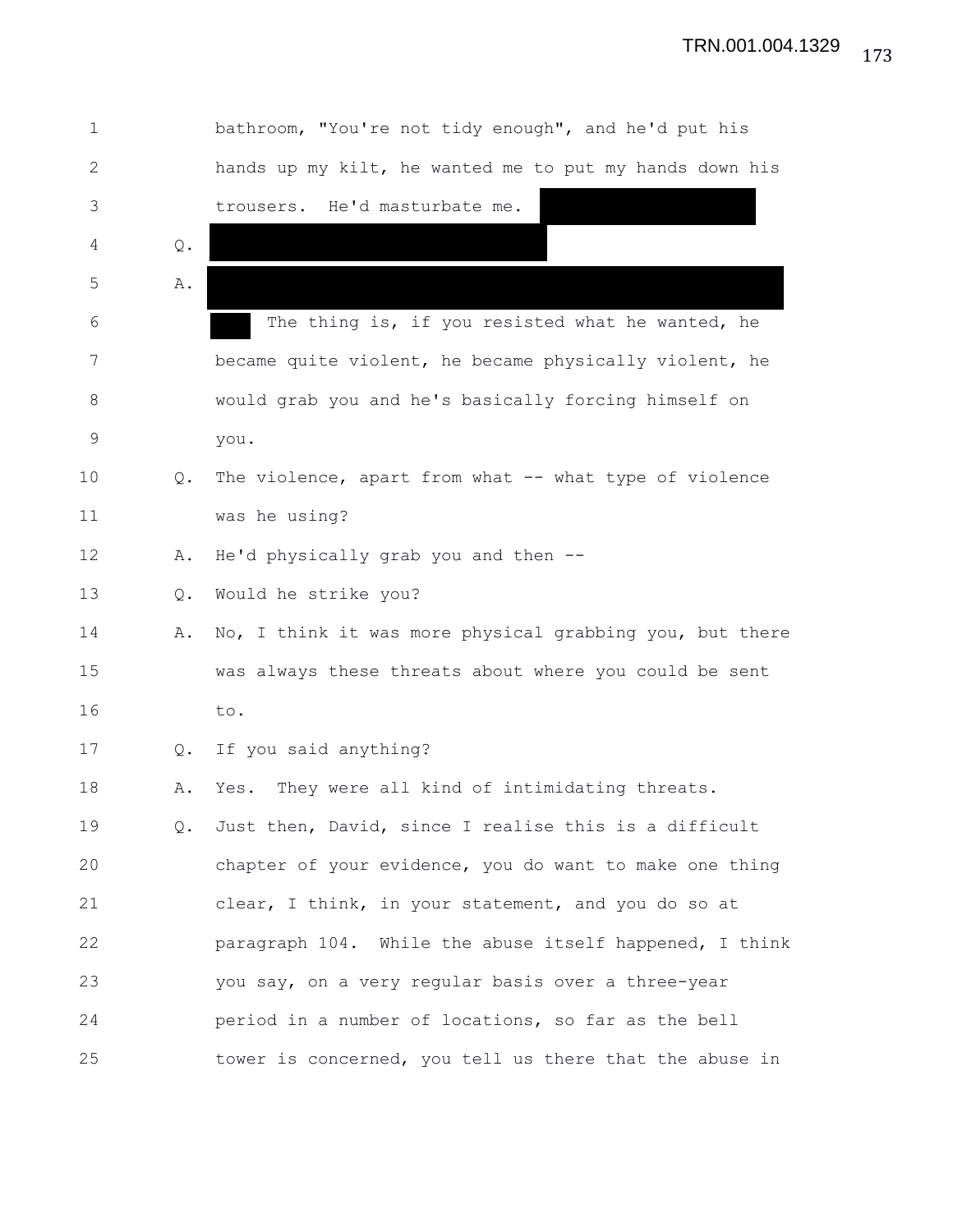| $\mathbf 1$  |               | the bell tower didn't happen very often because you      |
|--------------|---------------|----------------------------------------------------------|
| $\mathbf{2}$ |               | didn't go there with him for very long, although it      |
| 3            |               | happened a number of times. Is that what you recall in   |
| 4            |               | terms of frequency and number of times?                  |
| 5            | Α.            | That's what I recall. What I recall was I obviously      |
| 6            |               | I suppose in my childlike way I was trying to find ways  |
| 7            |               | of not being with him, and I ended up using a swear word |
| 8            |               | and the minister heard me and he obviously thought       |
| $\mathsf 9$  |               | that's not a suitable boy that should be coming down to  |
| 10           |               | the church to help out on church duties.                 |
| 11           |               | write                                                    |
| 12           |               | out by handwriting the longest psalm in the Bible,       |
| 13           |               | I can't remember, is it 174 -- I can't remember the      |
| 14           |               | actual  It's the longest psalm in the Bible. So I        |
| 15           |               | was made to --                                           |
| 16           | Q.            | For swearing in front of the minister?                   |
| 17           | Α.            | Because I was told I couldn't go back because obviously  |
| 18           |               | the minister, who was a very decent man, very nice man,  |
| 19           |               | obviously you don't want boys swearing in the church     |
| 20           |               | vicinity.                                                |
| 21           | $Q_{\bullet}$ | If you were to try to estimate the period of time over   |
| 22           |               | which the abuse happened in the bell tower, are we       |
| 23           |               | talking about weeks, months?                             |
| 24           | Α.            | I think months. On  It's difficult.                      |
| 25           | Q.            | But not over the whole three-year period?                |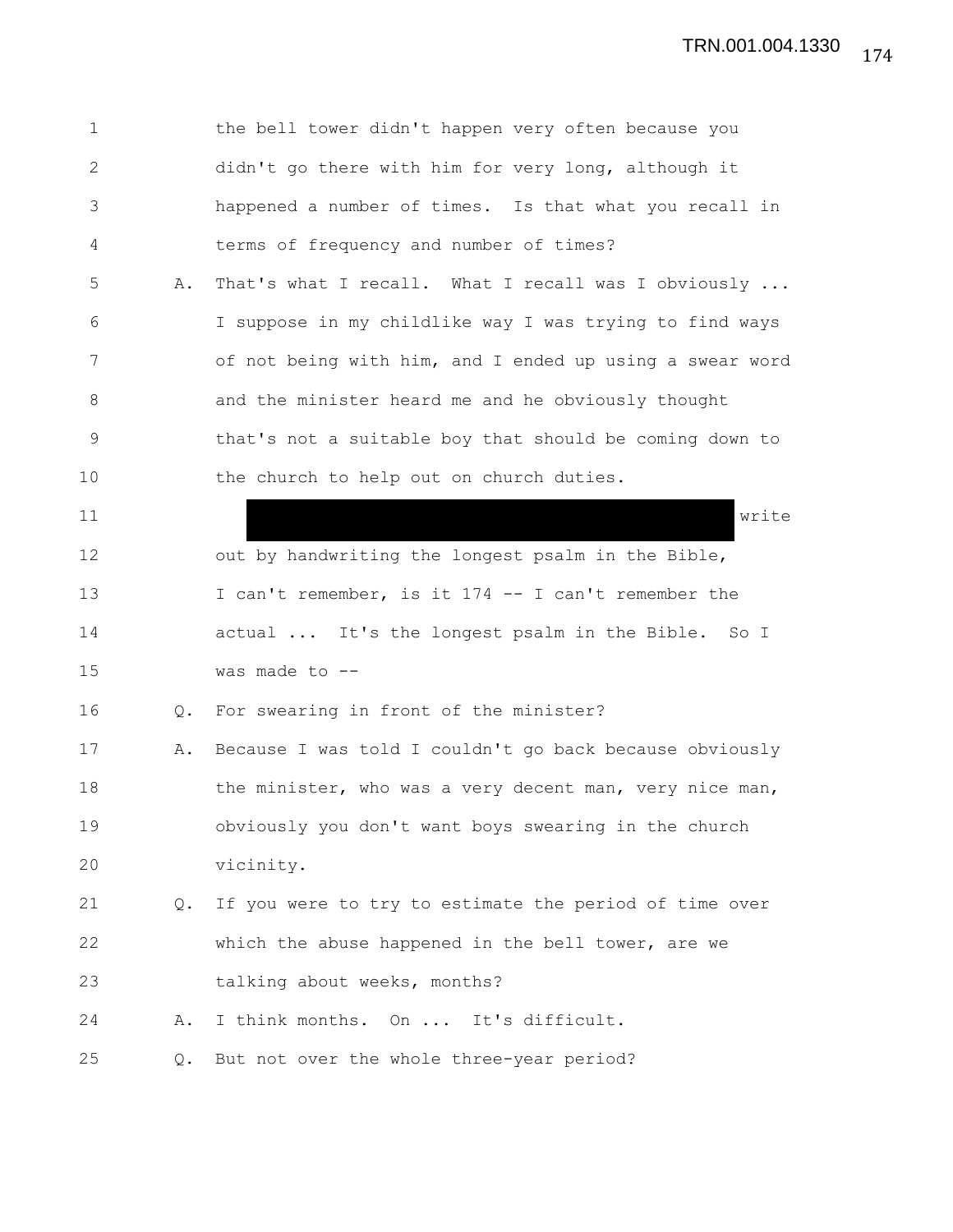| 1  | Α.<br>No.                                                  |
|----|------------------------------------------------------------|
| 2  | Would it be on a Sunday?<br>Q.                             |
| 3  | Yes, it would always be on Sunday.<br>Α.                   |
| 4  | Before the service?<br>Q.                                  |
| 5  | Α.<br>Yes.                                                 |
| 6  | LADY SMITH: Mr Peoples, would this be a good point to have |
| 7  | the afternoon break? We've gone on a bit longer than       |
| 8  | usual.                                                     |
| 9  | MR PEOPLES: Yes, I wanted to finish this chapter.          |
| 10 | David, there may be a matter I want to ask you             |
| 11 | about, but I think we've got over the bit that you've      |
| 12 | told us about recently, and when we resume, I'll move on   |
| 13 | to other things.                                           |
| 14 | LADY SMITH: Just before we have the break, could I remind  |
| 15 | everybody about the effect of my restriction order.<br>It  |
| 16 | means that John Porteous' identity is not protected        |
| 17 | in relation to the matters of which he was convicted by    |
| 18 | the jury,                                                  |
| 19 |                                                            |
| 20 |                                                            |
| 21 |                                                            |
| 22 |                                                            |
| 23 |                                                            |
| 24 |                                                            |
| 25 |                                                            |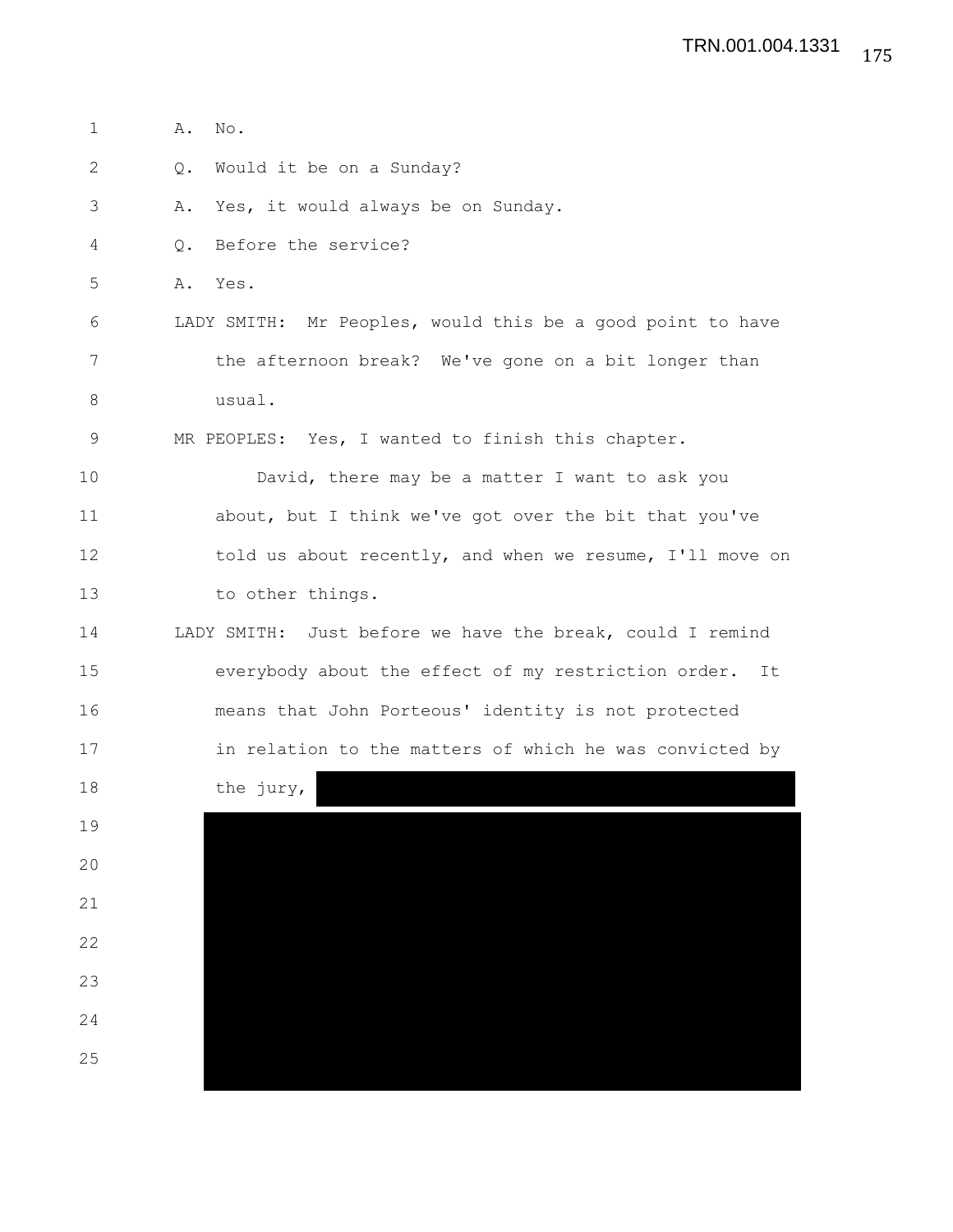| $\mathbf 1$ |    |                                                             |
|-------------|----|-------------------------------------------------------------|
| 2           |    | Thank you.                                                  |
| 3           |    | $(3.26 \text{ pm})$                                         |
| 4           |    | (A short break)                                             |
| 5           |    | $(3.37 \text{ pm})$                                         |
| 6           |    | MR PEOPLES: David, can I move on to one thing you deal with |
| 7           |    | in your statement, and it's to do with the Boys' Brigade    |
| 8           |    | and I just wanted to take your evidence on this matter.     |
| $\mathsf 9$ |    | WIT.001.001.9061. It's paragraph 106.                       |
| 10          |    | As you've told us, John Porteous was the leader of          |
| 11          |    | the Boys' Brigade within Quarriers. In that capacity,       |
| 12          |    | he would go on trips, is it, with boys from Quarriers?      |
| 13          |    | And I think on some of these trips you were there.          |
| 14          | Α. | (Witness nods).                                             |
| 15          | Q. | Just help me. Would he have been the only adult from        |
| 16          |    | Quarriers that was on these trips or not?                   |
| 17          | Α. | From what I recall, his brother-in-law --                   |
| 18          |    | Q. Sandy Wilson?                                            |
| 19          | Α. | Alexander Wilson was one of the Boys' Brigade officers.     |
| 20          | Q. | So he might have been there?                                |
| 21          | Α. | He might have been there. I can't remember any --           |
| 22          |    | I don't recall any other adults, but there may have         |
| 23          |    | been.                                                       |
| 24          | Q. | So far as these trips were concerned, how many boys         |
| 25          |    | would go on the trip?                                       |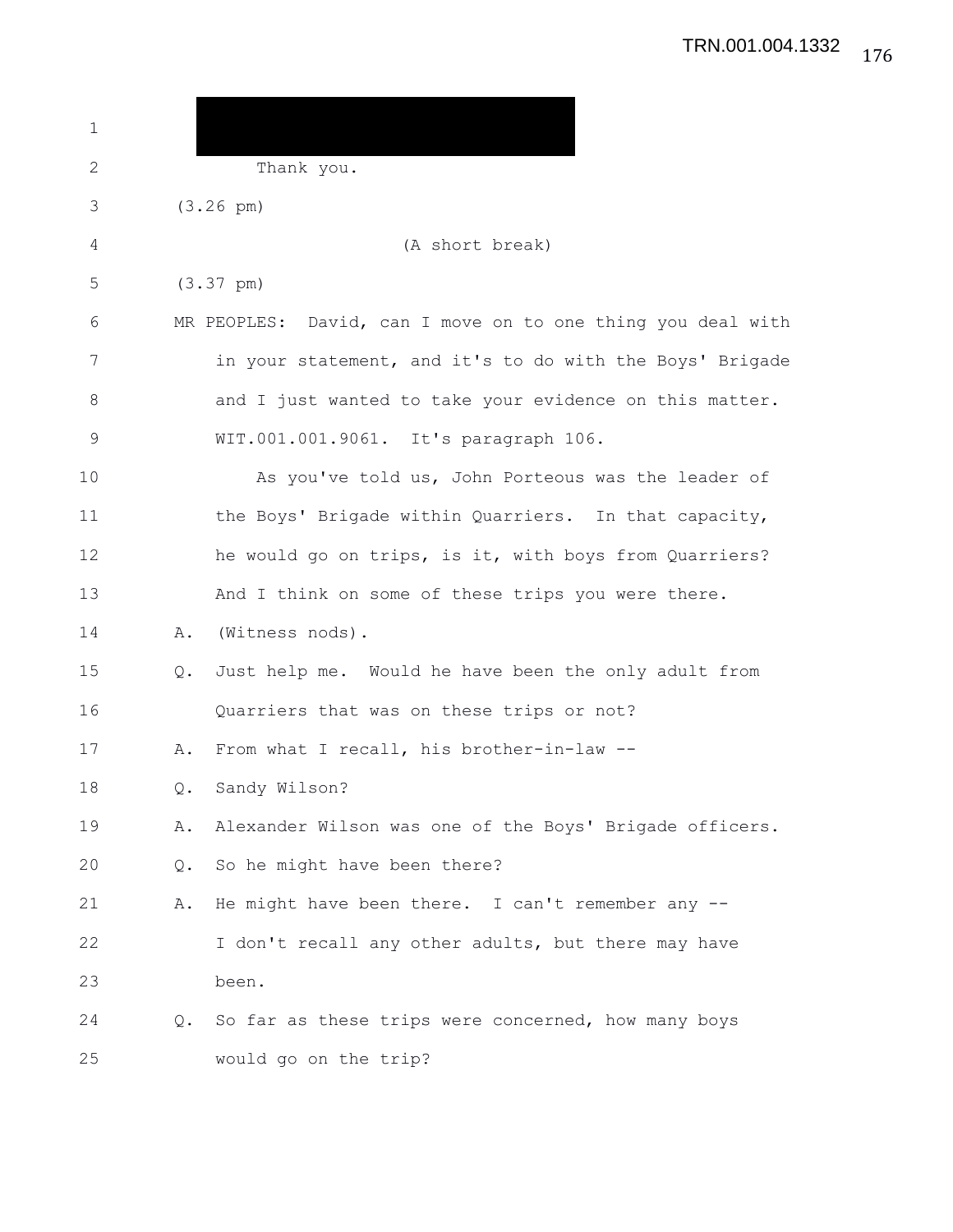| 1           | Α.            | I think 12 to 15.                                           |
|-------------|---------------|-------------------------------------------------------------|
| 2           | Q.            | What sort of age range would they be?                       |
| 3           | Α.            | I think they were more -- say, 10 onwards, 10 to 15.        |
| 4           | Q.            | Can you remember any particular places where you went on    |
| 5           |               | these trips?                                                |
| 6           | Α.            | It's difficult.                                             |
| 7           | $Q_{\bullet}$ | If you don't remember, just say so.                         |
| 8           | Α.            | I know we went up to Aberdeenshire on one trip, but the     |
| $\mathsf 9$ |               | actual location -- yes, I                                   |
| 10          | Q.            | Would these be trips to places where other BB groups        |
| 11          |               | would be gathered or would it be just a trip away for       |
| 12          |               | the boys in the BB?                                         |
| 13          | Α.            | No, I think there would be other groups from different      |
| 14          |               | brigades.                                                   |
| 15          |               | LADY SMITH: I think this would have been an era where there |
| 16          |               | were what were called Boys' Brigade camps at some places    |
| 17          |               | in Scotland.                                                |
| 18          | Α.            | Yes.                                                        |
| 19          |               | MR PEOPLES: What you do say is you do have one recollection |
| 20          |               | of a time about these camps, and would happen when boys     |
| 21          |               | were having a shower.                                       |
| 22          | Α.            | Yes.                                                        |
| 23          | Q.            | You have a recollection that there were boys in             |
| 24          |               | a communal shower?                                          |
| 25          | Α.            | Yes.                                                        |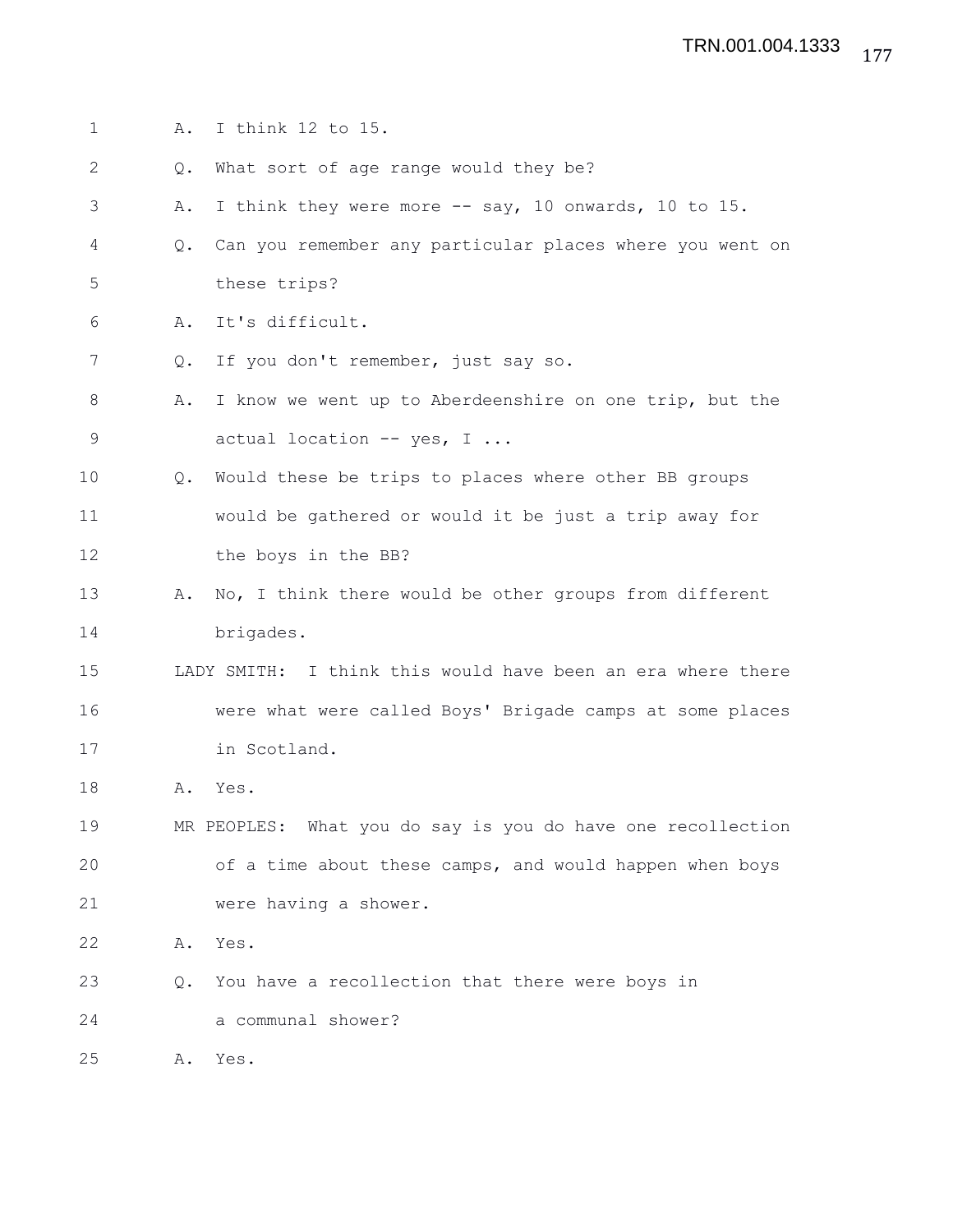| $\mathbf 1$  | $Q_{\bullet}$ | And you have a recollection of where John Porteous --   |
|--------------|---------------|---------------------------------------------------------|
| $\mathbf{2}$ | Α.            | My recollection is John Porteous used to want to shower |
| 3            |               | with us. At the time I didn't think it was wrong, but   |
| 4            |               | clearly as an adult I think that's odd, to say the      |
| 5            |               | least.                                                  |
| 6            | Q.            | And you say the boys would be having a communal         |
| 7            |               | shower -- they wouldn't have any clothes on, obviously. |
| 8            | Α.            | No, no, of course not.                                  |
| 9            | Q.            | And if he was taking a shower, neither would he?        |
| 10           | Α.            | He would just walk in and want to use one of the        |
| 11           |               | showers.                                                |
| 12           | Q.            | And of course, as an adult, as you say now, you think   |
| 13           |               | that to you seemed wrong?                               |
| 14           | Α.            | $Mm$ .                                                  |
| 15           | $Q_{\bullet}$ | Was that one occasion you recall or do you remember it  |
| 16           |               | happening on more than one occasion?                    |
| 17           | Α.            | One occasion because -- I can't remember how many       |
| 18           |               | Boys' Brigade trips I went on.                          |
| 19           | $\mathbb Q$ . |                                                         |
| 20           |               |                                                         |
| 21           | Α.            |                                                         |
| 22           |               |                                                         |
| 23           |               |                                                         |
| 24           |               |                                                         |
| 25           |               |                                                         |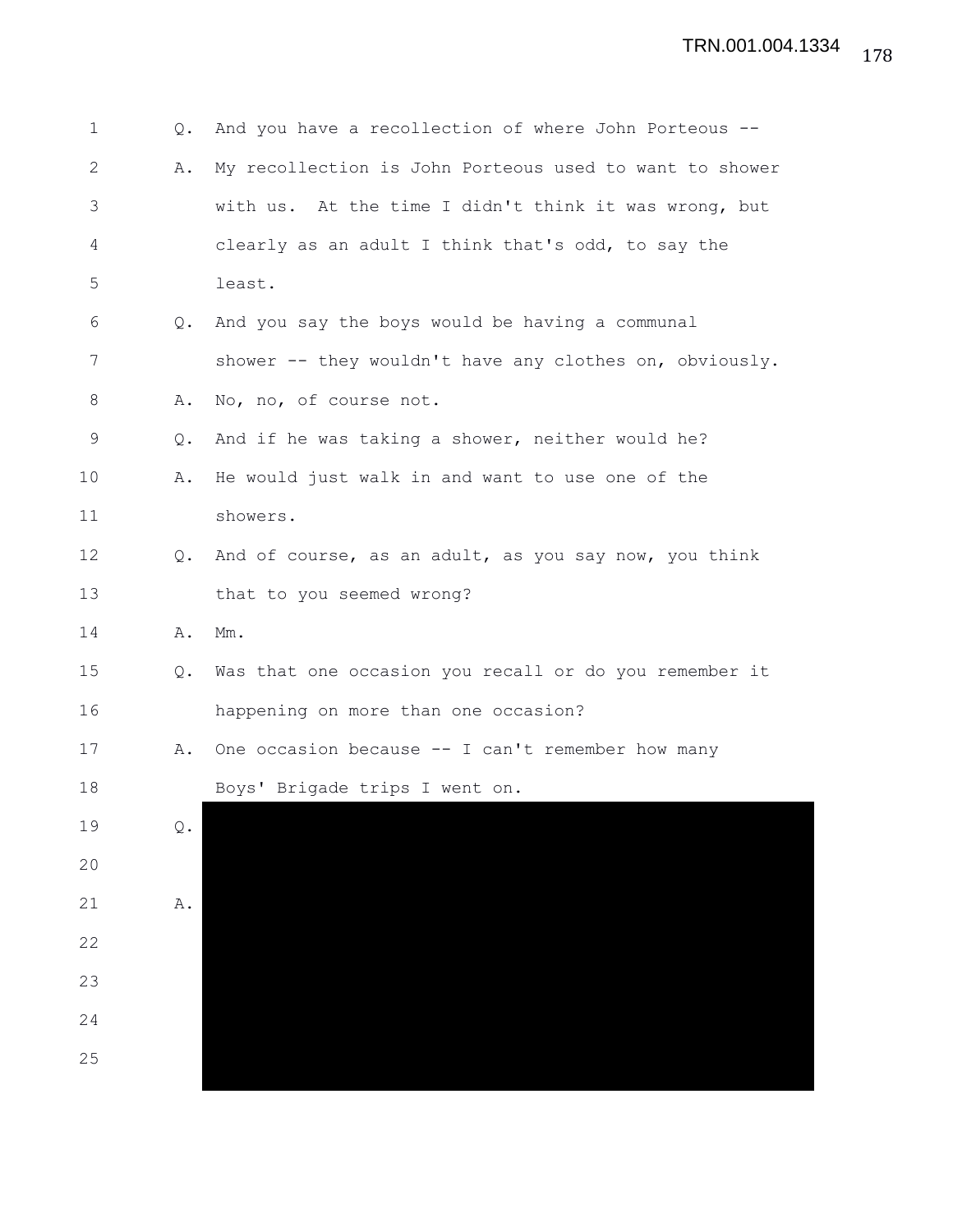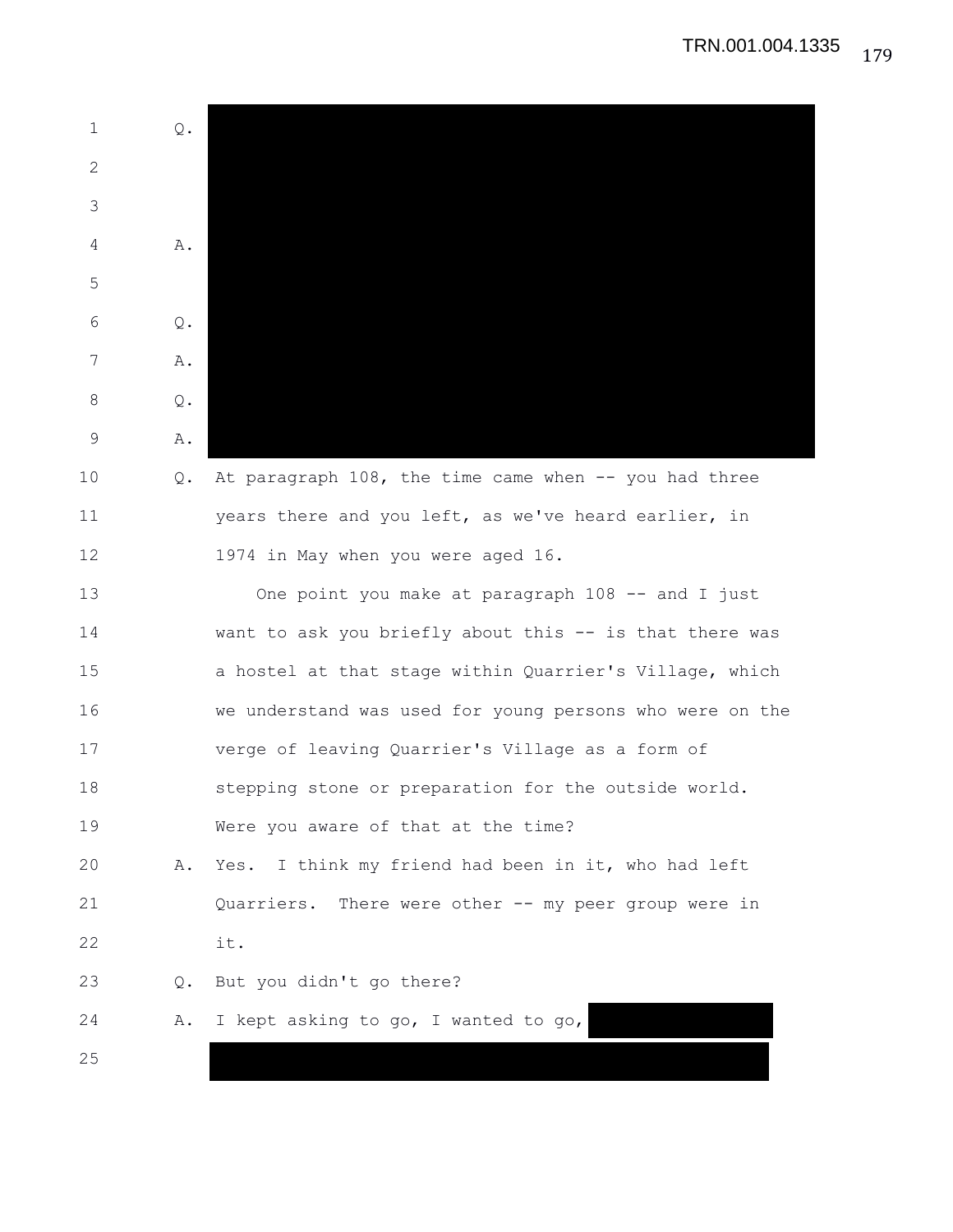1 2 3 Q. 4 5 A. 6 7 Q. You tell us in your statement you left Quarriers in May 8 of 1974. We've got this chapter, and I'm conscious it's 9 been a long day, but can I just take some brief facts 10 from you about this period? It's not in any way to 11 diminish it, but we'll read it closely and take it on 12 board. 13 So far as your contact with the **QKR/QKY** is 14 concerned, at paragraph 110 you tell us that there was 15 some continuing, albeit limited, contact between 1974 16 and 1984 or thereabouts between you and the 17 Would that really be the exchange of cards or -- 18 A. Yes, there were some Christmas cards. My sister, 19 61 19 kept saying to me, "The **QKR/QKY** have been asking for 20 you, why don't you drop them a card?" And I think when 21 the list comes up, they're on the list, but primarily, 22 I went back to Quarriers because, you know, I didn't 23 have a home, I had nowhere I could call home. 24 Q. So before 1984, and we'll come to the later point, one 25 of the things you did was to go back to Quarriers from **QKZ** QKR/QKY QKR/QKY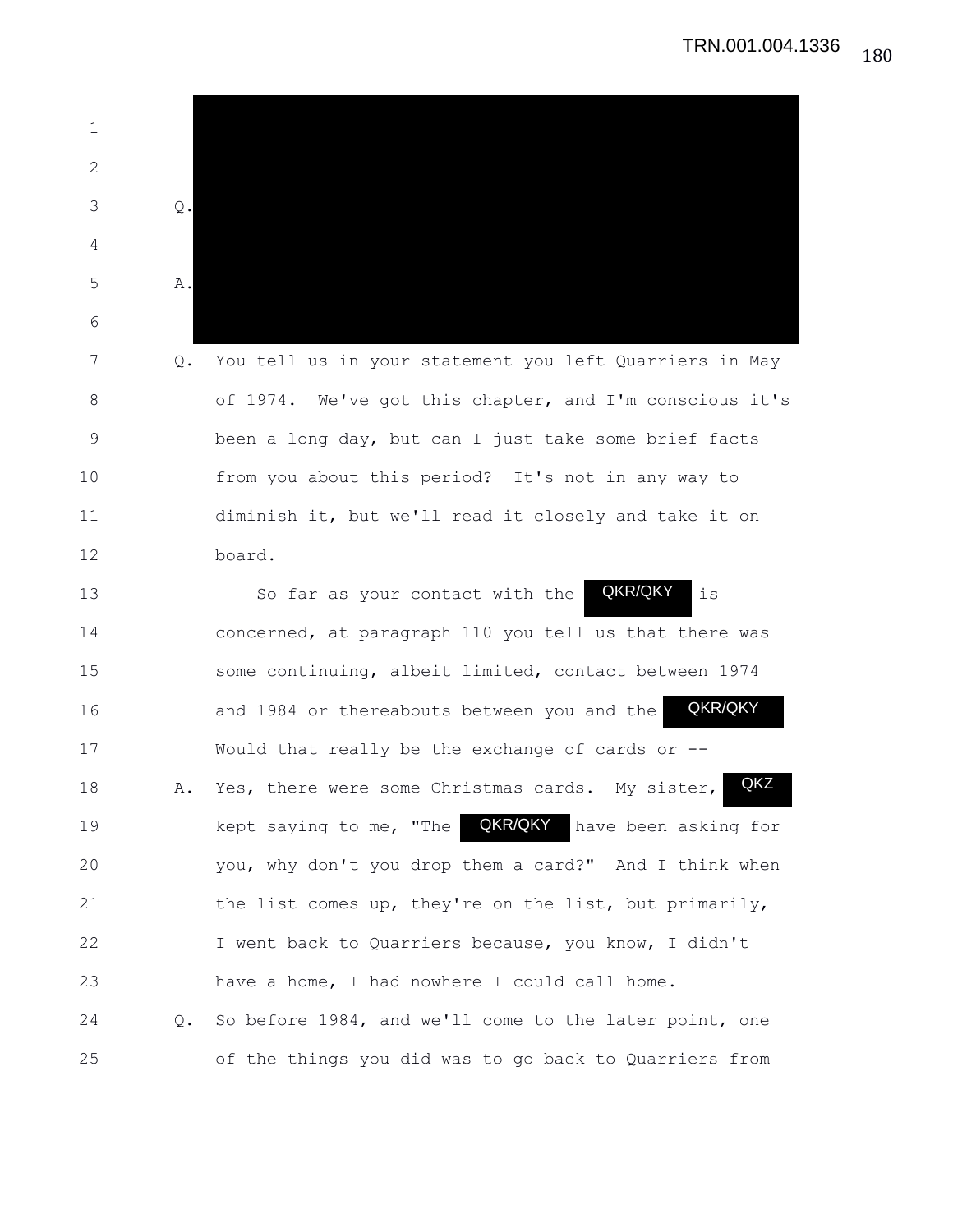1 time to time?

2 A. My best friend from Quarriers used to go back to see his 3 house parent, and we used to arrange to meet at 4 Quarriers.

5 (Pause)

6 Q. There's another section in your report, and I'll just 7 mention it but I don't think I need to ask you any more 8 questions. You have dealt in your statement and in your 9 oral evidence about the extent to which you reported the 10 abuse, and you have told us about what you told 11 Mr Mortimer and what happened or didn't happen and that 12 you didn't report the sexual abuse at the time to him or 13 anyone else, indeed.

14 Then you have a section in your statement at 9064, 15 and I think I'll just draw attention to it; we can all 16 **read it for ourselves.** What you're trying to say there, 17 I think, is that it wasn't all bad experiences for you 18 and indeed you have quite a few complimentary things to 19 say about Quarriers. One of the points you make at 117 20 I think is that you did come across many good and decent 21 carers in Quarriers and others within that organisation 22 at that time. Is that your position? I don't need to 23 know the details.

24 A. No, no, my position is I did come across -- there was 25 many good and decent carers in Quarriers and others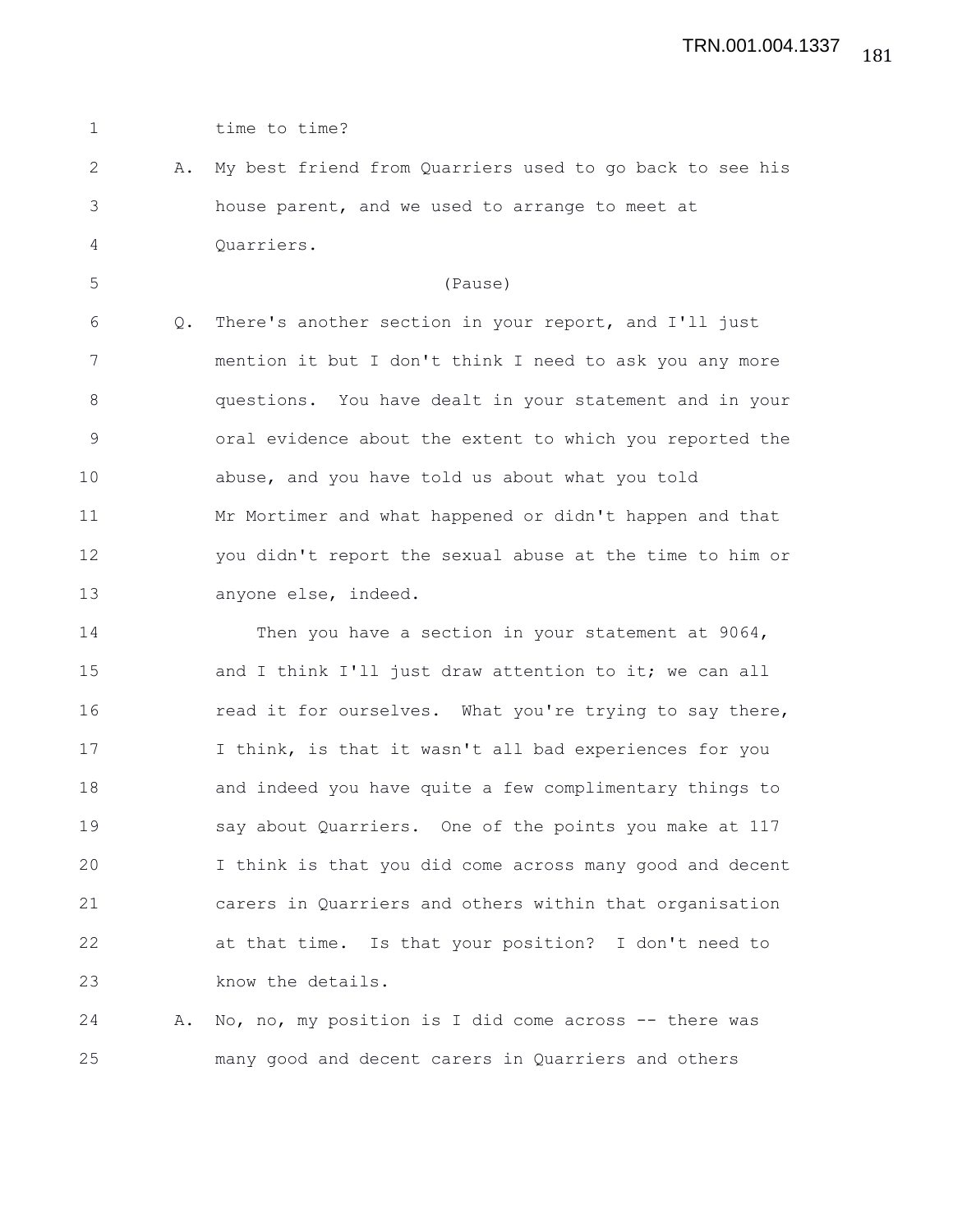1 in the organisations. I also think that the 2 organisation had many good activities for children. 3 I've always thought this as a child and I have always 4 recognised this as an adult. It was a very progressive 5 organisation in terms of what you -- it did depend on 6 the house parents what you were allowed to do and how 7 they controlled your access to it.

8 Quarriers had some very good activities. My sister 9 loved sports and she was able to go on sports and do 10 things when she was allowed to do that, and she thrived 11 doing that.

12 My sister and I were allowed to go on a school 13 cruise and part of the learning for that was that 14 we would take an odd job, a Saturday job or something. 15 I got a job where Quarriers kept all the cars and 16 I washed all the cars and I just got extra money -- it 17 wasn't a lot of money, but I got extra money to go 18 towards my school cruise. My sister worked in the 19 launderette and she also worked in the tuck shop for 20 a little while at Quarriers and she got money similar. 21 So in many ways, Quarriers was a very decent

22 organisation.

23 Q. Indeed, I think you even make the point at paragraph 125 24 that you also have some fond memories and feel a certain 25 kindness, or you experienced what you believed to be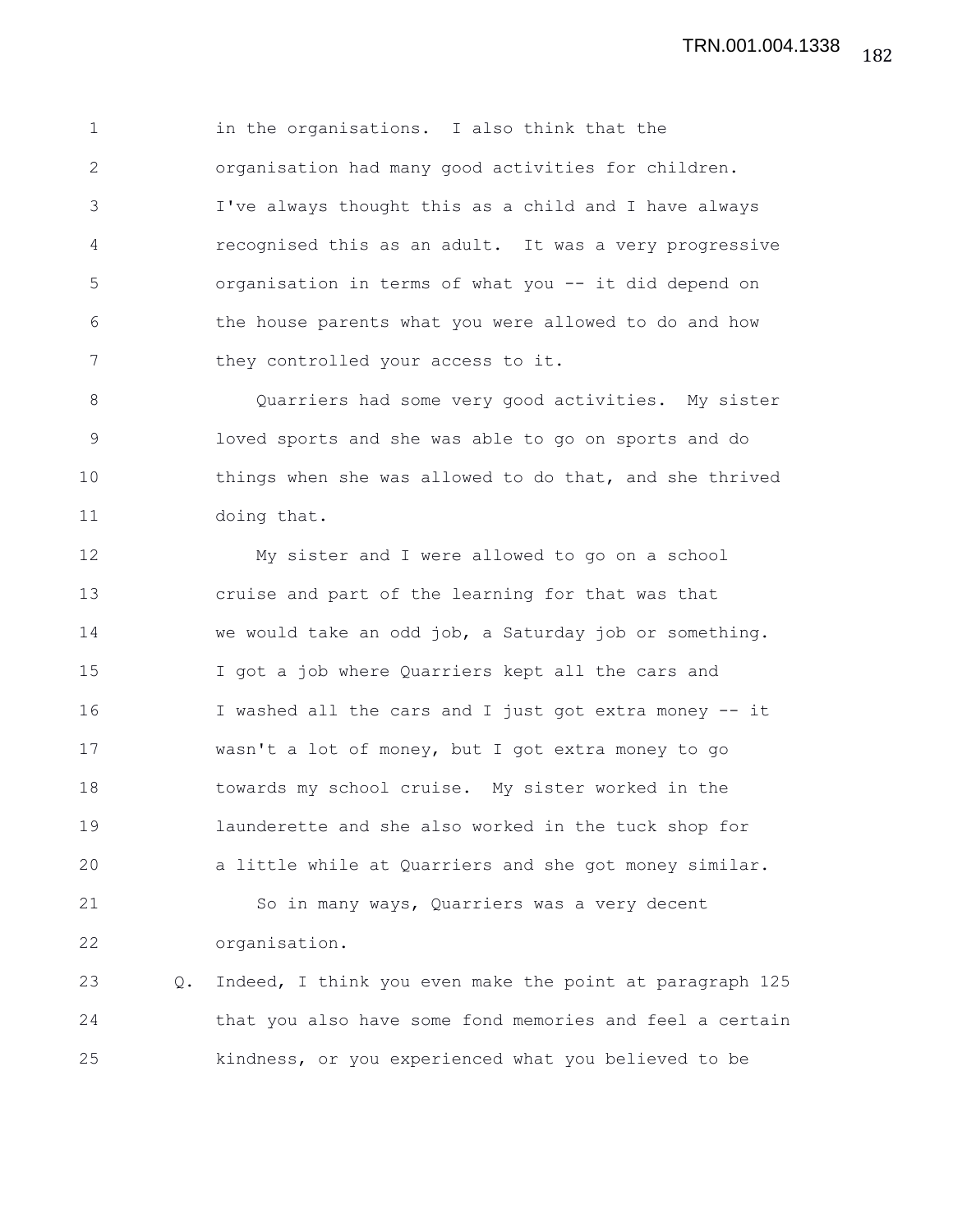1 a kindness, albeit I think you've indicated maybe there 2 was a sinister side to that as well -- you had some 3 kindness in your time with the **QKR/QKY** There were 4 good times there as well? QKR/QKY

5 A. My time with the **WANCAR** was not all bad. There were 6 times when they did interact with the children, we 7 played games, and there were times progressively towards 8 the end, as I said to you, I felt part of being in their 9 house. I cooked a soufflé for them and I felt part of 10 that. QKR/QKY

11 I think ... and I'll just put this on the record: 12 the **WANWAT** were fundamental Christians and seemed to 13 want the children to go down that route where all the 14 activities that they did were related to those types of 15 activities. I think, similar to my sister, I went along 16 with it, and I did it, but if I'm honest, I didn't 17 really want to be in half of those activities. 18 Q. Again, if I move on in the statement you've given, 19 I think I'll perhaps pick up something you said this 20 morning, that once you left Quarriers -- and you have 21 a section in your report about your life after being in QKR/QKY

22 care. I noted you this morning saying something along 23 the lines of: well, I moved forward and I didn't look 24 back. You got on with your life and indeed I think you 25 had a successful life in work and business over the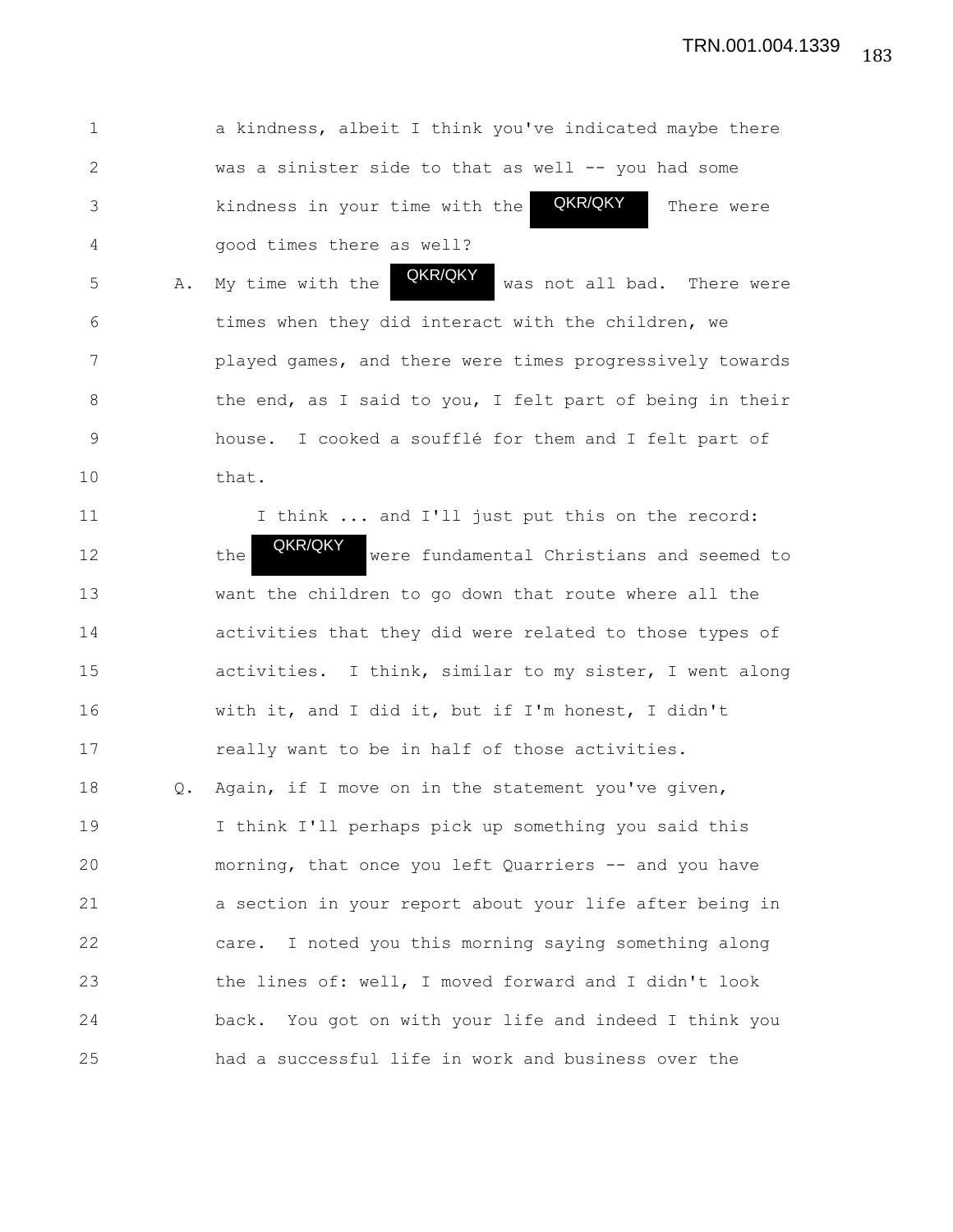1 years -- I'm talking up to a certain point and I'll come 2 to that if I may. We can read for ourselves what you 3 did, but you got on with your life and indeed, I think, 4 you put it behind you.

5 A. I think part of the dissociation from it, Mr Peoples, 6 was I became a workaholic and I worked very hard and 7 I clearly didn't want to have the life of deprivation 8 that I'd seen as a child. So I did work very hard to 9 get where I wanted to in life. I went to college, 10 I took on -- I got a course, a business course, I ended 11 up setting up a business. I wanted to -- and my life 12 was relatively stable.

13 Q. In fact, I can maybe take you then to a particular phone 14 call. Before I ask you just to tell us a little bit 15 about that phone call, I think it's quite well-known 16 what the consequences of that phone call were. You deal 17 with that in your book, No More Silence, and I think 18 it's well-known publicly that there were certain -- what 19 happened after that and why you went public and revealed 20 that you were one of the complainers at the trial.

21 At paragraph 136 of your statement, at page 9069, 22 I just want to ask you about that. You say there: 23 "I probably would have taken my abuse in Quarriers 24 to the grave if hadn't contacted me in 25 2002."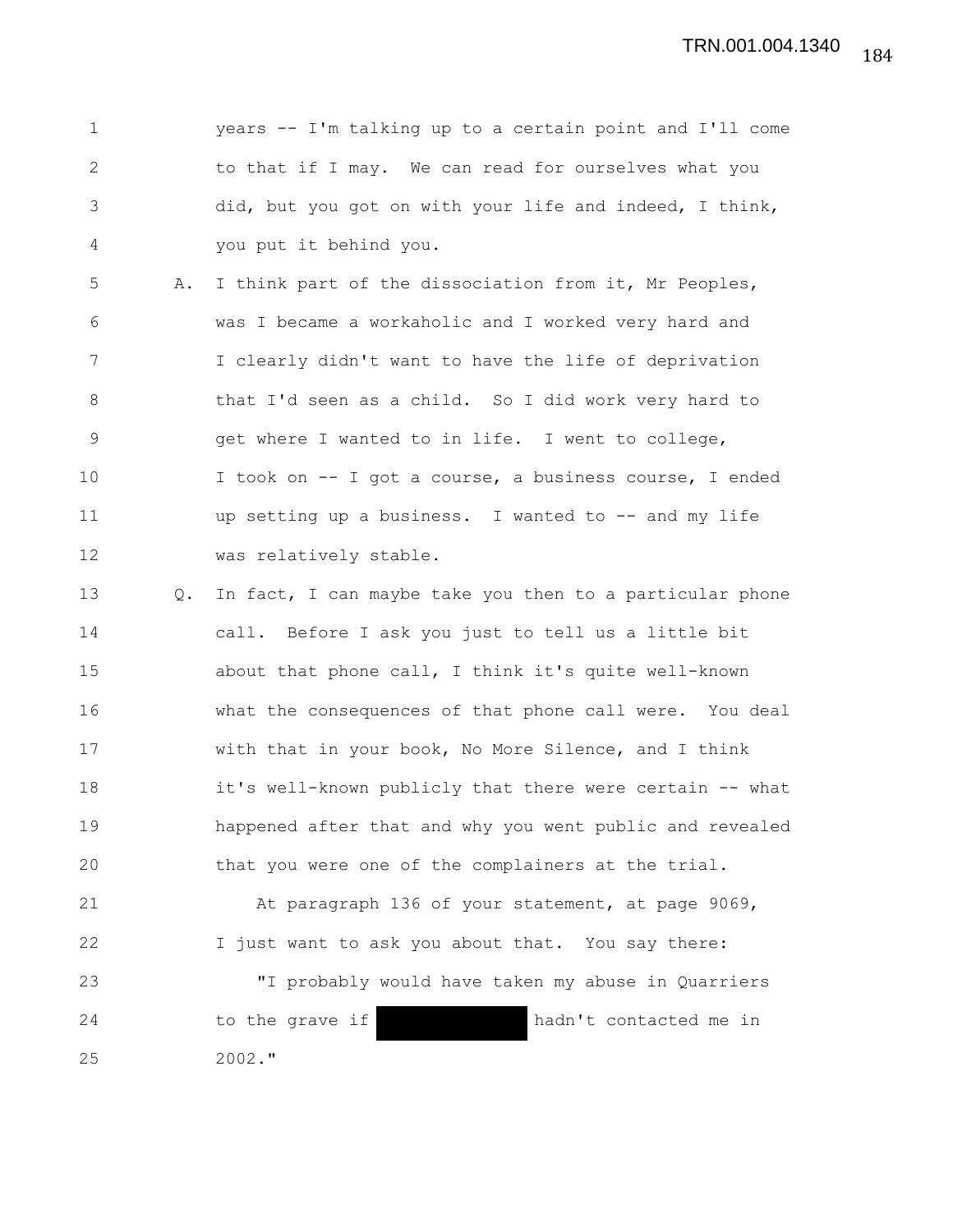| $\mathbf{1}$   |               | So is that really --                                     |
|----------------|---------------|----------------------------------------------------------|
| $\mathbf{2}$   | Α.            | That's really the gist of it. I had a stable life. I     |
| 3              |               | had -- yes, there were issues relating to what had       |
| 4              |               | happened to me, it came out in certain ways at certain   |
| 5              |               | periods. I saw a psychologist in 1984, I had seen some   |
| 6              |               | various counsellors prior to that. I probably            |
| 7              |               | overindulged in alcohol for a while just to black out    |
| $8\,$          |               | what was happening or what had happened to me as         |
| $\overline{9}$ |               | a child, but I realised that that probably wasn't the    |
| 10             |               | answer to that.                                          |
| 11             | Q.            | So although I've said that in that period you got on     |
| 12             |               | with your life, it wasn't plain sailing?                 |
| 13             | Α.            | No.                                                      |
| 14             | Q.            | You had to get some help and indeed you had some         |
| 15             |               | problems?                                                |
| 16             | Α.            | Yes.                                                     |
| 17             | $Q_{\bullet}$ | But in broad terms you got on with it and you succeeded  |
| 18             |               | and you were successful?                                 |
| 19             | Α.            | Yes.                                                     |
| 20             | Q.            | Then you get this call in 2002, on a Friday, and I think |
| 21             |               | you tell us about that call on page 9068 at              |
| 22             |               | paragraph 133. This was a call you received from         |
| 23             |               |                                                          |
| 24             |               | Can I just be clear about this? So far as contact        |
| 25             |               | John Porteous was concerned,<br>with                     |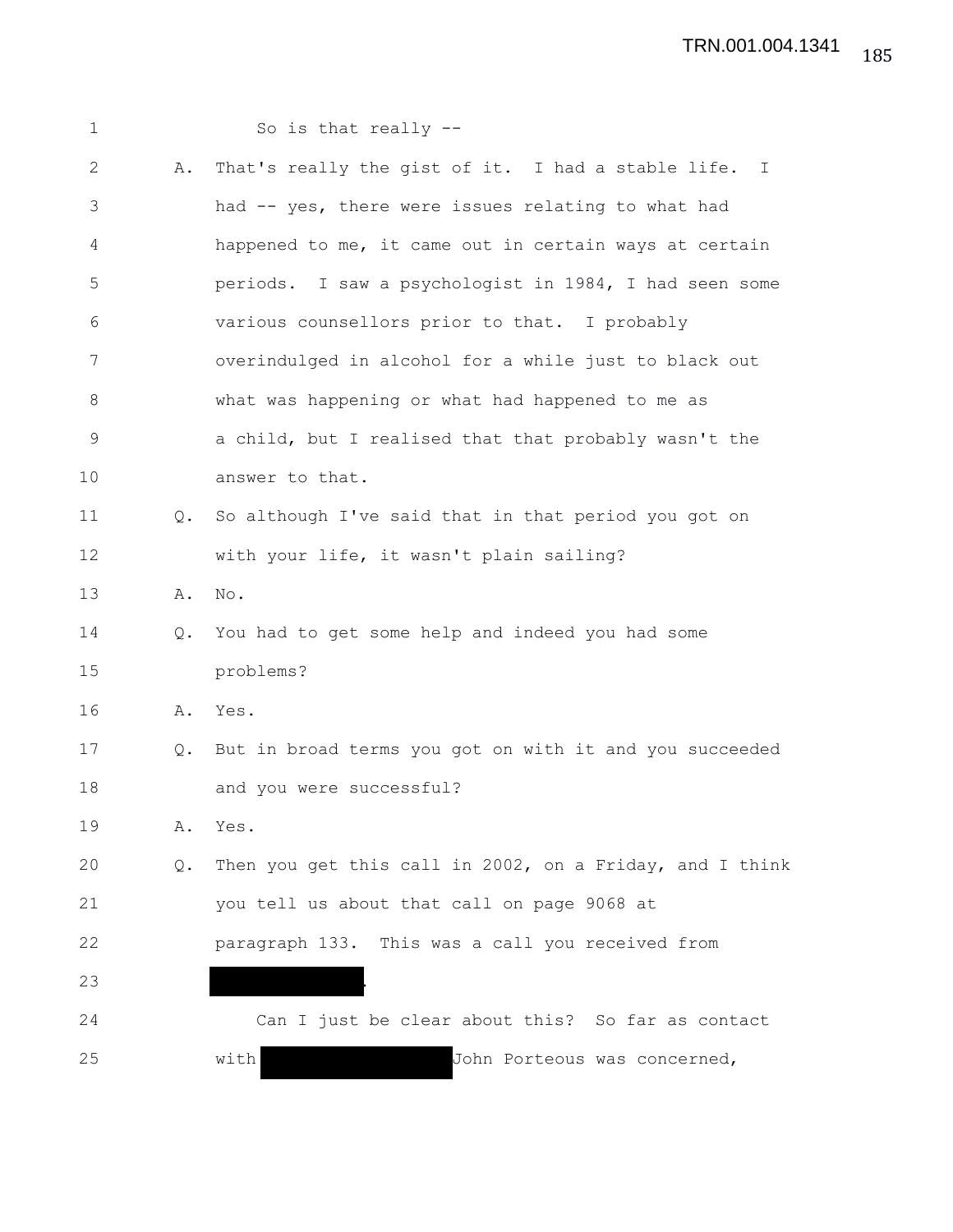| 1            |    | am I right in thinking,                                 |
|--------------|----|---------------------------------------------------------|
| $\mathbf{2}$ |    | that the previous                                       |
| 3            |    | contact,<br>was                                         |
| 4            |    | around 1984?                                            |
| 5            | Α. | It would have been around 1984.                         |
| 6            |    |                                                         |
| 7            |    |                                                         |
| $\,8\,$      |    |                                                         |
| $\mathsf 9$  |    |                                                         |
| 10           |    |                                                         |
| 11           | Q. |                                                         |
| 12           | Α. |                                                         |
| 13           |    |                                                         |
| 14           |    |                                                         |
| 15           | Q. | She contacted you. Just tell us, if you can, as I say,  |
| 16           |    | I think it's a well-known -- she contacted you for      |
| 17           |    | a reason. What was that?                                |
| 18           |    | A. Well, the reason -- at the time I understand she was |
| 19           |    | looking for support for<br>because some people          |
| 20           |    | had said some horrible things about him. I don't        |
| 21           |    | believe she went into any of the detail. It's difficult |
| 22           |    | to recall exactly what was said. But there was          |
| 23           |    | a conversation around --                                |
| 24           |    | I'm not 100% sure on                                    |
| 25           |    | that.                                                   |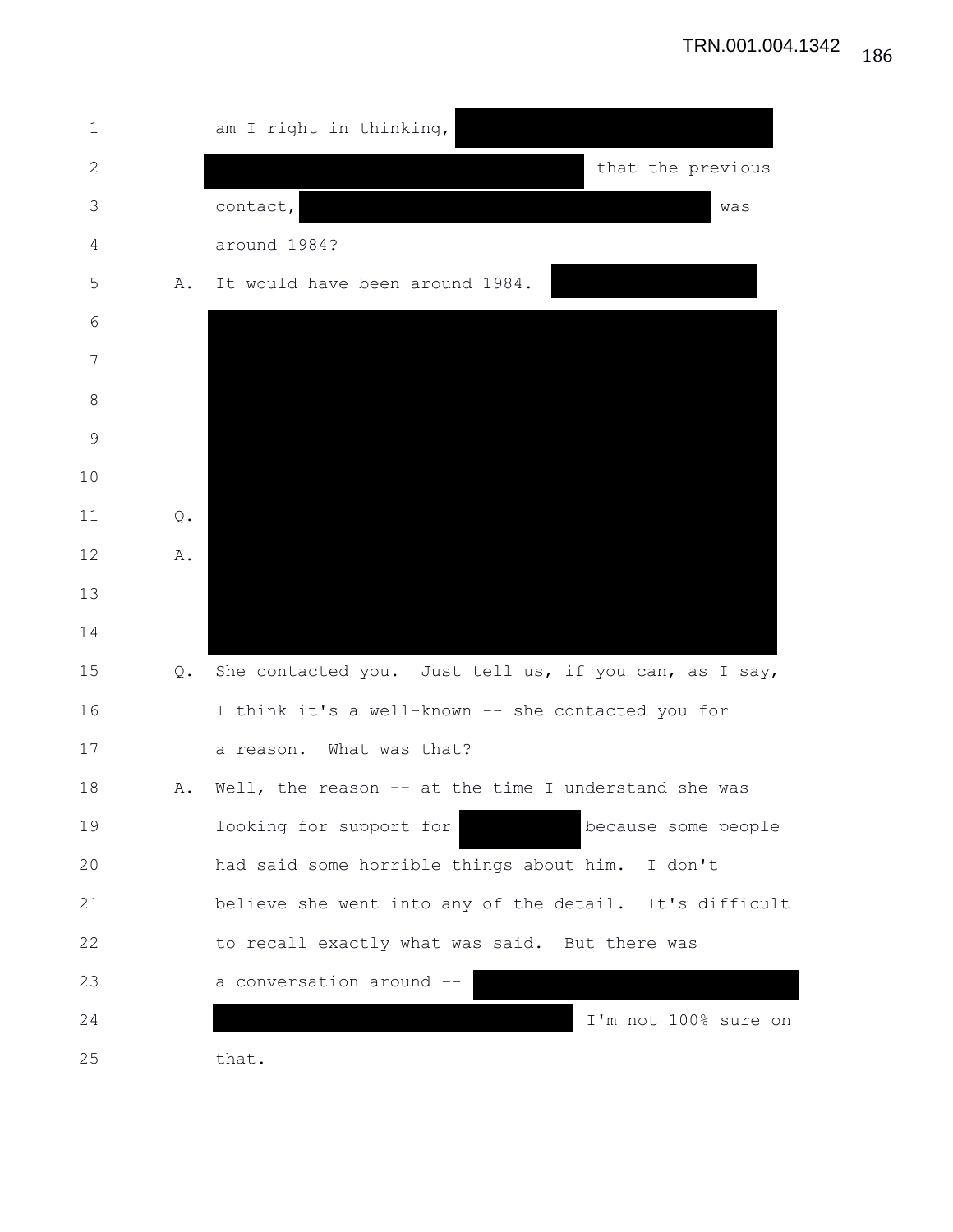| $\mathbf 1$ |               | I told her that things had happened in Quarriers         |
|-------------|---------------|----------------------------------------------------------|
| 2           |               | which shouldn't have.                                    |
| 3           | $Q_{\bullet}$ | Did you mention                                          |
| 4           | Α.            | I did mention<br>and I said that John Porteous           |
| 5           |               | had abused me.                                           |
| 6           | Q.            | Did you explain at that time to her what type of abuse   |
| 7           |               | there had been?                                          |
| 8           | Α.            | No.                                                      |
| 9           | Q.            | But you made it clear that he had been abusing you?      |
| 10          | Α.            | I was shocked by the phone call. I actually wanted this  |
| 11          |               | person off my phone. I'm quite polite to a degree and    |
| 12          |               | I won't intentionally be rude to someone, so I gave her  |
| 13          |               | some time, but I made it very clear that he had abused   |
| 14          |               | me.                                                      |
| 15          | Q.            | Before this call, before you received this call, do      |
| 16          |               | I take it that you were unaware that there was any       |
| 17          |               | activity or investigation into allegations of abuse by   |
| 18          |               | John Porteous?                                           |
| 19          | Α.            | I was not aware of anything.                             |
| 20          | Q.            | So this came out of the blue and was news to you?        |
| 21          | Α.            | Mm-hm, completely.                                       |
| 22          | Q.            | I think, as you tell us -- and indeed, again, we can     |
| 23          |               | read this for ourselves -- you indicate at paragraph 134 |
| 24          |               | you tell us that you spoke to certain people, including  |
| 25          |               | your eldest sister and others, and the upshot was that   |

187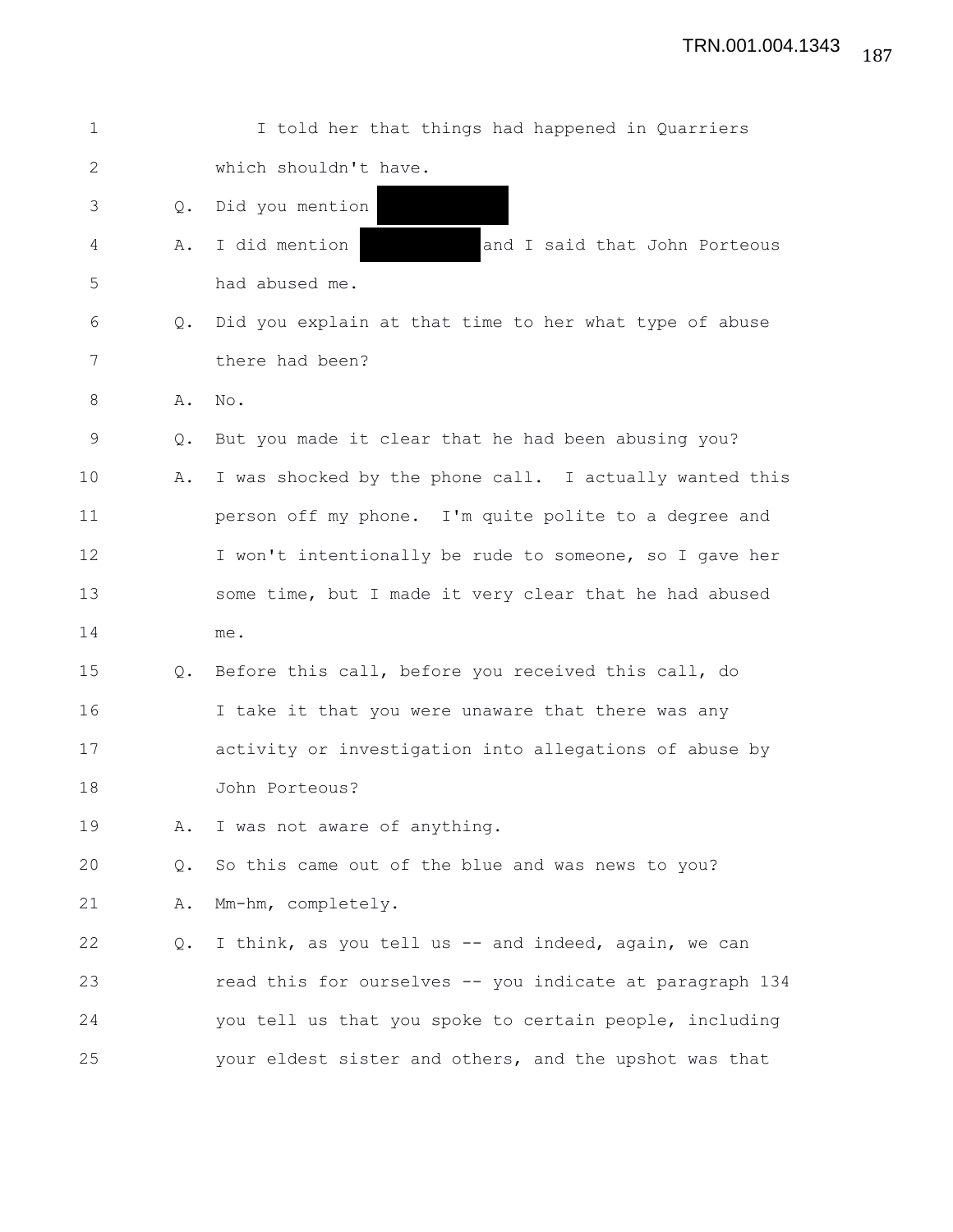| $\mathbf 1$    |               | your sister, the eldest sister, her response was fairly     |
|----------------|---------------|-------------------------------------------------------------|
| $\mathbf{2}$   |               | clear, that you should go and tell the police.              |
| 3              | Α.            | I spoke to my sister. My sister -- I went to see her        |
| 4              |               | last weekend, she said, "I was always a bit jealous that    |
| 5              |               | youse had been put in a very nice home". So yes,            |
| 6              |               | I spoke to my eldest sister and she said, "Look, you        |
| 7              |               | need to go to the police about this".                       |
| 8              | $Q_{\bullet}$ | Before you spoke to your sister on the matter and was       |
| $\overline{9}$ |               | given this advice, had you ever confided in either your     |
| 10             |               | QKZ or any other member of the family<br>older sister or    |
| 11             |               | about what had happened to you in Quarriers in terms of     |
| 12             |               | the sexual abuse?                                           |
| 13             | Α.            | No.                                                         |
| 14             | Q.            | QKZ<br>would know what was happening in terms of<br>I mean, |
| 15             |               | QKY<br>what was going on in the household with              |
| 16             | Α.            | She was only there for five weeks --                        |
| 17             | Q.            | She was only there for a short time, but she would have     |
| 18             |               | experienced or seen some of this treatment if it was        |
| 19             |               | happening before your time?                                 |
| 20             | Α.            | QKZ<br>Yes. The conversations<br>and I had as adults was -- |
| 21             |               | I would say, "He shouldn't have been looking after          |
| 22             |               | children". I put it in cryptic terms.                       |
| 23             | Q.            | But you didn't elaborate to explain why you were of that    |
| 24             |               | opinion?                                                    |
| 25             | Α.            | No.                                                         |

188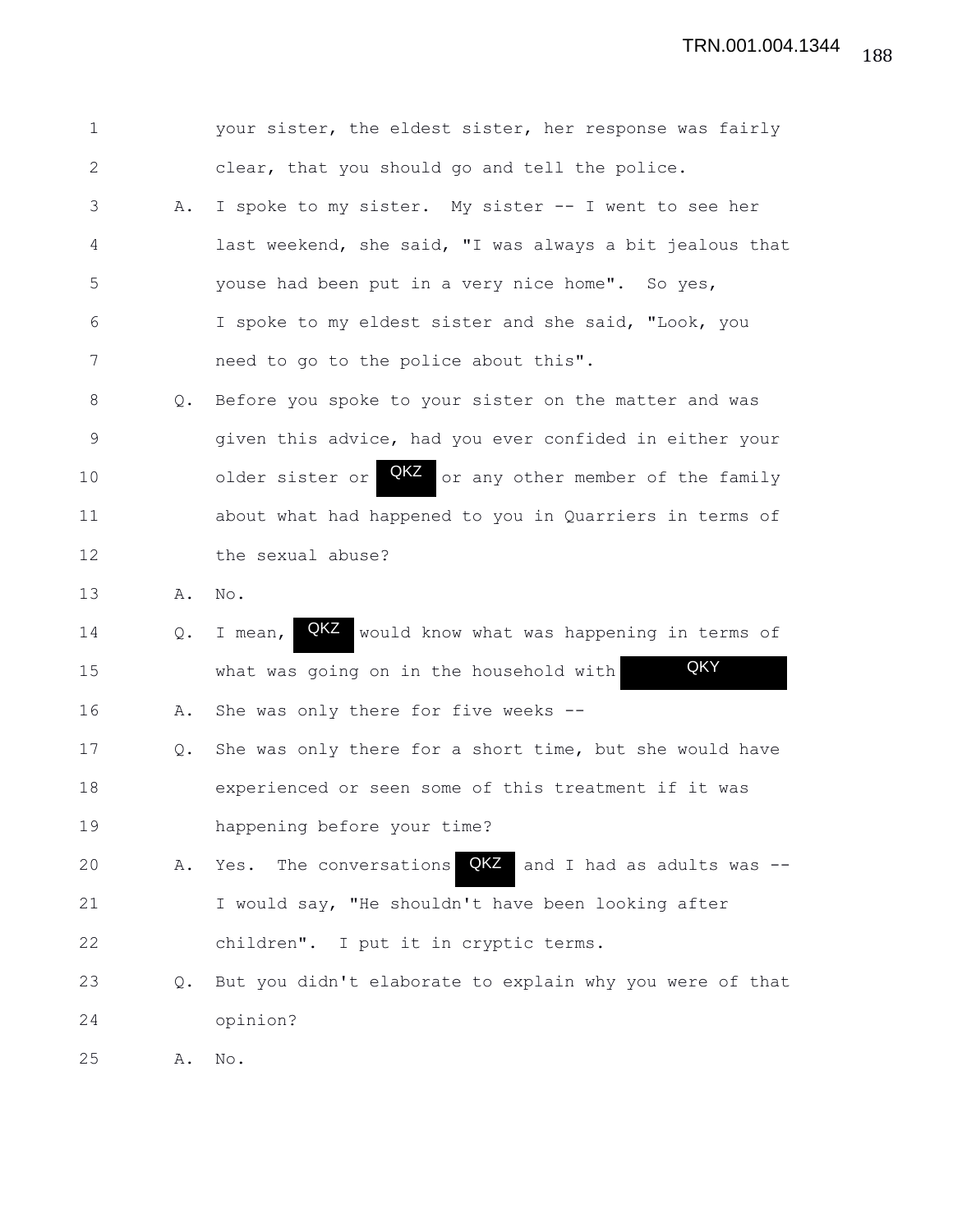1 Q. You have a section in your statement about the trial 2 itself. I think, as we discussed earlier today, there 3 were a number of charges. I don't think we need to go 4 through it because these are a matter of record and 5 I think I tried to summarise some of it earlier today. 6 You did give evidence and indeed we know that there were 7 convictions on four charges, two of which related to 8 you.

9 So far as the trial is concerned, your sister, 10 **QKZ** in the event didn't give evidence at the trial. 11 12 13 Again, if you're able to help 14 us, can you explain why you believe that she didn't give 15 evidence at the trial, or are you able to tell us? 16 A. Yes. I believe there's a number of witnesses who may 17 have been down to give evidence and who didn't 18 ultimately give that evidence because John and 19 were contacting witnesses, as you can see 20 from her phone call to me, and I ... They nobbled the 21 witnesses. 22 Q. You can certainly use your own example, that when 23 John Porteous was facing some allegations, 24 at least was getting in touch with you 25 and you understand that they were getting in touch with QKZ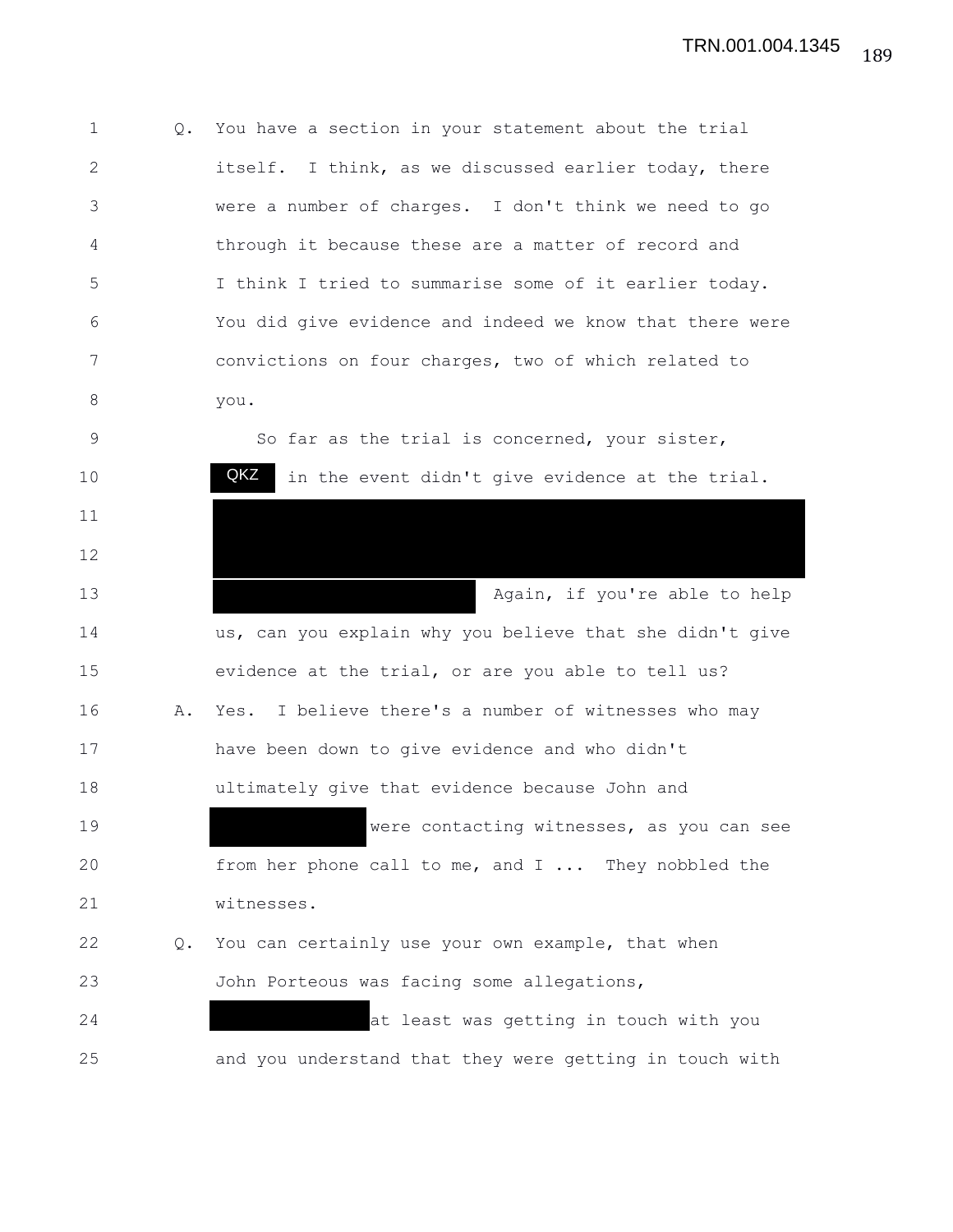1 other people, including your sister? 2 A. Yes, and I have evidence, which I can give to this 3 inquiry, that they were getting in contact with other 4 people as well. 5 Q. Okay. The trial itself took place and indeed on 6 7 November 2002, as you tell us in your statement, 7 John Porteous was convicted and on the charges of which 8 he was convicted, the trial judge sentenced him to eight 9 years in prison. 10 Paragraph 146 deals with that matter at page 9071. 11 I would just like you to -- I think you quote the words 12 of the trial judge, Lord Hardie, when he was passing 13 sentence. Can you read that? 14 A. "There could be no doubt that you presented a face of 15 respectability. It is clear from the discerning verdict 16 of the jury that between 1969 and 1977 you had a more 17 sinister side to your character. You abused two boys 18 entrusted to your care over a period of eight years on 19 numerous occasions. Those boys were entrusted to your 20 care because they had personal difficulties and the last 21 thing that was expected or needed was for you to add to 22 their difficulties by sexually abusing them. These were 23 children who came to regard you as a father figure and 24 it is impossible to determine what psychological damage 25 you have caused them in later life."

190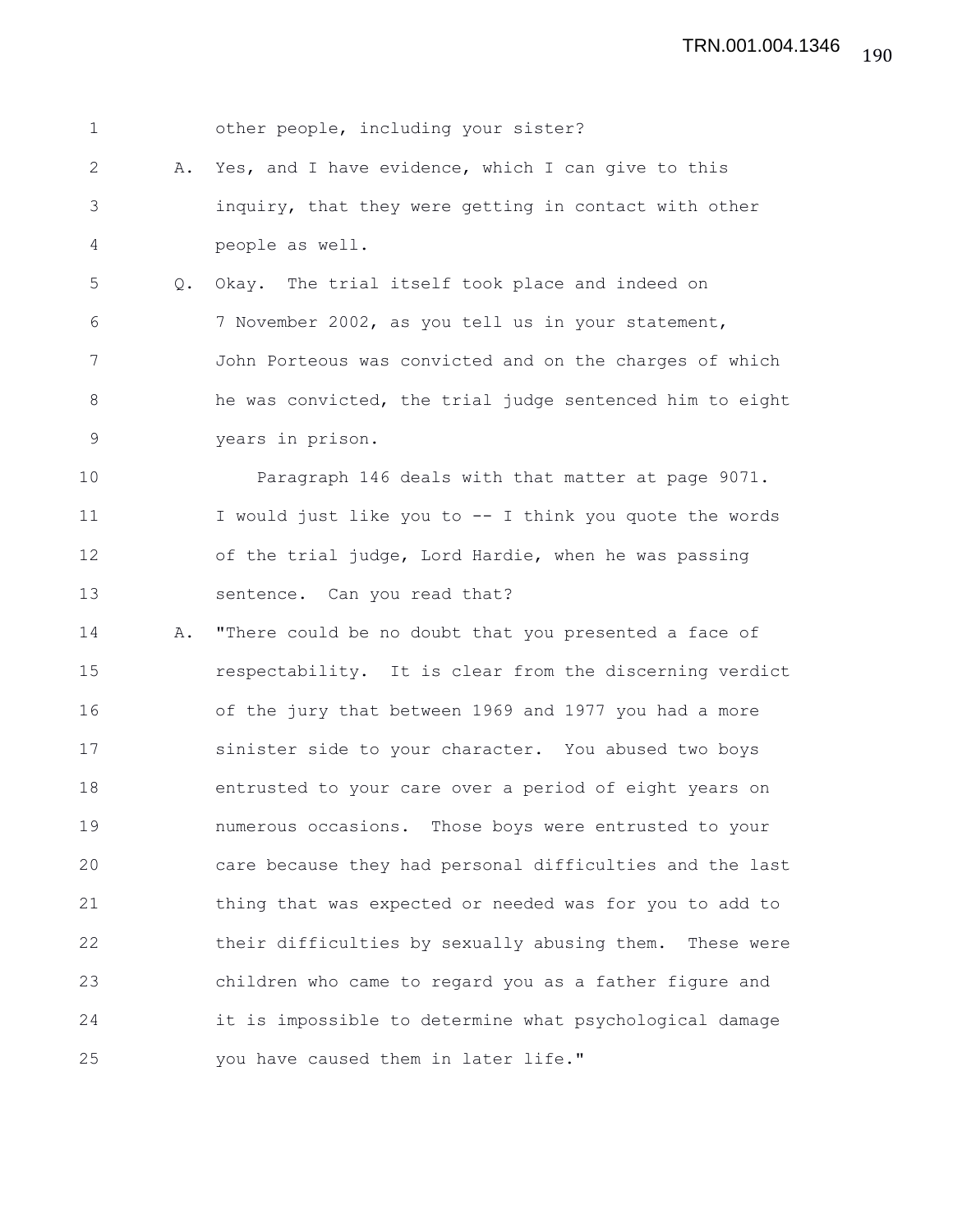1 Q. We know that John Porteous appealed against conviction 2 and sentence and that two of the charges were quashed 3 for legal reasons, as her Ladyship explained earlier 4 this afternoon. I think, as a consequence of that 5 appeal, the sentence was reduced from eight years to 6 five years. 7 But as you point out, one of the presiding appeal 8 judges, Lord Gill, did say, as you tell us at page 9072, 9 that it remained the fact that John Porteous was 10 convicted of very grave offences in relation to children 11 in his care -- 12 A. Yes: 13 "Lord Gill reiterated that the crimes Porteous 14 **remained convicted of were grave offences, committed** 15 when he had a serious responsibility in relation to 16 children who were already disadvantaged." 17 Mr Peoples, can I just go to the bathroom? Sorry. 18 LADY SMITH: Yes. A five-minute break. 19 (4.00 pm) 20 (A short break) 21 (4.04 pm) 22 MR PEOPLES: David, you quoted from the trial judge's 23 remarks at the time of sentencing. I think at that 24 stage the reason the date 1977 was mentioned as the end 25 date was because I think there was another complainer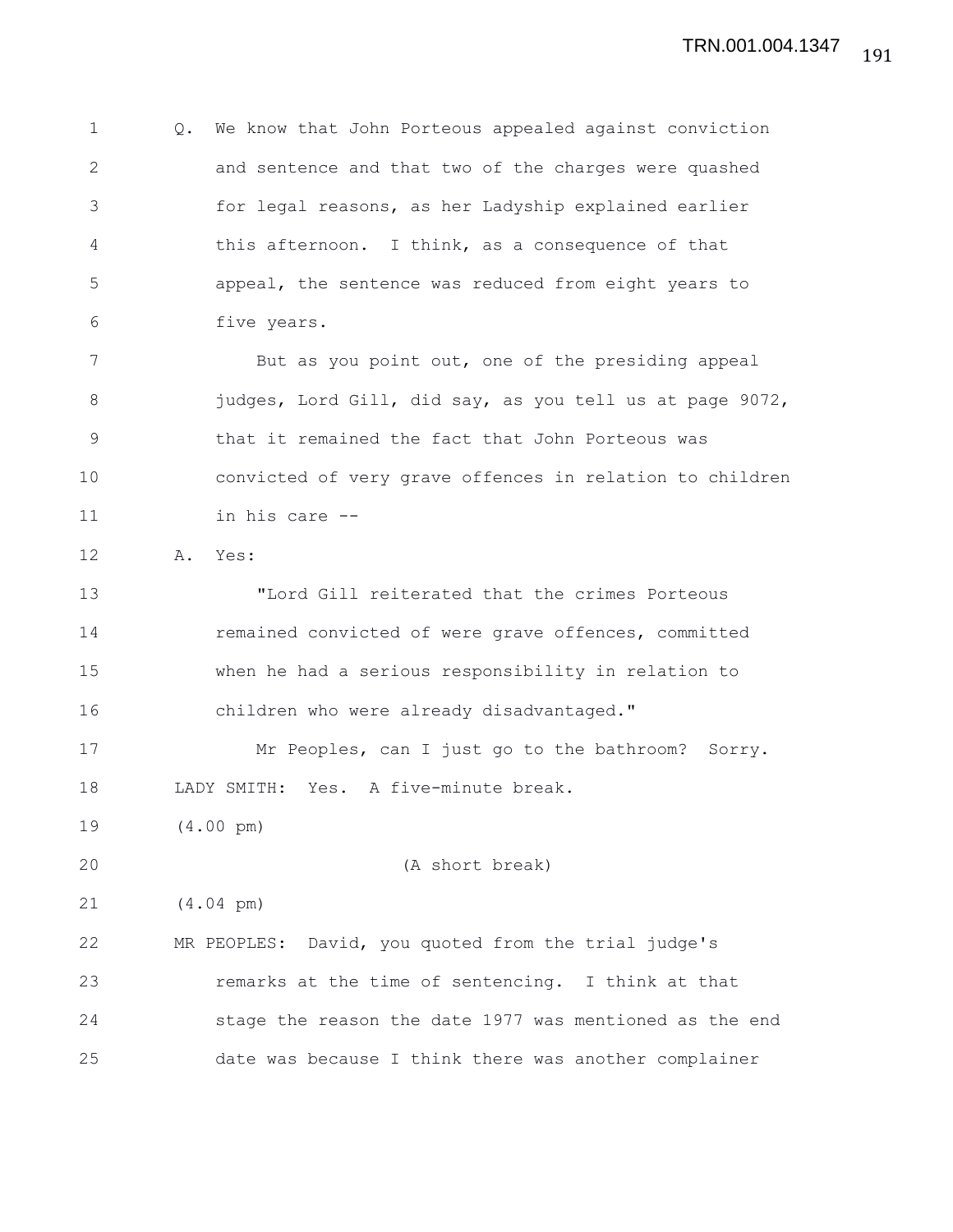1 and the offences that were found proved in relation to 2 that complainer covered the period up to 1977. I think 3 one of those charges was quashed on appeal as well for 4 the same reason as your charge, but that's why that date 5 would have been used. In your case it wasn't 1977 6 because clearly you had left Quarriers by then. It's 7 **just in case anyone was thinking that 1977 was a date** 8 that related to your charges. 9 A. Okay. 10 Q. That, as I understand it, was the position at the time 11 of the trial and the conviction. 12 A. Yes. 13 Q. I'm conscious of the hour and I'm conscious that you set 14 out in quite considerable detail that you felt that 15 following the trial, and indeed during the trial and 16 **perhaps prior to the trial, there was some degree of** 17 what might be regarded as either trying to derail the 18 process or to intimidate and have some campaign to 19 discredit those who were making complaints. I think 20 that's your broad position and I think we can see the 21 basis on which you advance that opinion. 22 Obviously, it's not our function in this inquiry to 23 look into that matter, but we have your evidence on it

25 There is, however, another point you make, that

24 and be assured that we will read it and take note of it.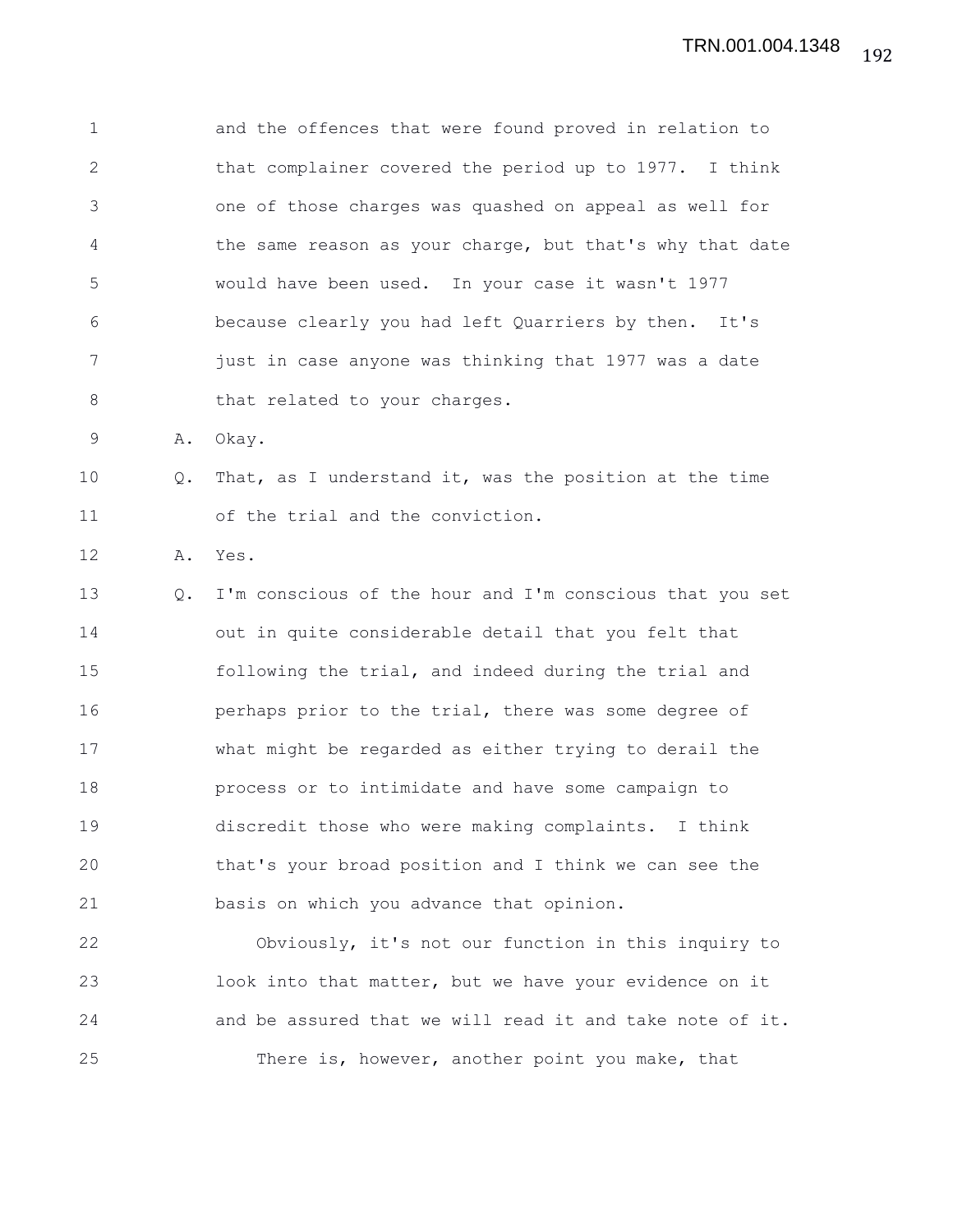1 following the trial, I think it's certainly your view 2 that Quarriers, as an organisation, if not explicitly, 3 but tacitly, you felt to some extent were supportive of 4 those who were convicted rather than those who were the 5 victims of those convicted. That was your view at the 6 time; is that correct?

7 A. And I still have that view because of -- I had a meeting 8 with the former chief executive, Phil Robinson, in 2004. 9 I met him at my request and I was trying to find a way 10 where survivors or victims of what had happened in 11 Quarriers could get external support, what was the right 12 support. I'd actually been dealing with Kevin Scullion 13 before that, who was very supportive, very helpful --14 I think he was a director of family services in 15 Quarriers. He clearly wanted to try and find a route to 16 see how they could support people who had been through 17 the trials and stuff. Obviously, they had to let the 18 **process go through its course, but he understood there** 19 was a need for support services and stuff.

20 But I was shocked by Phil Robinson and the 21 after-care workers' sort of attitude to, in a sense, 22 what they expressed at the meeting that I had in 2004 -- 23 and I have provided to Mr Gale actually handwritten 24 notes that I took of that meeting, which I've 25 subsequently typed up. It was just that the person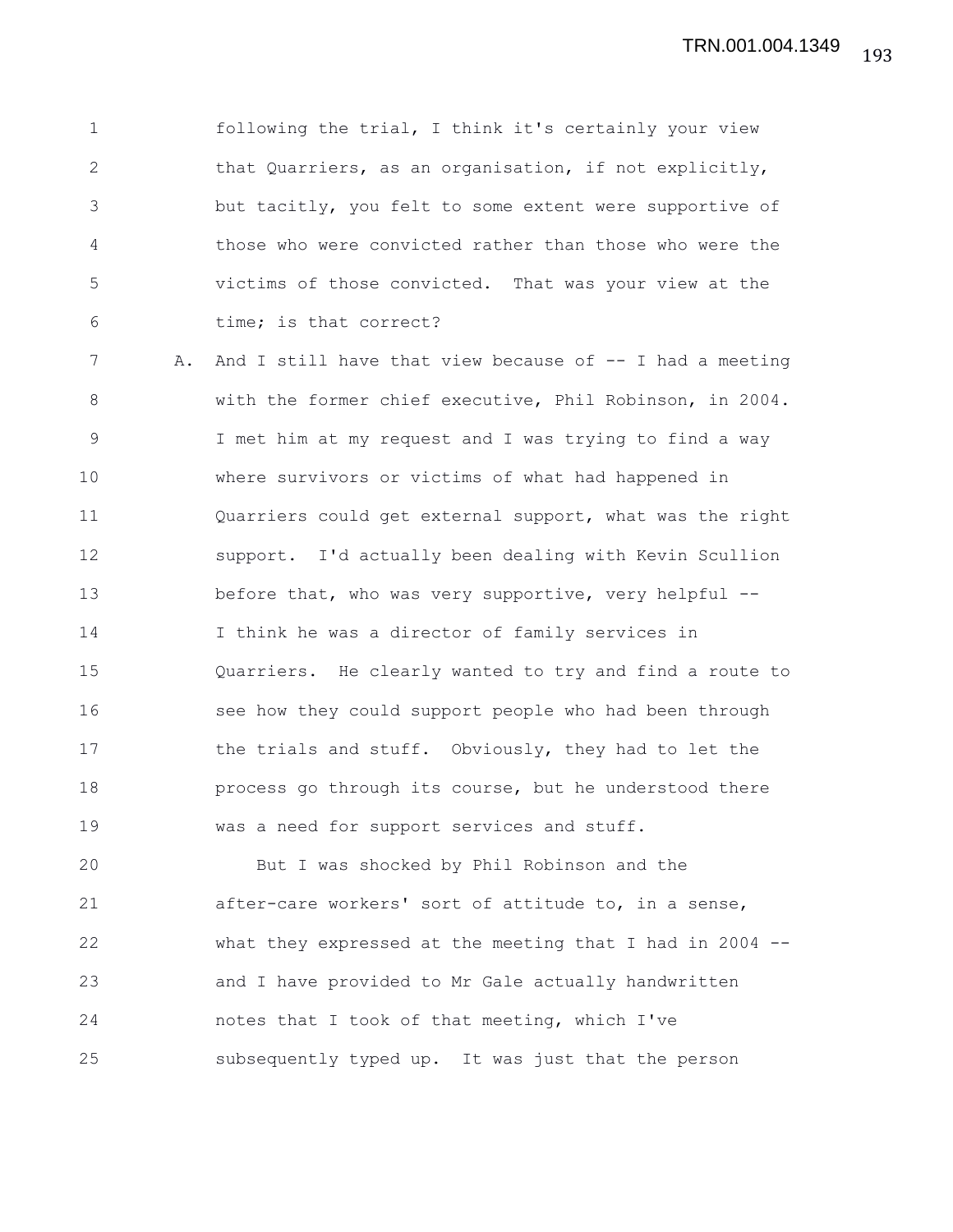1 convicted was more important than the actual victims of 2 the crimes and then there were other comments made about 3 how long they'd been in service and some other ... It 4 was just some other stuff that they made some comments 5 about.

6 I'll just say this very briefly about the after-care 7 service. It was always going to be very difficult for 8 people in my situation and other former residents who'd 9 been through the trials to touch base with the 10 after-care service that Quarriers kind of seemed to 11 promote because clearly that wasn't an appropriate route 12 for people to go and get the support from the 13 organisation from where they had been abused.

14 Then there was another issue with the after-care 15 service, and it came after 2005. Another former 16 resident informed me -- and she actually submitted 17 a formal complaint to Quarriers, Phil Robinson -- her 18 mame is  $-$  and she made a formal 19 complaint about the after-care service and the 20 after-care workers because what they were doing was 21 making derogatory statements and derogatory comments 22 about me after the trial of John Porteous, which I was 23 unaware of, but I've since been made aware that she put 24 a formal complaint in about it. 25 Q. So David, I think, in fact, at paragraphs -- from 149 to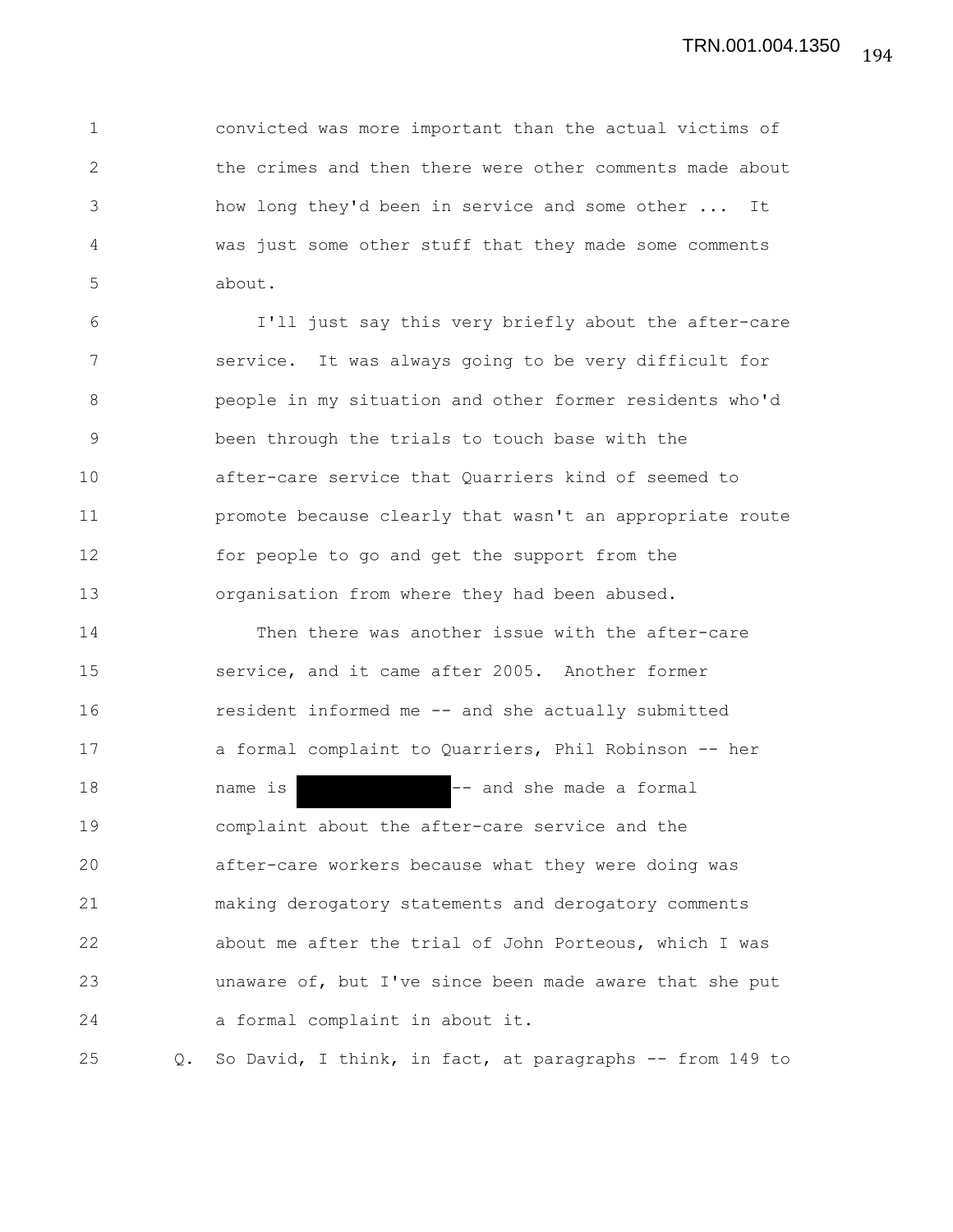1 172 of your statement, you deal generally with why 2 you're critical of Quarriers and its former 3 chief executive in relation to a number of matters, one 4 of which, as you've just touched upon, is the issue of 5 after-care support. I think you felt that there was 6 more support for those convicted than those who were 7 victims, and you've got various other concerns, which 8 you raise in that chapter of your evidence, including 9 the issue of their involvement or otherwise in the 10 Frontline Scotland programme that was broadcast after 11 the conviction and also things such as the response to 12 your civil claim, which you raised after the conviction. 13 A. I mean, Quarriers -- Phil Robinson stated, the former 14 CEO of Quarriers, said that Quarriers were open and 15 accepted the verdicts of the court at the time and that 16 their sympathies laid with the victims. Quarriers in 17 2006 opposed the time bar to the Scottish 18 Law Commission.

19 When he was the CEO of the charity, Phil Robinson 20 even issued a disingenuous and qualified apology on 21 behalf of Quarriers in the Scottish Parliament in 2004, 22 "If abuse occurred". Afterwards, Quarriers' legal 23 people, in the civil cases, said the apology in the 24 Scottish Parliament was based on a hypothesis and had no 25 relevance. So Mr Robinson and the past chair, Robin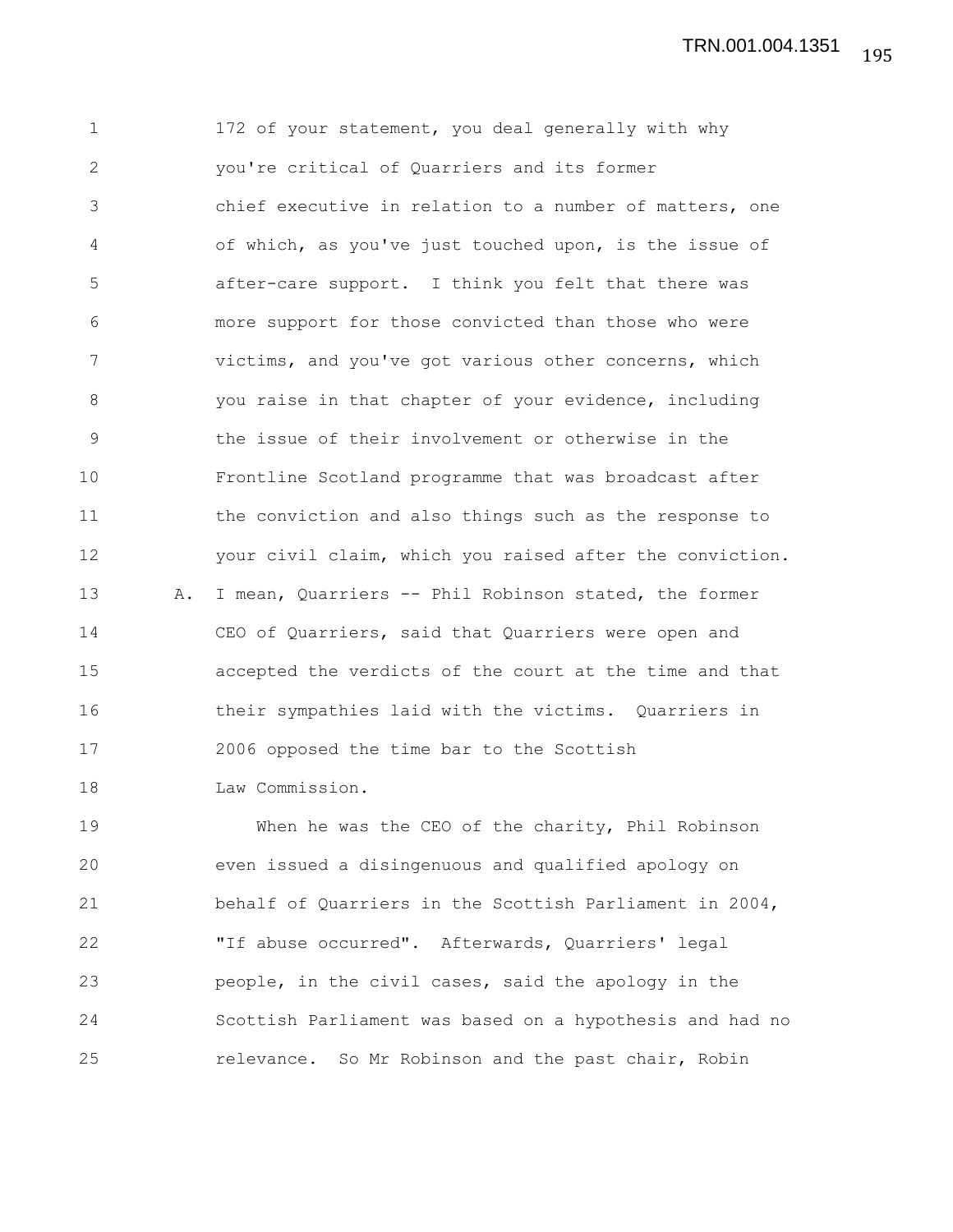| 1 | Wilson, and the Quarriers board did one thing in public |
|---|---------------------------------------------------------|
|   | and done other thing behind the scenes.                 |
|   | It's not good enough today for the Quarriers board      |

4 of the past, the Quarriers board of today, its past 5 chairmen, Robin Wilson and Mr Phil Robinson, they simply 6 can't abdicate the responsibility for Quarriers' 7 actions, its legal representatives and insurers when 8 they were responsible for the charity -- including 9 Quarriers' charities and its representatives' 10 underhanded and disgraceful attempts to discredit and 11 undermine the victims, including me, in the civil courts 12 previously.

13 Quarriers' QC stated at the opening of stage 3, and 14 I quote:

15 "We have been instructed by Quarriers ..." 16 I have a question for Quarriers' legal team: are 17 they instructed by Quarriers or are they instructed by 18 the insurers in this inquiry?

19 Q. David, we will be hearing evidence from the former 20 chief executive and no doubt he will have to try and 21 respond to some of these criticisms you make.

22 All I should say is, and I think you'll be aware, 23 that they don't necessarily see things the way you see 24 them, so there are two sides in this.

25 I think you would agree that, even in 2004, you were

196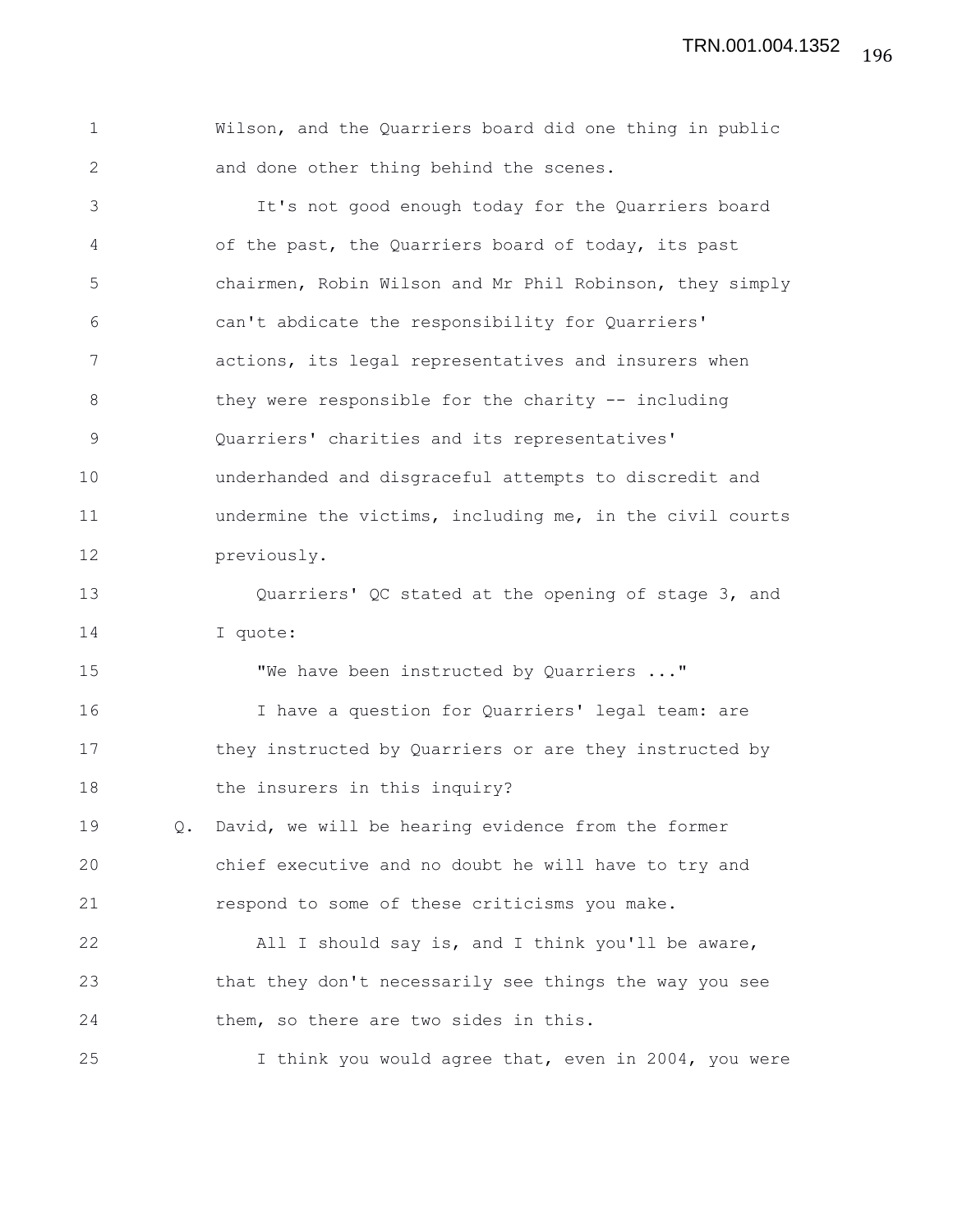1 having a dialogue with them and correspondence and 2 meetings and you were raising certain concerns. Is it 3 fair to say, whatever you thought of the responses, they 4 were engaging with you and they were making 5 a position -- you might not agree with what they were 6 saying, but there was engagement with you? 7 A. There was engagement, but it wasn't -- there's been 8 **8 a** different engagement by Quarriers in the last couple 9 of years, when Alice Harper took over as CEO. There's 10 been a positive engagement with her. There's been more 11 understanding from the organisation of the victims' 12 positions and what we've gone through. I contrast that 13 sort of position with what has gone on in the past. 14 Q. Can I just -- because obviously I'm here and I have to 15 at least, I think, given that there is some difference 16 between the two sides on this -- just put -- you've 17 accepted there was engagement and you had concerns and 18 you are not necessarily satisfied with how these 19 concerns were responded to. But there was a response 20 and indeed there were public statements by the 21 organisation. I think you don't necessarily think they 22 were the correct statements or perhaps they were not 23 unconditional enough, but one of the matters I think 24 that they sought to reassure you on was, for example, 25 that they fully accepted the verdicts and the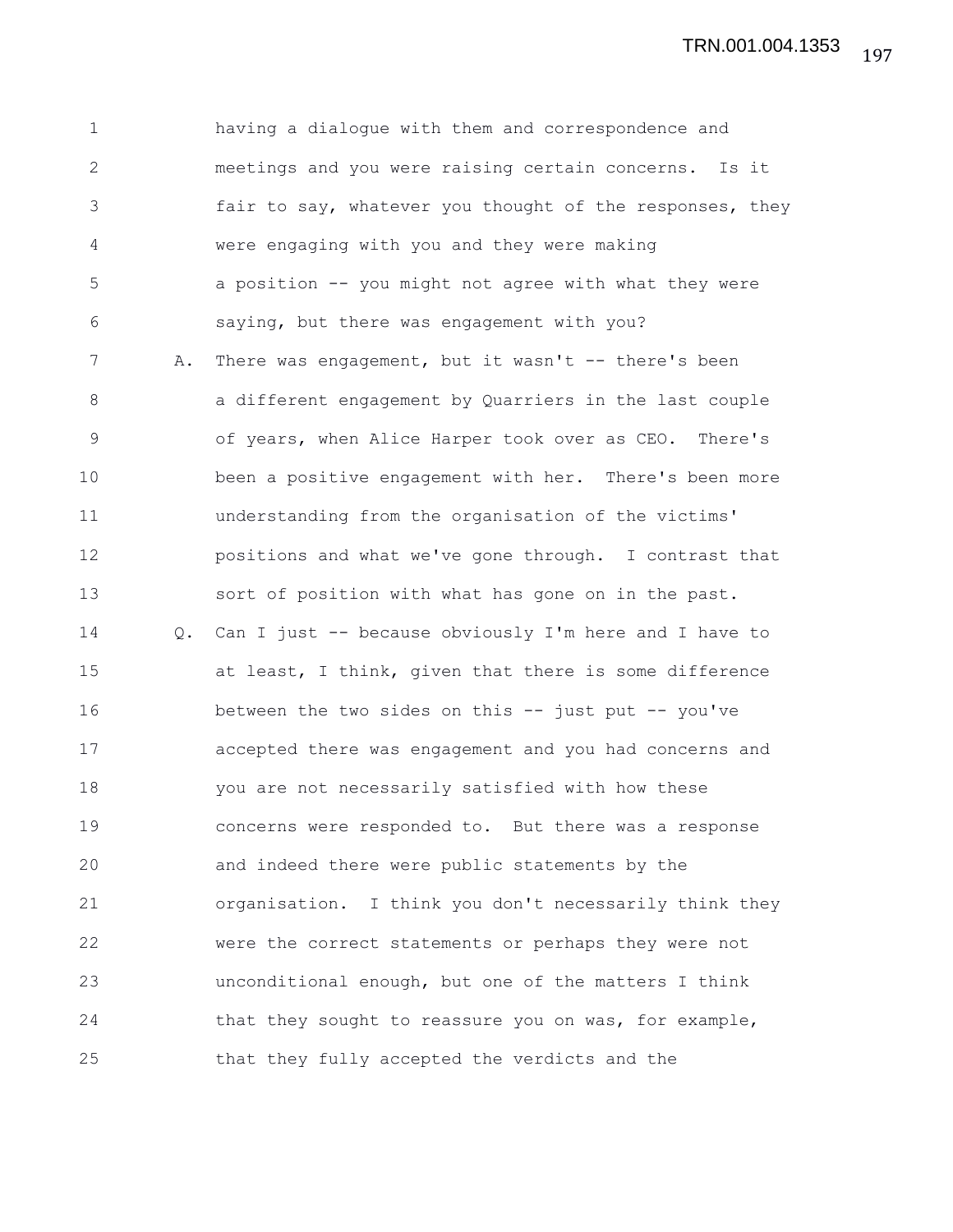1 convictions. Was that not their position at least -- 2 A. If you accept the verdicts, why do you employ false 3 memory experts, so-called false memory experts? What 4 Quarriers tried to do in the civil courts was actually 5 usurp the decision made by the jury in my case. What 6 they tried to do is discredit and undermine me in the 7 civil court. So if you're saying that's their position 8 and that's acceptable --9 Q. I'm not. 10 A. You're saying that's Quarriers' position. 11 Q. I'm saying that is a position that they said publicly -- 12 and I think they said in correspondence and I have 13 a letter which I think you probably did receive on 14 17 August 2004 -- and I'll just give the reference 15 because I don't want to take up time going through it, 16 but it's WIT.003.001.8074. That I think is a letter to 17 you, setting out the fact that they say to you -- and 18 I think they said it in public -- whatever you may think 19 of the statements, that they fully accept the outcome of 20 the judicial process.

21 Then I think they also sent you a letter, and again 22 you may not be content with what they said, but I just 23 put it on the record just now, and they can no doubt 24 tell us about these matters and address the concerns 25 you've raised. But on 5 October 2004 --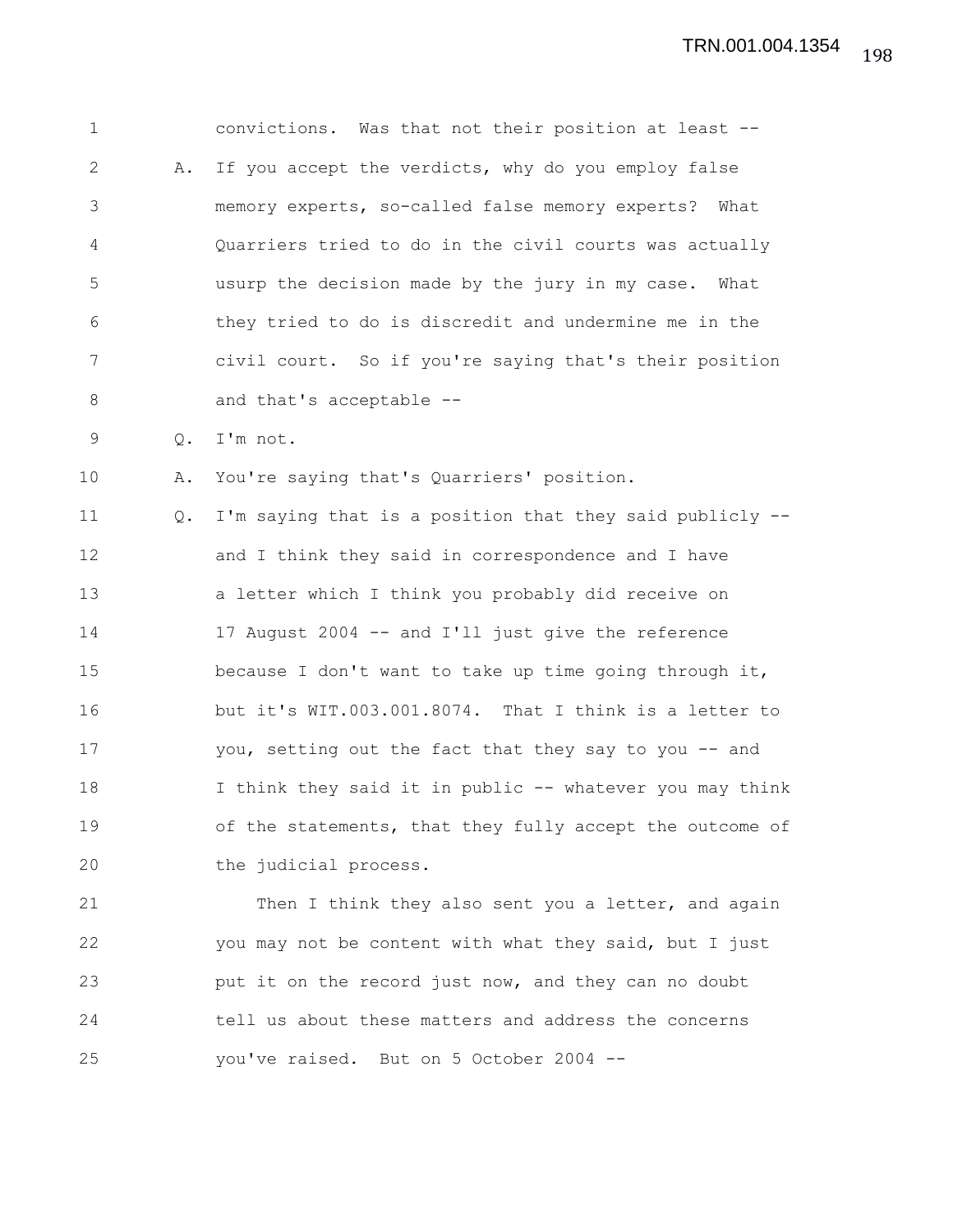1 WIT.003.001.8073 -- this was another letter from 2 Phil Robinson to you to make it clear that so far as the 3 organisation was concerned, they had not -- sorry, they 4 had not done anything to provide, for example, 5 accommodation to John Porteous following conviction.

6 I think you raised an issue about whether they were 7 going to take him back and they explained the legal 8 **b** position about tenancy and so forth.

9 So they were corresponding and saying, we're not 10 doing things to help him, in fact we can't stop people 11 wandering about Quarrier's Village because we don't have 12 control of the village.

13 A. Can I say this? This inquiry is looking at child 14 protection issues for the future. What you're looking 15 at is the failures of the past. If Quarriers have 16 properties and they rent those properties out to third 17 parties and they don't know who those individuals are 18 and who's accessing those properties, but there's a gap 19 in child protection when a charity who's caring for 20 vulnerable adults and caring for vulnerable children 21 acts in that way.

22 I'm going to -- I mentioned this yesterday, but I'm 23 going to say it. I've read some of the correspondence 24 in relation to how they couldn't prevent Mr Porteous 25 accessing certain properties in Quarriers and things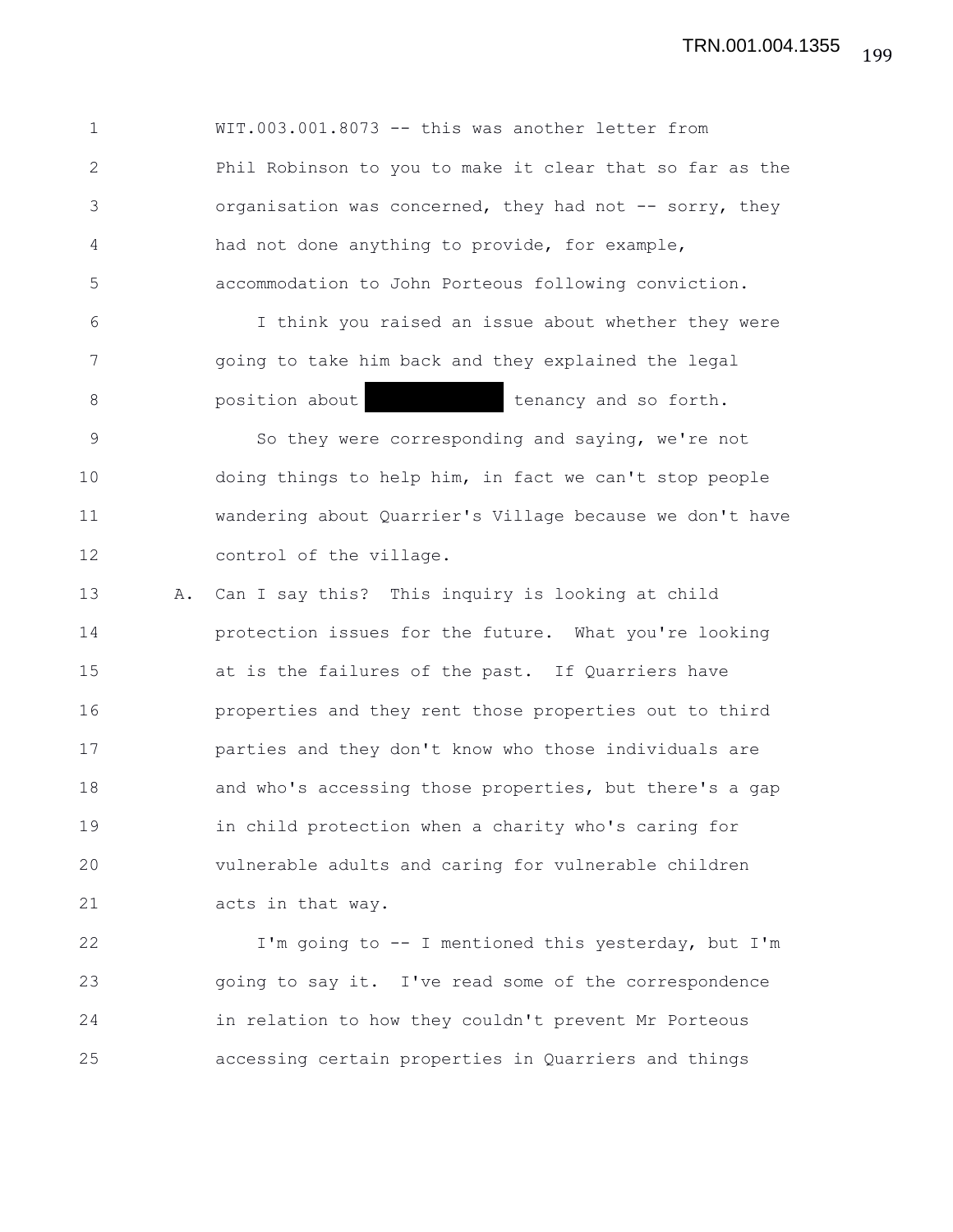1 like that. That deeply concerns me, sitting here today, 2 and the reason it deeply concerns me is, including the 3 current church in Quarrier's Village, which residents 4 within the services of Quarriers' charity, they use that 5 church -- yet an A1-plus offender, sex offender, 6 Quarriers can't do anything about him going to church, 7 which I understand, he has a right to go to church.

8 But their primary concern has to be the protection 9 of the residents that they're looking after. The reason 10 Porteous has managed to get away with all of this is 11 because he has facilitators.

12

13 So this is how this person has managed to 14 evade the systems and is available to still sort of 15 operate under cover, and I'm not saying he is abusing 16 children today, but what I'm trying to say to you is 17 some of these gaps is why things are still happening, 18 and it can't be right that Quarriers, as a charity, is 19 saying they can't do anything about certain things. 20 Q. I think we'll hear from them, and no doubt they'll 21 respond to these points, and I think one of the things 22 they may tell us is to what extent they took steps to 23 prevent John Porteous having any access to their 24 buildings and so forth. We'll have to hear from them 25 and no doubt decide whether you have raised an issue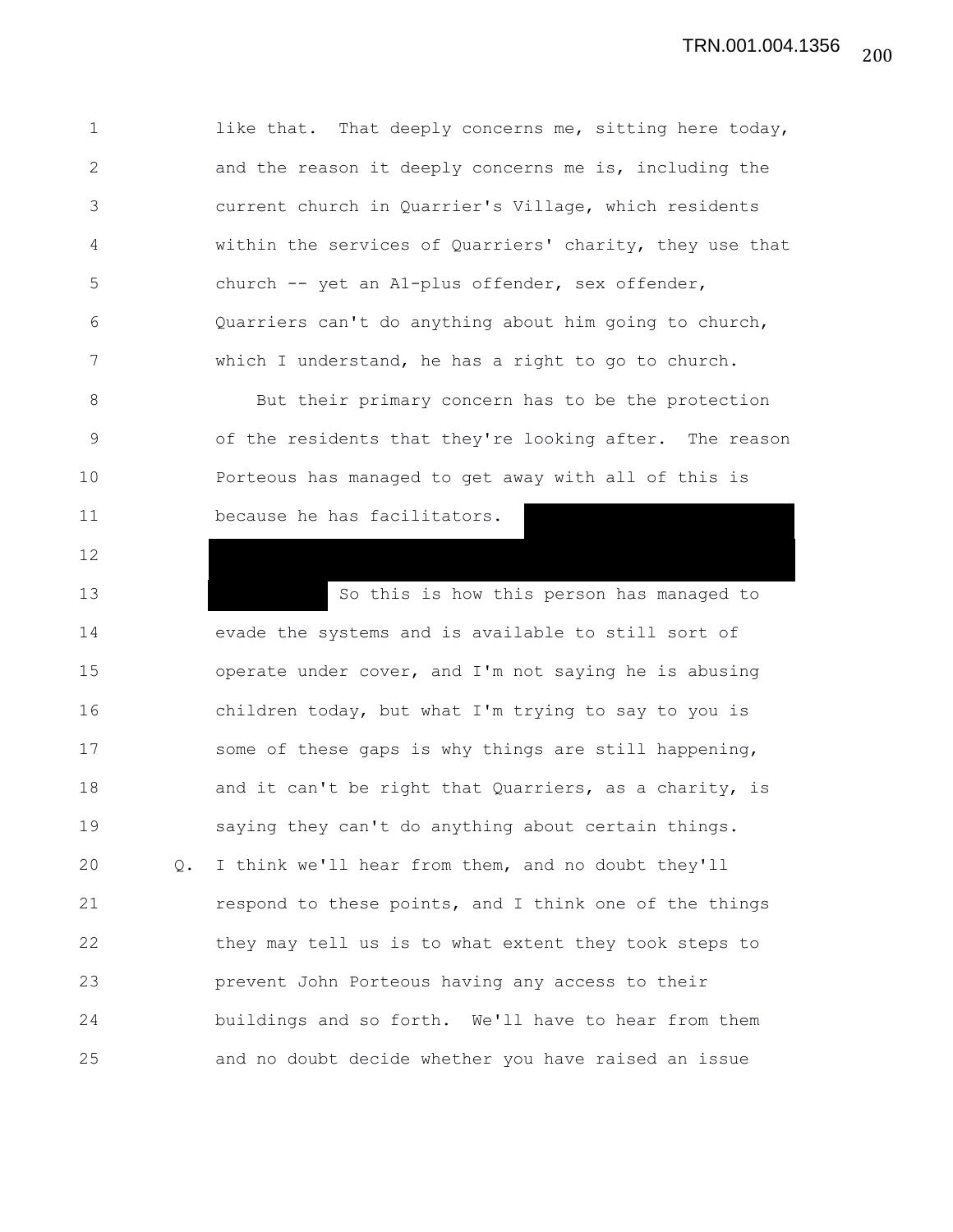1 that does need to be looked at.

2 The only other matter I'd say about Quarriers -- and 3 I think I have to say it while you're here -- is that 4 I think the other thing that they said to you in the 5 correspondence I've mentioned, and you may or may not 6 agree with what they said, is that they told you in 7 terms, I think, that they had no involvement as an 8 organisation in the "Secrets and Lies" programme. 9 I think that's what they told you. Is that not correct? 10 A. That's what they told me, but actually what the BBC told 11 me -- and I provided those letters to the inquiry -- 12 is that professional people connected to Quarriers had 13 been part of the programme gathering. 14 Q. Who did you mean by "professionals connected to 15 Quarriers"? Do you mean current members of the 16 organisation? 17 A. Well, I provided those letters and it clearly says 18 "professionals connected to Quarriers". 19 LADY SMITH: So you're not saying employees of Quarriers? 20 A. What I'm saying, my Lady, at the time there may have 21 been -- it says "current professionals connected to 22 Quarriers". That's what the BBC letter said to a former 23 resident, they said it in a similar letter, and I have 24 provided those letters as part of this inquiry to show 25 that Mr Robinson is saying one thing, the BBC are saying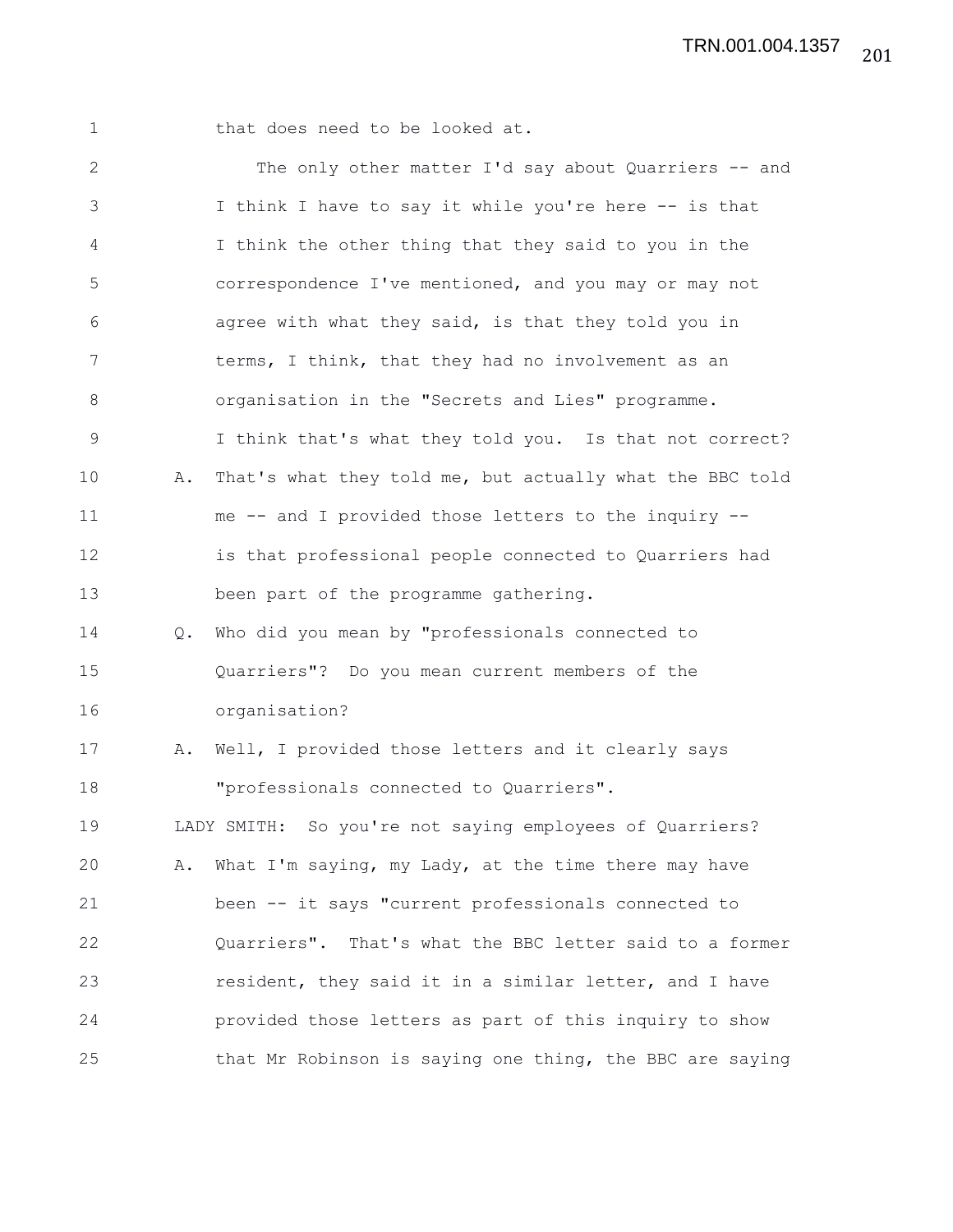1 another thing.

2 For me, that chapter's closed, but I don't take it 3 at face value that no one from the Quarriers 4 organisation in 2003 hadn't provided any assistance 5 whatsoever.

6 MR PEOPLES: So that's your belief and you think there's 7 a basis for it. I think we've got the position, and 8 don't worry, we've noted it and no doubt those listening 9 can see whether they have an answer to that and I'm sure 10 they'll take account of what you're saying and tell us 11 what -- give their response to what you've said today.

12 You did raise an action -- I don't want to take up 13 too much time today because it's a matter you deal with 14 in your statement and it's a matter of record that you 15 took a legal case against Quarriers. You deal with this 16 starting at paragraph 162 at page 9076. Indeed, you say 17 at the outset of that paragraph it wasn't your intention 18 to take a legal case against Quarriers, but after the 19 programme that was broadcast and you waived your 20 anonymity -- I think after that, as a result of it, you 21 made the decision to proceed with legal action. 22 A. I did. At the time, I was in -- and as you know, client 23 confidentiality with the solicitor, et cetera, but I can 24 now tell this inquiry, at the time I was in discussions

25 with Cameron Fyfe about getting an apology from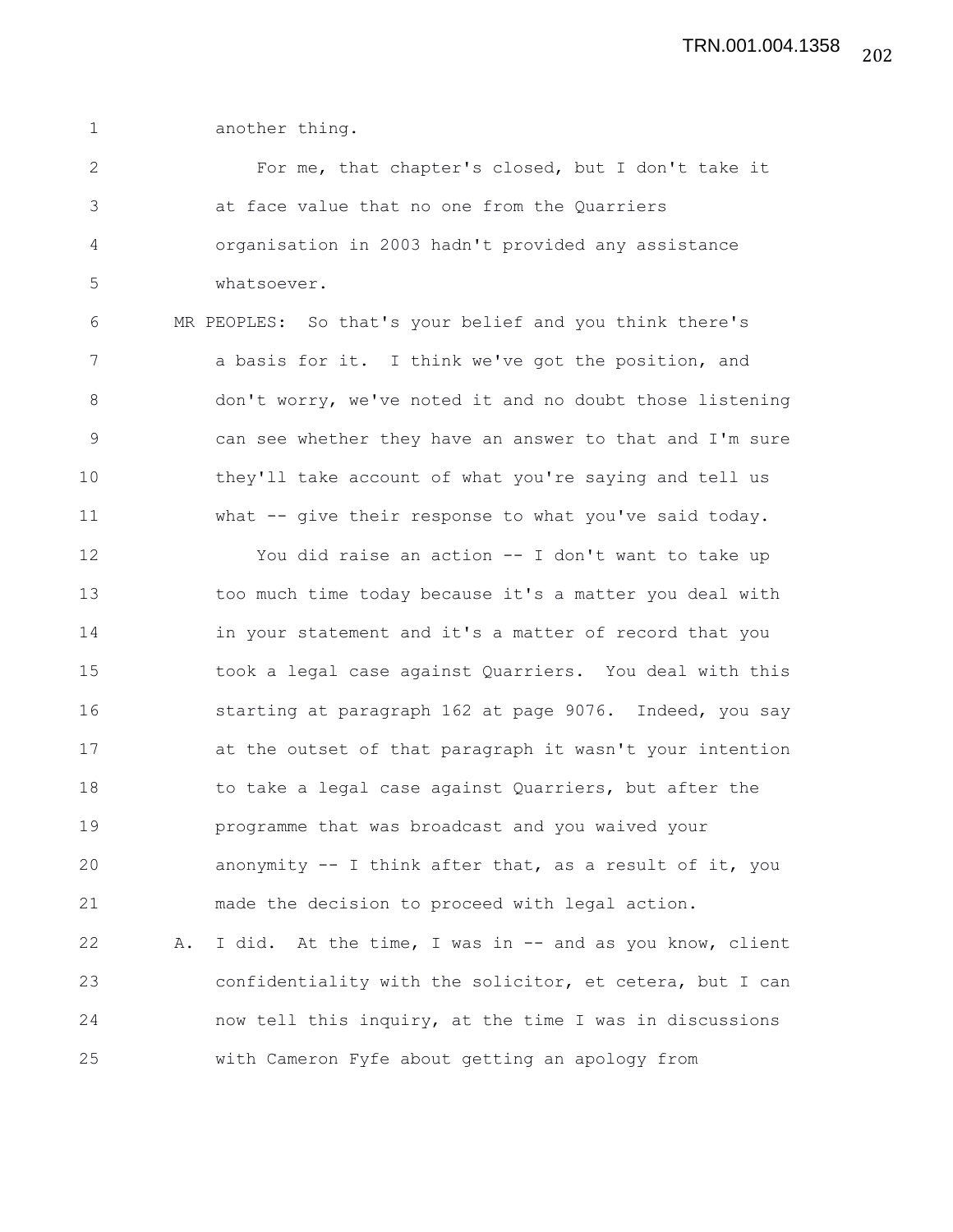1 Quarriers. That was my ultimate aim. But what happened 2 then is -- and I'm sure you'll understand because 3 we have had all these laws changed or new laws enacted. 4 Q. You don't have to tell us about things because there's 5 been a legal change -- 6 LADY SMITH: Just to put matters shortly, David, I think you 7 accept that the reason your litigation failed was 8 because of the law on time bar -- 9 A. Yes. 10 LADY SMITH: -- and you appreciate, I'm sure, that the 11 decisions about time bar were not decisions as to 12 whether you could be believed or not when you said you'd 13 been abused, because the case, being a time bar issue, 14 didn't get to that stage. It was purely a matter of 15 looking at the law of time bar and whether it applied so 16 as to say that your case couldn't go ahead and I think 17 you understand that. 18 A. I understand that completely, my Lady. 19 LADY SMITH: Subsequently, of course, matters have moved 20 forward in the Scottish Parliament on the issue of 21 whether this time bar law is right for these types of 22 case. 23 A. I completely accept that, my Lady. And I emphasise that 24 I accept your decision made in my case in the civil 25 courts as the law stood at that time and I want to put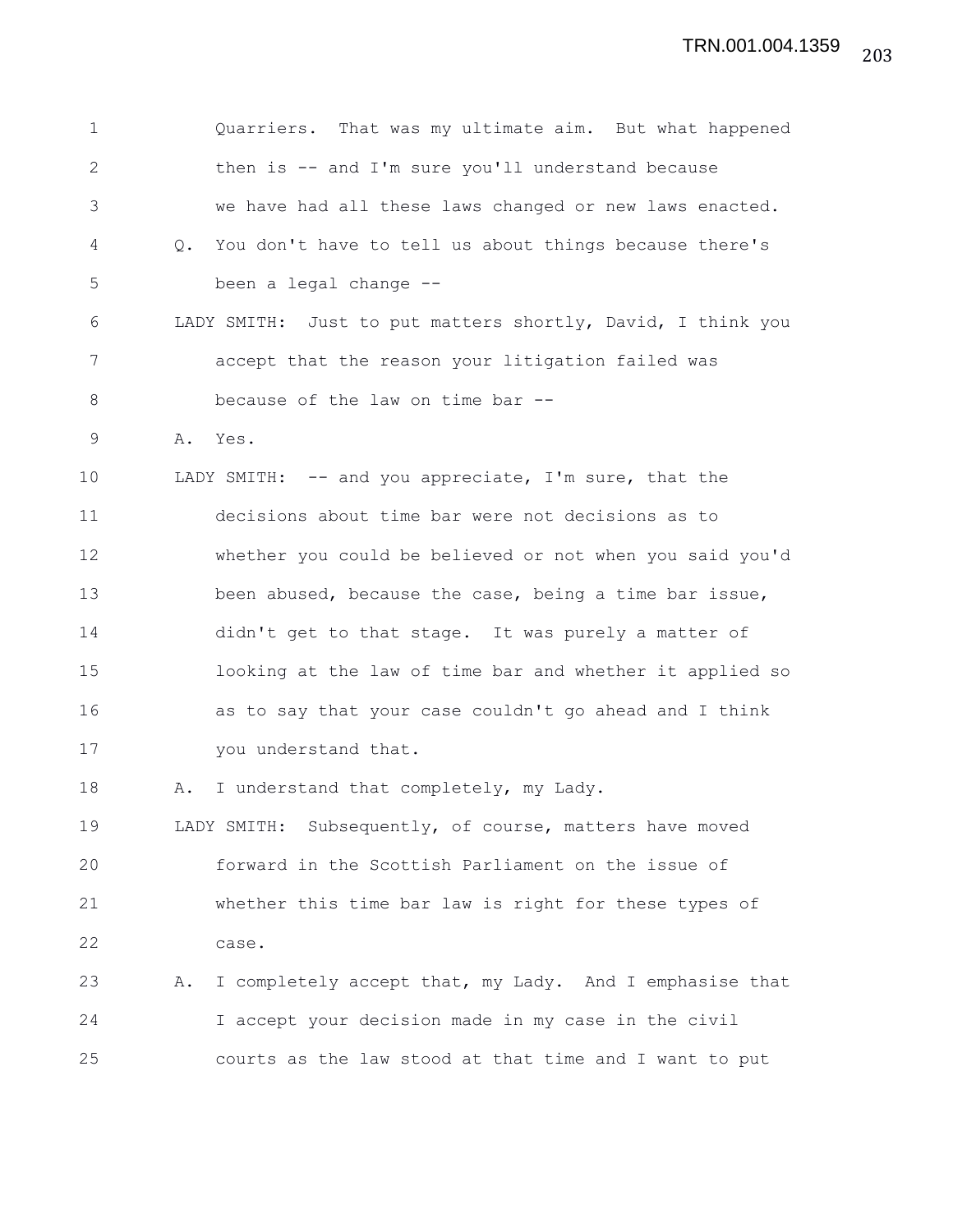1 that on the record.

2 LADY SMITH: Thank you. You'll know a number of judges had 3 to make similar decisions and these were not judgments 4 on the merits, as we would say, of the claims; these 5 were decisions in law as to what the law directed had to 6 be the result.

7 A. But I think what I was trying to say was about the 8 apology. To establish liability -- to establish -- even 9 to get an apology at that point in time, you had to 10 establish liability.

11 MR PEOPLES: Don't worry too much about whether the two were 12 **related.** I know what you're saying, David, because it 13 wasn't only Quarriers that had problems with the effect 14 of an apology where there was legal action outstanding. 15 I think that exercised government as well. It's 16 a matter we will look at and no doubt we'll try to 17 explain how we see -- why these things were done in 18 a certain way. So rest assured, we're not --19 A. But my case wasn't about initially in relation to 20 compensation. To establish liability -- I had to take 21 a case to establish liability to actually get an 22 apology. Things have changed because we've had an 23 apology law enacted in Scotland which the survivors, 24 FBGA, were part of getting put into legislation. 25 Q. I know that's your campaign and we know about it and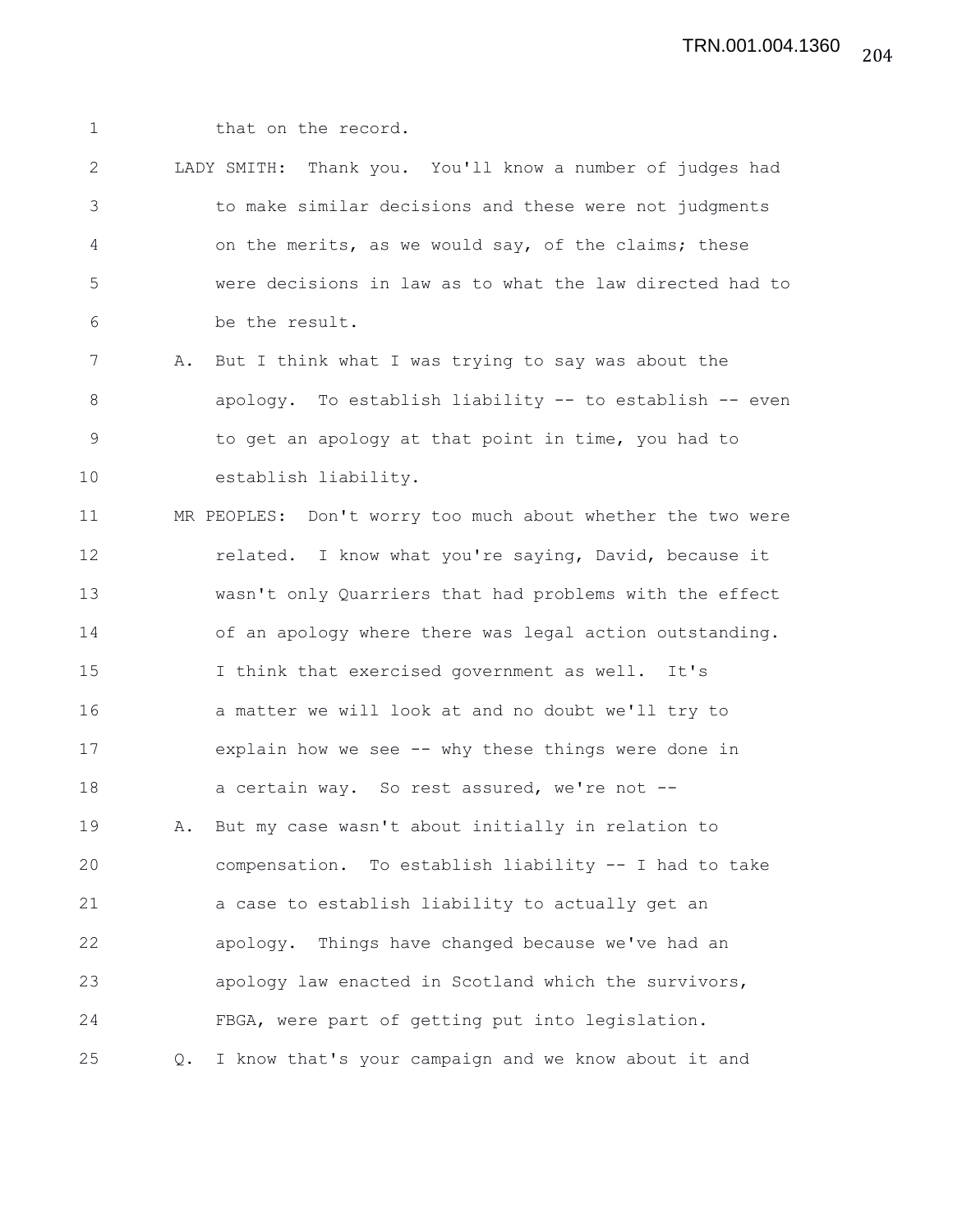1 obviously a lot has happened since you formed the FBGA 2 and others have campaigned for various changes and 3 reforms.

4 Can I put it this way just so I'm clear: had 5 Quarriers given you what you regarded after the 6 conviction as an unconditional apology and clear 7 acknowledgement that the abuse that John Porteous was 8 convicted of had occurred, are you saying that you 9 wouldn't have thought about going to court? 10 A. I wouldn't have thought about going to court. 11 Q. But you didn't get that is basically what you -- 12 A. I didn't get that and subsequent events determined 13 matters differently. 14 Q. Maybe just on that point, one document I will show 15 you -- and maybe I can see where you're coming from. 16 I don't want at this stage in the day to have 17 a discussion about the position of people who have 18 **insurance and who pulls the strings; we can no doubt** 19 hear about that in due course. But I will show you one

21 It's a letter from Quarriers' insurers to your then 22 solicitor on 7 April 2003 following -- this was after 23 the conviction of John Porteous in November 2002. 24 I think the background to this letter was that a letter 25 of claim had been sent on your behalf by your agents to

20 letter which is in the bundle, WIT.003.001.2332.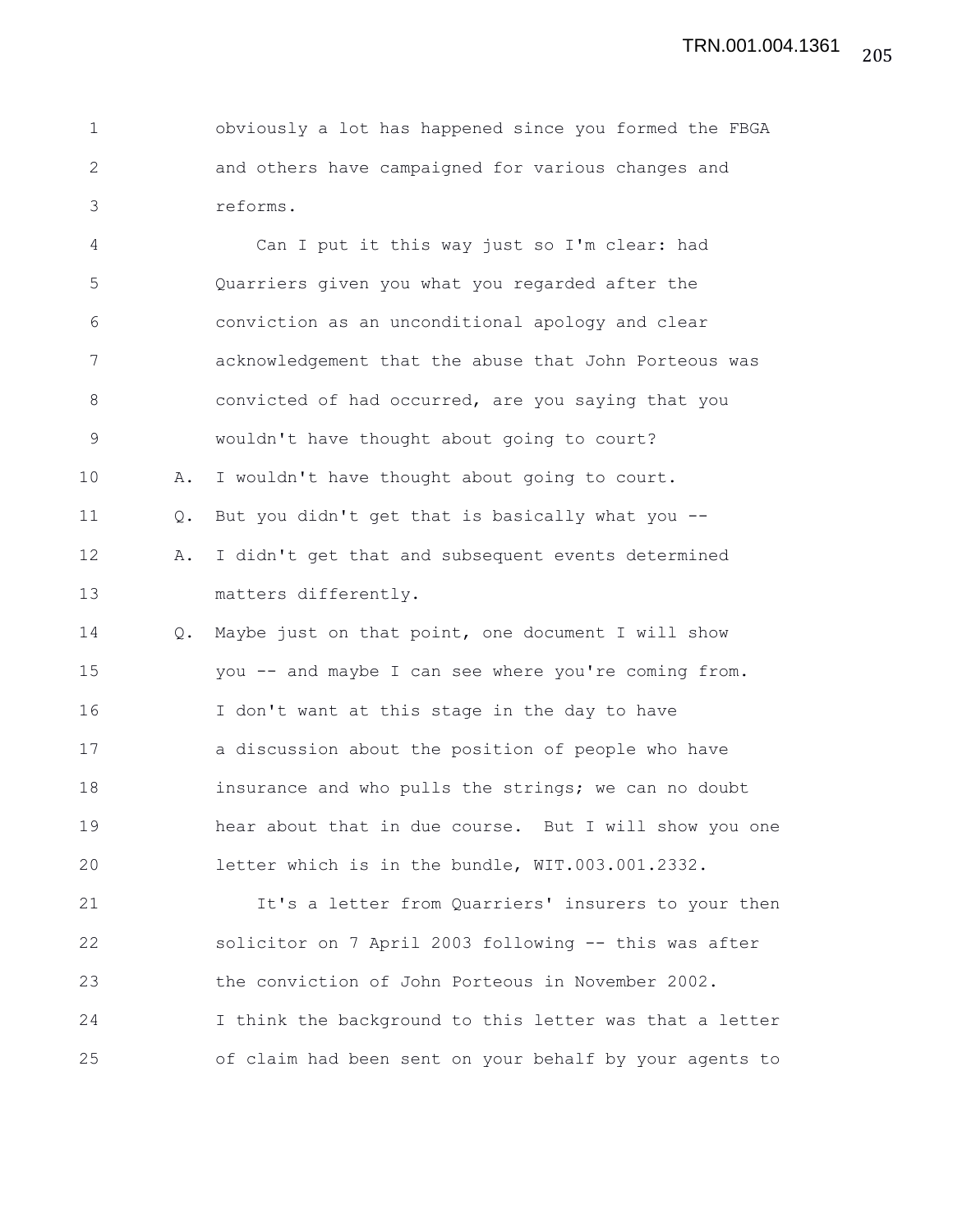1 Quarriers and passed to Quarriers' insurers, the 2 Norwich Union. 3 What they said to your solicitors was the following: 4 "From the information in our possession, we deny 5 your client was abused by John Porteous and we are not 6 prepared to consider your client's claim." 7 Is that the sort of thing that made you very 8 unhappy, that response? 9 A. Well, I think it has been proven in law that 10 John Porteous abused me. 11 Q. So you were particularly distressed by getting this 12 response? 13 A. I think it was shocking. I mean, on top of everything 14 else that occurred, the programme, Quarriers' position 15 in civil cases, what they've done, my Lady, is they've 16 compounded the issue for the survivors or the victims. 17 They've compounded ... I actually feel as if I've been 18 re-abused all over again by Quarriers, by their actions. 19 This is why we campaigned for this inquiry. We felt 20 like we were disbelieved including after the court 21 cases. We should never have been put in that position. 22 What they've done is they've actually, by their actions, 23 by their representatives' actions, caused enormous 24 further harm and damage to the victims. 25 Q. David, I'm going to turn finally -- there's one matter

206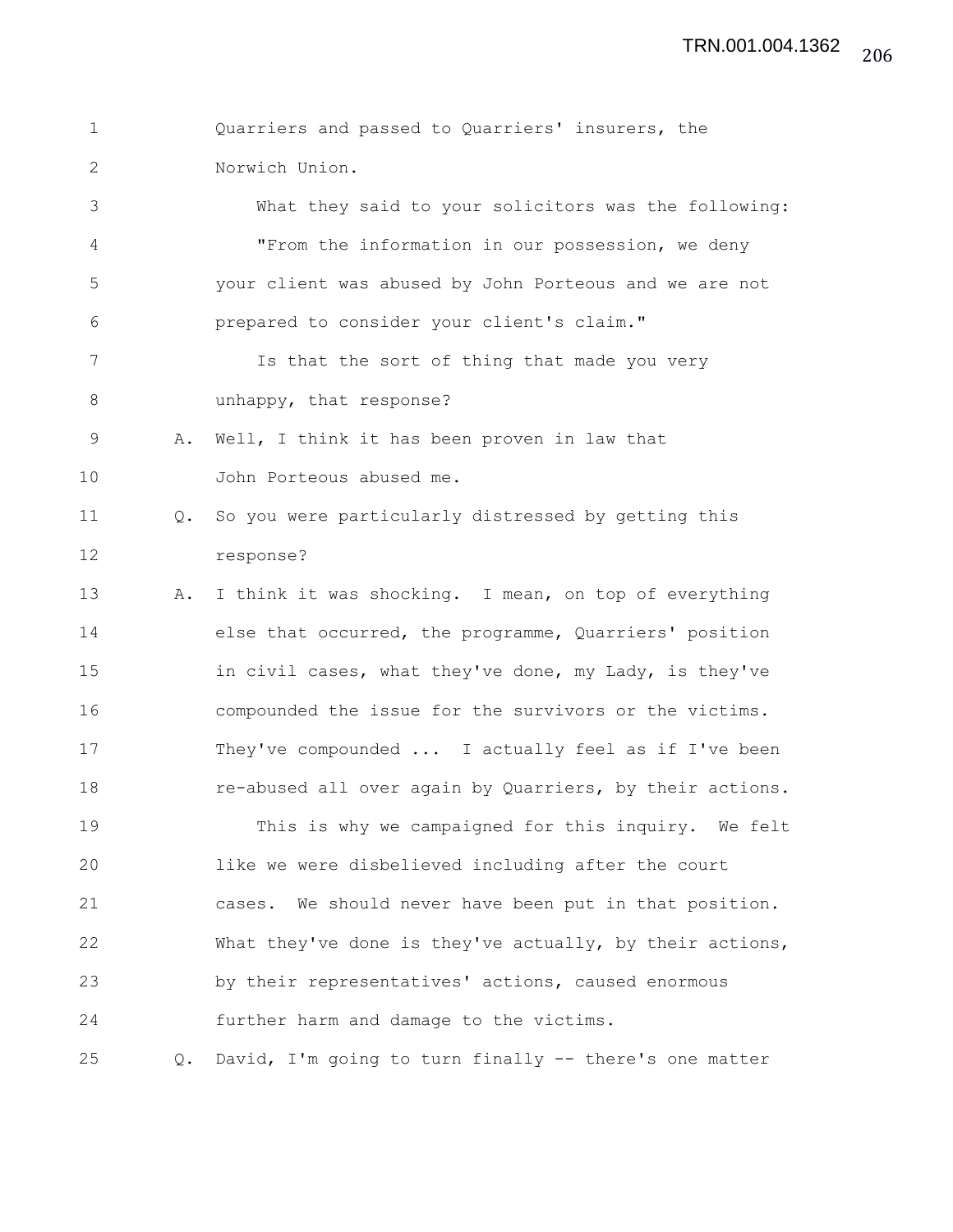1 I'm just going to raise with you. In your statement, 2 you make a number of observations and concerns about the 3 matter of records. We have noted them and no doubt it's 4 something we have to consider. You have concerns about 5 how records are kept, stored, who gets access, and you 6 feel that perhaps, at least in the past, Quarriers' 7 record-keeping system was open to serious criticism 8 about who stored the records or how they were stored and 9 how had access and so forth. We can read that for 10 ourselves and no doubt it's something the inquiry will 11 look into and form a view.

12 LADY SMITH: And you'll be aware that you are not the only 13 person who has made similar complaints and I have heard 14 some graphic descriptions as to why -- one particular 15 ex-resident was very concerned about the state of her 16 records.

17 A. My Lady, can I just put on the record -- I got records 18 and I got records for my sister. But in actual fact, 19 we'd never received any medical records from Quarriers 20 for my sister in all the years that she was in the 21 organisation.

22 MR PEOPLES: That can be noted. I'm sure that the issue of 23 records is not one that will -- we'll have to look into. 24 The last point I want to make, David, is that 25 you will be aware that the inquiry has obtained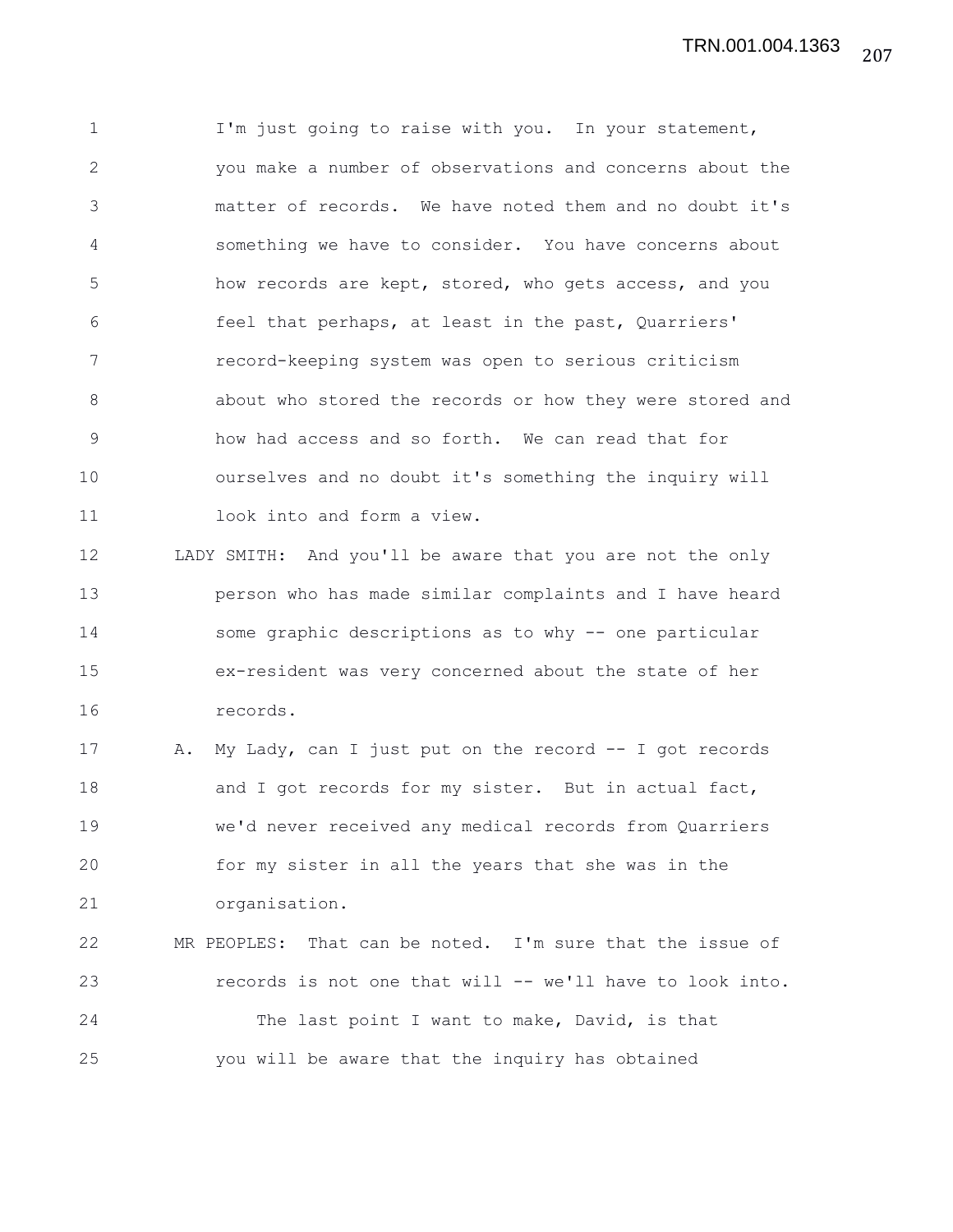| 1  |    | QKR/QKY<br>seeking<br>statements from                    |
|----|----|----------------------------------------------------------|
|    |    |                                                          |
| 2  |    | a response to some of the matters you've raised in your  |
| 3  |    | statement.                                               |
| 4  |    |                                                          |
| 5  |    |                                                          |
| 6  |    |                                                          |
| 7  |    |                                                          |
| 8  |    |                                                          |
| 9  |    |                                                          |
| 10 |    |                                                          |
|    |    | So what I want to do is simply put a few things to       |
| 11 |    | you that have been said by those parties, just to give   |
| 12 |    | you the opportunity to comment. I'm not going to go      |
| 13 |    | through the whole of their statements because a lot of   |
| 14 |    | it is probably uncontroversial in terms of background    |
| 15 |    | information, but there are one or two things.            |
| 16 |    | The first thing I want to put to you is what             |
| 17 |    | QKR<br>has said to the inquiry about mealtimes.          |
| 18 |    | It's this:                                               |
| 19 |    | "If the child did not like the food they were asked      |
| 20 |    | why and given an alternative, bread and butter most      |
| 21 |    | probably, but most of the children ate well.<br>The      |
| 22 |    | children were encouraged to eat, but if they didn't, the |
| 23 |    | food would be removed until they felt like eating."      |
| 24 |    | That doesn't sound like what you told us today.          |
| 25 | Α. | It's not what I've told you today. It's not what my      |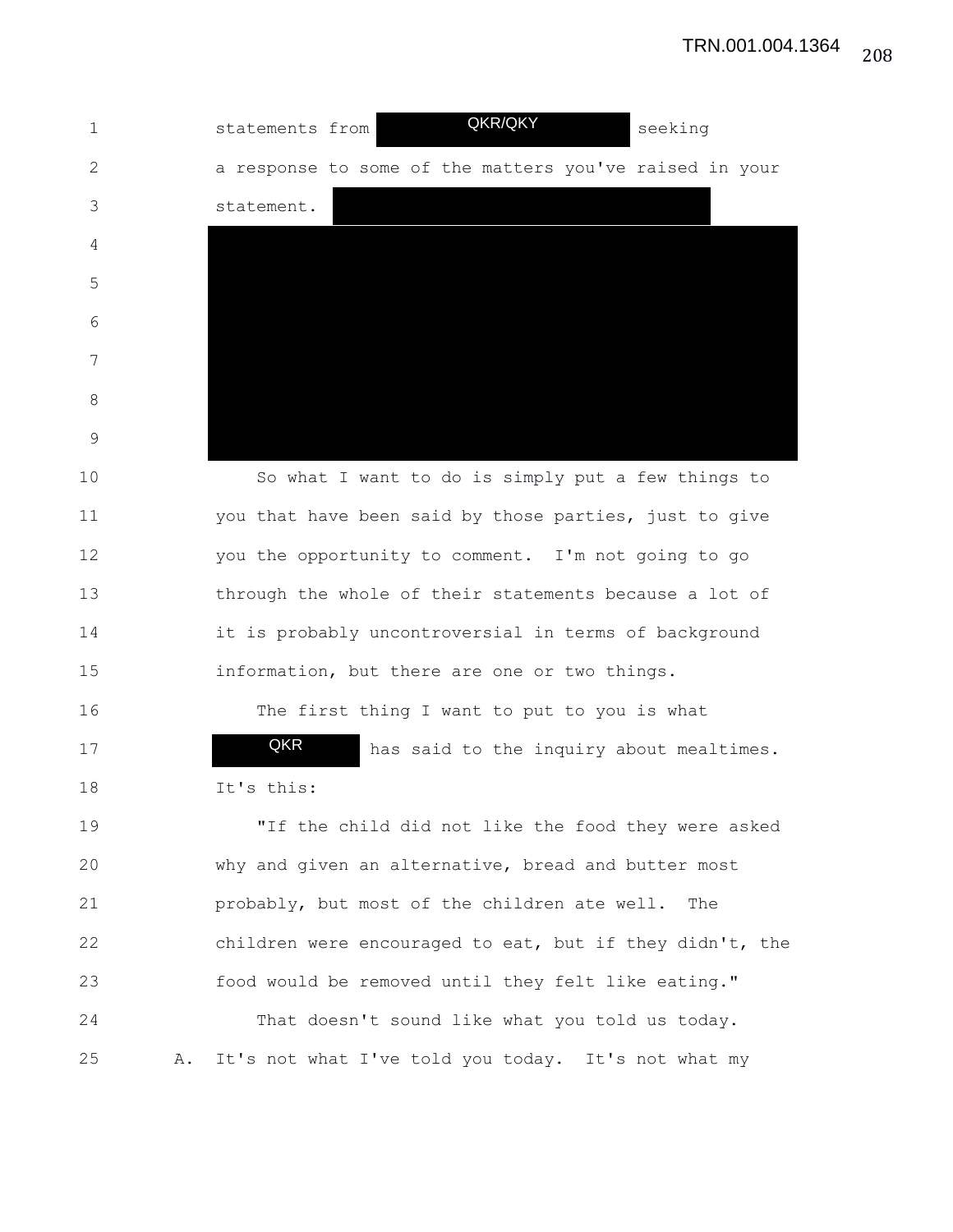| 1              |    | sister said                                                |
|----------------|----|------------------------------------------------------------|
| 2              | Q. | So which is the true position?                             |
| 3              | Α. | The true position is what I'm telling you today.           |
| 4              | Q. | QKR<br>So far as<br>recollection of the matter of          |
| 5              |    | discipline and punishment is concerned, what she has       |
| 6              |    | told the inquiry is that:                                  |
| 7              |    | "I do not remember a lot of disciplining or                |
| $8\,$          |    | punishment."                                               |
| $\overline{9}$ |    | What do you say to that? Was there not a lot?              |
| 10             | Α. | QKR<br>has always claimed I've got a false                 |
| 11             |    | memory, but it appears that she's not got a memory about   |
| 12             |    | the actions that her and her husband took while they       |
| 13             |    | were running the cottage.                                  |
| 14             | Q. | And what she says is that:                                 |
| 15             |    | "If a child did something such as stealing,                |
| 16             |    | swearing, fighting, telling lies, bullying [she says],     |
| 17             |    | what would happen is that the child would be removed       |
| 18             |    | from the room, spoken to, asked to apologise.<br>Sometimes |
| 19             |    | they would be told they could not watch television for     |
| 20             |    | the evening, and that [she] administered such sanctions    |
| 21             |    | unless they were more serious, in which case the           |
| 22             |    | director of care [and I think that's someone like the      |
| 23             |    | superintendent] would be involved."                        |
| 24             |    | Is that the way things were done?                          |
| 25             | Α. | The punishments and the administration of them were<br>No. |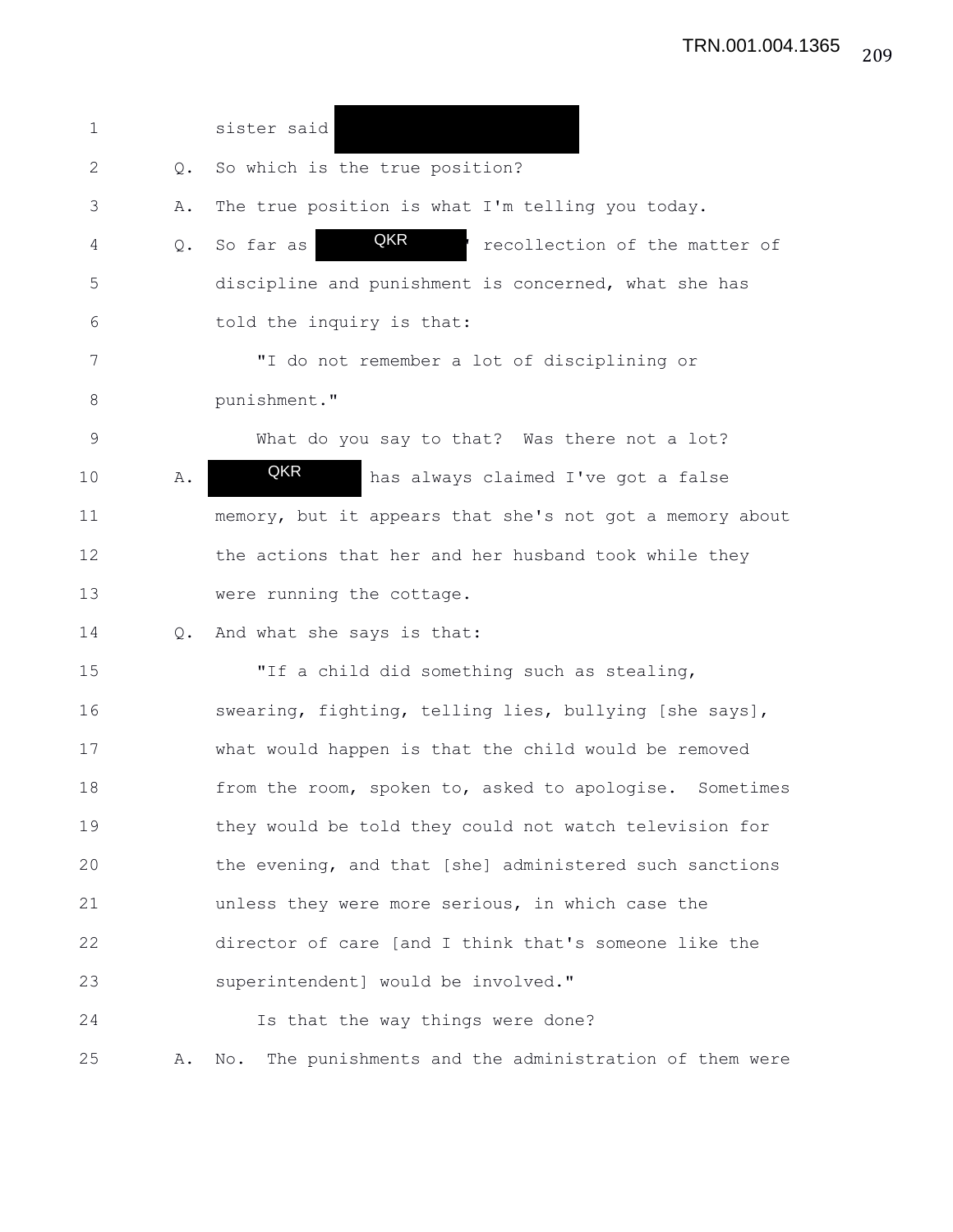| 1           |               | QKR<br>QKY<br>and Mrs<br>done by<br>There was no        |
|-------------|---------------|---------------------------------------------------------|
| 2           |               | involvement of Joe Mortimer or anybody from the office. |
| 3           | $Q_{\bullet}$ | On the matter of physical punishment, as she terms it,  |
| 4           |               | she said:                                               |
| 5           |               | "Children were only physically punished if they         |
| 6           |               | became hysterical, in a tantrum, and all other methods  |
| 7           |               | of calming them had failed."                            |
| 8           |               | Is that the way it was done?                            |
| $\mathsf 9$ | Α.            | No, I don't recognise that sort of method. The methods  |
| 10          |               | I have told you today are the methods I recognise and   |
| 11          |               | recollect.                                              |
| 12          | $Q_{\bullet}$ | In relation to, I think, some of the things you've said |
| 13          |               | in the statement, the more specific things you've said, |
| 14          |               | she was asked to respond to give her the opportunity to |
| 15          |               | make any response that she wished to make. First of     |
| 16          |               | all, she tells us what she says you were like and       |
| 17          |               | I think I should put this to you:                       |
| 18          |               | "He was a bright boy, initially pleasant and            |
| 19          |               | helpful, but became a bully to younger boys."           |
| 20          |               | What do you say to that?                                |
| 21          | Α.            | Children in the cottage, we had arguments, we fought    |
| 22          |               | over toys, we fought over items, we argued over things. |
| 23          |               | I was no different to any other child. I don't believe  |
| 24          |               | I was any worse than any other child. I was never       |
| 25          |               | involved in a fight with a child, a physical fight, in  |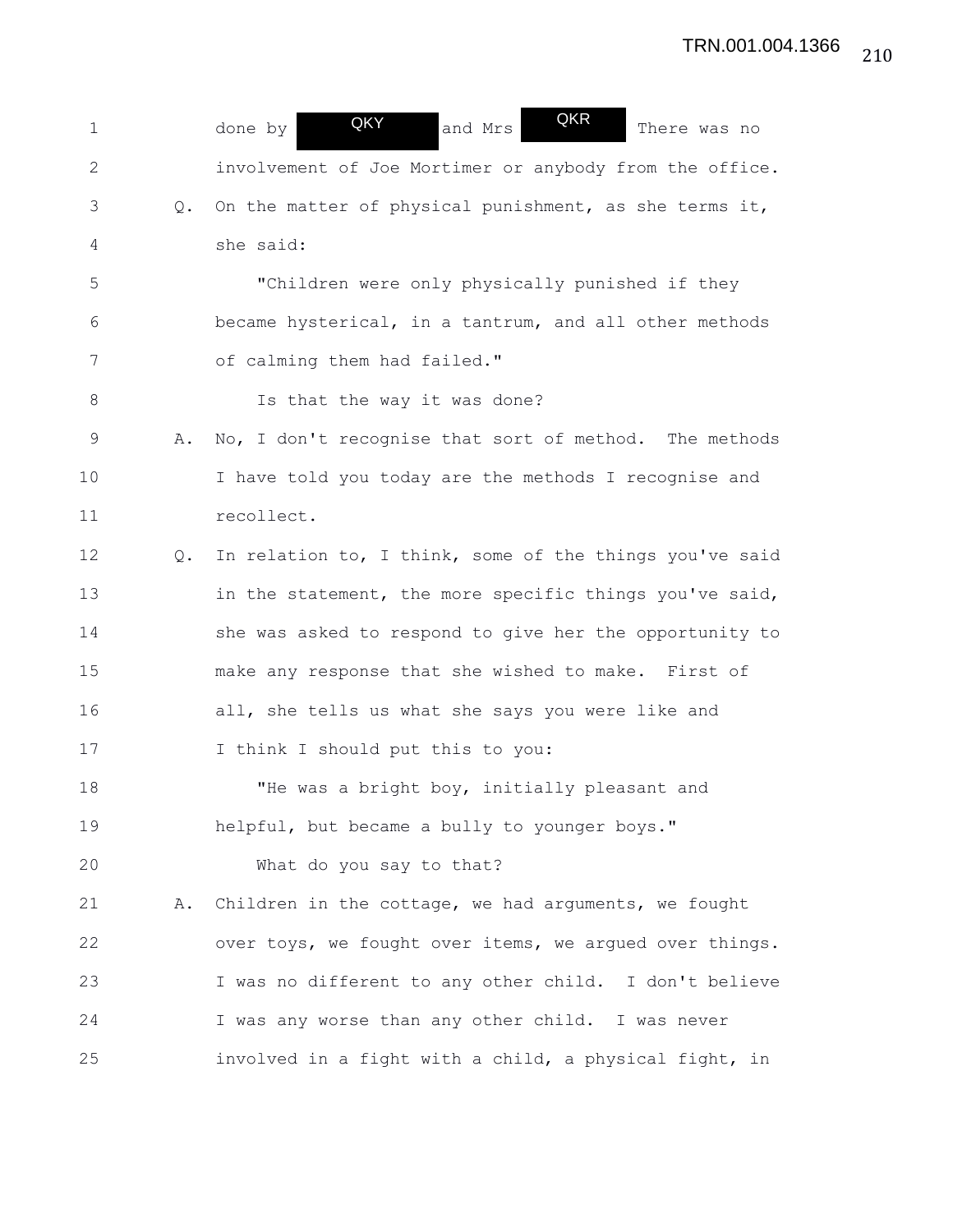| 1            |               | I don't recall ever being in a physical<br>cottage       |
|--------------|---------------|----------------------------------------------------------|
| $\mathbf{2}$ |               | fight. As I said earlier, my sister stood up for me.     |
| 3            |               | I was quite an immature and timid -- but I would accept  |
| 4            |               | if you take another child's toy, if you call them names, |
| 5            |               | if you tease them, if that's a form of bullying, I would |
| 6            |               | accept that I did that.                                  |
| 7            | Q.            | Okay.                                                    |
| 8            |               | When she was asked the question:                         |
| $\mathsf 9$  |               | QKR<br>"Did you,<br>sanction or punish                   |
| 10           |               | David Whelan?"                                           |
| 11           |               | She said no.                                             |
| 12           | Α.            | Well, clearly that's not -- it's just not accurate.      |
| 13           |               | It's actually dishonest.                                 |
| 14           | $Q_{\bullet}$ | When she was asked the direct question:                  |
| 15           |               | "Did you abuse David Whelan?"                            |
| 16           |               | She said no.                                             |
| 17           | Α.            | That's dishonest.                                        |
| 18           | Q.            | And she says:                                            |
| 19           |               | "I don't recall abusing David Whelan or any other        |
| 20           |               | person."                                                 |
| 21           |               | Do you agree with that statement?                        |
| 22           | Α.            | I don't agree with that statement.                       |
| 23           | Q.            | QKY<br>So far as<br>is concerned, I'll just maybe        |
| 24           |               | put a few points to you before I finish. In the matter   |
| 25           |               | QKY<br>of discipline and punishment, what<br>has         |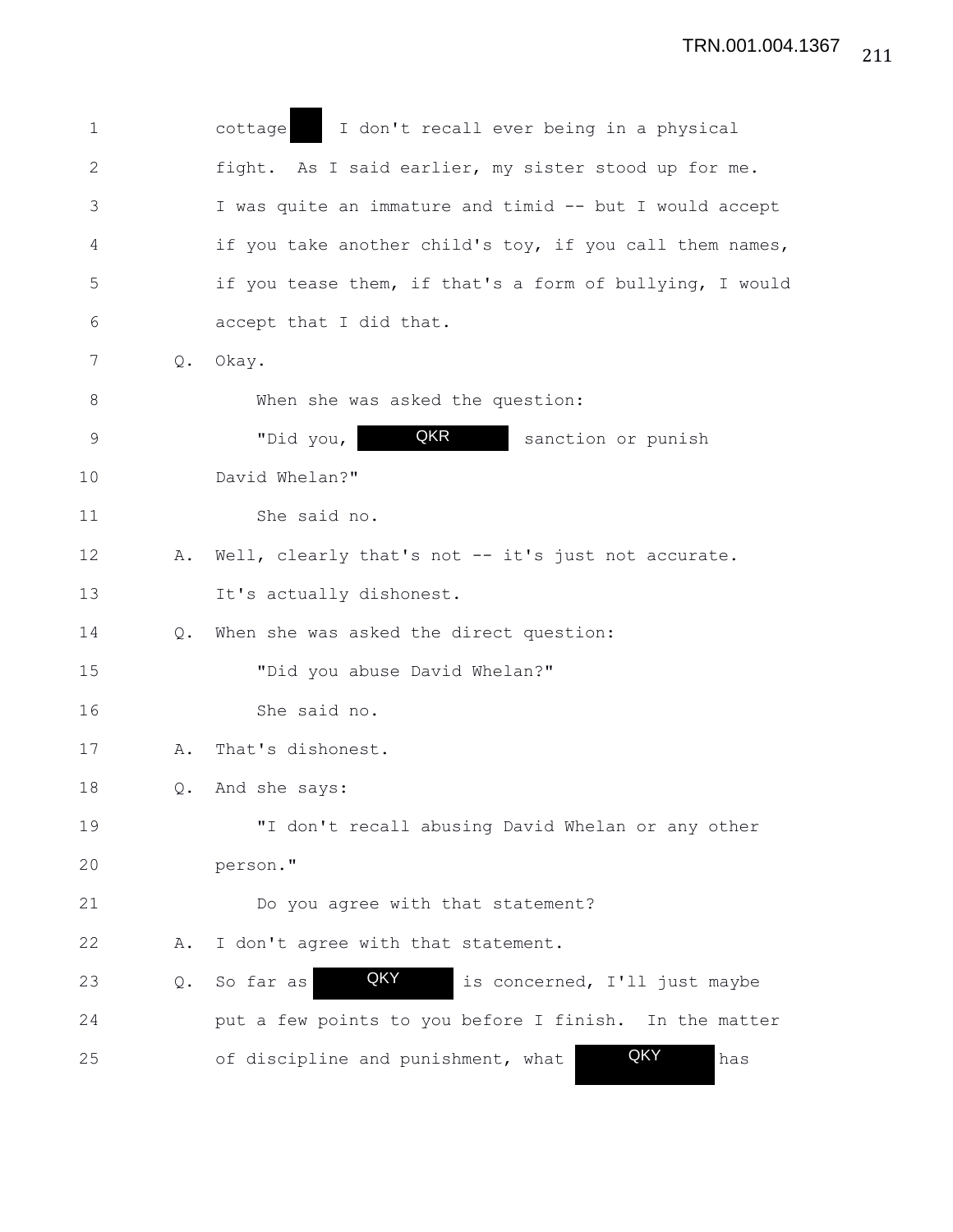| $\mathbf 1$  |    | told the inquiry in his statement is:                    |
|--------------|----|----------------------------------------------------------|
| $\mathbf{2}$ |    | "If a child was bullying a younger child, my wife        |
| 3            |    | QKR<br>[that's<br>would remove them to another           |
| 4            |    | room on their own to cool off and report it to           |
| 5            |    | a social worker."                                        |
| 6            | Α. | Can you repeat that again, sorry?                        |
| 7            | Q. | "If a child was bullying a younger child, my wife        |
| 8            |    | QKR<br>he means] would remove them to another            |
| 9            |    | room on their own to cool off and report it to           |
| 10           |    | a social worker."                                        |
| 11           |    | Does that bear any resemblance to what happened?         |
| 12           | Α. | No, I don't believe that happened. In fact, the          |
| 13           |    | QKR/QKY<br>left the children unsupervised.               |
| 14           | Q. | He goes on to say that:                                  |
| 15           |    | "Things such as lying, bullying, fighting, smoking,      |
| 16           |    | stealing, would earn a punishment. The children would    |
| 17           |    | have no TV, early bed, not allowed out with friends, and |
| 18           |    | reported to the main office."                            |
| 19           |    | Is that what happened?                                   |
| 20           | Α. | QKY<br>says in his statement that he wasn't<br>But       |
| 21           |    | responsible for any children, so how could that happen?  |
| 22           | Q. | He's telling you what happened by way of discipline and  |
| 23           |    | I'm wanting -- is that what happened?                    |
| 24           | Α. | QKY<br>What I described today --<br>No.<br>was a very    |
| 25           |    | violent man who -- his idea of control and punishment    |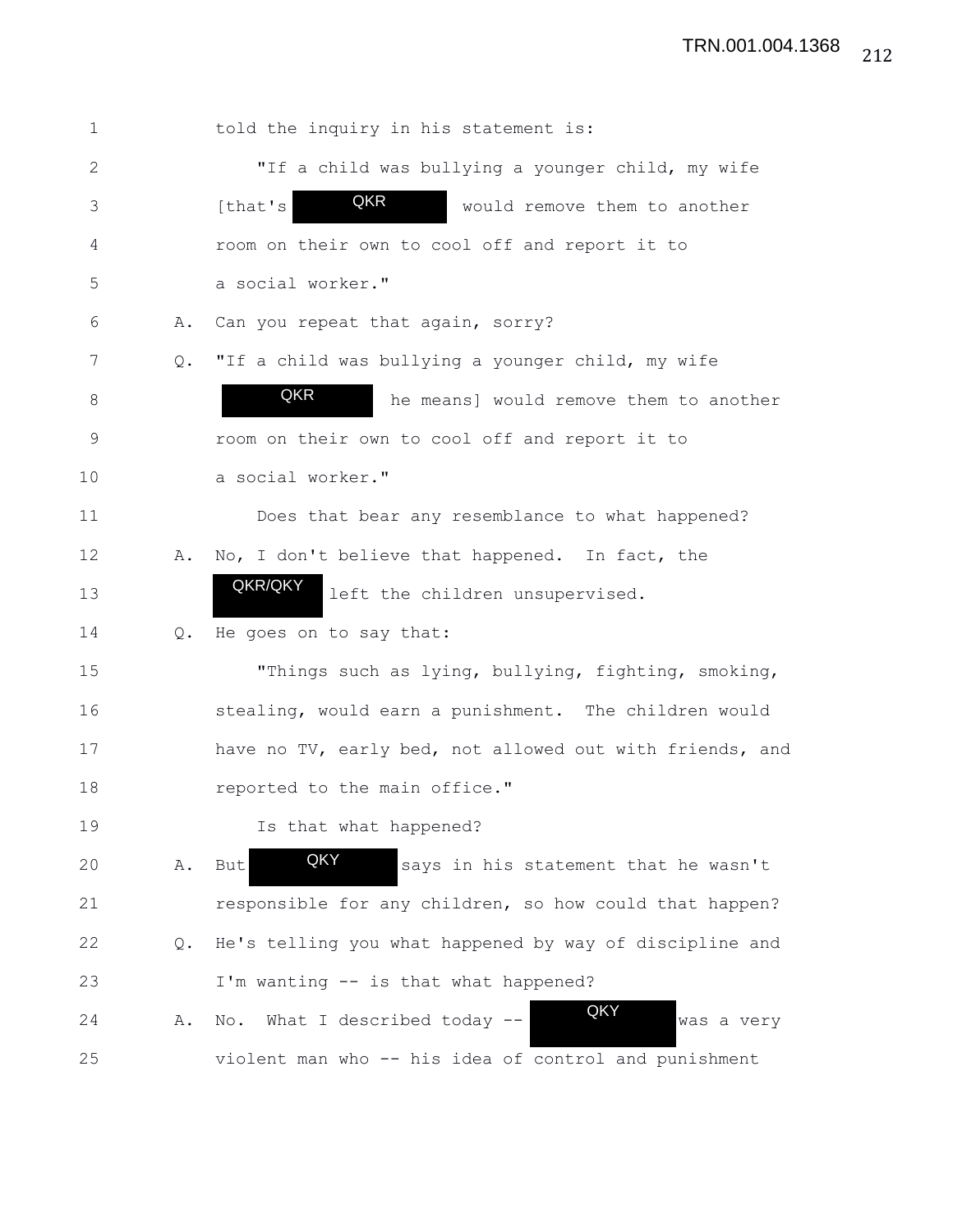1 was violence.

2 Q. So you don't accept that statement? 3 A. I certainly don't accept that statement. 4 Q. Indeed, I'll just read on to what he said in addition, 5 and I think maybe this is touching on the point you 6 wanted to make there: 7 Thy wife or the assistant [that's Take Or 8 her assistant] dealt with the sanctions, unless it was 9 the older boys who were too much for my wife or the 10 assistant and I would remove them to calm them down as 11 she did. Children were not physically punished to my 12 knowledge." 13 What do you say to that? 14 A. WAY is telling lies and he's being completely 15 dishonest. 16 MR PEOPLES: I think that these are all the questions that 17 I have, after a very long day, David, and all I would 18 like to say now is thank you very much indeed for coming 19 today. I realise it has been a difficult day and it has 20 been a long day, and I thank you for attending. 21 LADY SMITH: Are there any outstanding applications for 22 questions? No. 23 David, there are no other questions for you today. 24 It just remains for me to say thank you very much indeed **QKR** QKY

25 for engaging with the inquiry as you have done so fully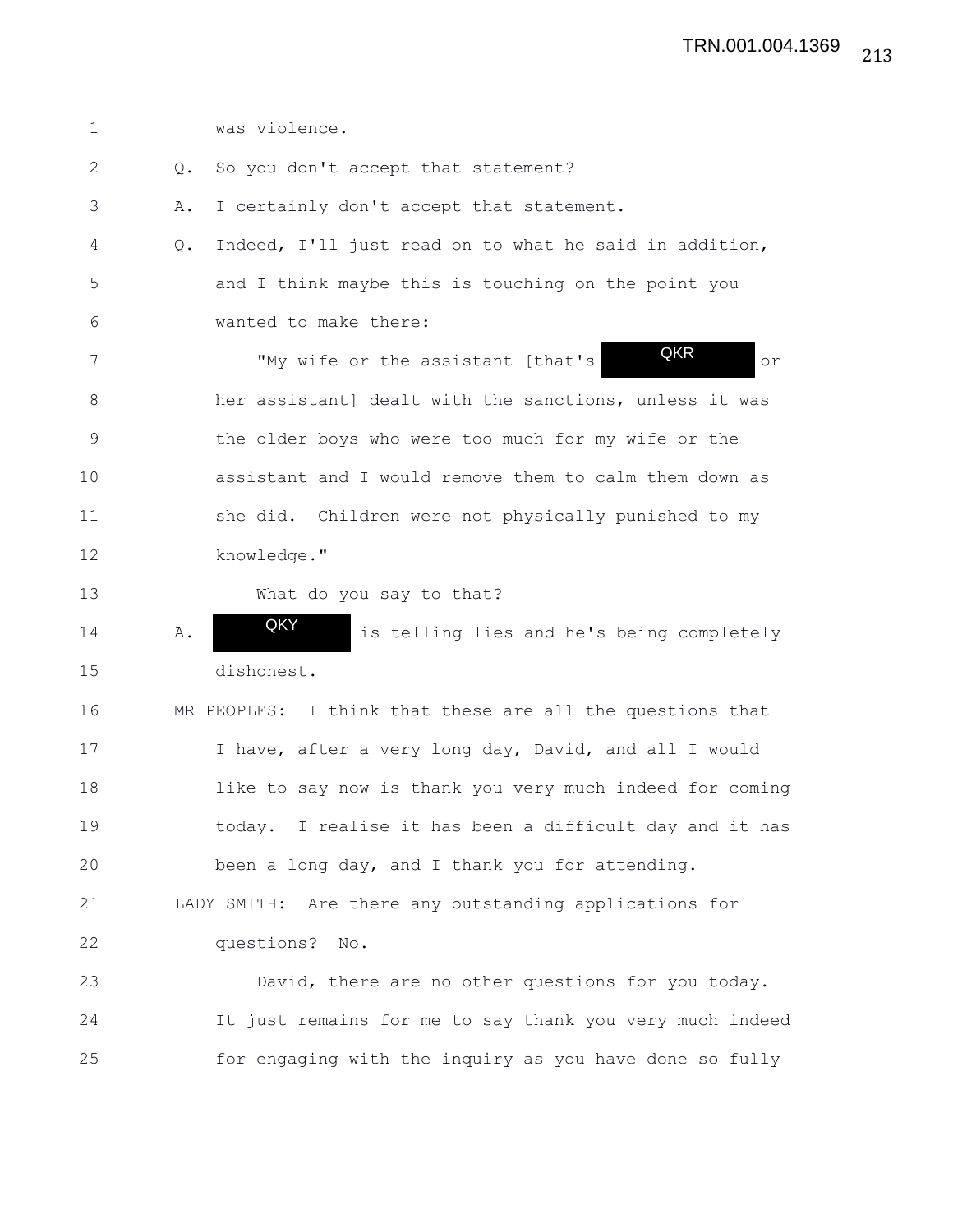1 and diligently, and I know --2 MR PEOPLES: Sorry, I should have said, and I forgot. I'm 3 not sure -- David at one point may have wanted to make 4 a short statement. I think we may have covered a number 5 of the matters. I obviously hoped that we would will 6 deal with matters and I don't want to press him to do so 7 if -- 8 LADY SMITH: I was about to come to that. I know that 9 you've attended to engage with the inquiry very fully, 10 from our point of view, with what we've asked you, but 11 also in doing your own work very diligently and I'm well 12 aware that you've sourced documents and you've written 13 things yourself that have been of enormous help. 14 Before you go today, David, which you do, as I say, 15 with my grateful thanks for all your efforts, is there 16 anything else that you wanted to add to the evidence 17 that you've given us today? 18 A. My Lady, first of all I would like to thank the inquiry 19 for giving me the opportunity to come here today. 20 I would like to thank the inquiry support witness team, 21 and in particular for the supportive approach 22 that they've dealt -- this has been a difficult journey 23 for me, even to come to this inquiry, because of trust 24 issues and stuff. 25 I just want to say this: despite the verdict of the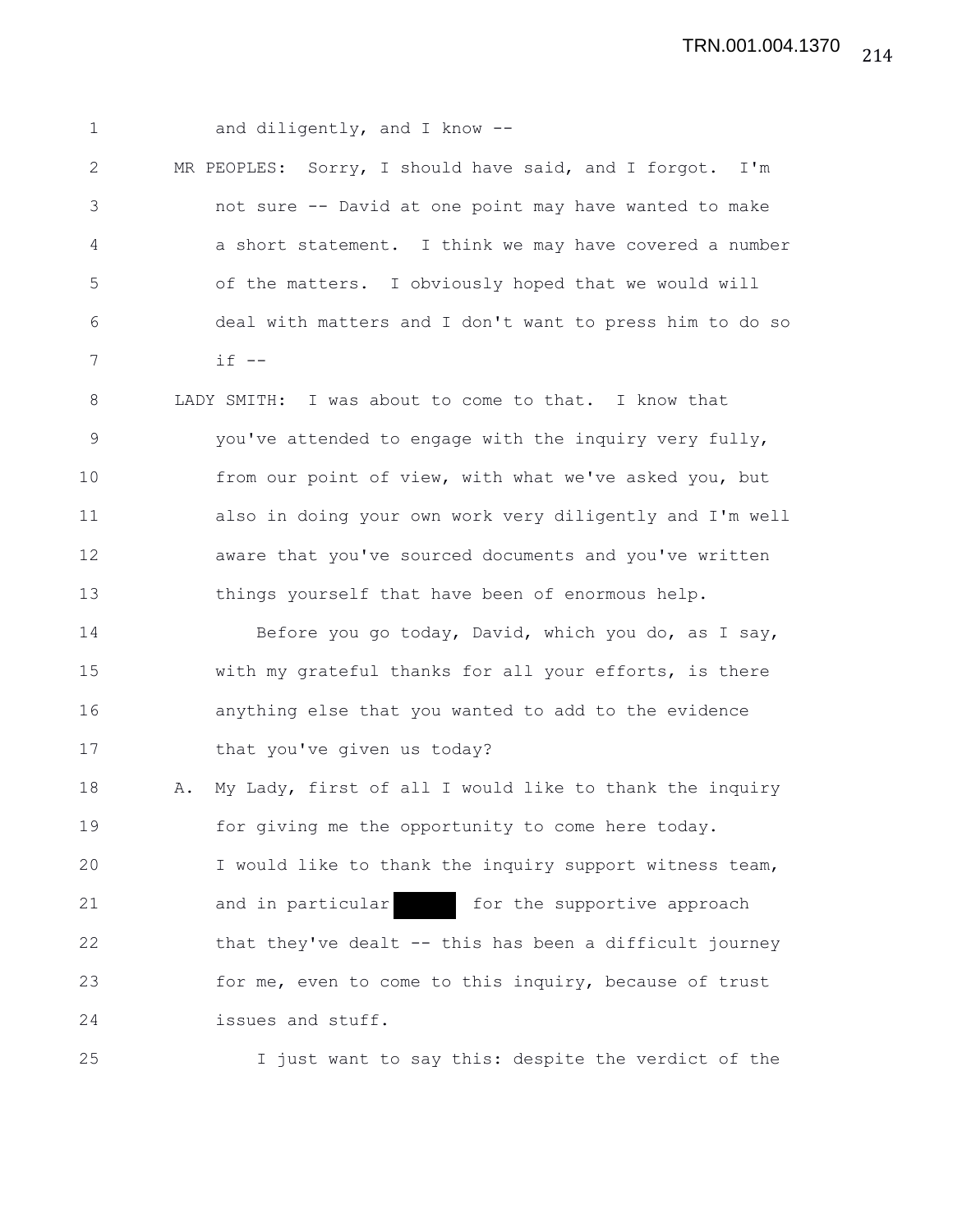1 jury, my Lady, there have been numerous malicious 2 attempts to discredit and undermine me personally by 3 John Porteous family and supporters, in the media 4 and at public meetings. There have also been attempts 5 to usurp the decision of the jury.

6 Mr Porteous, you maintain your denials. The jury 7 saw through your mask of respectability and found you 8 3 3 guilty of abusing me. John Porteous, you're a devious, 9 manipulative, ruthless and dangerous sexual predator. 10 You are an unrepentant paedophile. You have no victim 11 empathy. You have shown no remorse at all for the 12 crimes committed.

13 John Porteous, I'm no longer the child you sexually 14 abused whenever you felt like it. I will not hide, 15 I will not remain silent in the future.

16 I paid a very high price, my Lady, personally, and 17 I my life changed dramatically after the phone call from 18 in 2002. Despite those personal 19 difficulties I have no regrets whatsoever. But as my 20 testimony will show today, and as the judgment the court 21 will testify, the abuse of both of us in Quarriers went 22 beyond the bounds of what would be deemed reasonable 23 chastisement.

24

25 the care system in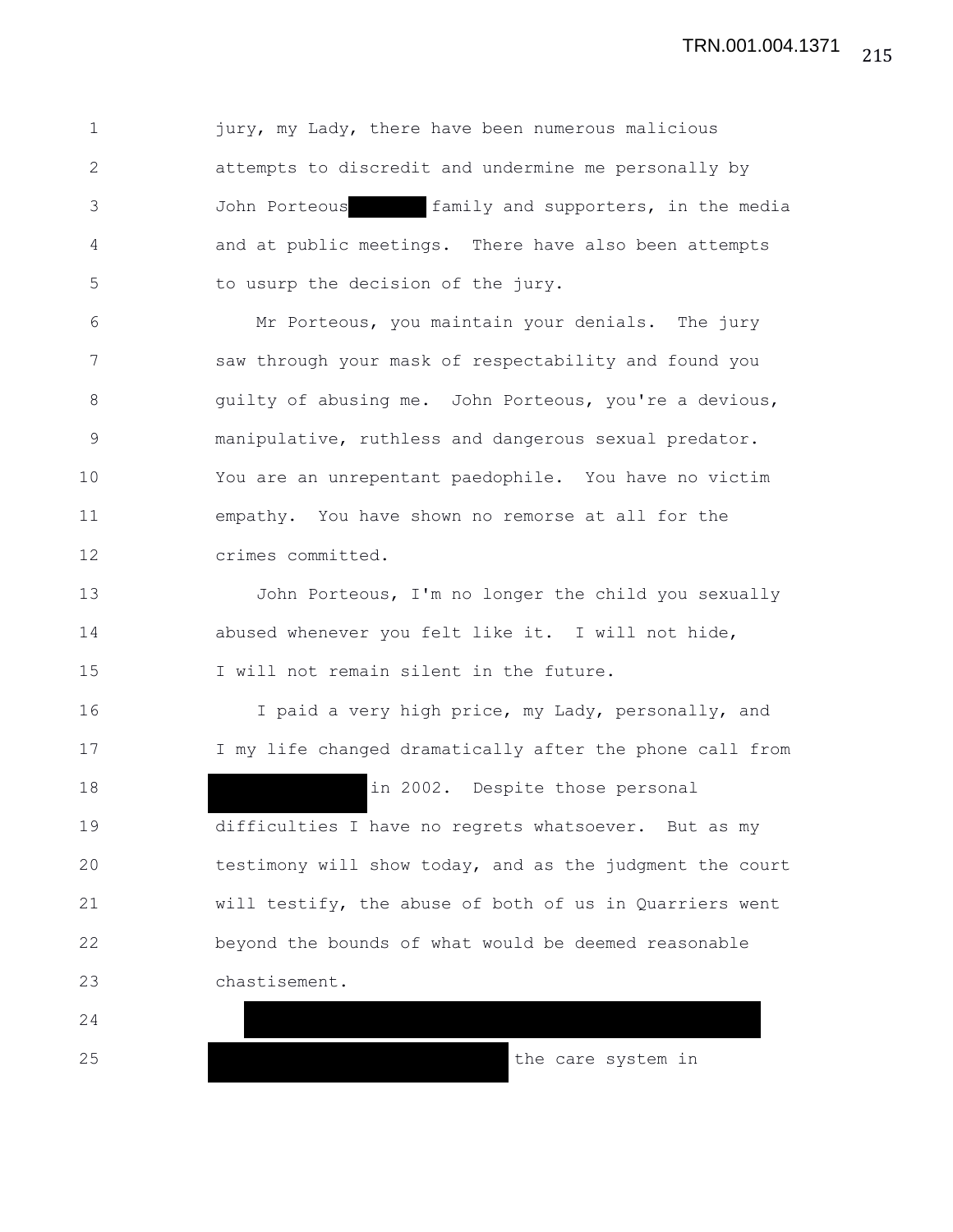1 Scotland, as it was in the past, has failed my family 2 and failed me.

3 William Quarrier had a vision to help and support 4 vulnerable children in need. That vision was 5 unfortunately corrupted by others, including those 6 convicted. I would like to thank the 7 Scottish Government for setting up this judicial inquiry 8 and for its recent heartfelt apology in the Scottish 9 Parliament, followed by action in announcing the 10 setting-up of a compensation scheme.

11 Thanks also to the Scottish Human Rights Commission 12 chairs and commissioners past and present for all their 13 tireless work in championing the victim survivors' 14 groups: Mr Alan Miller, Duncan Wilson, Kay Hampton, who 15 also worked with Time To Be Heard, Bruce Adamson, the 16 current chair, Judith Robertson, and Elena Deering(?).

17 Part of the remit of this inquiry is to look at the 18 impact on victims and their families. The past cannot 19 be undone, but real lessons can surely be learned 20 through this inquiry regarding the systemic failures 21 pertaining to Quarriers, the state, the civil and 22 criminal justice systems, internal and external 23 regulatory systems, professional and non-professional 24 bodies, and systemic failures.

25 My Lady, thank you for giving me the opportunity to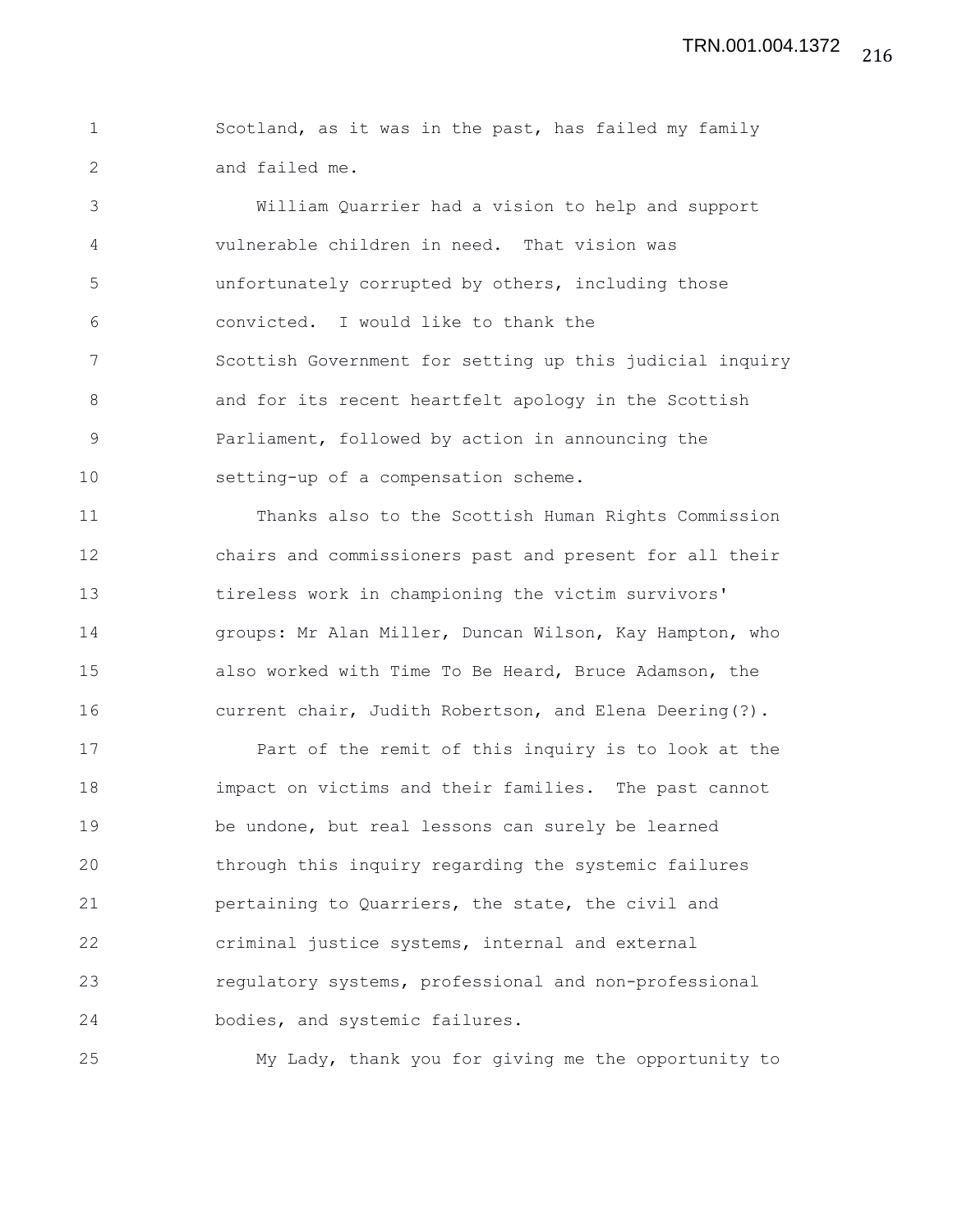| $\mathbf 1$    | say that.                                                   |
|----------------|-------------------------------------------------------------|
| 2              | LADY SMITH: Not at all, David. Thank you again. As          |
| 3              | Mr Peoples has said, it has been a long day and you've      |
| 4              | certainly earned getting away and resting now.              |
| 5              | Thank you.                                                  |
| 6              | (The witness withdrew)                                      |
| 7              | MR PEOPLES: My Lady, that concludes the business for today. |
| 8              | It's very late, but I think it was essential that we did    |
| $\overline{9}$ | finish David's evidence today and give him the              |
| 10             | opportunity to say what he wished to say.                   |
| 11             | I think the next occasion will be Tuesday morning at        |
| 12             | 10.00, when I think we will have some more evidence from    |
| 13             | applicants.                                                 |
| 14             | LADY SMITH: We'll pick up further evidence and no doubt in  |
| 15             | the course of next week, if there are slots, we can get     |
| 16             | back to evidence otherwise that would have been read in     |
| 17             | today, but of course that doesn't inconvenience any         |
| 18             | witnesses that that has been postponed.                     |
| 19             | Thank you.                                                  |
| 20             | $(4.45 \text{ pm})$                                         |
| 21             | (The hearing adjourned until                                |
| 22             | Tuesday, 6 November 2018 at 10.00 am)                       |
| 23             |                                                             |
| 24             |                                                             |
| 25             |                                                             |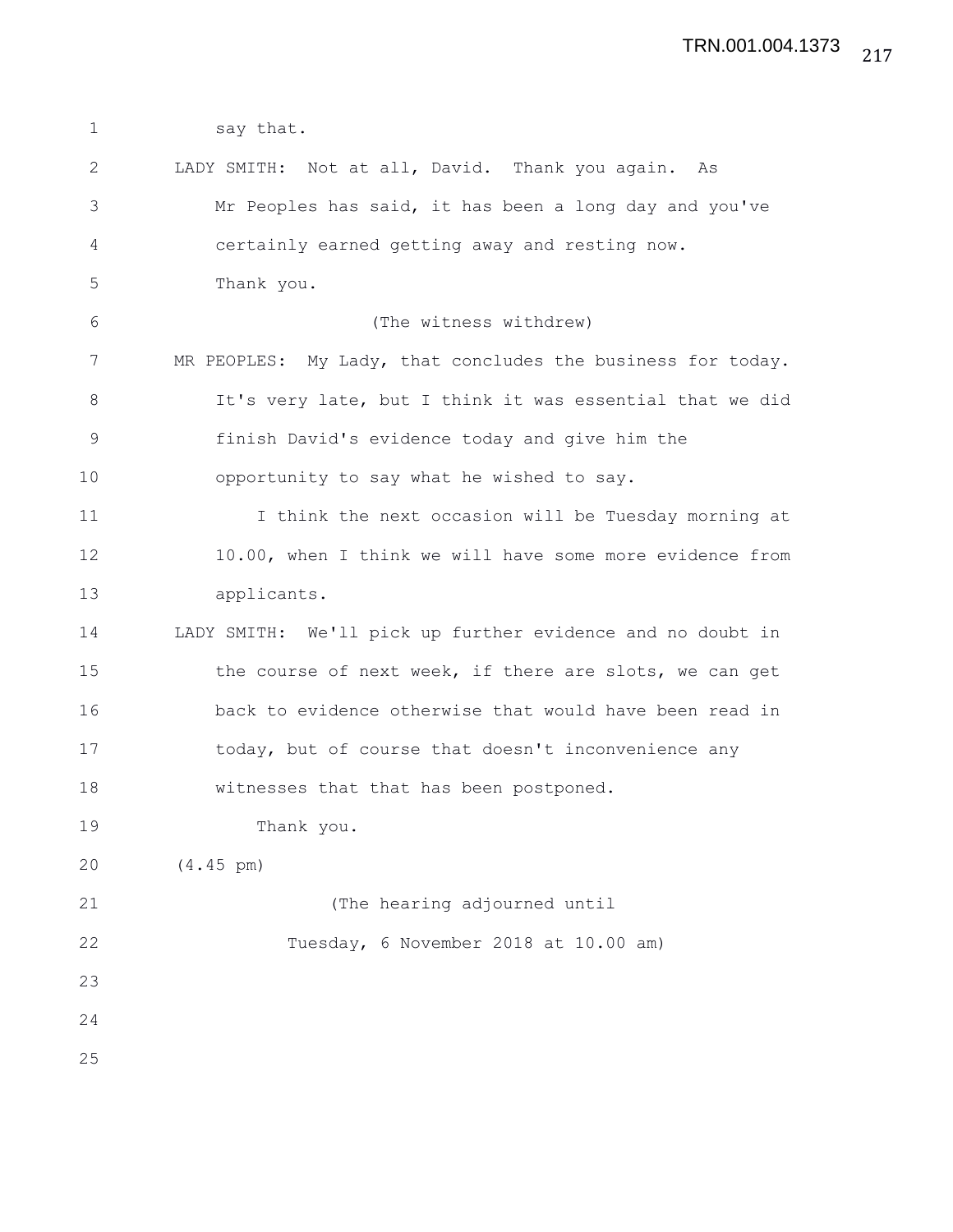| $\mathbf 1$      | I N D E X                   |
|------------------|-----------------------------|
| $\mathbf{2}$     |                             |
| $\mathfrak{Z}$   | DAVID WHELAN (affirmed) 1   |
| $\sqrt{4}$       |                             |
| 5                | Questions from MR PEOPLES 3 |
| $\epsilon$       |                             |
| $\boldsymbol{7}$ |                             |
| $\,8\,$          |                             |
| $\mathcal{G}$    |                             |
| $10$             |                             |
| $11\,$           |                             |
| 12               |                             |
| 13               |                             |
| 14               |                             |
| 15               |                             |
| 16               |                             |
| $17$             |                             |
| 18               |                             |
| 19               |                             |
| 20               |                             |
| 21               |                             |
| 22               |                             |
| 23               |                             |
| 24               |                             |
| 25               |                             |